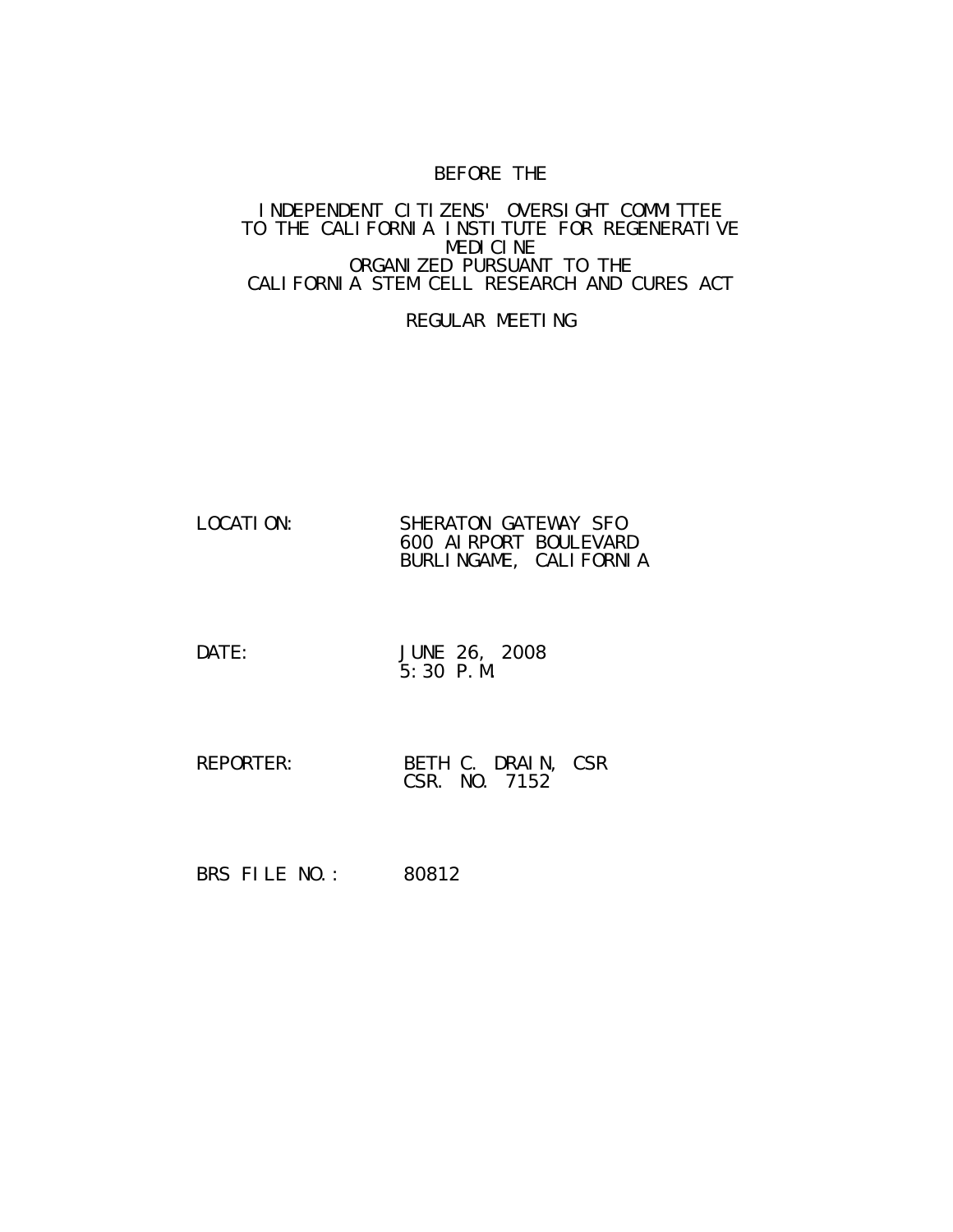# I N D E X

| <b>DESCRIPTION</b><br>NO.                                                                        | <b>PAGE</b> |
|--------------------------------------------------------------------------------------------------|-------------|
| CALL TO ORDER                                                                                    | 3           |
| <b>ROLL CALL</b>                                                                                 | 3           |
| CHAI RMAN'S REPORT                                                                               | 6           |
| PRESIDENT'S REPORT                                                                               | 11          |
| <b>CONSENT ITEMS:</b><br>APPROVAL OF MINUTES FROM MAY 6-7<br>I COC MEETING                       | 39          |
| CONSIDERATION OF FINAL APPROVAL OF<br>MAJOR FACILITIES GRANT ADMINISTRATION<br>POLICY            | 40          |
| CONSIDERATION OF RECOMMENDATIONS FROM<br>GRANTS WORKING GROUP ON NEW CELL LINES<br>APPLI CATIONS | 41          |
| CLOSED SESSION (NOT REPORTED)                                                                    | 75          |
| CONSIDERATION OF CONCEPT PLAN FOR<br>TRANSLATION I RFA                                           | 140         |
| <b>ADJOURNMENT</b>                                                                               | 163         |
|                                                                                                  |             |
|                                                                                                  |             |
|                                                                                                  |             |
|                                                                                                  |             |
|                                                                                                  |             |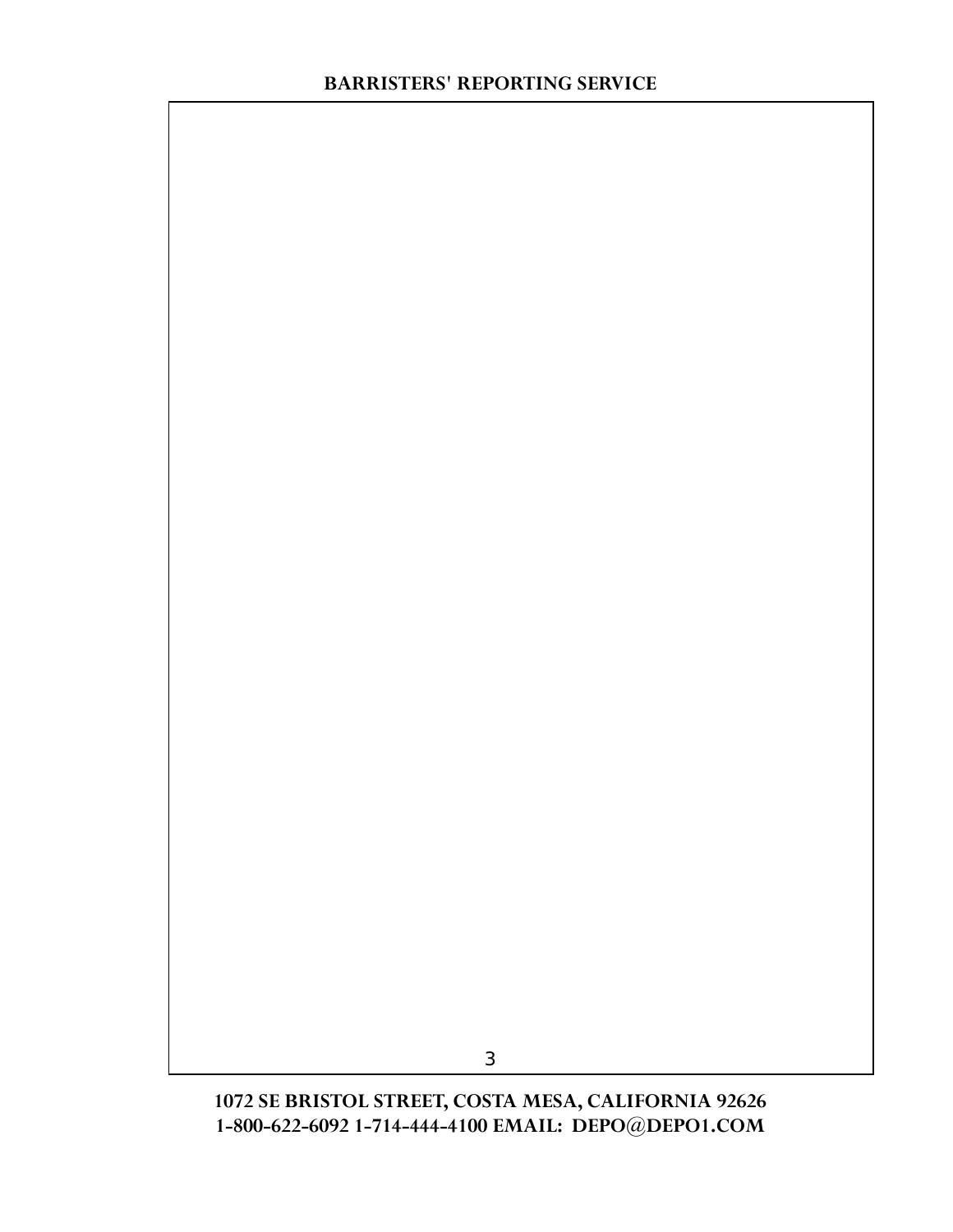|                 | <b>BARRISTERS' REPORTING SERVICE</b>               |
|-----------------|----------------------------------------------------|
| $\mathbf{1}$    | SAN FRANCISCO, CALIFORNIA; THURSDAY, JUNE 26, 2008 |
| 2               | 5:30 P.M.                                          |
| 3               |                                                    |
| 4               | CHAIRMAN KLEIN: ALL RIGHT. IF WE CAN               |
| 5               | CALL THE MEETING TO ORDER. THANK YOU ALL FOR YOUR  |
| 6               | PATIENCE. SO, MELISSA KING, WOULD YOU PLEASE LEAD  |
| $\overline{7}$  | US IN THE PLEDGE OF ALLEGIANCE.                    |
| 8               | (THE PLEDGE OF ALLEGIANCE.)                        |
| 9               | CHAIRMAN KLEIN: MELISSA, IF YOU'D PLEASE           |
| 10 <sup>°</sup> | LEAD US THROUGH THE ROLL CALL.                     |
| 11              | MS. KING: DONALD DAFOE FOR RICARDO AZZIZ.          |
| 12              | DR. DAFOE: HERE.                                   |
| 13              | MS. KING: ROBERT PRICE FOR ROBERT                  |
| 14              | <b>BI RGENEAU.</b>                                 |
| 15              | DR. PRICE: HERE.                                   |
| 16              | MS. KING: FLOYD BLOOM. DAVID BRENNER.              |
| 17              | SUSAN BRYANT.                                      |
| 18              | DR. BRYANT: HERE.                                  |
| 19              | MS.<br>KING:<br>MARSHA CHANDLER.<br>MARCY FEIT.    |
| 20              | MS. FEIT:<br>HERE.                                 |
| 21              | MS. KING: MICHAEL FRIEDMAN. LEEZA                  |
| 22              | GI BBONS.                                          |
| 23              | MS.<br>GIBBONS: HERE.                              |
| 24              | MS.<br>KING: MICHAEL GOLDBERG. SAM HAWGOOD.        |
| 25              | DR. HAWGOOD:<br>HERE.                              |
|                 | 4                                                  |
|                 |                                                    |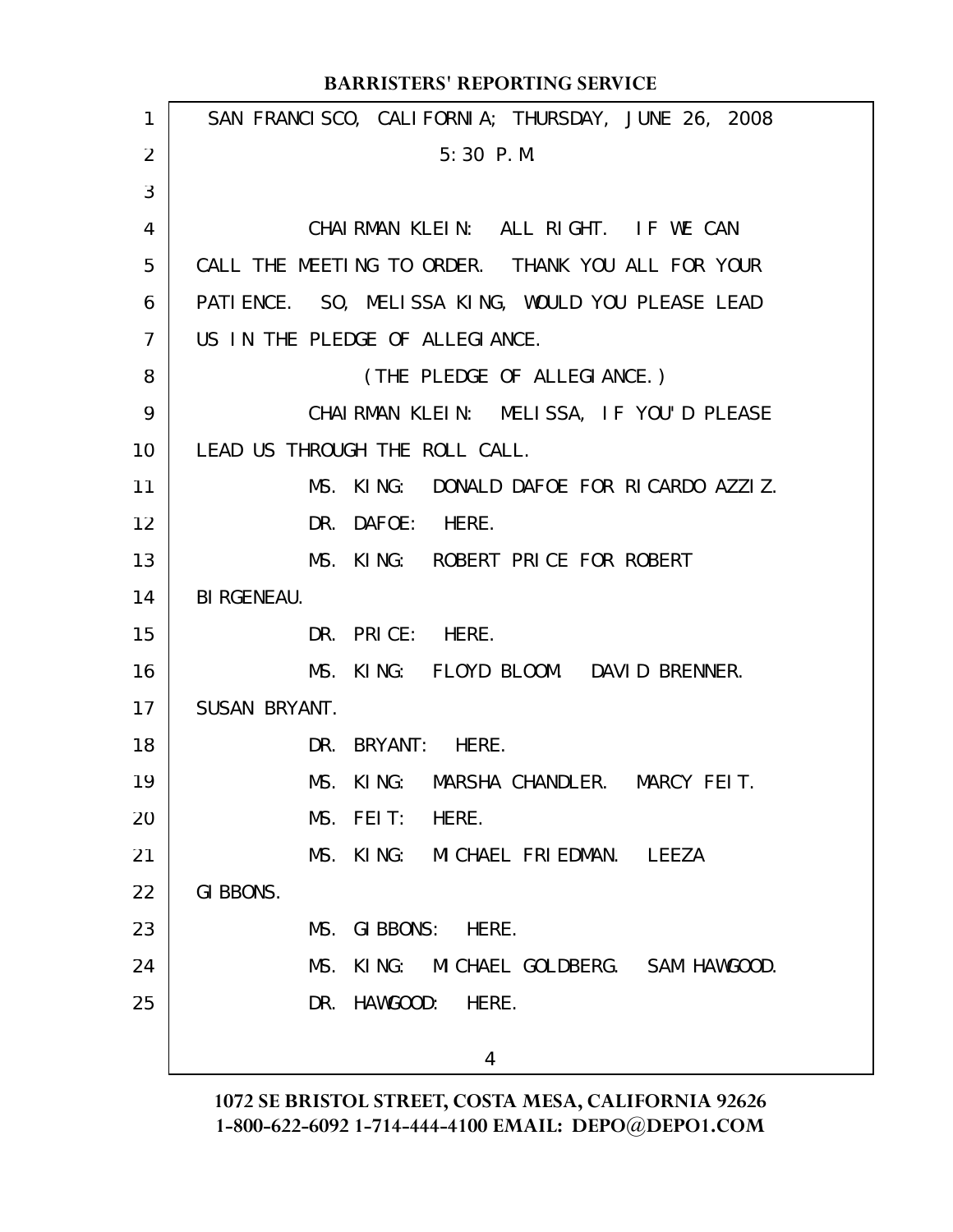|    | BAKKISTEKS' KEPOKTING SEKVICE                      |
|----|----------------------------------------------------|
| 1  | MS. KING: BOB KLEIN.                               |
| 2  | CHAIRMAN KLEIN: HERE.                              |
| 3  | MS. KING: SHERRY LANSING.                          |
| 4  | MS. LANSING: HERE.                                 |
| 5  | MS. KING: LEONARD ROME FOR GERALD LEVEY.           |
| 6  | DR. ROME: HERE.                                    |
| 7  | MS. KING: TED LOVE.                                |
| 8  | DR. LOVE: HERE.                                    |
| 9  | MS. KING: TINA NOVA. ED PENHOET. PHIL              |
| 10 | PIZZO. CLAIRE POMEROY.                             |
| 11 | DR. POMEROY: HERE.                                 |
| 12 | MS. KING: FRANCISCO PRIETO.                        |
| 13 | DR. PRIETO:<br>HERE.                               |
| 14 | MS.<br>KING: JOHN REED. DUANE ROTH.                |
| 15 | ROTH: HERE.<br>MR.                                 |
| 16 | MS.<br>KING: JOAN SAMUELSON.                       |
| 17 | MS. SAMUELSON: HERE.                               |
| 18 | MS. KING: DAVID SERRANO-SEWELL. JEFF               |
| 19 | SHEEHY.                                            |
| 20 | MR. SHEEHY: HERE.                                  |
| 21 | MS. KING: JON SHESTACK. OSWALD STEWARD.            |
| 22 | DR. STEWARD: HERE.                                 |
| 23 | CHAIRMAN KLEIN: ALL RIGHT.<br>MY                   |
| 24 | UNDERSTANDING IS WE'RE A LITTLE BOARD LIGHT AT THE |
| 25 | MOMENT, AND WE WILL CONTINUE WITH ITEMS THAT DON'T |
|    |                                                    |

**BARRIC CEDIT** 

5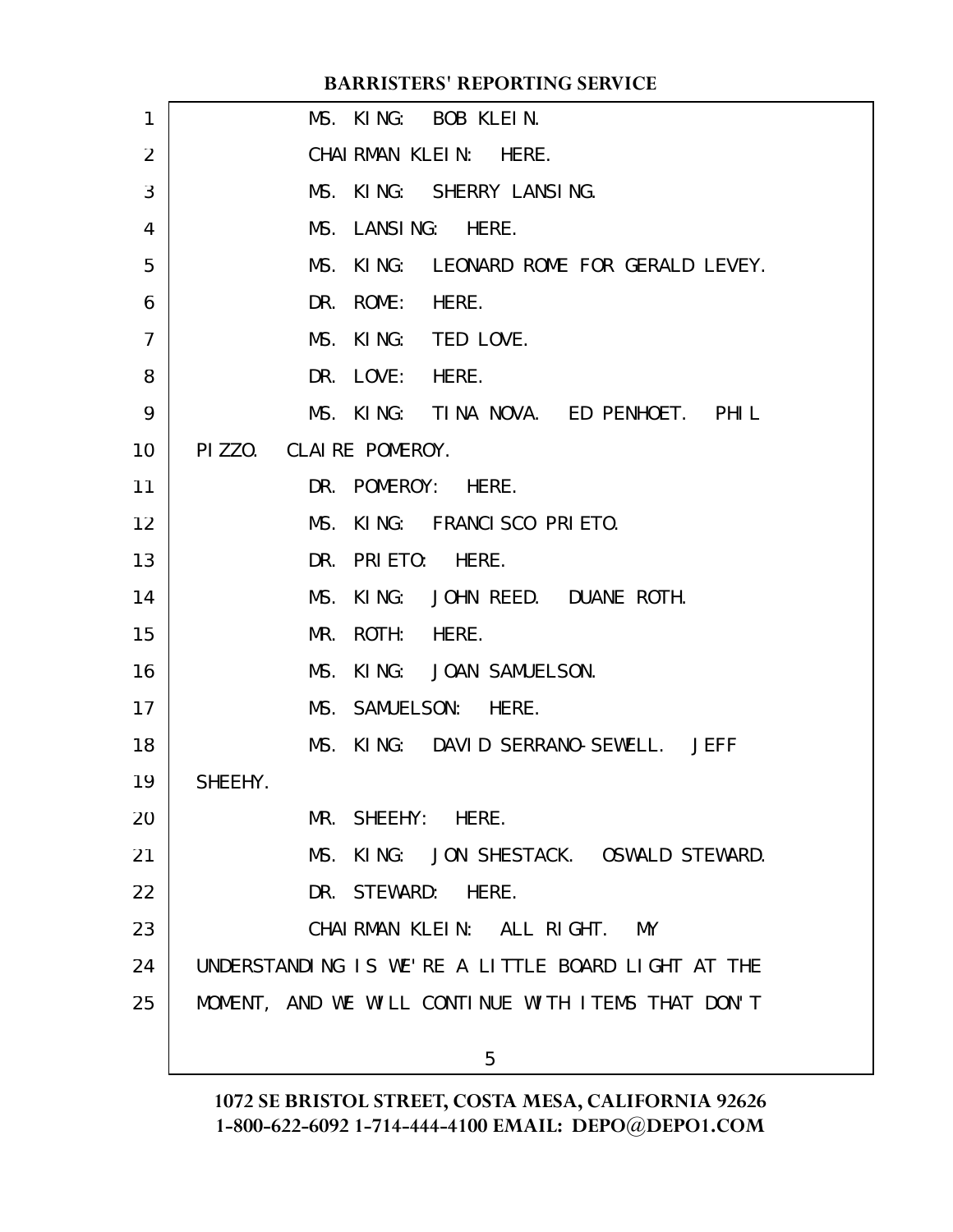| 1  | NECESSARILY REQUIRE A QUORUM SO THAT WE CAN MOVE     |
|----|------------------------------------------------------|
| 2  | THIS AGENDA FORWARD.                                 |
| 3  | ON THE CHAIRMAN'S REPORT, WE WILL GO                 |
| 4  | THROUGH SOME OF THIS MATERIAL TOMORROW. MY           |
| 5  | UNDERSTANDING, DR. TROUNSON, IS YOU'RE GOING TO DO   |
| 6  | YOUR PRESIDENT'S REPORT IN THE FULL SESSION TOMORROW |
| 7  | MORNING; IS THAT CORRECT, OR ARE YOU GOING TO GIVE   |
| 8  | IT TONIGHT?                                          |
| 9  | MS. KING: TOMORROW. AND NANCY WILL BE                |
| 10 | TOMORROW HERE TO GIVE HER PRESENTATION, AND MARIE    |
| 11 | WILL GIVE HER PRESENTATION TOMORROW.                 |
| 12 | CHAIRMAN KLEIN: OKAY. SO IT SOUNDS LIKE              |
| 13 | WE'RE HAVING -- BEFORE WE DO OUR FINAL VOTES ON THE  |
| 14 | AWARDS, WHICH WILL BE TOMORROW MORNING, THAT WE'RE   |
| 15 | HAVING THE FULL RANGE OF SCIENTIFIC PRESENTATIONS IF |
| 16 | THAT IS ACCEPTABLE TO THE PRESIDENT, BUT ANY PORTION |
| 17 | OF YOUR REPORT THAT YOU'D LIKE TO HIGHLIGHT TONIGHT  |
| 18 | FOLLOWING MY REPORT PLEASE DO SO. AND WE'LL BE       |
| 19 | ENRICHED BY REPETITION AND LEARN SOMETHING.          |
| 20 | DR. TROUNSON: YOU KNOW, HOWEVER YOU WANT             |
| 21 | TO RUN IT, CHAIRMAN. YOU KNOW, IF IT SUITS, BECAUSE  |
| 22 | WE DON'T HAVE A QUORUM, I'M HAPPY TO DO -- YOU KNOW, |
| 23 | TO DO SOME WHICH WOULD ACCOMMODATE THE TIME.         |
| 24 | CHAIRMAN KLEIN: ALL RIGHT. AND I'D LIKE              |
| 25 | TO MAKE SURE THAT IN BEGINNING THE SESSION, WE THANK |
|    |                                                      |
|    | 6                                                    |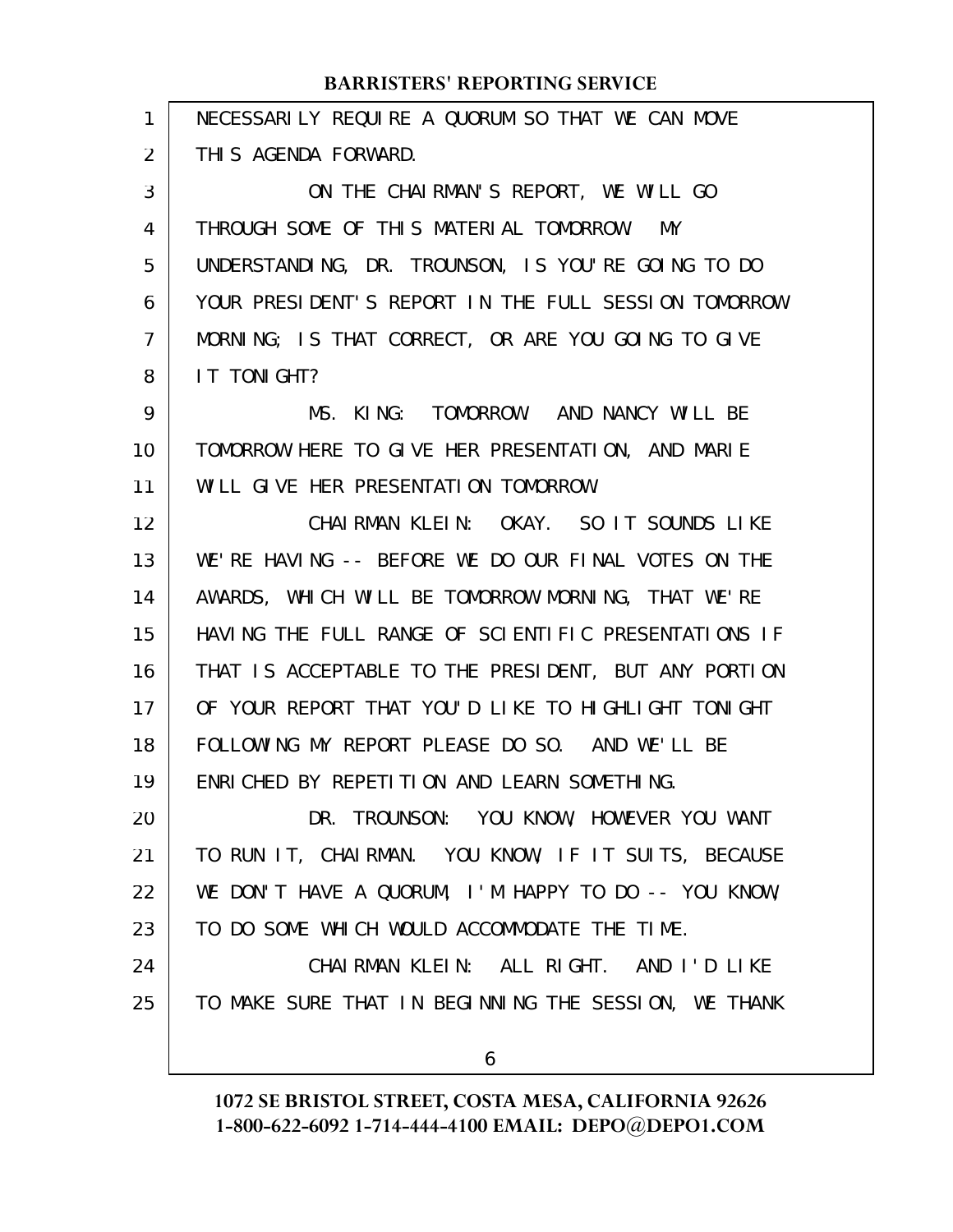| $\mathbf{1}$   | JENNIFER PRYNE AND MELISSA KING FOR THE             |
|----------------|-----------------------------------------------------|
| 2              | EXTRAORDINARY WORK THEY ALWAYS DO IN BRINGING THESE |
| 3              | MEETINGS TOGETHER AND VICTORIA WHO'S HELPING THEM.  |
| 4              | (APPLAUSE.)                                         |
| 5              | CHAIRMAN KLEIN: I'D LIKE TO START TODAY,            |
| 6              | IF WE CAN, BY FOCUSING ON THIS BLACKBERRY THAT UC   |
| $\overline{7}$ | DAVIS HAS LOANED ME FOR THE MOMENT. IT HAS A        |
| 8              | PICTURE OF A \$20 MILLION CHECK ON IT. NOW, THE     |
| 9              | PERSON WHO GAVE ME THIS BLACKBERRY SAYS SHE'S NEVER |
| 10             | HAD A \$20 MILLION CHECK. BUT WHAT'S IMPORTANT HERE |
| 11             | TO EMPHASIZE IS THAT WE HAVE A TREMENDOUS TEAM      |
| 12             | THAT'S WORKED TOGETHER TO GET THIS FUNDING OUT.     |
| 13             | RICK KELLER ISN'T HERE. AMY LEWIS IS HERE. AMY,     |
| 14             | COULD YOU STAND UP, PLEASE, FOR A SECOND? AMY       |
| 15             | LEWI S.                                             |
| 16             | (APPLAUSE.)                                         |
| 17             | CHAIRMAN KLEIN: OUR COUNSEL, BOTH OUR               |
| 18             | BOARD COUNSEL, JAMES HARRISON, AND OUR IN-HOUSE     |
| 19             | COUNSEL, TAMAR PACHTER, WORKED VERY HARD ON GETTING |
| 20             | THESE OUT. WE HAVE -- IS MARGARET HERE? WHY DON'T   |
| 21             | WE HAVE ALL THE PEOPLE WHO CONTRIBUTED TO THIS      |
| 22             | EFFORT TO STAND AT ONCE, PLEASE.                    |
| 23             | (APPLAUSE.)                                         |
| 24             | CHAIRMAN KLEIN: LYNN, NOW, YOU'RE GOING             |
| 25             | TO HAVE TO STAND ALONE. LYNN HARWELL, YOU KNOW,     |
|                |                                                     |
|                | $\overline{7}$                                      |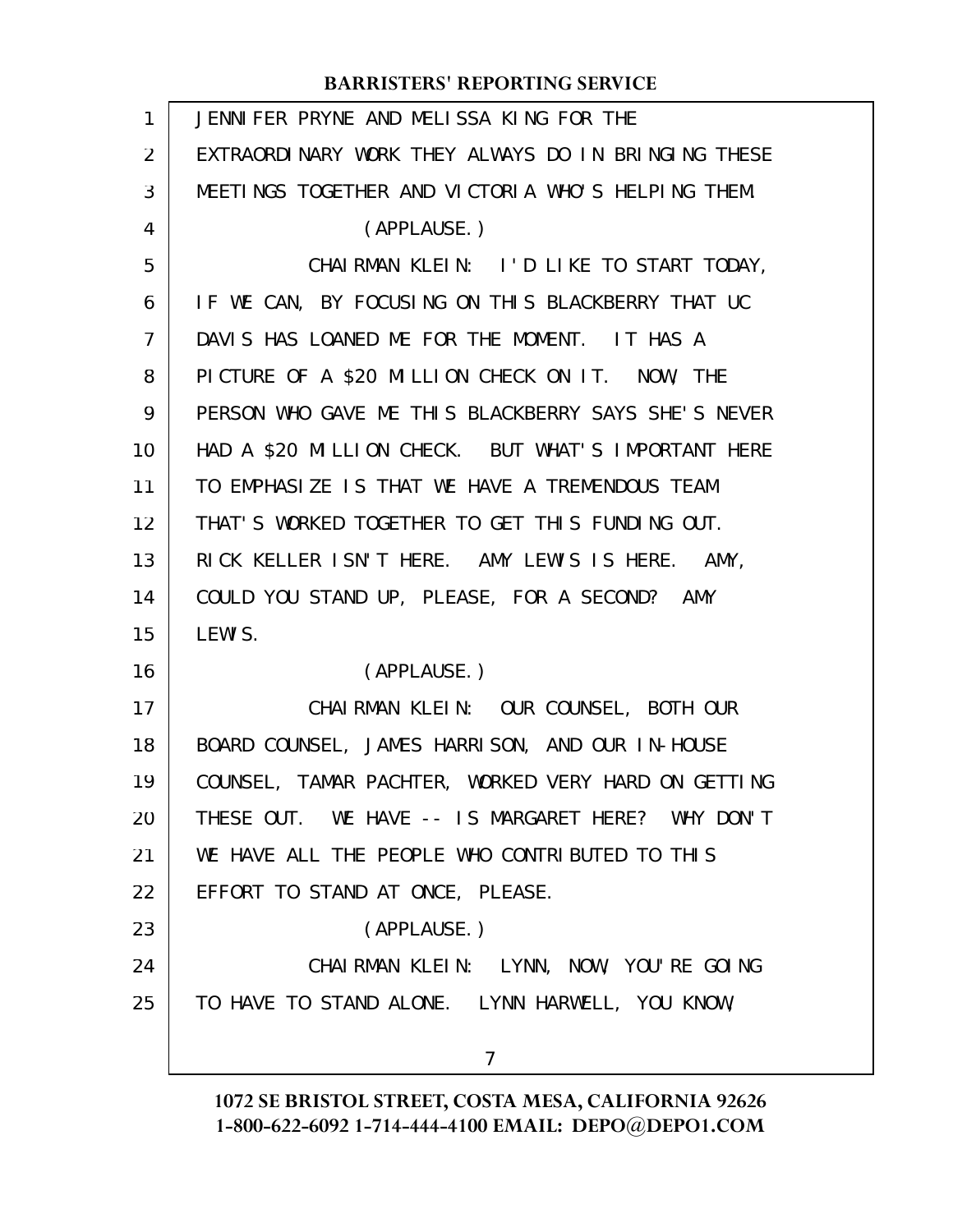| 1  | WHETHER IT WAS A SUNDAY AT 7 O'CLOCK AT NIGHT OR A   |
|----|------------------------------------------------------|
| 2  | MONDAY AT 7 O'CLOCK AT NIGHT, I CAN NEVER TELL THE   |
| 3  | DAYS OF THE WEEK BY HER CALLS BECAUSE SHE'S ALWAYS   |
| 4  | WORKING ON MAKING SURE THIS PROGRAM GOT DONE.        |
| 5  | BUT IT IS PHENOMENAL AS WELL, AND WE NEED            |
| 6  | TO PAY SPECIAL ATTENTION TO THE FACT THAT THE        |
| 7  | CONTROLLER'S OFFICE, JOHN CHIANG AND HIS STAFF,      |
| 8  | REALLY WERE TEAM MEMBERS IN THIS. THEY WORKED WITH   |
| 9  | US AND PREAGREED ON THE STEPS WE NEEDED TO GO TO.    |
| 10 | THEY WORKED WITH MARGARET ON OUR STAFF AND AGREED    |
| 11 | THAT THE DAY AFTER THEY GOT THE FINAL DOCUMENTS, THE |
| 12 | WARRANTS WOULD ACTUALLY BE ISSUED AND IN THE MAIL.   |
| 13 | THAT'S SHOWING THE GOVERNMENT'S PERFORMANCE AT ITS   |
| 14 | <b>VERY BEST.</b>                                    |
| 15 | WHEN BEFORE IN YOUR LIFE HISTORY HAS THE             |
| 16 | GOVERNMENT EVER SAID THE NEXT DAY I WILL PUT THE     |
| 17 | CHECK IN THE MAIL AND THEY REALLY MEANT IT? SO WE    |
| 18 | REALLY ARE VERY THANKFUL TO THE CONTROLLER AND HIS   |
| 19 | STAFF, UNDERSTANDING HOW CRITICAL THESE MEDICAL      |
| 20 | RESEARCH FACILITIES ARE FOR PARKINSON'S, DIABETES,   |
| 21 | HEART DISEASE. NAME THE DISEASE AND SOMEONE IS       |
| 22 | SUFFERING EVERY DAY. THESE RESEARCH FACILITIES WILL  |
| 23 | HELP MOVE THOSE THERAPIES FORWARD AND HOLD A GREAT   |
| 24 | PROMISE FOR REDUCING THAT SUFFERING. SO WE'RE VERY   |
| 25 | THANKFUL TO THE CONTROLLER, AND WE'LL SEND HE AND    |
|    |                                                      |

8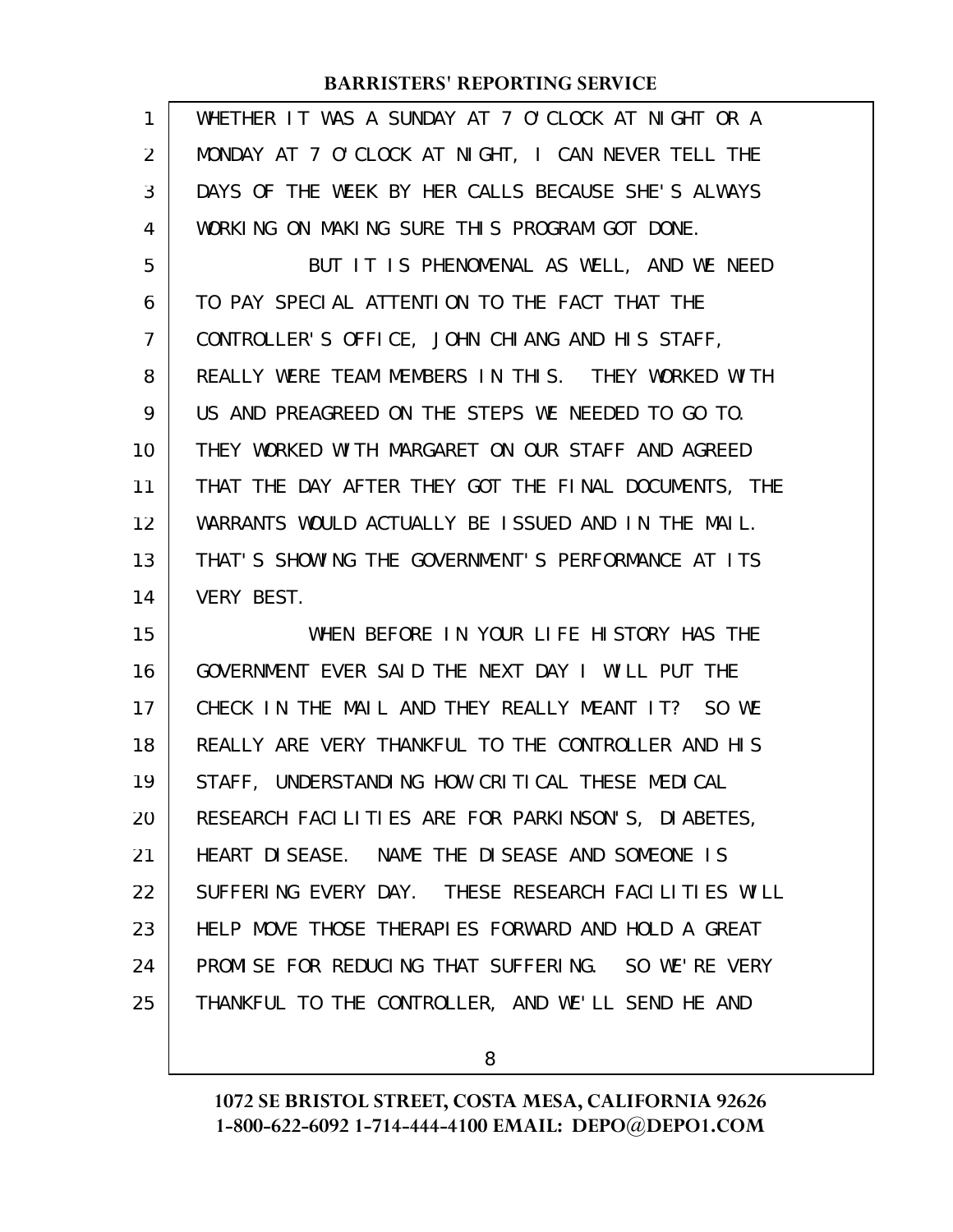| 1              | HIS STAFF A VERY SPECIAL NOTE OF THANKS IN THE TEAM  |
|----------------|------------------------------------------------------|
| 2              | EFFORT THAT GOT \$195 MILLION OF CHECKS OUT, NOT ON  |
| 3              | TIME, BUT AHEAD OF TIME IN A GREAT EXHIBIT OF HOW    |
| 4              | GOVERNMENT SHOULD WORK AT ITS BEST AND A GREAT       |
| 5              | EXHIBIT OF TEAMWORK ON OUR STAFF AND THEIRS.         |
| 6              | I'D ALSO THEMATICALLY LIKE TO TOUCH ON THE           |
| $\overline{7}$ | FACT THAT WE'RE CELEBRATING ANOTHER FIRST FOR THIS   |
| 8              | AGENCY BECAUSE WITH DR. TROUNSON'S LEADERSHIP, WE'RE |
| 9              | ABLE TO ENTER INTO TWO DIFFERENT MEMORANDA OF        |
| 10             | UNDERSTANDING FIRST WITH THE STATE OF VICTORIA IN    |
| 11             | AUSTRALIA. STATE OF VICTORIA HAS THE DISTINCTION OF  |
| 12             | CONTROLLING ABOUT 50 PERCENT OF THE BIOMEDICAL       |
| 13             | RESEARCH IN AUSTRALIA JUST AS WE CONTROL ABOUT 50    |
| 14             | PERCENT OF THE BIOMEDICAL RESEARCH IN THE UNITED     |
| 15             | STATES. AND WITH THE COUNTRY OF CANADA ON CANCER     |
| 16             | STEM CELL RESEARCH.                                  |
| 17             | WHAT'S CRITICAL HERE THEMATICALLY, AND               |
| 18             | WE'VE REPEATED THIS MANY TIMES, BUT WE'RE NOW        |
| 19             | IMPLEMENTING IT IN A MANIFEST TANGIBLE WAY, IS THAT  |
| 20             | WE'RE NOT IN COMPETITION AGAINST OTHER STATES AND    |
| 21             | OTHER NATIONS. WE ARE IN A WAR AGAINST CHRONIC       |
| 22             | DISEASE AND INJURY. IT IS VITAL THAT WE LEVERAGE     |
| 23             | INTELLECTUAL ASSETS OF THIS STATE BY EMPOWERING      |
| 24             | OTHER NATIONS TO COLLABORATE WITH OUR BEST           |
| 25             | SCIENTISTS AND HAVE THOSE NATIONS PAY THE COST OF    |
|                |                                                      |

9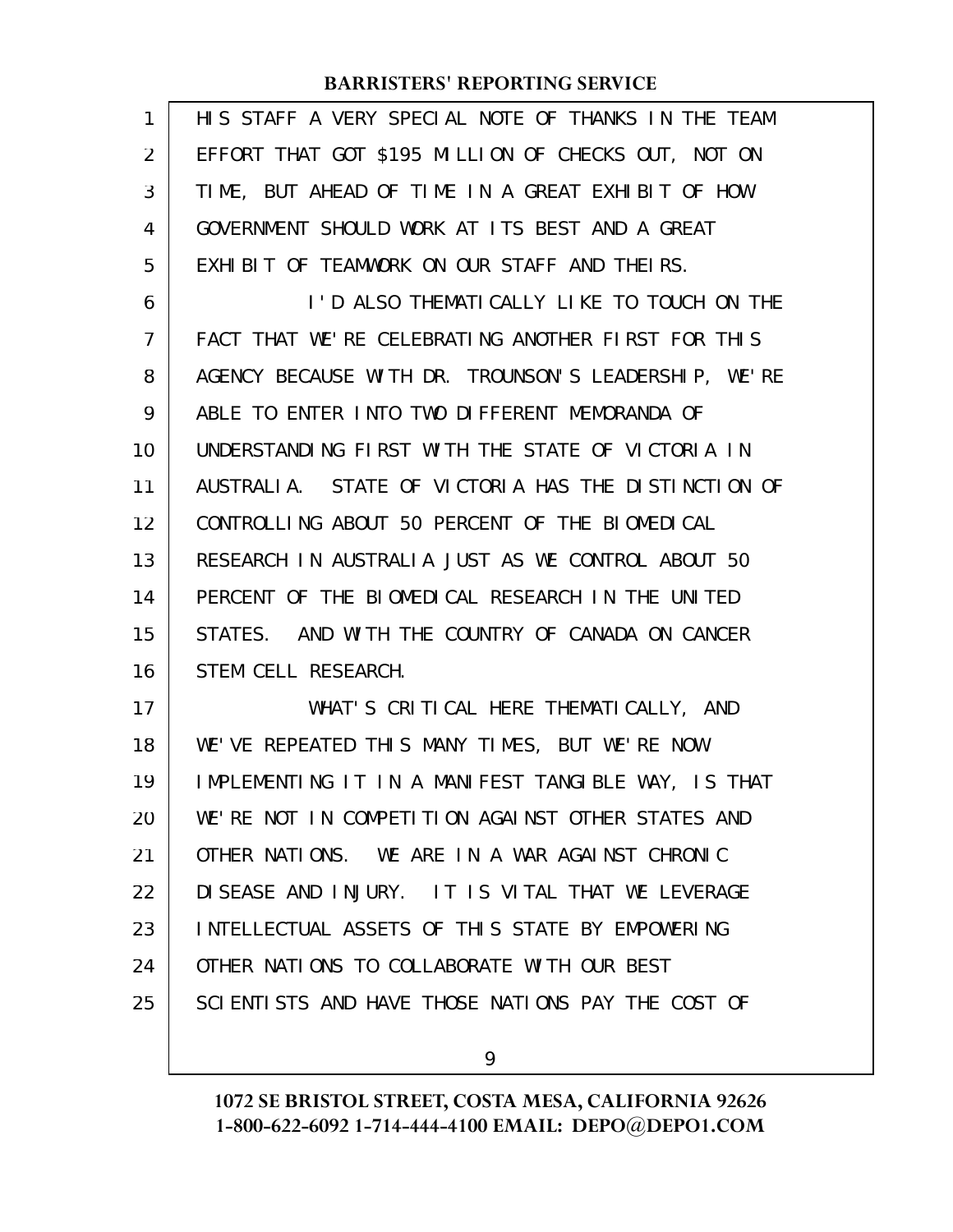| 1  | THAT COLLABORATION SO WHEN ONE OF THE RESEARCH TEAMS |
|----|------------------------------------------------------|
| 2  | IN CALIFORNIA WANTS TO REACH OUT TO THE BEST OF      |
| 3  | OTHER COUNTRIES TO BRING THEM INTO A DISEASE TEAM OR |
| 4  | A TRANSLATIONAL GRANT, THAT THOSE FUNDS ARE COVERED. |
| 5  | CANADA PUT UP \$100 MILLION TO THAT END. AND THEY    |
| 6  | HAVE FUNDING FROM FOUR DIFFERENT INSTITUTIONS IN     |
| 7  | CANADA TO MEET THAT OBJECTIVE.                       |
| 8  | SO CREATING INTELLECTUAL LEVERAGE BY                 |
| 9  | HAVING OUR SCIENTISTS BEING ABLE TO REACH OUT AND    |
| 10 | KNOW THAT THEIR COLLABORATORS WILL BE FUNDED IN      |
| 11 | THESE OTHER COUNTRIES IS TREMENDOUS.                 |
| 12 | DR. TROUNSON WILL SPEAK TO THIS ISSUE IN             |
| 13 | GREATER DETAIL, BUT IT IS TREMENDOUS THAT WE HAVE    |
| 14 | BEEN ABLE TO IMPLEMENT MEMORANDA OF UNDERSTANDING.   |
| 15 | THE BOARD NEEDS TO UNDERSTAND THAT ANY FUNDING THAT  |
| 16 | WE PARTICIPATE IN WILL GO THROUGH OUR NORMAL PEER    |
| 17 | REVIEW PROCESS AND WILL COME TO THIS BOARD FOR       |
| 18 | APPROVAL, AND THE SYSTEM IS DESIGNED NOT TO SLOW THE |
| 19 | SYSTEM DOWN, NOT TO CHANGE THE TIMING, BUT MERELY    |
| 20 | PROVIDE COLLABORATIVE FUNDING.                       |
| 21 | AFTER IMPORTING THE GREAT INDIVIDUALS LIKE           |
| 22 | DR. BIRGENEAU FROM BERKELEY, DR. TROUNSON FROM       |
| 23 | AUSTRALIA, DR. PERA AT USC, IT'S IMPORTANT THAT, IN  |
| 24 | ADDITION TO THE GREAT INTERNATIONAL RESOURCES AT     |
| 25 | WORK IN CALIFORNIA, THAT WE REACH OUT AND            |
|    |                                                      |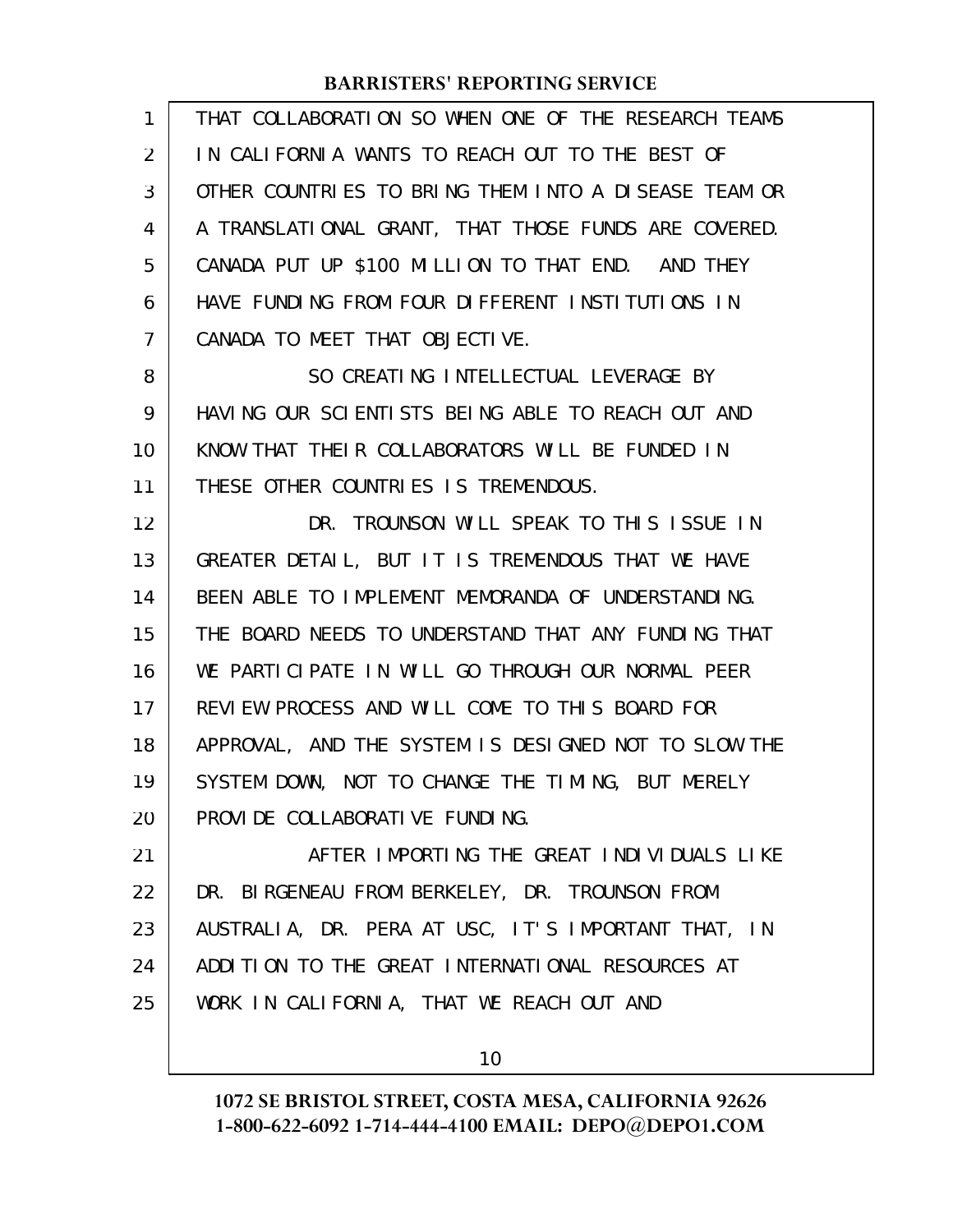| 1  | COLLABORATE AGGRESSIVELY. AND CERTAINLY DR.           |
|----|-------------------------------------------------------|
| 2  | TROUNSON IS LEADING THAT TREMENDOUS EFFORT.           |
| 3  | I WOULD SAY THAT WE HAVE ANOTHER VERY                 |
| 4  | IMPORTANT RESPONSIBILITY TO HONOR, AND THAT IS A      |
| 5  | RESPONSIBILITY TO THE SCIENTISTS IN OTHER STATES WHO  |
| 6  | HAVE SELFLESSLY GIVEN THEIR TIME TO OUR PEER REVIEW   |
| 7  | SYSTEM. MARIE CSETE IN A RECENT MEMO NOTED THAT       |
| 8  | THOSE SCIENTISTS, MANY OF THEM, THEY'RE SO DESPERATE  |
| 9  | FOR FUNDING AT THIS POINT, THEY HAVE TO SPEND SO      |
| 10 | MUCH OF THEIR TIME ON FUNDING IN THEIR STATES GIVEN   |
| 11 | THE SCARCITY OF FUNDING, THEY JUST CAN'T GET THE      |
| 12 | TIME TO BE AVAILABLE TO CONTINUE TO PARTICIPATE IN    |
| 13 | OUR PEER REVIEW, SO WE ARE RECRUITING NEW             |
| 14 | PARTICIPANTS FOR OUR PEER REVIEW.                     |
| 15 | IT IS VITAL THAT WITH THE NEW                         |
| 16 | ADMINISTRATION IN PLACE NEXT YEAR THAT WE PLAY A      |
| 17 | LEADERSHIP ROLE WITH CONGRESS AND NIH IN TRYING TO    |
| 18 | RAISE NIH FUNDING GENERALLY AND SPECIFICALLY WITH     |
| 19 | STEM CELL FUNDING. FROM A PATIENT VIEWPOINT TO        |
| 20 | HAVE -- FROM A PATIENT ADVOCATE VIEWPOINT, TO HAVE    |
| 21 | 50 PERCENT OF THE NATION'S CAPACITY WITHOUT ADEQUATE  |
| 22 | FUNDING IS JUST NOT AN ACCEPTABLE ALTERNATIVE, AND    |
| 23 | THERE'S TREMENDOUS TALENT IN THESE OTHER STATES THAT  |
| 24 | CAN ALSO COMPLEMENT THE TALENT IN THIS STATE IN       |
| 25 | DI SEASE TEAMS AND TRANSLATIONAL EFFORTS THAT WE HAVE |
|    |                                                       |

11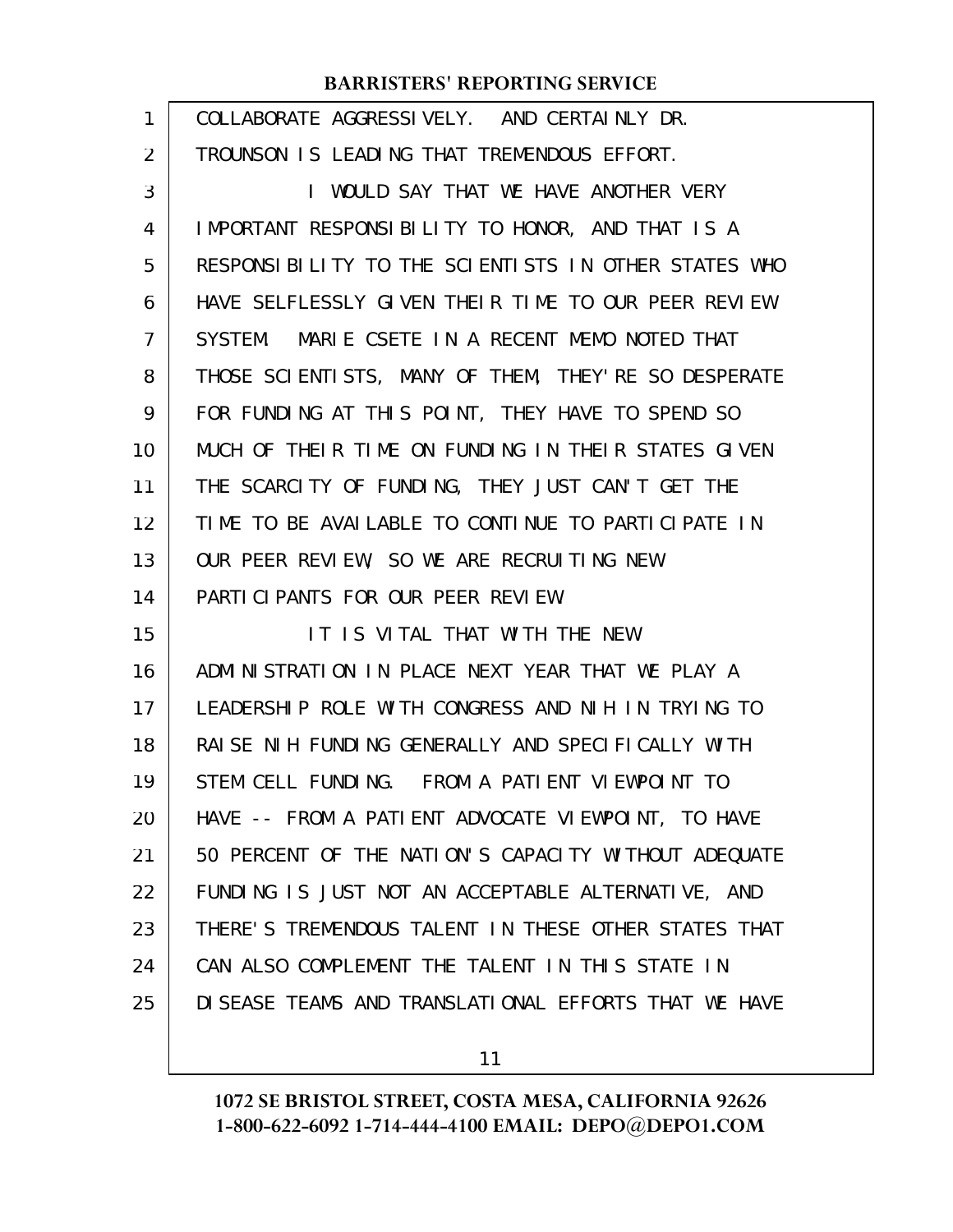| $\mathbf{1}$ | THE BEST TEAMS KNITTED TOGETHER FROM ALL OVER THIS   |
|--------------|------------------------------------------------------|
| 2            | COUNTRY DEDICATED TO ADVANCING MEDICAL RESEARCH.     |
| 3            | BUT WE HOPE THAT AS OUR REVIEWERS SEE US             |
| 4            | HONOR OUR COMMITMENT TO FUNDING FOR THE WHOLE        |
| 5            | COUNTRY, FOR NIH, AND FOR STEM CELL RESEARCH, THEY   |
| 6            | WILL BE ABLE TO CONTINUE TO SERVE ON PEER REVIEW     |
| 7            | PANELS, WHICH IS SUCH A CRITICAL COMPONENT OF        |
| 8            | GETTING TO THE BEST SCIENCE. AND GETTING TO THE      |
| 9            | BEST SCIENCE WITH ALL OF THOSE MEMBERS BEING FROM    |
| 10           | OUT-OF-STATE, SO WE GET AN OBJECTIVE, CLEAR READING, |
| 11           | AT LEAST TO THE BEST OF OUR ABILITY ON THE QUALITY   |
| 12           | OF SCIENCE, THE CONTRIBUTIONS TO MEDICAL ADVANCES,   |
| 13           | AND IT'S IMPORTANCE IN OUR PORTFOLIO.                |
|              |                                                      |
| 14           | WITH THOSE COMMENTS TODAY, I'M GOING TO GO           |
| 15           | FORWARD TO THE NEXT AGENDA ITEM AND ASK IF THE       |
| 16           | PRESIDENT WANTS TO MAKE ANY COMMENTS TODAY,          |
| 17           | ALTHOUGH, AGAIN, THEY WILL BE HIGHLIGHTED TOMORROW   |
| 18           | IN FULL.                                             |
| 19           | DR. TROUNSON: THANK YOU VERY MUCH, MR.               |
| 20           | CHAIRMAN. DOESN'T SEEM LONG AGO THAT WE ALL WERE     |
| 21           | ALL TOGETHER, BUT A LOT OF THINGS HAVE HAPPENED IN   |
| 22           | THAT VERY SHORT TIME. AND I WANT TO THANK YOU        |
| 23           | PARTI CULARLY -- I WANT TO THANK YOU PARTI CULARLY,  |
| 24           | MR. CHAIRMAN, FOR ALL YOUR HELP. ALSO THE VICE       |
| 25           | CHAIRMAN, WHO REALLY DOES INPUT INTO SOME OF OUR     |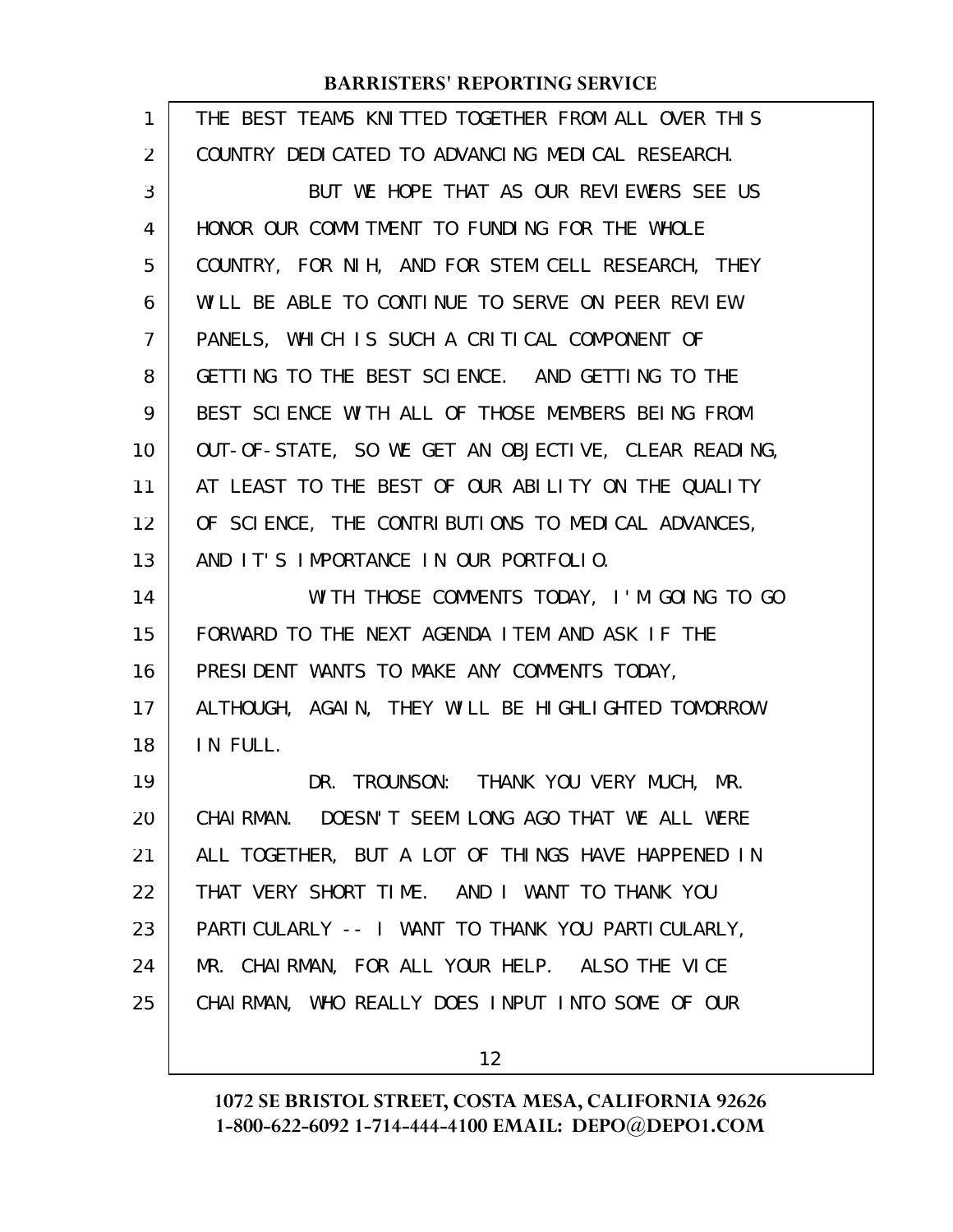| 1   ACTIVITIES VERY IMPORTANTLY, AND OTHER MEMBERS OF |
|-------------------------------------------------------|
| 2   THE BOARD WHO WE INTERACT WITH FROM TIME TO TIME. |
| 3   IT IS WITH THIS INTEGRATED EFFORT, I THINK, THAT  |
| 4   WE'RE ABLE TO MAKE THE KIND OF PACE THAT WE'RE    |
| 5   CURRENTLY ON.                                     |

SO AS USUAL, IF I MAY START WITH SOME SCIENCE ISSUES, THIS IS REALLY ABOUT SCIENCE. AND I THINK THAT'S WHAT YOU SHOULD BE REALLY PROUD OF. THERE ARE SEVEN OF THE WONDERFUL INSTITUTES, MANY OF WHICH THE PLACES THAT I'VE BEEN THERE'S HOLES IN THE GROUND OR HOLES ABOUT TO APPEAR IN THE GROUND AS THE BUILDINGS GET UNDER WAY. AND THESE ARE FABULOUS INSTITUTES, FABULOUS BUILDINGS. THEY LOOK TERRIFIC. I MEAN IF I WAS A YOUNG SCIENTIST, I'D BE IN ONE OF THOSE, THAT'S FOR SURE. MAYBE IN TWO OR THREE. BUT IT'S -- I'D LOVE TO BE IN THOSE PLACES, AND THEY'RE JUST MAGNIFICENT. IN THIS FORM THEY LOOK TERRIFIC, BUT, YOU KNOW, IT'S GOING TO BE BETTER WHEN IT HAPPENS WITHIN THE NEXT TWO YEARS. 6 7 8 9 10 11 12 13 14 15 16 17 18 19

SO LOOKING AT BRINGING YOU FOUR PAPERS IN THIS AREA OF NEW DEVELOPMENTS IN STEM CELLS, AND I THINK THEY ARE COMPLEX IN THE NATURE OF THE WORK HERE, BUT I WANT TO TRY AND DESCRIBE THE SORT OF FEELING THAT WE HAVE AS MANY OF US READ INTO THESE JOURNALS. THIS IS A PAPER IN *NATURE*, JUNE, THIS 20 21 22 23 24 25

13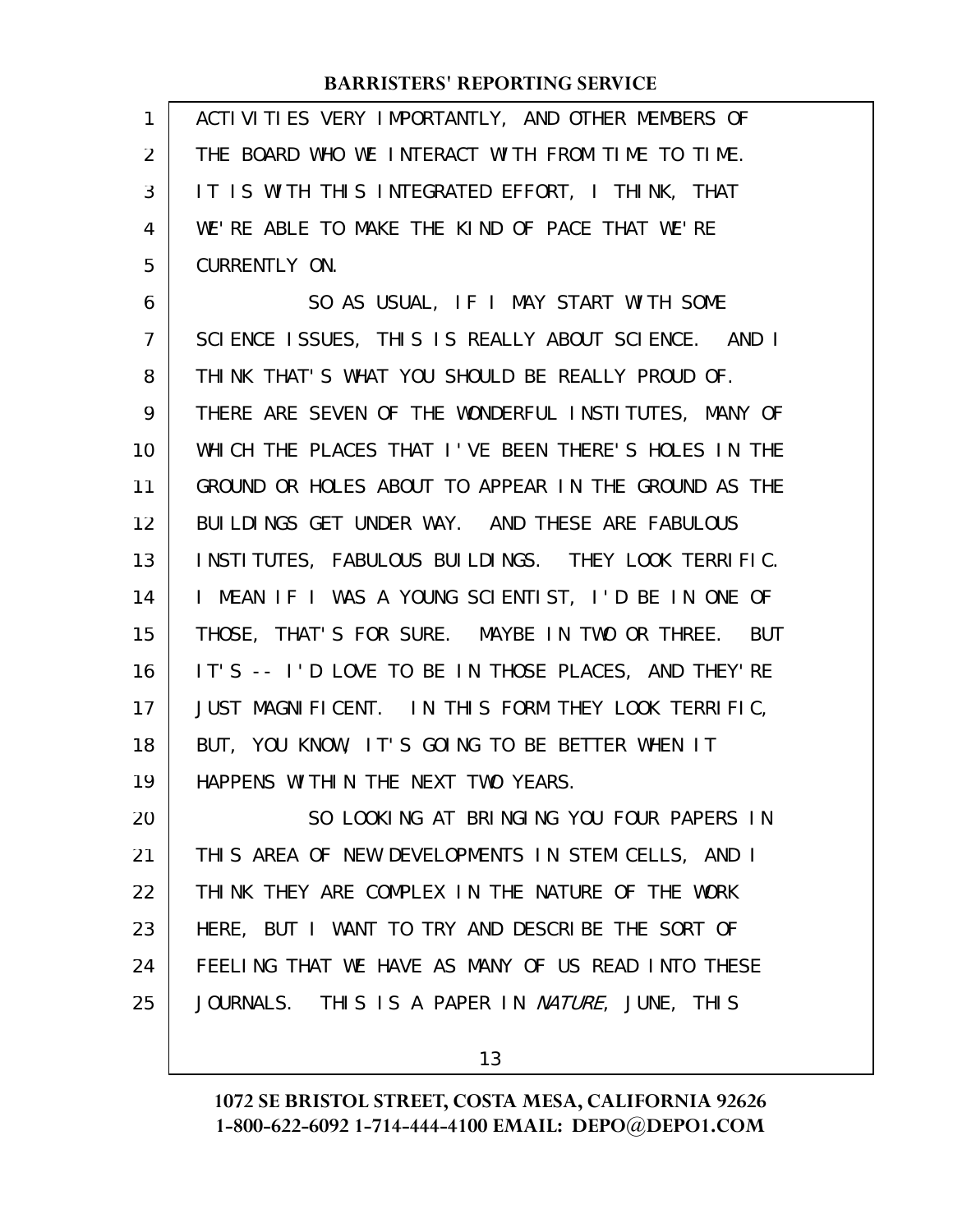| 1              | MONTH, FROM ALEX MEISSNER AND RUDY JAENISCH'S LABS   |
|----------------|------------------------------------------------------|
| $\overline{2}$ | AT THE MIT AND WHITEHEAD AND HARVARD AND M.A.        |
| 3              | GENERAL HOSPITAL.                                    |
| 4              | AND IT'S QUESTIONING WHAT IS THIS WORD               |
| 5              | "PLURI POTENTI ALI TY"? WHAT DOES IT MEAN? YOU HEAR  |
| 6              | THIS WORD, AND WHAT DOES IT ACTUALLY MEAN? WHAT IS   |
| 7              | THE KEY TO IT?                                       |
| 8              | WELL, THEY' VE STARTED TO LOOK IN SOME               |
| 9              | DETAIL ABOUT WHAT IS PLURIPOTENTIALITY, AND THEY CAN |
| 10             | SEE THAT YOU TAKE A CELL, A SKIN CELL, AN ADULT      |
| 11             | CELL, WHAT YOU'VE GOT TO REALLY DO IS REACTIVATE     |
| 12             | WHAT WE CALL THE PLURIPOTENTIALITY RELATED TO IT.    |
| 13             | SO THESE ARE THE GENES THAT ARE CURRENTLY ON WHEN    |
| 14             | CELLS HAVE THE ABILITY TO MAKE EVERYTHING ELSE IN    |
| 15             | THE BODY. SO YOU'VE GOT TO TURN THOSE ON; AND TO DO  |
| 16             | THAT, YOU'VE GOT TO OPEN THE CHROMATIN.              |
| 17             | NOW, THE CHROMATIN IS THE MATERIAL THAT              |
| 18             | HOUSES THE GENES AND THE CHROMOSOMES. THAT'S GOT TO  |
| 19             | BE UNWOUND AND OPENED BECAUSE THESE FACTORS THAT     |
| 20             | TURN ON ARE CALLED TRANSCRIPTION FACTORS, AND        |
| 21             | THEY' RE FACTORS THAT GOVERN THE EXPRESSION OF OTHER |
| 22             | PARTICULAR GENES. SO IT IS -- THEY'VE STARTED TO     |
| 23             | LOOK AT THESE PROCESSES.                             |
| 24             | THERE'S A SET OF GENE PRODUCTS CALLED                |
| 25             | POLYCOMB, AND THESE POLYCOMB-MEDIATED GENES ACTUALLY |
|                | 14                                                   |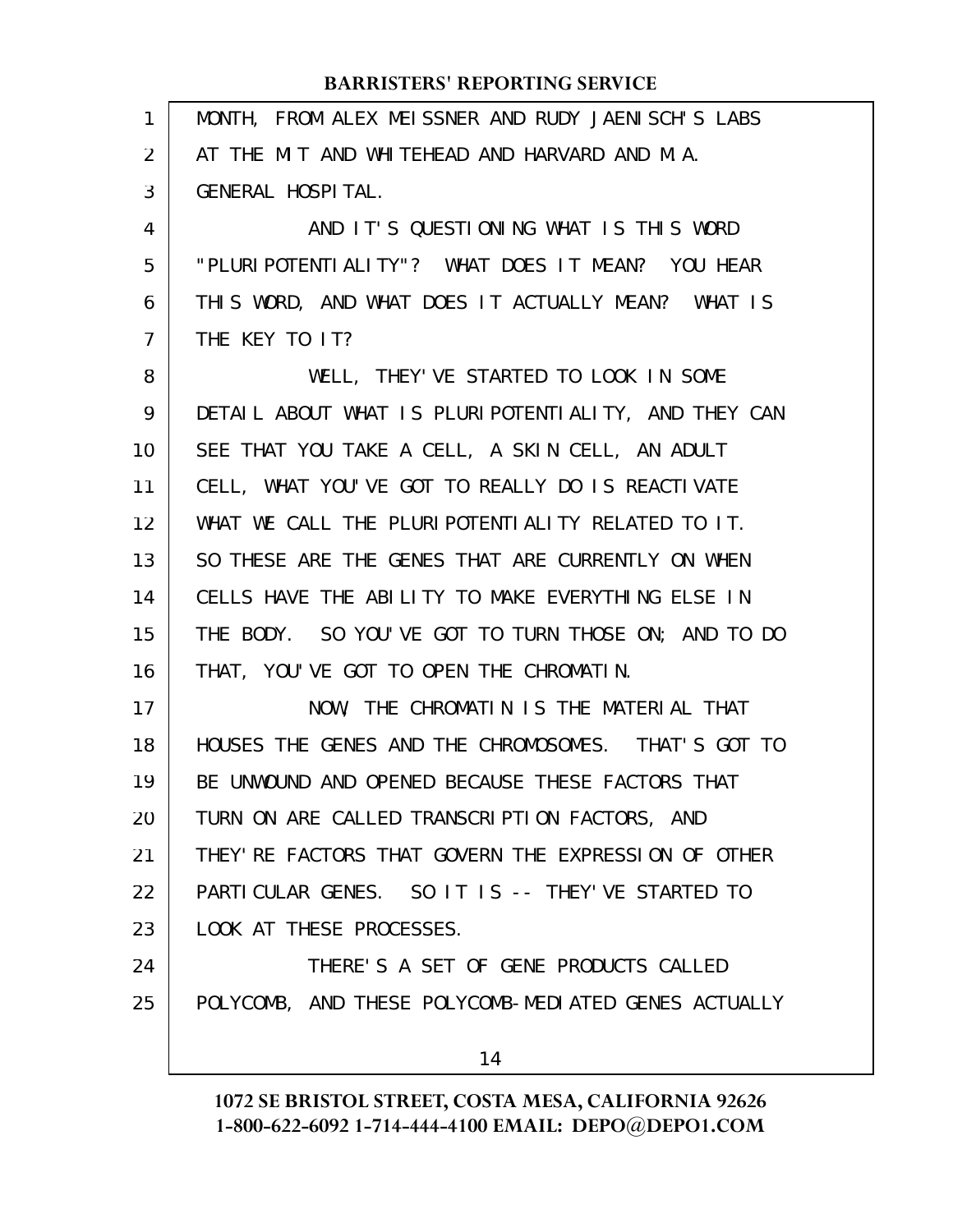| 1              | REPRESS, THEY PUSH DOWN THE GENES THAT ARE TURNING   |
|----------------|------------------------------------------------------|
| $\overline{2}$ | CELLS TO BE SKIN CELLS OR LIVER CELLS OR WHATEVER    |
| 3              | CELLS. THEY TURN THOSE GENES DOWN AND OPEN THE       |
| 4              | CHROMATIN, ALLOW THE ABILITY OF THE GENE TO GO BACK  |
| 5              | TO THE ZERO POINT.                                   |
| 6              | SO IT IS A RARE EVENT. IT'S CERTAINLY NOT            |
| $\overline{7}$ | A COMMON EVENT FOR THIS TO HAPPEN. BUT WHAT THEY     |
| 8              | FOUND IS THAT IF YOU UNDERSTAND THIS PROCESS BETTER, |
| 9              | AND THEN YOU ACTUALLY USE DNA DEMETHYLATION; THAT    |
| 10             | IS, THE METHYLATION GROUPS ARE SOME OF THE GROUPS    |
| 11             | THAT ALSO GOVERN THE EXPRESSION OF GENES, AND YOU    |
| 12             | USE RNA INHIBITORS, THAT YOU CAN GET A MUCH MORE     |
| 13             | EFFECTIVE REPROGRAMMING. SO THEY'RE UNDERSTANDING    |
| 14             | THE MOLECULAR LEVEL.                                 |
| 15             | ONCE YOU START TO UNDERSTAND THE MOLECULAR           |
|                |                                                      |
| 16             | LEVEL OF WHAT IS PLURIPOTENTIALITY, WE'LL BE ABLE TO |
| 17             | DO THIS WITHOUT THE USE OF COMPLEX VIRAL COMPONENTS  |
| 18             | AND GENES. AND SO THIS IS, IN FACT, A VERY BASIC,    |
| 19             | VERY IMPORTANT PAPER.                                |
| 20             | THE NEXT ONE, LIKEWISE, IS ABOUT                     |
| 21             | PLURI POTENTI ALI TY. IT WAS PUBLI SHED BY CHEN AND  |
| 22             | COLLEAGUES WHO ARE FROM SINGAPORE IN THE JOURNAL     |
| 23             | CELL. WHAT THEY FOUND IS INTERESTING IS IN A         |
| 24             | STRUCTURED SENSE THAT THESE TRANSCRIPTION FACTORS    |
| 25             | THAT REALLY CLEAVE TO THE WHOLE PROCESS ACTUALLY ARE |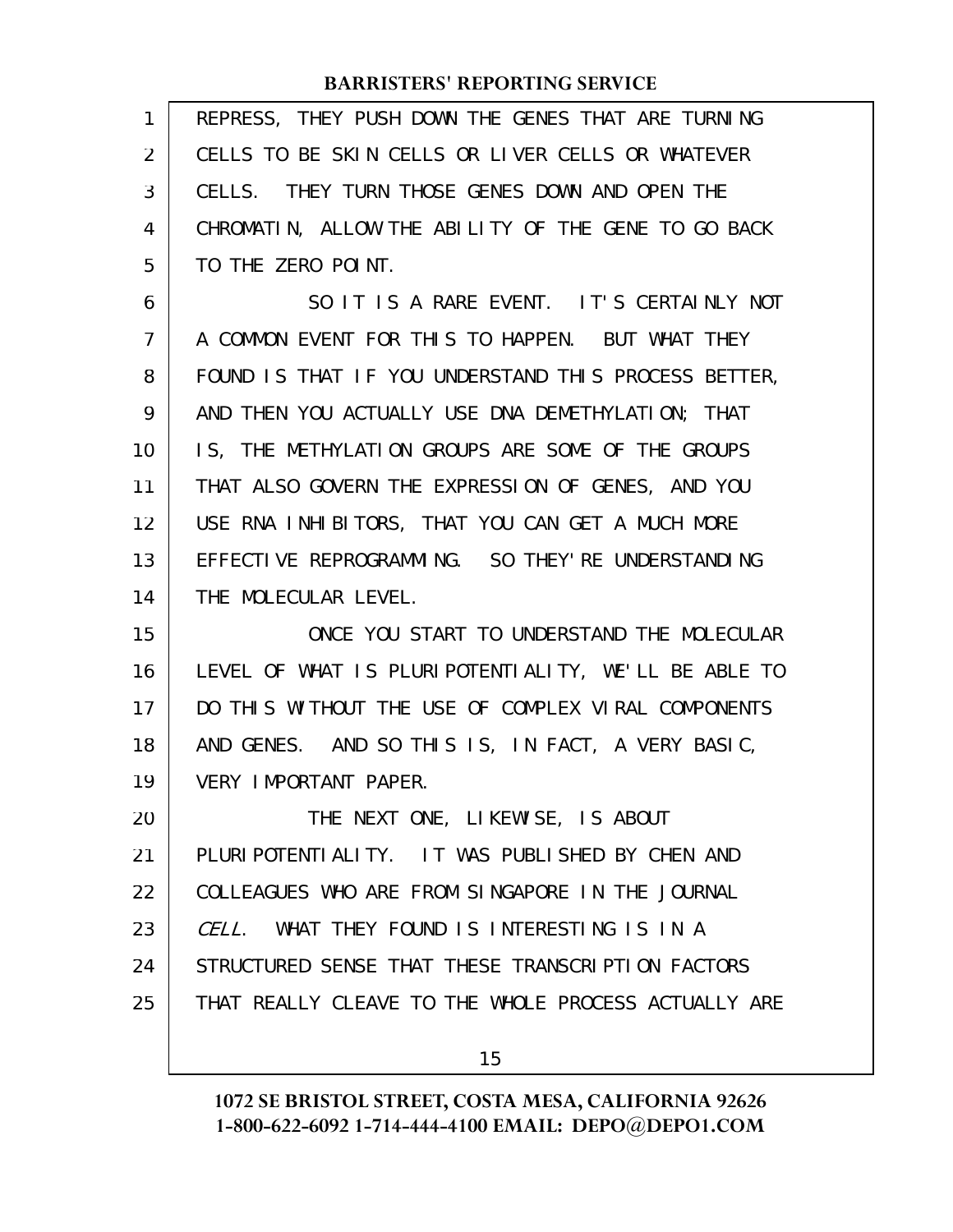| 1              | CLUSTERED IN TWO AREAS. THERE'S A VERY DEFINED       |
|----------------|------------------------------------------------------|
| 2              | CLUSTERING. THE ONE CLUSTER, WHICH CONTAINS THE      |
| 3              | SORT OF GOLD STANDARD GENES THAT PEOPLE ALL          |
| 4              | RECOGNIZE, ARE CLUSTERED IN ONE PLACE, AND THEN      |
| 5              | THERE'S A SMALLER CLUSTER IN ANOTHER PLACE. AND IT   |
| 6              | MEANS THESE GENES ARE PLAYING GAMES WITH ONE ANOTHER |
| $\overline{7}$ | BECAUSE THEY' RE TRANSCRIPTION FACTORS THAT HAVE AN  |
| 8              | INFLUENCE ON THE SAME KIND OF STATE. AND IT MAKES    |
| 9              | GOOD SENSE NOW TO SEE THAT THEY'RE ACTUALLY IN THE   |
| 10             | SAME PLACE.                                          |
| 11             | SO, AGAIN, FOR TRYING TO KEEP THE OTHER              |
| 12             | GENES THAT YOU MIGHT WANT TO INFLUENCE TO GET A      |
| 13             | BETTER OUTCOME, YOU CHOOSE THE GENES IN THOSE KIND   |
| 14             | OF CLUSTERS, YOU'RE LIKELY TO GET A BETTER OUTCOME.  |
| 15             | SO THIS IS, AGAIN, A VERY IMPORTANT PIECE OF WORK.   |
| 16             | AND I WANTED TO ADD IN ADDITION, BECAUSE             |
| 17             | I'M NOT SURE WE'VE SPOKEN ABOUT THIS, BUT IN         |
| 18             | ADDITION, DOUG MELTON AT HARVARD GAVE A VERY         |
| 19             | INTERESTING PAPER AT THE RECENT INTERNATIONAL STEM   |
| 20             | CELL SOCIETY MEETING. AND HE SHOWED THAT IF YOU      |
| 21             | TOOK PANCREATIC EXOCRINE CELLS, THESE ARE THE CELLS  |
| 22             | THAT -- THEY DON'T ACTUALLY PRODUCE INSULIN, BUT     |
| 23             | THEY PRODUCE THE DIGESTIVE ENZYMES THAT ARE PRESENT  |
| 24             | IN THE PANCREAS. BUT HE CAN MAKE THEM TURN INTO      |
| 25             | INSULIN PRODUCING CELLS BY USING ANOTHER SET OF      |
|                |                                                      |

16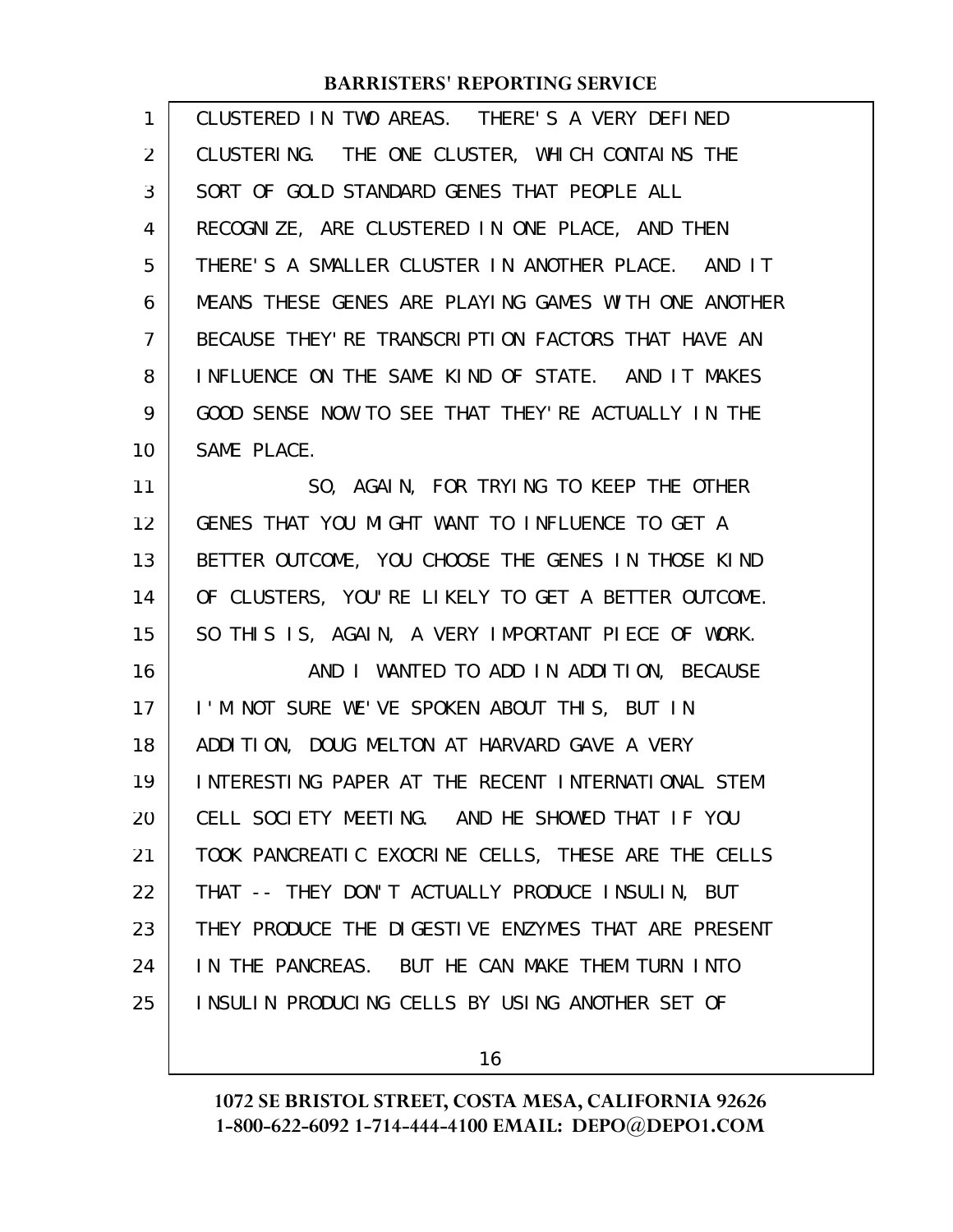TRANSCRIPTION FACTORS.

1

SO HE CHOSE A PANEL OF TRANSCRIPTION FACTORS FROM THE PANELS THAT HE THOUGHT WERE IMPORTANT, AND HE GOT PART OF THEM BACK INTO A TYPE WHICH ACTUALLY COULD LEAD TO PRODUCE INSULIN. 2 3 4 5

THIS, I THINK, IS PART OF THIS WHOLE PROCESS HERE THAT WE MAY BE ABLE TO TURN CELLS BACK JUST PART THE WAY AND GET AN OUTCOME WHICH IS REALLY IMPORTANT BECAUSE, YOU SEE, PATIENTS OFTEN HAVE EXOCRINE CELLS IN THEIR PANCREAS, BUT THEY HAVE NO INSULIN PRODUCING CELLS. AND IF YOU CAN CREATE THEM FROM THE ENZYMATICALLY PRODUCING CELLS, YOU MAY CREATE, AGAIN, AN EFFECTIVE PANCREAS WHICH IS PRODUCING INSULIN, AND MAYBE YOU CAN GET THE SOLUTION TO DIABETES. 6 7 8 9 10 11 12 13 14 15

SO, AGAIN, ALL OF THESE PAPERS ARE MOVING INTO THIS REALLY INTERESTING AREA. I THINK THERE'S A GROWING INTEREST IN THESE IDEAS, CELLS, AND HOW YOU CAN PARTIALLY DIRECT SOME OF THE CELLS BACK, BUT ALSO THE FULL RETURN OF THE CELLS INTO WHAT'S CALLED AN EMBRYONIC STATE IN ORDER TO MAKE THE SYSTEMS A LOT BETTER BY USING SMALL MOLECULES IN THE FUTURE. SO THESE ARE REALLY, REALLY IMPORTANT PAPERS. AND THE LAST ONE, I THINK, THAT I BRING TO YOU, THE THIRD ONE, I THINK THIS IS AN INTERESTING 16 17 18 19 20 21 22 23 24 25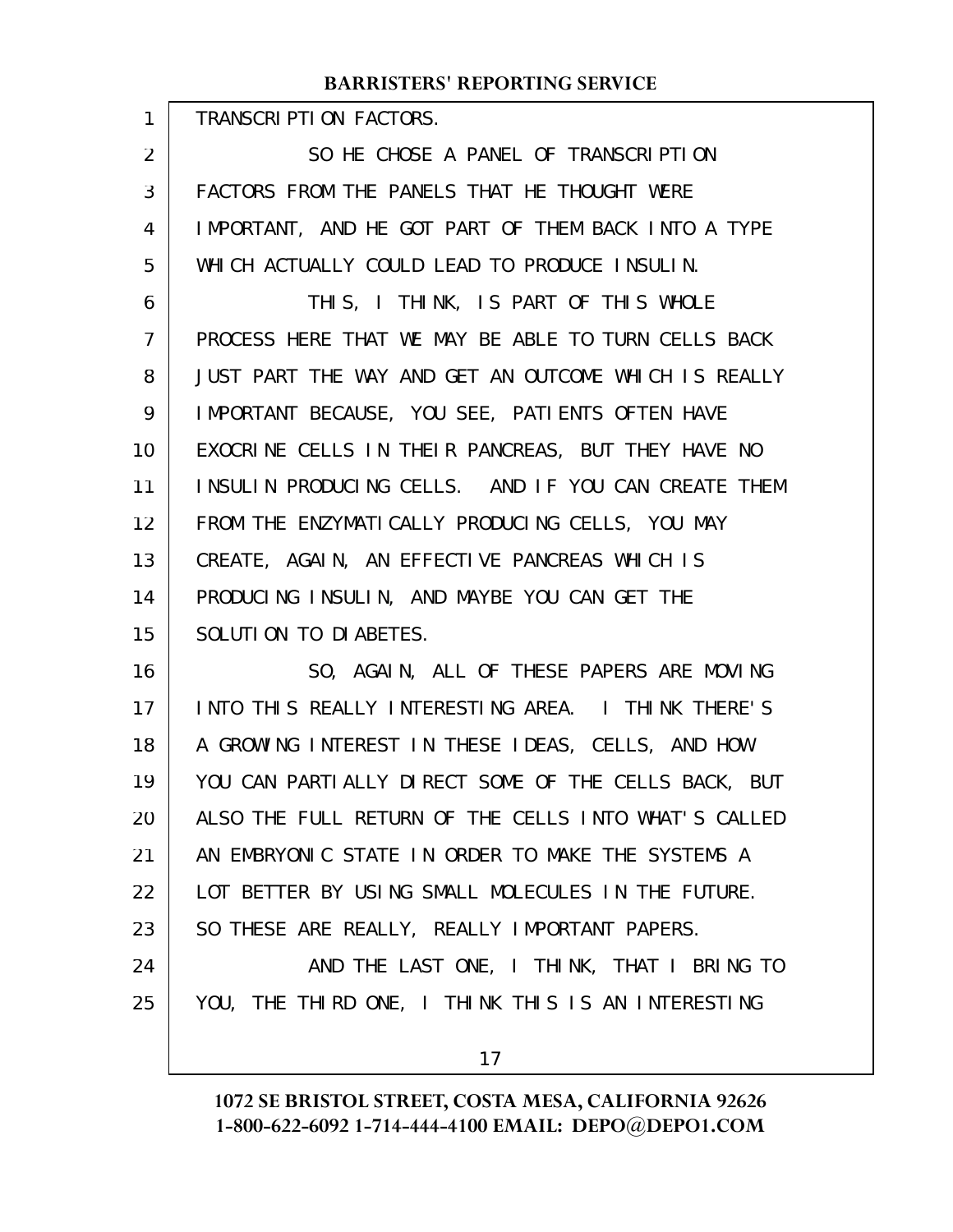| 1  | ONE. I THINK FOR PEOPLE WHO ARE INTERESTED IN        |
|----|------------------------------------------------------|
| 2  | REMYELINATING OR DEMYELINATING DISEASES, THIS IS A   |
| 3  | GROUP, WINDREM, ET AL. PUBLISHED IN CELL STEM CELL,  |
| 4  | AGAIN IN JUNE. ALL THESE PAPERS WERE PUBLISHED THIS  |
| 5  | MONTH. STEVE GOLDMAN'S LAB AT THE UNIVERSITY OF      |
| 6  | ROCHESTER, HE SHOWED THAT IF YOU USED A PROGENITOR   |
| 7  | CELL FROM THE BRAINS OF FETUS, HUMAN FETUSES, THESE  |
| 8  | PROGENITOR CELLS ARE PROGENITOR FOR GLIAL CELLS.     |
| 9  | GLIAL CELLS ARE EITHER ASTROCYTES, WHICH ARE VERY    |
| 10 | POPULOUS IN THE BRAIN, OR OLIGODENDROCYTES. THE      |
| 11 | OLI GODENDROCYTES ARE THE ONES WHICH REMYELINATE OR  |
| 12 | <b>MYELINATE NEURONS.</b>                            |
| 13 | AND MANY USES IN WHAT WE CALL A SHIVERER             |
| 14 | MOUSE WHERE YOU GET HYPOMYELINATION, THAT IS A LOSS  |
| 15 | OF MYELIN SHEATHS, AND HE WAS ABLE TO GET -- THAT    |
| 16 | REPORT WAS ABLE TO GET REMYELINATION AND CORRECTION  |
| 17 | OF THE SHIVERER CONDITION. NORMALLY THESE MICE DIE   |
| 18 | VERY EARLY AND PREDICTABLY, AND ALL OF THE ONES THAT |
| 19 | WERE GIVEN THESE HUMAN CELLS REMAINED REASONABLY     |
| 20 | HEALTHY. THEY CAME OUT OF THEIR SHIVERER CONDITION.  |
| 21 | AND THEN THEY LOOK IN THERE, THERE'S A LOT OF        |
| 22 | REMYELINATION HAS GONE ON IN THE BRAINS OF THESE     |
| 23 | MICE.                                                |
| 24 | NOW, THIS HAS A PARTICULAR IMPORTANCE FOR            |
| 25 | AN X-LINKED GENETIC DISEASE OF HYPO-PMD. UNLESS      |
|    | 18                                                   |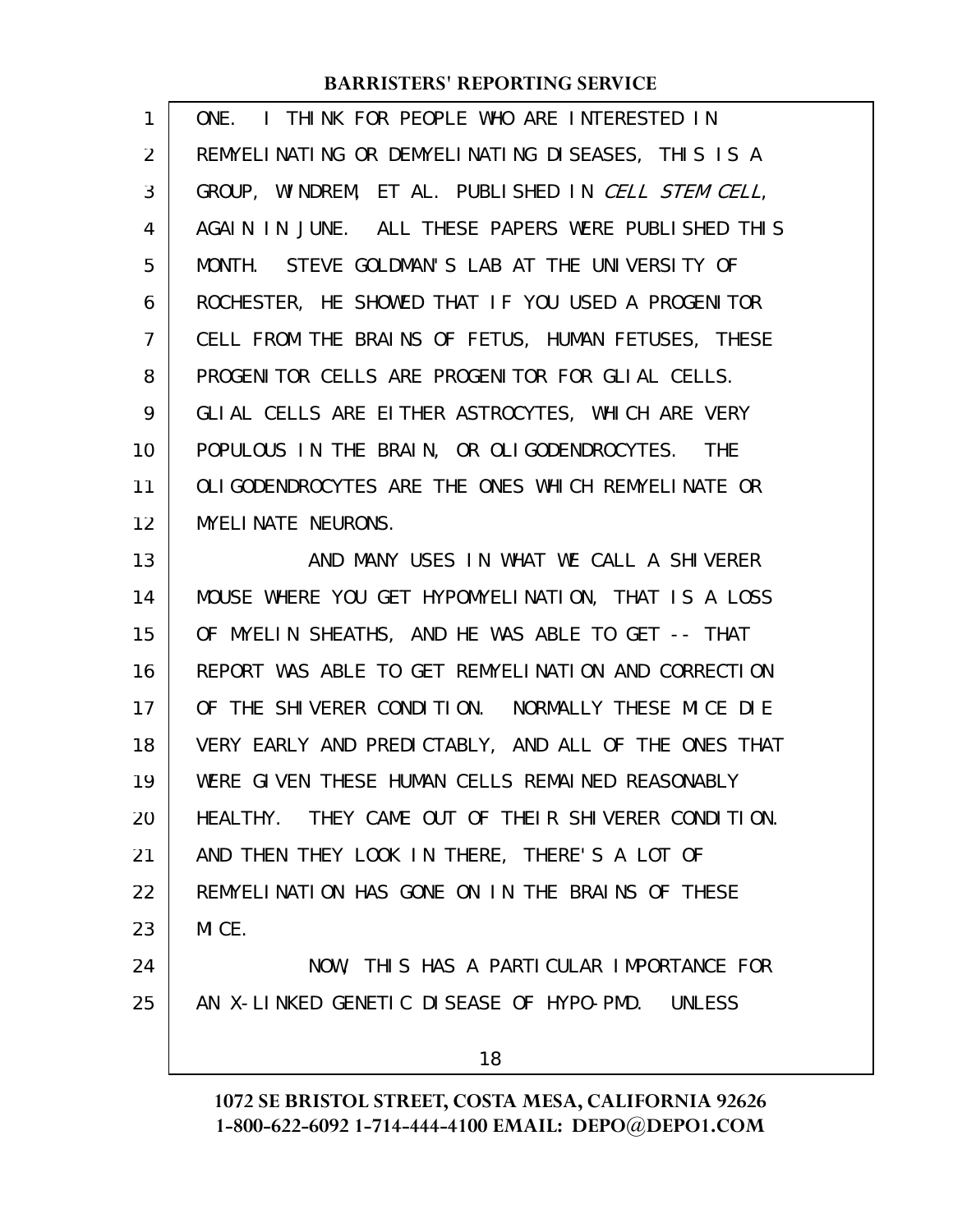| $\mathbf{1}$   | YOU'RE GERMAN, YOU HAVE A LOT OF TROUBLE PRONOUNCING |
|----------------|------------------------------------------------------|
| $\overline{2}$ | THE NAME OF THAT DISEASE. BUT IT'S AN X-LINKED       |
| 3              | MISEXPRESSION DISEASE WHICH IS PRESENT IN YOUNG      |
| 4              | CHILDREN, AND IT'S LETHAL. AND THE IDEA THAT YOU     |
| 5              | COULD ACTUALLY CORRECT THIS DISEASE WITH PROGENITORS |
| 6              | OF THE GLIAL LINEAGE IS REALLY IMPORTANT. AND ALSO   |
| 7              | IS IMPORTANT TO THE POINT OF VIEW THAT WE CAN MAKE   |
| 8              | THEM FROM EMBRYONIC STEM CELLS.                      |
| 9              | AND SO RATHER THAN USING FETAL MATERIAL,             |
| 10             | HOPEFULLY WE'LL BE ABLE TO USE EMBRYONIC             |
| 11             | CELL-DERIVED MATERIAL. AND SO I THINK IT'S ANOTHER   |
| 12             | STEP ALONG THE WAY IN SOME OF THESE REALLY DIFFICULT |
| 13             | DEMYELINATING, REMYELINATING DISEASES.               |
| 14             | THE LAST ONE I WANT TO TALK TO YOU IS                |
| 15             | BECAUSE I DID SPEND A LITTLE BIT OF TIME WITH THE    |
|                |                                                      |
| 16             | GOVERNOR. AND I'M ALSO GETTING OLDER, AND IT'S ALSO  |
| 17             | GETTING MORE DIFFICULT. I SPEND A LOT OF TIME IN     |
| 18             | THE GYM TO MAKE VERY LITTLE MUSCLE. IN THE OLD DAYS  |
| 19             | WHEN I WAS PLAYING RUGBY, I HARDLY SPENT ANY TIME IN |
| 20             | THE GYM, AND I USED TO MAKE REASONABLE AMOUNTS OF    |
| 21             | MUSCLE.                                              |
| 22             | WELL, I ALWAYS THOUGHT IT WAS THE STEM               |
| 23             | CELLS THAT WERE RUNNING OUT IN THE MUSCLE. BUT THIS  |
| 24             | STUDY IS A REALLY INTERESTING STUDY THAT'S FROM ONE  |
| 25             | OF OUR FUNDED OR TWO OF OUR FUNDED SCIENTISTS,       |

19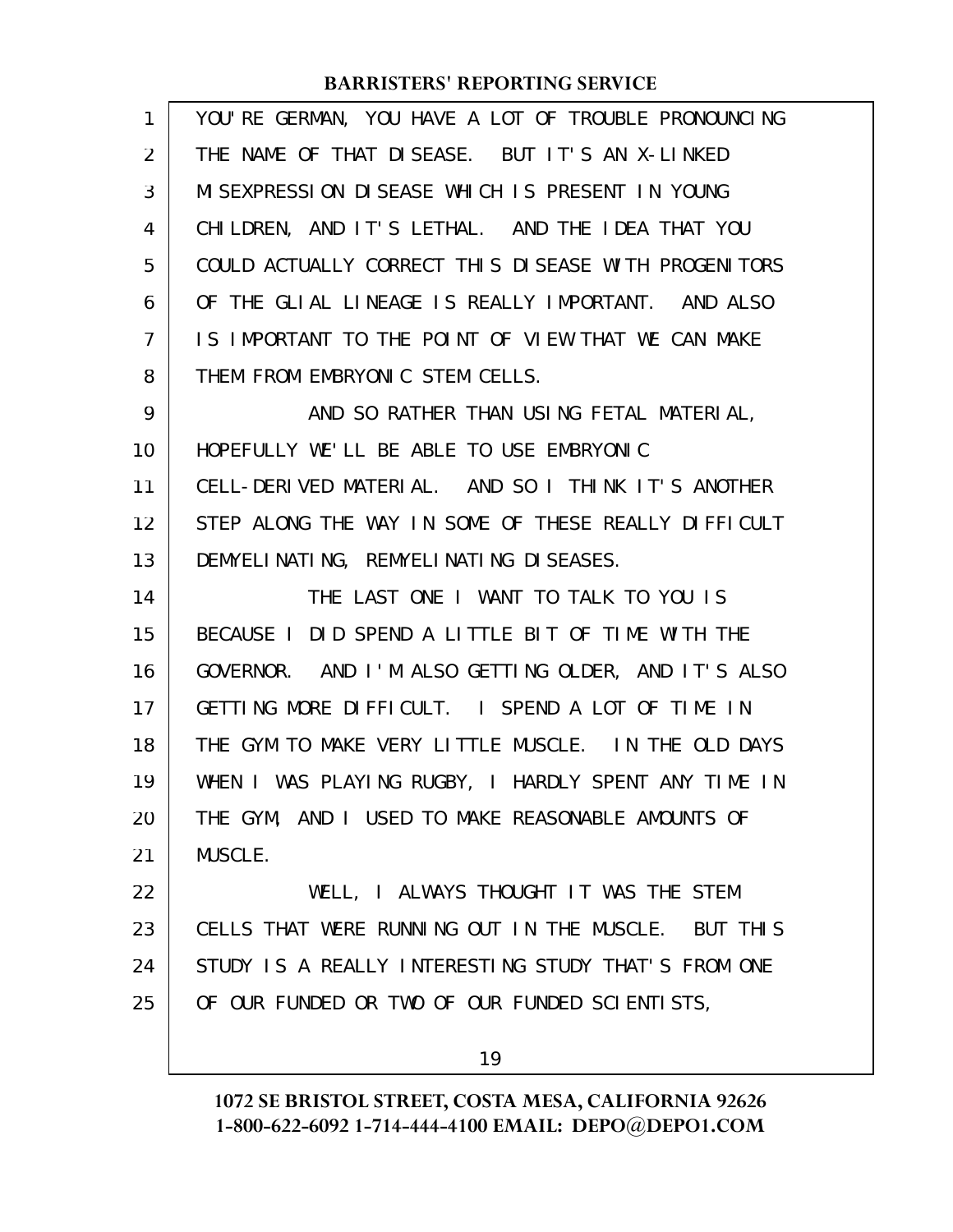| $\mathbf{1}$   | CIRM-FUNDED SCIENTISTS, AT BERKELEY. SO THIS IS A          |
|----------------|------------------------------------------------------------|
| $\overline{2}$ | GREAT STUDY PUBLISHED IN <i>NATURE</i> AND ADVANCED ONLINE |
| 3              | THIS MONTH. A GOOD THING FOR JUNE. GREAT WORK.             |
| 4              | WHAT THEY SHOWED WAS THE STEM CELLS IN                     |
| 5              | MUSCLE ARE CALLED SATELLITE CELLS. THERE'S MORE            |
| 6              | NUMBERS OF THESE SATELLITE CELLS PRESENT IN MUSCLE.        |
| $\overline{7}$ | AND THE VIEW REALLY WAS THAT AS WE GET OLDER, WE RUN       |
| 8              | OUT OF THOSE SATELLITE CELLS, AND WE CAN'T MAKE MORE       |
| 9              | MUSCLE. WELL, WHAT THEY'VE SHOWN IS NOT THAT. WHAT         |
| 10             | ACTUALLY MAKES MORE MUSCLE, WHAT GETS THOSE                |
| 11             | SATELLITE CELLS TO MAKE MORE MUSCLE IS A GENE CALLED       |
| 12             | NOTCH.                                                     |
| 13             | NOTCH ACTUALLY GETS THE SATELLITE CELLS TO                 |
| 14             | MULTIPLY TO RESULT IN MUSCLE. BUT THERE'S ANOTHER          |
| 15             | SET. THIS IS LIKE A TIPPING BALANCE IN THE MUSCLE.         |
| 16             | THERE'S ANOTHER SET OF GENES WHICH ARE CONTROLLED BY       |
| 17             | TGFBETA AND PARTICULARLY DOWNSTREAM OF TGFBETA ARE A       |
| 18             | GENE CALLED PSMAD3 WHICH COMPETE FOR THE SAME AS THE       |
| 19             | NOTCH, THE SAME RECEPTOR. SO IF YOU'VE GOT LOTS OF         |
| 20             | NOTCH, YOU'RE GOING TO MAKE MUSCLE. IF YOU'VE GOT          |
| 21             | LOTS OF TGFBETA, YOU'RE NOT BECAUSE IT'S GOT IT            |
| 22             | TURNED OFF. IT'S AN OFF-AND-ON SWITCH, AND IT'S            |
| 23             | QUITE A COMPLEX SWITCH, BUT IT'S A ROCKER SWITCH, IF       |
| 24             | YOU LIKE.                                                  |
| 25             | WHAT HAPPENS IS WHEN WE GET OLDER, WE LOSE                 |
|                | 20                                                         |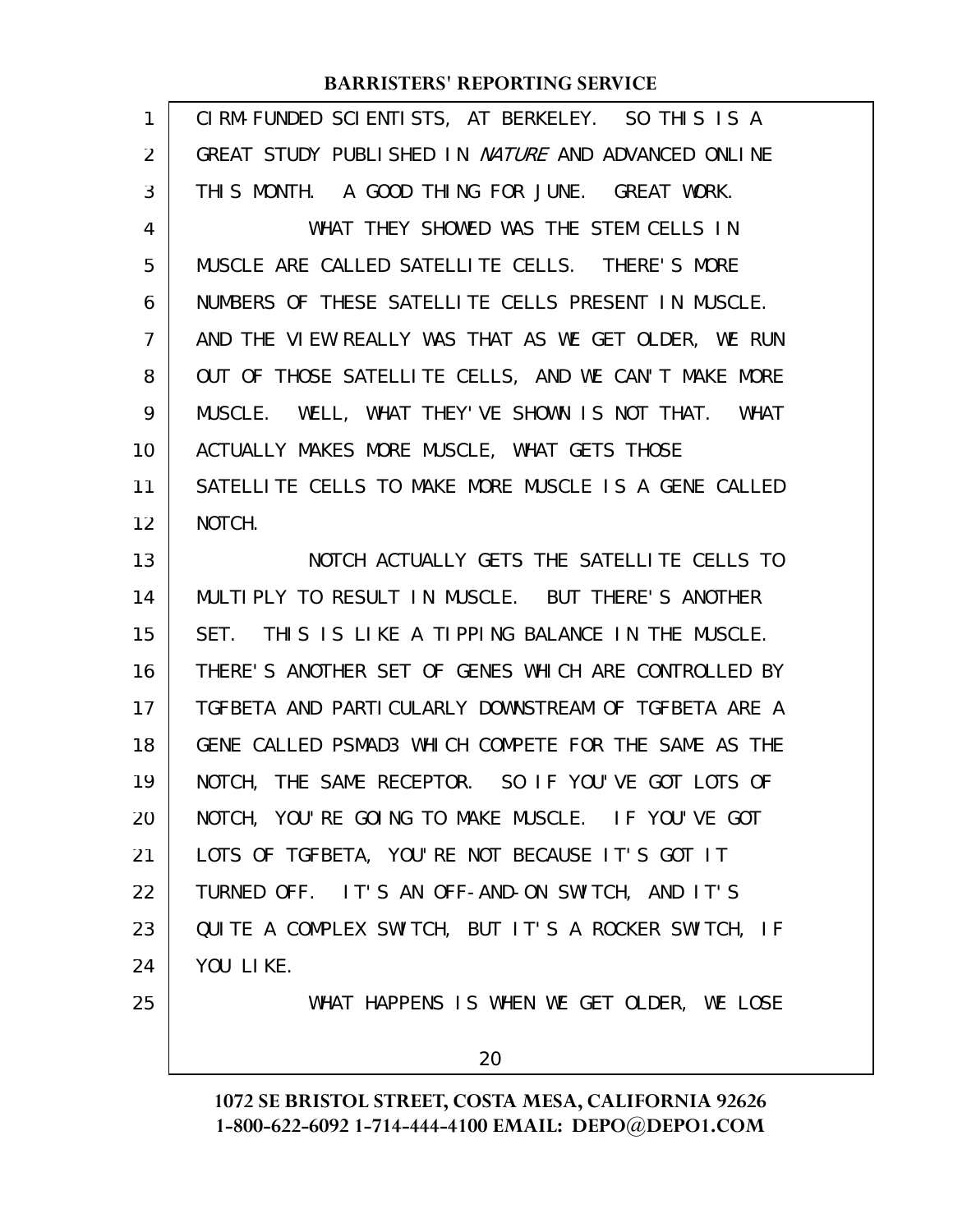| $\mathbf{1}$   | NOTCH. WE DON'T MAKE AS MUCH NOTCH, AND WE'RE        |
|----------------|------------------------------------------------------|
| $\overline{2}$ | MAKING MORE TGFBETA. SO IT'S JUST WE CAN'T TURN ON   |
| 3              | THE ROCKER SWITCH. WE JUST CAN'T TURN IT ON. AND     |
| 4              | IF THIS IS THE CASE, IF THIS IS REALLY THE CASE, AND |
| 5              | WE CAN SHOW THIS OVER AND OVER AGAIN WITH OTHER      |
| 6              | LABORATORIES, IT MAY BE VERY IMPORTANT FOR US TO BE  |
| $\overline{7}$ | ABLE TO MAKE MORE MUSCLE IN A WHOLE LOT OF MUSCLE    |
| 8              | WASTING DISEASES. THESE ARE THE DYSTROPHIC           |
| 9              | DI SEASES, ALZHEIMER'S AND PARKINSON'S DISEASES,     |
| 10             | CANCER, AND IN MY CASE AGING.                        |
| 11             | SO IT'S REALLY -- THIS IS REALLY A GOOD              |
| 12             | PAPER. AND IF I HAD TIME, I WOULD HAVE TALKED TO     |
| 13             | THE GOVERNOR ABOUT THIS BECAUSE I THINK HE WOULD BE  |
| 14             | ALSO INTERESTED IN THIS PAPER. BUT, YOU KNOW, I      |
| 15             | THINK IN REAL ESSENCE IT IS AN IMPORTANT             |
| 16             | CONTRIBUTION TO THE FIELD FROM THE BERKELEY GROUP    |
| 17             | THAT DID THAT.                                       |
| 18             | CHAIRMAN KLEIN: ALAN, HOW DOES THAT                  |
| 19             | ACTIVATION OF NOTCH OR LOSS OF YOUR NOTCH VITALITY   |
| 20             | AFFECT ALZHEIMER'S?                                  |
| 21             | DR. TROUNSON: IN ALZHEIMER'S DISEASE,                |
| 22             | IT'S A MUSCLE WASTING DISEASE AGAIN, AND PEOPLE      |
| 23             | DON'T KNOW REALLY WHY IT'S HAPPENING, BUT IT MAY BE  |
| 24             | THAT NOTCH IS -- THAT ROCKER SWITCH IS INVOLVED IN   |
| 25             | ALZHEIMER'S AND PARKINSON'S. IT'S OFTEN THOUGHT      |
|                | 21                                                   |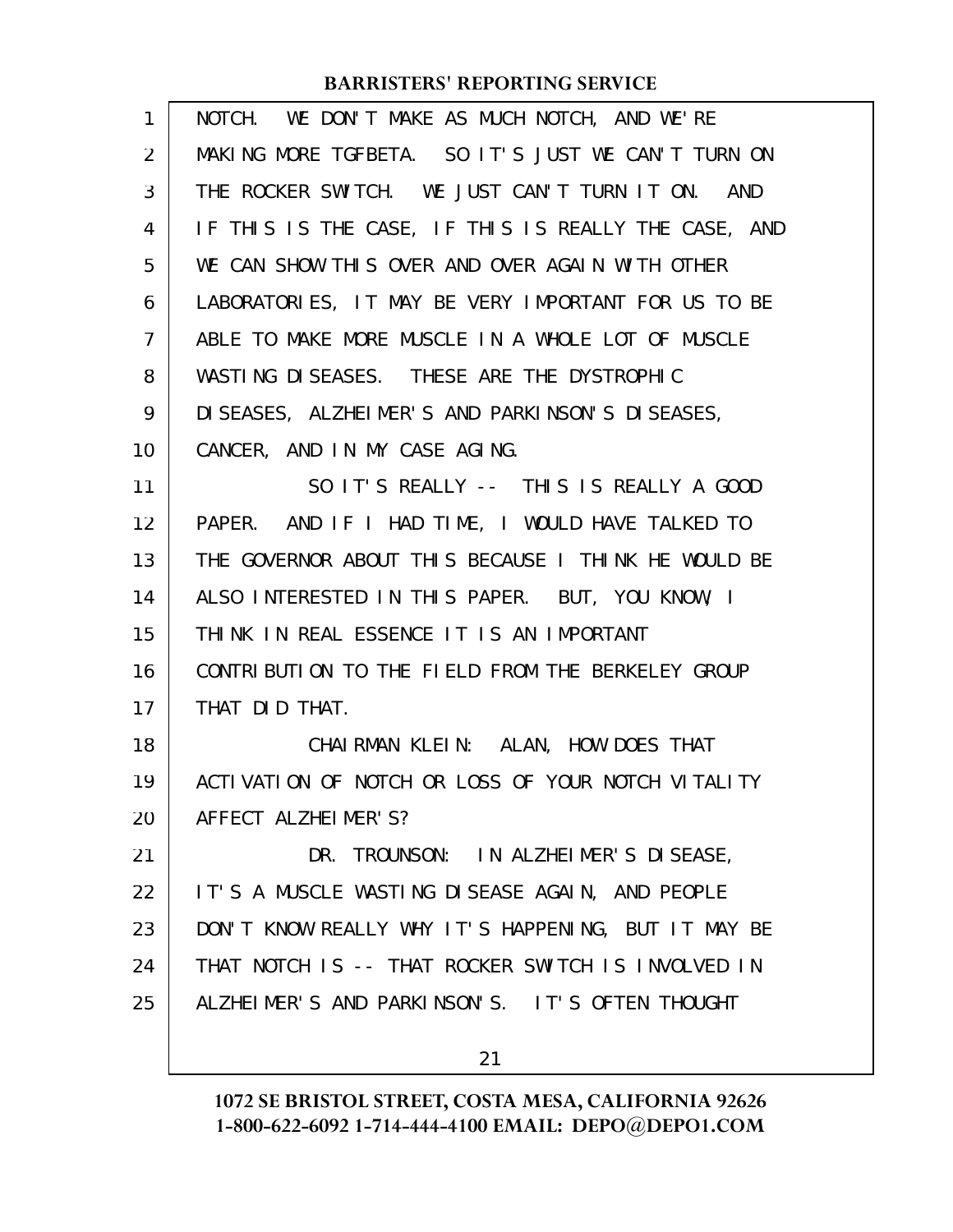| 1  | BECAUSE YOU HAVE -- YOU REDUCE YOUR ACTIVITY BECAUSE  |
|----|-------------------------------------------------------|
| 2  | IT'S MORE DIFFICULT TO MOVE AROUND AND EXERCISE,      |
| 3  | THAT YOU LOSE IT FROM THAT REASON. BUT IT MAY WELL    |
| 4  | BE THAT THE ROCKER SWITCH IS DEFECTIVE IN THAT        |
| 5  | CONDITION. IF IT IS, CLEARLY IF WE CAN DRIVE NOTCH    |
| 6  | UP, WE MAY HAVE -- MAY BE ABLE TO MAKE MUSCLE, AT     |
| 7  | LEAST MORE MUSCLE IN SOME OF THOSE CONDITIONS, SO     |
| 8  | IT'S IMPORTANT.                                       |
| 9  | WELL, I'VE HAD A LOT OF PRIORITIES, AND I             |
| 10 | JUST WANTED TO QUICKLY JUST TELL YOU WHAT THEY WERE.  |
| 11 | THE NO. 1 PRIORITY THAT I'VE HAD IN THE TIME I'VE     |
| 12 | BEEN HERE AND I'VE BEEN WORKING REALLY HARD ON IS TO  |
| 13 | REALLY GET STAFF MORALE RIGHT AT THE TOP LEVEL AND    |
| 14 | GET THE DEDICATION TO THE SAME MISSION. SO WE'VE      |
| 15 | BEEN WORKING ON THE STRUCTURE AND GETTING OPEN        |
| 16 | DI SCUSSIONS ABOUT THE WAY WE'RE COMPOSED AND THE     |
| 17 | KIND OF STAFF STRUCTURE AS WE MOVE FORWARD. AND I     |
| 18 | THINK THAT'S RESULTED IN INCREDIBLY HIGH MORALE.      |
| 19 | WE'RE ACTUALLY ALL WORKING TOGETHER. WE'RE ALL        |
| 20 | POINTED IN THE SAME DIRECTION.                        |
| 21 | I THINK IT'S JUST A BREAKTHROUGH FOR                  |
| 22 | PEOPLE, BUT IT TAKES QUITE A LOT OF EFFORT TO DO      |
| 23 | THAT. YOU'VE REALLY GOT TO MAKE SURE THAT PEOPLE,     |
| 24 | YOU KNOW, WHERE THEY' RE UNSATI SFIED, MAKE SURE THAT |
| 25 | THOSE KIND OF PROCESSES, THOSE CONDITIONS ARE         |

22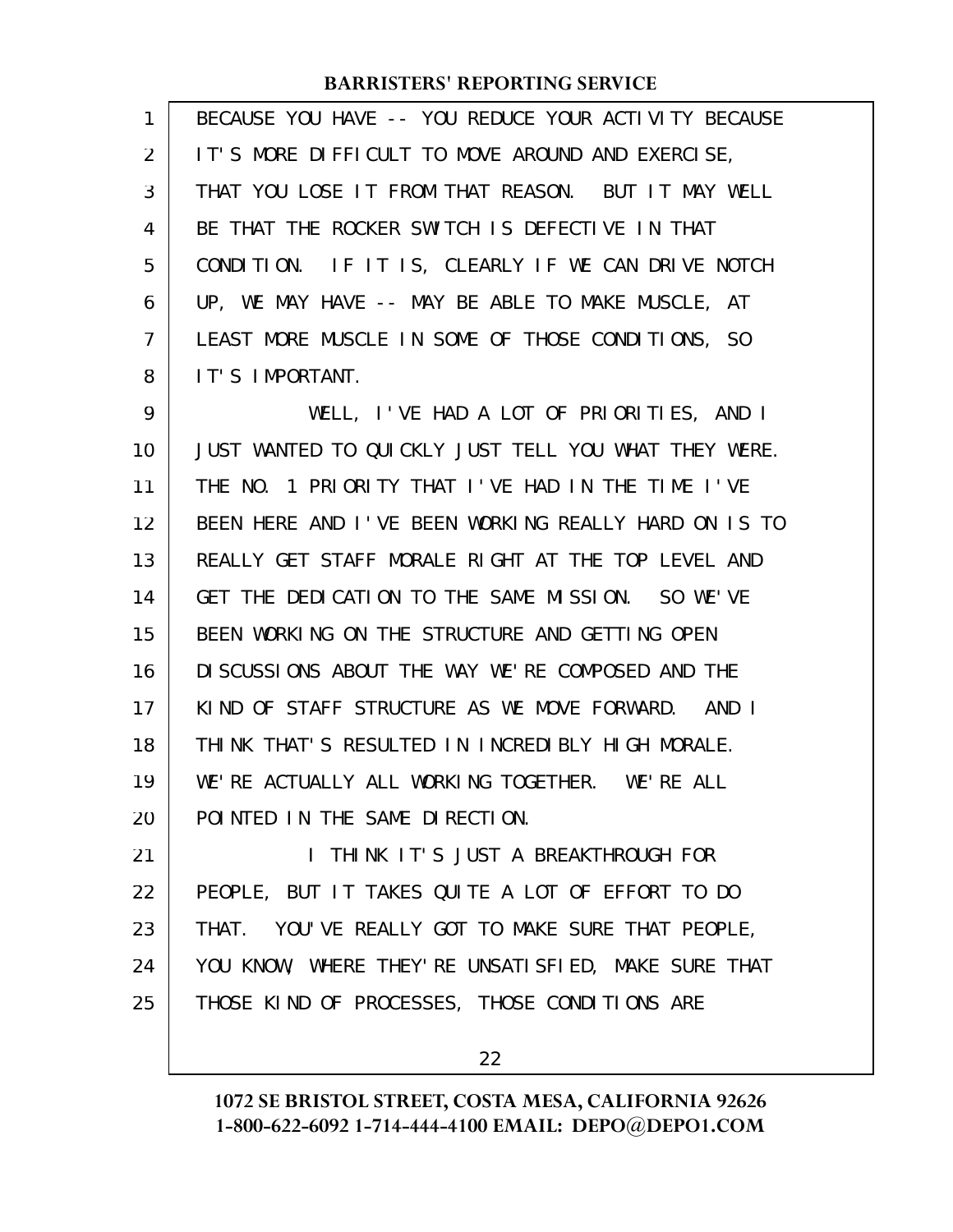| 1              | ADDRESSED. AND SO I WOULD SAY AT THE MOMENT WE'VE     |
|----------------|-------------------------------------------------------|
| 2              | GOT THE HIGHEST MORALE IN ANY ORGANIZATION THAT I'VE  |
| 3              | EVER BEEN IN. I THINK THAT'S JUST WONDERFUL, AND      |
| 4              | IT'S REALLY BECAUSE THE STAFF REALLY HAVE ADOPTED     |
| 5              | THE SAME PRINCIPLE OF GETTING THE PRIMARY MISSION     |
| 6              | OUT.                                                  |
| $\overline{7}$ | WE WORKED ON THE 2008-9 BUDGET. WE'LL                 |
| 8              | PRESENT THAT TO YOU. WE'RE ON TARGET FOR THE          |
| 9              | REVISION OF THE CIRM STRATEGIC PLAN. IT'S A YEAR      |
| 10             | AND A HALF OLD. CURRENTLY WE'RE IN THE STAGE OF       |
| 11             | ASKING DIFFERENT PEOPLE IN THE ORGANIZATION TO DRAFT  |
| 12             | DIFFERENT SILOS. WE'RE GOING TO BRING IT TOGETHER.    |
| 13             | WE'RE GOING TO TALK TO STAKEHOLDERS IN EACH OF THE    |
| 14             | SECTIONS AND THEN BRING IT TO YOU FOR DISCUSSION AND  |
| 15             | YOUR INPUTS INTO THAT STRATEGIC PLAN.                 |
| 16             | WE LOOKED AT STAFF POSITION AND                       |
| 17             | DESCRIPTIONS. WE'VE BEEN THROUGH NEARLY EVERY ONE     |
| 18             | OF OUR STAFF. I THINK WE'VE GOT EVERYBODY IN A        |
| 19             | REASONABLY HANDY POSITION, THAT THEY'RE DOING THE     |
| 20             | THINGS THAT THEY' RE REALLY GOOD AT, AND THEY WILL BE |
| 21             | APPRAISED ON THEIR CAPACITY TO DO THOSE JOBS. I       |
| 22             | THINK THEY'RE VERY MUCH IN LINE NOW WITH WHAT THE     |
| 23             | STAFF DO AND WHAT THEY' RE REALLY GOOD AT.            |
| 24             | WE'VE INTRODUCED A PROGRAM FOR COMPLIANCE             |
| 25             | INTERNALLY, AND WE'VE STARTED TO LOOK AT COMPLIANCE   |
|                | 23                                                    |
|                |                                                       |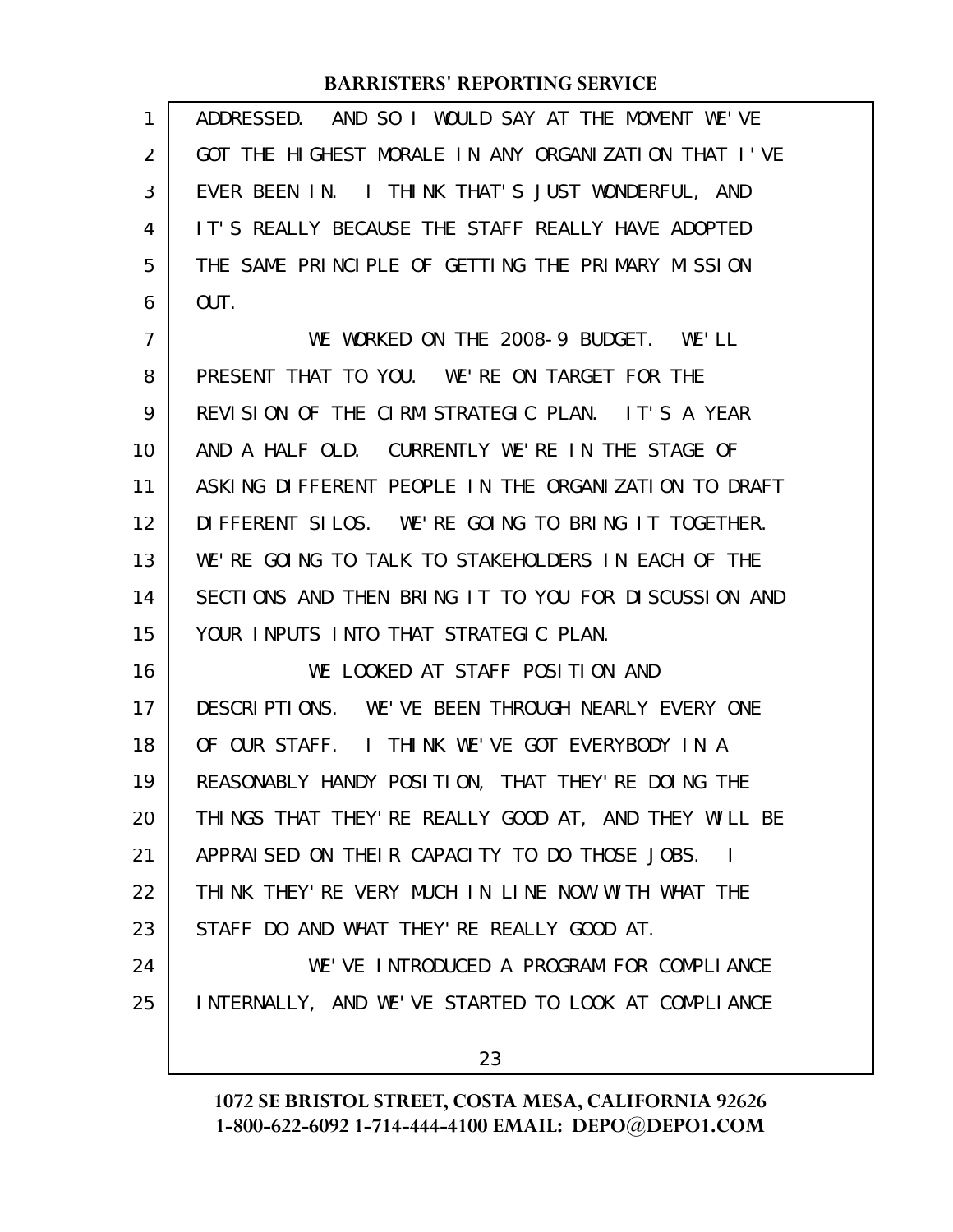| $\mathbf{1}$   | OUT IN OUR GRANTEE ORGANIZATION. THERE'S TWO OF THE  |
|----------------|------------------------------------------------------|
| $\overline{2}$ | MEMBERS OF THE CIRM TEAM ARE OUT NOW WORKING WITH    |
| 3              | OTHER ORGANIZATIONS TO SEE THAT ALL OF THE           |
| 4              | AGREEMENTS AND REGULATIONS THAT WE IMPOSE WE EXPECT  |
| 5              | ARE ALL BEING DONE. I HAVE TO SAY THAT I UNDERSTAND  |
| 6              | THE FIRST ONE, OF COURSE, WAS THE WONDERFUL          |
| $\overline{7}$ | STANFORD. THE UNIVERSITY, AS USUAL, PASSED WITH      |
| 8              | FLYING COLORS AT EVERY CORNER.                       |
| 9              | BUT I THINK THIS IS A PROCESS WHERE WE               |
| 10             | WOULD LIKE TO LEARN. IF THERE ARE DIFFICULTIES IN    |
| 11             | OUR REGULATIONS OR INTERACTIONS, CAN WE SORT OF COME |
| 12             | BACK AND MAKE ADJUSTMENTS TO HELP EVERYBODY, YOU     |
| 13             | KNOW, GO THE SAME WAY.                               |
| 14             | WE LOOK AT INTERNATIONAL, NATIONAL                   |
| 15             | LINKAGES, AND I'LL TALK TO YOU ABOUT THAT A LITTLE   |
| 16             | LATER.                                               |
| 17             | LOOKING AT CIRM GRANTEE PRODUCTIVITY, BOTH           |
| 18             | PUBLICATIONS AND PRESENTATIONS, THERE WAS A VERY     |
| 19             | LARGE CONTINGENT OF CALIFORNIA PRESENTATIONS AT THE  |
| 20             | RECENT INTERNATIONAL SOCIETY OF STEM CELL RESEARCH.  |
| 21             | DON GIBBONS IS BUILDING A PORTFOLIO OF FANTASTIC     |
| 22             | PAPERS THAT ARE COMING OUT OF THE INSTITUTIONS, AND  |
| 23             | WE'RE GETTING SOME RECOGNITION NOW ON PRIMARY        |
| 24             | PRESENTATIONS BY SOME OF THE PEOPLE WHO ARE          |
| 25             | PERFORMING REALLY, REALLY WELL. SO I THINK           |
|                |                                                      |

24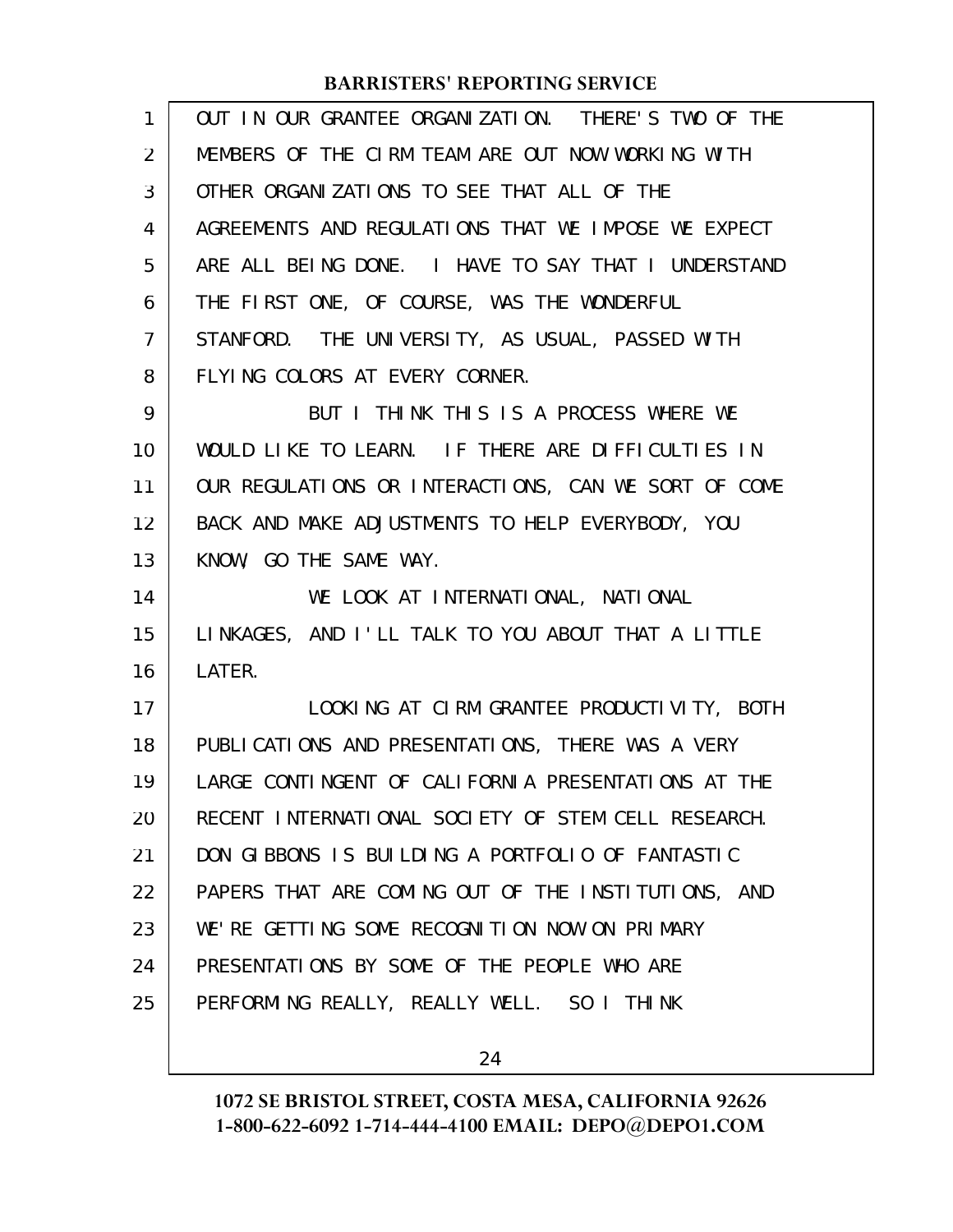| 1              | PRODUCTIVITY IS TERRIFIC IN THE SHORT TIMEFRAME THAT |
|----------------|------------------------------------------------------|
| 2              | THIS AGENCY HAS BEEN GOING.                          |
| 3              | WE'RE LOOKING AT EDUCATION AND STEM CELL             |
| 4              | LEADERSHIP. AGAIN, WE'RE WORKING WITH DON TO MAKE    |
| 5              | SURE THAT WE GET A WHOLE NEW ROUND OF EDUCATION      |
| 6              | PROGRAMS, AND THAT WE RECOGNIZE THE LEADERSHIP THAT  |
| $\overline{7}$ | WE'RE INVOLVED WITH BY APPEARING IN UNITED STATES    |
| 8              | AND WORLDWIDE.                                       |
| 9              | WE'RE LINKING WITH BIOTECH AND PHRMA                 |
| 10             | INDUSTRIES. THERE HAVE BEEN LOTS OF MEETINGS WITH    |
| 11             | THOSE PEOPLE. WE SEE THEM AS BEING IMPORTANT         |
| 12             | PARTNERS IN DELIVERY OF -- THE NECESSARY DELIVERY OF |
| 13             | OUR MISSION. AND WE HAD A GREAT MEETING AT BIO. AS   |
| 14             | BOB SAID, THERE WERE A LOT OF MEETINGS AND OTHER     |
| 15             | DI SCUSSIONS WITH THE BIOTECH INDUSTRY AND PHRMA     |
| 16             | INDUSTRY THERE. VERY MUCH MOVING ALONGSIDE OF US.    |
| 17             | WE'RE RESPONDING TO THE NEEDS EXPRESSED BY           |
| 18             | STAKEHOLDERS. WE'RE OUT THERE LISTENING. WE'RE AT    |
| 19             | CONFERENCES. WE'RE GOING TO THE UNIVERSITIES.        |
| 20             | WE'RE OUT AMONGST THE BIOTECH INDUSTRY. WE'RE        |
| 21             | LISTENING TO WHAT THEIR CONCERNS ARE, BRINGING THEM  |
| 22             | BACK IN-HOUSE, AND SEEING WHERE WE CAN ACTUALLY MAKE |
| 23             | ADJUSTMENTS TO ACCOMMODATE WHAT THEIR NEEDS ARE.     |
| 24             | WE'RE IMPLEMENTING GRANTIUM, WHICH IS A GRANTS       |
| 25             | MANAGEMENT SYSTEM WHICH WILL TAKE A LOT OF LOAD OFF  |
|                |                                                      |

25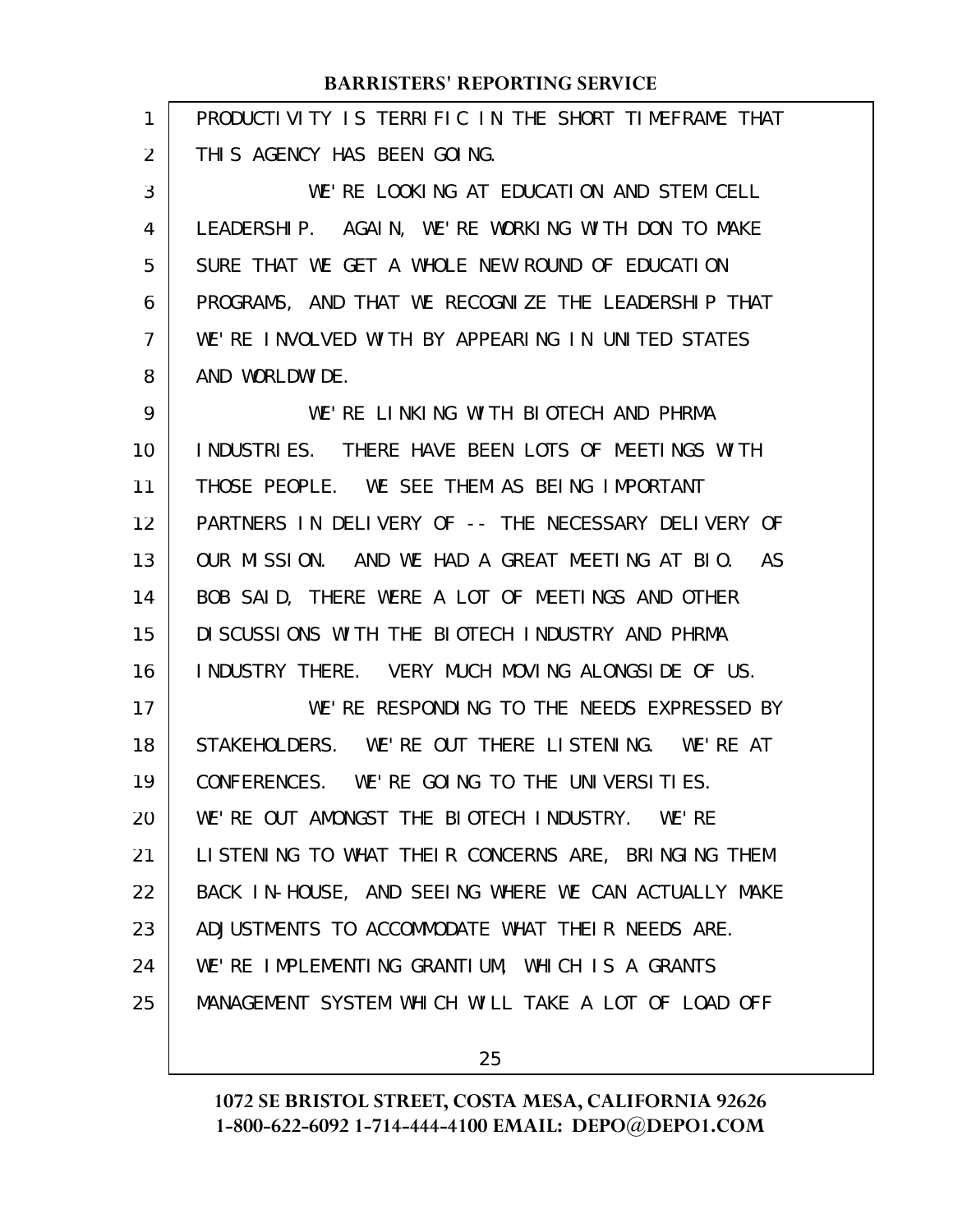| 1              | OUR INDIVIDUAL PEOPLE.                                   |
|----------------|----------------------------------------------------------|
| 2              | SO THESE ARE SOME OF THE REAL PRIORITIES                 |
| 3              | THAT I'VE BEEN DEALING WITH LATELY THE LAST MONTH OR     |
| 4              | SO, LAST TWO MONTHS. AND THEY' RE ALL ACTUALLY           |
| 5              | WORKING REALLY WELL.                                     |
| 6              | I WOULD LIKE TO BRING YOUR ATTENTION TO                  |
| $\overline{7}$ | THE POSSIBILITY THAT WE CAN HAVE A STEM CELL             |
| 8              | AWARENESS DAY ON SEPTEMBER 14 OR 15. NOW, THIS WAS       |
| 9              | RAI SED BY THE PREMIER OF VICTORIA TOGETHER WITH THE     |
| 10             | LEADERS OF THE INSTITUTE THAT I WAS INVOLVED WITH        |
| 11             | THERE. THEY' RE HAVING THIS STEM CELL AWARENESS DAY,     |
| 12             | AND THE GOVERNOR WAS VERY, VERY SUPPORTIVE OF            |
| 13             | SOMETHING LIKE THIS. AND I THINK HIS INSTRUCTION TO      |
| 14             | THE CHAIRMAN WAS TO GET ON WITH IT OR ACTUALLY           |
| 15             | EXPECTED THINGS TO BE DONE IN THIS AREA.                 |
| 16             | I THINK IT'S A GREAT IDEA. AND WHETHER WE                |
| 17             | TWIN WITH VICTORIA AND START TO PICK UP OTHERS AS WE     |
| 18             | GO YEAR BY YEAR, I THINK IT'S A GREAT IDEA. AND          |
| 19             | IT'S ONE WAY WE CAN ACTUALLY GET OUR PATIENT             |
| 20             | ADVOCATES INTO A PRIMARY POSITION, IN MY VIEW, TO        |
| 21             | PICK UP THE AWARENESS THAT IS MAINLY LACKING IN SOME     |
| 22             | OF OUR AREAS. SO I'D LIKE TO PROPOSE THAT, AND I         |
| 23             | HOPE THE ICOC WOULD BE SUPPORTIVE OF THAT.<br><b>DON</b> |
| 24             | GIBBONS, HE'S SUPPORTING IT. OBVIOUSLY THERE'S A         |
| 25             | LOT OF WORK INVOLVED IN THAT, AND I THINK A LOT OF       |
|                |                                                          |

26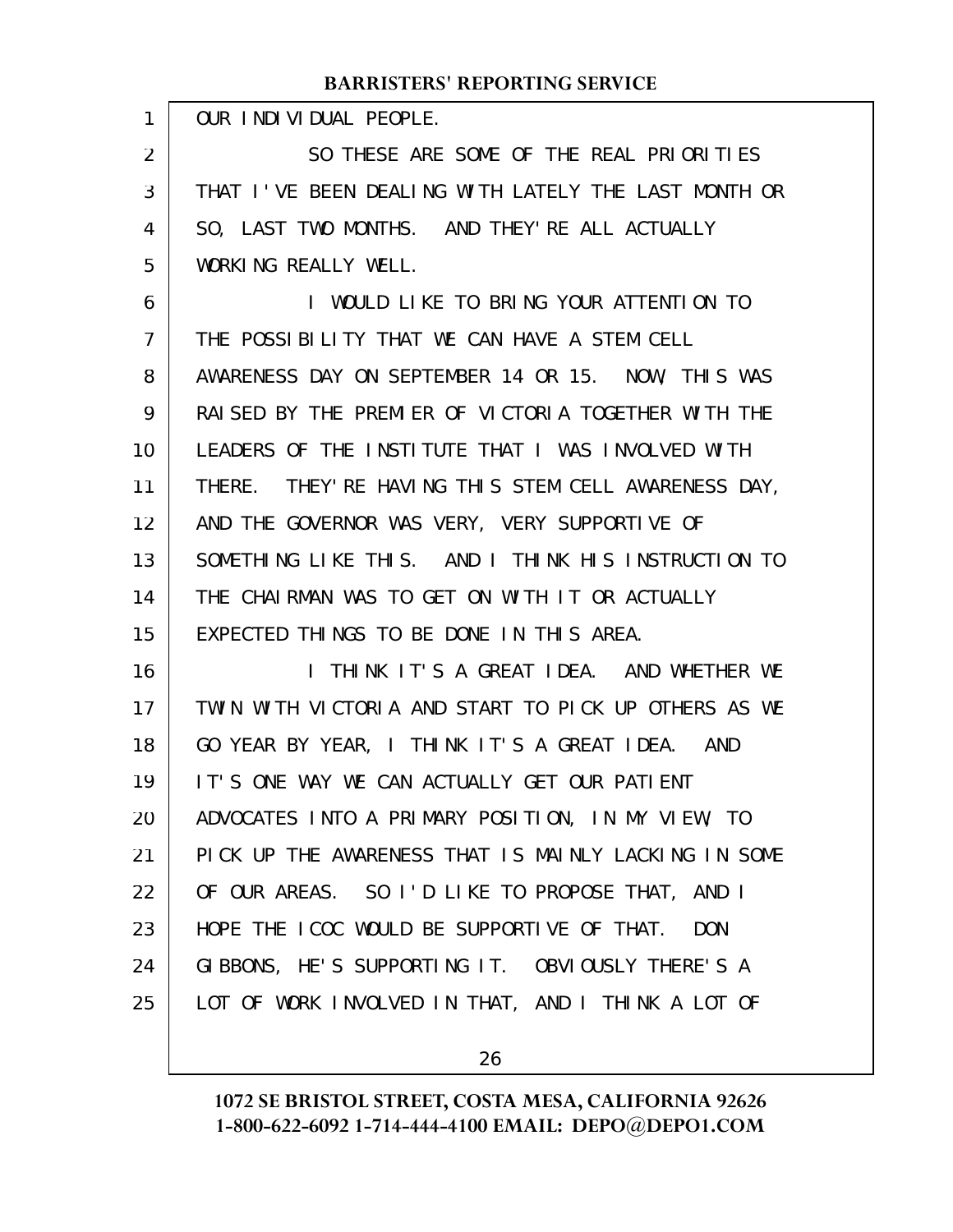| $\mathbf{1}$   | WORK IS NECESSARY WITH PATIENT ADVOCATES TO SEE WHAT |
|----------------|------------------------------------------------------|
| $\overline{2}$ | WE CAN ACTUALLY DO IN THIS.                          |
| 3              | WE'VE GOT -- I THINK THERE ARE TWO                   |
| 4              | PERSONNEL. I THINK MARGARET FITZGERALD HAS ALSO      |
| 5              | BEEN INTRODUCED. MARGARET FERGUSON. SORRY. SHE'S     |
| 6              | OUR FINANCE MANAGER, AND SHE'LL BE PRESENTING THE    |
| 7              | BUDGET TO YOU, I GUESS, TOMORROW.                    |
| 8              | AMY ADAMS IS HERE. SHE'S A COMMUNICATION             |
| 9              | MANAGER JUST APPOINTED FROM STANFORD.                |
| 10             | DR. PIZZO: SHE HAS A ONE-YEAR-OLD                    |
| 11             | PRIORITY. SHE HAS A ONE-YEAR-OLD PRIORITY.           |
| 12             | CHAIRMAN KLEIN: SHE HAD A CHILD WHO'S ONE            |
| 13             | YEAR OLD.                                            |
| 14             | DR. TROUNSON: WE'D UNDERSTAND THAT,                  |
| 15             | WOULDN'T WE. SO TAKING ANOTHER GOOD PERSON FROM      |
| 16             | STANFORD. SHE'S TERRIFIC, AND SO SHE'LL BE ENGAGED   |
| 17             | WITH YOU BECAUSE SHE'S A COMMUNICATION MANAGER.      |
| 18             | SHE'S GOING TO BE WRITING SOME OF THE KEY MATERIAL,  |
| 19             | SO YOU WILL GET TO KNOW HER.                         |
| 20             | SCIENCE PROGRAM FUNDING COMMITMENT, JUST             |
| 21             | TO GIVE YOU A HEADS UP ON THIS, IT'S IMPORTANT FOR   |
| 22             | YOU TO KNOW WHAT WE HAVE IN OUR MIND. WE'VE ALREADY  |
| 23             | AGREED TO NEW FACULTY II; THAT IS, WE, THE ROYAL WE, |
| 24             | THE ICOC; TOOLS AND TECHNOLOGIES OF 20 MILLION;      |
| 25             | TRAINING II PROGRAM, 48 MILLION; BRIDGES,            |
|                |                                                      |

27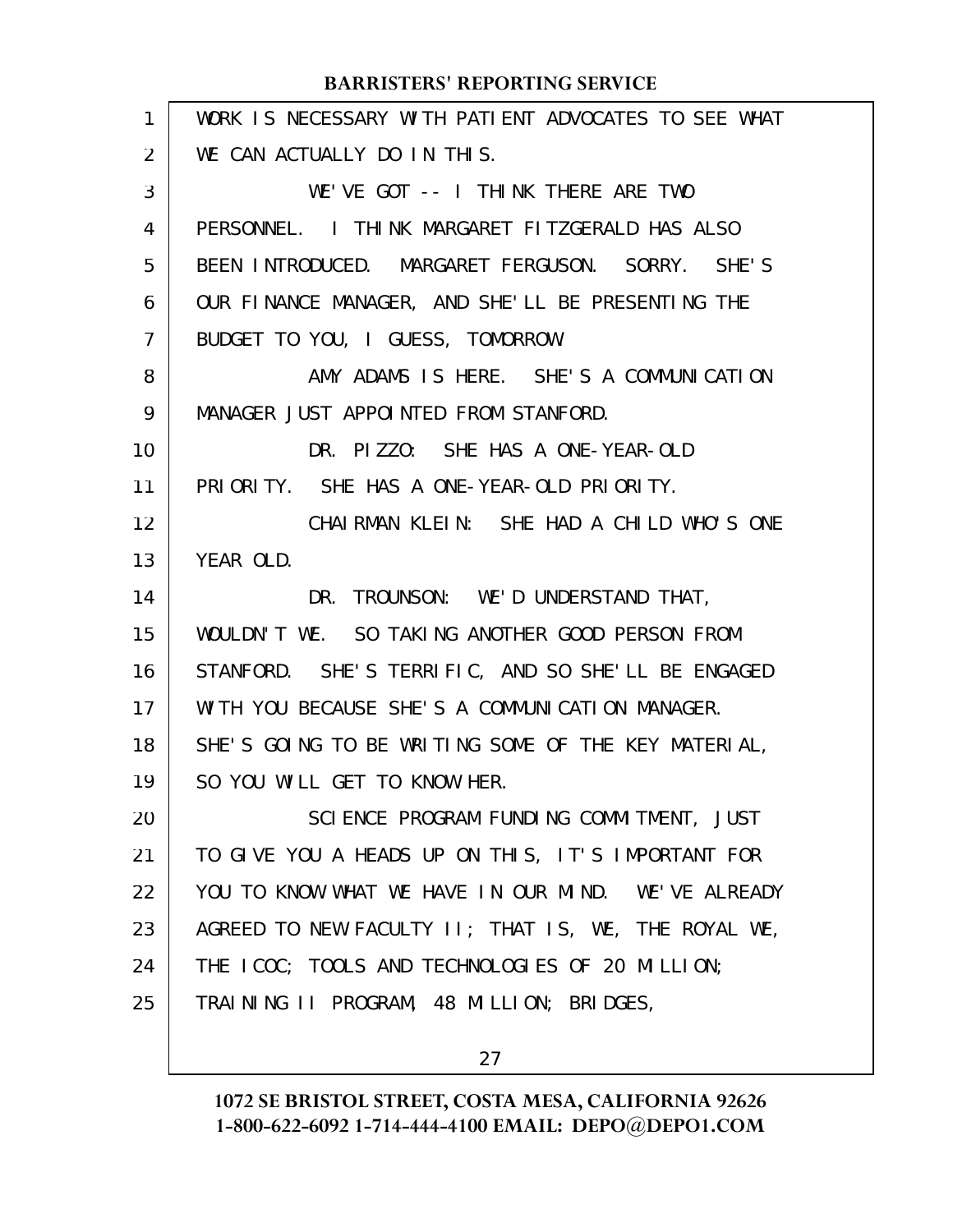| 1  | INTERNSHIPS FOR THE YOUNG PEOPLE COMING FROM THE     |
|----|------------------------------------------------------|
| 2  | STATE UNIVERSITIES OF CALIFORNIA AND LIKE            |
| 3  | INSTITUTIONS, 18 MILLION; WE'RE GOING TO PRESENT TO  |
| 4  | YOU A TRANSLATIONAL PROGRAM, SO WE'RE MOVING THE     |
| 5  | PIPELINE DOWN. YOU REMEMBER THE PIPELINE THAT I      |
| 6  | TALKED ABOUT. THE PIPELINE WAS CLEARLY TRANSLATION.  |
| 7  | A CONCEPT WILL BE PRESENTED TO YOU AT THIS MEETING.  |
| 8  | AND THE DISEASE TEAMS AND OTHERS, THESE ARE THE CORE |
| 9  | PROGRAMS, AND I HOPE YOU WILL AGREE THAT DISEASE     |
| 10 | TEAMS WILL BECOME PRETTY MUCH THE ICOC AND CIRM CORE |
| 11 | BECAUSE I JUST THINK IT'S VERY OBVIOUSLY THAT IT IS, |
| 12 | AND IT'S GOING TO BE A BIG PROGRAM. AND WE HOPE TO   |
| 13 | PRESENT THAT TO YOU OVER THE NEXT FEW MONTHS.        |
| 14 | SO THERE'S \$340 MILLION. SO THAT'S QUITE            |
| 15 | AN AMOUNT OF MONEY TO BE GETTING OUT INTO THE        |
| 16 | RESEARCH COMMUNITY IN THIS NEXT 12 MONTHS.           |
| 17 | THE GRANT REVIEWS THAT HAVE JUST BEEN                |
| 18 |                                                      |
|    | COMPLETED, THE CIRM NEW FACULTY AWARDS II HAS BEEN   |
| 19 | COMPLETED. THEY WILL BE UP FOR ICOC REVIEW AUGUST    |
| 20 | 12TH AND 13TH.                                       |
| 21 | TOOLS AND TECHNOLOGIES, A VERY INTERESTING           |
| 22 | PROGRAM WHERE WE ASKED FOR THE COMMUNITY HERE IN     |
| 23 | CALIFORNIA TO GIVE US A RESPONSE TO THE NEED FOR NEW |
| 24 | TOOLS. YOU KNOW, THESE ARE TOOLS THAT WILL ACTUALLY  |
| 25 | MOVE OUR PROGRAMS ALONG THE TRANSLATIONAL PIPELINE.  |

28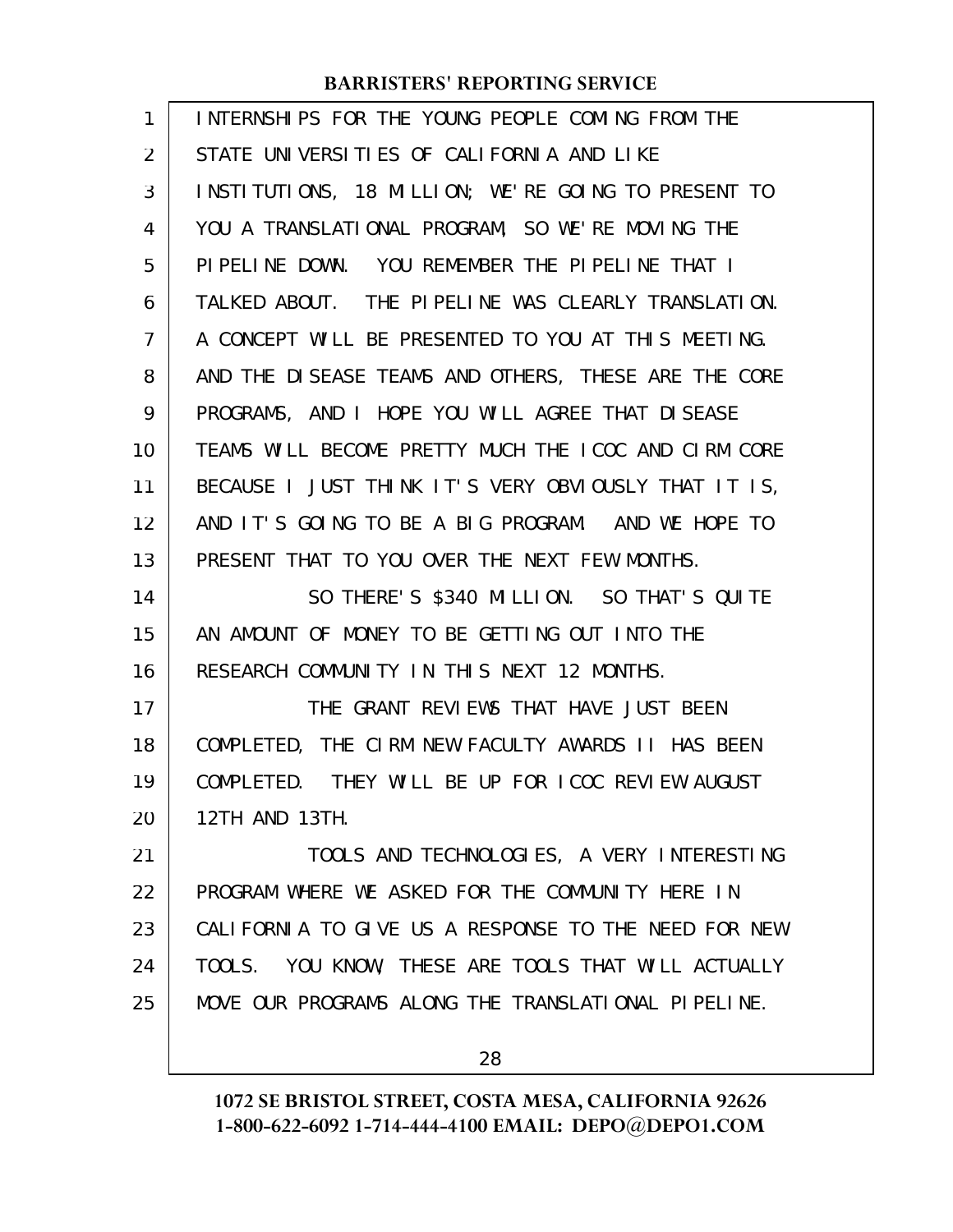| 1              | THEY ARE THINGS LIKE FILTERS TO GET RID OF THE       |
|----------------|------------------------------------------------------|
| $\overline{2}$ | UNWANTED CELLS. THEY'RE MARKERS TO TELL US WHICH     |
| 3              | CELLS ARE WHAT, AND PANELS OF MARKERS NEEDED. WE     |
| 4              | NEED EXPRESSION. WE NEED REPORTER GENES AND          |
| 5              | PARTICULAR GENES SO THAT WHEN THEY COME ON, THEY     |
| 6              | LIGHT UP.                                            |
| $\overline{7}$ | WE NEED THOSE KIND OF TECHNOLOGIES.<br>A             |
| 8              | WHOLE RAFT OF THEM. A 140 LETTERS OF INTENT. SO      |
| 9              | IT'S A BIG PROGRAM. THERE ARE 90 FROM THE            |
| 10             | NOT-FOR-PROFIT ORGANIZATIONS, SO THERE WAS NO        |
| 11             | SLACKING AMONGST OUR ACADEMIC COLLEAGUES, THAT'S FOR |
| 12             | SURE. BUT YOU WILL NOTICE THERE ARE 50 FROM THE      |
| 13             | BIOTECH INDUSTRY. AND SO HERE I THINK IT'S           |
| 14             | IMPORTANT -- AN IMPORTANT PROGRAM, AND IT'S GOING TO |
| 15             | COST US DEARLY WITH OUR REVIEWERS, I'M AFRAID.       |
| 16             | WE'RE GOING TO HAVE TO HAVE A DOUBLE PROGRAM OF      |
| 17             | REVIEW, AND IT IS A BIT OF A STRESS POINT BECAUSE    |
| 18             | IT'S PRETTY LARGE. THE REVIEWERS WILL BE LOOKING IN  |
| 19             | DETAIL IN 30 OR 40 GRANT APPLICATIONS. THAT'S A      |
| 20             | HUGE DEMAND ON ANYONE'S TIME AND EFFORT TO DO THAT.  |
| 21             | MS. SAMUELSON: CAN YOU EXPLAIN WHAT THAT             |
| 22             | MEANS?                                               |
| 23             | DR. TROUNSON: SORRY?                                 |
| 24             | MS. SAMUELSON: WHAT THAT MEANS, DOUBLE               |
| 25             | PROGRAM REVIEW.                                      |
|                | 29                                                   |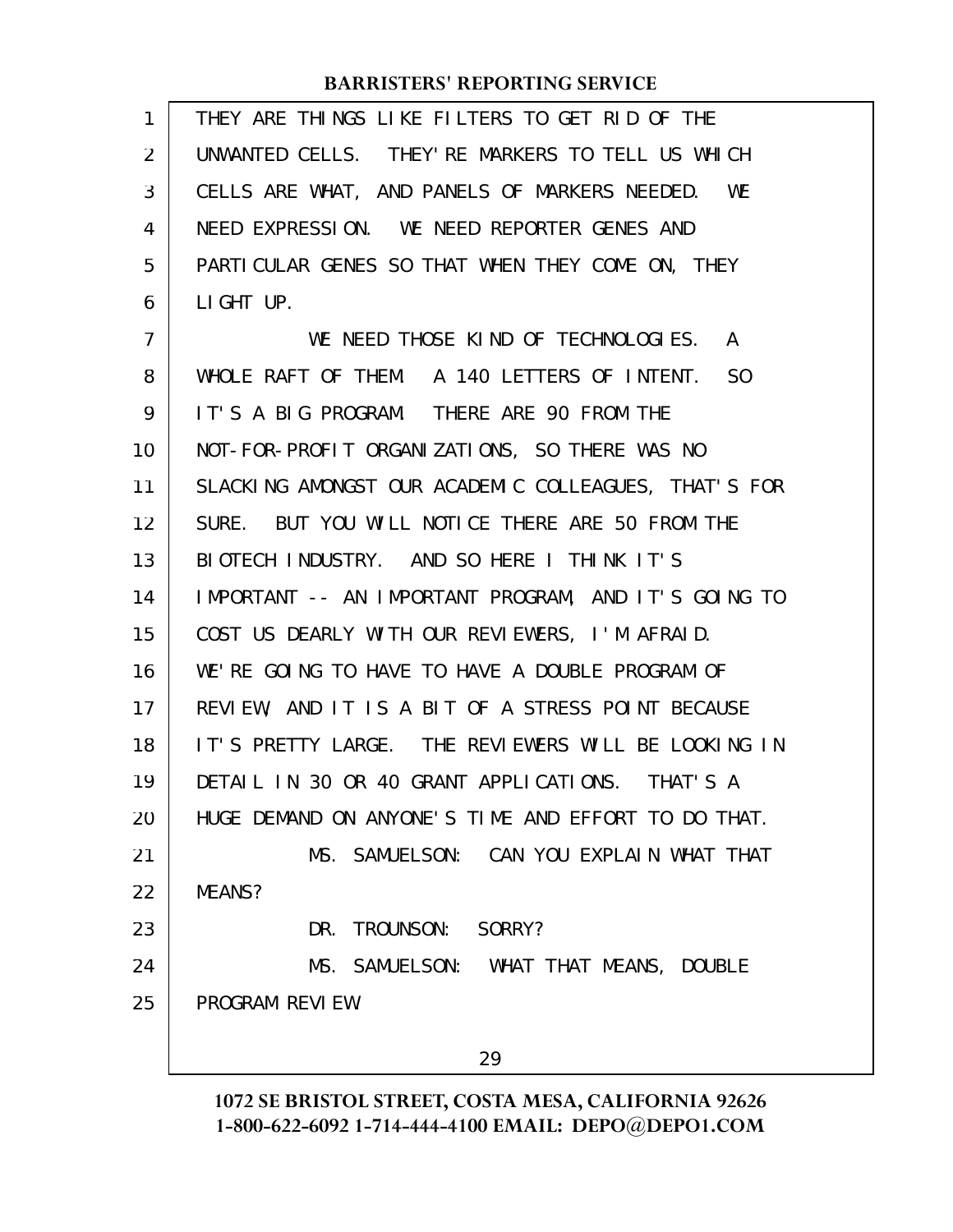| 1  | DR. TROUNSON: OH, WE'LL HAVE TO TAKE                 |
|----|------------------------------------------------------|
| 2  | TWICE THE AMOUNT OF TIME THAT WE WOULD DO FOR A      |
| 3  | SINGLE PROGRAM BECAUSE WE NORMALLY LOOK AT,          |
| 4  | HOPEFULLY, 60 TO 70 AT ANY ONE TIME. THAT WOULD BE   |
| 5  | THE KIND OF PROGRAM THAT WOULD TEND TO STRETCH US AT |
| 6  | EACH ONE OF OUR REVIEWS.                             |
| 7  | MS. SAMUELSON: IT'S ABOUT THE QUANTITY.              |
| 8  | DR. TROUNSON: YEAH. IT'S ABOUT THE                   |
| 9  | QUANTITY. AND, OF COURSE, THERE WILL BE A VARIANCE   |
| 10 | THERE, AND IT WILL BE TOUGH GOING FOR OUR REVIEWERS. |
| 11 | WE RECOGNIZE THAT, BUT I LOVE DOING IT, BUT IT'S ONE |
| 12 | OF THOSE TIMES WHERE WE WOULDN'T WANT TO DO THAT A   |
| 13 | LOT. IT HURTS TO HAVE TO DO 40 REVIEWS, 40 GRANT     |
| 14 | APPLI CATIONS.                                       |
| 15 | UPCOMING RFA'S, WE'RE GETTING OUT TO THE             |
| 16 | TRAINING GRANTS II FOR THE CIRM SCHOLARS. THESE      |
| 17 | RFA'S ARE IN DRAFT OR NEARLY FINISHED. BRIDGES TO    |
| 18 | STEM CELL RESEARCH, THAT'S THE INTERNSHIP PROGRAM    |
| 19 | FOR THE STATE UNIVERSITIES AND LIKE INSTITUTIONS.    |
| 20 | AND THE TRANSLATIONAL RESEARCH, WE'LL BE SEEKING     |
| 21 | CONCEPT CLEARANCE HERE AT THIS MEETING FOR THAT.     |
| 22 | PROPOSED WORKSHOPS, WE'VE GOT A BUSY SET             |
| 23 | OF PROGRAMS HERE. THERE'S A VERY INTERESTING ONE ON  |
| 24 | PREDICTIVE TOXICOLOGY ON JULY 7 AND 8, AND I BRING   |
| 25 | IT TO YOUR ATTENTION. YOU SHOULD TELL US IF YOU      |
|    |                                                      |

30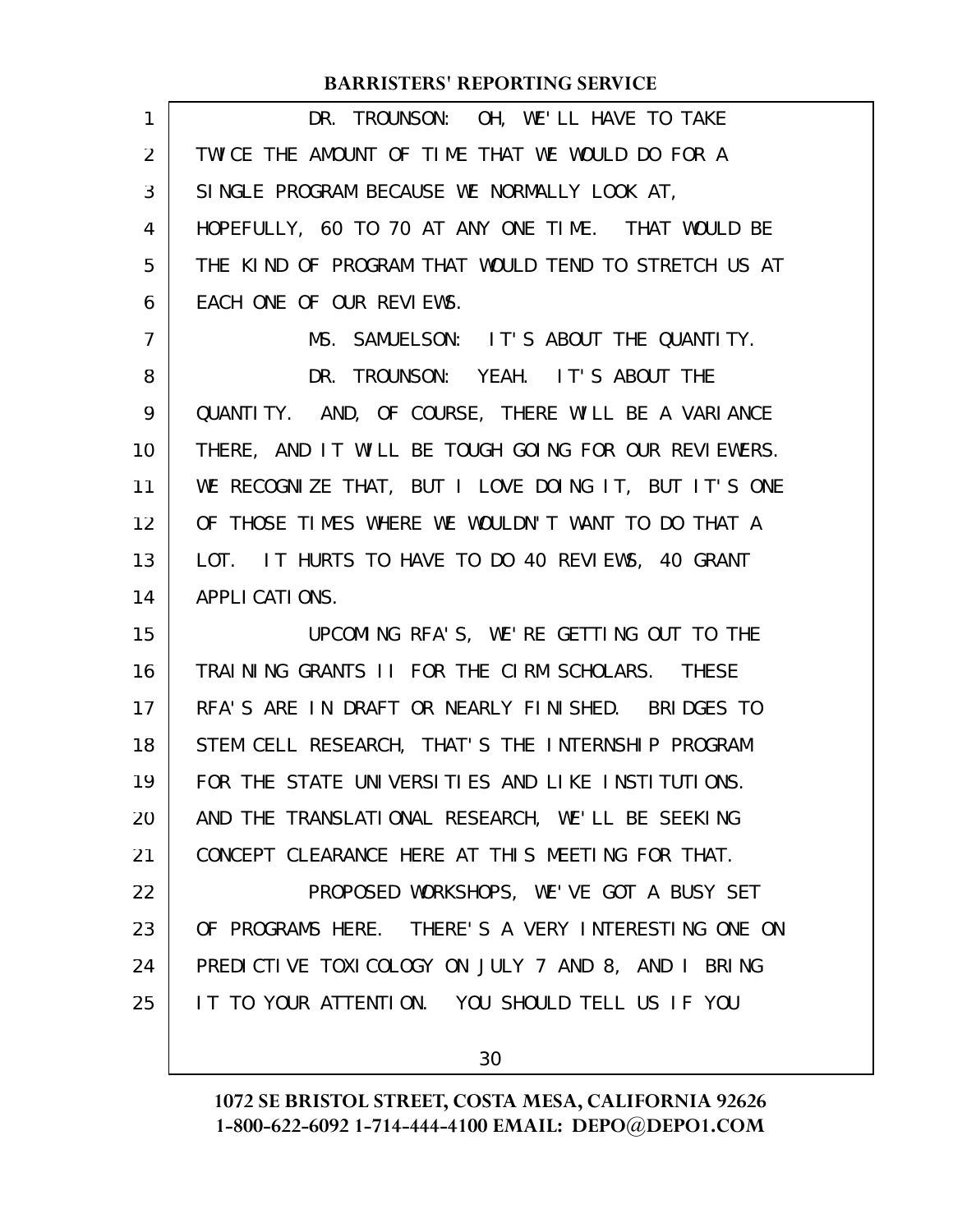| $\mathbf{1}$ | WOULD LIKE TO BE INVOLVED BECAUSE WE MAKE IT REALLY  |
|--------------|------------------------------------------------------|
| 2            | BY INVITATION, BUT SOME PEOPLE MAY BE VERY           |
| 3            | INTERESTED IN THIS.                                  |
| 4            | THE TOXICOLOGY IS REALLY USING THE CELL              |
| 5            | LINES, LIKE LIVER CELL AND HEART CELL, FOR           |
| 6            | ENVIRONMENTAL SCREENING. USUALLY THEY USE VERY       |
| 7            | LARGE NUMBERS OF RATS AND MICE FOR THESE STUDIES.    |
| 8            | WE THINK THAT THE CELL LINES, THE HUMAN CELL LINES   |
| 9            | THAT ARE THERE NOW AND THEY'RE STABLE AND THEY'RE    |
| 10           | EFFECTIVE AT LEAST APPEAR TO BE FUNCTIONING          |
| 11           | EFFECTIVE IN CULTURE AND IN TRANSPLANTATION STUDIES, |
| 12           | SO COULD BE USED FOR PREDICTING TOXICOLOGY, BUT ALSO |
| 13           | IN DRUG SCREENING. AND IF WE CAN DO THAT, WE WOULD   |
| 14           | ACTUALLY REDUCE THE COST OF DRUG SCREENING QUITE     |
| 15           | SUBSTANTIALLY. BUT WE'D ALSO REDUCE THE DEMAND ON    |
| 16           | USING ANIMALS, AND I THINK BOTH OF THOSE THINGS      |
| 17           | WOULD BE VERY STRONG QUALITIES.                      |
| 18           | SO WE'VE GOT A LOT OF INPUT IN THAT                  |
| 19           | PROGRAM FROM BIOTECH AND PHRMA, AS YOU'D EXPECT, AND |
| 20           | THEN FROM OUR INSTITUTIONS. SO IT'S GOING TO BE A    |
| 21           | REALLY WOW WORKSHOP.                                 |
| 22           | CANCER STEM CELLS IS A SMALLER WORKSHOP,             |
| 23           | BUT I THOUGHT IT WAS IMPORTANT TO GET TOGETHER THE   |
| 24           | THOUGHT LEADERS IN CANCER IN CALIFORNIA BECAUSE THE  |
| 25           | PROPOSAL TO WORK IN COLLABORATION WITH THE CANADIANS |
|              | 31                                                   |
|              |                                                      |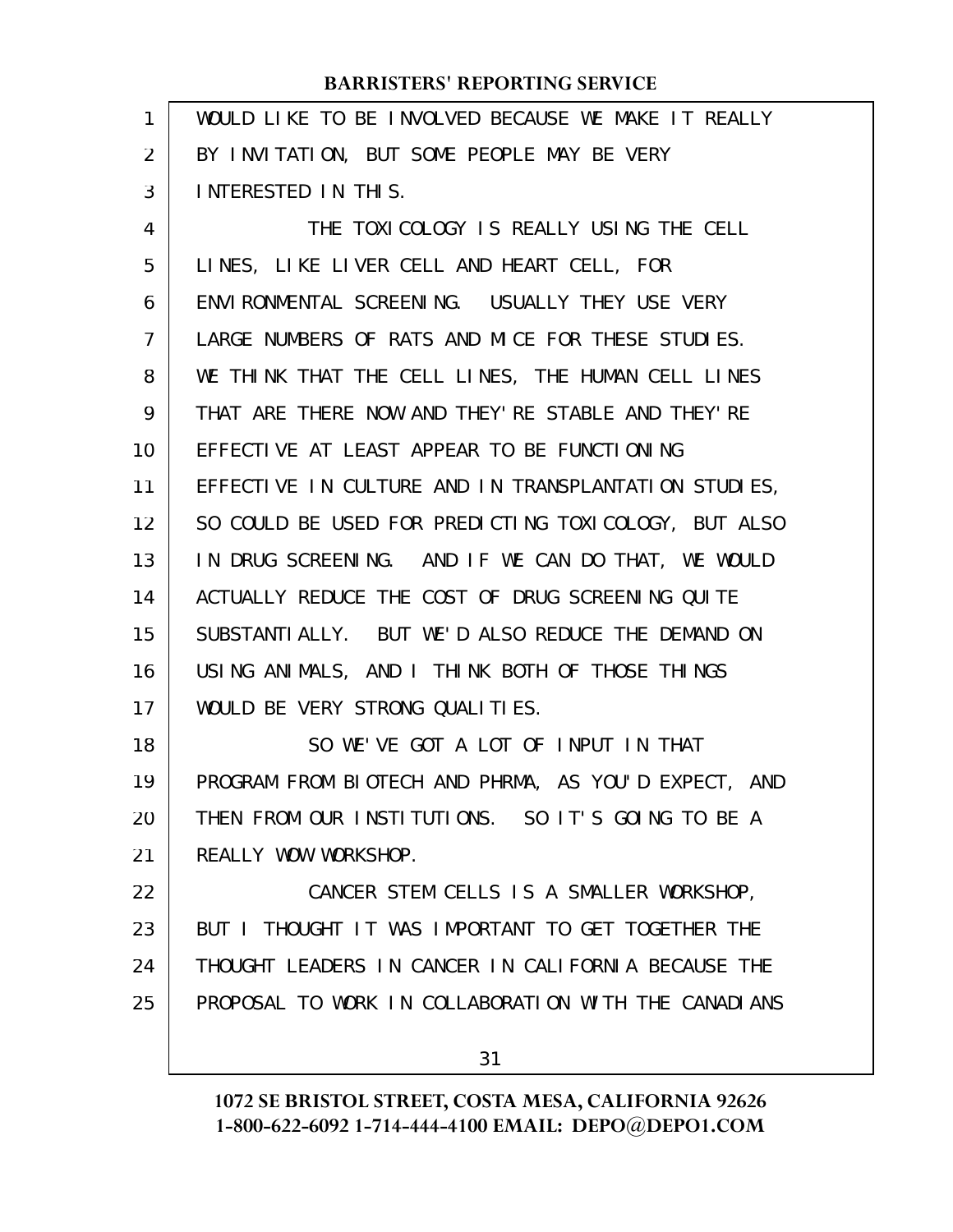| $\mathbf{1}$   | DESERVES TO HAVE ALL THE THOUGHT LEADERS COME AND                                                                                                                                                                                                                                                                                                                              |
|----------------|--------------------------------------------------------------------------------------------------------------------------------------------------------------------------------------------------------------------------------------------------------------------------------------------------------------------------------------------------------------------------------|
| 2              | HAVE THEIR INPUT BECAUSE I'D LIKE THEIR SUPPORT IN                                                                                                                                                                                                                                                                                                                             |
| 3              | MOVING FORWARD ON INTEGRATING WITH CANADA. AND I                                                                                                                                                                                                                                                                                                                               |
| $\overline{4}$ | THINK IT'S APPROPRIATE TO ACTUALLY HAVE A DISCUSSION                                                                                                                                                                                                                                                                                                                           |
| 5              | WITH THE THOUGHT LEADERS IN CANCER BECAUSE THEY'RE                                                                                                                                                                                                                                                                                                                             |
| 6              | NOT ALL ABSOLUTELY WITH IT IN CANCER STEM CELLS, AND                                                                                                                                                                                                                                                                                                                           |
| $\overline{7}$ | SO I THINK THEY NEED TO BE ABLE TO HAVE THEIR SAY                                                                                                                                                                                                                                                                                                                              |
| 8              | AND BE ABLE TO RESPOND.                                                                                                                                                                                                                                                                                                                                                        |
| $\sim$         | $\overline{1}$ ANGLES $\overline{1}$ $\overline{1}$ $\overline{1}$ $\overline{1}$ $\overline{1}$ $\overline{1}$ $\overline{1}$ $\overline{1}$ $\overline{1}$ $\overline{1}$ $\overline{1}$ $\overline{1}$ $\overline{1}$ $\overline{1}$ $\overline{1}$ $\overline{1}$ $\overline{1}$ $\overline{1}$ $\overline{1}$ $\overline{1}$ $\overline{1}$ $\overline{1}$ $\overline{1}$ |

MS. LANSING: I JUST WANTED TO SECOND HOW IMPORTANT I THINK THAT IS BECAUSE THEY KNOW VAGUELY ABOUT THE PROPOSAL FOR CANADA. AND, YOU KNOW, THERE NEEDS TO BE FURTHER CLARIFICATION THAT IT'S ACTUALLY NOT TAKING AWAY ANY OF OUR MONEY. AND, YOU KNOW, YOU JUST HERE ABOUT IT. MY INITIAL REACTION WAS I WAS CONFUSED BY IT. SO NOW THAT I UNDERSTAND IT, I'M COMPLETELY SUPPORTIVE OF IT, BUT I THINK GETTING THE CANCER COMMUNITY BEHIND YOU IS VERY IMPORTANT. DR. TROUNSON: YEAH. I THINK THAT'S TERRIFIC. WE'LL BE MEETING IN LOS ANGELES, SO, AGAIN, IF ANYONE REALLY WANTED TO ATTEND IT, THEY'LL LET US KNOW. THE OTHERS THAT WE'VE GOT ARE STILL TO BE 9 10 11 12 13 14 15 16 17 18 19 20 21 22

DETERMINED EXACTLY WHEN THEY ARE. THE IMMUNOLOGY TOOLS, WE VERY STRONGLY BELIEVE THAT IMMUNOLOGY HAS GOT TO BE EMBRACED IN OUR PORTFOLIO. AND WE NEED 23 24 25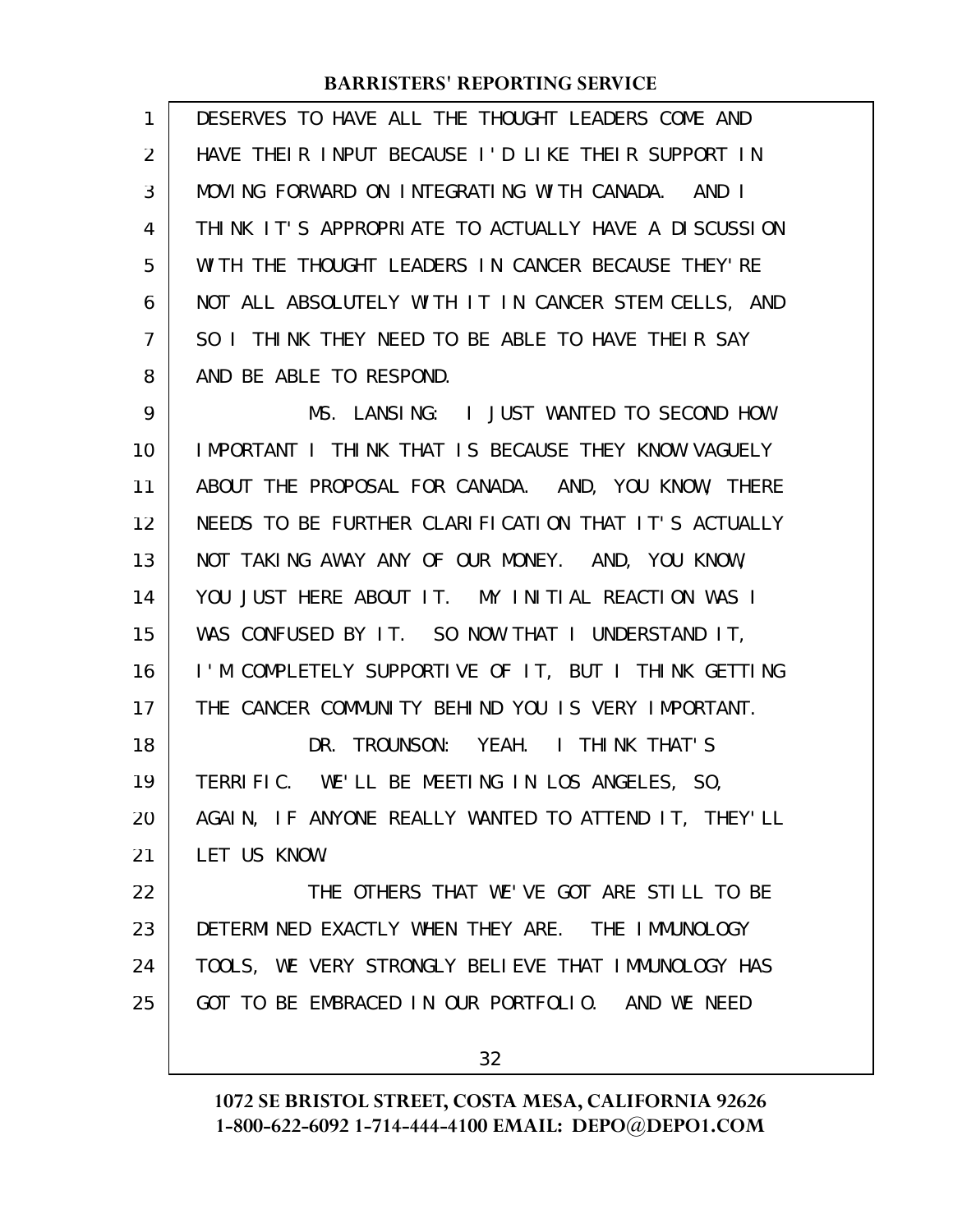| 1              | DI SCUSSIONS IN A WORKSHOP WITH THE WHOLE CALIFORNIA              |
|----------------|-------------------------------------------------------------------|
| $\overline{2}$ | I NDUSTRY TO DO THAT.                                             |
| 3              | WE'VE GOT A COUPLE OF SESSIONS ON IP                              |
| 4              | POLICY BECAUSE WE'RE GETTING FEEDBACK FROM OUR                    |
| 5              | BIOTECH FRIENDS THAT THEY DON'T REALLY UNDERSTAND IT              |
| 6              | TOO WELL, AND THAT'S GOING TO BE RUN BY THE DEPUTY                |
| 7              | CHAIRMAN AND NANCY KOCH. THERE WILL BE TWO, ONE IN                |
| 8              | SAN FRANCISCO AND ONE IN SAN DIEGO. I THINK THIS IS               |
| 9              | AN IMPORTANT SORT OF MEETINGS WITH THE INDUSTRY TO                |
| 10             | SORT OF GLEAN THEIR RESPONSE AND HAVE SOME OF THESE               |
| 11             | THINGS SORTED OUT A LITTLE BIT.                                   |
| 12             | THINK SOMETIMES THE VIEW THAT OUR<br>$\mathbf{L}$                 |
| 13             | INTELLECTUAL PROPERTY REQUIREMENTS ARE ONEROUS TENDS              |
| 14             | TO GO AWAY WHEN IT'S TALKED OUT. AND AGAIN, MR.                   |
| 15             | CHAI RMAN, I HOPE LEGI SLATI ON DOESN'T SORT OF MAKE              |
| 16             | THIS MORE DIFFICULT FOR US AS WELL. YOU, OF COURSE,               |
| 17             | HAVE BEEN WORKING ON THIS WITH THE KUEHL BILL. AND                |
| 18             | I THINK THE MAJOR PROBLEM THERE IS THAT IF IT GETS                |
| 19             | SET IN CEMENT, IT WILL BE VERY DIFFICULT TO GET OUR               |
| 20             | BIOTECHNOLOGY AND PHRMA FRIENDS TO REALLY JOIN US.                |
| 21             | THEY WANT TO BE TALKED TO, YOU KNOW, NEGOTIATED                   |
| 22             | AND WE WILL DEVELOP, WE WILL DO THINGS THAT<br>WI TH.             |
| 23             | ARE IN THE INTEREST OF THE CALIFORNIA POPULATION.<br>$\mathbf{I}$ |
| 24             | ASSURE YOU WE WILL DO THAT. WE'LL KEEP THE PRICES                 |
| 25             | DOWN TO VERY MINIMUM, BUT WE NEED TO BE ABLE TO TALK              |
|                |                                                                   |

33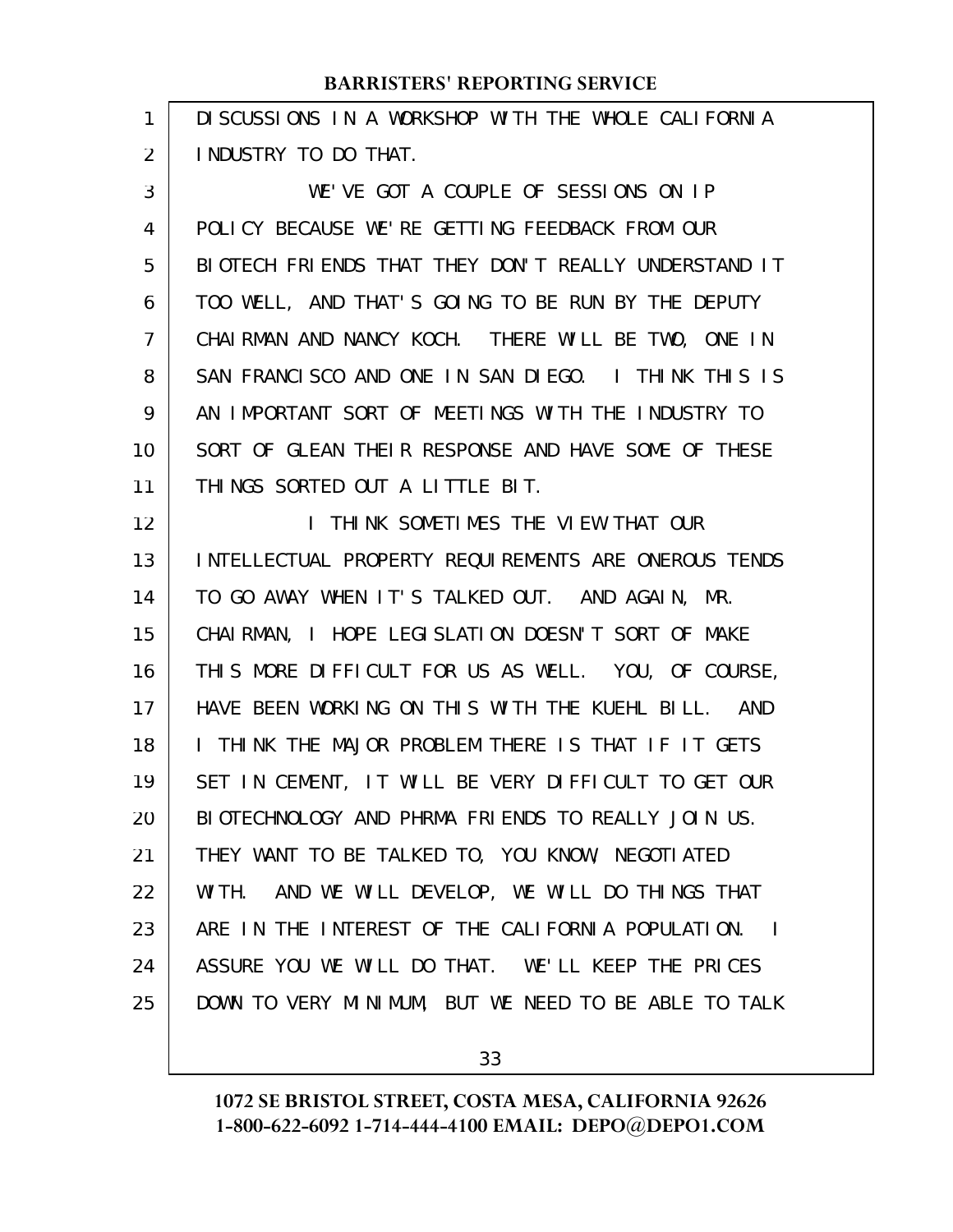TO OUR COLLEAGUES IN INDUSTRY.

1

THE CELL PRODUCTION FACILITIES, WE WANT TO MOVE ON THAT. I'VE ASKED MARIE CSETE AND PAT OLSON AND OTHER MEMBERS OF THE SCIENCE GROUP TO SET UP A WORKSHOP ON CELL PRODUCTION FACILITIES. THESE ARE CELL PRODUCTION FOR THERAPEUTIC AND RESEARCH PURPOSES. WE NEED TO TALK TO ALL OUR FRIENDS WHO HAVE GOT GMP FACILITIES OR WHO ARE IN THE INDUSTRY TO SEE EXACTLY WHAT THEY WANT. WHAT IS IT THAT THEY NEED? I THINK I KNOW, BUT I THINK IT WOULD BE VERY HELPFUL TO HAVE THAT WORKSHOP TELL US VERY SPECIFICALLY WHAT'S NEEDED. 2 3 4 5 6 7 8 9 10 11 12

AND THEN LASTLY, WE'RE GOING TO HAVE A LOT MORE ONGOING DISCUSSIONS IN WORKSHOP FORM FOR ENHANCING PRODUCTIVITY AS AN ONGOING PROGRAM SO THAT THE REPORTS THAT WE GET EVERY YEAR, OFTEN IN OTHER AGENCIES THEY ARE JUST SORT OF LOOKED AT QUICKLY AND THEN FILED. WE WANT TO ACTUALLY TAKE THE REPORTS, BRING THE SCIENTISTS TOGETHER IN LIKE-MINDED AREAS, BRING THEM TOGETHER, AND SEE IF WE CAN ENHANCE THE PROGRAM IN SOME SPECIAL AREAS BY MAYBE HELPING THEM TO MAKE RELATIONSHIPS OR ACTUALLY SUGGESTING SOME THINGS THAT COULD MAKE IT MORE PRODUCTIVE. SO THIS INTEGRATING THE OUTCOMES, I THINK, IS A VERY IMPORTANT AND NEW PROCESS THAT WE WANT TO 13 14 15 16 17 18 19 20 21 22 23 24 25

34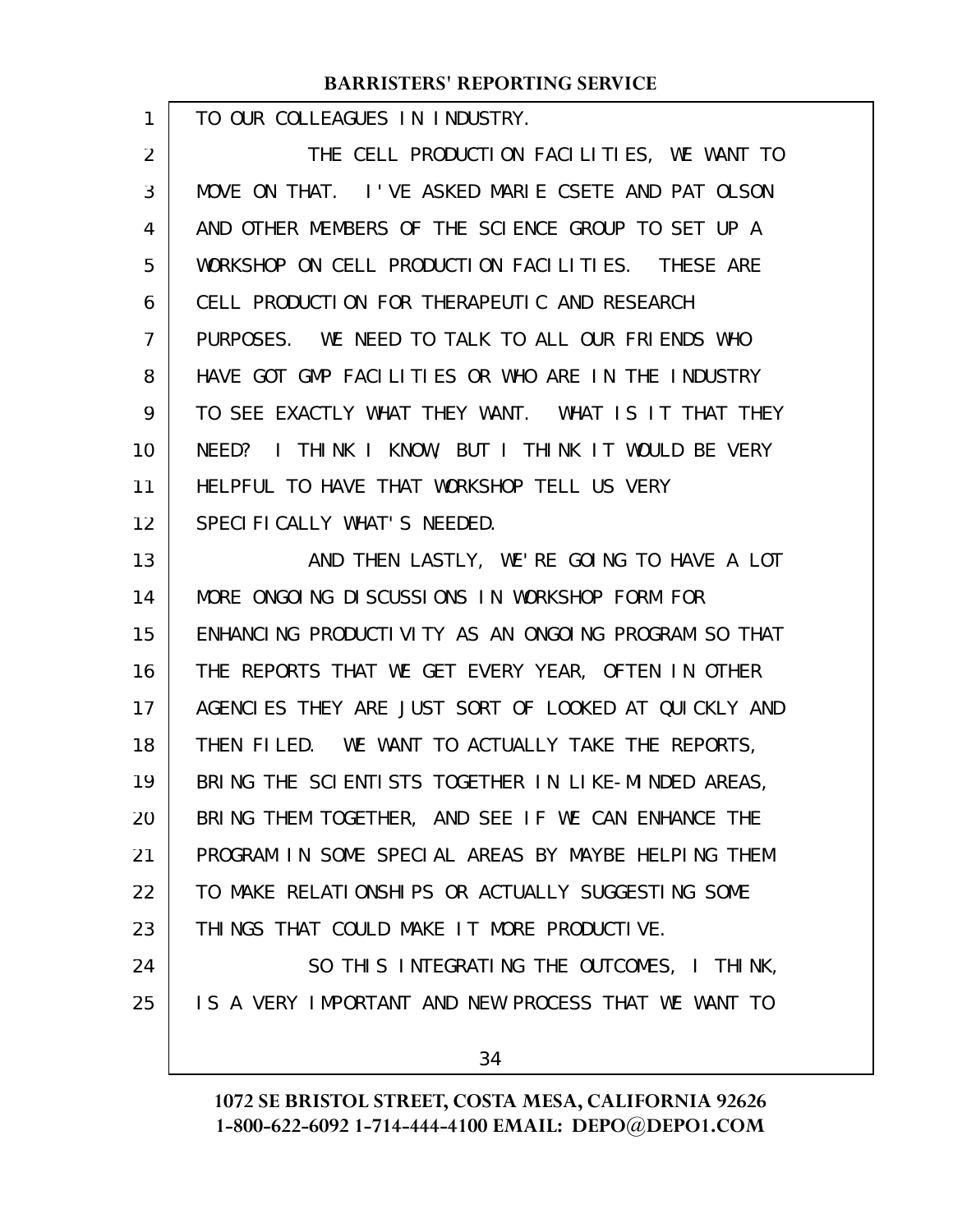| 1  | ENGAGE IN AGAIN WITH OUR GRANTEES.                  |
|----|-----------------------------------------------------|
| 2  | THE SCIENCE MEETING, JUST TO BRING IT TO            |
| 3  | YOUR ATTENTION, THE CIRM 2008 GRANTEE CONFERENCE IS |
| 4  | ON SEPTEMBER 17TH TO THE 19TH IN SAN FRANCISCO WITH |
| 5  | A PRESS BRIEFING ON THE 17TH. AGAIN, IF THERE ARE   |
| 6  | MEMBERS OF THE ICOC WHO WOULD LIKE TO BE THERE,     |
| 7  | COULD YOU LET US KNOW? IT WILL BE REALLY            |
| 8  | INTERESTING. WE HOPE TO GET THREE TO 400 OF OUR     |
| 9  | GRANTEES AND MEMBERS OF THE LABS TOGETHER. WE'VE    |
| 10 | GOT A VERY INTERACTIVE AND INNOVATIVE MEETING. IT'S |
| 11 | NOT A NORMAL CONFERENCE. IT'S ONE WHERE WE WANT TO  |
| 12 | TRY AND BUILD TEAM SPIRIT AND LINK THINGS TOGETHER  |
| 13 | TO GET PEOPLE TO UNDERSTAND WHAT OTHERS ARE DOING,  |
| 14 | SO WE CAN BE MUCH MORE OF A SINGLE ENTITY IN        |
| 15 | CALIFORNIA, AT LEAST IN AWARENESS.                  |
| 16 | MS. SAMUELSON: AND THE ANSWER MAY BE                |
| 17 | OBVIOUS, BUT WHAT IS THE PURPOSE OF IT?             |
| 18 | DR. TROUNSON: THE PURPOSE IS TO BUILD               |
| 19 | TEAMS. WHAT WE WILL BE DOING WILL BE HAVING SOME    |
| 20 | MAJOR TALKS BY SOME PEOPLE IN CALIFORNIA, BUT ALSO  |
| 21 | SOME PEOPLE FROM OUTSIDE THE STATE SCENE, AND THERE |
| 22 | WILL BE SORT OF BRIEF TALKS BY SOME OF THE PEOPLE   |
| 23 | WHO ARE DOING SOME MARVELOUS WORK. THERE WILL BE    |
| 24 | SOME POSTERS.                                       |
| 25 | BUT WHAT WE'RE DOING IS THINGS LIKE, FOR            |
|    | 35                                                  |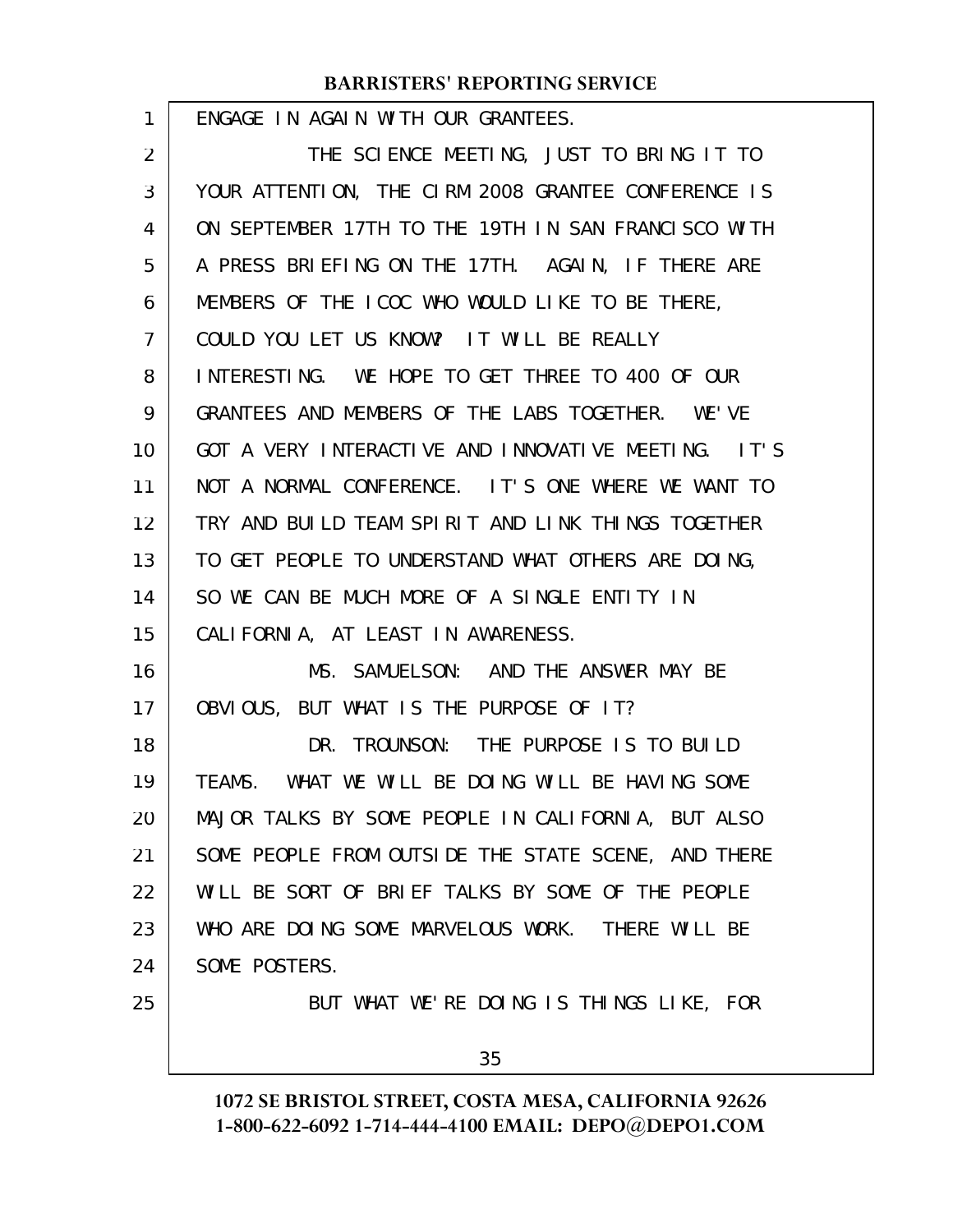| 1              | EXAMPLE, SCIENCE DATING. YOU KNOW WHAT SCIENCE        |
|----------------|-------------------------------------------------------|
| $\overline{2}$ | DATING WAS. IT'S KIND OF --                           |
| 3              | MS. SAMUELSON: I DIDN'T DATE SCIENTISTS.              |
| 4              | DR. TROUNSON: SO I DON'T KNOW ANYTHING                |
| 5              | ABOUT THIS. I'M TOO OLD. BUT WHAT YOU DO IS YOU GO    |
| 6              | AROUND A ROOM WHERE THERE ARE DIFFERENT PEOPLE AND    |
| 7              | YOU INTRODUCE YOURSELF ABOUT WHAT THE WORK THAT       |
| 8              | YOU'RE DOING. AND SO YOU MIGHT SPEND ONLY THREE OR    |
| 9              | FOUR MINUTES, FOUR, FIVE MINUTES DOING THAT, THEN     |
| 10             | YOU MOVE ON. SO WHAT HAPPENS IS THAT YOU GET,         |
| 11             | INSTEAD OF THE PEOPLE CONGREGATING IN THEIR OWN       |
| 12             | GROUPS AT CONFERENCES, WHICH IS THE COMMON THEME,     |
| 13             | WE'RE GOING TO SORT OF SPREAD THEM OUT.               |
| 14             | SO WE'VE GOT A WHOLE LOT OF DIFFERENT                 |
| 15             | INTERACTIVE WAYS OF GETTING THEM TO KNOW ONE          |
| 16             | ANOTHER, BUT ALSO ACTUALLY TRYING -- LOOKING TO A     |
| 17             | WAY WE CAN BUILD TEAMS ACROSS SOME OF THESE SPACES,   |
| 18             | BOTH HOPEFULLY BETWEEN INSTITUTIONS AND WITH THE      |
| 19             | BIOTECH INDUSTRIES PEOPLE THERE.                      |
| 20             | CHAIRMAN KLEIN: AND YOUR ULTIMATE GOAL IS             |
| 21             | TO HELP CREATE THE SYNERGIES THAT WILL END UP IN      |
| 22             | TRANSLATIONAL TEAMS AND DISEASE SPACE TEAMS.<br>WI TH |
| 23             | ALL OF THE CRITICAL MASS OF SCIENCE IN CALIFORNIA,    |
| 24             | WE HAVE EXTRAORDINARY ABILITY HERE TO BRING TOGETHER  |
| 25             | THE BEST SCIENTISTS IN THE STATE AND THE FIELD AND    |
|                |                                                       |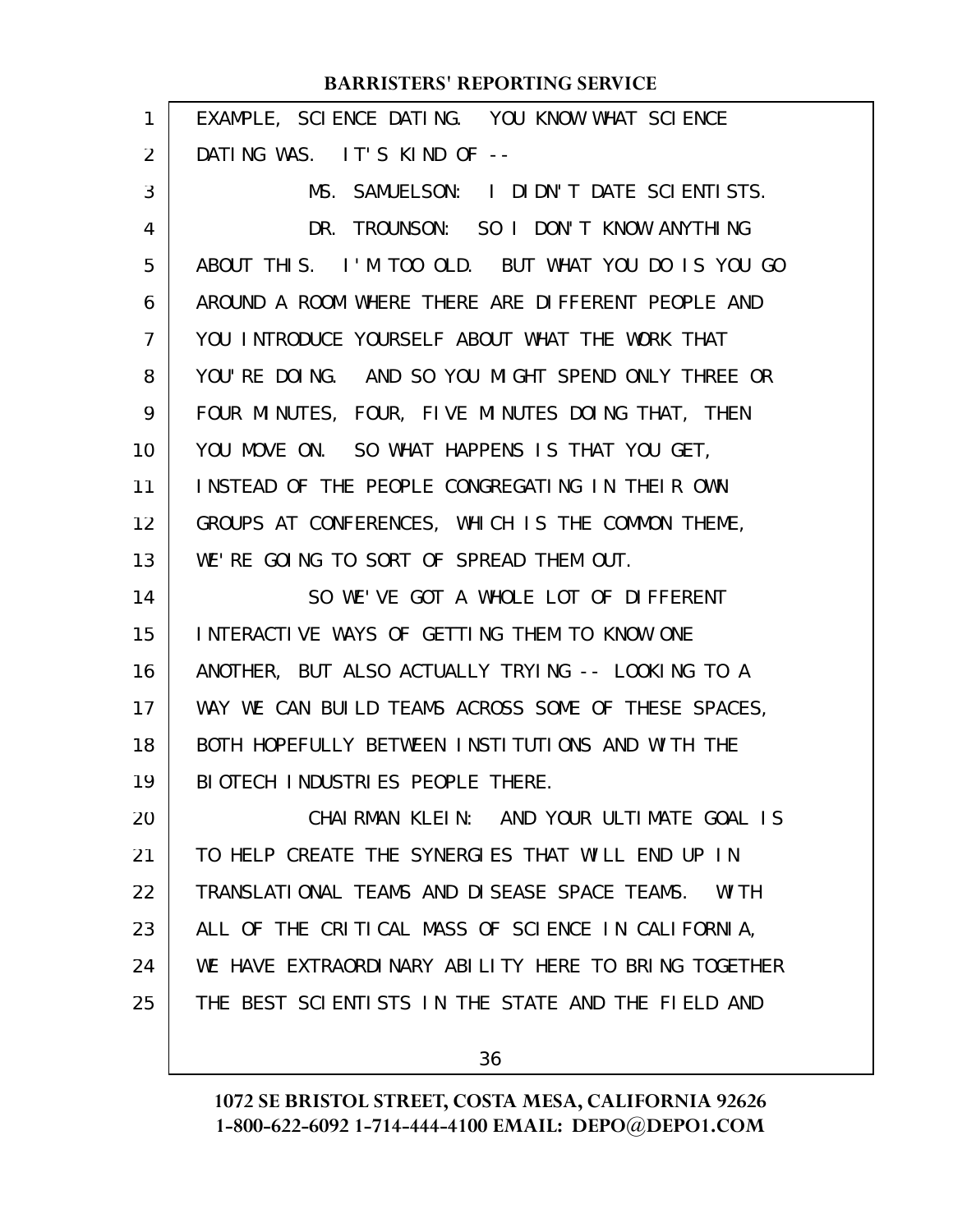BUILD AN INTERDEPENDENT NETWORK THAT CAN BE VERY SYNERGISTIC. 1 2

DR. TROUNSON: SO IF YOU'D LIKE TO PICK UP TECHNIQUES THAT SOMEONE ELSE IS DOING, THERE'S LOTS OF GOODS THINGS. IF YOU LOOK AT REALLY SOME OF THE PRIMARY PAPERS THAT I'M SHOWING YOU, OFTEN YOU SEE TWO OR THREE, THREE OR FOUR INSTITUTIONS AND THEY'VE PICKED UP DIFFERENT TECHNIQUES AND BROUGHT THEM INTO FOCUS ON THE STUDY. THAT'S WHAT WE WANT THEM TO DO. YOU KNOW, THERE ARE MARVELOUS THINGS AT ONE INSTITUTION OR OTHER, AND TO ENGAGE THAT AS PART OF THEIR SCIENCE. 3 4 5 6 7 8 9 10 11 12

SO THAT'S IT. YOU KNOW, I GET ALL THE ACCOLADES AND NICE COMMENTS FROM THE CHAIRMAN AND THE GOVERNOR, WHICH IS VERY NICE, BUT THESE ARE THE PEOPLE THAT ACTUALLY DO THE JOB. IT'S A GREAT GROUP OF PEOPLE, AND THERE ARE A COUPLE WHOSE PICTURES ARE NOT THERE, BUT THEY'RE GETTING ON BECAUSE I HAVEN'T SEEN THE PHOTOGRAPH. BUT THEY'RE FANTASTIC. THEY'RE JUST WONDERFUL, AND THEY'RE ALL DOING REALLY, REALLY WELL. THEY'RE ACTUALLY DOING IT FOR ALL OF US, AND I WOULDN'T MIND GIVING THEM A CLAP. (APPLAUSE.) DR. TROUNSON: NOW, I COULD STOP THERE, MR. CHAIRMAN; OR IF YOU WANTED ME TO SORT OF TALK 13 14 15 16 17 18 19 20 21 22 23 24 25

37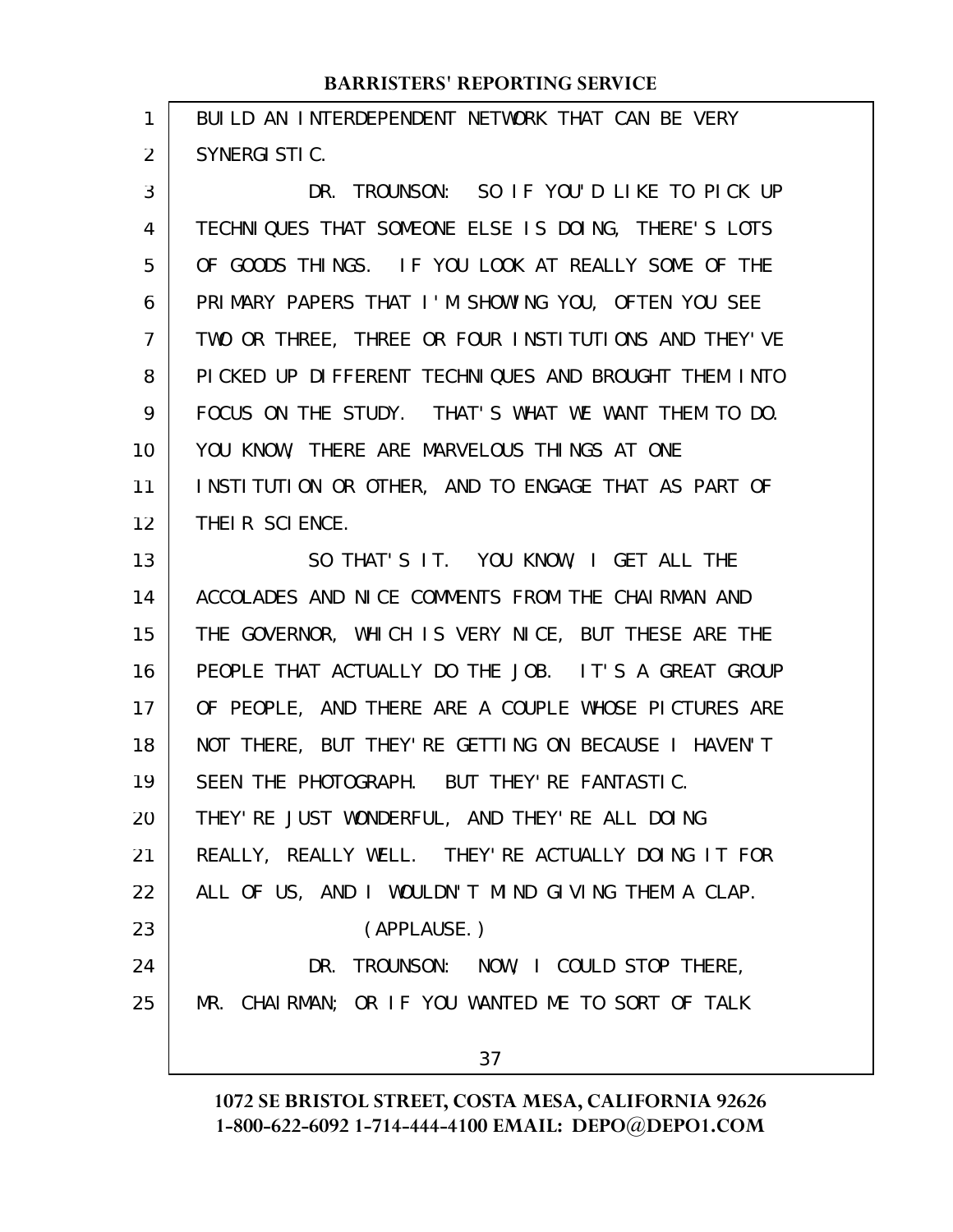| 1               | ABOUT THE MOU'S, I'VE GOT FOUR OR FIVE SLIDES ON     |
|-----------------|------------------------------------------------------|
| $\overline{2}$  | THAT.                                                |
| 3               | CHAIRMAN KLEIN: PERHAPS NANCY KOCH IS                |
| 4               | GOING TO BE HERE TOMORROW.                           |
| 5               | DR. TROUNSON: YES.                                   |
| 6               | CHAIRMAN KLEIN: AND MAYBE WE COULD MOVE              |
| $\overline{7}$  | THAT PART OF YOUR PRESENTATION WITH NANCY.           |
| 8               | DR. TROUNSON: YES.                                   |
| 9               | CHAIRMAN KLEIN: AND WE'LL DO THAT RIGHT              |
| 10 <sup>°</sup> | AT THE SAME TIME YOU DO THE INTERNATIONAL STEM CELL. |
| 11              | DR. TROUNSON: I'M HAPPY TO DO THAT.                  |
| 12 <sup>2</sup> | THANK YOU VERY MUCH.                                 |
| 13              | CHAIRMAN KLEIN: THANK YOU. THAT'S A                  |
| 14              | TREMENDOUS REPORT AS ALWAYS, DR. TROUNSON. AND IT    |
| 15              | WILL BE GREAT TO SEE THE FULL REPORT TOMORROW. BUT   |
| 16              | PLEASE DO COVER SOME OF THE HIGHLIGHTS TOMORROW FOR  |
| 17              | SOME OF THE BOARD THAT IS JUST NOT ABLE TO BE HERE   |
| 18              | TODAY.                                               |
| 19              | AND I'D LIKE TO POINT OUT THAT AT BIO,               |
| 20              | WHICH DR. TROUNSON AND I AND A NUMBER OF MEMBERS OF  |
| 21              | THE STAFF, DR. CSETE AND DR. OLSON, I THINK PROBABLY |
| 22              | ANOTHER THREE OR FOUR MEMBERS OF THE STAFF, FIVE     |
| 23              | MEMBERS OF THE STAFF, SCIENTIFIC STAFF, ATTENDED     |
| 24              | ALONG WITH MELISSA KING OF MY STAFF, WERE EXTREMELY  |
| 25              | GRATIFIED BY THE GOVERNOR COMMITTING A CENTRAL PART  |
|                 |                                                      |

38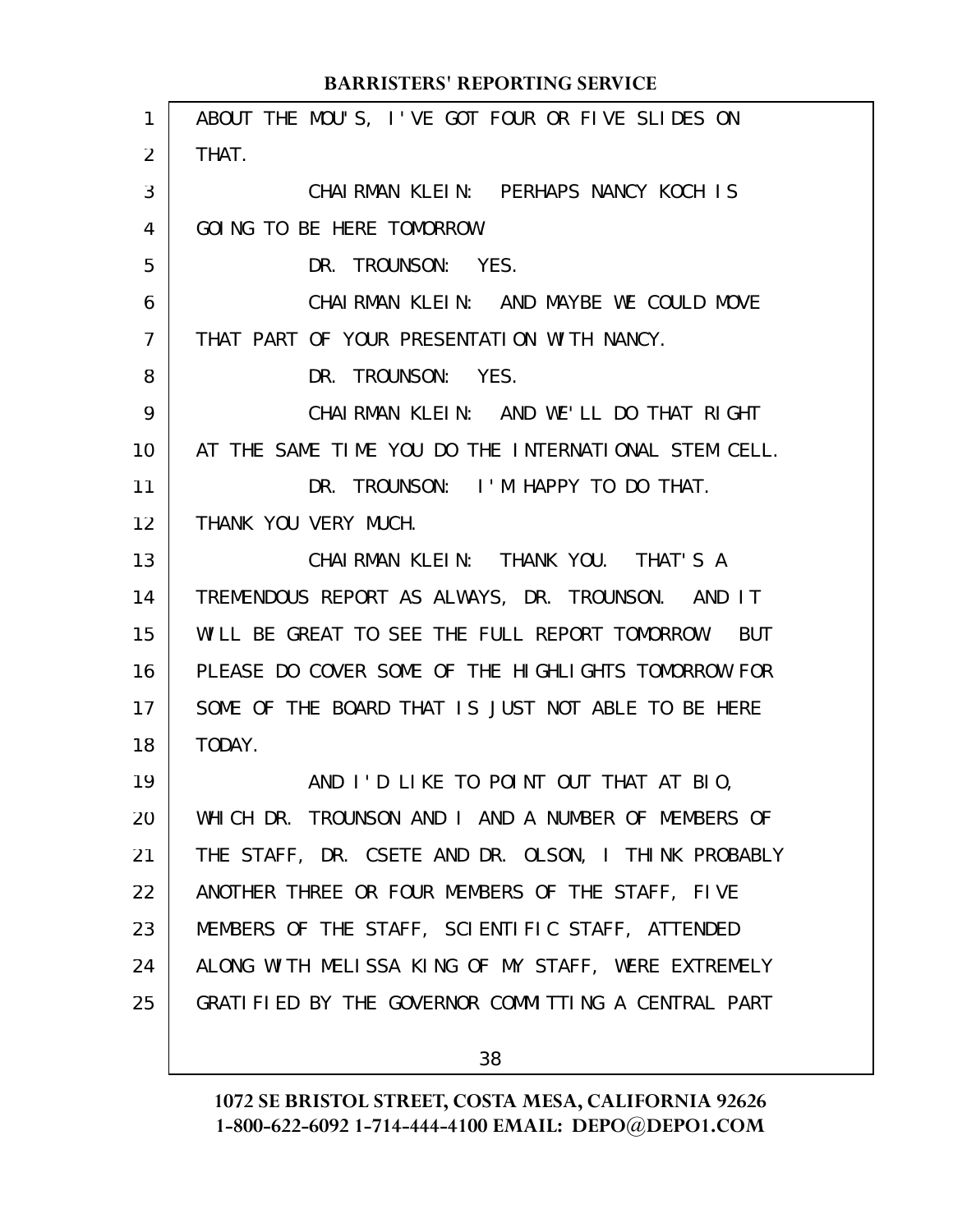| 1              | OF HIS SPEECH TO THE 22,000 PEOPLE PRESENT TO        |
|----------------|------------------------------------------------------|
| $\overline{2}$ | PROPOSITION 71 AND THE WORK OF THIS AGENCY FOR WHICH |
| 3              | HE IS EXTREMELY PLEASED.                             |
| 4              | AND THE SURPRISING PART OF IT IS IS THAT             |
| 5              | AFTER -- IMMEDIATELY AFTER HIS SPEECH TO THE         |
| 6              | ASSEMBLED GROUP, WHICH INCLUDED THE PRINCIPAL        |
| 7              | BALLROOM AND TWO SUPPLEMENTAL BALL ROOMS, TO HEAR    |
| 8              | HIS SPEECH, HE ASSEMBLED THIS AD HOC PRESS           |
| 9              | CONFERENCE IN WHICH HE GAVE A PRESENTATION ON KEY    |
| 10             | POINTS IN CALIFORNIA. AND THEN WITHOUT ANY           |
| 11             | PARTICULAR NOTICE TURNED IT OVER TO ME TO TALK ABOUT |
| 12             | WHAT WE WERE DOING AT THIS AGENCY IN STEM CELL       |
| 13             | RESEARCH. BUT IT'S AN EXTRAORDINARY LEVEL OF         |
| 14             | SUPPORT FROM THE GOVERNOR'S OFFICE WHICH WE DEEPLY   |
| 15             | <b>APPRECIATE.</b>                                   |
| 16             | AND IT WAS VERY HIGHLY APPRECIATED AS WELL           |
| 17             | BY THE CANADIAN MINISTER OF HEALTH WHO ATTENDED TO   |
| 18             | SIGN THE MOU. SO WE HAD VERY HIGH LEVEL              |
| 19             | REPRESENTATION FROM CANADA, AND THEY APPRECIATED THE |
| 20             | GOVERNOR MEETING WITH THEM AFTERWARDS TO PERSONALLY  |
| 21             | THANK THEM. HE MADE A DELEGATION VISIT AS WELL TO    |
| 22             | OTTAWA LAST YEAR ASKING THAT WE PUSH THIS            |
| 23             | INITIATIVE. A YEAR LATER HE HAD THE INITIAL          |
| 24             | COLLABORATIVE FRAMEWORK SET UP, AND THE MINISTER OF  |
| 25             | HEALTH IN CANADA REALLY FELT THAT THIS WAS A MAJOR   |
|                |                                                      |

39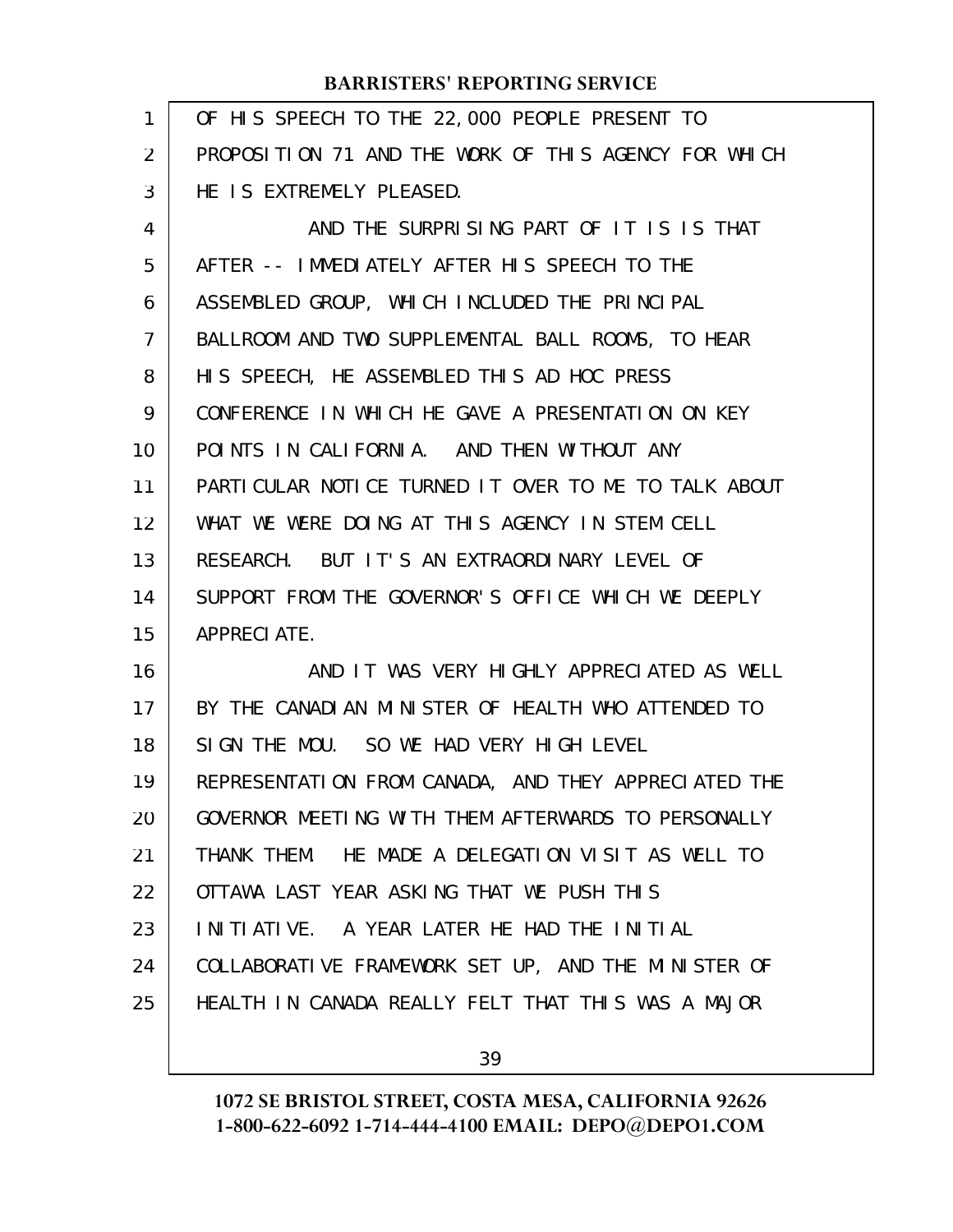| 1  | ACCOMPLISHMENT FOR HIS ADMINISTRATION.                |
|----|-------------------------------------------------------|
| 2  | ADDITIONALLY, THE MINISTER OF HEALTH,                 |
| 3  | MR. INNOVATION FOR AUSTRALIA, HAD DINNER WITH ALAN    |
| 4  | AND I AND SEPARATELY STATED HIS DESIRE TO MAKE SURE   |
| 5  | THAT IT WAS THE ENTIRE COUNTRY OF AUSTRALIA THAT WAS  |
| 6  | COMMITTED TO THIS EFFORT IN ADDITION TO REMARKABLE    |
| 7  | COMMITMENTS COMING OUT OF THE STATE OF VICTORIA,      |
| 8  | WHICH WAS VERY GRATIFYING. AND THE PREMIER OF THE     |
| 9  | STATE OF VICTORIA WAS EXTREMELY THANKFUL TO THE       |
| 10 | GOVERNOR WHO HAD COME THERE TO AUSTRALIA A YEAR AND   |
| 11 | A HALF AGO AND TALKED ABOUT CLIMATE CHANGE IN STEM    |
| 12 | CELL RESEARCH. SO THE PREMIER WANTED TO LET HIM       |
| 13 | KNOW, THE GOVERNOR KNOW, THAT THEY WERE FOLLOWING     |
| 14 | THROUGH ON THEIR COMMITMENT TO MOVE THIS FORWARD ON   |
| 15 | A GLOBAL BASIS.                                       |
| 16 | WITH A QUORUM THAT I THINK IS PRESENT --              |
| 17 | MS. KING: YES.                                        |
| 18 | CHAIRMAN KLEIN: -- AT THIS POINT, I'D                 |
| 19 | LIKE TO GO BACK TO ITEMS 4 AND 5, THE CONCEPT         |
| 20 | CALENDAR WITH THE APPROVAL OF THE MINUTES OF MAY 6TH  |
| 21 | MR. HARRISON, IF I COULD HANDLE THAT IN A<br>AND 7TH. |
| 22 | SEPARATE CONSENT MOTION FROM THE FINAL APPROVAL OF    |
| 23 | THE MAJOR FACILITIES GRANT ADMINISTRATION POLICY, IS  |
| 24 | THAT ACCEPTABLE?                                      |
| 25 | MR. HARRISON: YES. YOU CAN TAKE THEM                  |
|    | 40                                                    |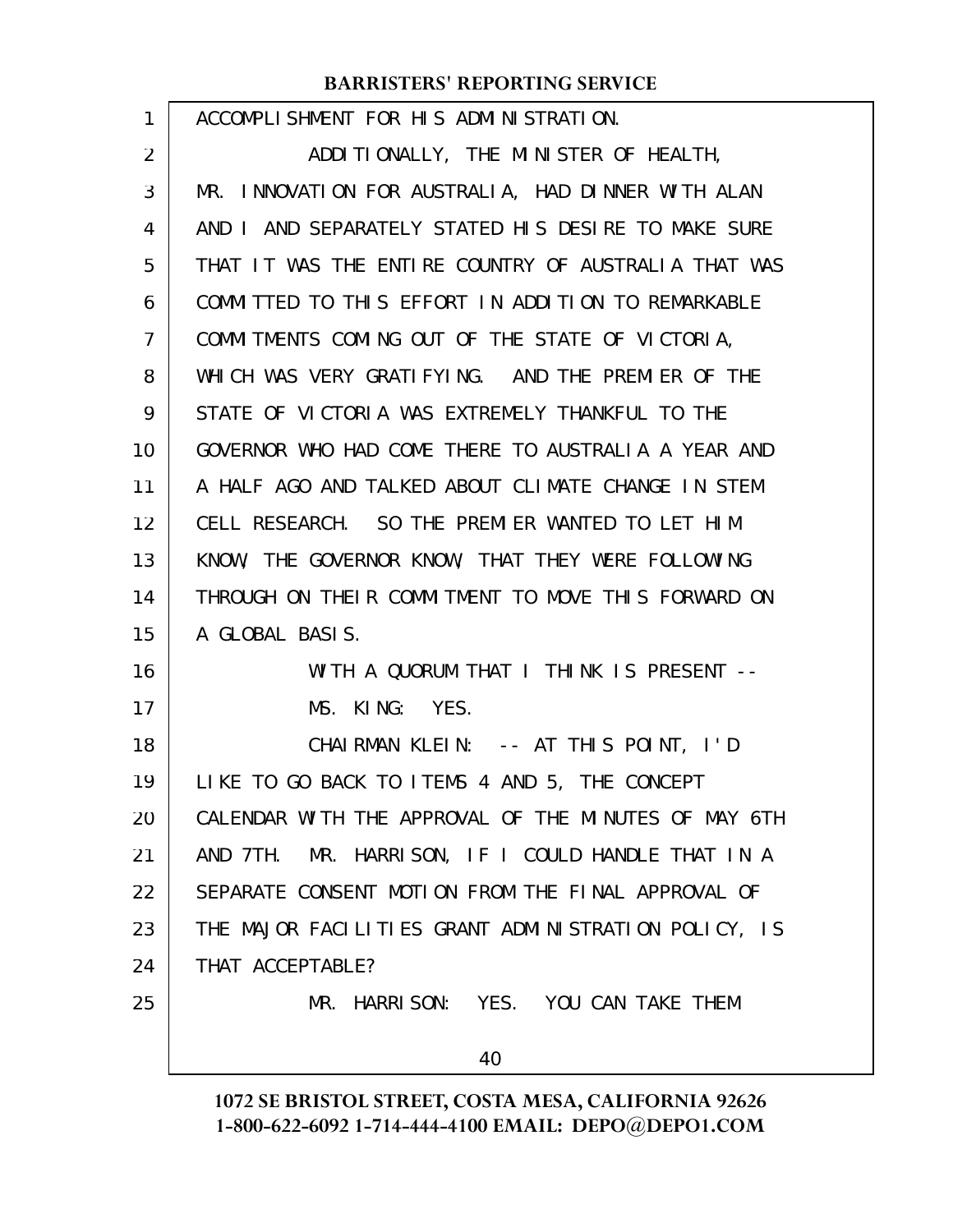SEPARATELY. CHAIRMAN KLEIN: OKAY. FOR THE APPROVAL OF THE MINUTES. MS. LANSING: SO MOVED. CHAIRMAN KLEIN: SO MOVED. IS THERE A SECOND? MR. ROTH: SECOND. CHAIRMAN KLEIN: IS THERE ANY PUBLIC COMMENT ON THE MINUTES? SEEING NONE, ALL IN FAVOR. MOTION PASSES. FINAL APPROVAL OF THE MAJOR FACILITIES GRANTS ADMINISTRATION POLICY, IS THERE A MOTION TO APPROVE THIS ITEM? DR. HAWGOOD: SO MOVE. CHAIRMAN KLEIN: MOVED BY DR. HAWGOOD. IS THERE A SECOND? MR. ROTH: SECOND. CHAIRMAN KLEIN: SECOND BY DUANE ROTH. IS THERE PUBLIC COMMENT ON THIS? SEEING NONE, IS THERE BOARD COMMENT? ALL IN FAVOR. OPPOSED? MOTION PASSES. WE WILL NOW GO FORWARD TO --MS. KING: TEN. CHAIRMAN KLEIN: -- ITEM 10 UNLESS, DR. TROUNSON, IS IT YOUR PREFERENCE OR MARIE -- I HAD 41 **BARRISTERS' REPORTING SERVICE** 1 2 3 4 5 6 7 8 9 10 11 12 13 14 15 16 17 18 19 20 21 22 23 24 25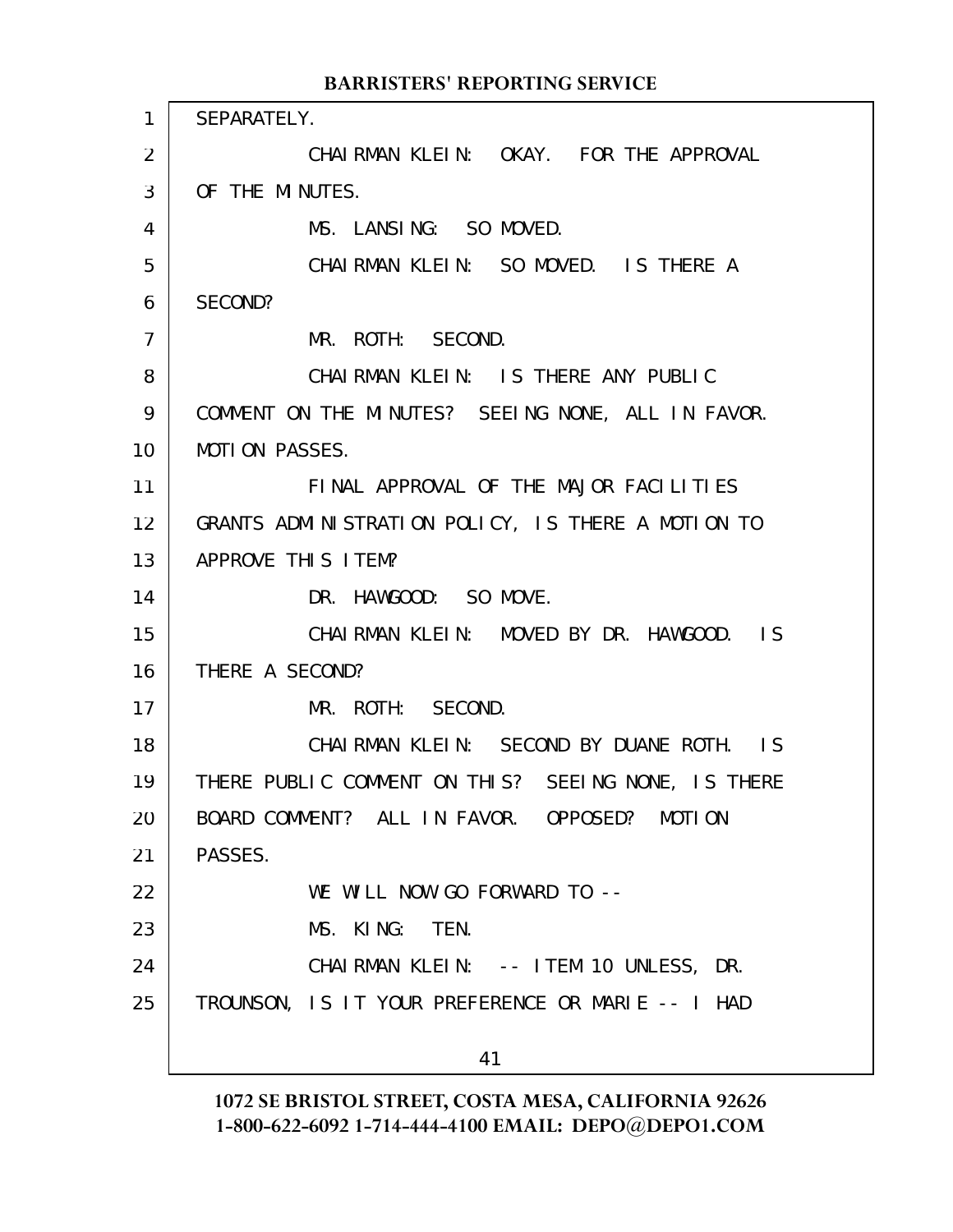| $\mathbf{1}$   | UNDERSTOOD THAT DR. CSETE WAS INTERESTED IN MAKING A |
|----------------|------------------------------------------------------|
| 2              | PRESENTATION TOMORROW ON ITEM 9, BUT IT IS YOUR      |
| 3              | DI SCRETION AND DR. CSETE'S DI SCRETION AS TO THE    |
| 4              | TI MI NG.                                            |
| 5              | DR. TROUNSON: IF WE MAY, CHAIR, I THINK              |
| 6              | IT WOULD BE TERRIFIC TO GET THE NEW CELL LINE AWARDS |
| $\overline{7}$ | DONE. I MEAN I THINK YOU WILL ENJOY MARIE'S          |
| 8              | PRESENTATION, BUT IT WOULD BE GREAT IF WE COULD GET  |
| 9              | THESE NEW CELL LINE AWARDS DONE.                     |
| 10             | CHAIRMAN KLEIN: ALL RIGHT.                           |
| 11             | DR. TROUNSON: IT'S A MEATY SUBJECT AND               |
| 12             | WOULD BE WORTH GETTING DONE.                         |
| 13             | CHAIRMAN KLEIN: ALL RIGHT. THANK YOU,                |
| 14             | DR. TROUNSON. SO WE'RE GOING TO MOVE TO AGENDA ITEM  |
| 15             | 10 FOR NEW CELL LINES. AND THAT'S ON TAB 10 IN THE   |
| 16             | MEETING BINDER. YOU'VE ALSO ACCESS TO PUBLIC         |
| 17             | SUMMARIES. I'D LIKE TO ASK DR. UTA GRIESHAMMER TO    |
| 18             | INTRODUCE US TO THIS ITEM.                           |
| 19             | DR. GRIESHAMMER: MR. CHAIRMAN, BOARD                 |
| 20             | MEMBERS, I WOULD LIKE TO PRESENT TO YOU THE          |
| 21             | RECOMMENDATIONS FOR THE NEW CELL LINES AWARDS        |
| 22             | APPLICATIONS THAT WERE PUT FORTH BY THE GRANTS       |
| 23             | WORKING GROUP IN APRIL. AND AS MR. KLEIN ALREADY     |
| 24             | MENTIONED, THIS IS AGENDA ITEM NO. 10 IN YOUR        |
| 25             | BI NDER.                                             |
|                |                                                      |

42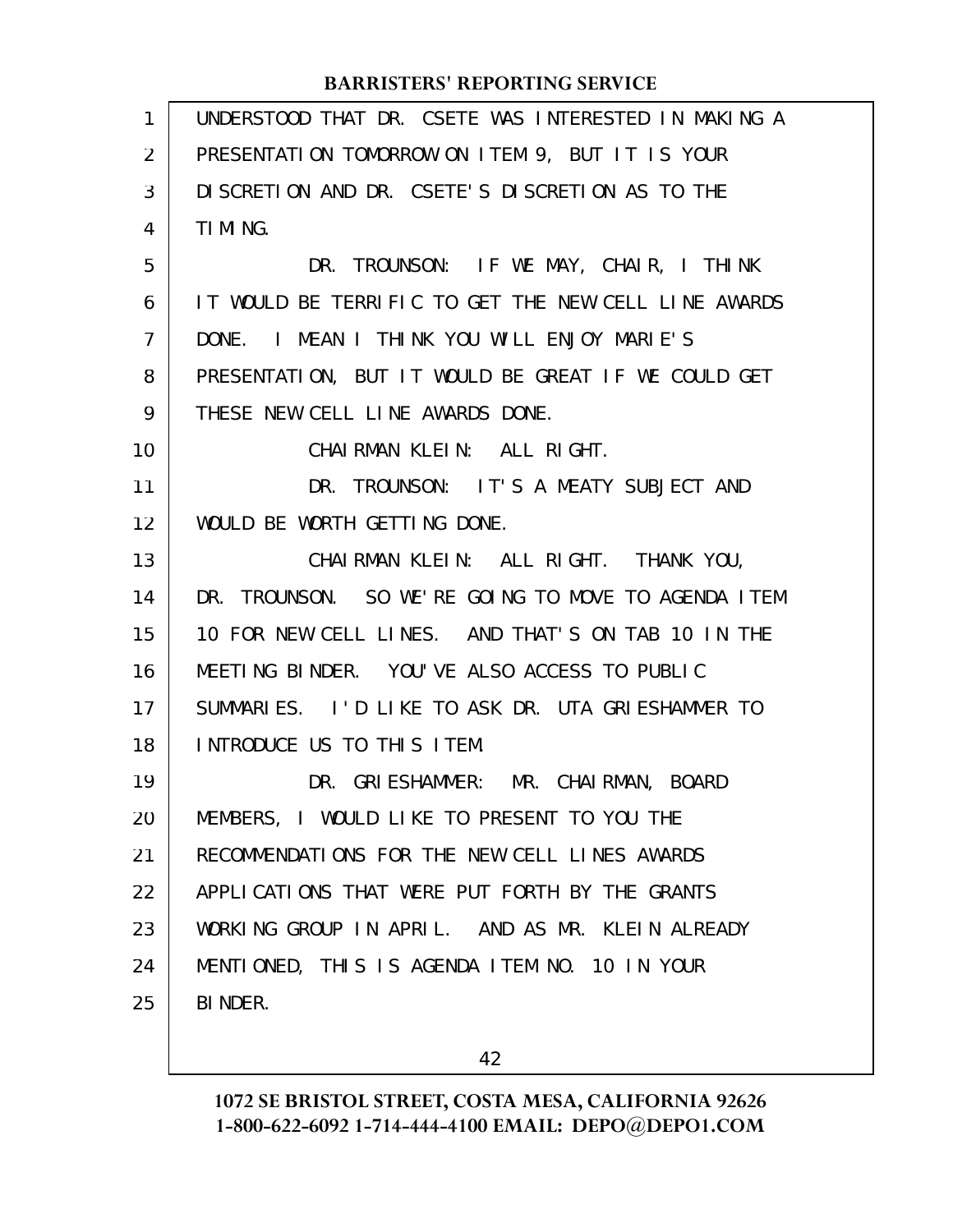| <b>BARRISTERS' REPORTING SERVICE</b>                |
|-----------------------------------------------------|
| I WILL FIRST BRIEFLY REMIND YOU OF THE              |
| OBJECTIVES OF THE NEW CELL LINES RFA BEFORE         |
| PRESENTING TO YOU THE RECOMMENDATIONS MADE BY THE   |
| GRANTS WORKING GROUP.                               |
| SO THE PURPOSE, AS YOU PROBABLY REMEMBER,           |
| OF THE NEW CELL LINES AWARDS IS TO SUPPORT THE      |
| DERIVATION OF NEW HUMAN PLURIPOTENT STEM CELL LINES |
| THAT WILL HAVE IMPORTANT RESEARCH AND CLINICAL      |
| APPLICATIONS. IN ORDER TO ENSURE THAT THE           |
| APPLICATIONS IN RESPONSE TO THIS REQUEST FOR        |
| APPLICATIONS WOULD COVER A WIDE RANGE OF SOURCE     |
| MATERIAL FOR CELL LINE DERIVATION, WE CREATED TWO   |
| CATEGORIES OF RESEARCH AND LIMITED THE NUMBER OF    |
| APPLICATIONS IN EACH CATEGORY.                      |
| FOR CATEGORY 1 WE ASKED THE INVESTIGATORS           |
| TO DERIVE NEW HUMAN EMBRYONIC STEM CELL LINES USING |
| EARLY STAGE PREIMPLANTATION HUMAN EMBRYOS GENERATED |
| BY IN VITRO FERTILIZATION. THIS WOULD INCLUDE       |
| EXCESS EMBRYOS THAT ARE NO LONGER NEEDED FOR        |
| REPRODUCTIVE PURPOSES, AND IT WOULD INCLUDE EMBRYOS |
| IDENTIFIED BY PREIMPLANTATION GENETIC DIAGNOSIS TO  |
| CARRY GENETIC ABNORMALITIES.                        |
| RESEARCH IN CATEGORY 2 INVOLVES DERIVATION          |
| OF HUMAN PLURIPOTENT STEM CELL LINES USING OTHER    |
| SOURCES OF CELLS. AND THIS INCLUDES THE             |
| 43                                                  |
|                                                     |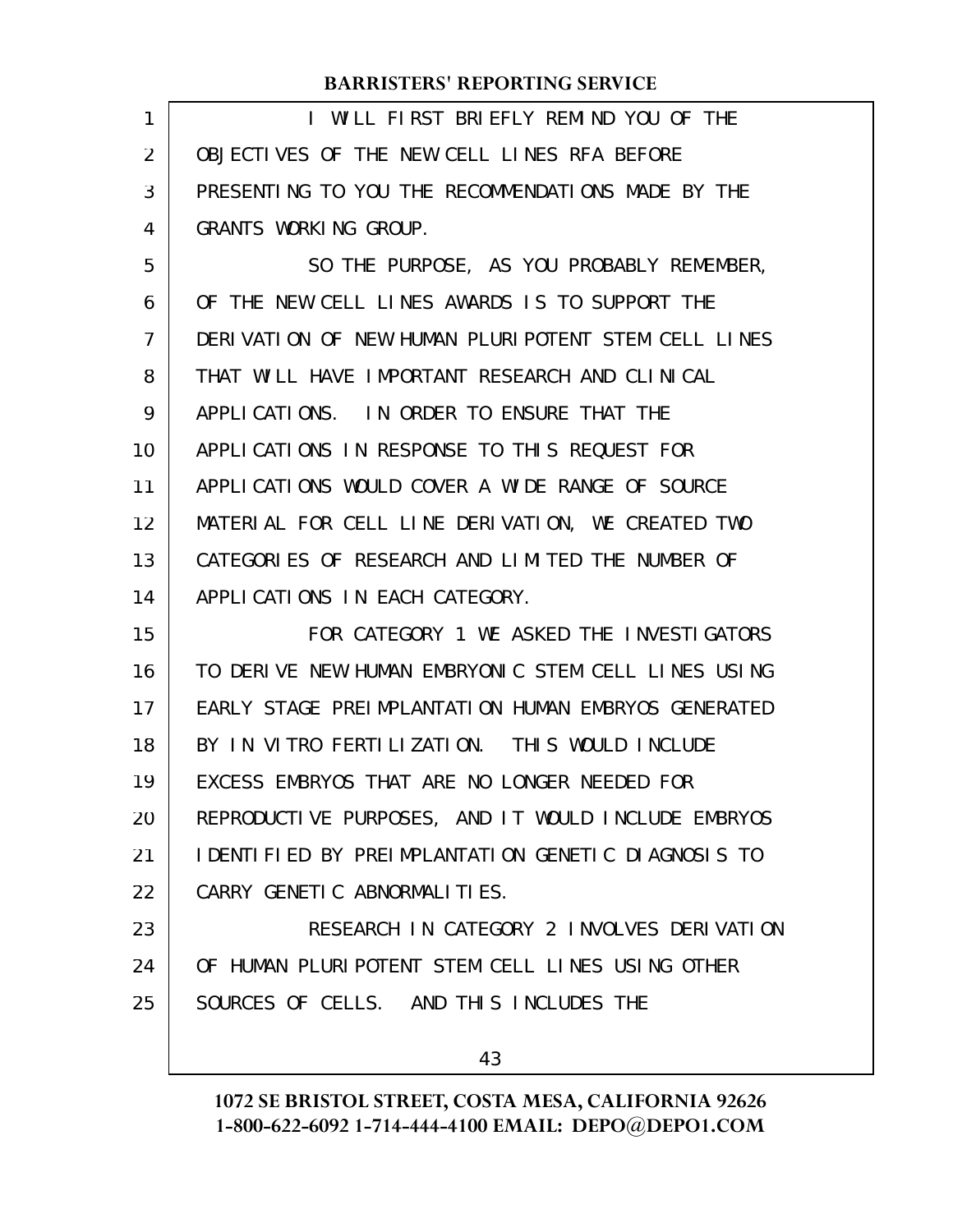| 1              | REPROGRAMMING OF SOMATIC CELLS TO AN EMBRYONIC STEM  |
|----------------|------------------------------------------------------|
| $\overline{2}$ | CELL-LIKE STATE; THAT IS, THE GENERATION OF INDUCED  |
| 3              | PLURIPOTENT STEM CELLS OR IPS CELLS. IT INCLUDES     |
| 4              | CELL LINES GENERATED BY SOMATIC CELL NUCLEAR         |
| 5              | TRANSFER, AND IT INCLUDES FETAL OR ADULT CELLS THAT  |
| 6              | MAY SPONTANEOUSLY REVERT TO PLURIPOTENCY IN CULTURE. |
| $\overline{7}$ | SO RECOGNIZING THE NEED FOR NEW TYPES AND            |
| 8              | NEW SOURCES OF PLURIPOTENT STEM CELL LINES AND THE   |
| 9              | NEED FOR OPTIMIZING EXISTING METHODS FOR THE         |
| 10             | DERIVATION OF THESE LINES, CIRM ASKS THE APPLICANTS  |
| 11             | TO THIS RFA TO DERIVE NEW HUMAN CELL LINES WITH      |
| 12             | IMPROVED CLINICAL QUALITY, WHICH IS A CRITICAL GOAL  |
| 13             | TOWARD THERAPEUTIC APPLICABILITY OF PLURIPOTENT STEM |
| 14             | CELLS. WE ALSO ASKED FOR THE DERIVATION OF CELL      |
| 15             | LINES WITH OPTIMAL DIFFERENTIATION POTENTIAL.        |
| 16             | FURTHERMORE, WE WERE INTERESTED IN                   |
| 17             | INCREASING THE NUMBER OF AVAILABLE HUMAN PLURIPOTENT |
| 18             | CELL LINES THAT ARE DISEASE SPECIFIC OR OTHERWISE    |
| 19             | GENETI CALLY DIVERSE TO ENABLE NEW WAYS TO STUDY     |
| 20             | DI SEASE MECHANI SM OR TO DI SCOVER AND EVALUATE NEW |
| 21             | DRUG CANDIDATES, AND WE'RE INTERESTED IN SUPPORTING  |
| 22             | TECHNOLOGY DEVELOPMENT THAT WILL ALLOW THE           |
| 23             | DERIVATION OF PATIENT-SPECIFIC CELL LINES, WHICH     |
| 24             | BRINGS ME TO THE LAST POINT LISTED ON THE SLIDE.     |
| 25             | OUR GOAL TO FUND PROPOSALS THAT WILL LEAD            |
|                |                                                      |

44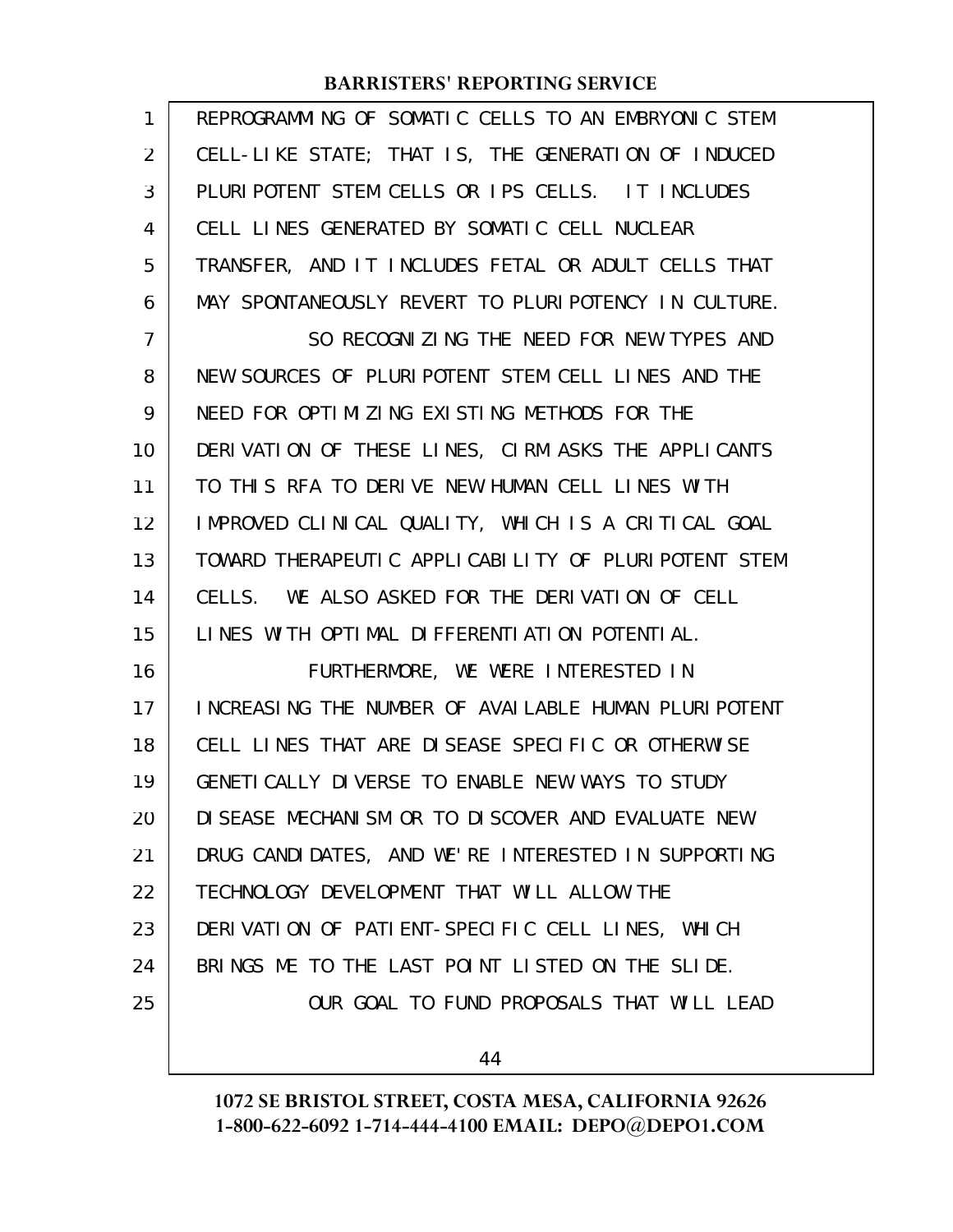| 1  | TO THE DISCOVERY OR IMPROVEMENT OF TECHNOLOGY FOR     |
|----|-------------------------------------------------------|
| 2  | PLURIPOTENT STEM CELL DERIVATION SUCH AS IPS          |
| 3  | TECHNOLOGY OR SOMATIC CELL NUCLEAR TRANSFER.          |
| 4  | SO THE REVIEWERS WERE ASKED TO CONSIDER               |
| 5  | THREE CRITERIA WHEN EVALUATING THE NEW CELL LINES     |
| 6  | APPLICATIONS. FOR THE FIRST CRITERION,                |
| 7  | SIGNIFICANCE, WE ASKED THE REVIEWERS TO ASSESS IF     |
| 8  | THE PROPOSED WORK WAS LIKELY TO ADVANCE THE STEM      |
| 9  | CELL FIELD EITHER SCIENTIFICALLY OR TOWARDS           |
| 10 | BIOMEDICAL APPLICATIONS. WE EMPHASIZED TO THE         |
| 11 | REVIEWERS THAT INNOVATION IS NOT NECESSARILY          |
| 12 | IMPORTANT FOR MERITORIOUS APPLICATIONS UNDER THIS     |
| 13 | RFA, ESPECIALLY WHEN THINKING ABOUT DEVELOPING        |
| 14 | STRATEGIES FOR DERIVING CLINICAL GRADE HUMAN          |
| 15 | EMBRYONIC STEM CELL LINES. SO WE ASKED THE            |
| 16 | REVIEWERS TO CONSIDER INNOVATION ONLY WHEN            |
| 17 | APPLI CABLE.                                          |
| 18 | FOR THE SECOND CRITERION, DESIGN AND                  |
| 19 | FEASI BILITY OF THE RESEARCH PLAN, THE REVIEWERS WERE |
| 20 | ASKED TO EVALUATE IF THE RESEARCH IS CAREFULLY        |
| 21 | DESIGNED TO GIVE MEANINGFUL RESULTS AND IF IT IS      |
| 22 | FEASIBLE BASED MAINLY ON PRELIMINARY DATA AND THE     |
| 23 | QUALIFICATIONS OF THE PRINCIPAL INVESTIGATOR.         |
| 24 | AND FINALLY, WE ASKED THE REVIEWERS TO                |
| 25 | ASSESS IF THE APPLICATION WAS RESPONSIVE TO THE RFA,  |
|    | 45                                                    |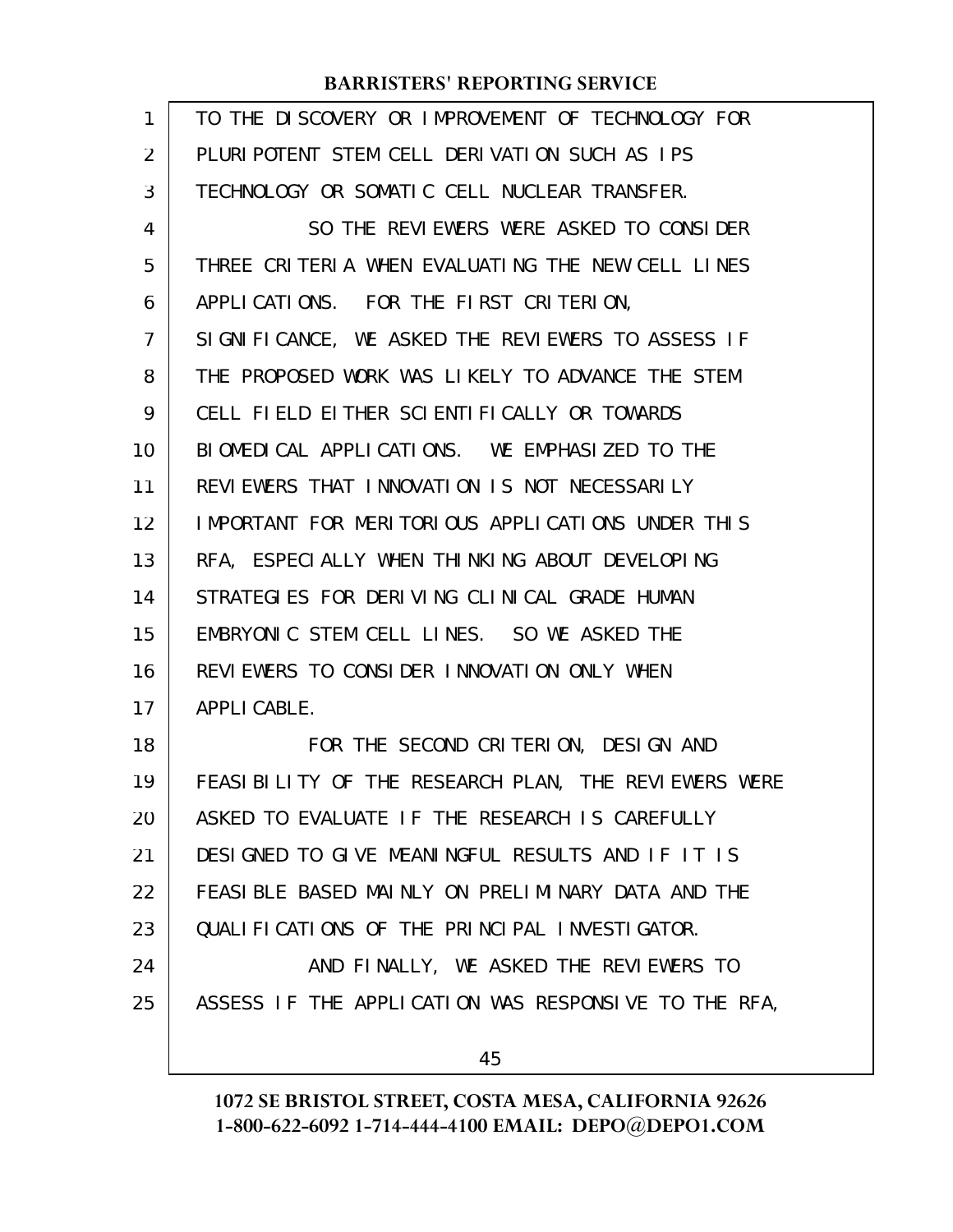| 1  | WHETHER IT WAS LIKELY THAT THE PROPOSED RESEARCH     |
|----|------------------------------------------------------|
| 2  | WOULD LEAD TO THE GENERATION OF TRULY PLURIPOTENT    |
| 3  | STEM CELL LINES.                                     |
| 4  | AND FURTHERMORE, RECOGNIZING THAT WIDE               |
| 5  | AVAILABILITY OF NEWLY GENERATED STEM CELL LINES      |
| 6  | WOULD ENSURE GREATEST POSSIBLE IMPACT OF THIS        |
| 7  | INITIATIVE, WE ASKED THE APPLICANTS TO DESCRIBE      |
| 8  | THEIR PLANS FOR SHARING OR COMMERCIALIZING THE NEW   |
| 9  | CELL LINES AND ASKED THE REVIEWERS TO ASSESS IF      |
| 10 | THESE PLANS WERE ADEQUATE FOR MAKING THE CELL LINES  |
| 11 | WIDELY AVAILABLE TO OTHER RESEARCHERS.               |
| 12 | SO AT THE BOARD MEETING IN OCTOBER LAST              |
| 13 | YEAR, YOU APPROVED THE CONCEPT FOR THE NEW CELL      |
| 14 | LINES RFA, INCLUDING THE FUNDING TARGETS LISTED ON   |
| 15 | THIS SLIDE. THE GOAL WAS TO FUND UP TO 16 GRANTS,    |
| 16 | EIGHT IN EACH OF THE TWO CATEGORIES THAT I JUST      |
| 17 | DESCRIBED TO YOU. UP TO \$25 MILLION WERE ALLOCATED  |
| 18 | FOR THIS RFA, AND WE WILL ALLOW UP TO \$300,000 IN   |
| 19 | DIRECT COSTS PER YEAR FOR UP TO THREE YEARS.         |
| 20 | THIS RFA WAS OPEN TO INVESTIGATORS                   |
| 21 | CONDUCTING THEIR RESEARCH AT NONPROFIT OR FOR-PROFIT |
| 22 | INSTITUTIONS WITH RESEARCH SITES LOCATED IN          |
| 23 | CALI FORNI A.                                        |
| 24 | SO I'M NOW GOING TO SHOW TO YOU THE                  |
| 25 | RECOMMENDATIONS MADE BY THE GRANTS WORKING GROUP.    |
|    | 46                                                   |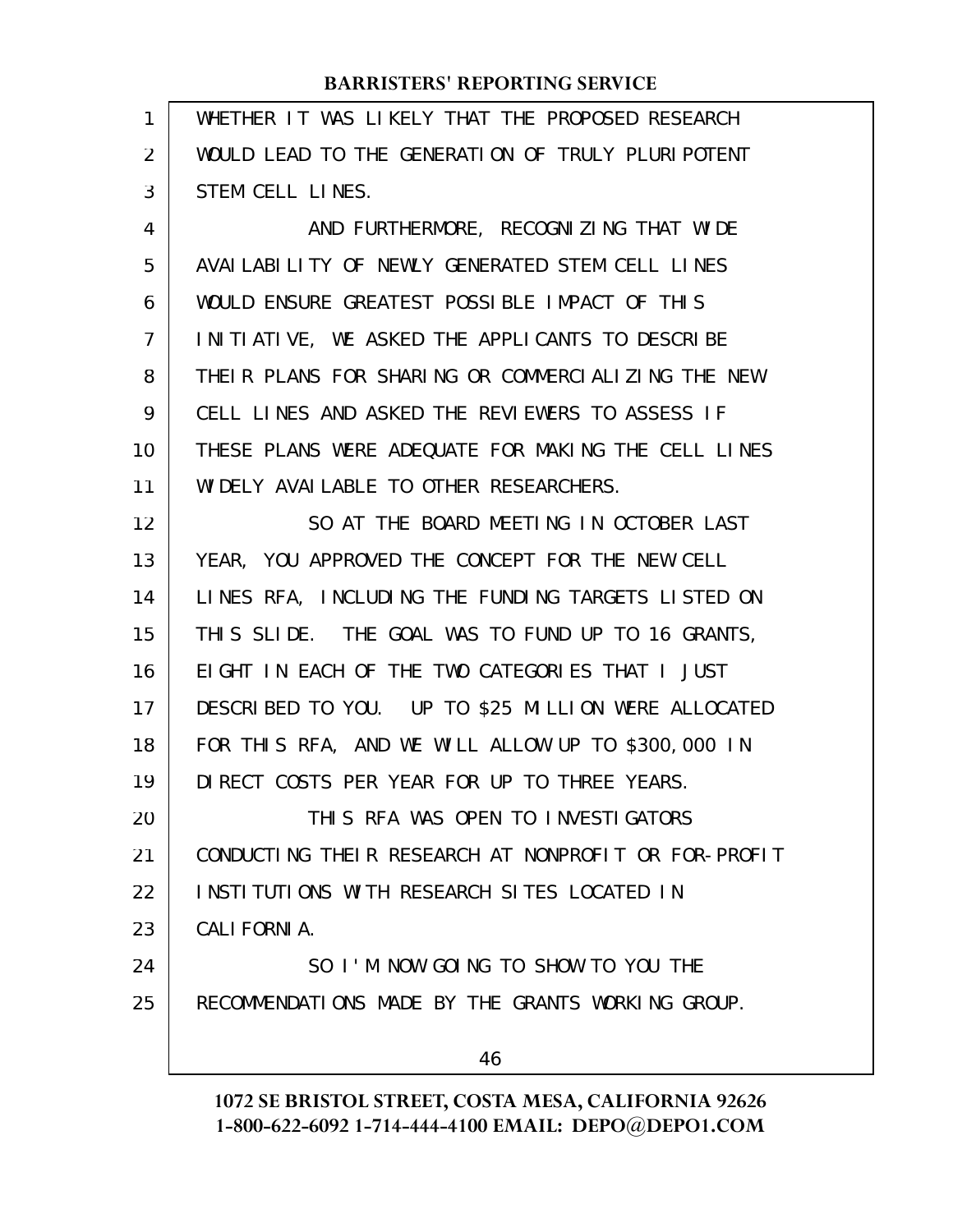| 1  | AS USUAL, THE GRANTS WORKING GROUP PLACED THE        |
|----|------------------------------------------------------|
| 2  | APPLICATIONS INTO THREE TIERS. TIER 1, AS YOU ARE    |
| 3  | USED TO, CONTAINS THE APPLICATIONS RECOMMENDED FOR   |
| 4  | FUNDING BY THE GRANTS WORKING GROUP. HOWEVER, THE    |
| 5  | GRANTS WORKING GROUP ADOPTED LANGUAGE DESCRIBING     |
| 6  | THEIR RECOMMENDATION FOR APPLICATIONS IN TIER 2 THAT |
| 7  | DIFFERS FROM TIER 2 RECOMMENDATIONS FROM PREVIOUS    |
| 8  | RFA REVIEWS.                                         |
| 9  | PREVIOUSLY, APPLICATIONS IN TIER 2 WERE              |
| 10 | RECOMMENDED FOR FUNDING IF FUNDS AVAILABLE.          |
| 11 | HOWEVER, AT THE CONCLUSION OF THE PROGRAMMATIC       |
| 12 | REVIEW, THE MEMBERS OF THE GRANTS WORKING GROUP      |
| 13 | PASSED A MOTION STATING THAT APPLICATIONS IN TIER 2  |
| 14 | ARE NOT RECOMMENDED FOR FUNDING AND THAT, INSTEAD,   |
| 15 | APPLICATIONS IN TIER 2 ARE RECOMMENDED TO BE         |
| 16 | AVAILABLE FOR FUNDING ONLY IF THE ICOC MAKES A       |
| 17 | PROGRAMMATIC DETERMINATION TO DO SO.                 |
| 18 | AND FINALLY, AGAIN, AS YOU'RE USED TO,               |
| 19 | APPLICATIONS IN TIER 3 ARE NOT RECOMMENDED FOR       |
| 20 | <b>FUNDING.</b>                                      |
| 21 | DR. PIZZO: I'M SORRY. CAN YOU CLARIFY                |
| 22 | THAT POSITION THAT WAS TAKEN AND THE REASONS FOR IT? |
| 23 | DR. GRIESHAMMER: FOR TIER 2?                         |
| 24 | DR. PIZZO: YES, PLEASE.                              |
| 25 | DR. GRIESHAMMER: SO AFTER THE -- MY                  |
|    |                                                      |
|    | 47                                                   |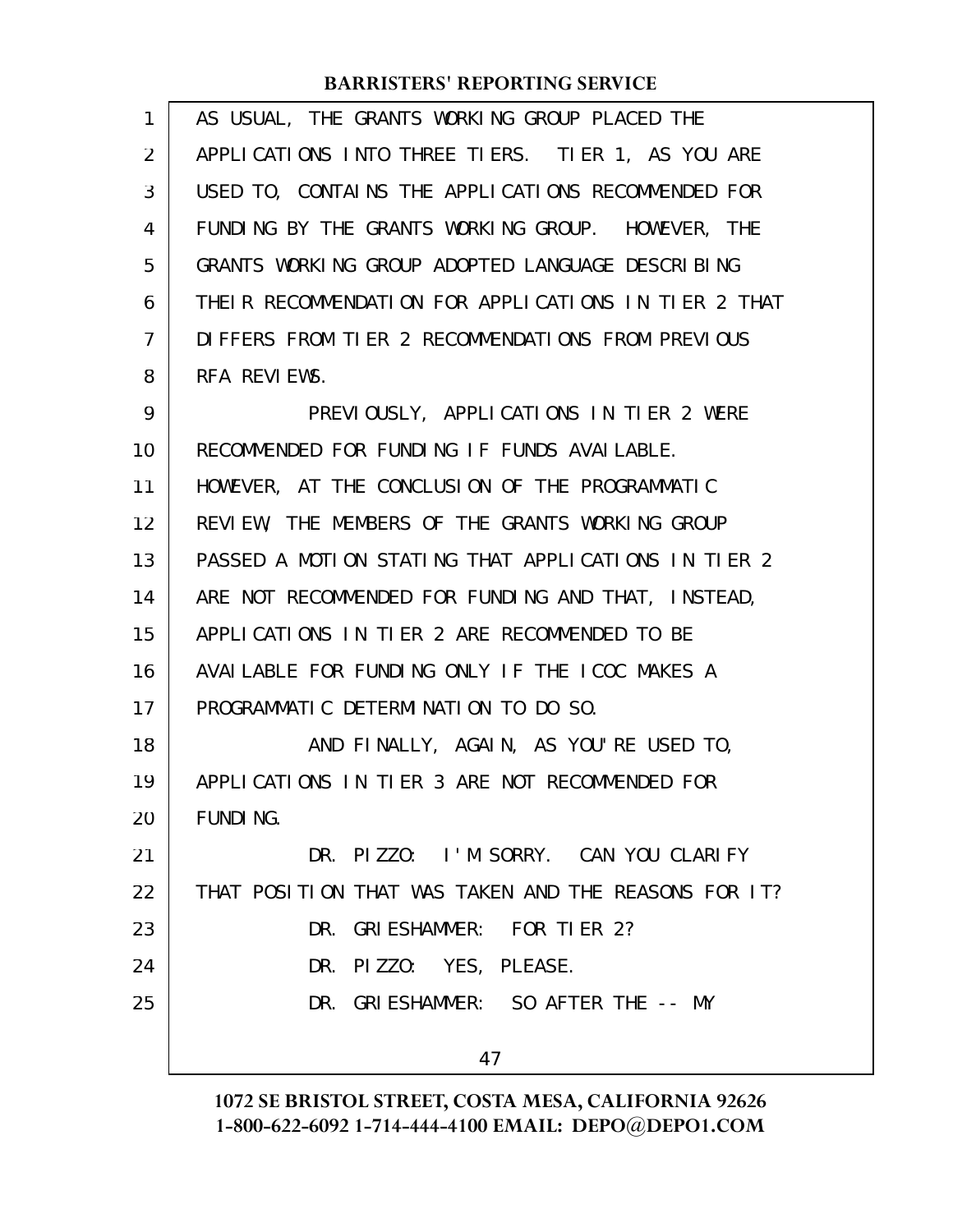| 1              | REWORDING OF THE FEELING IN THE ROOM AT THE          |
|----------------|------------------------------------------------------|
| 2              | CONCLUSION OF THE PROGRAMMATIC DISCUSSION WAS AS     |
| 3              | I'LL DESCRIBE TO YOU IN A MOMENT WHEN YOU SEE THE    |
| 4              | ACTUAL NUMBERS OF APPLICATIONS IN THE VARIOUS TIERS  |
| 5              | WAS THAT THE MEMBERS OF THE GRANTS WORKING GROUP HAD |
| 6              | ALREADY CAREFULLY CONSIDERED ALL THE APPLICATIONS    |
| $\overline{7}$ | THEY FOUND MERITORIOUS FOR FUNDING AND HAD MOVED     |
| 8              | THEM INTO TIER 1 --                                  |
| 9              | DR. PIZZO: I SEE.                                    |
| 10             | DR. GRIESHAMMER: -- IF THEY HAD BEEN IN              |
| 11             | TIER 2, AND THEN THEY WANTED TO BE SURE THAT IT WAS  |
| 12             | MADE CLEAR TO THE ICOC THAT THEY FELT, AFTER THEIR   |
| 13             | SCIENTIFIC AND PROGRAMMATIC EVALUATIONS DURING THE   |
| 14             | REVIEW MEETING, NOT TO JUST -- TO BASICALLY STATE    |
| 15             | THAT THEY WEREN'T RECOMMENDING THEM FOR FUNDING IF   |
| 16             | FUNDS AVAILABLE, BUT RATHER ONLY IF THE BOARD WAS    |
| 17             | INTERESTED IN PROGRAMMATIC.                          |
| 18             | DR. TROUNSON: SO DEAN PIZZO -- SORRY,                |
| 19             | DEAN PIZZO. I THINK IT WAS VERY CLEAR THAT THEY      |
| 20             | FELT THAT THE SCIENCE IN TIER 2 WOULD NOT HAVE       |
| 21             | CARRIED THE DAY, AND IT WAS REALLY ONLY IF IT WAS A  |
| 22             | PROGRAMMATIC WISH OF THE ICOC, THAT THE SCIENTISTS   |
| 23             | DID NOT FEEL THAT THE SCIENCE ACTUALLY CARRIED THE   |
| 24             | DAY TO WARRANT THE RECOMMENDATION OF BEING FUNDED.   |
| 25             | THEY TOOK THOSE THAT WERE IN TIER 1, SO THEY WERE    |
|                |                                                      |

48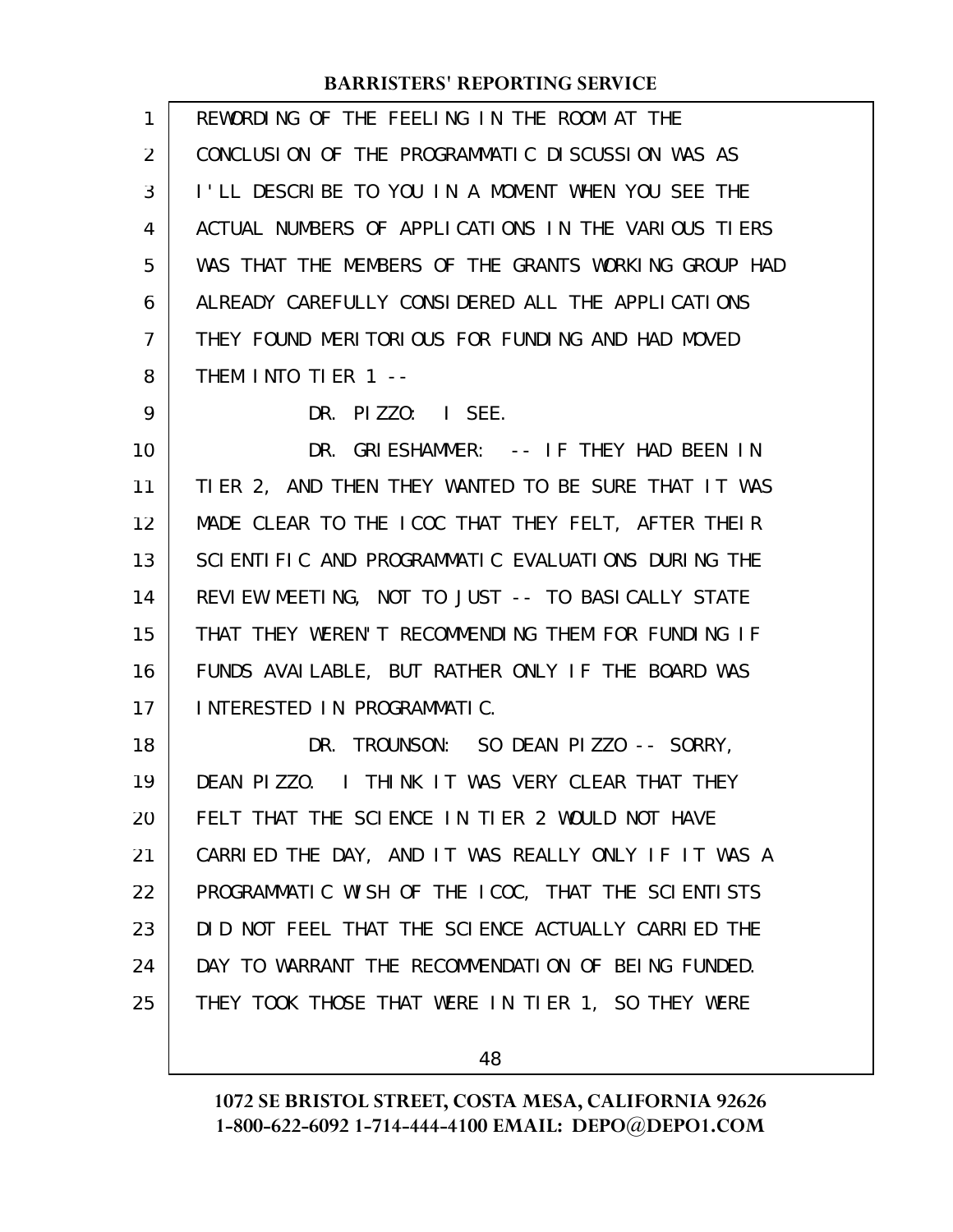| $\mathbf{1}$   | THE ONES BELOW TIER 1 SCIENTIFICALLY NOT RECOMMENDED |
|----------------|------------------------------------------------------|
| $\overline{2}$ | FOR FUNDING, BUT PROVISIONALLY THE GROUP THERE WOULD |
| 3              | BE SUBJECT TO THE ICOC'S VIEWS, THE SCIENCE ASIDE.   |
| 4              | CHAIRMAN KLEIN: THE VICE CHAIR, PERHAPS              |
| 5              | WE COULD HAVE JEFF SHEEHY COMMENT.                   |
| 6              | DR. PIZZO: GREAT. THANKS.                            |
| 7              | MR. SHEEHY: YEAH. I THINK A NUANCE TO                |
| 8              | THIS IS KIND OF BEING LOST IS THAT A LOT OF THESE    |
| 9              | APPLICATIONS ARE CREATING DISEASE-SPECIFIC LINES.    |
| 10             | AND SO IN SOME SENSES THERE WAS THE SENSE THAT THERE |
| 11             | ARE ALREADY ABUNDANT NUMBER OF DISEASE -- OF THESE   |
| 12             | LINES EXISTING, THAT THE SCIENCE ITSELF WAS NOT THAT |
| 13             | INTERESTING, AND THAT RESEARCHERS HAD ACCESS TO AN   |
| 14             | ADEQUATE NUMBER OF LINES, AND THERE WAS NO NEED TO   |
| 15             | DO SO, TO CREATE THE LINE JUST TO DO SO.             |
| 16             | I WILL NOTE WE DO HAVE A LETTER FROM ONE             |
| 17             | OF THE ONES IN THIS TIER IN OUR BINDER. I'VE ALSO    |
| 18             | HEARD FROM SOMEONE FROM AN ADVOCACY GROUP. IT'S NOT  |
| 19             | ALWAYS TRUE THAT THE RESEARCHERS ARE AWARE OF ALL    |
| 20             | THE LINES THAT ARE OUT THERE THAT ARE AVAILABLE. SO  |
| 21             | I DO THINK WE SHOULD BE A LITTLE BIT CAREFUL.        |
| 22             | THERE WAS NOT GREAT ENTHUSIASM FOR THESE,            |
| 23             | AND THAT'S WHY THEY CREATED THE SECOND CATEGORY.     |
| 24             | AND THIS WAS A NOVEL WAY TO RESOLVE A GENERAL LACK   |
| 25             | OF ENTHUSIASM ONCE WE GOT THROUGH THE FIRST TIER.    |
|                | 49                                                   |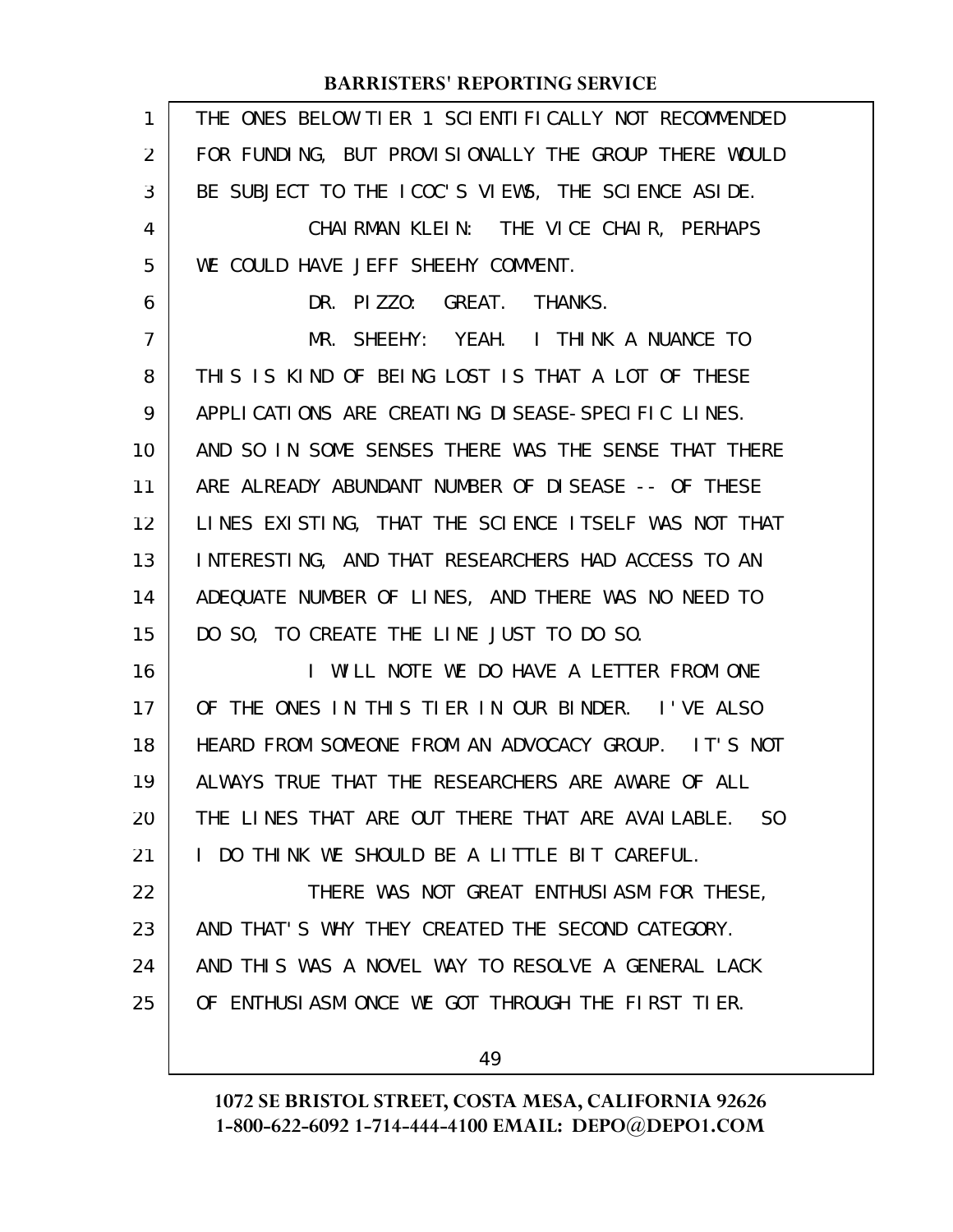| $\mathbf{1}$   | USUALLY THE SECOND TIER IS, YOU KNOW, IF YOU GUYS    |
|----------------|------------------------------------------------------|
| 2              | WANT TO SPEND THE MONEY, THERE'S SOME REALLY GOOD    |
| 3              | SCIENCE IN HERE THAT YOU MAY WANT TO TAKE A CRACK    |
| 4              | AT. IN THIS PARTICULAR INSTANCE, THERE WAS JUST NOT  |
| 5              | A GREAT DEAL OF ENTHUSIASM FOR THE SCIENCE.          |
| 6              | BUT I WOULD NOTE THAT IN MOST OF THE                 |
| $\overline{7}$ | INSTANCES WE WERE TALKING ABOUT CREATING             |
| 8              | DI SEASE-SPECIFIC LINES THAT WOULD BE OF INTEREST    |
| 9              | PROGRAMMATICALLY, THAT, YOU KNOW, THAT WE NEED TO    |
| 10             | TAKE UP AND HAVE A REAL DISCUSSION ABOUT AND NOT     |
| 11             | JUST -- THESE ARE NOT NECESSARILY PURE TIER 3. DOES  |
| 12             | THAT MAKE SENSE?                                     |
| 13             | DR. PIZZO: IT DOES. IT DOES MAKE SENSE.              |
| 14             | AND JUST IN A GENERIC WAY, PERHAPS YOU OR, YOU KNOW, |
| 15             | ANYONE WHO'S THERE COULD JUST COMMENT. YOU KNOW,     |
| 16             | THE SCORES, JUST SCANNING THE SCORES, I KNOW WE'RE   |
| 17             | GOING TO GET TO THIS, BUT BEFORE WE GET TO THE       |
| 18             | SPECIFICS, YOU KNOW, THEY'RE ALL SOMEWHAT MORE       |
| 19             | DEPRESSED. THEY START OUT AT A LOWER LEVEL THAN      |
| 20             | THEY DO TRADITIONALLY. AND I'M JUST SORT OF -- YOU   |
| 21             | I THINK MAYBE ANSWERED THIS ALREADY, THAT THERE'S    |
| 22             | KIND OF A RELATIVE DEGREE OF LESS EXCITEMENT ABOUT   |
| 23             | THIS THAN OTHER PROJECTS. IS THAT A SAFE --          |
| 24             | MR. SHEEHY: WELL, I THINK PART OF IT IS              |
| 25             | IS THAT THERE'S A LOT OF THE IPS. SO THERE'S A LOT   |
|                | 50                                                   |
|                |                                                      |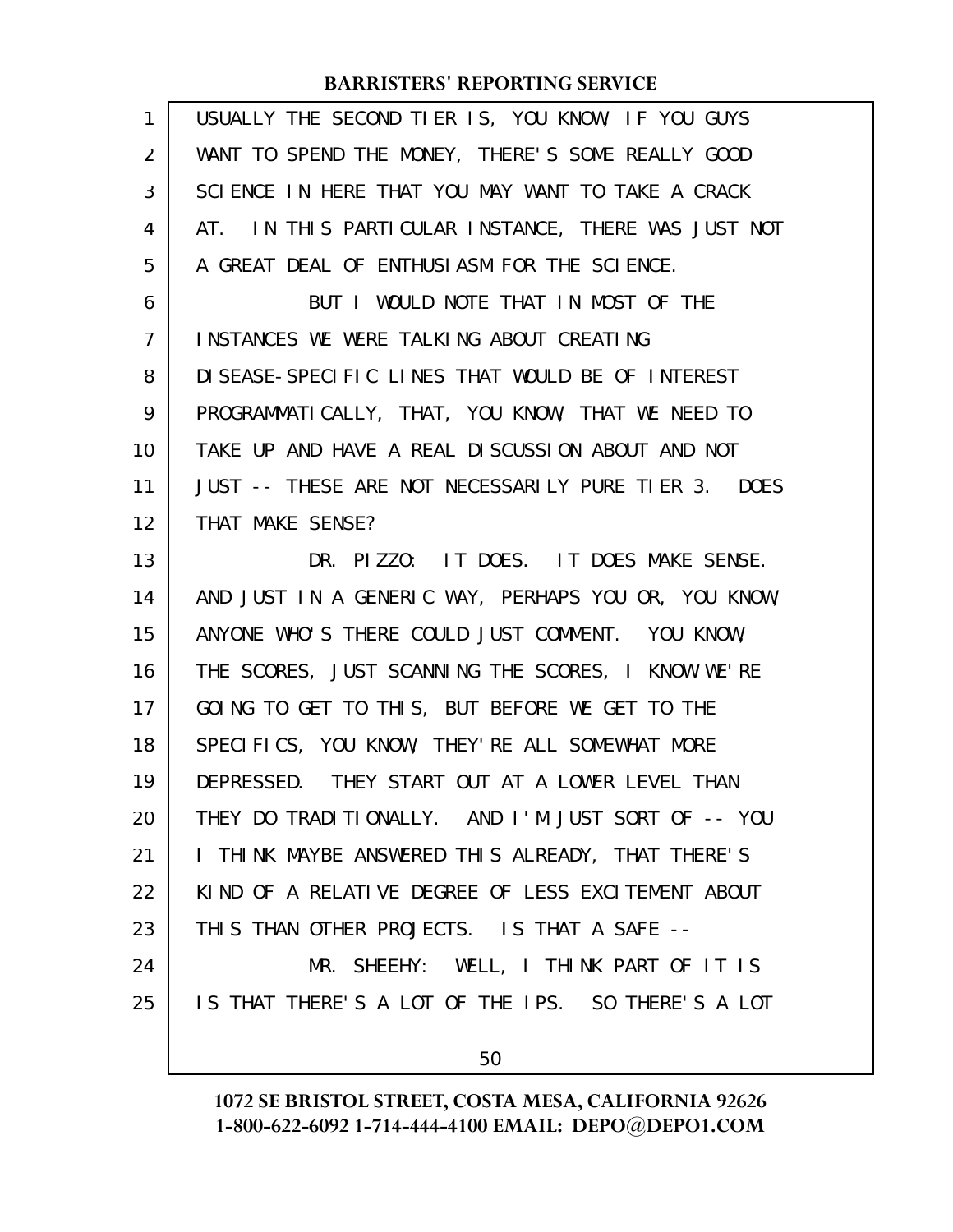| 1              | OF, YOU KNOW, THIS WAS HOT FLAVOR OF THE MONTH KIND |
|----------------|-----------------------------------------------------|
| $\overline{2}$ | OF ME-TOOISM TO THAT, IF THAT MAKES SENSE. AND THEY |
| 3              | WERE REALLY -- THE ONES THAT SCORED WELL, YOU KNOW, |
| 4              | PEOPLE WERE MAKING SIGNIFICANT ADVANCES IN IPS OR   |
| 5              | MODELING IPS. AND I'M KIND OF HAVING TO DO THIS OFF |
| 6              | THE BACK OF MY MEMORY, BUT WERE DOING VERY          |
| $\overline{7}$ | EXPERIMENTS COMPARING EMBRYO-DERIVED LINE WITH AN   |
| 8              | IPS LINE. SO THE ONES THAT THEY WERE IMPRESSED WITH |
| 9              | WERE MAKING -- REALLY TRYING TO MOVE THE FIELD      |
| 10             | TECHNICALLY IN A SIGNIFICANT WAY.                   |
| 11             | SO A LOT OF IT WAS LIKE ME TOO, ME TOO.             |
| 12             | EVERYBODY HAS GOT TO DO IPS.                        |
| 13             | DR. PIZZO: A QUICK FOLLOW-UP?                       |
| 14             | CHAIRMAN KLEIN: DR. PIZZO, IF WE COULD              |
| 15             | JUST FOR FURTHER CONTEXT.                           |
| 16             | DR. PIZZO: REMAIN QUIET?                            |
| 17             | CHAIRMAN KLEIN: I'LL CALL ON YOU. IF I              |
| 18             | COULD MARCY FEIT, WHO'S CENTRALLY INVOLVED IN THE   |
| 19             | PROGRAMMATIC REVIEW, COMMENT, SO YOU HAVE A FULL    |
| 20             | TEXTURE.                                            |
| 21             | DR. PIZZO: I GOT THE MESSAGE.                       |
| 22             | MS. FEIT: THIS SITUATION TOOK A LOT OF              |
| 23             | DISCUSSION DURING THOSE REVIEWS. AND I HAVE TO SAY  |
| 24             | I SAT THROUGH ALMOST ALL OF THE REVIEWS EXCEPT FOR  |
| 25             | THE ONES I WAS EXCUSED FROM. AND, YOU KNOW, TO SIT  |
|                | 51                                                  |
|                |                                                     |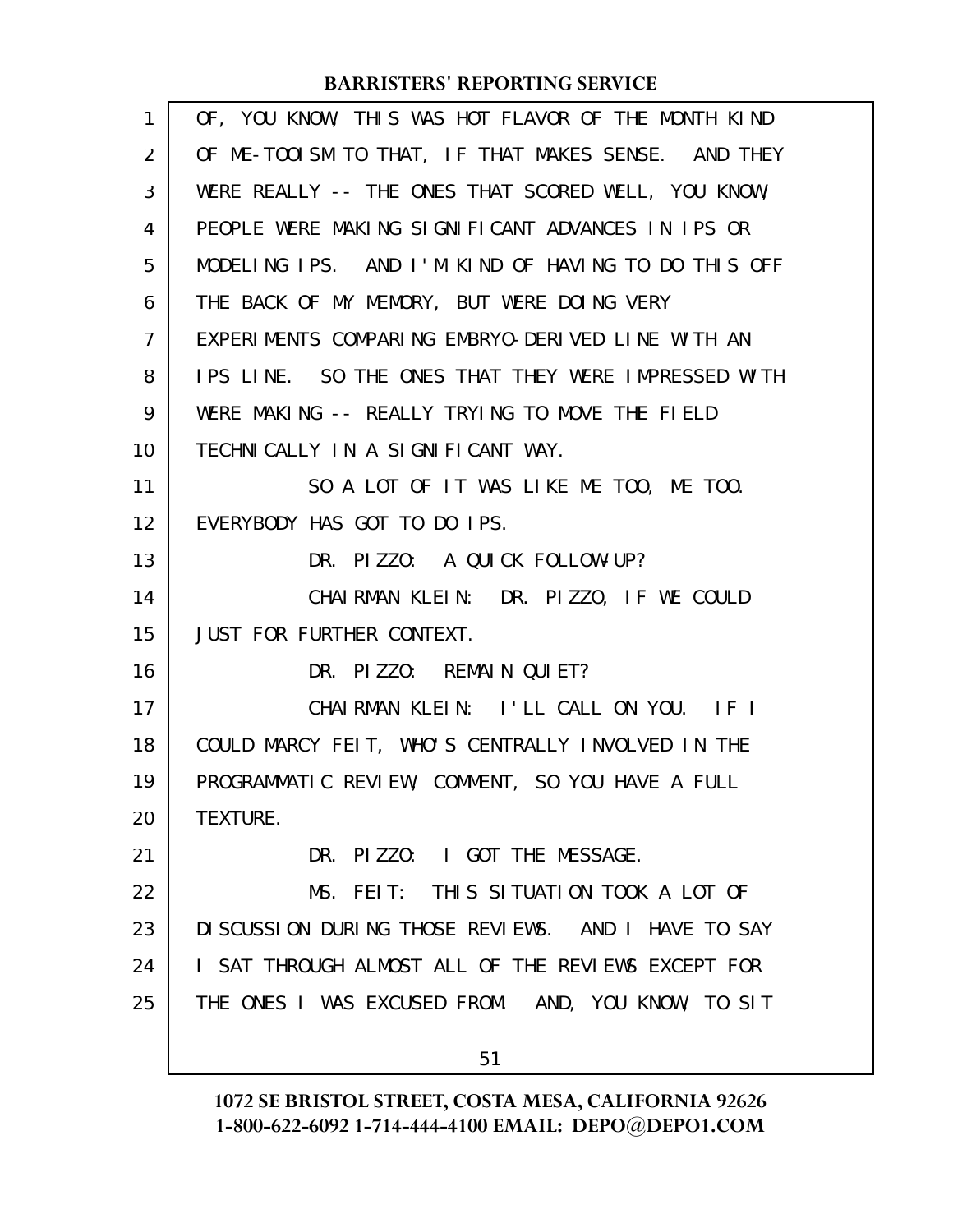| $\mathbf{1}$ | WITH ALL THOSE PROMINENT SCIENTISTS, THEY TAKE THEIR |
|--------------|------------------------------------------------------|
| 2            | REVIEWS VERY SERIOUSLY. THEY ARGUE OVER WHAT THEY    |
| 3            | THINK IS RIGHT. THE SCIENCE COMES FIRST. AND I       |
| 4            | THINK BECAUSE OF THAT, THEY LOOKED AT THE SCORES     |
| 5            | AND, AS SCIENTISTS, THEY REALLY WERE NOT COMFORTABLE |
| 6            | SAYING THAT A SCORE OF 50 SHOULD BE FUNDED.          |
| 7            | DR. PIZZO: THAT SOUNDS GOOD.                         |
| 8            | MS. FEIT: THAT A SCORE OF 40 SHOULD BE               |
| 9            | FUNDED BECAUSE WE HAD THE FUNDING AVAILABLE. SO,     |
| 10           | YOU KNOW, AND I ADVOCATED FOR THAT. I KEPT BRINGING  |
| 11           | THEM BACK TO THAT CONSCIENCE OF SCIENCE. IS THIS     |
| 12           | THE GOOD SCIENCE THAT YOU AS SCIENTISTS WANT TO      |
| 13           | FUND? SO THAT'S WHY THIS CAME UP.                    |
| 14           | UNLIKE THE LARGE GRANT REVIEWS THAT WE DID           |
| 15           | EARLIER LAST YEAR WHERE THERE WAS JUST SO MANY       |
| 16           | SPECTACULAR GRANTS TO FUND, WE DIDN'T HAVE ENOUGH    |
| 17           | MONEY, THIS WAS DIFFERENT. THIS WAS CLEARLY          |
| 18           | DIFFERENT, AND THERE WAS TRULY A CUTOFF THAT THE     |
| 19           | SCIENTISTS WERE COMFORTABLE IN FUNDING. AND THEY     |
| 20           | WANTED TO, HOWEVER, LEAVE AN OPPORTUNITY FOR THIS    |
| 21           | BOARD TO SAY BUT WE'RE MISSING THIS PROGRAM AND WE   |
| 22           | WOULD REALLY LIKE TO AND, THEREFORE, YOU COULD       |
| 23           | EVALUATE THE SCORE AND YOU COULD LOOK AT THE SCIENCE |
| 24           | YOURSELVES AND SAY WE WANT THIS ONE GRANTED.         |
| 25           | SO THEY WANTED TO LEAVE YOU THAT                     |
|              | 52                                                   |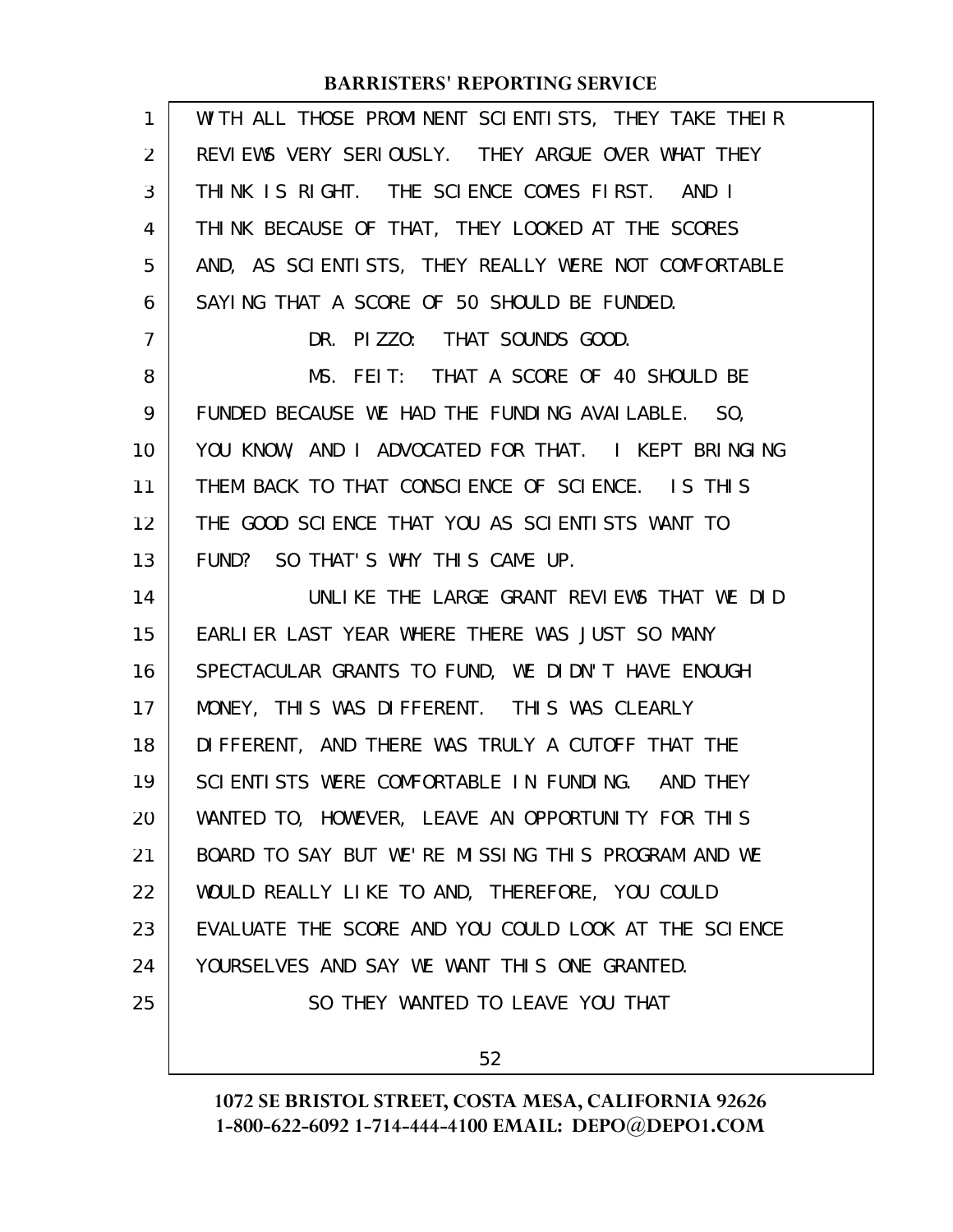| 1              | OPPORTUNITY. BUT CLEARLY THE MESSAGE FROM THEM WAS   |
|----------------|------------------------------------------------------|
| 2              | THAT THE SCIENCE CAME FIRST, AND THEY WERE           |
| 3              | UNCOMFORTABLE WITH THE SCORES IN THIS GROUP.         |
| 4              | CHAIRMAN KLEIN: MARCY, MAYBE IT'S GOOD TO            |
| 5              | PUT UP THOSE SCORES BECAUSE I THINK --               |
| 6              | DR. GRIESHAMMER: MAYBE I COULD FIRST                 |
| $\overline{7}$ | BRIEFLY DISCUSS THE OVERVIEW OF THE --               |
| 8              | DR. PIZZO: GREAT.                                    |
| 9              | MS. KING: CAN WE FINISH THIS AND THEN GO             |
| 10             | TO THIS GROUP?                                       |
| 11             | CHAIRMAN KLEIN: CAN WE DO THIS. CAN WE               |
| 12             | GO TO THE SCORES AND COME BACK TO THIS SLIDE? CAN    |
| 13             | WE DO THAT?                                          |
|                |                                                      |
| 14             | MS. KING: SURE.                                      |
| 15             | CHAIRMAN KLEIN: THE REASON THAT I'D LIKE             |
| 16             | TO DO THIS IS IN FOLLOWING UP ON MARCY'S COMMENT.    |
| 17             | OH, I SEE. WE HAVE IT ON TWO DIFFERENT COMPUTERS.    |
| 18             | THE KEY HERE IS THAT, MARCY, I THINK WHEN WE SEE THE |
| 19             | SCORES, THAT THAT TIER 2, WHICH WAS MUCH NARROWER    |
| 20             | THAN NORMAL, THEY HAVE HAD SOME SCORES THAT WERE     |
| 21             | FAIRLY CLOSER TO THE TOP TIER, BUT THEN IT FELL OFF  |
| 22             | FAIRLY SIGNIFICANTLY.                                |
| 23             | WE HAVE SHERRY AND THEN WE'RE GOING TO GO            |
| 24             | TO DR. PIZZO. SHERRY AND THEN WE'RE GOING TO GO TO   |
| 25             | JEFF SHEEHY.                                         |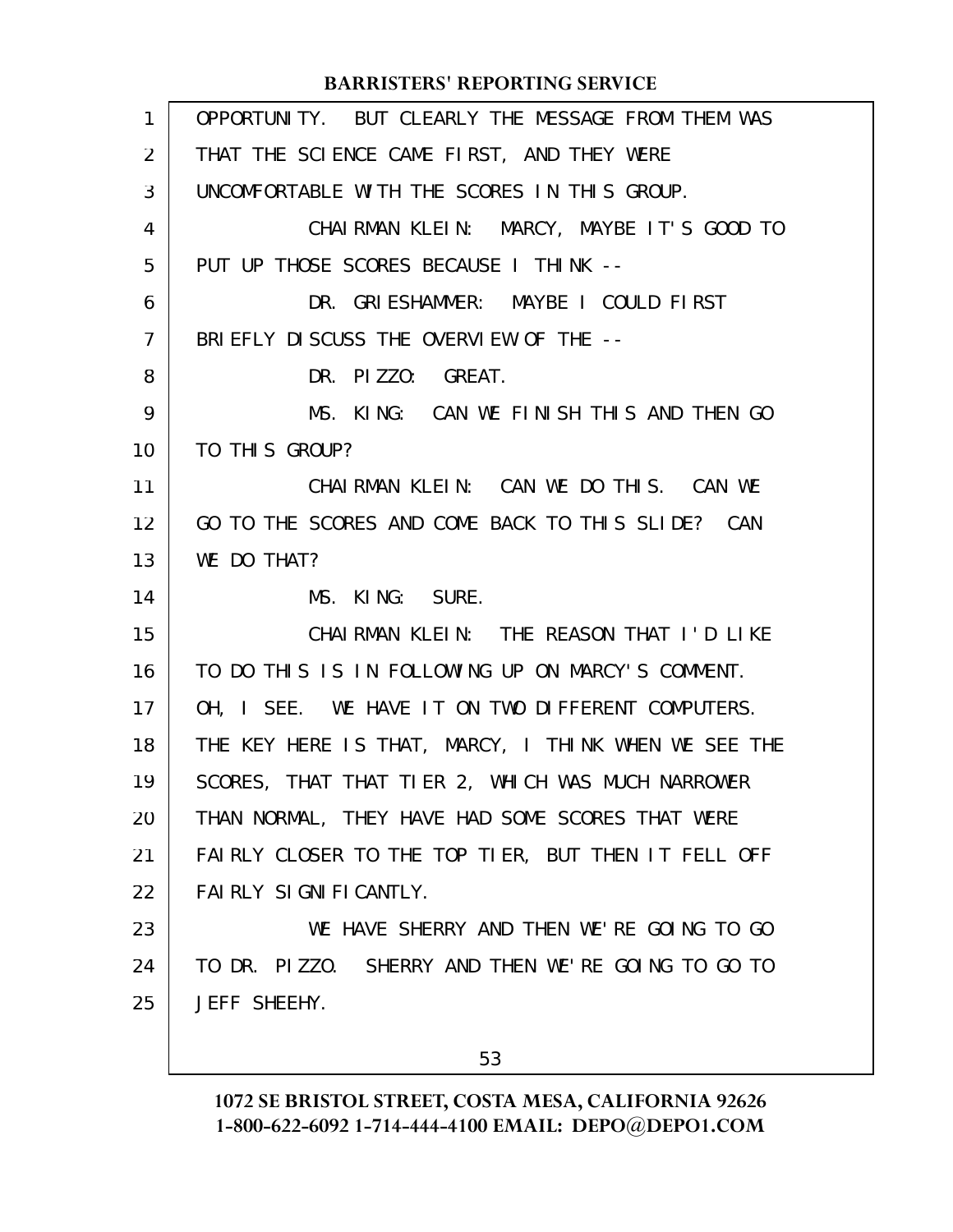| 1              | MS. LANSING: WE HAVE THE SCORES IN OUR               |
|----------------|------------------------------------------------------|
| $\overline{2}$ | BOOK. WE HAVE THEM RIGHT HERE. WE CAN SEE THEM.      |
| 3              | CHAIRMAN KLEIN: I'D JUST LIKE THE PUBLIC             |
| 4              | TO BE ABLE TO SEE THEM IF WE CAN.                    |
| 5              | MS. LANSING: SURE. BUT I ACTUALLY THINK              |
| 6              | THIS IS GOOD. I MEAN WE'VE ASKED THESE SCIENTISTS    |
| $\mathcal{I}$  | TO EVALUATE THE SCIENCE. WE HAVE THE RIGHT TO        |
| 8              | DI SAGREE. I MEAN THAT IS THE RESPONSIBILITY OF THIS |
| 9              | BOARD, TO MOVE SOMETHING UP NO MATTER WHAT. BUT      |
| 10             | I'VE ALWAYS FELT THAT OUR RESPONSIBILITY TO THE      |
| 11             | CITIZENS OF CALIFORNIA WAS TO SPEND THE MONEY        |
| 12             | WISELY, AND IT DIDN'T HAVE TO BE SPENT ALL THE TIME. |
| 13             | WHATEVER WE HAD ALLOCATED DID NOT ALWAYS HAVE TO BE  |
| 14             | SPENT AT THAT PARTICULAR DAY. WE HAD TO SPEND IT     |
| 15             | WHEN WE HAD THE RIGHT SCIENCE TO DO IT ON.           |
| 16             | SO I ACTUALLY, WHILE I'M NOT QUESTIONING             |
| 17             | WHETHER THERE SHOULD BE SOMETHING THAT SHOULD BE     |
| 18             | MOVED UP, THAT'S CERTAINLY ALWAYS OUR OPPORTUNITY,   |
| 19             | BUT I REALLY RESPECT THE INTEGRITY OF THIS           |
| 20             | COMMITTEE, THAT THEY DIDN'T JUST SAY, OH, YOU HAVE X |
| 21             | AMOUNT OF DOLLARS AND WE'LL SPEND IT. THEY ACTUALLY  |
| 22             | WANTED TO SPEND IT WISELY AND KNEW THAT THERE'S      |
| 23             | ANOTHER DAY, SO TO SPEAK. AND IF THEY DIDN'T         |
| 24             | RESPOND TO THESE, THAT'S FINE. I MEAN THAT'S THEIR   |
| 25             | JOB.                                                 |
|                |                                                      |

54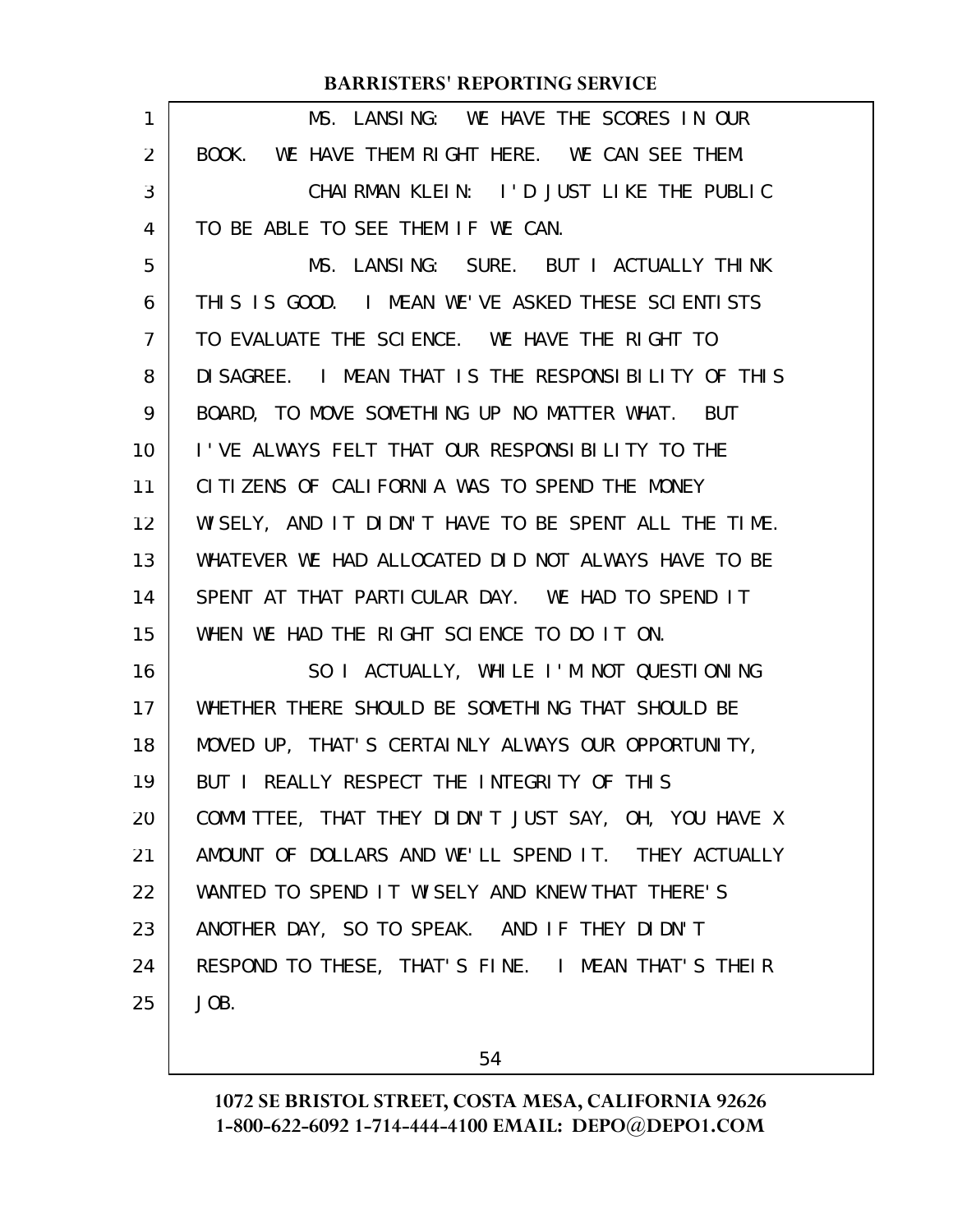|                | <b>BARRISTERS' REPORTING SERVICE</b>                 |
|----------------|------------------------------------------------------|
| 1              | CHAIRMAN KLEIN: JEFF, IF YOU COULD -- I              |
| 2              | THINK WE HAVE DR. PIZZO. THEN WE'LL GO BACK TO       |
| 3              | JEFF.                                                |
| 4              | DR. PIZZO: I THINK SHERRY MADE THE POINT             |
| 5              | I WAS MAKING. SHERRY MADE THE POINT I WAS GOING TO,  |
| 6              | SO I APPRECIATE THAT.                                |
| $\overline{7}$ | CHAIRMAN KLEIN: THANK YOU. JEFF.                     |
| 8              | MR. SHEEHY: I JUST WANT TO GO BACK TO MY             |
| 9              | POINT. I THINK WE'RE REALLY ONLY TALKING ABOUT TWO   |
| 10             | APPLICATIONS, AND THIS REALLY IS A PROGRAMMATIC      |
| 11             | DECISION. IF YOU WILL NOTICE, THE DIFFERENCE         |
| 12             | BETWEEN 69 AND 71 OR THE DIFFERENCE BETWEEN -- AND   |
| 13             | TWO OF THEM, 67 GOT BUMPED UP FOR PROGRAMMATIC       |
| 14             | REASONS. THESE ARE BOTH -- YOU KNOW, LOTS OF PEOPLE  |
| 15             | ARE USING IPS TO MAKE DISEASE-SPECIFIC STEM CELL     |
| 16             | LINES. AND THIS IS A VERY SPECIFIC PROGRAMMATIC      |
| 17             | DECISION.                                            |
| 18             | I KNOW WE'RE KIND OF -- I SEE. I SEE THE             |
| 19             | ATTORNEY LOOKING FOR CONFLICTS. BUT, YOU KNOW, YOU   |
| 20             | NEED TO KIND OF TAKE THESE FROM A PURE PROGRAMMATIC  |
| 21             | POINT OF VIEW AND ASK YOURSELF ARE THERE ENOUGH      |
| 22             | DISEASE -- I DON'T THINK I'M CONFLICTED ON THESE.    |
| 23             | IF I AM, I'M IN TROUBLE. BUT PHILOSOPHICALLY, IF     |
| 24             | THE DISEASES THAT ARE -- IN THIS CATEGORY IF THERE'S |
| 25             | A SENSE THAT THERE'S ENOUGH LINES AVAILABLE FOR      |
|                |                                                      |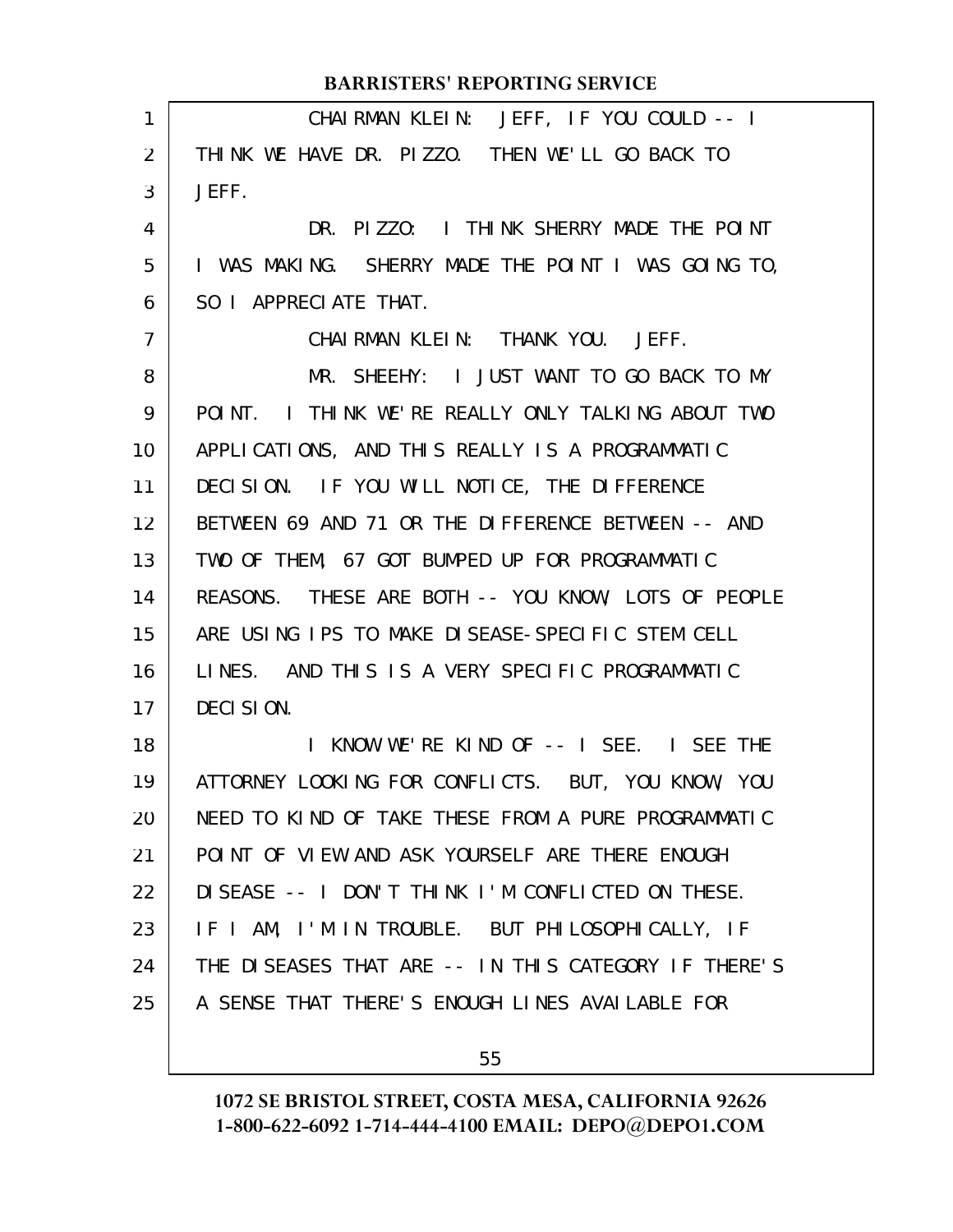| 1              | RESEARCH AND BEING CREATED FOR RESEARCH IN THESE, I   |
|----------------|-------------------------------------------------------|
| $\overline{2}$ | THINK THAT'S PART OF WHAT YOU HAVE TO LOOK AT.        |
| 3              | CHAIRMAN KLEIN: SO --                                 |
| 4              | MR. SHEEHY: BECAUSE THESE ARE CREATING                |
| 5              | DISEASE MODELS USING IPS, AND THERE JUST WASN'T A     |
| 6              | LOT OF -- YOU KNOW, THERE ARE A LOT OF IPS THINGS IN  |
| 7              | THE TOP TIER, SO IT WASN'T LIKE THEY LOOKED AT THESE  |
| 8              | AND SAID, OH, WE'RE DOING SOMETHING REALLY GROOVY     |
| 9              | WITH IPS. I WANT TO DO THIS. THE QUESTION IS DO       |
| 10             | YOU NEED ANOTHER ONE THAT'S KIND OF ME-TOO IPS BUT    |
| 11             | IS PROVIDING SOMETHING FOR A DISEASE? AND IF WE SEE   |
| 12             | HUNTINGTON'S DISEASE AS ONE THAT'S MENTIONED, DO WE   |
| 13             | NEED MORE HUNTINGTON'S DISEASE STEM CELL LINES? AND   |
| 14             | THAT IS REALLY THE QUESTION THAT THEY'RE ASKING US    |
| 15             | TO MAKE PROGRAMMATICALLY.                             |
| 16             | CHAIRMAN KLEIN: SO IN --                              |
| 17             | MR. SHEEHY: IT'S NOT LIKE THE QUALITY IS              |
| 18             | REALLY BAD. IT'S JUST NOT THAT GREAT. IT'S NOT        |
| 19             | THAT COOL. THAT'S THE POINT.                          |
| 20             | CHAIRMAN KLEIN: IT COULD BE GOOD SCIENCE,             |
| 21             | BUT NOT INNOVATIVE SCIENCE THAT FURTHERS KNOWLEDGE,   |
| 22             | BUT IT IS PROVIDING OTHER CELL LINES WHICH MAY HAVE   |
| 23             | VALUE IN AND OF ITSELF FOR PROGRAMMATIC REASONS.      |
| 24             | DUANE. AND LET'S BE VERY CAREFUL IN THIS              |
| 25             | DI SCUSSION THAT WE'RE TALKING GENERALLY ABOUT POLICY |
|                | 56                                                    |
|                |                                                       |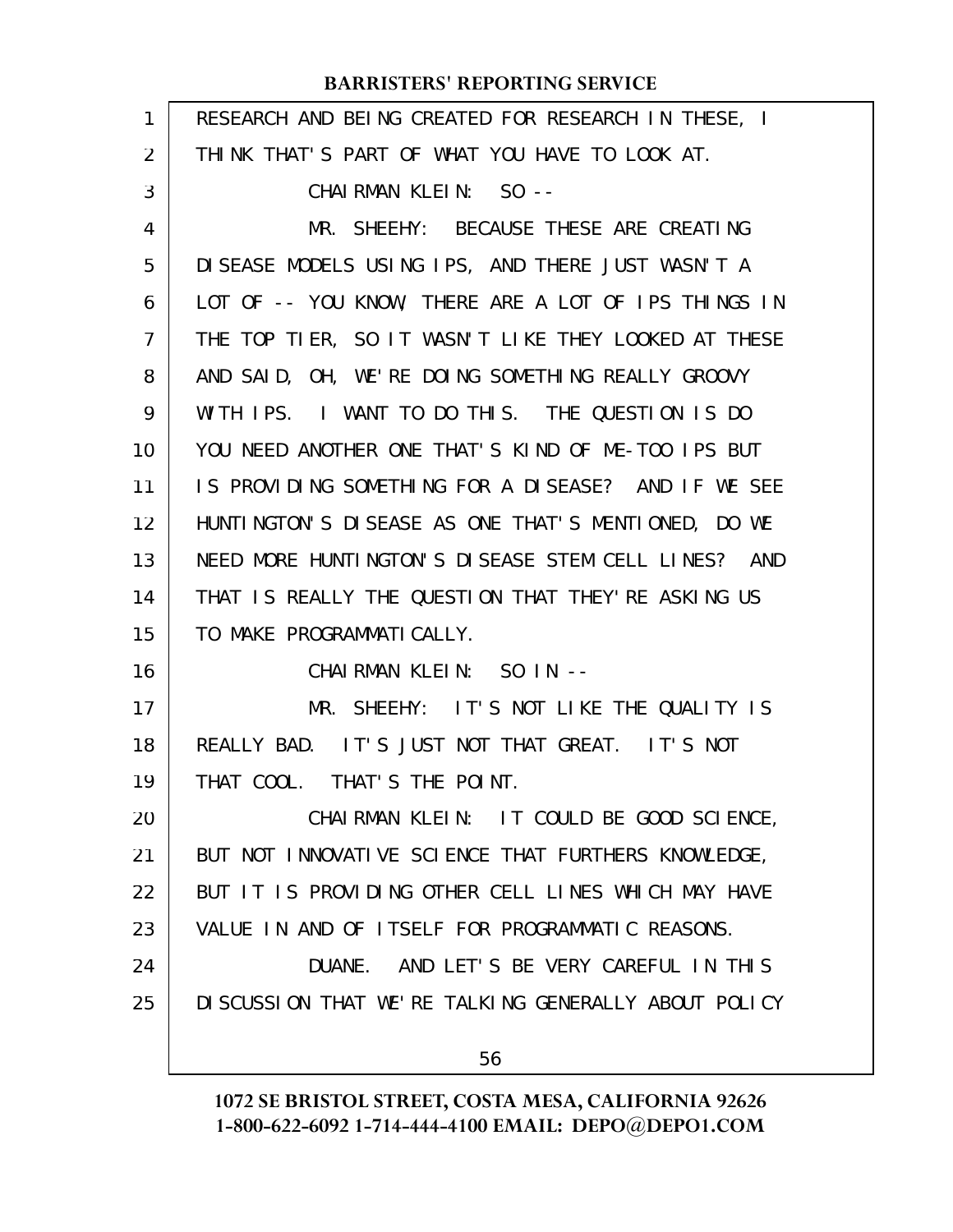| 1  | BECAUSE WE WANT TO MAKE SURE THAT WE'RE NOT CREATING |
|----|------------------------------------------------------|
| 2  | I NADVERTENT CONFLICT.                               |
| 3  | MR. ROTH: SO MY QUESTION IS A VERY                   |
| 4  | GENERAL QUESTION TO THE GROUP. AND THAT DEALS WITH   |
| 5  | WHAT I HEARD DESCRIBED AS THE CRITERIA FOR THE       |
| 6  | REVIEW PROCESS. YOU KNOW, THAT SCIENCE CERTAINLY     |
| 7  | WAS THERE, BUT THE POTENTIAL FOR COMMERCIALIZATION   |
| 8  | OR ADVANCING TOWARDS COMMERCIALIZATION WAS CLEAR.    |
| 9  | AND IN THIS DISCUSSION THAT WE'VE BEEN               |
| 10 | HAVING, IT WAS SORT OF ALL ABOUT THE SCIENTIFIC      |
| 11 | REVIEW. AND MY QUESTION IS SIMPLY HOW MUCH           |
| 12 | CONSIDERATION WAS REALLY GIVEN TOWARDS DOES THIS     |
| 13 | ADVANCE TOWARDS COMMERCIALIZATION?                   |
| 14 | CHAIRMAN KLEIN: I WOULD SAY THE PEER                 |
| 15 | REVIEW DID NOT HAVE THE REPRESENTATION THAT WOULD    |
| 16 | HAVE MADE THAT A MORE SIGNIFICANT CONSIDERATION.     |
| 17 | THE PEER REVIEW HAD GREAT SCIENTIFIC REPRESENTATION, |
| 18 | BUT I THINK DR. TROUNSON AND DR. OLSON MAY HAVE      |
| 19 | DIFFERENT -- MAY HAVE A GREATER LEVEL OF KNOWLEDGE   |
| 20 | TO COMMENT ON THAT AS TO THE BACKGROUND OF THE       |
| 21 | DI STRI BUTI ON OF THE MEMBERS OF THE PEER REVIEW    |
| 22 | PANEL.                                               |
| 23 | DR. TROUNSON: SO I THINK, MR. CHAIRMAN, A            |
| 24 | LOT OF THIS IS VERY EARLY STAGE, AND SO IT'S THE     |
| 25 | PREPARATION, IN FACT, OF THE CELL LINES. THEY MAY    |
|    | 57                                                   |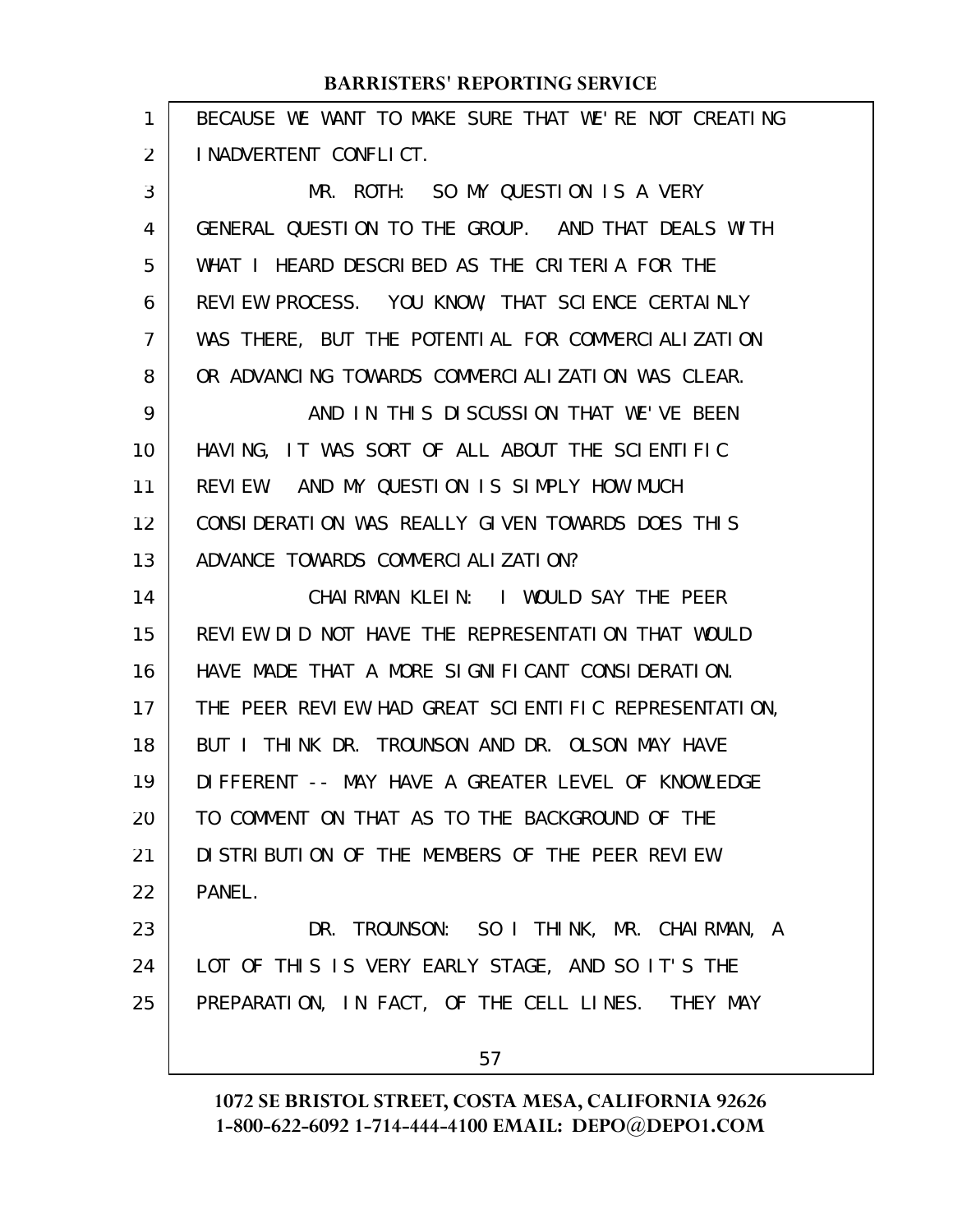| $\mathbf{1}$ | WELL BE COMMERCIALIZED AS REAGENTS, DUANE, MAYBE     |
|--------------|------------------------------------------------------|
| 2            | ADOPTED FAIRLY QUICKLY AS REAGENTS, BUT THE          |
| 3            | REVIEWERS NOTED THAT, YOU KNOW, COMMON MAYBE TO ALL  |
| 4            | OF THE LINES THAT THEY'VE GOT A REAGENT VALUE. SOME  |
| 5            | OF THEM ALSO POINTED AT THE EVENTUAL DEVELOPMENT OF  |
| 6            | SMALL MOLECULES INVOLVED IN THAT, AGAIN, VERY EARLY  |
| 7            | STAGE AT THIS POINT. YOU KNOW, IT'S VERY DIFFICULT   |
| 8            | TO PREDICT THE OUTCOME.                              |
| 9            | SO THERE WASN'T REALLY A LOT OF -- YOU               |
| 10           | KNOW, WE WEREN'T IN THE SPACE WHERE YOU COULD MAKE   |
| 11           | ANY REMARKABLE CONCLUSIONS ON THE COMMERCIAL VALUE.  |
| 12           | THEY ALL HAVE SOME COMMERCIAL VALUE DEPENDING ON     |
| 13           | WHAT THEY' RE USED FOR.                              |
| 14           | CHAIRMAN KLEIN: AND, DR. OLSON, DO YOU               |
| 15           | WANT TO COMMENT ON THAT IN ADDITION?                 |
| 16           | MR. ROTH: WHILE SHE'S GOING UP, ALAN,                |
| 17           | JUST TO FOLLOW UP ON THAT, IT WASN'T SO MUCH         |
| 18           | COMMERCIALIZATION OF THE CELL LINES, BUT HOW MUCH    |
| 19           | CONSIDERATION OR HOW MUCH DISCUSSION ACTUALLY        |
| 20           | HAPPENED THAT WOULD TALK ABOUT DOES THIS ADVANCE US  |
| 21           | TOWARDS THE CLINIC IN ANY WAY, MEANINGFUL WAY?       |
| 22           | DR. TROUNSON: ADVANCE US TOWARDS THE                 |
| 23           | CLINIC, YOU KNOW, WAS VERY CLEARLY THE CASE. I MEAN  |
| 24           | THE COMMERCIALIZATION IS MORE DIFFICULT, AS I SAID,  |
| 25           | BUT THE ADVANCE TOWARDS THE CLINIC IS CLEARLY ONE OF |
|              |                                                      |

58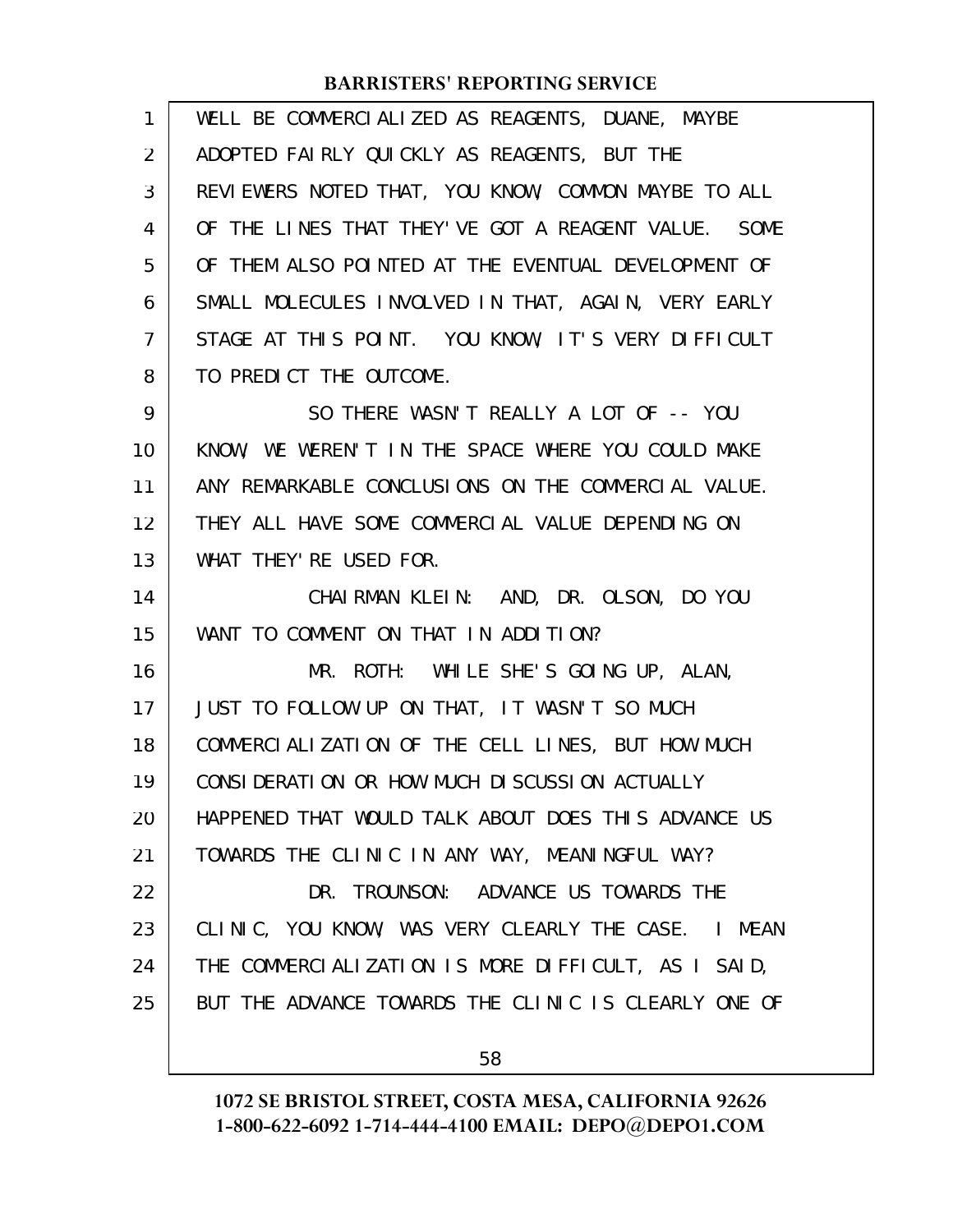THE CRITERIA THAT WAS UNDER EVALUATION EACH TIME, YEAH. CHAIRMAN KLEIN: AND I THINK THAT'S, IN FACT, WHY YOU HAVE A PROGRAMMATIC CONSIDERATION HERE BECAUSE OF THE VALUE TO HAVE ADDITIONAL CELL LINES FOR SPECIFIC DISEASES. DR. OLSON. DR. OLSON: I JUST WANTED TO SAY THAT I THINK DR. TROUNSON HAS DONE A GOOD JOB OF SUMMARIZING. CHAIRMAN KLEIN: YOU NEED TO TURN THE MIC ON. DR. OLSON: I JUST WANTED TO SAY THAT DR. TROUNSON, I THINK, HAS DONE A GOOD JOB OF SUMMARIZING I THINK WHERE WE WERE. FOR THOSE APPLICATIONS THAT, YOU KNOW, TALKED ABOUT -- WHAT DO I WANT TO SAY -- COMMERCIAL APPLICATION, EVEN A COMMERCIAL CELL LINE HAS TO HAVE A SCIENTIFIC RATIONALE AND BASIS BEHIND IT AND APPROPRIATE CHARACTERIZATION. SO I THINK THAT THAT WAS ADEQUATELY ADDRESSED. CHAIRMAN KLEIN: OKAY. SO AT THIS POINT I'D LIKE DR. GRIESHAMMER TO GIVE US THE BALANCE OF THE GENERAL SCIENTIFIC CONTEXT FOR OUR DISCUSSION, AND THEN WE ARE GOING TO ADJOURN TO EXECUTIVE SESSION AND DINNER TO TRY AND STAY ON A REASONABLE 1 2 3 4 5 6 7 8 9 10 11 12 13 14 15 16 17 18 19 20 21 22 23 24 25

59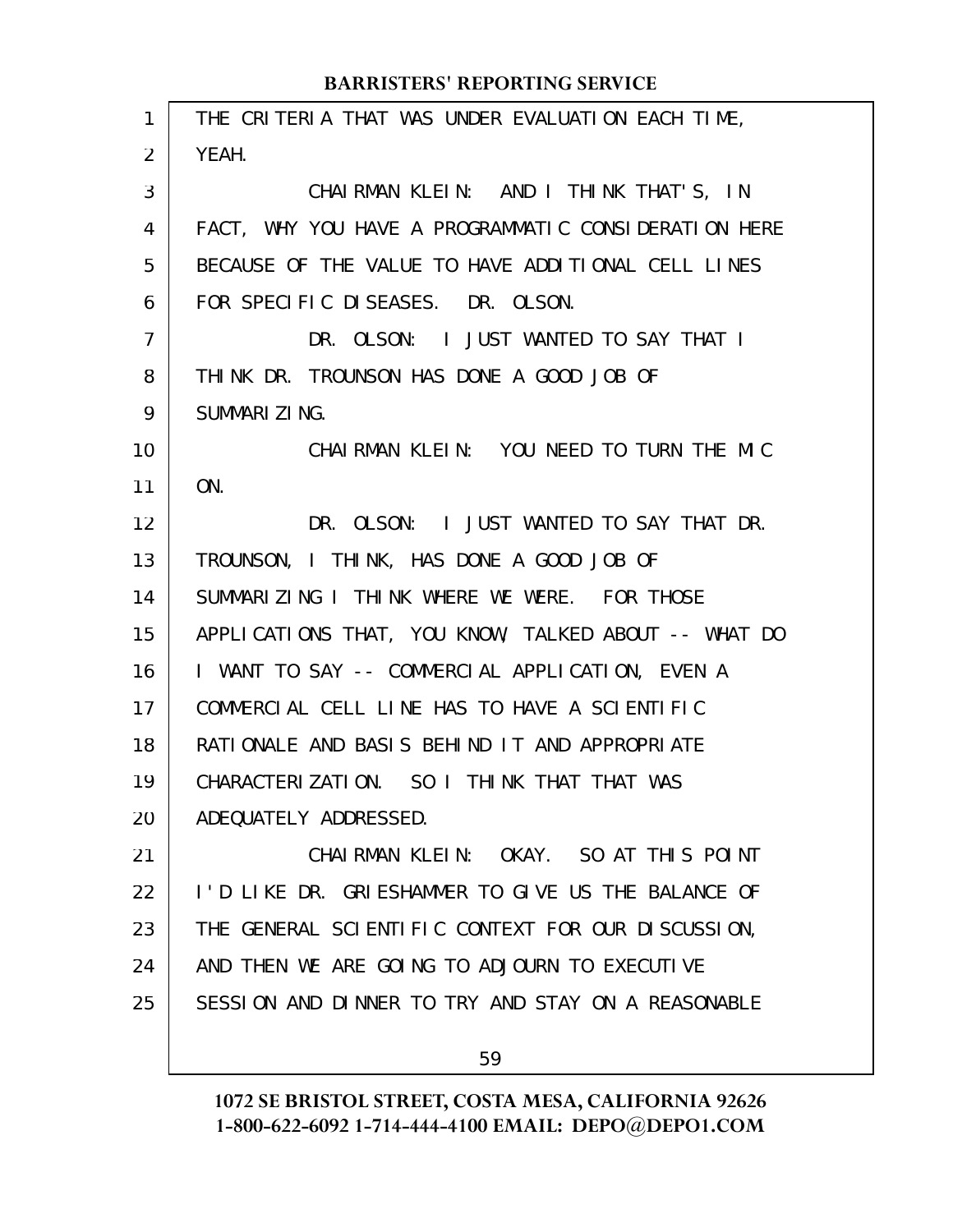| 1              | SCHEDULE HERE. WE WILL PERHAPS VOTE WITH A GREATER   |
|----------------|------------------------------------------------------|
| $\overline{2}$ | ENTHUSIASM AFTER EATING. BUT, DR. PIZZO, DID YOU     |
| 3              | WANT TO MAKE A --                                    |
| 4              | DR. PIZZO: JUST ONE MORE GENERAL                     |
| 5              | QUESTION. I'M SORRY TO DO THIS, BUT I'M JUST         |
| 6              | THINKING ABOUT THE POINT THAT SHERRY MADE EARLIER.   |
| $\overline{7}$ | IF THE SCIENTIFIC ADVISOR OF THE COMMITTEE WASN'T    |
| 8              | GIVEN A SUM OF MONEY TO GIVE OUT, WOULD THEY HAVE    |
| 9              | GIVEN OUT THIS MUCH? IN OTHER WORDS, YOU KNOW,       |
| 10             | THERE ARE TWO WAYS OF DOING IT. I MEAN, YOU KNOW,    |
| 11             | YOU COULD SORT OF FILL THE POT, OR FOLLOWING         |
| 12             | SHERRY'S POINTS, THEY WERE JUST GOING TO DO THE VERY |
| 13             | BEST. AND I HOPE IT'S THE LATTER.                    |
| 14             | MR. SHEEHY: YEAH. I THINK THEY -- AT                 |
| 15             | LEAST WHAT THEY RECOMMENDED FOR FUNDING, THEY WERE   |
| 16             | HAPPY TO FUND THAT. BUT THEY -- YOU KNOW, WHERE THE  |
| 17             | REAL RUB CAME IS THAT ONCE THEY GOT PAST THAT, THEY  |
| 18             | LOST ENTHUSIASM DRAMATICALLY. SO I THINK THAT'S THE  |
| 19             | BEST WAY TO DESCRIBE IT. AND SO THEY WERE NOT        |
| 20             | WILLING TO GO TO OUR TYPICAL CATEGORY 2, WHICH IS    |
| 21             | FUND IF FUNDS ARE AVAILABLE. AND WHAT THEY HAVE      |
| 22             | DONE IS BELOW OUR FUNDING LINE, SO THEY WENT AS FAR  |
| 23             | AS THEY WANTED TO GO AND THEN SAID STOP.             |
| 24             | CHAIRMAN KLEIN: OKAY. DR. GRIESHAMMER.               |
| 25             | DR. GRIESHAMMER: EXACTLY. TO SUPPORT                 |
|                |                                                      |
|                | 60                                                   |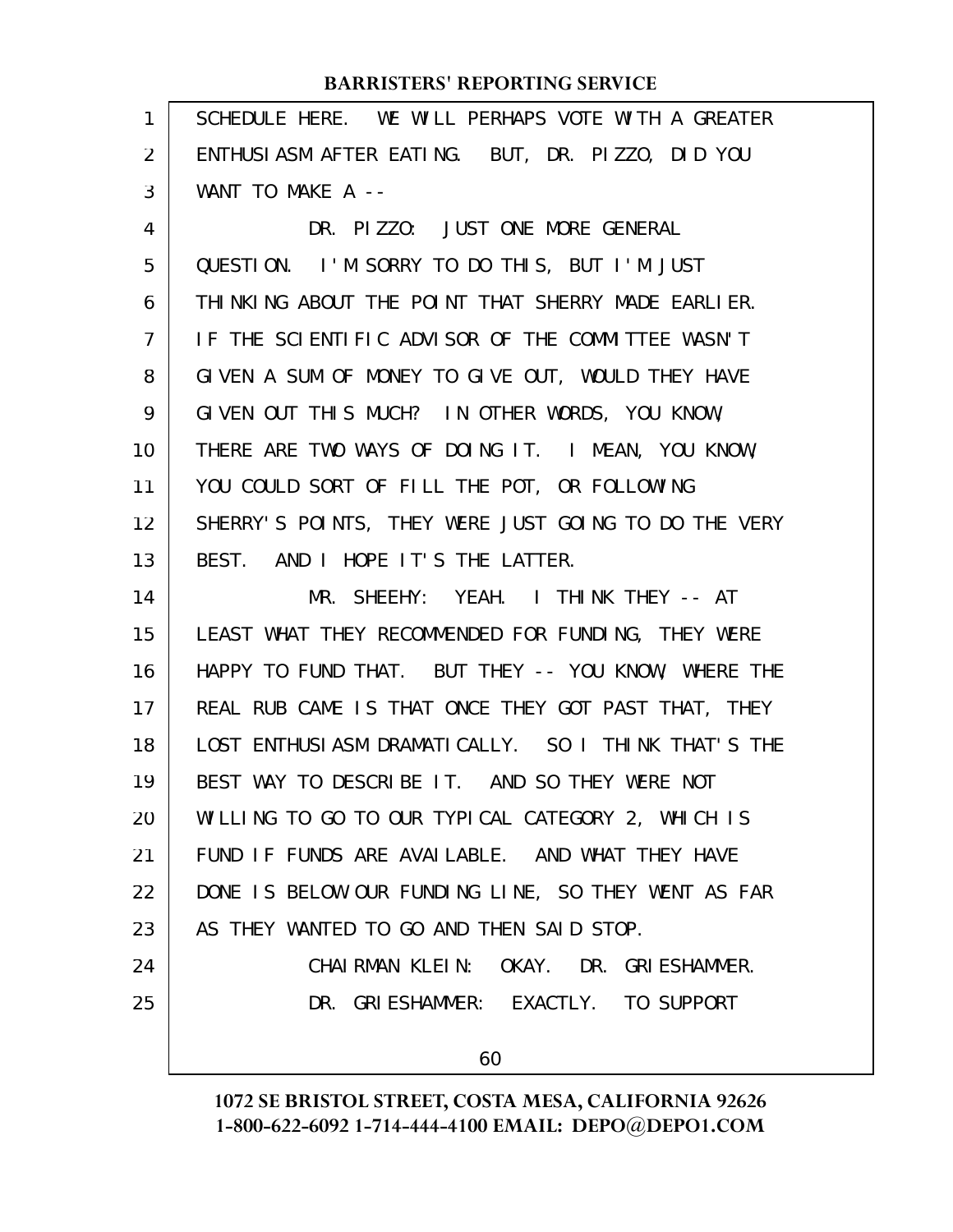| 1              | WHAT JEFF JUST SAID, SO THE APPLICATIONS THAT YOU    |
|----------------|------------------------------------------------------|
| $\overline{2}$ | SEE HERE IN TIER 1, THERE ARE 14 APPLICATIONS IN     |
| 3              | TIER 1. AND THEY ARE -- THE TOTAL FUNDS RECOMMENDED  |
| 4              | FOR THESE APPLICATIONS IS \$20 MILLION, AND THAT     |
| 5              | FALLS, INDEED, SHORT OF WHAT WAS ORIGINALLY          |
| 6              | ALLOCATED FOR THIS RFA.                              |
| $\overline{7}$ | I JUST WANT TO POINT OUT THAT WE HAVE A              |
| 8              | NICE DISTRIBUTION FOR THE TWO CATEGORIES THAT WE     |
| 9              | ANTICIPATED. WE HAVE SIX APPLICATIONS THAT PROPOSE   |
| 10             | RESEARCH IN CATEGORY 1, AND IT'S INDICATED HERE WITH |
| 11             | A LITTLE H CAPITAL E FOR HUMAN EMBRYO. AND EIGHT OF  |
| 12             | THOSE APPLICATIONS IN TIER 1 ARE PROPOSED -- ARE     |
| 13             | PROPOSING CELL LINE DERIVATION USING OTHER SOURCES   |
| 14             | OF CELLS.                                            |
|                |                                                      |
| 15             | AND THEN, AS HAS ALREADY BEEN DISCUSSED,             |
| 16             | TIER 2 CONTAINS JUST THESE TWO APPLICATIONS, ONE IN  |
| 17             | CATEGORY 1 AND THE OTHER ONE THE OTHER CATEGORY.     |
| 18             | AND THE TOTAL FUNDS REQUESTED FOR TIER 2 ARE CLOSE   |
| 19             | TO -- A LITTLE BIT ABOVE \$3 MILLION.                |
| 20             | AND I DO WANT TO POINT OUT ALSO THAT                 |
| 21             | DURING THE PROGRAMMATIC REVIEW, THE GRANTS WORKING   |
| 22             | GROUP MEMBERS INDIVIDUALLY DISCUSSED EVERY           |
| 23             | APPLICATION THAT WAS INITIALLY PLACED INTO TIER 2,   |
| 24             | AND THEY MOVED SOME APPLICATIONS FROM TIER 2 TO TIER |
| 25             | 1 AND TO TIER 3. AND THESE TWO APPLICATIONS WERE     |

61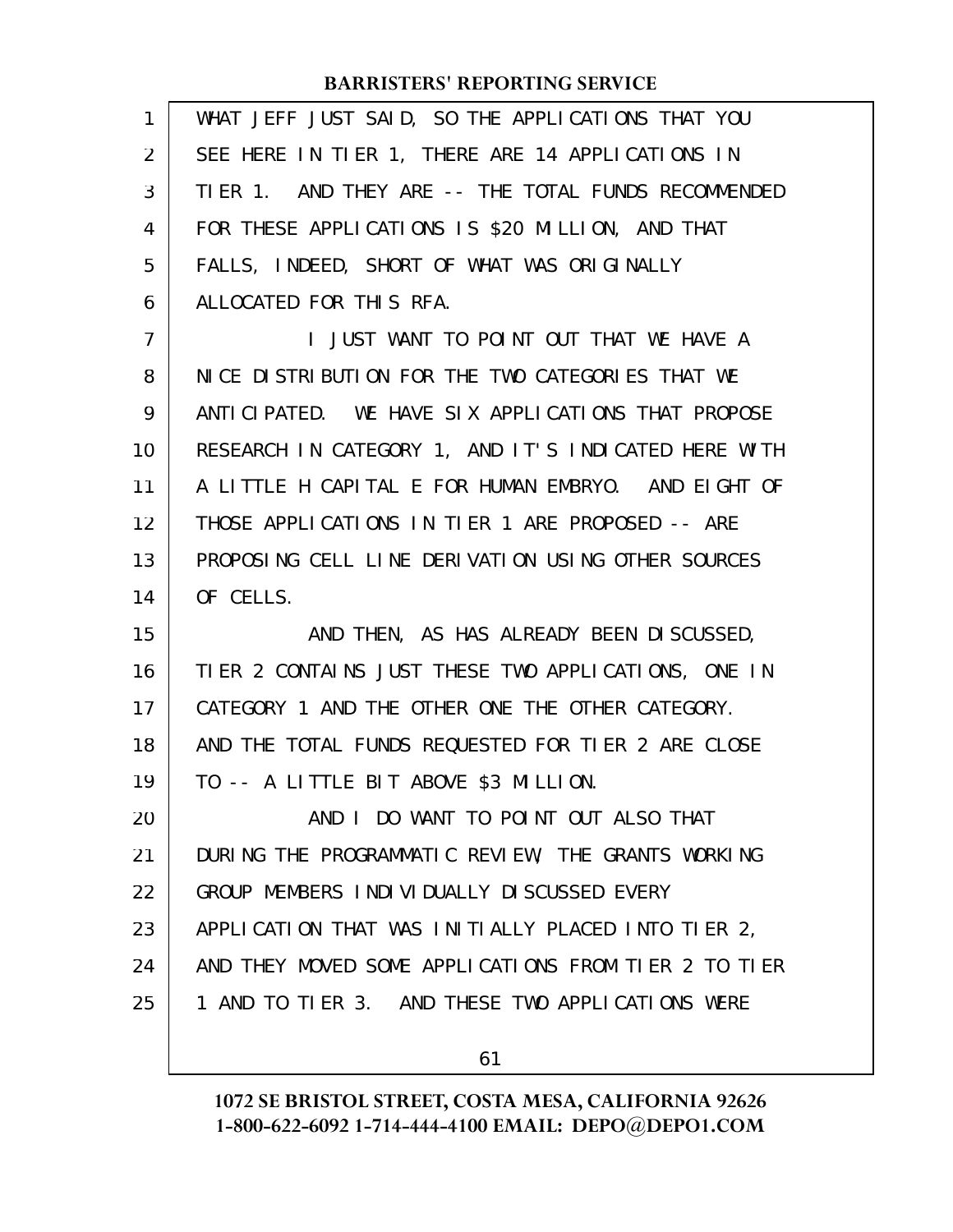| $\mathbf{1}$ | THE ONES THAT REMAINED IN TIER 2.                    |
|--------------|------------------------------------------------------|
| 2            | CHAIRMAN KLEIN: ALL RIGHT. DR. TROUNSON,             |
| 3            | WOULD YOU ALSO LIKE TO MAKE ANY GENERAL COMMENT      |
| 4            | BECAUSE OF THE ABSENCE OF SOMATIC CELL NUCLEAR       |
| 5            | TRANSFER AND THE ISSUES THAT AROSE BECAUSE           |
| 6            | OF -- PURSUANT TO OUR CURRENT REGULATIONS, THE       |
| 7            | LIMITATIONS ON ACCESS TO OOCYTES?                    |
| 8            | DR. TROUNSON: THANKS, MR. CHAIRMAN.                  |
| 9            | THERE WAS NO -- THERE WERE NO RECOMMENDED            |
| 10           | APPLICATION IN THE AREA OF NUCLEAR TRANSFER. AND,    |
| 11           | YOU KNOW, PARTLY THAT IS -- PARTLY THAT IS A PROBLEM |
| 12           | OF VERY STRONGLY PERCELVED PROBLEM OF ACCESSIBLITY   |
| 13           | OF HUMAN OOCYTES.                                    |
| 14           | AND I DO THINK THIS IS AN ISSUE THIS IS IN           |
| 15           | FRONT OF THE STANDARDS WORKING GROUP AND WILL BE     |
| 16           | RESOLVED ONE WAY, EITHER AS IT IS OR IN SOME OTHER   |
| 17           | I THINK THE -- I THINK THERE IS -- I THINK<br>WAY.   |
| 18           | THERE'S INTEREST IN THIS SUBJECT, NUCLEAR TRANSFER,  |
| 19           | BUT I'D HAVE TO SAY THAT I THINK IF WE'RE GOING TO   |
| 20           | TACKLE THIS SUBJECT, THAT IT WOULD BE REALLY         |
| 21           | ENHANCE -- THE OPPORTUNITY WOULD REALLY BE ENHANCED  |
| 22           | BY GETTING THE GROUPS TO WORK TOGETHER AS TEAMS.     |
| 23           | IT'S REALLY BECAUSE THE ACCESS OF HUMAN OOCYTE       |
| 24           | MATERIAL WILL BE VERY LIMITED.                       |
| 25           | I THINK THERE'S SOME VERY SPECIAL                    |
|              | 62                                                   |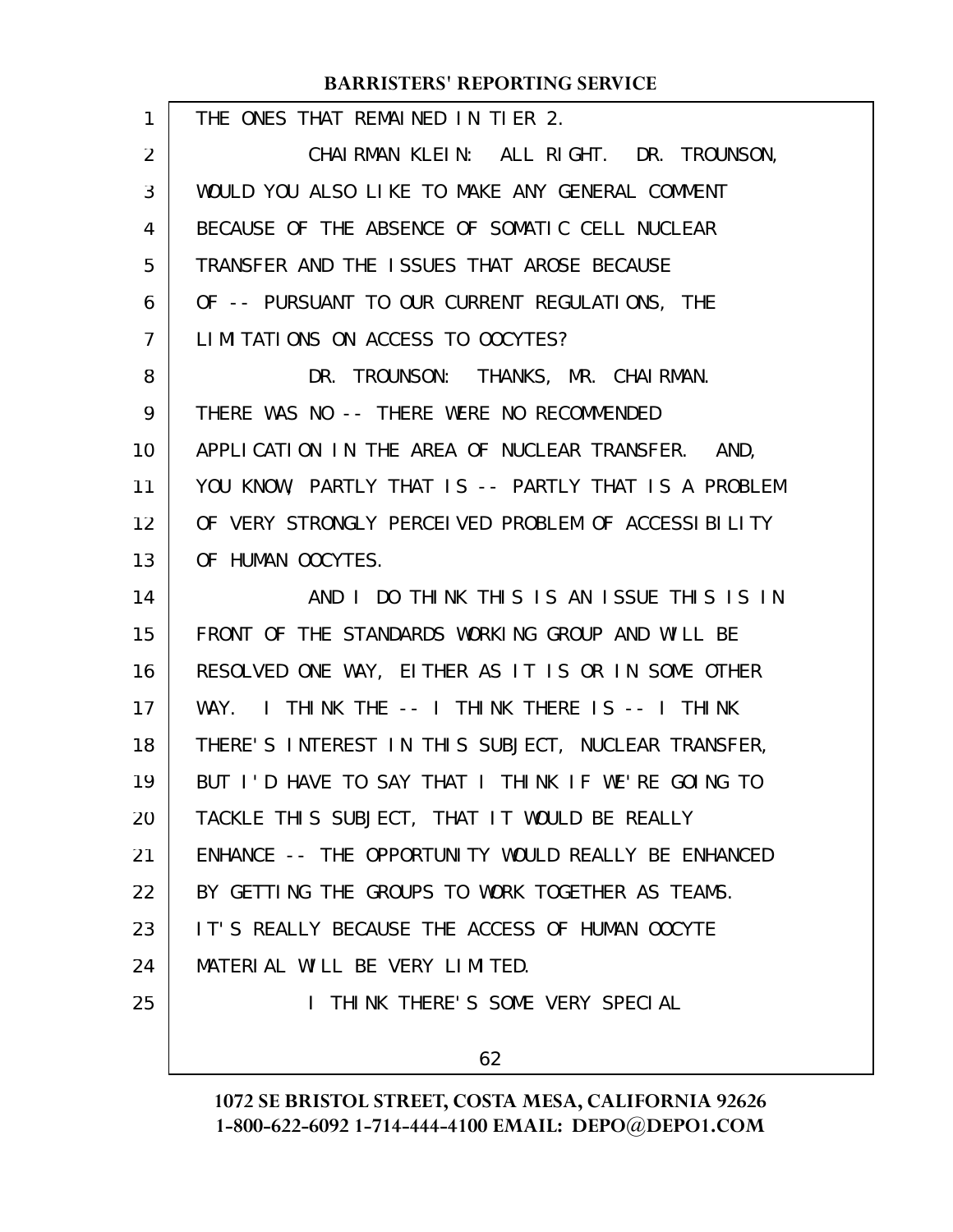EXPERTISE AVAILABLE IN CALIFORNIA AND BY THESE GROUPS, BUT YOU'VE GOT TO TURN IT INTO, YOU KNOW, A GENUINE OPPORTUNITY RATHER THAN ONE WHICH IS JUST SIMPLY HOPEFUL. 1 2 3 4

NOW, I THINK IF YOU -- I THINK WHAT WE WOULD LIKE TO DO WOULD BE TO GO THROUGH THE STAGES WITH THE STANDARDS WORKING GROUP, SEE WHERE WE COME OUT WITH WITH A SENSE OF ACCESS OF HUMAN OOCYTES. IF THAT IS -- IF IT IS POSSIBLE FOR US TO, I THINK THROUGHOUT CALIFORNIA WITH PEOPLE WORKING TOGETHER, ACCESS THE KIND OF NUMBERS THAT WE NEED, THEN I THINK WE NEED, THEN, TO FOCUS ON A VERY SPECIALIZED RFA TO DO THAT AND ASK THE TEAMS TO WORK TOGETHER. I THINK IF WE DO THAT, THEY MAY NOT WANT TO WORK TOGETHER, IF THEY DO WORK TOGETHER, I THINK THEN WE WILL HAVE A MUCH BETTER CHANCE OF GETTING AN OUTCOME. AND I THINK, AGAIN, WE WOULD TAKE SOME VERY PRIME LEADERSHIP IN THIS AREA. I KNOW FROM MY COLLEAGUES OR OUR COLLEAGUES IN THE UK, THEY'RE HAVING A TERRIBLE TIME AT THIS. OUR COLLEAGUES ON THE EAST COAST ARE 5 6 7 8 9 10 11 12 13 14 15 16 17 18 19 20 21

HAVING A TERRIBLE TIME OF THIS. IT'S ALL BECAUSE THERE'S NO PARTNERSHIPPING ARRANGEMENTS OR BECAUSE THEY'RE USING VERY FEW OOCYTE MATERIAL. THEY'RE NOW TRYING TO USE CATTLE EGGS, OTHER SPECIES. THEY'RE 22 23 24 25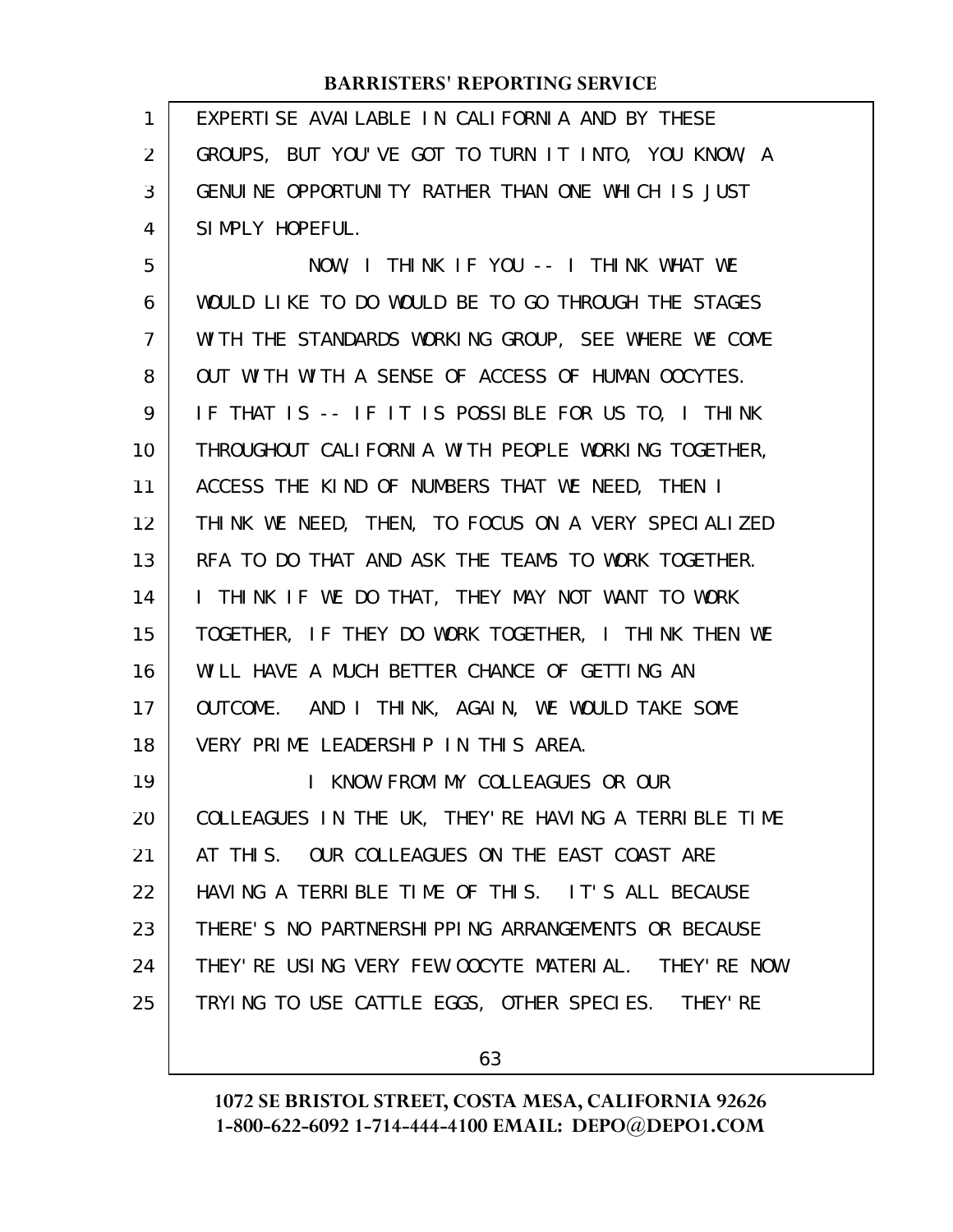| $\mathbf{1}$ | FLOUNDERING. SO I DON'T THINK THAT'S IN OUR          |
|--------------|------------------------------------------------------|
| 2            | INTEREST TO BE LIKE THAT. I THINK WE NEED -- WHEN    |
| 3            | WE'RE READY TO GO, WE NEED TO GO WITH THE BEST       |
| 4            | POSSIBLE CHANCE OF AN OUTCOME. AND I WOULD LIKE TO   |
| 5            | SEE THAT HAPPEN AFTER OUR STANDARDS WORKING GROUP    |
| 6            | LOOKS AT WHAT WE CAN GENUINELY ACCESS IN TERMS OF    |
| 7            | HUMAN MATERIAL.                                      |
| 8            | AND THEN IF WE CAN SEE IF WE CAN ENCOURAGE           |
| 9            | OUR COLLEAGUES HERE IN CALIFORNIA TO WORK TOGETHER,  |
| 10           | I THINK THAT WOULD BE A MUCH BETTER OUTCOME AND MORE |
| 11           | LIKELY TO SUCCEED.                                   |
| 12           | CHAIRMAN KLEIN: ALL RIGHT. JEFF SHEEHY.              |
| 13           | MR. SHEEHY: I JUST WANT TO BE CLEAR THAT             |
| 14           | I THINK WE HAVE -- WE'RE TALKING ABOUT ALTERING A    |
| 15           | CONSENSUS. THAT'S A CONSENSUS ON OBTAINING OOCYTES,  |
| 16           | AND I THINK WE SHOULD BE VERY CAREFUL. AND I ALSO    |
| 17           | AM NOT COMPLETELY CERTAIN THAT THERE'S UNIVERSAL     |
| 18           | ENTHUSIASM FOR THE TECHNIQUE AMONG THE SCIENTIFIC    |
| 19           | COMMUNITY, AND THAT MAY HAVE BEEN A REASON WHY THOSE |
| 20           | APPLICATIONS DID NOT SCORE AS WELL WHEN WE HAVE IPS  |
| 21           | TECHNIQUES THAT WORK, THAT CAN GIVE YOU THE SAME     |
| 22           | SORT OF DISEASE-SPECIFIC CELL LINES.                 |
| 23           | SO I JUST -- YOU KNOW, I THINK THE ETHICAL           |
| 24           | CONCERNS THAT HAVE BEEN EXPRESSED AND ENSHRINED IN   |
| 25           | PROP 71 AND SB 1260 ARE REAL. I THINK WE'VE HAD A    |
|              | 64                                                   |
|              |                                                      |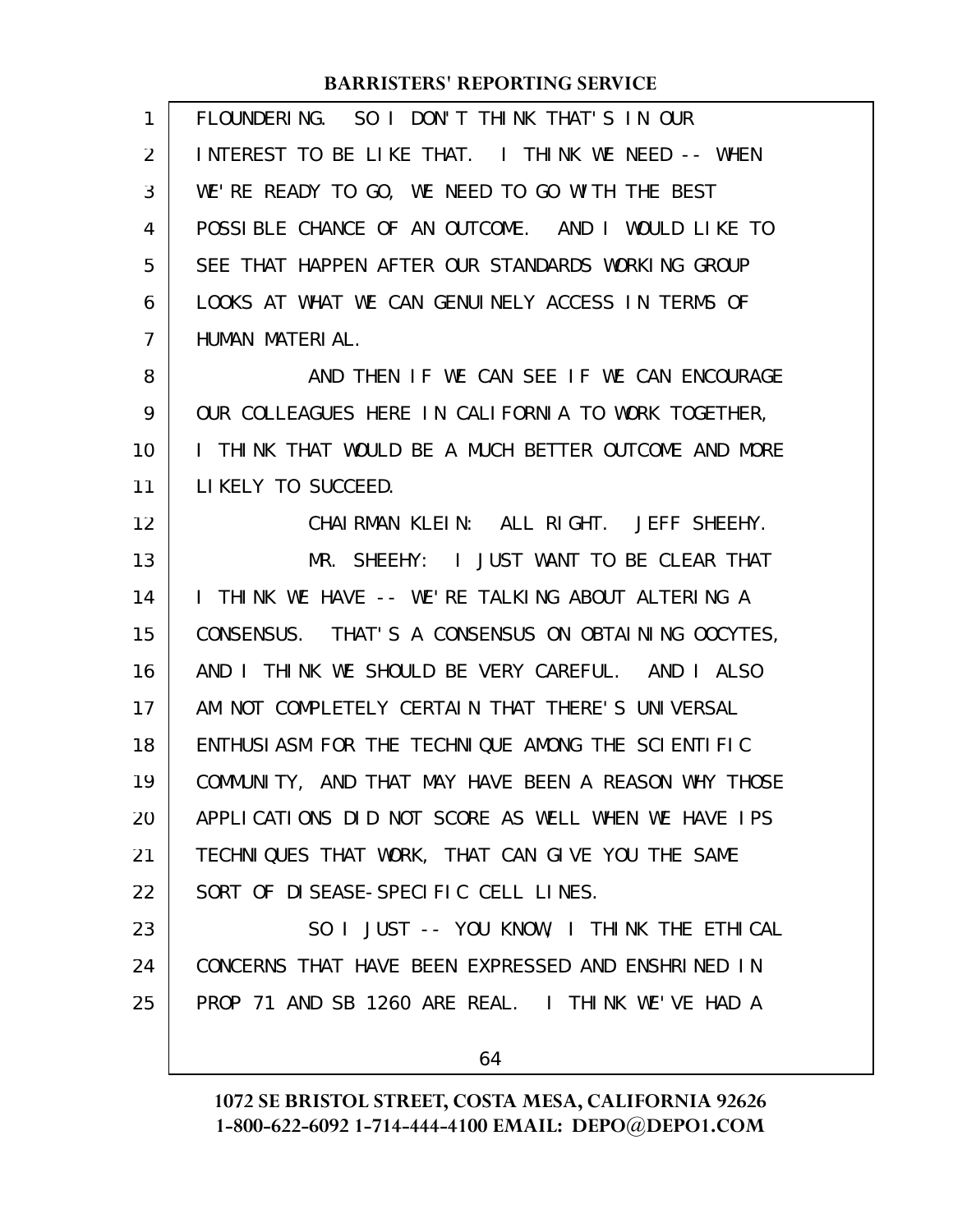| 1  | VERY GOOD PROCESS UP TO DATE. AT THE STANDARDS       |
|----|------------------------------------------------------|
| 2  | WORKING GROUP WE'VE BEEN VERY DELIBERATIVE. BUT      |
| 3  | JUST BECAUSE SOME SCIENTISTS WANT TO DO SOMETHING    |
| 4  | DOESN'T MEAN THAT WE SHOULD. SO I WOULD -- THAT'S    |
| 5  | ALL -- AND SCNT MAY NOT BE THE MAGIC BULLET THAT     |
| 6  | PEOPLE THINK IT IS. AND WE CAN'T DO IT AND WE CAN    |
| 7  | DO IPS.                                              |
| 8  | CHAIRMAN KLEIN: JEFF, CURRENTLY OUR                  |
| 9  | STANDARDS ARE MORE RESTRICTIVE THAN PROP 71, AND     |
| 10 | CERTAINLY WE CAN'T CHANGE WHAT'S IN PROP 71, BUT     |
| 11 | WHATEVER WE DO THERE --                              |
| 12 | MR. SHEEHY: THAT'S YOUR INTERPRETATION.              |
| 13 | CHAIRMAN KLEIN: THAT'S ABSOLUTELY TRUE.              |
| 14 | BUT CLEARLY --                                       |
| 15 | MR. SHEEHY: PROP 71 GIVES THE                        |
| 16 | STANDARDS -- CONSIDERING THAT THE STANDARDS WORKING  |
| 17 | GROUP HAS OPERATED CONSISTENT WITH PROP 71, I THINK  |
| 18 | THAT WHAT IS -- STANDARDS WORKING GROUP HAS DONE AN  |
| 19 | AMAZING JOB. I'M JUST NOT WILLING TO START PULLING   |
| 20 | THE CLOTH APART.                                     |
| 21 | CHAIRMAN KLEIN: OKAY.                                |
| 22 | MR. SHEEHY: JUST BECAUSE, YOU KNOW, I                |
| 23 | NEED A LITTLE BIT MORE JUSTIFICATION.                |
| 24 | CHAIRMAN KLEIN: ABSOLUTELY. BUT I DON'T              |
| 25 | WANT TO PREJUDGE A DEBATE THAT HAS TO BE THOUGHTFUL, |
|    | 65                                                   |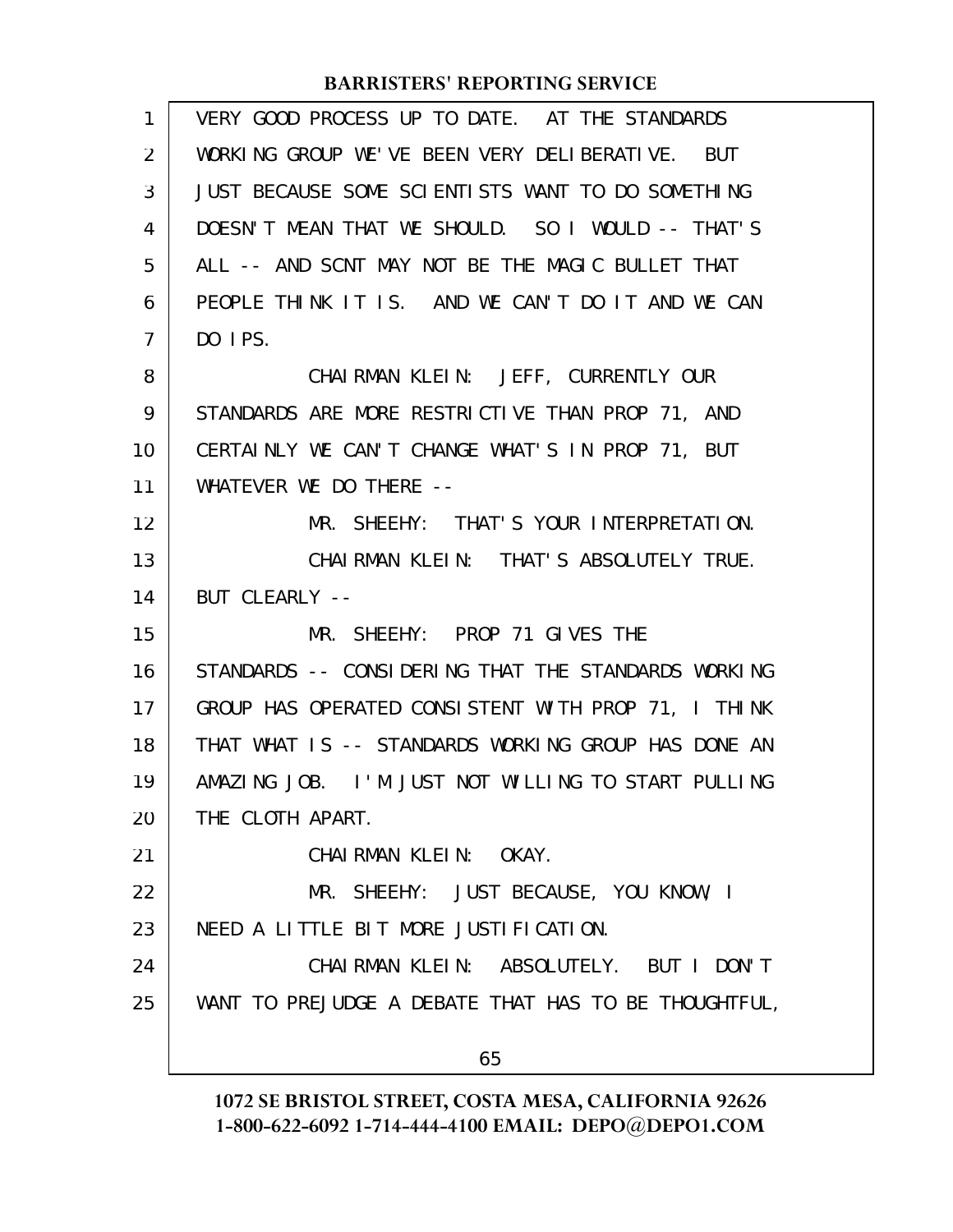| 1  | THOROUGH, AND INVOLVE A BROAD GROUP OF PEOPLE. SO   |
|----|-----------------------------------------------------|
| 2  | WHATEVER WE DO --                                   |
| 3  | MR. SHEEHY: STANDARDS WORKING GROUP IS              |
| 4  | MEETING AT THE END OF JULY, AND I THINK WE SHOULD   |
| 5  | LET THAT PROCESS GO FORWARD. I THINK --             |
| 6  | MS. LANSING: AS CO-CHAIR I WOULD ACTUALLY           |
| 7  | LIKE TO SECOND THAT.                                |
| 8  | CHAIRMAN KLEIN: I COMPLETELY AGREE. I               |
| 9  | COMPLETELY AGREE.                                   |
| 10 | SO THERE ARE TWO INDIVIDUALS HERE THAT              |
| 11 | IT'S MY UNDERSTANDING WANT TO MAKE COMMENTS RELATED |
| 12 | TO THIS ROUND OF APPLICATIONS FROM THE PUBLIC. AND  |
| 13 | THEY HAVE TIME CONSTRAINTS THAT ARE FAIRLY          |
| 14 | SIGNIFICANT. THEY EACH HAVE THREE MINUTES. LET ME   |
| 15 | ASK THE QUESTION WHETHER THOSE INDIVIDUALS WANTING  |
| 16 | TO MAKE A COMMENT NOW, OR WHETHER THEY WANT TO MAKE |
| 17 | A COMMENT LATER AT THE TIME ANY PARTICULAR GRANT    |
| 18 | THAT THEY' RE CONCERNED WITH COMES UP. SO THE       |
| 19 | QUESTION IS --                                      |
| 20 | MR. REED: TWO COMMENTS. FIRST, IT SEEMS             |
| 21 | TO ME WE MIGHT WANT TO HAVE SOMETHING LIKE WE DID   |
| 22 | FOR THE COMPUTER INDUSTRY, WHICH WAS AN INCUBATOR   |
| 23 | PROGRAM TO HELP THE NEW GROUPS GET STARTED,         |
| 24 | MELLENCOMP INDUSTRIES OF TOMORROW. PERHAPS A        |
| 25 | ONE-DAY WORKSHOP ON HOW TO DO A GRANT TO FIT THE    |
|    |                                                     |

66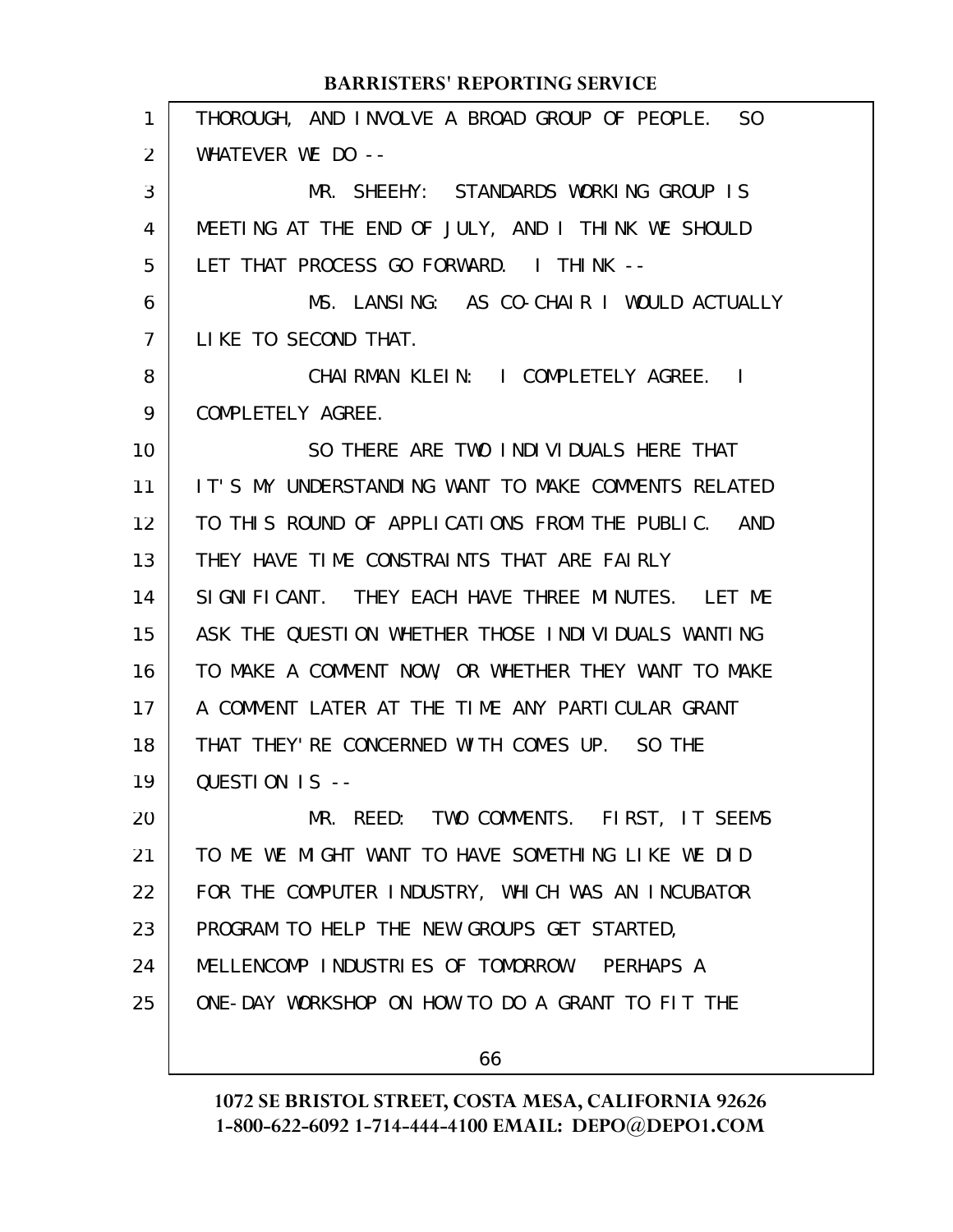REQUIREMENTS MIGHT BE USEFUL.

1

SECONDLY, AND I APOLOGIZE, THIS IS NOT WHAT YOU'RE ON, BUT I HAVE TO -- I'M BEING DRAGGED KICKING AND SCREAMING TO DISNEYLAND, AND I HAVE TO LEAVE. I APOLOGIZE. BUT SENATE BILL 1565, THE LAST HEARING IS COMING UP SOON. IT WILL PROBABLY BE THE 9TH, BUT WE DON'T KNOW THAT FOR SURE. 2 3 4 5 6 7

I'VE BEEN TO VISIT EACH MEMBER OF THE NEXT COMMITTEE GROUP, AND THE LEVEL OF UNDERSTANDING, AT LEAST AMONG THE STAFF, VARIES WILDLY. ONE STAFFER TOLD ME TO HIS KNOWLEDGE, STEM CELL RESEARCH WAS ILLEGAL IN CALIFORNIA. OKAY. BEAR IN MIND THAT THE -- ONE OF THE PROCESSES THAT THEY'RE BEGINNING, WHICH IS UNNECESSARY BECAUSE IT CAN BE DONE WITHOUT A LAW, IS THE LITTLE HOOVER COMMISSION, BUT IT IS NOT JUST AN EXAMINATION. IT IS ALSO TO RECOMMEND AND DESCRIBE AND BEGIN TO ENACT LEGISLATION TO MAKE THE CHANGES, AMONG WHICH THEY SPECIFICALLY MENTION THE CONFLICTS OF INTEREST OF THIS BOARD. TO MY MIND, WHAT WE HAVE HERE IS A 8 9 10 11 12 13 14 15 16 17 18 19 20

CONVERGENCE OF EXPERTISE, AND I WOULD BE TERRIBLY UPSET IF THIS WAS TO BE REMOVED AND REPLACED BY POLITICAL APPOINTEES. THIS MUST BE FOUGHT. I KNOW THAT YOU'RE GOING TO TALK ABOUT THIS TOMORROW, BUT, FOLKS, EVERY PERSON IN THIS ROOM, IF I COULD HAVE MY 21 22 23 24 25

67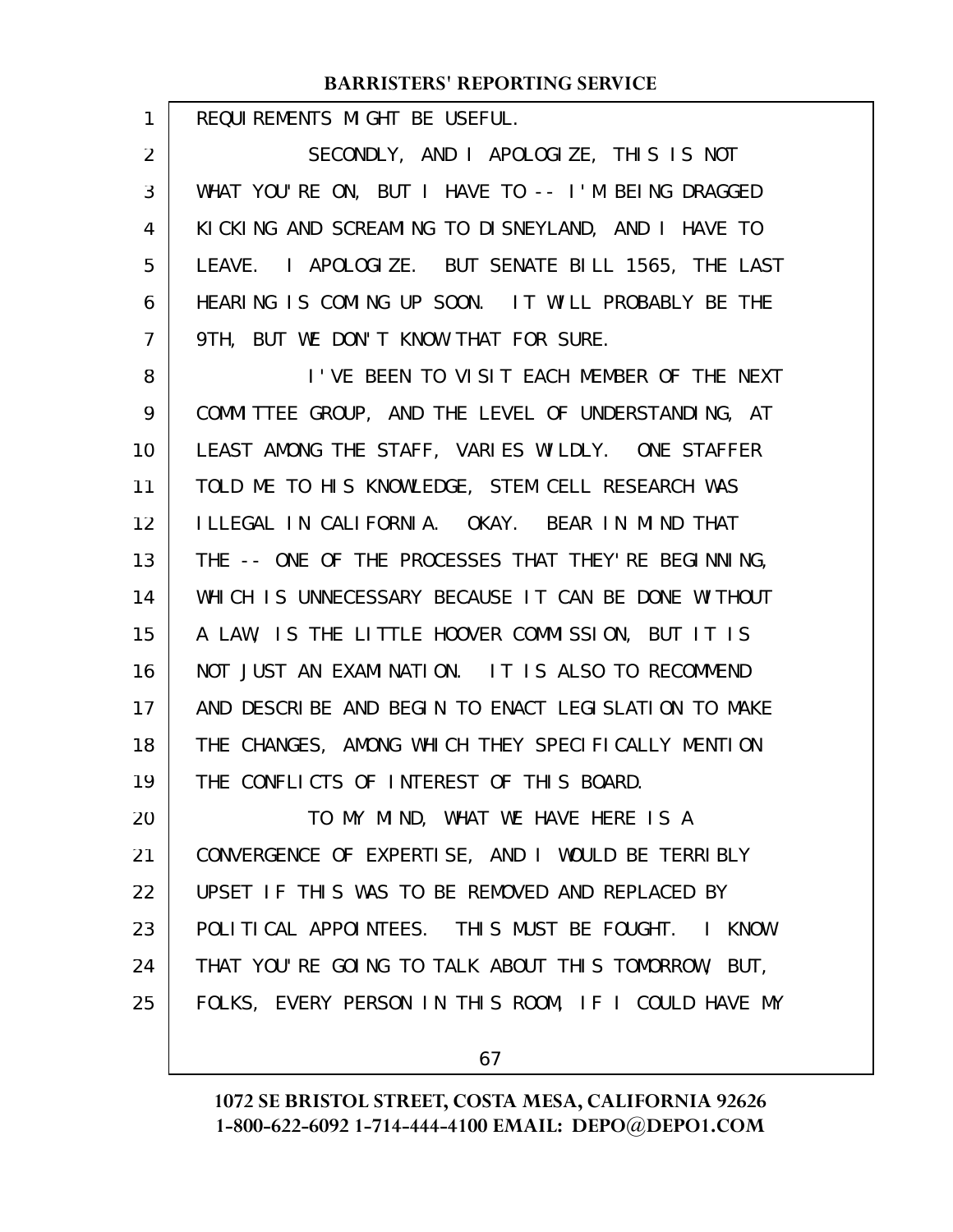| 1              | WAY, WOULD BE UP THERE TALKING TO THIS NEXT PERSON.  |
|----------------|------------------------------------------------------|
| 2              | SENATOR LENO OR ASSEMBLYMAN LENO IS A REASONABLE     |
| 3              | MAN, BUT THEY MUST UNDERSTAND WHAT IS AT STAKE HERE. |
| 4              | RIGHT NOW EVERY COMMITTEE HEARING HAS BEEN           |
| 5              | LOST TO OUR SIDE. THERE HAS NOT BEEN ONE VOTE        |
| 6              | THAT'S BEEN CAST ON OUR SIDE SO FAR. THEY DO NOT     |
| $\overline{7}$ | UNDERSTAND. THANK YOU.                               |
| 8              | CHAIRMAN KLEIN: THANK YOU VERY MUCH. THE             |
| 9              | ADDITIONAL COMMENT, AND LET'S TRY AND KEEP IT VERY   |
| 10             | SHORT, JOHN SIMPSON.                                 |
| 11             | MR. SIMPSON: JOHN SIMPSON FROM CONSUMER              |
| 12             | WATCHDOG. A QUICK QUESTION. THIS WAS, I THINK, THE   |
| 13             | FIRST RFA THAT ALLOWED COMPANIES TO APPLY. MY        |
| 14             | QUESTION IS ARE ANY OF THE TIER 1 GRANTS BEING       |
| 15             | RECOMMENDED TO COMPANIES?                            |
| 16             | CHAI RMAN KLEIN: WITHOUT -- WE'RE GOING TO           |
| 17             | JUDGE THESE ALL ON A SCIENTIFIC BASIS. AND WITHOUT   |
| 18             | PREJUDICING THE REVIEW, I THINK THAT THE INTENT WAS  |
| 19             | NOT TO GO THROUGH THAT DISCLOSURE AT THIS TIME. WE   |
| 20             | WANT TO HAVE AN UNBIASED AWARD. IS THAT A CORRECT    |
| 21             | STATEMENT, DR. OLSON?                                |
| 22             | DR. OLSON: THAT IS A CORRECT STATEMENT.              |
| 23             | THOSE RESULTS WILL BE MADE AVAILABLE WHEN THE BOARD  |
| 24             | HAS MADE ITS DECISIONS.                              |
| 25             | CHAIRMAN KLEIN: OKAY. BUT WE'RE EXCITED              |
|                | 68                                                   |
|                |                                                      |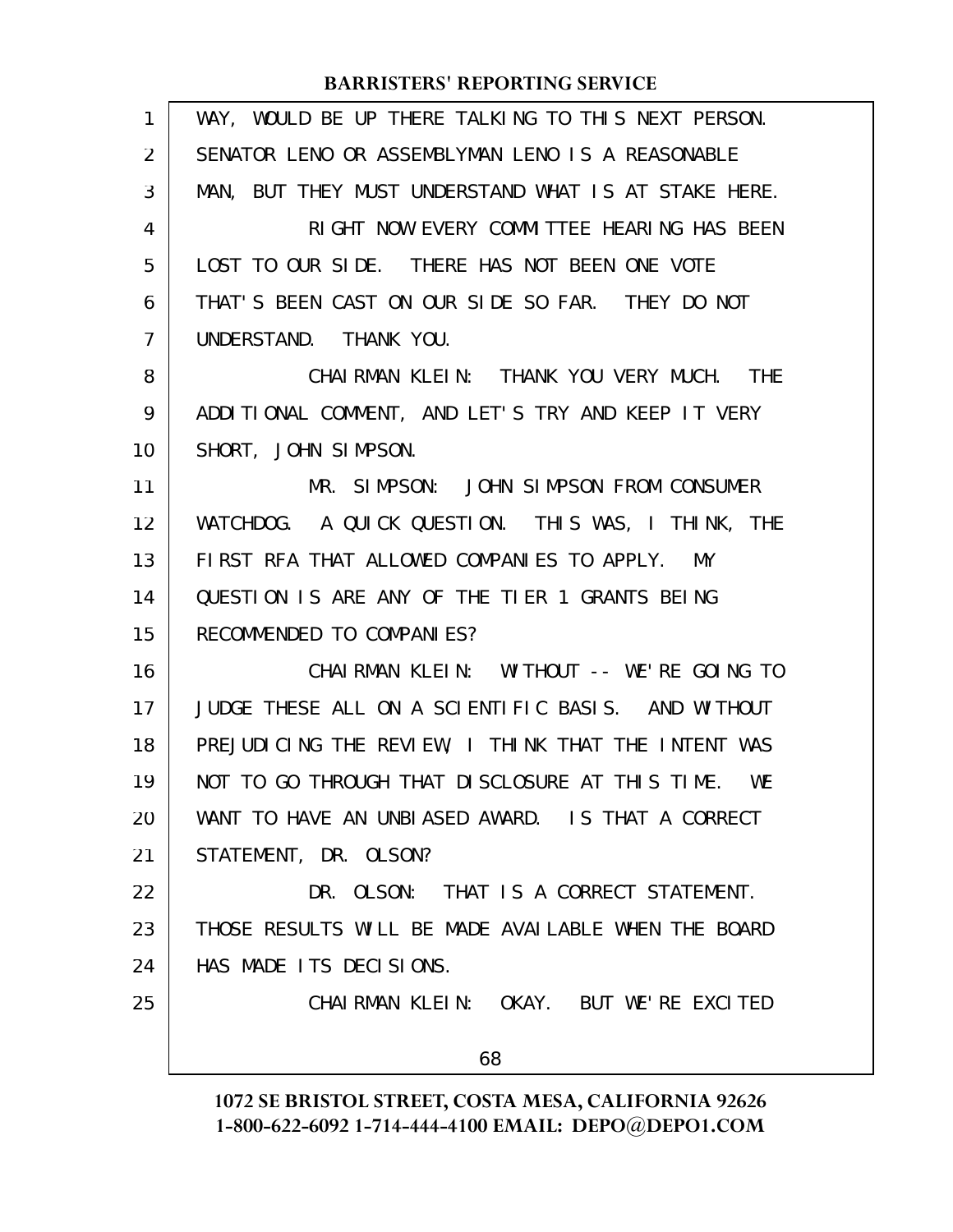| 1  | TO HAVE COMPANIES IN THE COMPETITION.                |
|----|------------------------------------------------------|
| 2  | IS THERE SOMEONE ELSE WHO NEEDS TO MAKE A            |
| 3  | COMMENT ON CELL LINES AT THIS TIME AS VERSUS AT A    |
| 4  | LATER TIME ON CELL LINES?                            |
| 5  | MR. WOLCOTT: MR. CHAIRMAN, THANK YOU FOR             |
| 6  | TAKING MY COMMENTS. I WILL ASK YOU THIS. I'M NOT     |
| 7  | SURE WHAT YOUR AGENDA IS IN TERMS OF RETURNING FROM  |
| 8  | DINNER, BUT IF -- I MIGHT BE ABLE TO STAY.           |
| 9  | CHAIRMAN KLEIN: WE'RE GOING TO RETURN IN             |
| 10 | ABOUT AN HOUR.                                       |
| 11 | MR. WOLCOTT: I'M SORRY?                              |
| 12 | CHAIRMAN KLEIN: IT'S ABOUT AN HOUR FOR               |
| 13 | DINNER, AND WE'LL BE IN EXECUTIVE SESSION DURING     |
| 14 | THAT TIME.                                           |
| 15 | MR. WOLCOTT: OKAY. THEN I BETTER SPEAK               |
| 16 | NOW. I STAND IN A PRECARIOUS PLACE BECAUSE I'M       |
| 17 | BETWEEN YOU AND DINNER. OKAY. GOOD. YES, I WILL.     |
| 18 | LET ME INTRODUCE MYSELF, AND MY GOAL IS TO TELL YOU  |
| 19 | A LITTLE BIT ABOUT OUR EXPERIENCE WITH EXACTLY THIS  |
| 20 | SUBJECT MATTER. AND IN PARTICULAR, I'VE BEEN A       |
| 21 | LITTLE BIT MORE EDUCATED NOW ABOUT SCNT. BEFORE I    |
| 22 | CAME TO THIS MEETING, I DIDN'T QUITE UNDERSTAND THAT |
| 23 | ISSUE AS WELL AS I DO NOW.                           |
| 24 | AND ALSO I'D LIKE TO ALSO MAKE SOME                  |
| 25 | SUGGESTIONS ABOUT THE CELL LINE PROCESS AS AN        |
|    | 69                                                   |
|    |                                                      |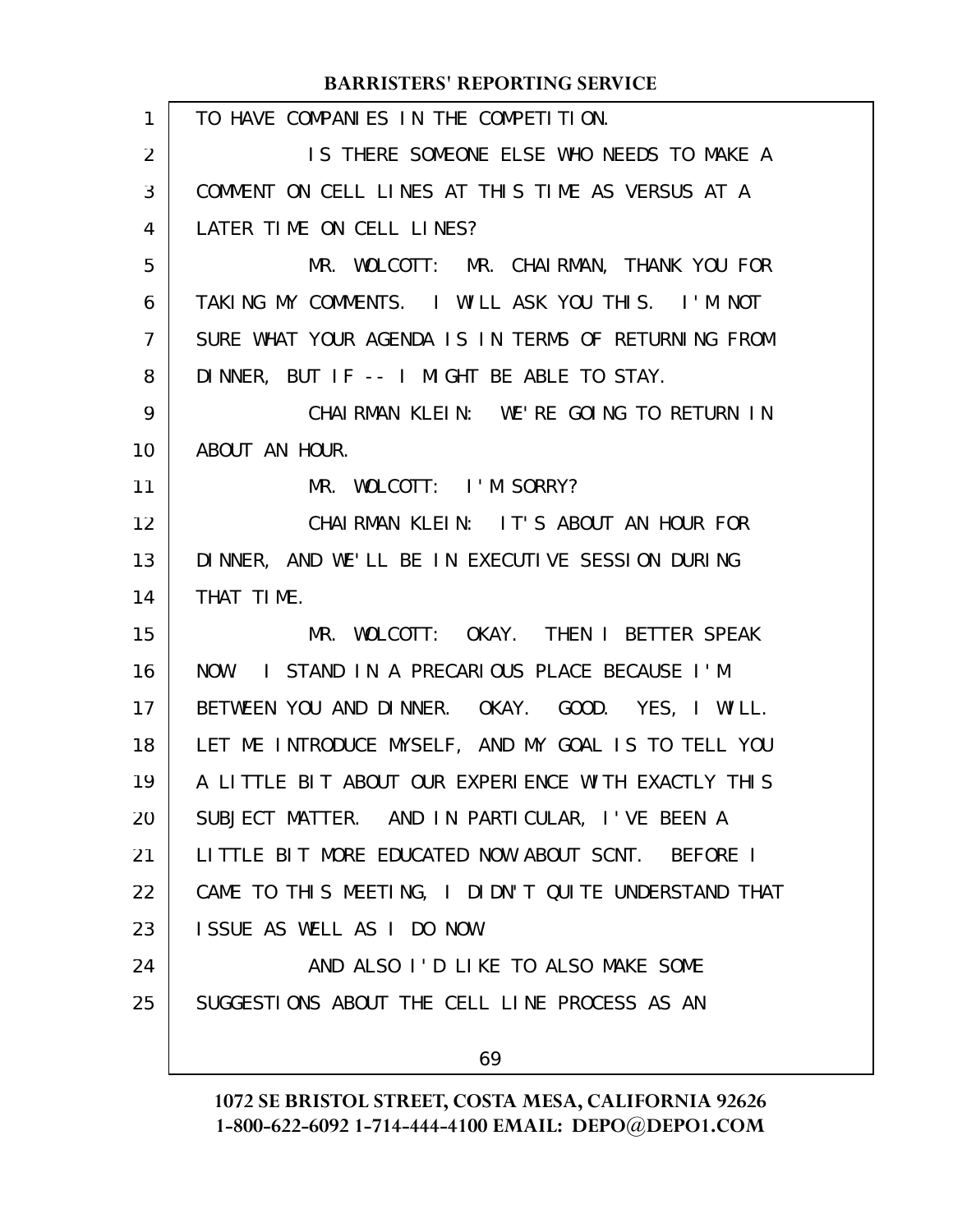EXAMPLE.

1

SO, FIRST OF ALL, MY NAME IS KEN WOLCOTT, AND I AM THE CHIEF BUSINESS OFFICER OF CASCADE LIFE SCIENCES, A STEM CELL COMPANY IN SAN DIEGO. AS BACKGROUND, I AM NOT A SCIENTIST. I'M A LAWYER. AND I DEFER TO THE SCIENTISTS IN MUCH OF THIS AREA, BUT I DO KNOW THAT THERE'S A PARTICULAR LAWYER HERE AT THE TABLE THAT MADE A BIG DIFFERENCE IN SCIENCE, SO I FEEL FAIRLY COMFORTABLE TALKING ABOUT STEM CELLS. I SPENT 20 YEARS IN THE BIOTECH INDUSTRY. I'M WITH A FOR-PROFIT ORGANIZATION. I AM VERY GRATEFUL THAT CIRM IS CONSIDERING GRANTING -- GIVING GRANTS TO FOR-PROFIT ORGANIZATIONS. AND I WANTED TO, YOU KNOW, SAY THAT IF I READ THE WEBSITE CORRECTLY, AND I READ PROP 71 AND I'VE READ THE MATERIALS, A FOR-PROFIT ENTERPRISE AND CIRM ARE VERY COMPATIBLE. WE ALL NEED AT THE END OF THE DAY PRODUCTS THAT WILL HELP PEOPLE. AND WITH THAT IN MIND, WHEN WE RECEIVED THE RFA TO -- FOR THE CELL LINE DEVELOPMENT RFA, IT WAS OUR FIRST REAL OPPORTUNITY AS A FOR-PROFIT TO PARTICIPATE WITH CIRM. WE WERE VERY PLEASED TO SEE THAT IN PARTICULAR SCNT WAS A STATED GOAL OF CELL LINE DEVELOPMENT. WE LICENSE THIS TECHNOLOGY 2 3 4 5 6 7 8 9 10 11 12 13 14 15 16 17 18 19 20 21 22 23 24 25

70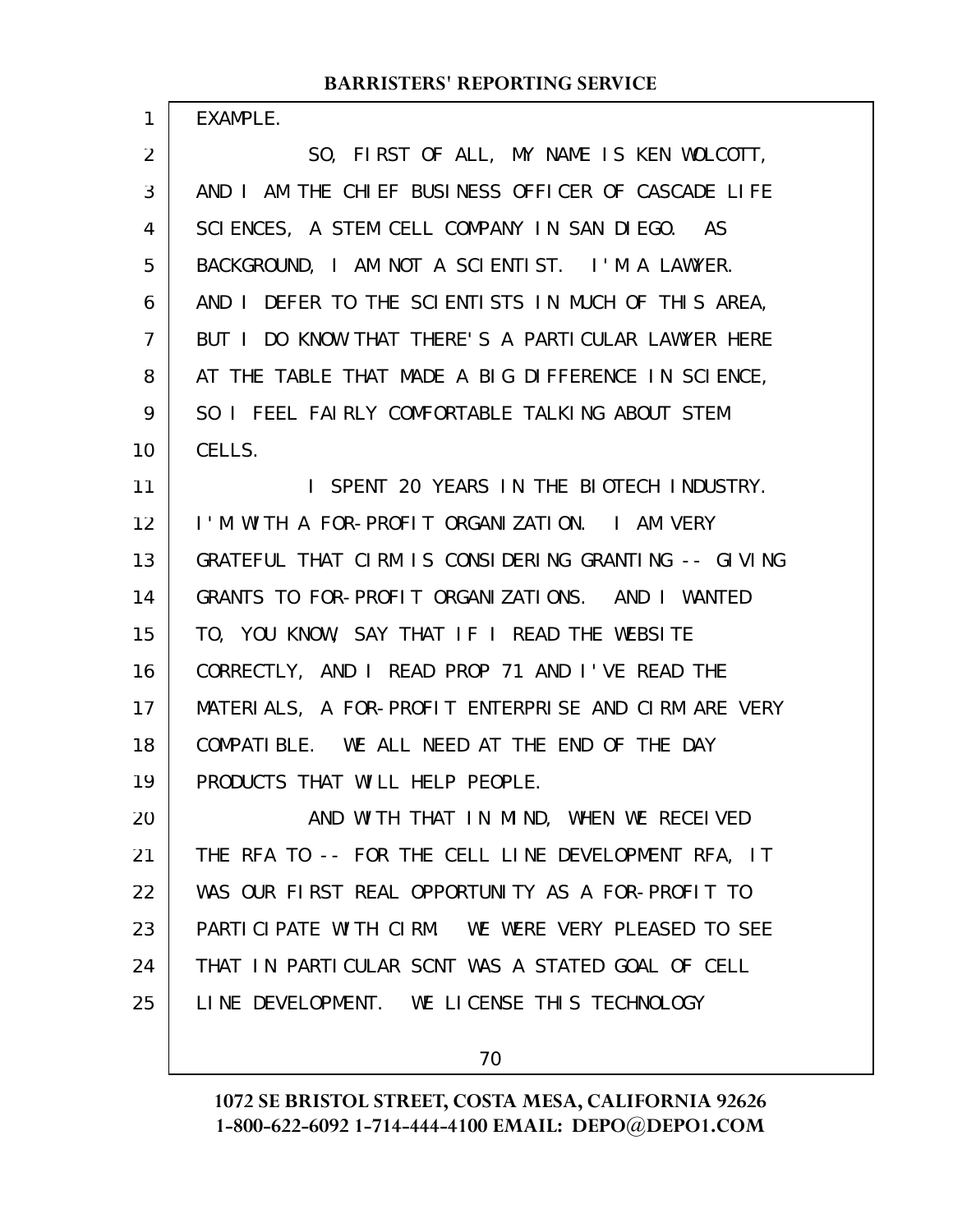| 1              | EXCLUSIVELY FROM UNIVERSITY OF OREGON. AND IN        |
|----------------|------------------------------------------------------|
| 2              | NOVEMBER OF 2007, IT WAS PUBLISHED IN NATURE AS THE  |
| 3              | FIRST SUCCESSFUL CLONING OF PRIMATES WITH SCNT.      |
| 4              | AND FROM A BUSINESS STANDPOINT, NOT FROM A           |
| 5              | SCIENTIFIC STANDPOINT, THE NATURAL QUESTION WHEN WE  |
| 6              | WERE OUT THERE TRYING TO RAISE MONEY WAS THERE'S NOT |
| $\overline{7}$ | A LOT OF MONEY IN TREATING PRIMATES. YOU NEED TO BE  |
| 8              | AT THE HUMAN LEVEL. AND SO OUR NEXT LOGICAL GOAL     |
| 9              | FROM A BUSINESS STANDPOINT WAS TO TRANSLATE THE      |
| 10             | PRIMATE RESEARCH TO HUMAN RESEARCH.                  |
| 11             | WHEN WE GOT THE RFA, IT SEEMED VERY CLEAR            |
| 12             | THAT THAT WAS A GOAL THAT WAS SHARED BY THIS         |
| 13             | COMMITTEE. OUR EXPERIENCE WITH THAT WAS A LITTLE     |
| 14             | BIT DIFFERENT UNFORTUNATELY. WE SUBMITTED AN         |
| 15             | APPLICATION, AND ONE OF THE COMMENTS, THERE WERE     |
| 16             | MANY COMMENTS, BUT I'LL TRY TO BE BRIEF. ONE OF THE  |
| 17             | COMMENTS WAS WE CAN'T FUND THIS BECAUSE IT LACKS ANY |
| 18             | NOVELTY TO GO FROM PRIMATES TO HUMANS.               |
| 19             | AND THAT REALLY CONCERNS ME AS A PROCESS             |
| 20             | BECAUSE IN MY READING OF YOUR OWN PAPERS AND         |
| 21             | ACTUALLY UTA -- HI -- ACTUALLY WHEN I WAS LISTENING  |
| 22             | TO HER PRESENTATION, ONE OF THE THINGS THAT YOU SAID |
| 23             | WAS THAT NOVELTY WAS NOT NECESSARILY THE HIGHEST     |
| 24             | CRITERIA. SO I HAVE A CONFLICT IN THAT I'M READING   |
| 25             | YOUR RFA AND I'M HEARING YOUR PRESENTATION; BUT WHEN |
|                |                                                      |

71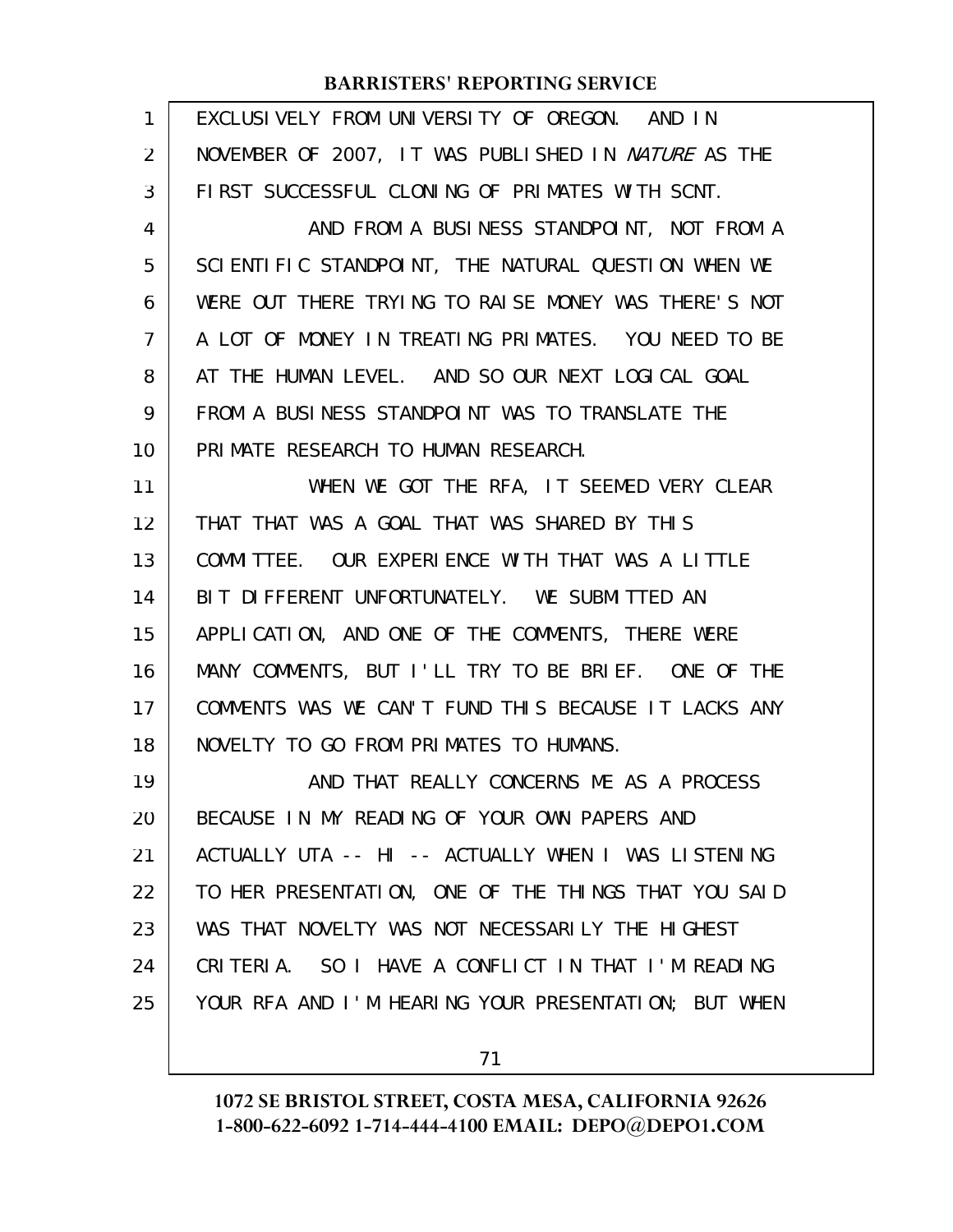| 1              | WE GOT OUR SCORE BACK AND WE GOT OUR COMMENTS BACK,  |
|----------------|------------------------------------------------------|
| $\overline{2}$ | ONE OF THE THINGS THAT STRUCK ME AS A LAWYER, NOT AS |
| 3              | A SCIENTIST, WAS THERE'S NO NOVELTY TO GO FROM       |
| 4              | PRIMATES TO HUMAN.                                   |
| 5              | AND SO AS A CONSEQUENCE, WE WEREN'T                  |
| 6              | FUNDED. AND I'M NOT HERE TO ARGUE EACH INDIVIDUAL    |
| $\overline{7}$ | POINT OF THAT, BUT WHAT I'D LIKE TO SUGGEST IS ONE   |
| 8              | OF THE THINGS THAT IS TROUBLING IS WE BELIEVE THAT   |
| 9              | THE REVIEWERS IN THIS CASE SIMPLY DIDN'T READ OUR    |
| 10             | APPLICATION VERY CAREFULLY, IF AT ALL IN SOME        |
| 11             | SENSES, APPLIED A VERY HIGH STANDARD SCIENTIFICALLY  |
| 12             | TO OUR WORK, WHICH IS APPROPRIATE; BUT TO SUGGEST    |
| 13             | THAT GOING FROM PRIMATE TO HUMAN WHERE WE CAN GET    |
| 14             | PLENTY OF FUNDING FOR PRIMATE WORK, BUT THE CIRM'S   |
| 15             | MISSION AND ITS GOAL IS TO FUND HUMAN WORK. AND IT   |
| 16             | SEEMED LIKE A LOGICAL TRANSITION TO US.              |
| 17             | HAVING SAID THAT, I KNOW THIS DOESN'T                |
| 18             | PROVIDE FOR PROCEDURE FOR THIS; BUT, YOU KNOW, WHEN  |
| 19             | WE APPLY AT NIH OR SBIR OR STTR GRANTS, THERE'S A    |
| 20             | PROCESS BY WHICH YOU GET YOUR COMMENTS. IF THERE'S   |
| 21             | A MI SUNDERSTANDING OR A MISCOMMUNICATION, YOU CAN   |
| 22             | RESPOND BACK. AND SO I'M SUGGESTING THE COMMITTEE    |
| 23             | MIGHT CONSIDER A LITTLE BIT OF A DIALOGUE BETWEEN    |
| 24             | THE APPLICANTS AND THE REVIEWERS.                    |
| 25             | SECONDLY, WHEN I LOOKED AT THE VERY                  |
|                | 72                                                   |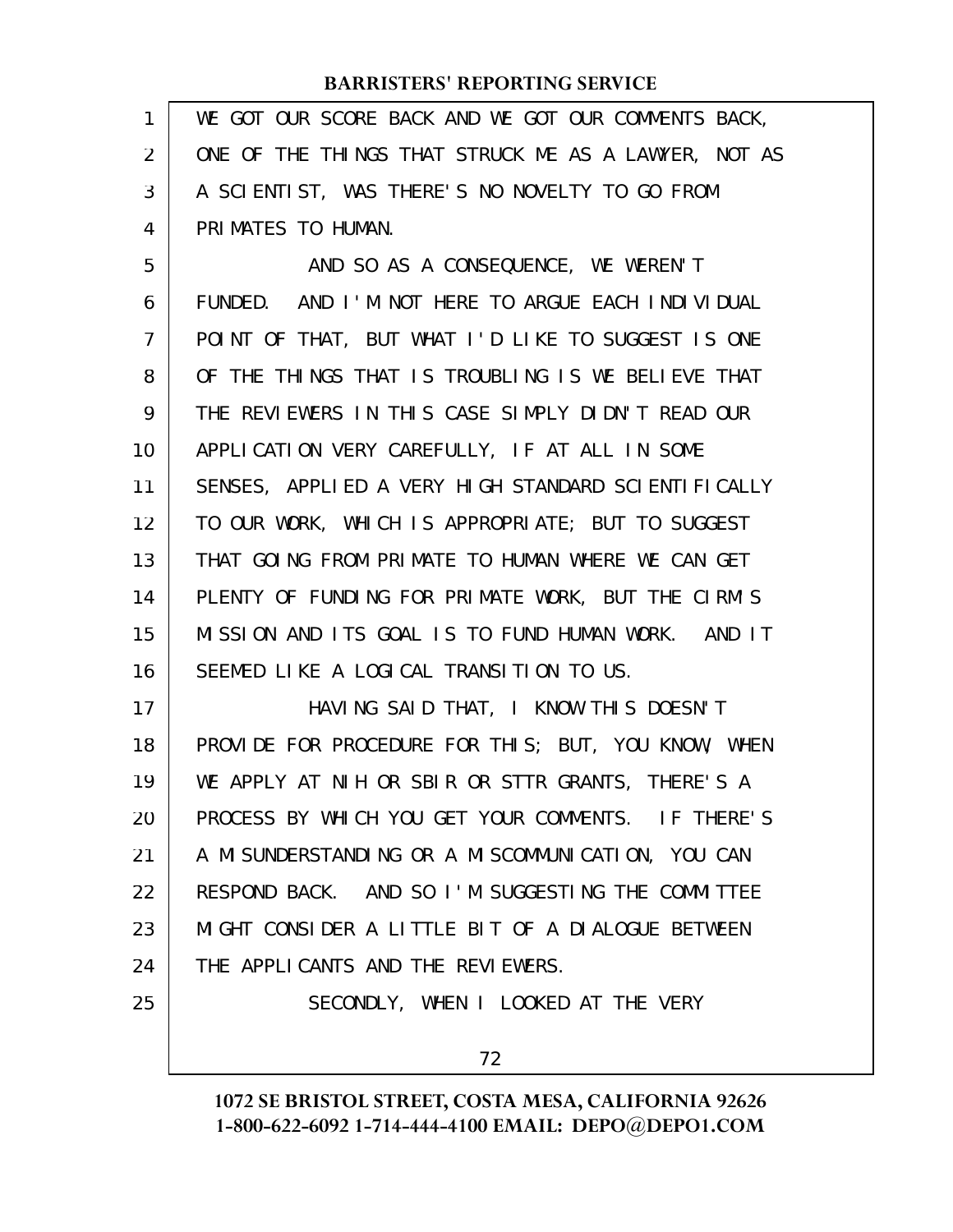| 1              | DISTINGUISHED LIST OF YOUR REVIEWERS, AND IT WAS ON  |
|----------------|------------------------------------------------------|
| 2              | YOUR WEBSITE, IT JUST SIMPLY SHOWED THEIR            |
| 3              | AFFILIATIONS, SO I'M OPERATING A LITTLE BIT IN THE   |
| 4              | DARK. I DIDN'T SEE ANYONE THAT HAD ANY COMMERCIAL    |
| 5              | AFFILIATION. NOW, THEY MAY HAVE COMMERCIAL           |
| 6              | BACKGROUND FROM OTHER ACTIVITIES.                    |
| $\overline{7}$ | CHAIRMAN KLEIN: I APPRECIATE YOUR                    |
| 8              | COMMENTS. WE NEED TO APPROPRIATELY LIMIT EVERYONE'S  |
| 9              | COMMENTS. SO --                                      |
| 10             | MR. WOLCOTT: SO I GUESS MY POINT IS, LET             |
| 11             | ME CLOSE BY SAYING, OUR EXPERIENCE WAS VERY          |
| 12             | DIFFERENT THAN OUR EXPECTATION BASED ON THE THINGS   |
| 13             | THAT WERE PRESENTED TO US FROM YOUR COMMITTEE OR     |
| 14             | FROM YOUR STAFF. AND NOW I'VE HEARD A DIFFERENT      |
| 15             | REASON WHY SCNT MAY NOT BE FAVORABLE, BUT THAT       |
| 16             | WASN'T WHAT WAS PRESENTED TO US AS A REVIEW COMMENT. |
| 17             | AND SO WE'RE JUST A LITTLE DISMAYED ABOUT THE        |
| 18             | PROCESS, AND WE HOPE PERHAPS THERE'S ANOTHER         |
| 19             | OPPORTUNITY WHEN YOU ADDRESS THE ISSUES YOU          |
| 20             | SUGGESTED JUST A FEW MINUTES AGO, THAT THERE WOULD   |
| 21             | BE ANOTHER OPPORTUNITY TO DO A GRANT IN SCNT, BUT IT |
| 22             | WASN'T CLEAR TO US THAT THAT'S -- THAT WAS THE       |
| 23             | PROGRAM THAT WE WERE APPLYING FOR.                   |
| 24             | CHAIRMAN KLEIN: I THINK IT'S VERY                    |
| 25             | IMPORTANT THAT WE HAVE AND OUR REVIEWERS HAVE TO     |
|                | 73                                                   |
|                |                                                      |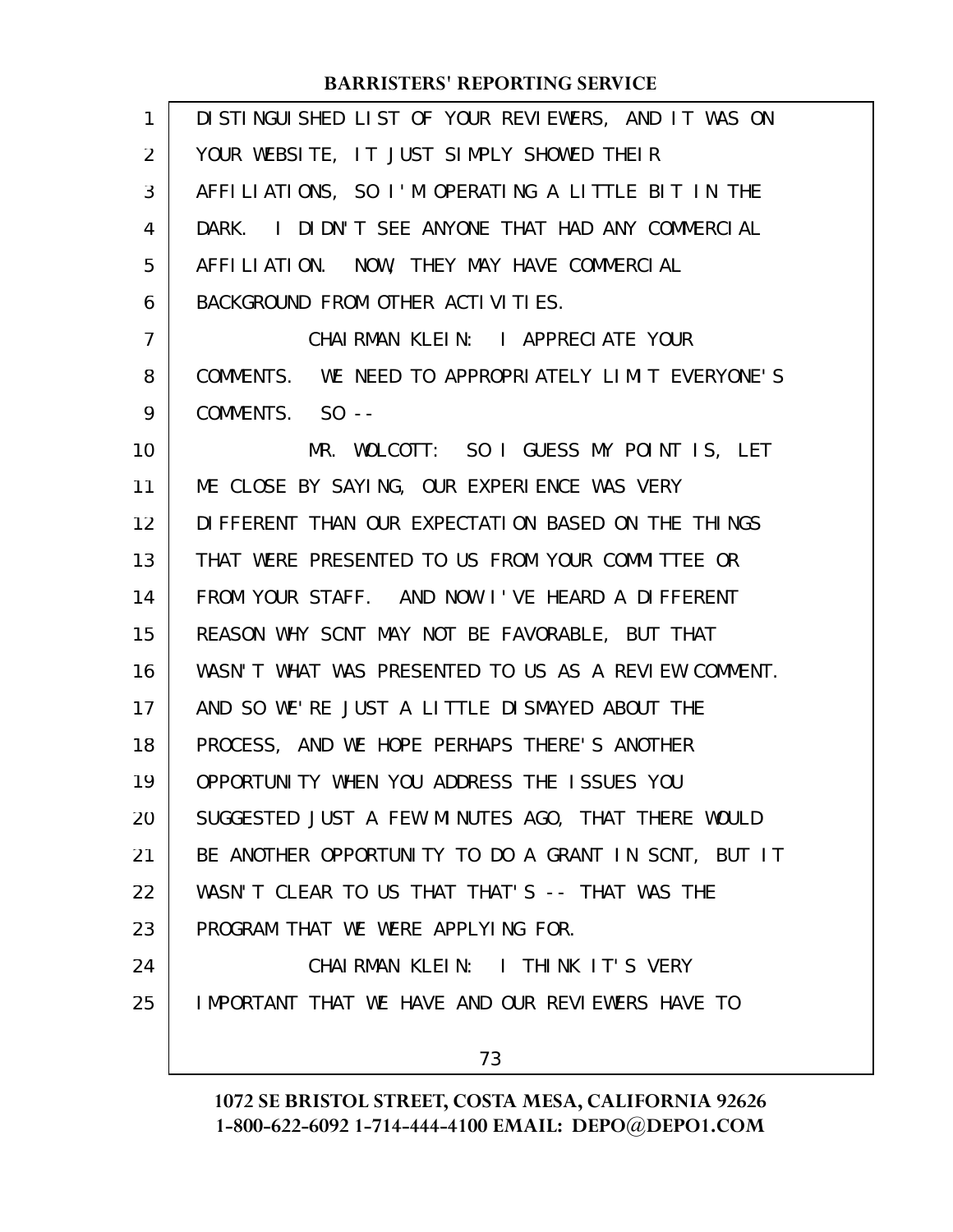| 1              | REMAIN ABSOLUTELY TRUE TO THE STANDARDS WE HAVE IN   |
|----------------|------------------------------------------------------|
| 2              | PLACE AT THE TIME. AND WE HAVE TO BE VERY CAREFUL,   |
| 3              | AS JEFF SHEEHY INDICATED, IN OBSERVING THE CONSENSUS |
| 4              | BECAUSE IT'S VERY THOUGHTFULLY PUT TOGETHER. AND SO  |
| 5              | I THINK GENERALLY, AS DR. TROUNSON INDICATED,        |
| 6              | EFFECTIVE SCNT APPLICATIONS, WE HAVE TO MOVE         |
| $\overline{7}$ | THOUGHTFULLY AND WITH FULL CONSENSUS. BUT THERE      |
| 8              | ARE -- WE DON'T REALLY WANT TO GET INTO THE FULL     |
| 9              | REVIEW AT THIS TIME.                                 |
| 10             | MR. WOLCOTT: I UNDERSTAND. I UNDERSTAND.             |
| 11             | JUST PROCESSWISE, WE WOULD LIKE TO HAVE A BETTER     |
| 12             | UNDERSTANDING GOING IN AND PERHAPS A DIALOGUE WITH   |
| 13             | THE REVIEWERS.                                       |
| 14             | CHAIRMAN KLEIN: RIGHT.                               |
| 15             | MR. WOLCOTT: I THANK YOU.                            |
| 16             | CHAIRMAN KLEIN: THANK YOU VERY MUCH. ALL             |
| 17             | RIGHT. SO, DR. GRIESHAMMER, WERE YOU ABLE TO         |
| 18             | COMPLETE THE ITEMS THAT YOU WANTED TO PRESENT TO US? |
| 19             | DR. GRIESHAMMER: WE WERE.                            |
| 20             | CHAIRMAN KLEIN: YOU WERE. ALL RIGHT. SO              |
| 21             | AT THIS POINT I'D LIKE TO ADJOURN INTO EXECUTIVE     |
| 22             | SESSION IF, MR. HARRISON, YOU WANT TO CITE THE       |
| 23             | PROVISIONS UNDER WHICH WE WILL ADJOURN FOR EXECUTIVE |
| 24             | SESSION.                                             |
| 25             | MR. HARRISON: YES. WE'LL BE GOING INTO               |
|                | 74                                                   |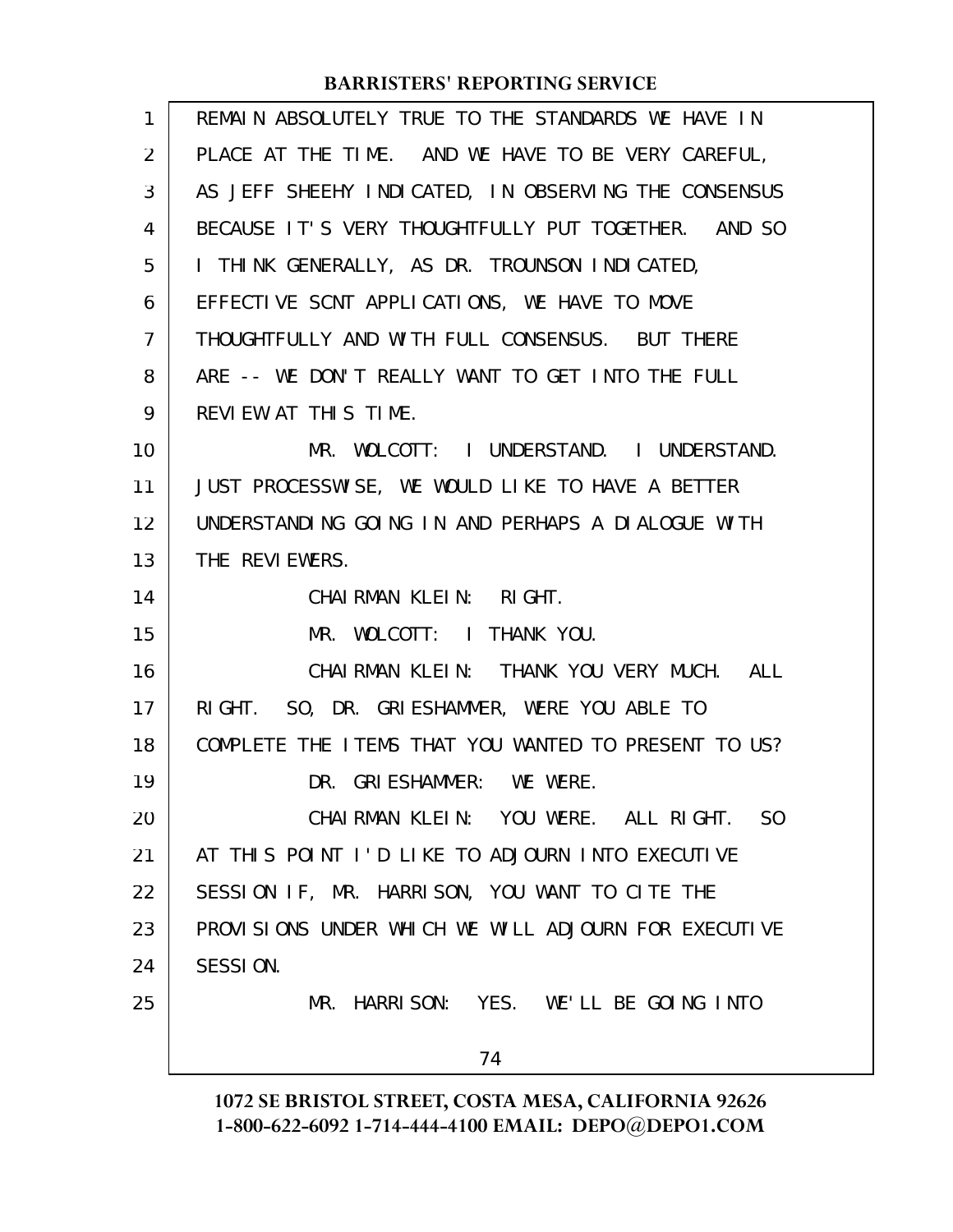| $\mathbf{1}$   | CLOSED SESSION FOR DISCUSSION OF CONFIDENTIAL        |
|----------------|------------------------------------------------------|
| 2              | INTELLECTUAL PROPERTY OR WORK PRODUCT AND            |
| 3              | PREPUBLICATION CONFIDENTIAL SCIENTIFIC RESEARCH OR   |
| 4              | DATA UNDER HEALTH AND SAFETY CODE SECTION            |
| 5              | 125290.30(D), PARAGRAPHS (3)(B) AND (C).             |
| 6              | CHAIRMAN KLEIN: THANK YOU VERY MUCH.                 |
| $\overline{7}$ | DR. POMEROY: BOB, CAN I ASK YOU A                    |
| 8              | QUESTION?                                            |
| 9              | CHAIRMAN KLEIN: DR. POMEROY.                         |
| 10             | DR. POMEROY: CAN JAMES CLARIFY FOR US THE            |
| 11             | CONFLICT OF INTEREST SITUATION AND WHO CAN COMMENT   |
| 12             | PUBLICLY AND WHAT WE CAN DO IN THE CLOSED SESSION?   |
| 13             | MR. HARRISON: SURE. YOU ALL HAVE A LIST              |
| 14             | IN FRONT OF YOU OF THE APPLICATIONS IN WHICH YOU     |
| 15             | HAVE AN INTEREST; AND YOU MUST, THEREFORE, ABSTAIN   |
| 16             | FROM PARTICLE PATING IN ANY DISCUSSION OF THOSE      |
| 17             | APPLICATIONS. SO TO THE EXTENT IN CLOSED SESSION A   |
| 18             | PARTICULAR APPLICATION IS BEING REVIEWED IN WHICH    |
| 19             | YOU HAVE AN INTEREST, YOU CAN'T PARTICIPATE IN THAT. |
| 20             | ONCE WE GET BACK INTO OPEN SESSION, AT THE           |
| 21             | OUTSET OF THE DISCUSSION WITH RESPECT TO ANY         |
| 22             | APPLICATION, WE WILL ANNOUNCE THE NAMES OF THOSE     |
| 23             | MEMBERS WHO CAN'T PARTICIPATE, AS A REMINDER, AND    |
| 24             | WE'LL FOLLOW THE SAME PROCESSES WE'VE USED IN THE    |
| 25             | PAST.                                                |

75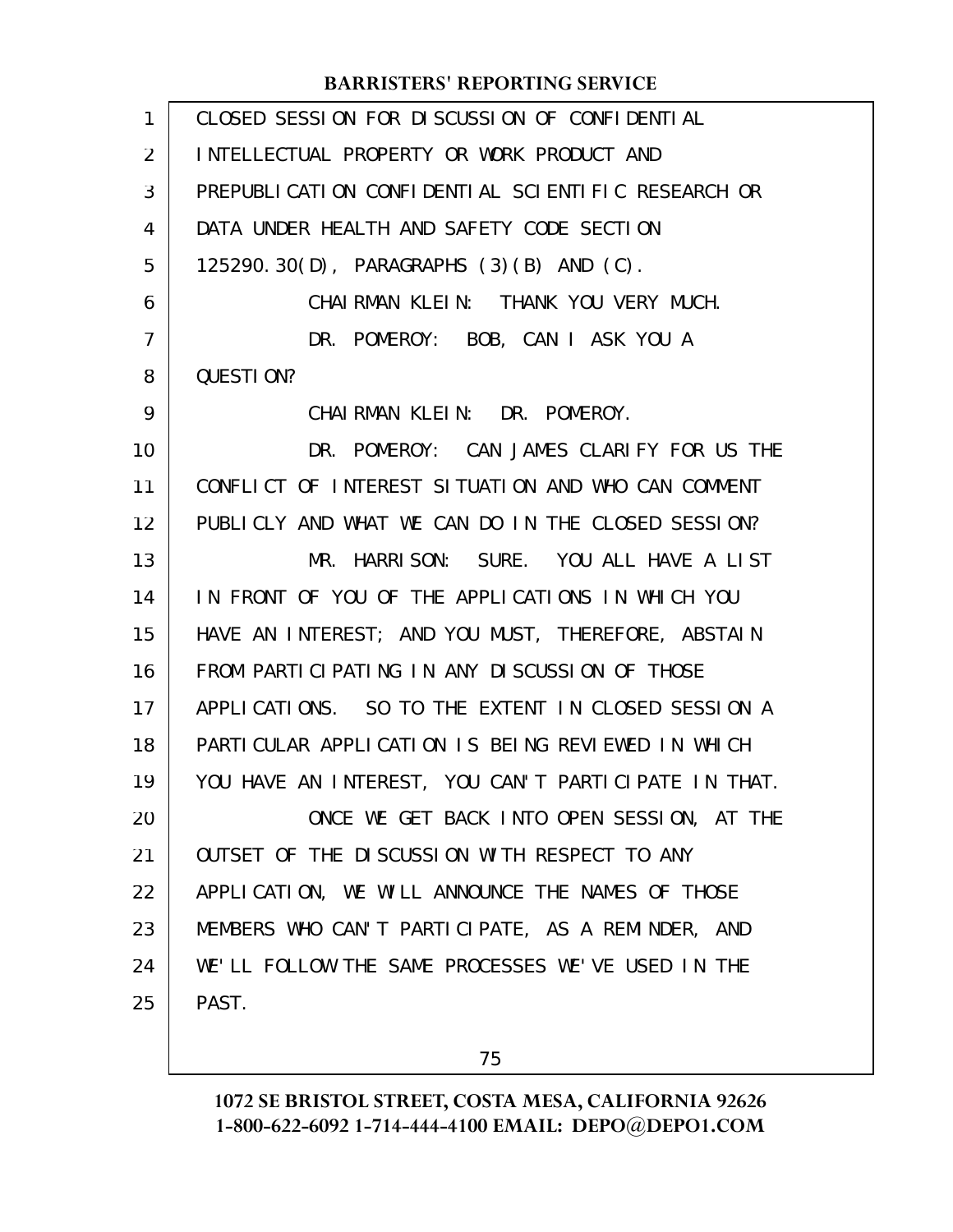| 1  | DR. POMEROY: SO WE CAN REVIEW THE OTHERS?            |
|----|------------------------------------------------------|
| 2  | THE REPORTER: I'M SORRY.                             |
| 3  | MR. HARRISON: CORRECT.                               |
| 4  | CHAIRMAN KLEIN: WE CAN REVIEW THE ONES               |
| 5  | THAT ARE NOT IN SESSION. AND WITHIN EXECUTIVE        |
| 6  | SESSION, FOR THE BENEFIT OF THE PUBLIC, WE HAVE A    |
| 7  | MONITORING SYSTEM TO ENSURE THAT NO ONE IS SITTING   |
| 8  | INTO A CLOSED EXECUTIVE REVIEW OF ANY APPLICATION IN |
| 9  | WHICH THEY HAVE A CONFLICT. THEY ARE FIRST CLEARED   |
| 10 | TO GO INTO THAT DISCUSSION WITH THE STAFF MEMBER,    |
| 11 | AND THEN THE STAFF MEMBER MONITORS THE FACT THAT     |
| 12 | ONLY THOSE PEOPLE WITHIN THAT REVIEW WHO HAVE NO     |
| 13 | CONFLICTS CAN EVEN SIT AND LISTEN TO THE REVIEW.     |
| 14 | AND OBVIOUSLY NO ONE CAN COME IN AND COMMENT IF THEY |
| 15 | HAVE A CONFLICT. SO IT IS A MONITORED PROCESS.       |
| 16 | SO, MR. HARRISON, ARE WE APPROPRIATELY               |
| 17 | READY TO ADJOURN TO EXECUTIVE SESSION?               |
| 18 | MR. HARRISON: YES, WE ARE.                           |
| 19 | (A RECESS WAS TAKEN.)                                |
| 20 | CHAIRMAN KLEIN: DR. TROUNSON, ARE THERE              |
| 21 | ANY MORE GENERAL COMMENTS THAT YOU WOULD LIKE THE    |
| 22 | SCIENTIFIC STAFF TO MAKE BEFORE WE GO THROUGH THE    |
| 23 | SPECIFIC REVIEW?                                     |
| 24 | DR. TROUNSON: NO. I THINK THE -- I THINK             |
| 25 | WHAT I PRESENTED TO YOU EARLIER, THAT THE AREA OF    |
|    | 76                                                   |
|    |                                                      |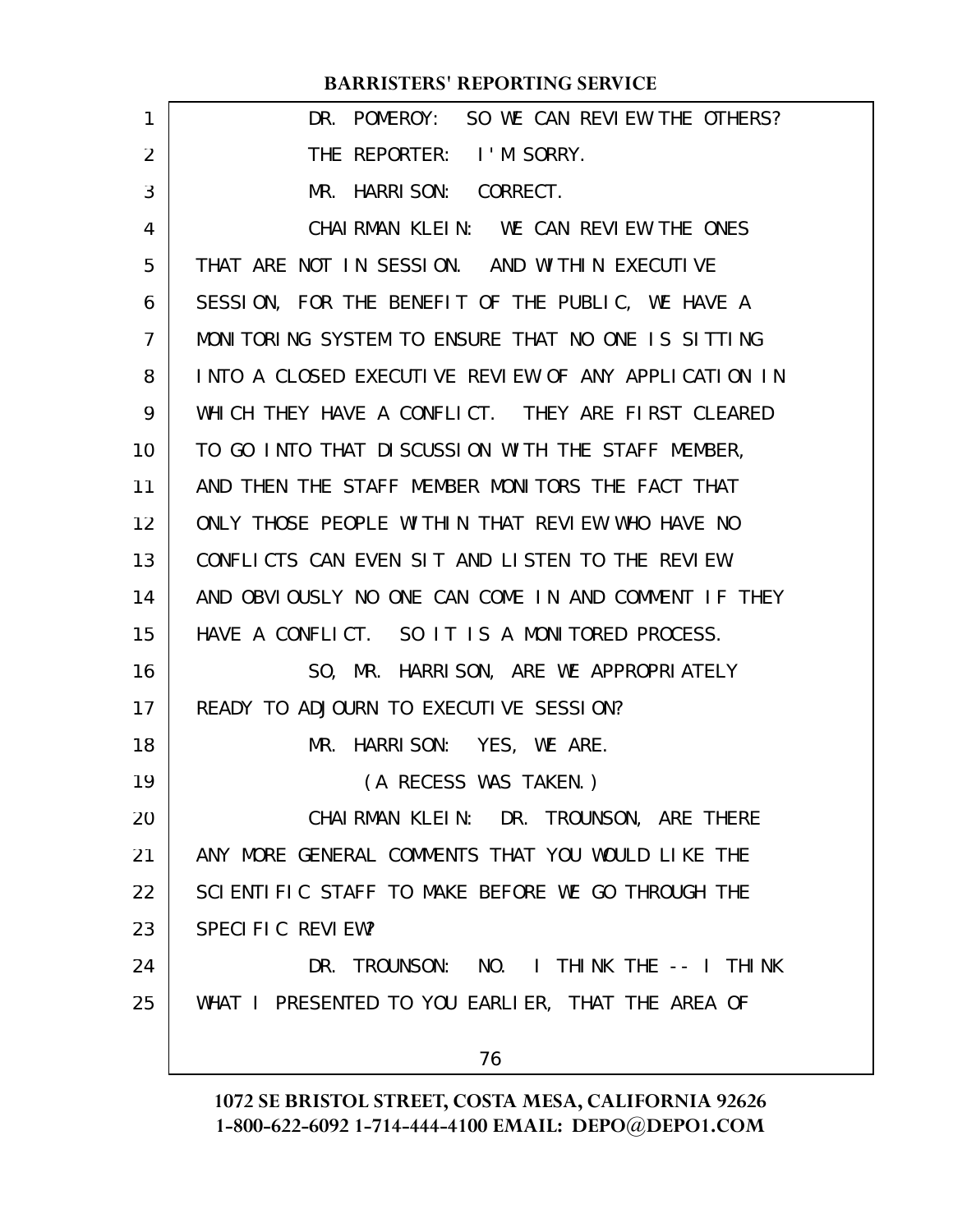| 1              | THE IPS CELLS IS EXTREMELY INTERESTING, AND I THINK  |
|----------------|------------------------------------------------------|
| 2              | IS REFLECTED IN THE INTERESTS IN THE GENERAL         |
| 3              | SCIENTIFIC COMMUNITY. AND WE WOULD EXPECT TO BE      |
| 4              | INCREASING, I GUESS, MORE WORK IN THAT AREA, SO I    |
| 5              | THINK THAT'S REFLECTIVE. I THINK THE ISSUES OF       |
| 6              | NUCLEAR TRANSFER STILL REMAINS A LITTLE PROBLEMATIC, |
| $\overline{7}$ | BUT IT'S STILL INTERESTING, I FEEL, AT THIS STAGE,   |
| 8              | BUT A LITTLE BIT PROBLEMATIC. AND WE MIGHT NEED TO   |
| 9              | FIND WAYS TO SOLVE THAT.                             |
| 10             | I THINK, YOU KNOW, THE GENETICALLY                   |
| 11             | AFFECTED EMBRYOS ARE VERY INTERESTING. THERE ARE, I  |
| 12             | THINK, A NUMBER OF CELL LINES IN DIFFERENT TYPES OF  |
| 13             | DISEASES, SO SOME PROBABLY NEED TO BE INCREASED.     |
| 14             | OTHERS ARE PROBABLY SUFFICIENT. BUT, YOU KNOW,       |
| 15             | THERE'S A FAIR VARIANCE OF ALL OF THESE THINGS.      |
| 16             | WE ARE TRYING TO SEE IF WE CAN NEGOTIATE             |
| 17             | GOOD ACCESS TO SOME OF THE GENETICALLY ABNORMAL ES   |
| 18             | CELL LINES TO ENABLE OUR COLLEAGUES, SCIENTIFIC      |
| 19             | COLLEAGUES, TO ACCESS AT REASONABLE, VERY REASONABLE |
| 20             | RATES IN LARGE NUMBERS. SO, YOU KNOW, WE'RE KIND OF  |
| 21             | MOVING TO TRY AND HELP THE GENERAL SCIENTIFIC        |
| 22             | COMMUNITY HERE TO MOVE ON IN THIS AREA.              |
| 23             | CHAIRMAN KLEIN: OKAY. THANK YOU VERY                 |
| 24             | MUCH, DR. TROUNSON.                                  |
| 25             | SO AS WE GO INTO THE CONSIDERATION OF THE            |
|                | 77                                                   |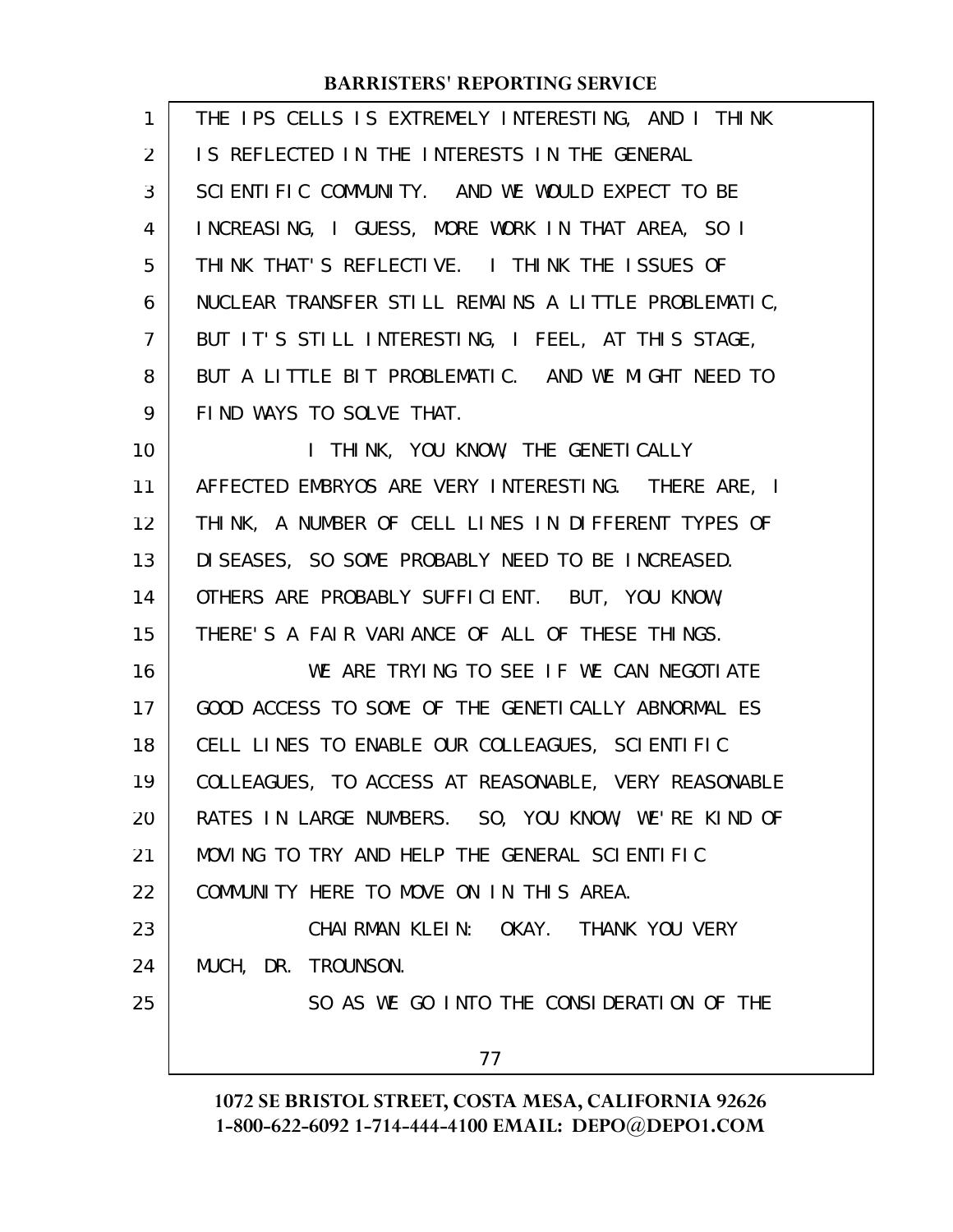| 1              | CELL LINES, JEFF, HOW WOULD YOU LIKE TO PROCEED?     |
|----------------|------------------------------------------------------|
| 2              | WOULD YOU LIKE THE CHART UP ON THE SCREEN?           |
| 3              | MR. SHEEHY: YES. I THINK THAT'S A GOOD               |
| 4              | START. MAYBE -- YOU KNOW, TYPICALLY WE START OFF     |
| 5              | WITH THE HISTOGRAM AND TRY TO CHOP A FEW OFF THE TOP |
| 6              | AND OFF THE BOTTOM, BUT I THINK WE'VE LOST THE       |
| $\overline{7}$ | HI STOGRAM.                                          |
| 8              | DR. OLSON: WE DO NOT HAVE THE SLIDE OF               |
| 9              | THE HISTOGRAM. WE WILL TRY AND MAKE A POINT          |
| 10             | OF -- DO WE HAVE IT AT ALL FOR TOMORROW? WE CAN TRY  |
| 11             | AND GET IT FOR --                                    |
| 12             | MR. SHEEHY: I MEAN WE ALREADY HAVE -- YOU            |
| 13             | KNOW, USUALLY WE USE THAT TO KIND OF GET THE TOP --  |
| 14             | SOME OF THE TOP TIER OUT OF THE WAY AND SOME OF THE  |
| 15             | BOTTOM TIER OUT OF THE WAY, I THINK. ISN'T THAT HOW  |
| 16             | WE USUALLY --                                        |
| 17             | DR. OLSON: WE CERTAINLY DO IT IN THE                 |
| 18             | REVIEW MEETING THAT WAY.                             |
| 19             | MR. SHEEHY: I CAN'T REMEMBER.                        |
| 20             | DR. OLSON: WE DON'T INTEND TO DO IT AT               |
| 21             | THIS MEETING.                                        |
| 22             | MR. SHEEHY: SHOULD WE JUST GO ONE BY ONE?            |
| 23             | CHAIRMAN KLEIN: IN ORDER TO AVOID THE                |
| 24             | CONFLICT --                                          |
| 25             | MR. SHEEHY: YOU WANT TO JUST GO ONE BY               |
|                | 78                                                   |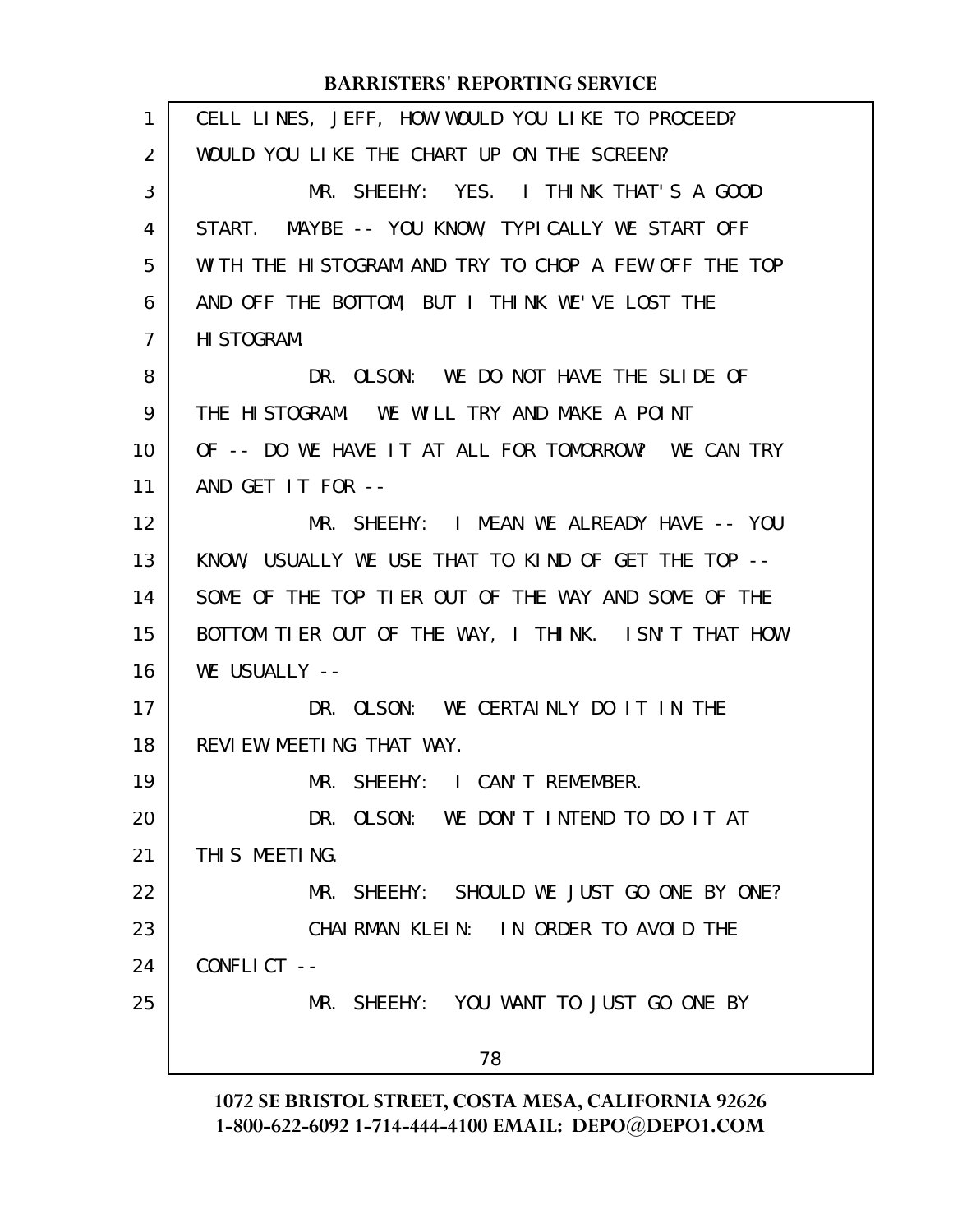| $\mathbf{1}$ | ONE AND JUST MAYBE PUT UP THE CHART, AND WE'LL JUST           |
|--------------|---------------------------------------------------------------|
| 2            | TAKE MOTIONS ONE BY ONE, WHICH IS FINE.                       |
| 3            | CHAIRMAN KLEIN: YEAH. WE COULD TAKE --                        |
| 4            | MR. HARRISON, WE COULD TAKE A MOTION WITH THOSE               |
| 5            | MEMBERS VOTING ON THOSE THAT THEY'RE NOT IN CONFLICT          |
| 6            | WITH.                                                         |
| 7            | MR. HARRISON: RIGHT. I WAS JUST GOING TO                      |
| 8            | REMIND YOU THAT IN THE PAST WHAT WE'VE DONE IS TO             |
| 9            | START WITH THE APPLICATIONS IN TIER 3 AND ASK THE             |
| 10           | BOARD WHETHER ANY MEMBER WOULD LIKE TO MAKE A MOTION          |
| 11           | TO MOVE AN APPLICATION IN TIER 3 UP TO TIER 1.<br><b>ONCE</b> |
| 12           | THOSE MOTIONS HAVE BEEN EXHAUSTED, WE MOVE TO TIER 2          |
| 13           | AND FIND OUT WHETHER ANY MEMBERS WOULD LIKE TO MAKE           |
| 14           | A MOTION TO MOVE AN APPLICATION FROM TIER 2 INTO              |
| 15           | <b>TIER 1.</b>                                                |
| 16           | THEN ONCE THE APPLICATIONS ARE ASSEMBLED                      |
| 17           | IN THE VARIOUS TIERS, WE TAKE A MOTION TO FUND THOSE          |
| 18           | APPLICATIONS IN TIER 1 OBVIOUSLY WITH MEMBERS                 |
| 19           | ABSTAINING FROM ANY APPLICATIONS IN WHICH THEY HAVE           |
| 20           | AN INTEREST. AND OBVIOUSLY, IF THERE ARE                      |
| 21           | APPLICATIONS IN TIER 1 THAT MEMBERS WOULD LIKE TO             |
| 22           | MAKE A MOTION TO MOVE OUT OF TIER 1, THAT'S                   |
| 23           | PERMISSIBLE AS WELL.                                          |
| 24           | CHAIRMAN KLEIN: ALL RIGHT. SO, JEFF,                          |
| 25           | WOULD YOU LIKE TO START WITH TIER 3 AS WE HAVE IN             |
|              | 79                                                            |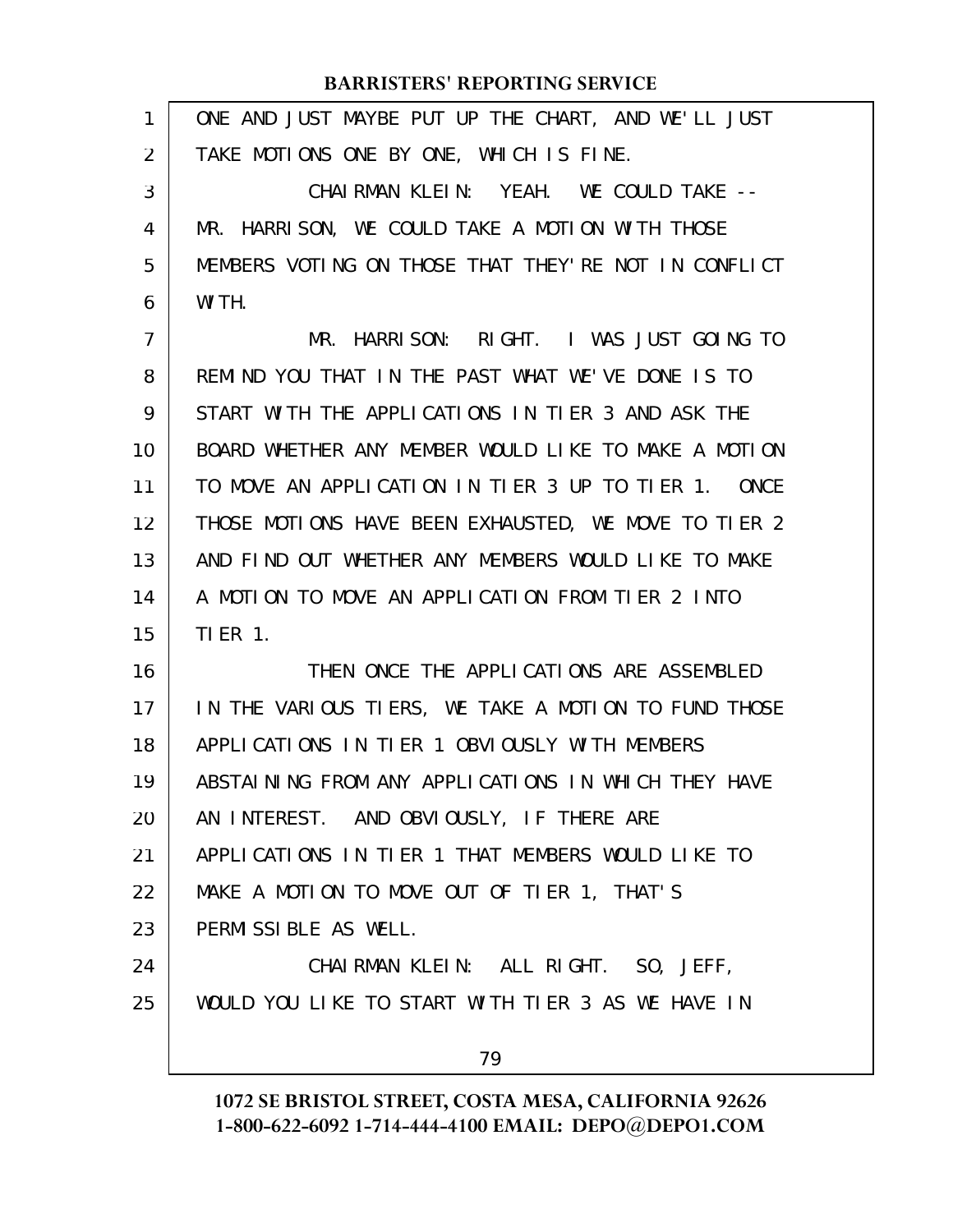|                   | <b>BARRISTERS' REPORTING SERVICE</b>                 |
|-------------------|------------------------------------------------------|
| $\mathbf{1}$      | THE PAST AND ASK IF ANY MEMBER WOULD LIKE TO MOVE    |
| $\overline{2}$    | ANY ONE FROM TIER 3 UP?                              |
| 3                 | MR. SHEEHY: SURE. IS THERE ANY                       |
| 4                 | INTEREST --                                          |
| 5                 | DR. PIZZO: COULD YOU JUST REPEAT?                    |
| 6                 | MR. SHEEHY: THAT'S OKAY. AFTER A WHILE               |
| $\overline{7}$    | THIS ALL KIND OF RUNS TOGETHER. YEAH. WELL, IS       |
| 8                 | THERE A MOTION TO MOVE ANYTHING FROM TIER 3 INTO     |
| 9                 | TIER -- ACTUALLY I THINK THE MOTION WOULD BE TO TIER |
| 10                | 1 BECAUSE I DON'T THINK THERE'S ANY POINT TO BEING   |
| 11                | IN TIER 2. AND IF NOT $-$                            |
| $12 \overline{ }$ | CHAIRMAN KLEIN: IF THERE'S NOT, MAYBE WE             |
| 13                | COULD ASK IF THERE'S PUBLIC COMMENT ON ANY ITEM IN   |
| 14                | TIER 3. IS THERE ANY PUBLIC COMMENT ON ANY ITEM IN   |
| 15                | <b>TIER 3?</b>                                       |
| 16                | MR. SHEEHY: AND THEN I THINK THE NEXT                |
| 17                | QUESTION WOULD BE DO WE WANT TO MOVE ANYTHING IN     |
| 18                | TIER 1 INTO TIER 3? SO DO WE WANT TO MOVE ANYTHING   |
| 19                | THAT'S CURRENTLY FUNDED, CURRENTLY GREEN, INTO THE   |
| 20                | UNFUNDED CATEGORY?                                   |
| 21                | AND THEN IF THERE'S NOT, THEN I THINK THE            |
| 22                | FINAL QUESTION IS THERE ANYTHING IN THE GRAY AREA WE |
| 23                | WOULD LIKE TO MOVE EITHER WAY, EITHER INTO THE       |
| 24                | FUNDED -- WE WILL, THEY' RE ALREADY IN THE           |
| 25                | NON -- JAMES, YOU MIGHT CLARIFY. THAT'S A NOT        |
|                   |                                                      |

**1072 SE BRISTOL STREET, COSTA MESA, CALIFORNIA 92626 1-800-622-6092 1-714-444-4100 EMAIL: DEPO@DEPO1.COM**

80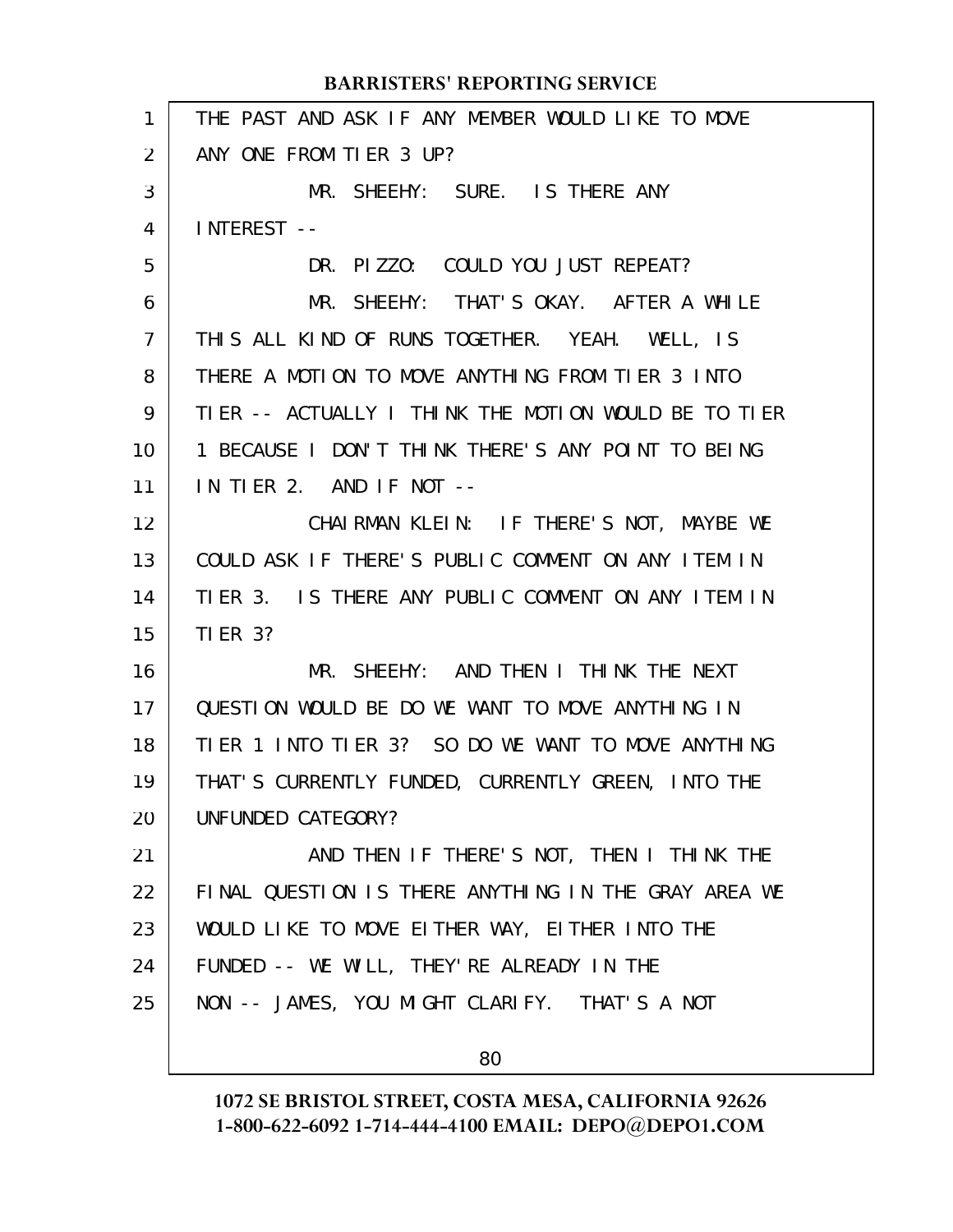|                | <b>BARRISTERS' REPORTING SERVICE</b>                |
|----------------|-----------------------------------------------------|
| $\mathbf{1}$   | FUNDED CATEGORY AT THIS POINT?                      |
| 2              | MR. HARRISON: THAT'S RIGHT. THAT                    |
| 3              | CATEGORY IS PROVISIONALLY NOT RECOMMENDED FOR       |
| 4              | <b>FUNDING.</b>                                     |
| 5              | MR. SHEEHY: OKAY. THEN WE NEED -- DO WE             |
| 6              | WANT TO MOVE EITHER OF THOSE APPLICATIONS INTO TIER |
| $\overline{7}$ | 1, I THINK, IS THE MOTION WE WOULD NEED.            |
| 8              | CHAIRMAN KLEIN: LEEZA.                              |
| 9              | MR. ROTH: I WOULD MAKE A MOTION WE MOVE             |
| 10             | THEM BOTH INTO TIER 1.                              |
| 11             | CHAIRMAN KLEIN: IS THERE --                         |
| 12             | MR. HARRISON: FOR THE PURPOSES OF                   |
| 13             | ASSISTING US IN HANDLING CONFLICTS, IF WE COULD     |
| 14             | HANDLE THOSE ONE AT A TIME, IT MIGHT BE EASIER.     |
| 15             | MR. ROTH: THAT'S FINE. SO I'LL DO THE               |
| 16             | HUNTINGTON'S. WHAT NUMBER IS IT?                    |
| 17             | MS. GIBBONS: 678.                                   |
| 18             | MR. ROTH: 678. SO I MOVE THAT INTO TIER             |
| 19             | 1.                                                  |
| 20             | MS. GIBBONS: SECOND.                                |
| 21             | CHAIRMAN KLEIN: AND LEEZA SECONDED.                 |
| 22             | MS. KING: CHAIRMAN KLEIN, THE CONFLICTS             |
| 23             | FOR THAT ONE ARE BRYANT, LANSING, AND STEWARD.      |
| 24             | MR. SHEEHY: OKAY. WOULD YOU LIKE A                  |
| 25             | LITTLE DI SCUSSION?                                 |
|                |                                                     |

81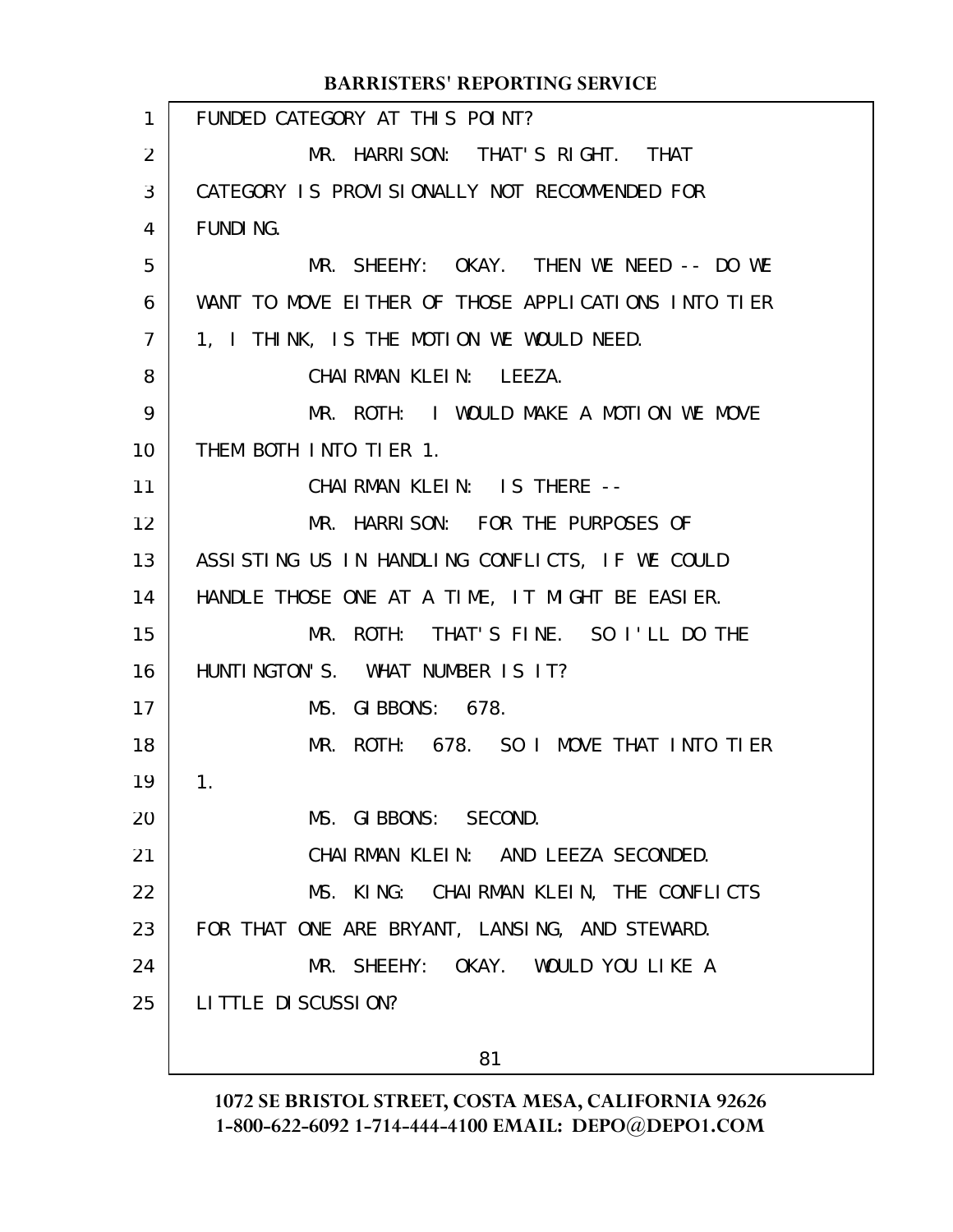| 1  | MR. ROTH: YES. ON THIS ONE I WOULD LIKE               |
|----|-------------------------------------------------------|
| 2  | WHOEVER REVIEWED THE PROGRAM TO TELL US AS MUCH AS    |
| 3  | YOU CAN ABOUT THE REVIEW THAT'S NOT CONTAINED         |
| 4  | NECESSARILY IN THE BOOK, BUT WHAT THE DISCUSSION WAS  |
| 5  | BETWEEN THE REVIEWERS AND THE REASON THAT IT'S IN     |
| 6  | THIS CATEGORY, RECOMMENDING PROGRAMMATIC REVIEW.      |
| 7  | DR. OLSON: THAT WILL BE -- DR. ASHA NIGH              |
| 8  | WILL HAVE THAT DISCUSSION.                            |
| 9  | DR. NIGH: SO THIS IS AN APPLICATION TO                |
| 10 | DERIVE CELL LINES FROM PREIMPLANTATION GENETIC        |
| 11 | DIAGNOSIS CAN USE THE IPS TECHNOLOGY FOR              |
| 12 | HUNTINGTON'S DISEASE. AND THE CELLS WILL BE           |
| 13 | DI FFERENTI ATED INTO NEURONS, AND A DI SEASE MODEL   |
| 14 | WILL BE DEVELOPED. AND THE NEURONS WILL THEN BE       |
| 15 | DI FFERENTI ATED IN ORDER TO PROVIDE CELLS THAT MIGHT |
| 16 | BE USED FOR TRANSPLANTATION FOR A CELL THERAPY.       |
| 17 | AND YOU WANTED ME TO GO STRAIGHT INTO THE             |
| 18 | CRITICISMS; IS THAT CORRECT?                          |
| 19 | MR. ROTH: YEAH. AND ESPECIALLY IT'S AIM               |
| 20 | NO. 3 THAT SEEMED TO BE -- AIM 1 AND 2 THERE SEEMED   |
| 21 | LIKE A GREAT AGREEMENT, AND THEN THREE IS WHERE THIS  |
| 22 | GOT OFF TRACK.                                        |
| 23 | DR. NIGH: THAT'S CORRECT. THE REVIEWERS               |
| 24 | HAD TECHNICAL ISSUES WITH THE AIM, INCLUDING          |
| 25 | DOUBTING THE ABILITY OF A COLLABORATING COMPANY TO    |
|    | 82                                                    |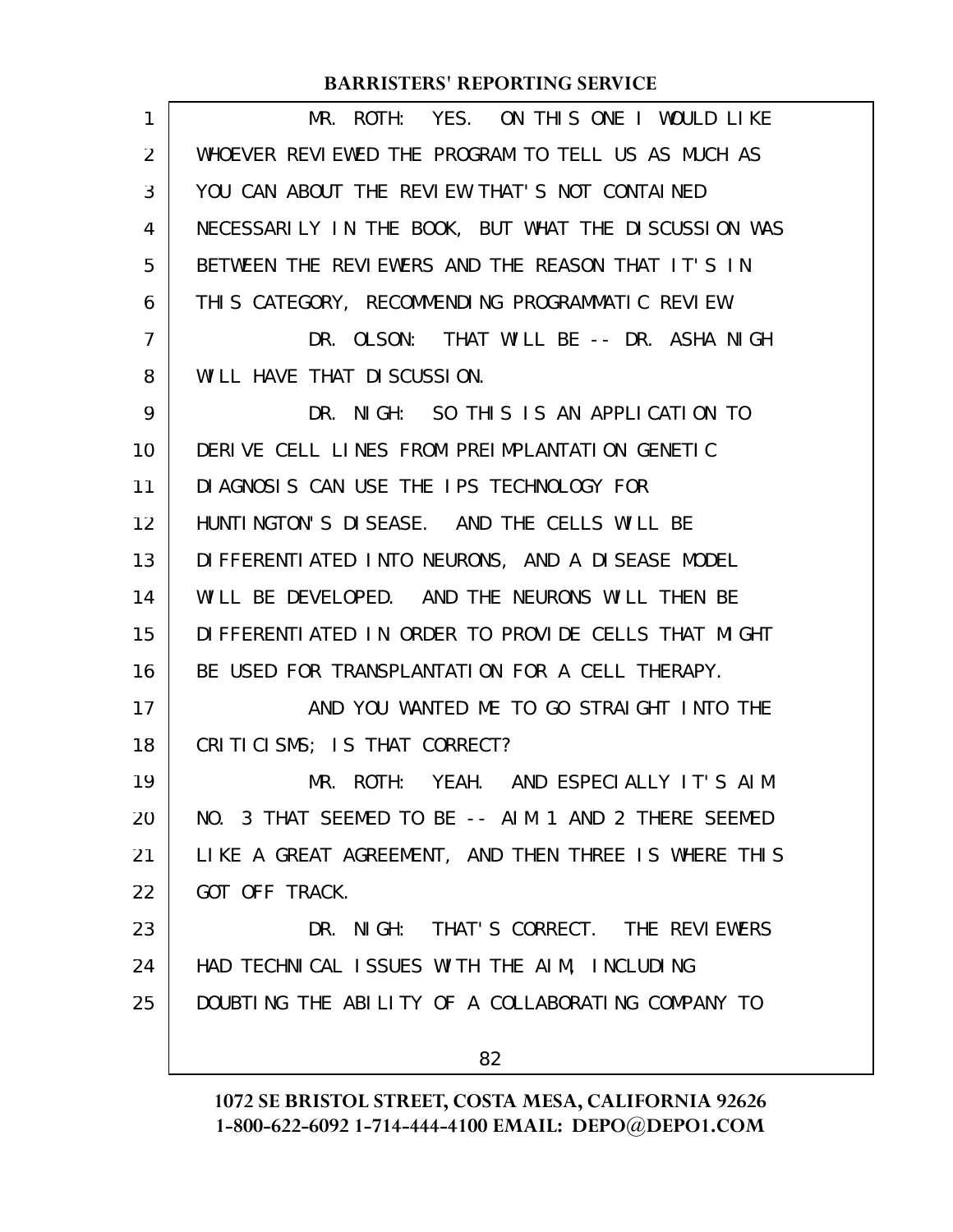| 1              | MAKE A VERY LARGE SHRNA CONSTRUCT WHICH HAD NEVER    |
|----------------|------------------------------------------------------|
| 2              | BEEN DONE BEFORE BY THIS COMPANY. THEY HAVE MADE     |
| 3              | SIMILAR SHRNA'S, BUT SMALLER. AND CONCERNS THAT THE  |
| 4              | APPLICANT MIGHT NOT BE ABLE TO PRODUCE A POPULATION  |
| 5              | OF THE PURE NEURONS REQUIRED.                        |
| 6              | THERE WERE MINOR CONCERNS ABOUT THE SHRNA            |
| $\overline{7}$ | TECHNOLOGY IN GENERAL, BUT THOSE WERE THE TWO MAIN   |
| 8              | CRITICISMS.                                          |
| 9              | CHAIRMAN KLEIN: OKAY.                                |
| 10             | DR. NIGH: DID YOU WANT TO GO OVER THE                |
| 11             | STRENGTHS?                                           |
| 12             | MS. GIBBONS: I WOULD JUST LIKE FOR US TO             |
| 13             | STRONGLY CONSIDER THIS ONE. IT SEEMS LIKE THE        |
| 14             | REVIEWERS FOUND GREAT CONFIDENCE IN THIS TEAM AND    |
| 15             | THE CREDIBILITY OF THE TEAM, THE EXPERIENCE OF THE   |
| 16             | TEAM, AND THAT IF WE'RE REALLY GOING TO TAKE A       |
| 17             | CHANCE ON SOMETHING AS OBLIQUE AS HUNTINGTON'S WITH  |
| 18             | APPLI CATIONS FOR OTHER NEUROLOGICAL --              |
| 19             | NEURODEGENERATIVE DISEASES, THAT THIS TEAM WOULD     |
| 20             | SEEM TO HAVE AN AWFUL LOT OF STRENGTH GIVEN THE      |
| 21             | HOPELESSNESS OF THIS PARTICULAR PROGRAMMATIC AREA.   |
| 22             | THAT'S WHY IT WAS INTERESTING TO ME.                 |
| 23             | MR. SHEEHY: ANY OTHER COMMENTS?                      |
| 24             | CHAIRMAN KLEIN: I WOULD LIKE -- THERE'S A            |
| 25             | MEMBER OF THE PUBLIC THAT SPECIFICALLY CAME HERE FOR |
|                | 83                                                   |
|                |                                                      |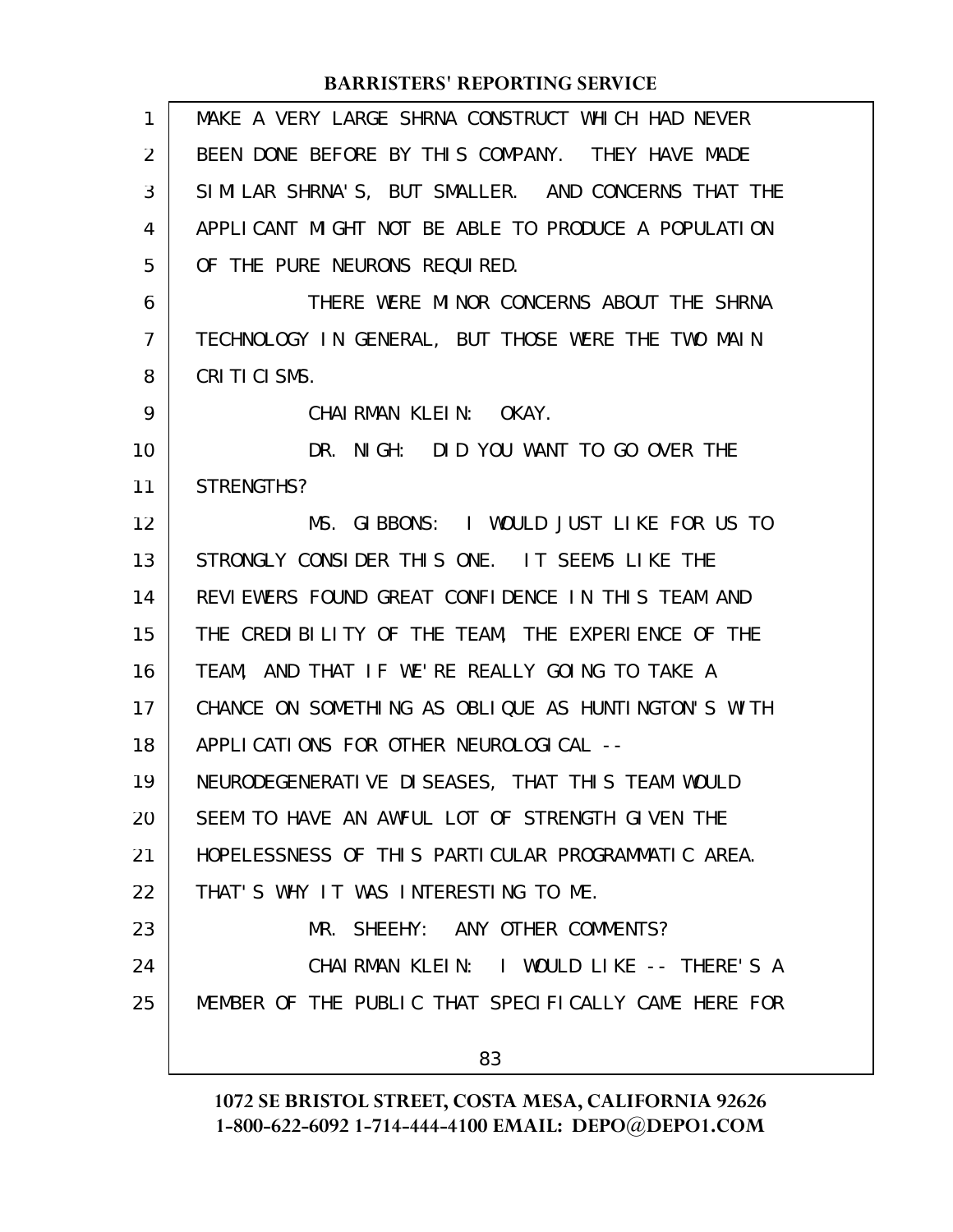| 1  | THIS ITEM, AND I'D LIKE TO SEE IF STAFF CAN LOCATE.  |
|----|------------------------------------------------------|
| 2  | MR. SHEEHY: SHE'S GONE.                              |
| 3  | CHAIRMAN KLEIN: SHE WAS --                           |
| 4  | MS. KING: SHE'S NOT HERE RIGHT NOW. WE               |
| 5  | CAN TRY AND FIND HER.                                |
| 6  | CHAIRMAN KLEIN: IF WE TRY AND FIND HER,              |
| 7  | PLEASE. I BELIEVE SHE HEADS THE HUNTINGTON           |
| 8  | FOUNDATION IN THE SACRAMENTO AREA.                   |
| 9  | AND IN TERMS OF MOVING THE DISCUSSION                |
| 10 | FORWARD, THOUGH, THERE IS -- LET ME ASK THIS         |
| 11 | QUESTION. DID THEY BELIEVE THAT THERE WAS A          |
| 12 | FEASIBILITY TO ACHIEVING PART OF THIS -- THE AIMS OF |
| 13 | THIS PROPOSAL?                                       |
| 14 | DR. NIGH: THERE -- YES. SO THE -- THE                |
| 15 | QUESTION OF FEASIBILITY WAS REGARDED IN              |
| 16 | DIFFERENTIATION. REVIEWERS COMMENTED THAT THIS HAS   |
| 17 | NOT BEEN ACHIEVED YET AND WAS NOT -- WAS NOT FULLY   |
| 18 | DESCRIBED IN THE APPLICATION IN A WAY THAT CONVINCED |
| 19 | $THEM - -$                                           |
| 20 | CHAIRMAN KLEIN: BUT THERE WAS ANOTHER                |
| 21 | COMMENT AS TO A PORTION OF IT. THEY DID BELIEVE      |
| 22 | THAT THERE WAS FEASIBILITY WITH THIS TEAM.           |
| 23 | DR. NIGH: OH, ABSOLUTELY. THERE WAS                  |
| 24 | DEFINITELY -- THERE WAS A FEELING THAT GENERATING    |
| 25 | THE LINES WOULD NOT BE AN ISSUE FROM EITHER          |
|    | 84                                                   |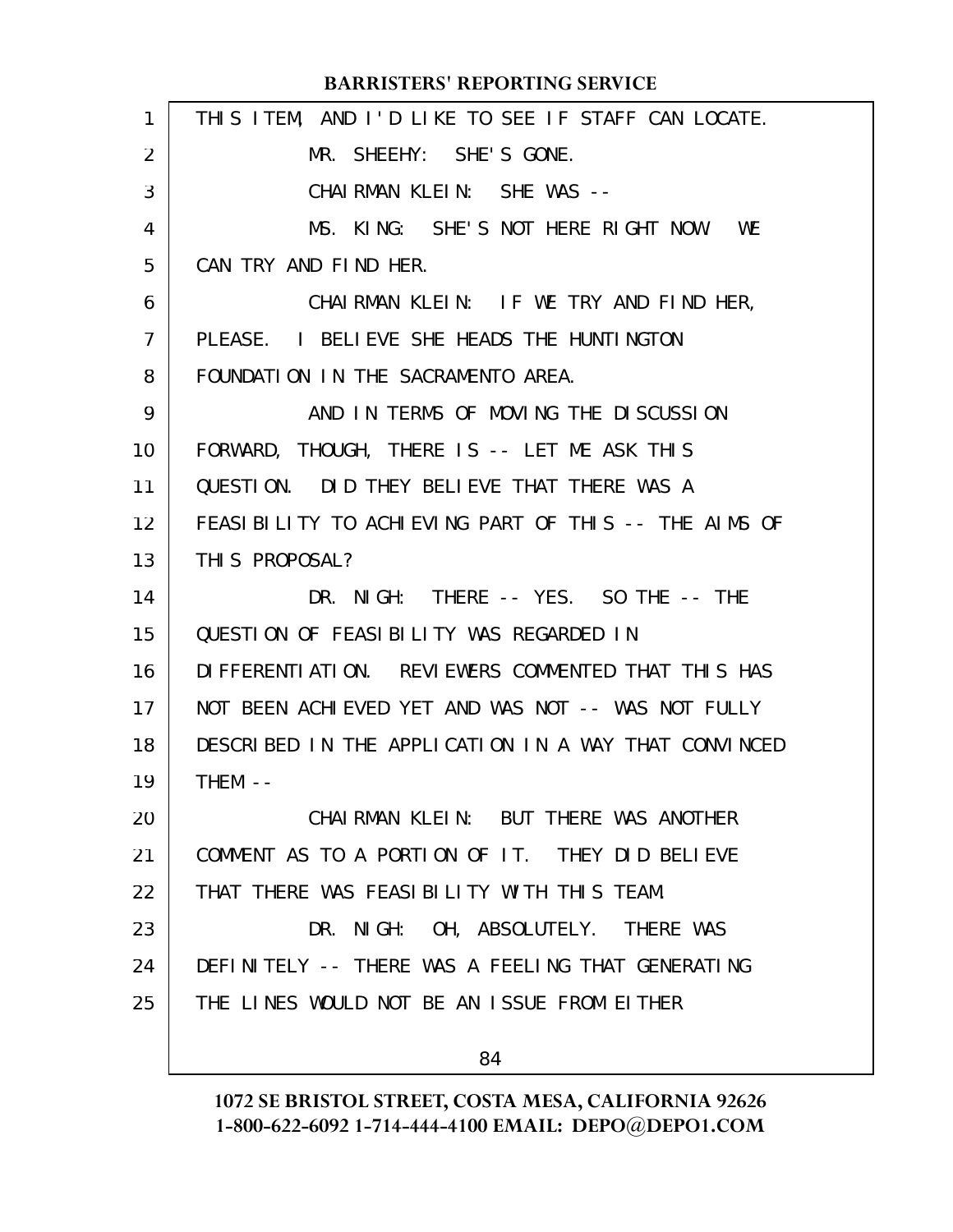| $\mathbf{1}$   | PREIMPLANTATION GENETIC DIAGNOSIS OR FROM USING IPS. |
|----------------|------------------------------------------------------|
| $\overline{2}$ | CHAIRMAN KLEIN: OKAY.                                |
| 3              | DR. NIGH: AND THAT THERE WAS VALUE TO                |
| 4              | THAT, AND THAT WAS THE DISCUSSION OF VALUE TO THE    |
| 5              | SPECIFIC AIMS 1 AND 2 WAS GENERATING --              |
| 6              | MS. GIBBONS: MAY WE ASK AS WELL ABOUT THE            |
| $\mathcal{I}$  | EXISTENCE OF THE -- OR THE NUMBER OF THE EXISTING    |
| 8              | CELL LINES ALREADY AND HOW RELEVANT IT MAY OR MAY    |
| 9              | NOT BE THAT THEY ARE IN CALIFORNIA?                  |
| 10             | DR. NIGH: REVIEWERS COMMENTED THAT THERE             |
| 11             | WERE ALREADY SEVERAL LINES IN EXISTENCE, UP TO NINE  |
| 12             | THAT THE REVIEWERS COULD THINK OF, AND THAT THEY     |
| 13             | WERE FREELY AVAILABLE.                               |
| 14             | CHAIRMAN KLEIN: ARE THEY -- ARE THOSE                |
| 15             | LINES THAT ARE AVAILABLE IN CALIFORNIA TO THE        |
| 16             | REVIEWERS IN CALIFORNIA?                             |
| 17             | DR. NIGH: THEY DID NOT DISCUSS WHETHER               |
| 18             | THEY WERE IN CALIFORNIA OR AVAILABLE TO CALIFORNIA   |
| 19             | RESEARCHERS, BUT THEY MENTIONED THAT THEY WERE       |
| 20             | AVAI LABLE.                                          |
| 21             | CHAIRMAN KLEIN: OKAY.                                |
| 22             | MR. SHEEHY: FOR WHAT IT'S WORTH, I DID               |
| 23             | HAVE A VERY BRIEF CONVERSATION WITH THE INDIVIDUAL   |
| 24             | THAT WE'RE WAITING FOR. AND IN THE EVENT THAT SHE    |
| 25             | CAN'T BE LOCATED, HER EXPERIENCE WAS THAT LINES WERE |
|                | 85                                                   |
|                |                                                      |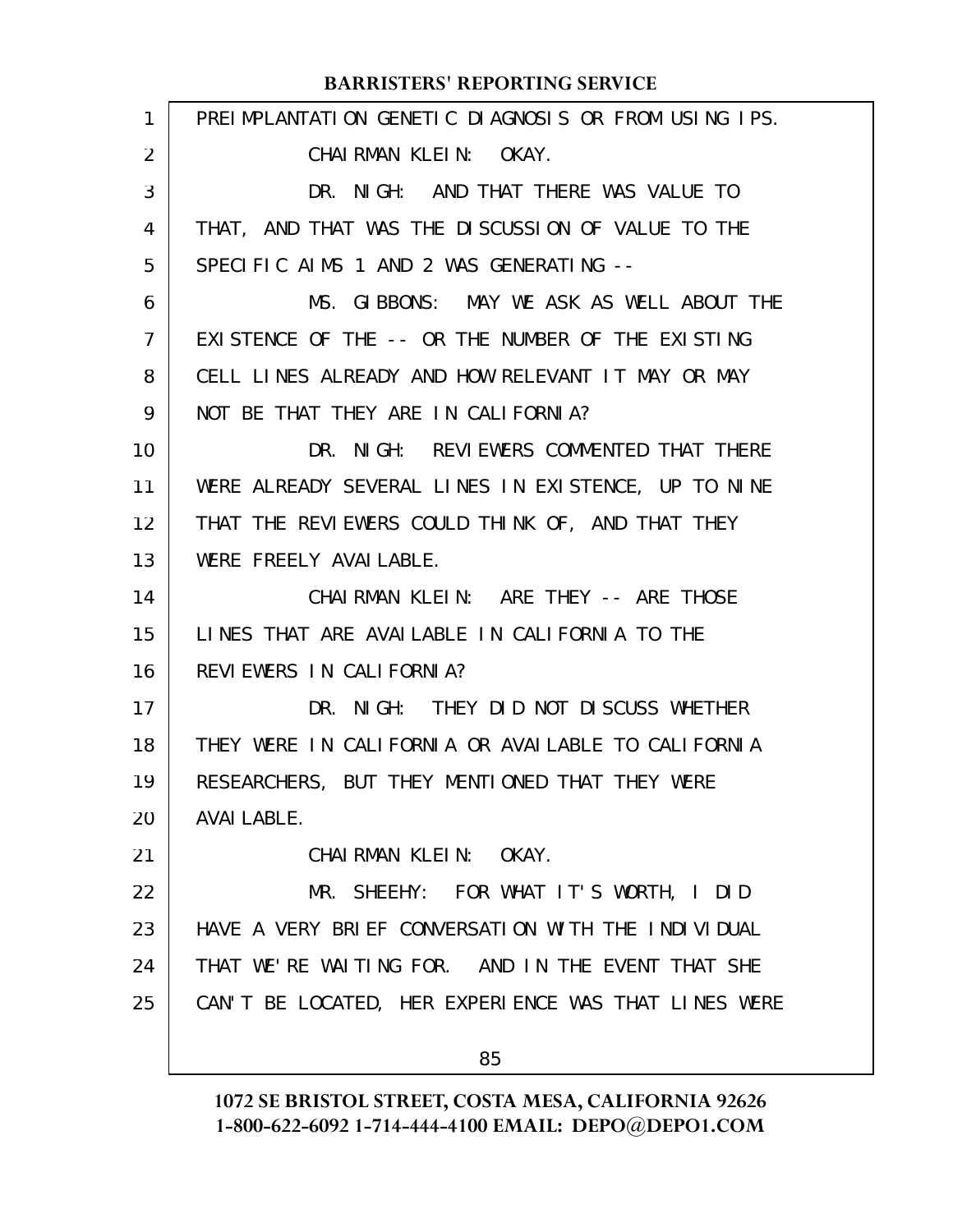| 1              | NOT AVAILABLE, AT LEAST IN CALIFORNIA, FOR THE       |
|----------------|------------------------------------------------------|
| 2              | RESEARCH THAT WAS GOING ON AND THAT SHE SPECIFICALLY |
| 3              | THOUGHT THAT THAT CRITIQUE -- OH, SHE'S HERE. GOOD.  |
| 4              | SHE CAN ADDRESS IT.                                  |
| 5              | CHAIRMAN KLEIN: SO, ASHA, IF YOU WILL                |
| 6              | REMAIN AVAILABLE, BUT I'D VERY MUCH LIKE TO GET THIS |
| $\overline{7}$ | WOMAN'S SPECIFIC INPUT. WHY DON'T YOU TAKE THE       |
| 8              | STAGE AND GIVE US -- THE SPECIFIC GRANT ON           |
| 9              | HUNTINGTON'S THAT YOU'RE CONCERNED WITH IS UP, AND   |
| 10             | YOU HAVE THREE MINUTES TO PRESENT YOUR POSITION. WE  |
| 11             | WERE TRYING TO, AS A SENSE OF EQUITY AND FAIRNESS,   |
| 12             | TO PRESENT A COUPLE OF YOUR POINTS, BUT ONLY YOU CAN |
| 13             | REALLY APPROPRIATELY ADDRESS THEM.                   |
| 14             | MS. ROBERSON: THANK YOU. I'M SORRY I                 |
| 15             | HELD YOU GUYS UP. I JUST WANTED TO SAY HELLO, AND    |
| 16             | I'M A PATIENT ADVOCATE FOR HUNTINGTON'S DISEASE.     |
| 17             | I'M JUDY ROBERSON. I LIVE IN SACRAMENTO, AND I       |
| 18             | REPRESENT 15,000 PEOPLE IN CALIFORNIA WHO HAVE HD OR |
| 19             | ARE AT RISK FOR HUNTINGTON'S. AND I SERVE AS         |
| 20             | PRESIDENT OF THE NORTHERN CALIFORNIA CHAPTER FOR     |
| 21             | HUNTINGTON'S DISEASE. AND ALTHOUGH I'M A NURSE,      |
| 22             | I'VE CHOSEN TO WORK FULL TIME AS A VOLUNTEER FOR HD. |
| 23             | SEVENTEEN YEARS AGO MY FAMILY INITIATED              |
| 24             | THE HUNTINGTON'S CLINIC AT UC DAVIS MEDICAL CENTER.  |
| 25             | AND TO DATE IT'S ONE OF THE LARGEST HD CLINICS IN    |
|                | 86                                                   |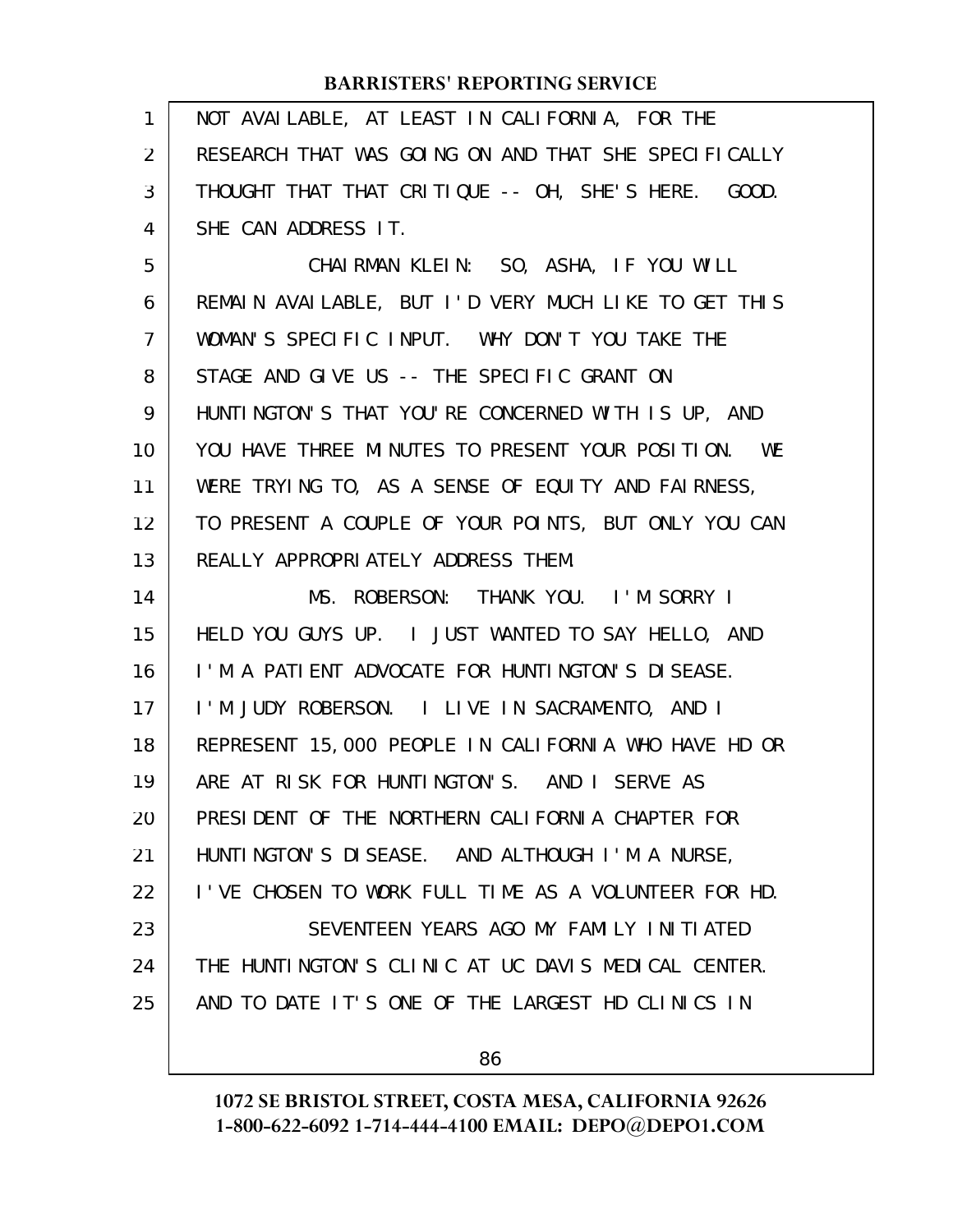THE U.S.

1

THIS YEAR MARKS A MILESTONE FOR OUR FAMILY. WE'VE GIVEN HALF MILLION DOLLARS TO UC DAVIS FOR THAT CLINIC. SO WE REALLY CARE. WHY I CARE IS MY FAMILY HAS LOST FOUR MEMBERS TO HUNTINGTON'S DISEASE, INCLUDING MY SWEET HUSBAND WHO DIED FOUR YEARS AGO. HE WAS ONLY 51, AND WE HAVE FOUR ADORABLE CHILDREN WHO ARE AT RISK. WE HAVE ONE ILL FAMILY MEMBER RIGHT NOW, AND 17 MEMBERS ARE AT RISK. I JUST HAVE A FEW POINTS TO MAKE. THERE WAS -- THERE'S A CELL LINE PROJECT FOR HUNTINGTON'S DISEASE WHICH SCORED A 69. IT'S RL 100678-1. AND I JUST HAVE A FEW POINTS TO MAKE. THE REVIEW STATED THAT THERE ARE CURRENTLY EIGHT CELL LINES FOR HUNTINGTON'S DISEASE, INCLUDING ICP LINE, BUT THE RESEARCHERS THAT I'VE JUST SPOKEN TO HAVE BEEN SEARCHING, AND THEY CAN ONLY FIND FIVE LINES. AND THERE ARE NO -- I GUESS I'M CALLING IT WRONG -- IPS LINES. THOSE ARE THE FIBROBLASTS. AND THERE ARE THREE MAIN REASONS WHY WE NEED MORE CELL LINES. WE WANT TO LEARN WHY IN ONE FAMILY THE SAME CAG REPEAT CAN PRODUCE DIFFERENT AGES OF ONSET, DIFFERING SYMPTOMS, AND WHY THE COGNITIVE AND CHOREA 87 2 3 4 5 6 7 8 9 10 11 12 13 14 15 16 17 18 19 20 21 22 23 24 25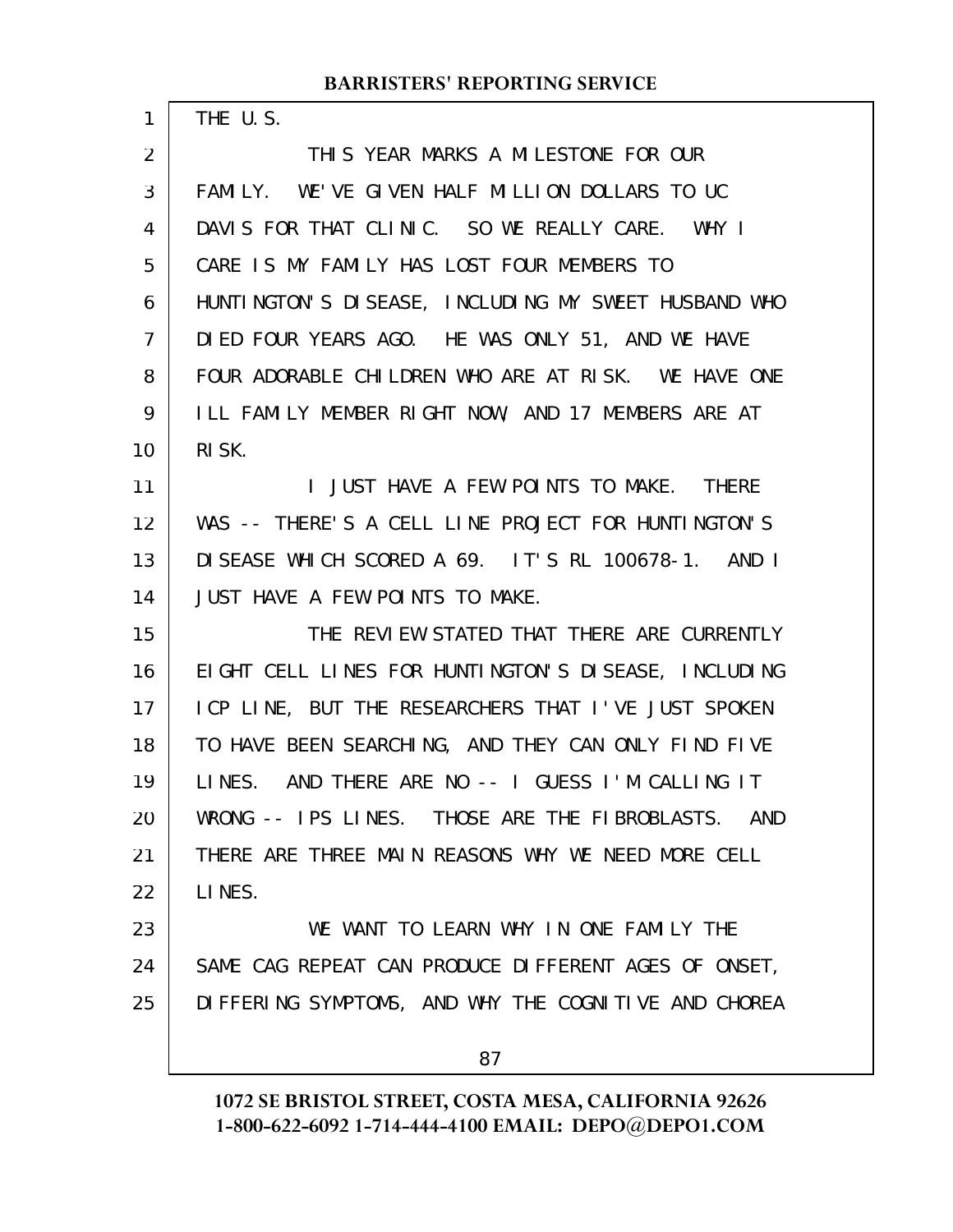| $\mathbf{1}$   | SYSTEMS VARIES. FOR INSTANCE, IN MY FAMILY MY        |
|----------------|------------------------------------------------------|
| 2              | HUSBAND'S CAG REPEAT WAS 46. HE HAD ONSET IN HIS     |
| 3              | 30S. HE WAS VERY RIGID AND HE HAD TERRIBLE PSYCH     |
| 4              | PROBLEMS. HIS BROTHER, JOE, DIED AT 52. HE HAD       |
| 5              | TERRIBLE CHOREA WITH A LITTLE BIT MORE SOCIAL THAN   |
| 6              | MY HUSBAND. THEIR SISTER, SUE, SHE'S 52 YEARS OLD,   |
| $\overline{7}$ | SO SHE'S OUTLIVED SOME OF THE OTHER FAMILY MEMBERS.  |
| 8              | SHE'S ALIVE AND WALKS AND IS DOING PRETTY GOOD, AND  |
| 9              | WE DON'T KNOW WHY.                                   |
| 10             | SO HAVING MANY CELL LINES COULD HELP                 |
| 11             | ENSURE ALSO THAT MANY -- THAT ANY SMALL MOLECULE     |
| 12             | THERAPIES THAT WORK, WE WANT THEM TO WORK FOR MOST   |
| 13             | HD PATIENTS RATHER THAN JUST BEING OVERLY SPECIFIC   |
| 14             | FOR ONE CELL LINE. IF WE HAD ENOUGH CELL LINES, WE   |
| 15             | MIGHT BE ABLE TO FIND NEW DRUG TARGETS THAT ARE      |
| 16             | SPECIFIC FOR COGNITIVE AND MOTOR SYMPTOMS, WHICH ARE |
| 17             | BIG PROBLEMS.                                        |
| 18             | HD IS DIFFERENT THAN OTHER GENETIC                   |
| 19             | DI SEASES BECAUSE THE MUTATION CAN BE DIFFERENT IN   |
| 20             | EVERY PATIENT. IN JUVENILE HUNTINGTON'S, 10 PERCENT  |
| 21             | OF OUR CASES ARE JUVENILE. THEY GET THIS DISEASE     |
| 22             | BEFORE AGE 18. THEIR CAG REPEATS RESULT IN A LONGER  |
| 23             | AND EARLIER ONSET, AND THEY HAVE REALLY LONG         |
| 24             | REPEATS, AS HIGH AS -- DOCUMENTED AS HIGH AS 250.    |
| 25             | COMPARE THAT TO MY HUSBAND AT 46.                    |

88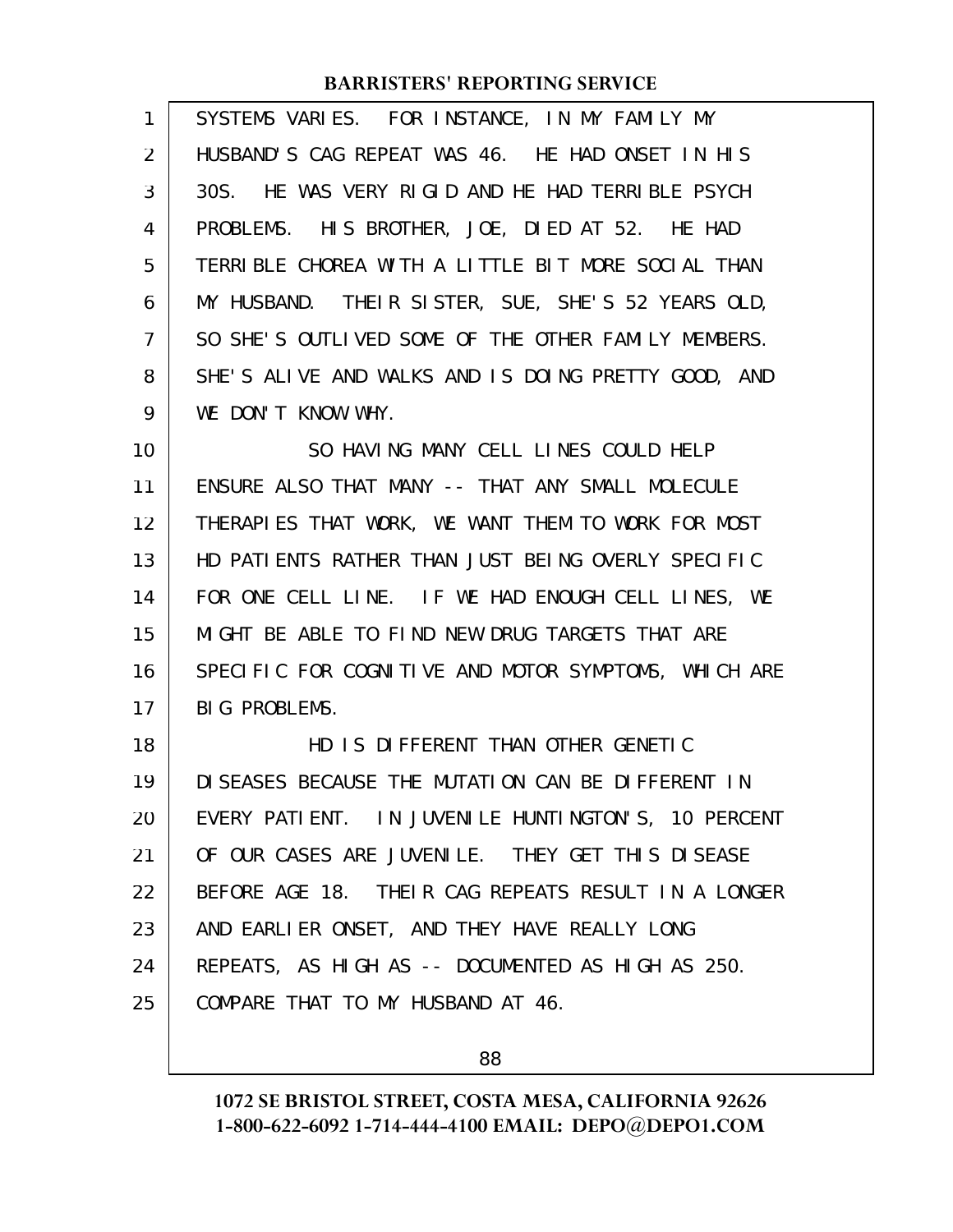| 1              | SO THERE'S A QUESTION. ARE THESE TWO                   |
|----------------|--------------------------------------------------------|
| $\overline{2}$ | DI FFERENT DI SEASES, THE ADULT VERSION AND THE        |
| 3              | JUVENILE HUNTINGTON'S? OR ARE NEW MECHANISMS           |
| 4              | INVOLVED? OR IS IT JUST A MORE AGGRESSIVE FORM OF      |
| 5              | THE ADULT DI SEASE?                                    |
| 6              | BUT IF WE HAD A PANEL OF CELL LINES WITH               |
| $\overline{7}$ | DIFFERENT CAG REPEATS, WE COULD DEVELOP BETTER         |
| 8              | ASSAYS TO CORRELATE THE LENGTH OF THE CAG EXPANSION    |
| 9              | AND THE SYMPTOMS. AND SUCH ASSAYS WOULD ADD            |
| 10             | SIGNIFICANT POWER TO OUR SCREENS TO FIND THERAPIES.    |
| 11             | SO I AM ASKING FOR YOU TO CONSIDER                     |
| 12             | RESCORING THE 69. WE HAVE NO TREATMENT FOR             |
| 13             | HUNTINGTON'S. WE DON'T HAVE L-DOPA, WE DON'T HAVE      |
| 14             | DBS, AND STEM CELLS ARE OUR BIG HOPE. THANK YOU.       |
| 15             | CHAIRMAN KLEIN: CAN I ASK YOU, AS I                    |
| 16             | UNDERSTAND YOUR POINT, EVEN BEYOND THE POINT OF        |
| 17             | DI FFERENTI ATI ON BETWEEN JUVENI LE AND ADULT, YOU'RE |
| 18             | SAYING THAT BETWEEN YOUR HUSBAND, HIS BROTHER, AND     |
| 19             | HIS SISTER, THE MANIFESTATIONS OF THE DISEASE ARE SO   |
| 20             | DI FFERENT --                                          |
| 21             | MS. ROBERSON: YES.                                     |
| 22             | CHAIRMAN KLEIN: -- THAT YOUR POINT IS IF               |
| 23             | YOU HAVE MORE CELL LINES AND YOU COULD CROSS COMPARE   |
| 24             | THEM, THERE MAY BE GENETIC DIFFERENCES THAT GIVE YOU   |
| 25             | THE CLUES TO UNDERSTAND WHAT FINE POINTS IN THE        |
|                | 89                                                     |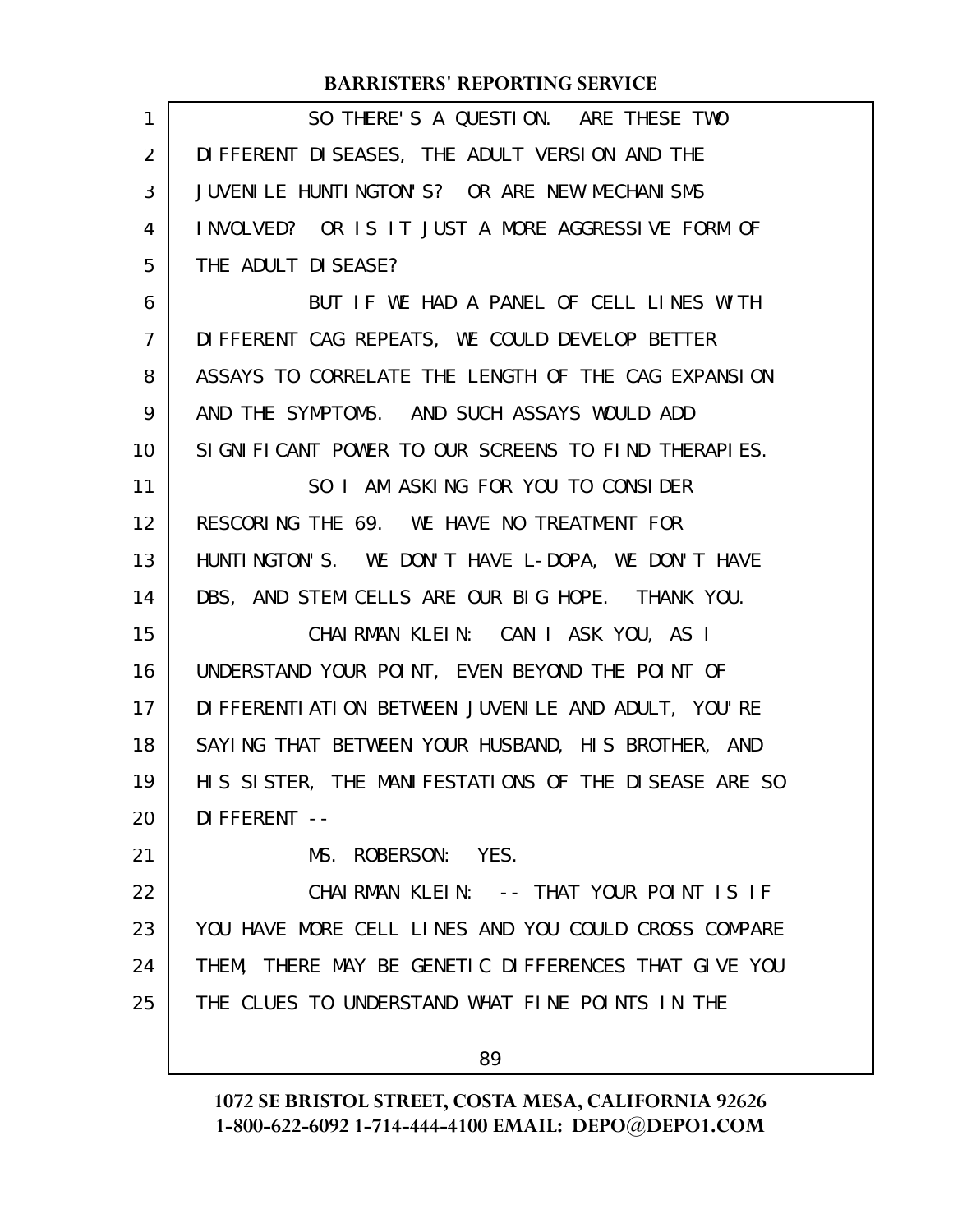| 1              | GENETIC -- IN THE GENETIC MUTATIONS ARE LEADING TO   |
|----------------|------------------------------------------------------|
| $\overline{2}$ | THESE REMARKABLE DIFFERENCES IN THE MANIFESTATION OF |
| 3              | THE DISEASE AND THE SEVERITY. IS THAT YOUR POINT?    |
| 4              | MS. ROBERSON: YES. AND ALSO THAT THEY                |
| 5              | HAVE YET TO, BUT THEY WOULD LIKE TO LOOK AT WHAT     |
| 6              | OTHER GENE MODIFIERS ARE OUT THERE THAT MIGHT BE     |
| $\overline{7}$ | AFFECTING. WE HAVE SOMEBODY IN OUR SUPPORT GROUP     |
| 8              | WHO IS ONLY 48 YEARS OLD WITH A VERY LOW REPEAT, 39. |
| 9              | SHE MAYBE SHOULDN'T HAVE GOTTEN THIS MAYBE TILL SHE  |
| 10             | WAS 70. SHE'S VERY SICK. SHE USES A CANE. SHE HAS    |
| 11             | TERRIBLE COGNITIVE PROBLEMS.                         |
| 12             | WE HAVE SOMEBODY ELSE IN OUR SUPPORT                 |
| 13             | GROUP, A MAN, WHO'S 81, WITH A REPEAT OF 40. HE'S    |
| 14             | DOING PRETTY GOOD. SO HERE WE ARE JUST WHEN WE       |
| 15             | THINK WE'VE KIND OF GOT THIS THING FIGURED OUT WHERE |
| 16             | WE'VE GOT AGE OF ONSET AND SEVERITY OF SYMPTOMS      |
| 17             | LINKED WITH THE REPEAT LENGTHS, THESE VARIABLES ARE  |
| 18             | POPPING UP ALL THE TIME. SO WE'D LOVE TO UNDERSTAND  |
| 19             | IT BETTER, AND I HAVE A FEELING WE CAN DO IT IS WITH |
| 20             | MORE CELL LINES.                                     |
| 21             | CHAIRMAN KLEIN: OKAY.                                |
| 22             | MS. ROBERSON: OH, CAN I MAKE JUST ONE                |
| 23             | MORE COMMENT? THERE WAS A MAN EARLIER WHO SPOKE      |
| 24             | ABOUT WISHING THAT THERE WOULD BE SOME KIND OF       |
| 25             | REBUTTAL PROCESS AFTER THEY GOT THE RESULTS BACK     |
|                | 90                                                   |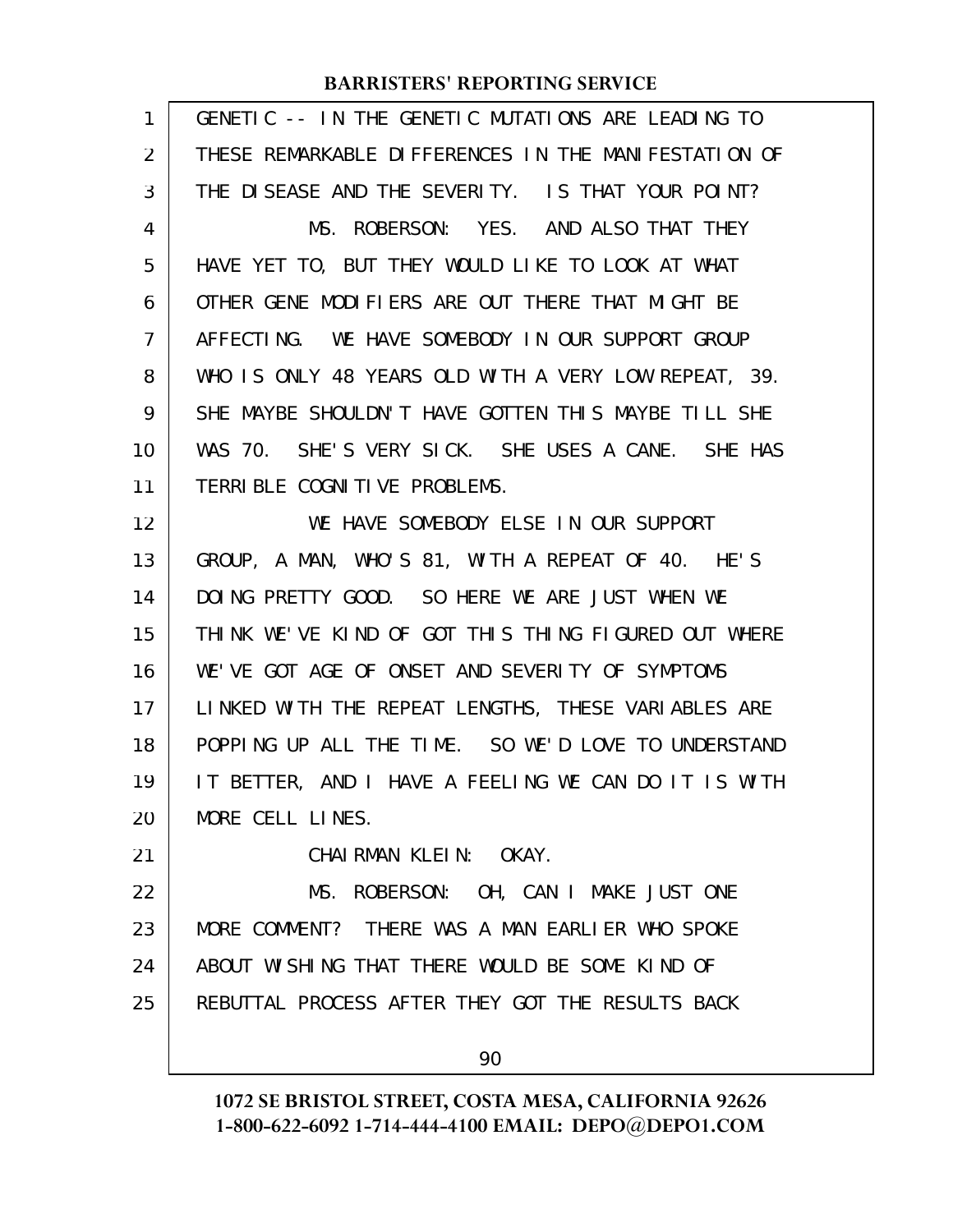| $\mathbf{1}$   | FROM THIS. AND I THOUGHT ABOUT THAT. I KIND OF        |
|----------------|-------------------------------------------------------|
| $\overline{2}$ | LIKE THAT I DEA BECAUSE FOR US OUR RESEARCHERS HAD NO |
| 3              | WAY TO GIVE YOU FEEDBACK THAT, HEY, WE'VE SEARCHED.   |
| 4              | YOU GUYS SAY WE HAVE EIGHT CELL LINES, BUT WE CAN'T   |
| 5              | FIND THEM. WE CAN ONLY FIND FIVE. AND YOU SAY WE      |
| 6              | HAVE FIBROBLAST STEM CELLS. WE DON'T HAVE ANY.        |
| 7              | SO, ANYWAY, MAYBE THAT'S SOMETHING YOU                |
| 8              | GUYS CAN TAKE UNDER CONSIDERATION. THANK YOU SO       |
| 9              | MUCH.                                                 |
| 10             | CHAIRMAN KLEIN: THANK YOU VERY MUCH.                  |
| 11             | MR. ROBERSON: ONE LAST THING. NEXT TIME               |
| 12             | I PAY MY STATE TAXES, I WON'T COMPLAIN SO MUCH        |
| 13             | BECAUSE I THINK OUR MONEY IS DOING GOOD WORK HERE.    |
| 14             | THANK YOU.                                            |
| 15             | CHAIRMAN KLEIN: THANK YOU. ALL RIGHT.                 |
| 16             | ADDITIONAL COMMENTS BY THE BOARD? DR. PIZZO.          |
| 17             | DR. PIZZO: I JUST WANT TO SEE IF I CAN                |
| 18             | JUST CLARIFY AT LEAST FOR MYSELF ONE FACTOR. AND      |
| 19             | THAT IS THE CONCERN THAT WAS RAISED, AS I HEARD IT    |
| 20             | EXPRESSED, WAS WITH REGARD TO THE FEASIBILITY FOR     |
| 21             | AIM 3, WHICH IS REALLY A PRETTY BOLD, AMBITIOUS AIM   |
| 22             | THAT MIGHT BE A WHOLE SERIES OF COMPLICATED           |
| 23             | EXPERIMENTS DONE BY EITHER THIS LAB OR OTHERS.        |
| 24             | WHEREAS, WHAT WE'RE REALLY TALKING ABOUT IN THE       |
| 25             | PROPOSAL IS GENERATING CELL LINES THAT COULD BE       |
|                |                                                       |

91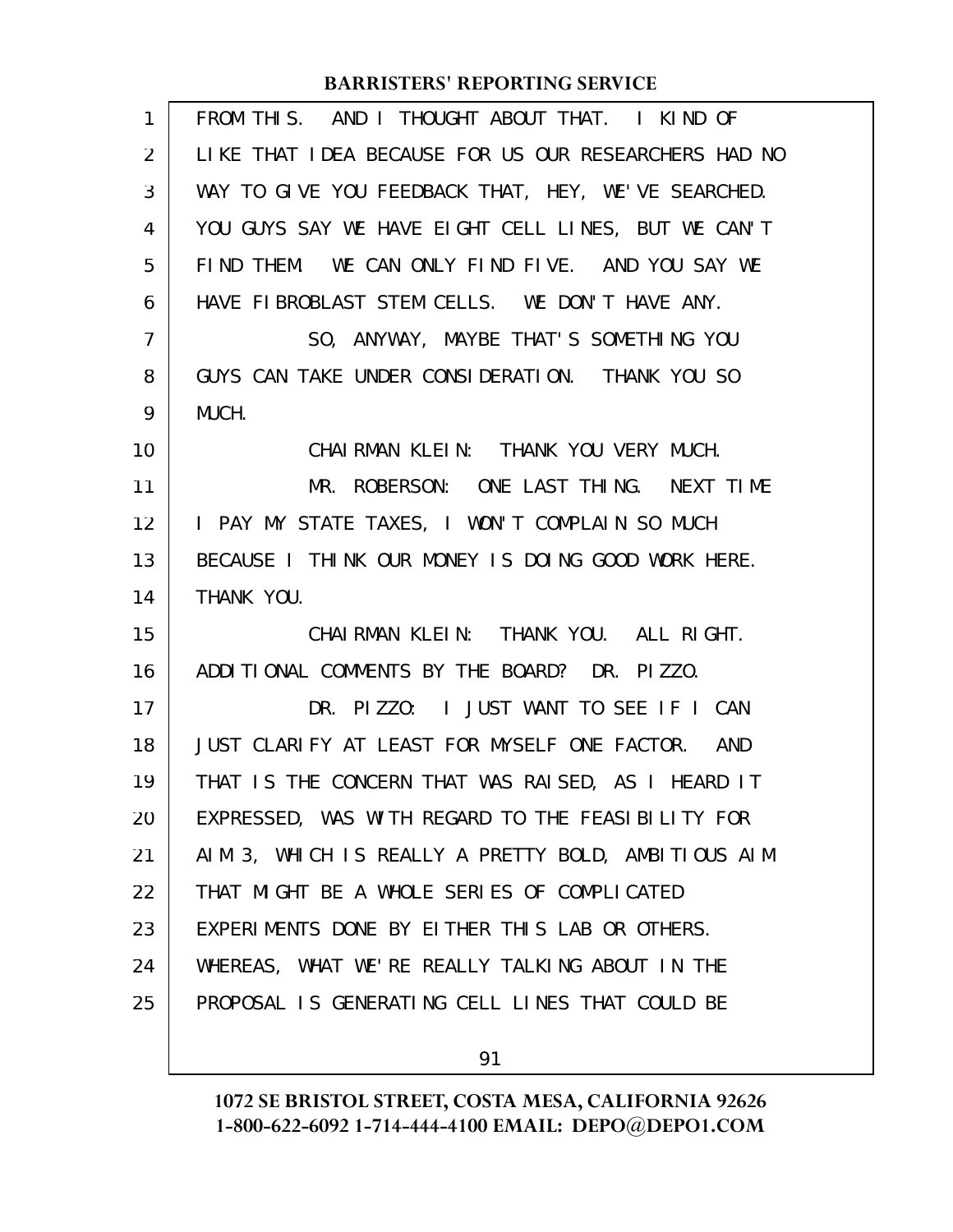STUDIED.

1

SO I THINK THAT IN A SENSE THERE ARE TWO STANDARDS BEING APPLIED, AND THAT'S MY CONCERN AS I'M NOW HEARING THE DISCUSSION MORE ELUCIDATED, WHICH IS, ON THE ONE HAND, GENERATING CELL LINES, WHETHER IT'S FIVE, EIGHT, 20, I MEAN THERE MAY BE A NEED FOR MULTIPLE CELL LINES AS STUDIES WERE TO EVOLVE SEPARATE FROM ACTUALLY DOING SOMETHING THAT WOULD BE QUITE DRAMATIC. AND THAT IS, QUOTE, CURING THE GENETIC DEFECT. THAT I VIEW AS A WHOLE DIFFERENT KIND OF STUDY. I MEAN THAT'S NOT GENERATING CELL LINES. THAT'S, YOU KNOW, A DISEASE-BASED SPECIFIC SET OF APPROACHES. SO I THINK THAT RAISES A QUESTION IN MY MIND ABOUT WHETHER THE METRIC WE'RE USING IS BEING APPLIED IN THE RIGHT MANNER IN THIS REGARD. CHAIRMAN KLEIN: THANK YOU, DR. PIZZO. ADDITIONAL COMMENTS? SEEING NO ADDITIONAL COMMENTS -- DR. LORREY: JUST TO HIGHLIGHT, THESE ONE OR TWO WERE CONSIDERED FEASIBLE. CHAIRMAN KLEIN: THEY WERE CONSIDERED FEASIBLE. OKAY. DR. PIZZO: CAN I JUST TO CLARIFY THAT, THERE ARE -- THE QUESTION ABOUT THE CELL LINES THAT 92 2 3 4 5 6 7 8 9 10 11 12 13 14 15 16 17 18 19 20 21 22 23 24 25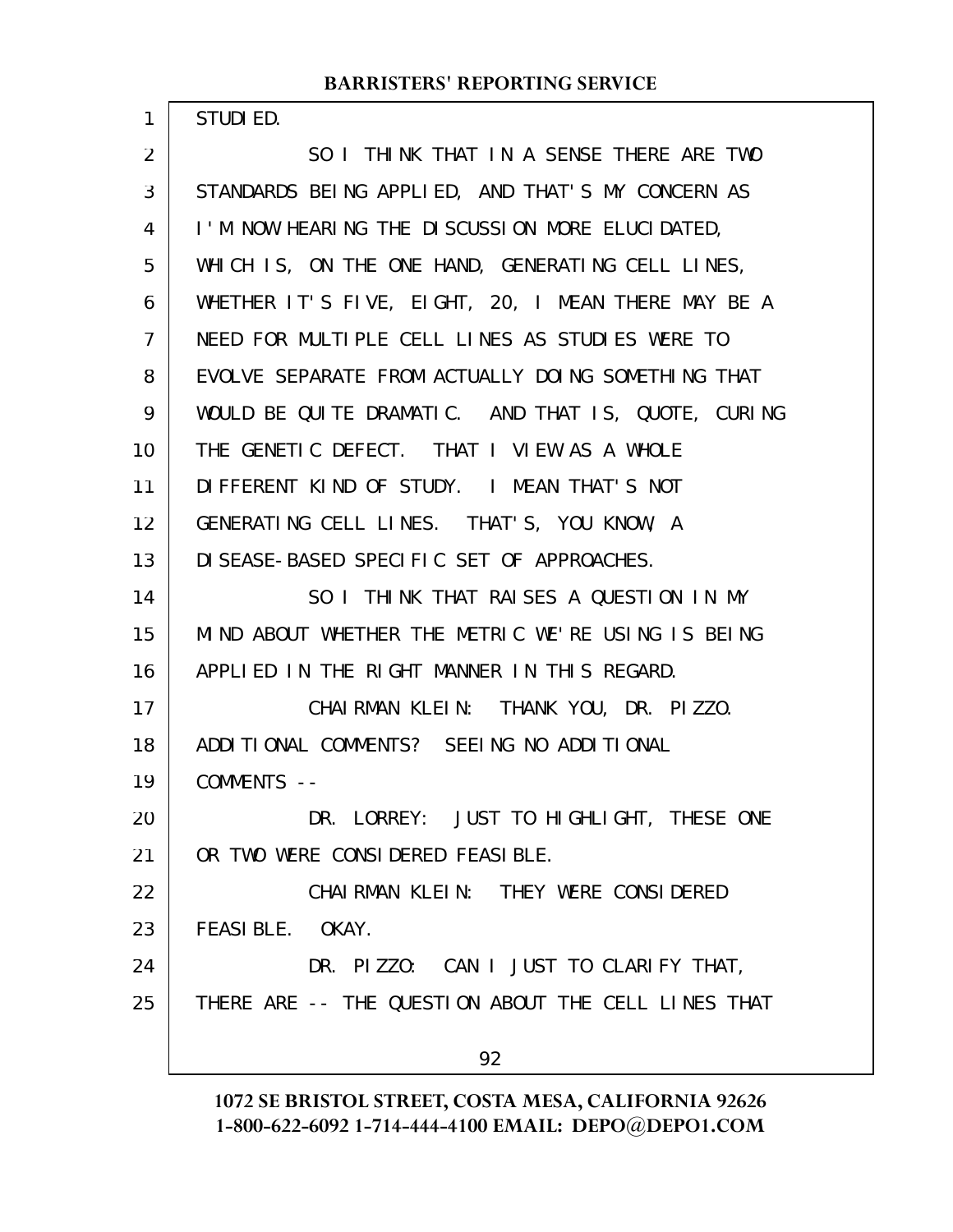| $\mathbf{1}$   | ARE AVAILABLE, AND I DON'T KNOW WHAT THE RIGHT       |
|----------------|------------------------------------------------------|
| $\overline{2}$ | NUMBER IS BECAUSE I COULD ENVISION, YOU KNOW, THAT   |
| 3              | YOU MIGHT HIT A HOME RUN WITH ONE CELL LINE OR YOU   |
| 4              | MAY NEED 20 OR 30 OF THEM. WHAT IS THE STORY WITH    |
| 5              | REGARD TO THE AVAILABILITY OF THE LINES? THERE ARE   |
| 6              | FIVE CELL LINES, QUOTE, NOW AVAILABLE. THAT, I       |
| $\overline{7}$ | THINK, WE HAVE CLARIFIED.                            |
| 8              | CHAIRMAN KLEIN: WELL, THAT'S THE POINT               |
| 9              | BEING MADE BY THE SPEAKER.                           |
| 10             | DR. PIZZO: EIGHT KNOWN, FIVE AVAILABLE.              |
| 11             | CHAIRMAN KLEIN: IF WE CAN TAKE ADDITIONAL            |
| 12             | COMMENT, DR. LORREY.                                 |
| 13             | DR. LORREY: I'M SORRY TO INTERRUPT, BUT I            |
| 14             | JUST LOOKED UP ON PUBMED. I'M JEAN LORREY. I WORK    |
| 15             | ON HUMAN EMBRYONIC STEM CELLS. AND I USED TO -- I    |
| 16             | HAVE WORKED ON HUNTINGTON'S DISEASE IN THE PAST AND  |
| 17             | CHAIRED A STUDY SECTION AT NIH THAT REVIEWED GRANTS. |
| 18             | AND I KNOW THAT THREE OF THESE LINES COME FROM ONE   |
| 19             | GROUP IN CHICAGO, VALINSKY. THOSE LINES ARE NOT      |
| 20             | <b>AVAI LABLE.</b>                                   |
| 21             | DR. PIZZO: I SEE.                                    |
| 22             | DR. LORREY: AND I HAVEN'T FOUND -- I SEE             |
| 23             | ONE MORE THAT WAS -- IS AVAILABLE. IT WAS MADE IN    |
| 24             | BELGIUM. I DON'T KNOW THESE PEOPLE. AND I,           |
| 25             | FRANKLY, DON'T THINK THERE ARE CELL LINES AVAILABLE. |
|                | 93                                                   |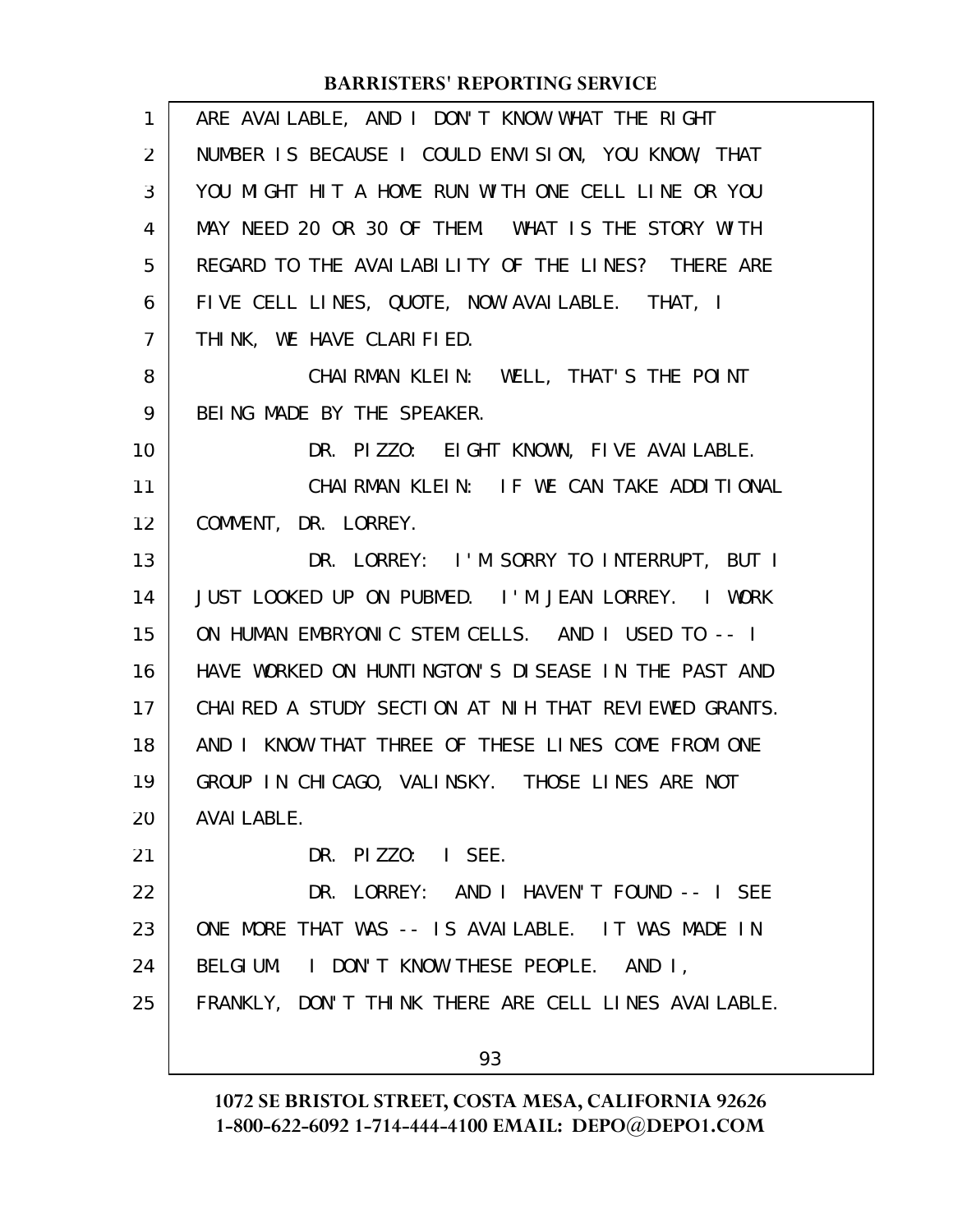|                | <b>BARRISTERS' REPORTING SERVICE</b>                 |
|----------------|------------------------------------------------------|
| 1              | DR. PIZZO: OKAY.                                     |
| 2              | DR. LORREY: I COULD ONLY FIND FOUR, AND I            |
| 3              | WOULDN'T CHOOSE THREE OF THEM.                       |
| 4              | DR. PIZZO: OKAY. I MEAN IN PRINCIPLE                 |
| 5              | GENERATION OF DISEASE-SPECIFIC CELL LINES IS, TO ME  |
| 6              | AT LEAST, STILL AN IMPORTANT OBJECTIVE.              |
| $\overline{7}$ | CHAIRMAN KLEIN: OKAY. THANK YOU VERY                 |
| 8              | MUCH. DR. OLSON.                                     |
| 9              | DR. OLSON: CHAIRMAN KLEIN, I JUST WANTED             |
| 10             | TO SAY ONE THING. I DID ATTEND A WORKSHOP, I         |
| 11             | BELIEVE LAST YEAR, THAT WAS SPECIFICALLY FOCUSED ON  |
| 12             | HUNTINGTON'S DISEASE. AND AT THAT -- YOU KNOW,       |
| 13             | AGAIN, IT WAS MADE -- THE POINT WAS MADE THAT THERE  |
| 14             | ARE DISEASE-SPECIFIC CELL LINES WITH A RANGE OF CAG  |
| 15             | REPEATS IN THEM. I DO NOT -- YOU KNOW, I'M NOT       |
| 16             | GOING TO COMMENT ON WHETHER, YOU KNOW, THE NUMBER OF |
| 17             | LININGS IS THAT ADEQUATE TO ADDRESS ALL THE CONCERNS |
| 18             | THAT, YOU KNOW, OBVIOUSLY EVERYBODY'S GENETIC MAKEUP |
| 19             | CAN INFLUENCE. SO THAT'S A SEPARATE COMMENT          |
| 20             | ENTIRELY. BUT IT IS TRUE THAT I THINK THERE ARE      |
| 21             | LINES AVAILABLE, AND I BELIEVE THERE ARE MORE THAN   |
| 22             | FIVE BASED ON, AT LEAST, MY ATTENDANCE AT THAT       |
| 23             | WORKSHOP AND DISCUSSIONS ABOUT LINES.                |
| 24             | PEOPLE WERE PARTICULARLY CONCERNED ABOUT             |
| 25             | THE NUMBER OF LINES THAT WERE AVAILABLE AND ABOUT    |
|                | 94                                                   |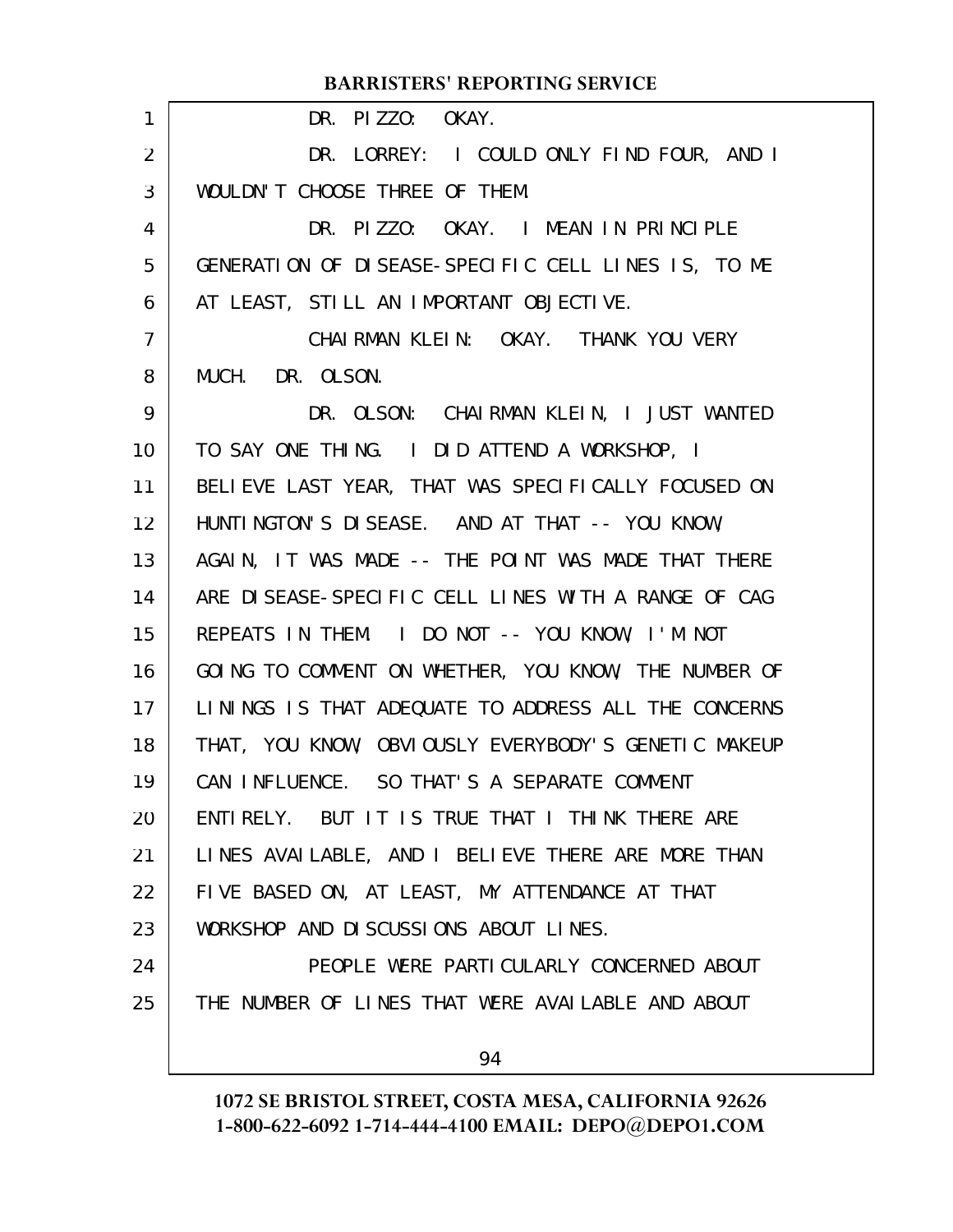| 1              | THE, YOU KNOW, THE VARIATION IN REPEATS AND USING    |
|----------------|------------------------------------------------------|
| $\overline{2}$ | THEM TO GENERATE ESSENTIALLY THE SPINY MOTOR, THE    |
| 3              | MOTOR NEURONS. SO                                    |
| 4              | DR. PIZZO: I'M SORRY TO PROLONG THIS, BUT            |
| 5              | I THINK THAT BECOMES AN IMPORTANT ISSUE. I MEAN SO   |
| 6              | THERE'S A DISCORDANCE IN WHAT WE'RE HEARING, AND I   |
| $\overline{7}$ | DON'T KNOW HOW TO SOLVE THAT RIGHT NOW IN TERMS OF   |
| 8              | ARE THERE OR AREN'T THERE. I'M AT THE POINT WHERE    |
| 9              | I'M CONSIDERING THIS FROM THE PERSPECTIVE OF THE     |
| 10             | NEED TO GENERATE THE LINES AND FOR THOSE LINES TO BE |
| 11             | AVAILABLE, NOT -- I'M NOT FOCUSING, AT LEAST I'M NOT |
| 12             | FOCUSING, ON AIM 3, WHICH I THINK IS A DIFFERENT     |
| 13             | KIND OF SET OF EXPERIMENTS. TO ME THAT'S A SEPARATE  |
| 14             | SET OF APPLICATIONS ALMOST.                          |
| 15             | BUT NOW I'M CONFUSED AS TO WHETHER THERE             |
| 16             | ARE OR AREN'T AN ADEQUATE NUMBER OF LINES.           |
| 17             | CHAIRMAN KLEIN: THERE'S -- THERE'S TWO               |
| 18             | DIFFERENT POINTS, I THINK, BEING MADE HERE. ONE IS   |
| 19             | LINES CAN BE AVAILABLE, BUT NOT ACCESSIBLE. OKAY.    |
| 20             | AND WE HAVE HEARD SOME TESTIMONY THAT THEY'RE        |
| 21             | AVAI LABLE, BUT NOT ACCESSIBLE.                      |
| 22             | THE SECOND POINT IS WE'VE HEARD JUST                 |
| 23             | INDIVIDUAL TESTIMONY THAT EVEN WITHIN A FAMILY       |
| 24             | GROUP, THERE'S RADICAL DIFFERENCES IN THE            |
| 25             |                                                      |
|                | <b>MANI FESTATI ON.</b>                              |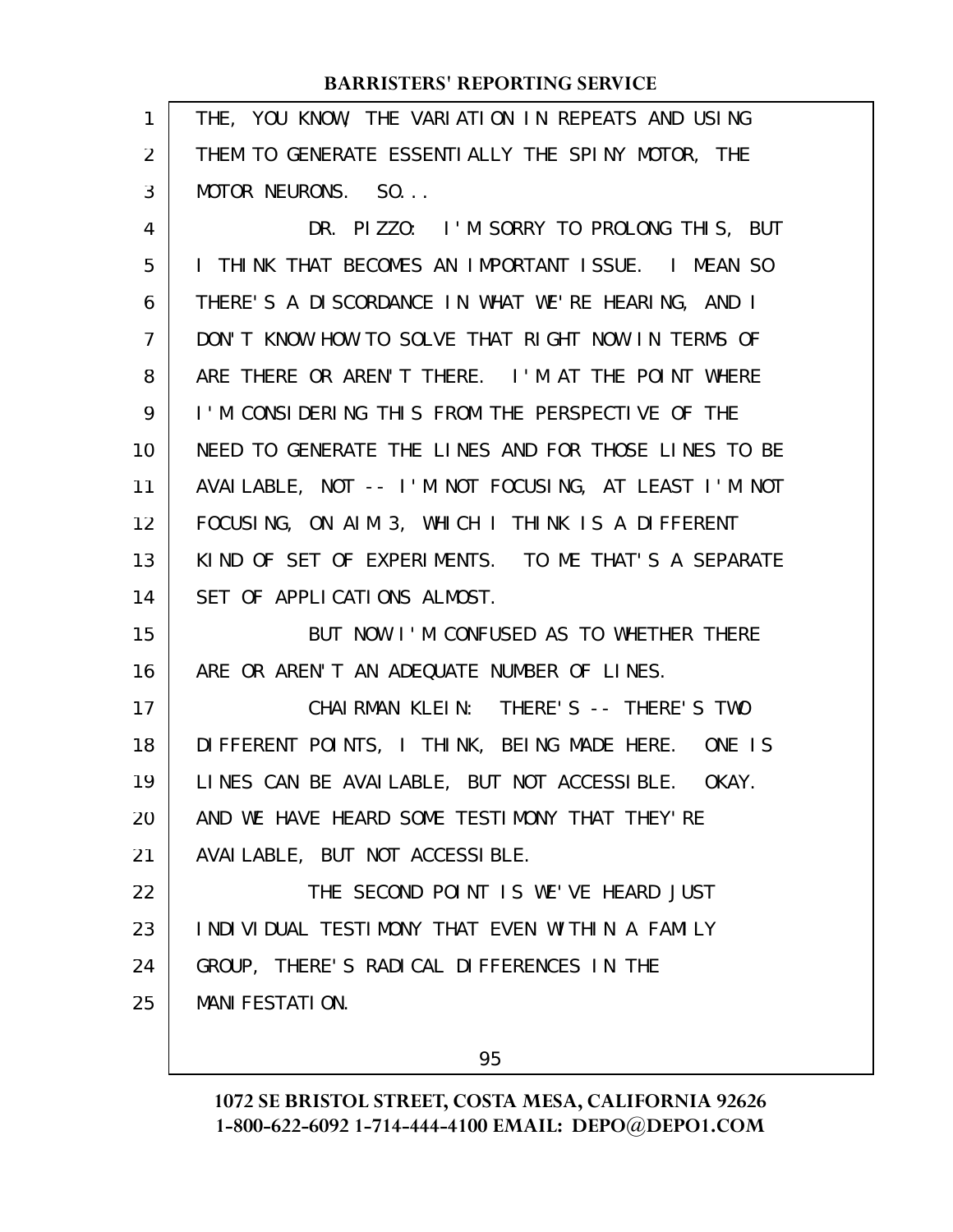| $\mathbf{1}$   | DR. PIZZO: I UNDERSTAND BOTH OF THOSE,               |
|----------------|------------------------------------------------------|
| 2              | BOB, BUT I'M REACTING TO DR. OLSON'S COMMENT, THAT   |
| 3              | THERE WERE -- AT A SPECIFIC MEETING THAT THERE WERE  |
| 4              | LOTS OF CELL LINES AVAILABLE. AND I THINK WE SHOULD  |
| 5              | JUST KNOW -- I MEAN IF A STATEMENT LIKE THAT IS      |
| 6              | MADE, IT WOULD BE HELPFUL TO KNOW THE VERACITY OF    |
| $\overline{7}$ | IT.                                                  |
| 8              | CHAIRMAN KLEIN: WELL, WHAT WE DO KNOW IS             |
| 9              | THAT THE REVIEWERS BELIEVE, WHETHER IT'S EIGHT OR    |
| 10             | NINE LINES WERE AVAILABLE, AND IT APPEARS THAT OF    |
| 11             | THE EIGHT OR NINE LINES AVAILABLE, DR. LORREY IS     |
| 12             | AWARE THAT THERE ARE FOUR, WHICH THERE APPEAR TO BE  |
| 13             | ACCESS QUESTIONS OR QUALITY, WHICH WOULD TEND TO     |
| 14             | I NDI CATE THAT BETWEEN THE REVIEWERS AND THE        |
| 15             | INFORMATION THAT CAN BE VERIFIED, THAT THERE MAY BE  |
| 16             | FIVE LINES AVAILABLE. WE DO NOT KNOW WHETHER THEY    |
| 17             | ARE JUVENILE OR ADULT, WHICH IS THERE'S SIGNIFICANT  |
| 18             | DI FFERENCES.                                        |
| 19             | AND ON A STATISTICAL BASIS, THERE MAY BE             |
| 20             | ADVANTAGE IN HAVING MORE LINES TO BE ABLE TO COMPARE |
| 21             | THE GENETIC DIFFERENCES IN THESE LINES. CAN SOMEONE  |
| 22             | ADDRESS THAT SCIENTIFICALLY?                         |
| 23             | DR. PIZZO: IF SOMEONE COULD ADDRESS THAT             |
| 24             | SCIENTIFICALLY, I WOULD BE ASTOUNDED. I THINK THAT   |
| 25             | TO KNOW WHAT THE N IS, WHAT THE ADEQUATE NUMBER OF   |
|                | 96                                                   |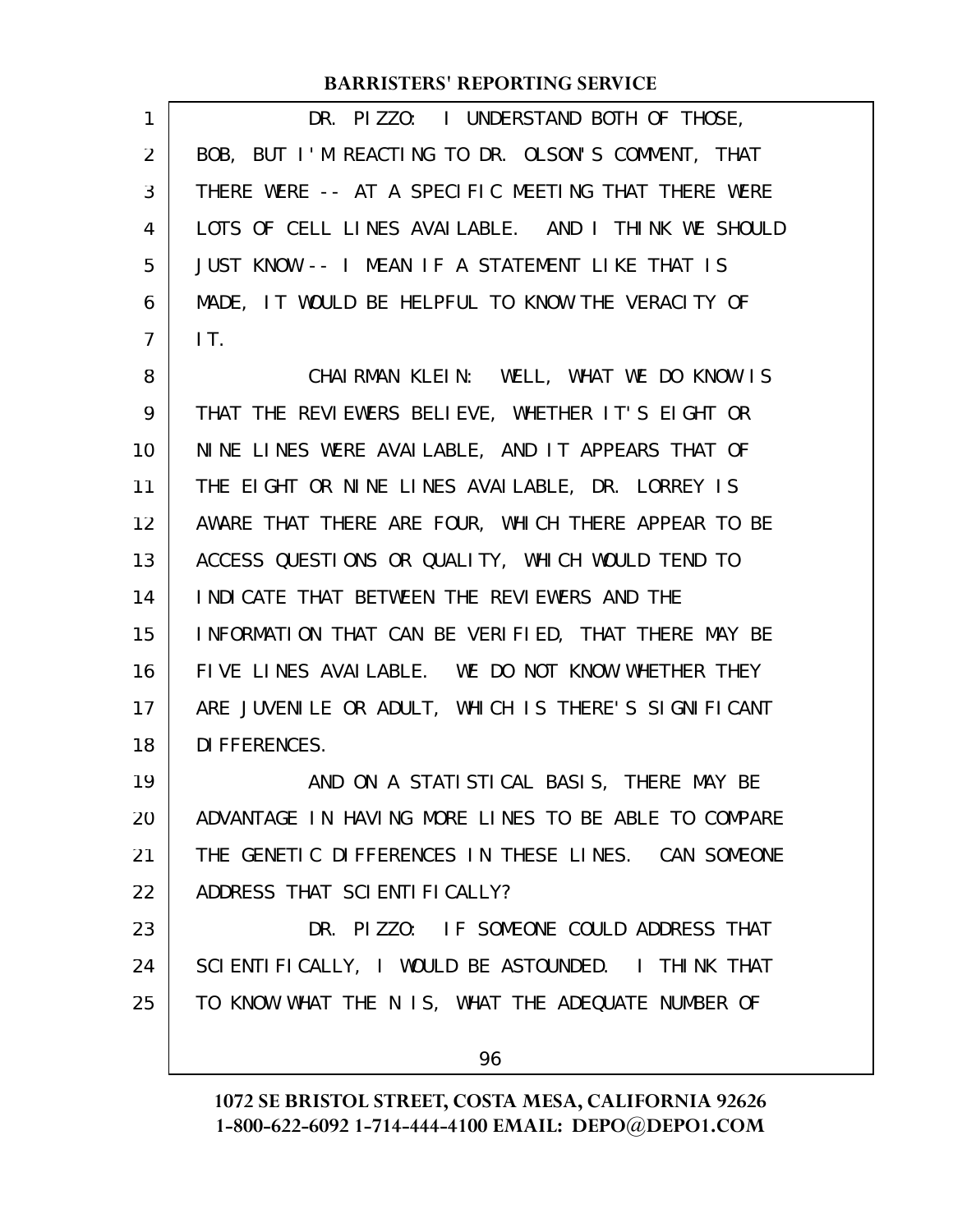| $\mathbf{1}$   | LINES IS, TO ANSWER THAT, ASSUMES A BODY OF          |
|----------------|------------------------------------------------------|
| 2              | KNOWLEDGE --                                         |
| 3              | CHAIRMAN KLEIN: I SUSPEND MY QUESTION. I             |
| 4              | WOULD ASSUME THAT HAVING SOME MORE LINES MIGHT       |
| 5              | INCREASE THE PROBABILITY OF SUCCESS.                 |
| 6              | DR. PIZZO: BUT WE DON'T KNOW WHAT THE                |
| $\overline{7}$ | ACTUAL NUMBER IS. IT MAY BE -- YOU KNOW, IT COULD    |
| 8              | BE IF YOU HAD TWO LINES, YOU'D FIGURE IT ALL OUT, OR |
| 9              | IT MAY MEAN THAT YOU NEED HUNDREDS OF LINES. I       |
| 10             | DON'T KNOW WHAT THE RIGHT NUMBER IS PRO PRIMUM.      |
| 11             | DR. HAWGOOD: COULD I JUST ASK A QUESTION             |
| 12             | WHETHER ANY OF THE KNOWN LINES ACTUALLY HAVE A CELL  |
| 13             | PHENOTYPE? BECAUSE IF THEY DON'T, THEN GENERATING    |
| 14             | ADDITIONAL ONES                                      |
| 15             | DR. OLSON: I WILL JUST SAY THAT I                    |
| 16             | THINK -- YOU KNOW, THE THOUGHT IS THAT THE CELL LINE |
| 17             | OR THAT THE CELL THAT IS THE DISEASE CELL HERE IS    |
| 18             | THE SPINY MOTOR NEURON. THERE'S SOME PEOPLE WHO      |
| 19             | AREN'T EVEN SURE THAT -- OR EVEN CONVINCED THAT'S    |
| 20             | THE RIGHT CELL. NO ONE HAS BEEN SUCCESSFUL IN        |
| 21             | GENERATING THAT PARTICULAR CELL TYPE. SO THAT        |
| 22             | REALLY IS THE ISSUE.                                 |
| 23             | AND I THINK YOU HEARD THAT FROM THE                  |
| 24             | REVIEWERS TOO, THAT THEY WERE -- THAT THE TECHNICAL  |
| 25             | CHALLENGE OR THE TECHNICAL ISSUE WITH RESPECT TO     |
|                | 97                                                   |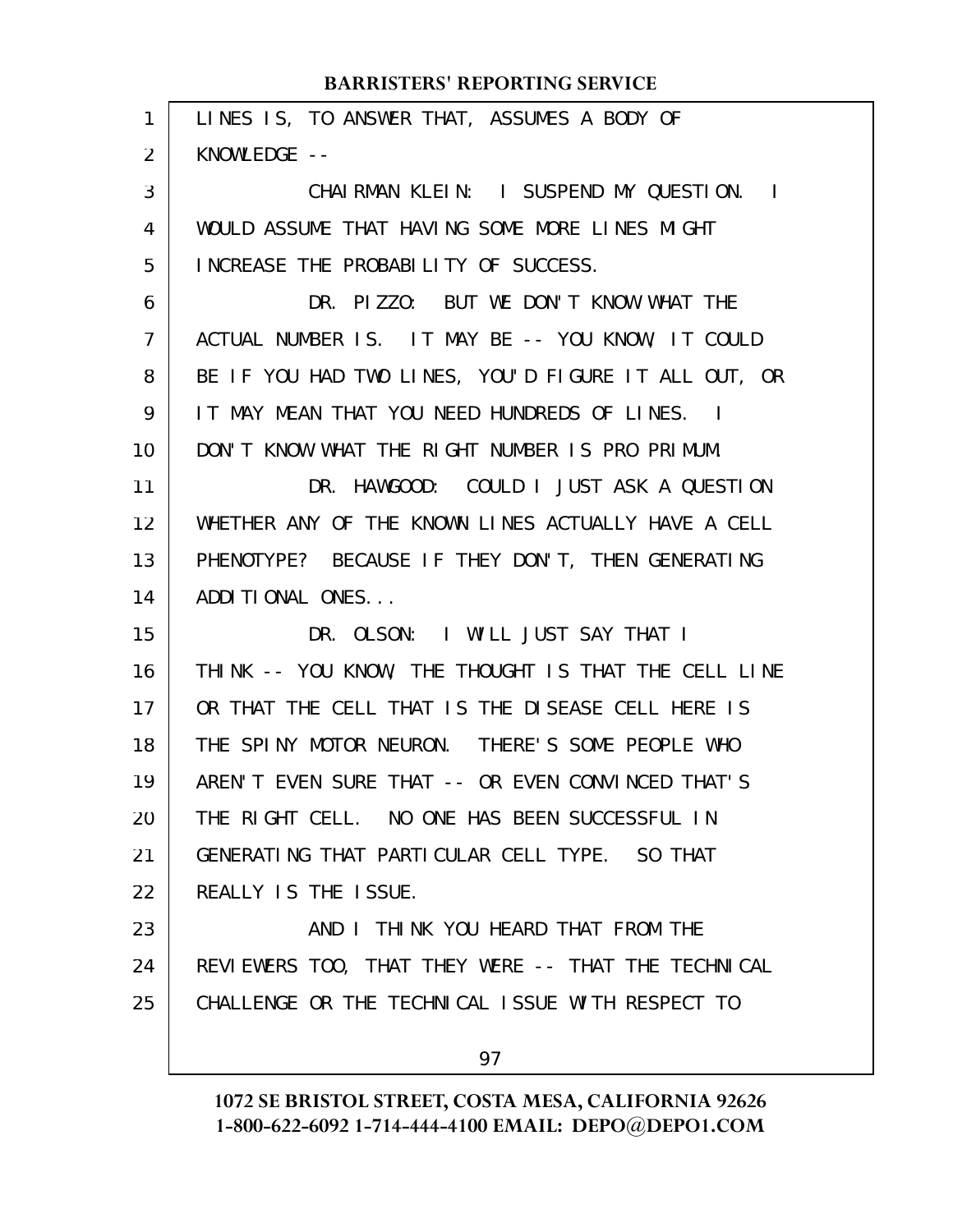| $\mathbf{1}$   | THIS APPLICATION, WHICH DOESN'T MEAN THAT PEOPLE       |
|----------------|--------------------------------------------------------|
| 2              | SHOULDN'T TRY, IS THE ABILITY TO GENERATE THAT         |
| 3              | SPECIFIC PHENOTYPE. SO -- I'M SORRY -- TO GENERATE     |
| 4              | THAT CLASS OF NEURONS.                                 |
| 5              | CHAIRMAN KLEIN: THAT'S THE THIRD AIM.                  |
| 6              | DR. PIZZO: NO, THAT'S NOT THE THIRD AIM.               |
| $\overline{7}$ | THE THIRD AIM IS TO CORRECT THE GENETIC LESION.        |
| 8              | MR. SHEEHY: THAT'S THE SECOND AIM, WHICH               |
| 9              | WAS FEASIBLE, BY THE WAY.                              |
| 10             | MS. GIBBONS: I THINK THAT WE                           |
| 11             | CERTAINLY --                                           |
| 12             | DR. HAWGOOD: I THINK THE POINT I WAS                   |
| 13             | TRYING TO MAKE, UNTIL THAT DIFFERENTIATION STEP IS     |
| 14             | SOLVED, THEN HAVING 50 LINES THAT SIMPLY               |
| 15             | DI FFERENTI ATE INTO EARLY NEURONS IS NOT PARTICULARLY |
| 16             | USEFUL.                                                |
| 17             | MS. GIBBONS: IT DEPENDS ON WHAT THEY                   |
| 18             | THERE WERE OTHER EXPERIMENTS PROPOSED FOR THE<br>WERE. |
| 19             | USE OF THE LINES SUCH AS BIOMARKERS OR DEVELOPING      |
| 20             | DRUGS WHICH CAN BE DONE ON PROGENITORS WAS THE IDEA.   |
| 21             | CHAIRMAN KLEIN: OKAY. DR. PRIETO.                      |
| 22             | DR. PRIETO: JUST A QUESTION, THAT IF THAT              |
| 23             | DIFFERENTIATION IS A CRUCIAL STEP AND WE DON'T FUND    |
| 24             | THE RESEARCH THAT MIGHT ACHIEVE THAT, WHO'S GOING TO   |
| 25             | DO 1T?                                                 |
|                |                                                        |

98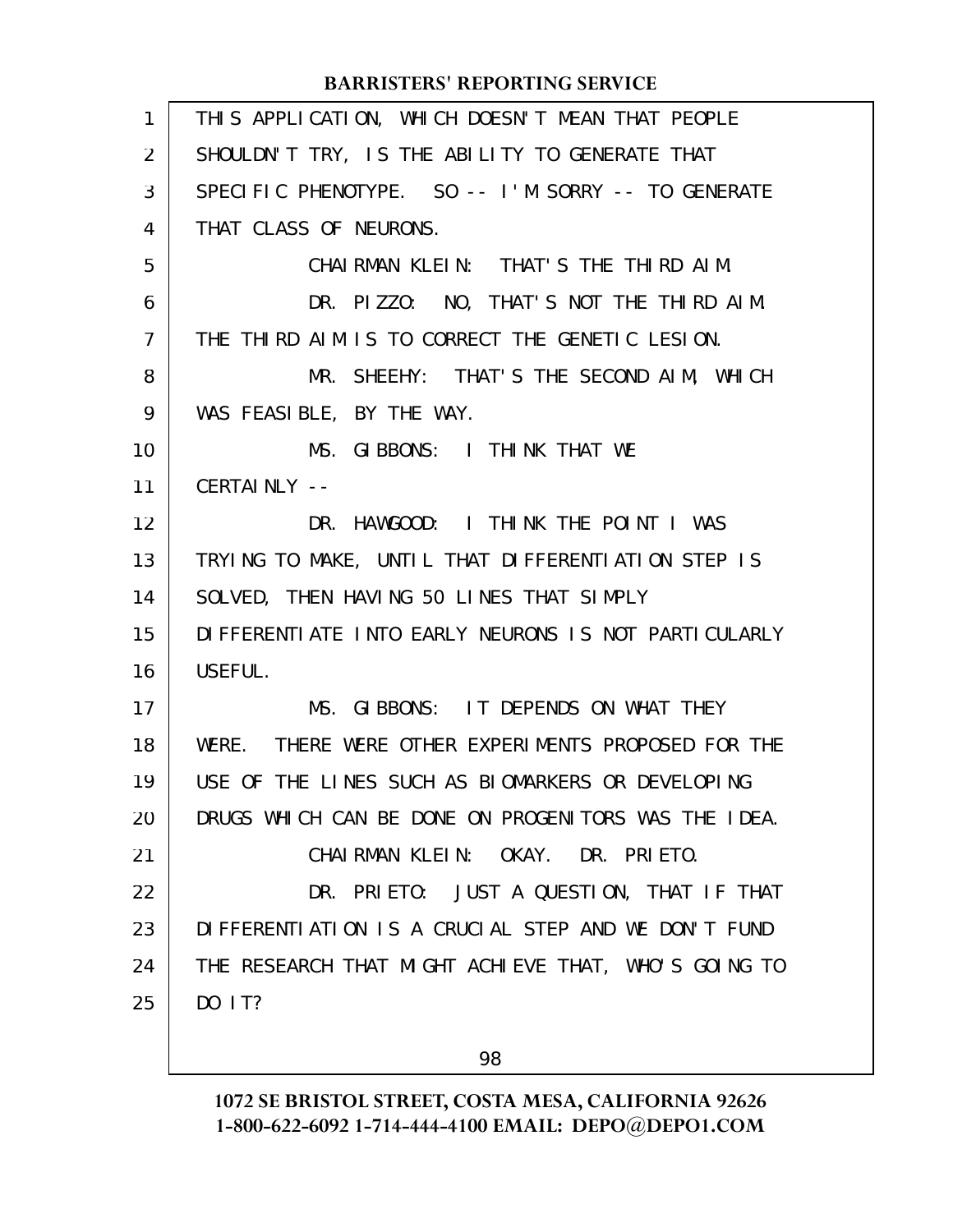| 1              | MS. GIBBONS: I THINK THAT THE --                     |
|----------------|------------------------------------------------------|
|                |                                                      |
| 2              | CHAIRMAN KLEIN: WHAT WAS THE CONCLUSION              |
| 3              | AS TO THE QUALITY OF THE TEAM AND PRINCIPALS?        |
| 4              | DR. NIGH: THE QUALITY OF THE TEAM WAS                |
| 5              | CONSI DERED OUTSTANDING.                             |
| 6              | CHAIRMAN KLEIN: OKAY.                                |
| $\overline{7}$ | DR. DAFOE: IF I COULD COMMENT. THE ISSUE             |
| 8              | OF THE APPEAL PROCESS, SLIGHTLY DIFFERENT ISSUE, BUT |
| 9              | RELATED BECAUSE IF THERE IS AN APPEAL PROCESS, AND I |
| 10             | UNDERSTAND THERE IS, THERE IS NO OPPORTUNITY TO      |
| 11             | REBUT BECAUSE HERE IT WOULD BE HELPFUL BECAUSE THE   |
| 12             | INVESTIGATORS COULD COME BACK WITH THEIR INFORMATION |
| 13             | ABOUT AVAILABILITY. SO I THINK THAT IS AN            |
| 14             | INTERESTING POINT, THAT I KNOW THAT SUBSEQUENT       |
| 15             | GRANTS WILL HAVE AN APPEAL PROCESS BECAUSE THAT'S    |
| 16             | REALLY WHAT IN MY MIND WE NEED RIGHT NOW IS SOME     |
| 17             | CONFIRMATION ABOUT ACCESSIBILITY.                    |
| 18             | MS. GIBBONS: IT SEEMS TO ME THAT, YOU                |
| 19             | KNOW, WE CERTAINLY APPRECIATE THAT THE REVIEW TEAM   |
| 20             | DID AN AMAZING JOB AT REVIEWING EXACTLY WHAT WAS     |
| 21             | SUBMITTED HERE, AND I BELIEVE THE DISCUSSION NOW IS  |
| 22             | THAT, AT LEAST FOR ME, WE'RE LOOKING AT AIMS 1 AND 2 |
| 23             | AND WHETHER WE THINK THIS WOULD BE SOMETHING         |
| 24             | MEANINGFUL TO FUND BASED ON THOSE AIMS. AND I        |
| 25             | UNDERSTAND WHERE THE SCORE CAME FROM WITH AIM 3.     |
|                |                                                      |

99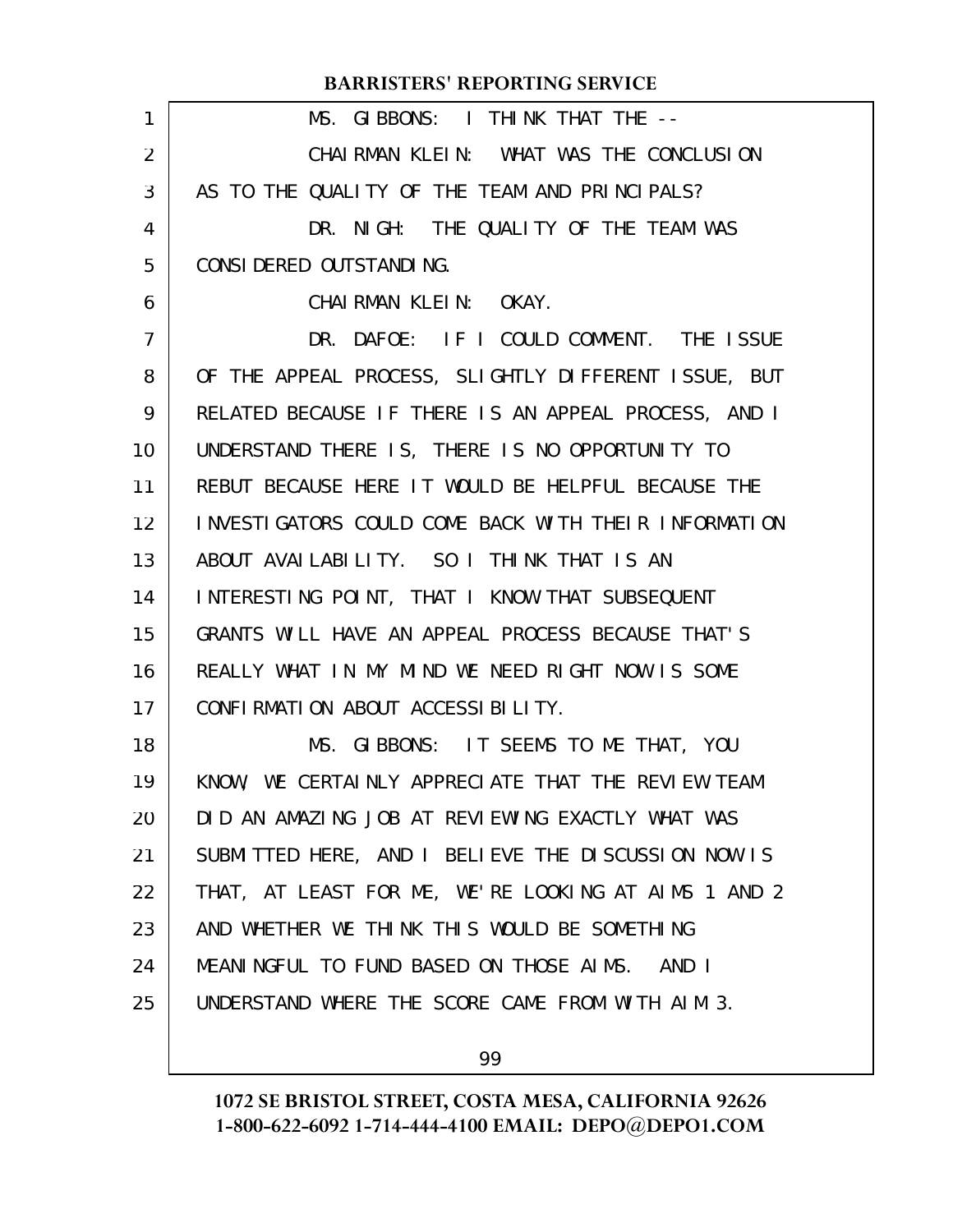| 1  | BUT GIVEN -- I WOULD LIKE TO SEE US GO               |
|----|------------------------------------------------------|
| 2  | FORWARD GIVEN THE STRENGTH OF THIS TEAM AND GIVEN    |
| 3  | THE OPPORTUNITY, THE ACCESS THAT THEY HAVE, AND IT   |
| 4  | SEEMS LIKE WE'RE AT LEAST ARGUING ENOUGH FAVORABLY   |
| 5  | THAT WE CERTAINLY HAVE SOME QUESTIONS ABOUT IT BEING |
| 6  | <b>IN TIER 2.</b>                                    |
| 7  | CHAIRMAN KLEIN: ALL RIGHT. JEFF SHEEHY.              |
| 8  | MR. SHEEHY: I STILL WANT TO GO BACK TO               |
| 9  | THE ISSUE ON TIER -- ON AIM 2. AIM 2 IS FEASIBLE,    |
| 10 | RIGHT? AND AIM 2 IS THE POINT THAT DR. OLSON         |
| 11 | ADDRESSED, THAT YOU NEED -- THAT YOU NEED TO DERIVE  |
| 12 | THE SPECIFIC TYPE OF NEURONAL MOTOR -- NO? AS I SEE  |
| 13 | AIM 2 IS TO -- SPECIFICALLY INTO NEURONAL SUBTYPES   |
| 14 | INVOLVED IN HD IS WHAT AIM 2 IS, AND AIM 1 AND 2     |
| 15 | WERE BOTH CONSIDERED FEASIBLE.                       |
| 16 | DR. NIGH: AIM 1 WAS TO DERIVE HESC FROM              |
| 17 | HUNTINGTON DISEASE BLASTOCYSTS. AIM 2 IS TO DERIVE   |
| 18 | IPS CELLS FROM PATIENTS DIAGNOSED WITH A CAG REPEAT. |
| 19 | AND AIM 3 IS TO GENETICALLY MANIPULATE IPS CELLS --  |
| 20 | MR. SHEEHY: I'M READING FROM THE REVIEW I            |
| 21 | HAVE IN FRONT OF ME. CELLS WILL BE DIFFERENTIATED    |
| 22 | INTO NEURONS, SPECIFICALLY TO NEURONAL SUBTYPES      |
| 23 | INVOLVED IN HD. THEN IT SAYS IN AIM 3, SO THIS IS    |
| 24 | UNDER AIM 1 OR 2, WHICH WERE CONSIDERED FEASIBLE.    |
| 25 | AND THAT WAS THE POINT THAT IT SEEMS TO BE MISSING.  |
|    |                                                      |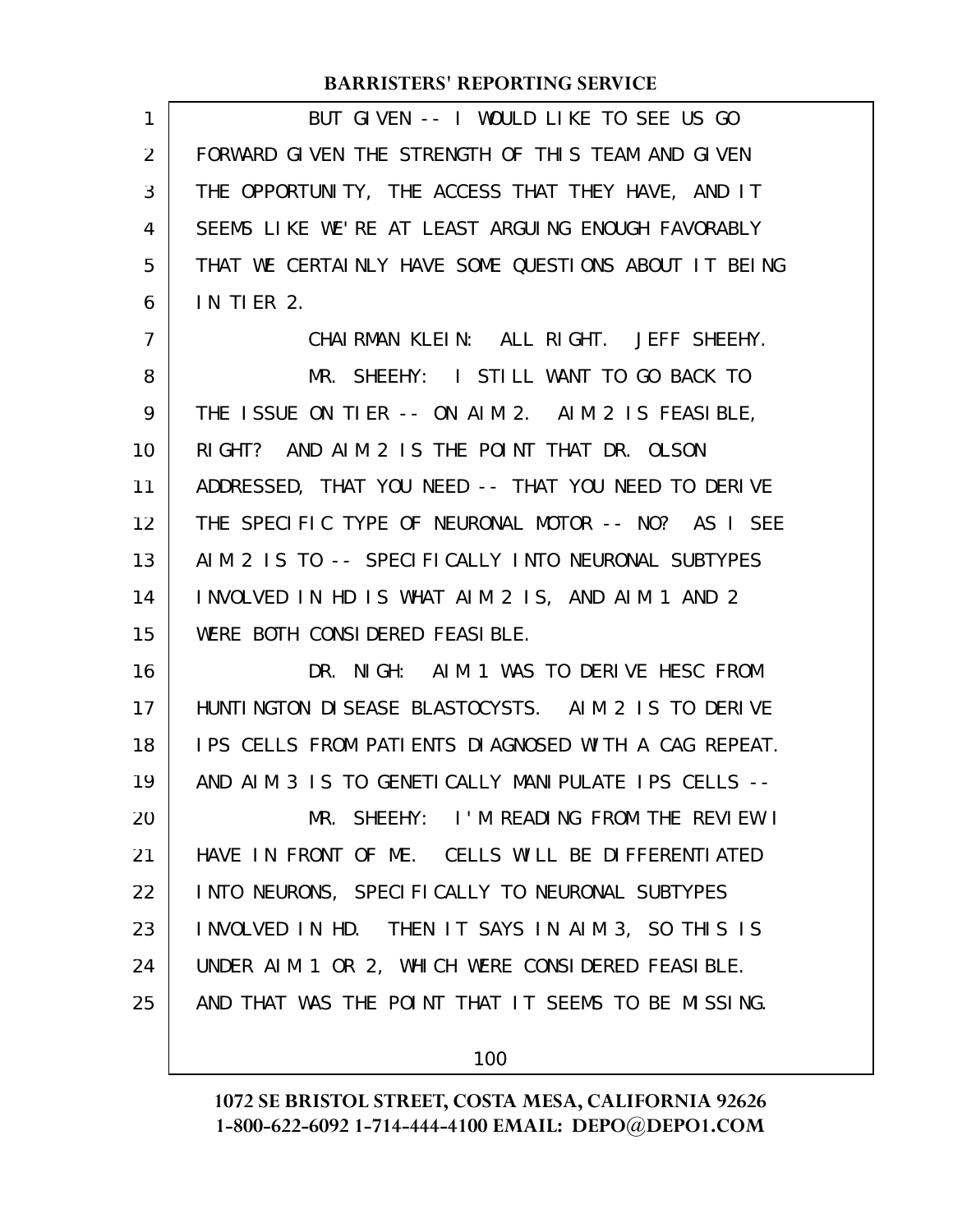| 1              | SO IT SEEMS TO ME THAT THIS IS SOMETHING WE SHOULD  |
|----------------|-----------------------------------------------------|
| 2              | FUND.                                               |
| 3              | WE JUST HAD A STATEMENT THAT THAT WAS A             |
| 4              | PROBLEM WITH THE LINES THAT EXIST. THAT GOES TO     |
| 5              | DR. HAWGOOD'S POINT, AND THIS IS PART OF AIM 1 AND  |
| 6              | 2, WHICH WERE FEASIBLE AS DETERMINED BY THE         |
| $\overline{7}$ | REVIEWERS. SO I THINK WE SHOULD GO AHEAD AND VOTE   |
| 8              | ON THIS AND APPROVE IT.                             |
| 9              | MR. ROTH: MR. CHAIRMAN, CAN I CALL THE              |
| 10             | QUESTION?                                           |
| 11             | CHAIRMAN KLEIN: YES. CALL THE QUESTION.             |
| 12             | WE WILL NEED A ROLL CALL VOTE. AND PLEASE WOULD YOU |
| 13             | RESTATE THOSE IN CONFLICT?                          |
| 14             | MS. KING: CONFLICTS ARE BRYANT, LANSING,            |
| 15             | AND STEWARD.                                        |
| 16             | CHAIRMAN KLEIN: THANK YOU.                          |
| 17             | MS. KING: DONALD DAFOE.                             |
| 18             | DR. DAFOE: YES.                                     |
| 19             | MS. KING: ROBERT PRICE.                             |
| 20             | DR. PRICE: YES.                                     |
| 21             | MS.<br>KING: DAVID BRENNER.                         |
| 22             | DR. BRENNER: YES.                                   |
| 23             | KING: MARCY FEIT.<br>MS.                            |
| 24             | FEIT: YES.<br>MS.                                   |
| 25             | MS. KING: LEEZA GIBBONS.                            |
|                | 101                                                 |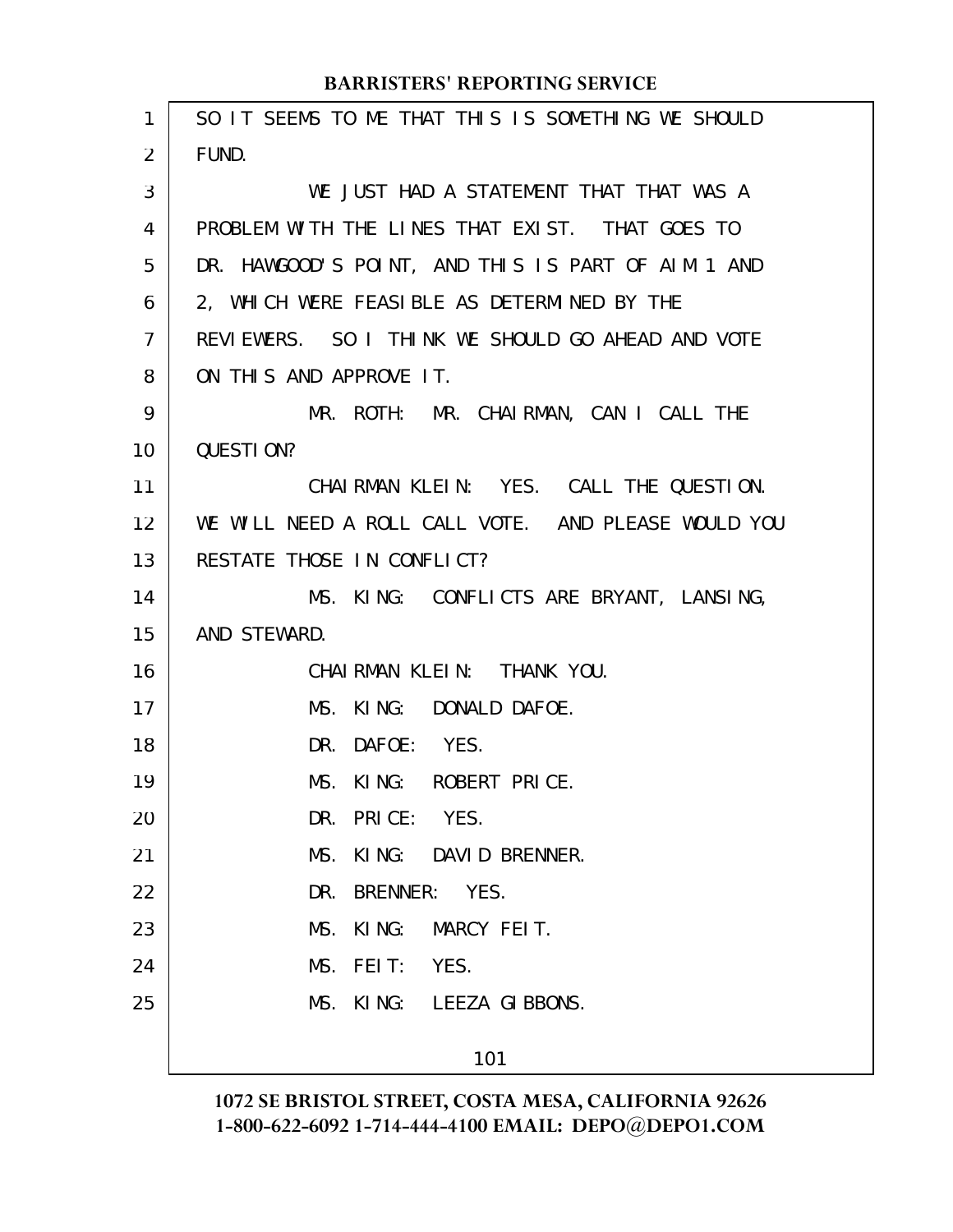| 1              | MS. GIBBONS: YES.                                   |
|----------------|-----------------------------------------------------|
| $\overline{2}$ | MS. KING: SAM HAWGOOD.                              |
| 3              | DR. HAWGOOD: YES.                                   |
| 4              | MS. KING: BOB KLEIN.                                |
| 5              | CHAIRMAN KLEIN: YES.                                |
| 6              | MS. KING: LEONARD ROME.                             |
| 7              | DR. ROME: YES.                                      |
| 8              | MS. KING: TED LOVE. PHIL PIZZO.                     |
| 9              | DR. PIZZO: YES.                                     |
| 10             | MS. KING: CLAIRE POMEROY.                           |
| 11             | DR. POMEROY: YES.                                   |
| 12             | MS. KING: FRANCISCO PRIETO.                         |
| 13             | DR. PRIETO: YES.                                    |
| 14             | MS. KING: DUANE ROTH.                               |
| 15             | MR. ROTH: YES.                                      |
| 16             | MS. KING: DAVID SERRANO-SEWELL.                     |
| 17             | MR. SERRANO-SEWELL: YES.                            |
| 18             | MS. KING: JEFF SHEEHY.                              |
| 19             | MR. SHEEHY: YES.                                    |
| 20             | MS. KING: MR. CHAIRMAN, THAT MOTION                 |
| 21             | <b>CARRIES.</b>                                     |
| 22             | CHAIRMAN KLEIN: ALL RIGHT. JEFF SHEEHY,             |
| 23             | YOU WOULD LIKE TO MOVE TO --                        |
| 24             | MR. SHEEHY: YEAH. SO WE HAVE ONE MORE,              |
| 25             | AND I THINK MR. ROTH WOULD LIKE TO MAKE A MOTION TO |
|                | 102                                                 |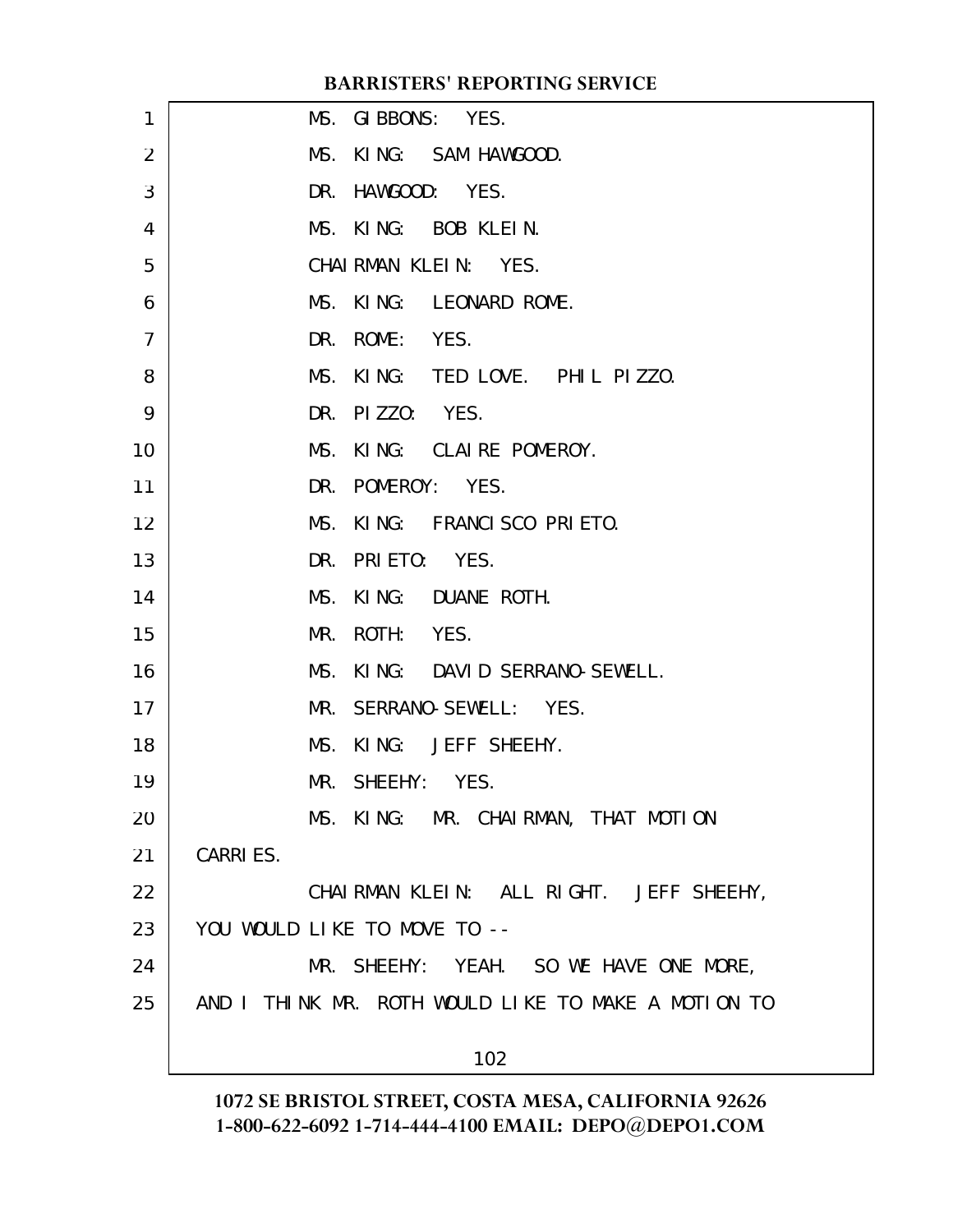MOVE THIS. MR. ROTH: SO I WOULD ALSO MOVE THAT WE FUND 649. MR. SHEEHY: DO I HAVE A SECOND? MR. SERRANO-SEWELL: SECOND. MR. SHEEHY: SECOND FROM DAVID SERRANO-SEWELL. CAN WE GET SOME INFORMATION AND BACKGROUND ON THIS FROM -- MS. KING: JUST BEFORE THAT, I JUST WANTED TO ANNOUNCE THAT THE CONFLICT WITH THIS IS DR. BRYANT. CHAIRMAN KLEIN: OKAY. DR. NIGH: THIS IS A PROPOSAL TO IMPROVE SOMATIC CELL REPROGRAMMING IN ORDER TO GENERATE INDUCED PLURIPOTENT STEM CELLS FOR USE IN A CELL-BASED DISEASE MODEL. AND IN AIMS 1, THE APPLICANT PROPOSES TO TEST THE INDUCIBLE VECTORS AND SYSTEMS THAT WILL ALLOW EXCISION OF GENES. SO HE IS IMPROVING ON THE IPS PROCEDURES. CHAIRMAN KLEIN: DR. NIGH, IF YOU COULD SPEAK A LITTLE CLOSER TO THE MIC. DR. NIGH: OH, I'M SORRY. CHAIRMAN KLEIN: MAYBE YOU CAN BEND IT UP A LITTLE. DR. NIGH: OKAY. SO AIM 1 IS ACTUALLY 103 1 2 3 4 5 6 7 8 9 10 11 12 13 14 15 16 17 18 19 20 21 22 23 24 25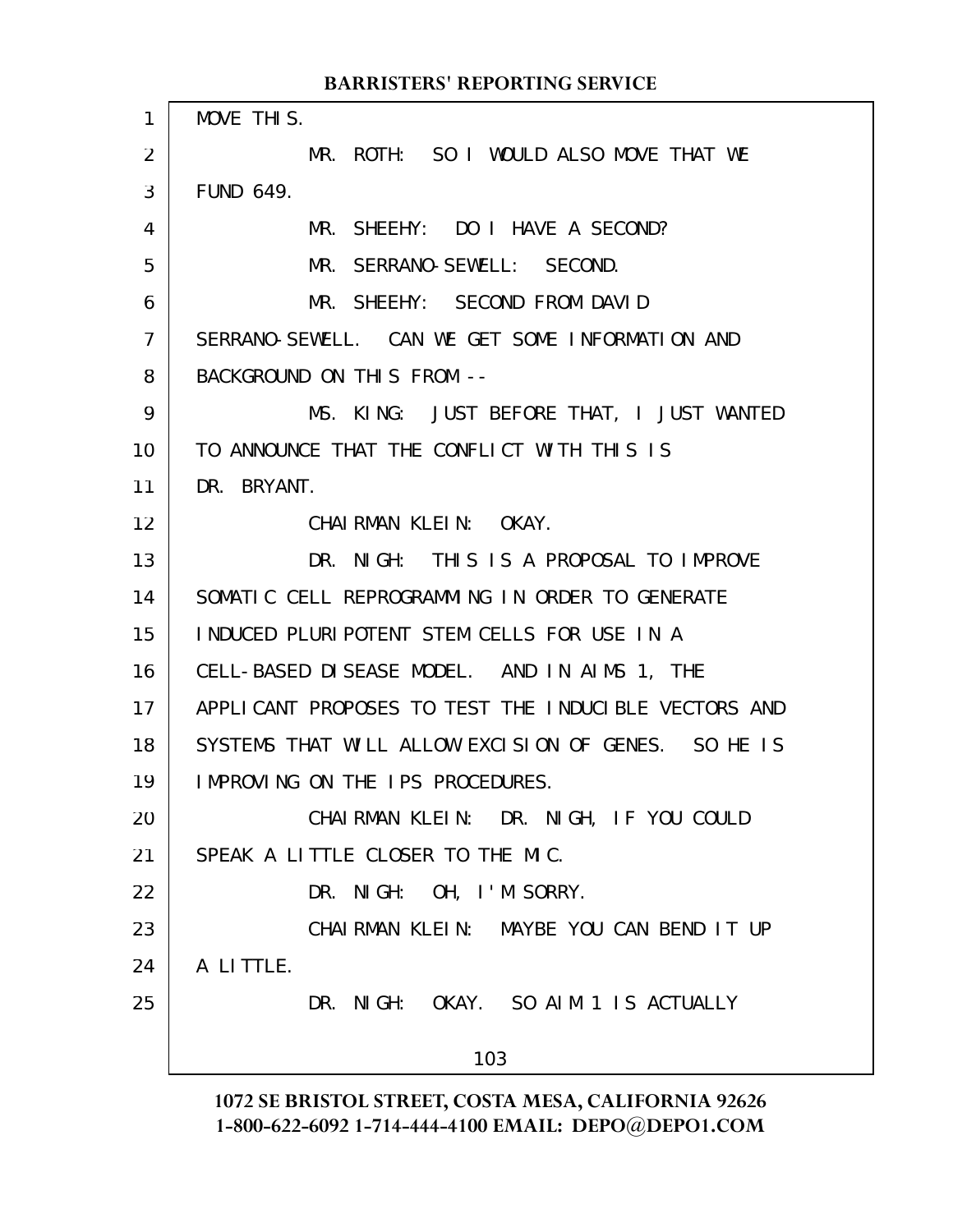| 1  | WORKING ON THE PROCEDURES FOR GENERATING IPS CELLS   |
|----|------------------------------------------------------|
| 2  | AND IMPROVING THOSE.                                 |
| 3  | IN AIM 2 THE APPLICANT PROPOSES TO                   |
| 4  | GENERATE IPS CELLS FROM PATIENTS WITH RETT SYNDROME  |
| 5  | AND ALS. AND IN AIM 3 HE WILL $-$ - HE OR SHE WILL   |
| 6  | MAKE IPS CELLS FROM HEMATOPOETIC OR HEPATIC LINEAGES |
| 7  | IN ORDER TO EXPLORE CELL THERAPY OPTIONS FOR BLOOD   |
| 8  | AND LIVER DISEASES.                                  |
| 9  | AND, AGAIN, THE STRENGTH OF THIS PROPOSAL            |
| 10 | WAS THE HIGHLY ACCOMPLISHED INVESTIGATOR AND HIS     |
| 11 | COLLABORATOR.                                        |
| 12 | AND THE CRITICISMS WERE REALLY THAT THIS             |
| 13 | WAS A VERY AMBITIOUS PROPOSAL TO GENERATE SEVERAL    |
| 14 | DIFFERENT TYPES OF DISEASE-BASED LINES. AND          |
| 15 | SPECIFICALLY IN AIM 3 THERE WAS CRITICISM THAT THE   |
| 16 | APPLICANT MOVES AWAY FROM THEIR AREA OF              |
| 17 | CONCENTRATION TO MOVE INTO BLOOD DISORDERS AND       |
| 18 | HEMOPHILIA AND AN AREA THAT THE APPLICANTS DO NOT    |
| 19 | HAVE MUCH EXPERTISE IN.                              |
| 20 | DURING PROGRAMMATIC REVIEW, THE REVIEWERS            |
| 21 | ACTUALLY DISCUSSED THIS APPLICATION AT LENGTH        |
| 22 | BECAUSE OF THE STRENGTH OF THE TEAM AND BECAUSE THEY |
| 23 | FELT THAT DISEASE MODEL FOR RETT SYNDROME WOULD BE   |
| 24 | OF VALUE. HOWEVER, OVERALL, THEY REMAINED CONCERNED  |
| 25 | WITH THE LACK OF FOCUS AND DID NOT MOVE TO MOVE IT   |
|    |                                                      |

104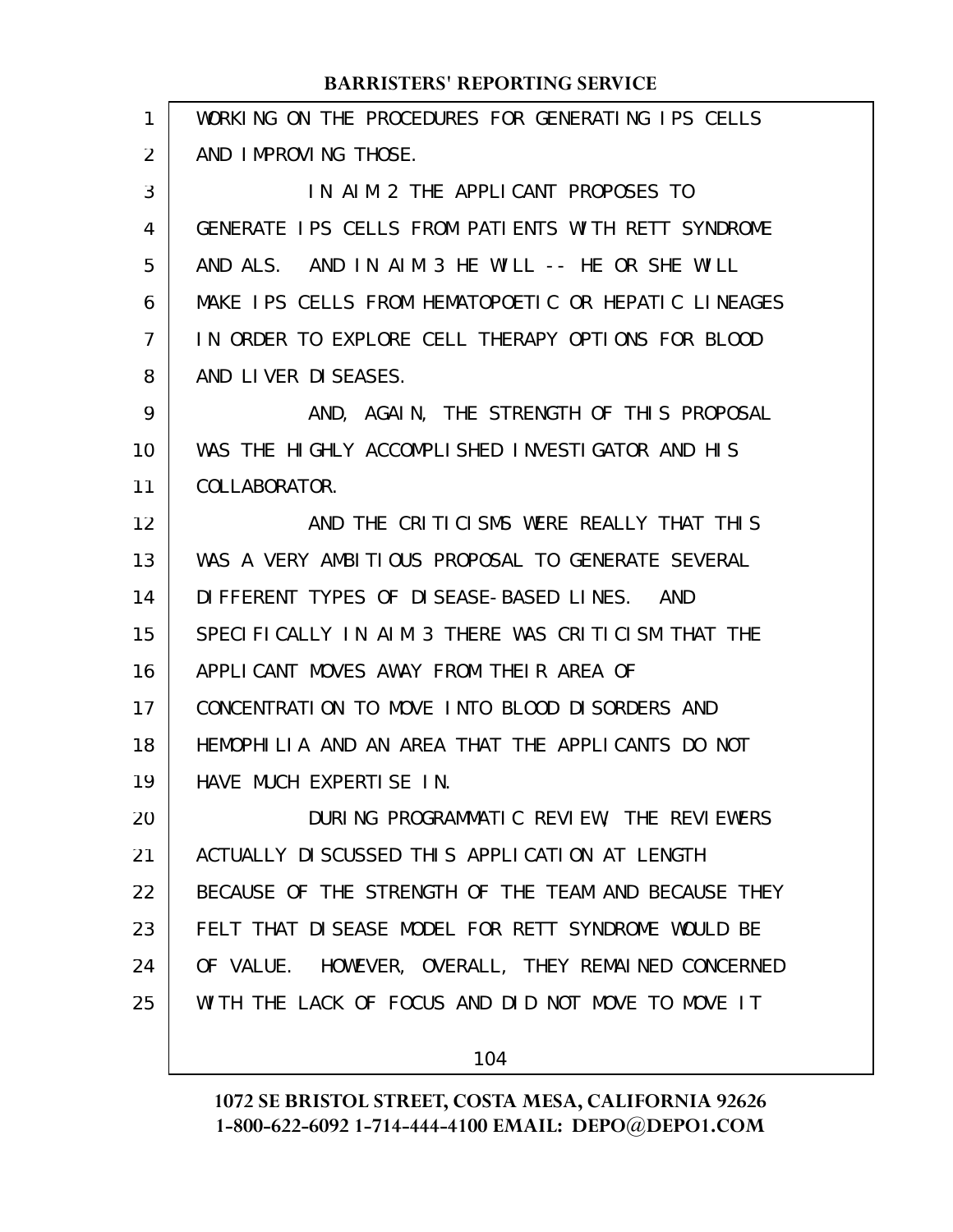UP INTO TIER 1. SO AGAIN, THE OVERALL ASSESSMENT WAS THAT THIS PROPOSAL WAS OVERLY AMBITIOUS. MR. SHEEHY: IF YOU WOULD PLEASE, THERE'S A LETTER IN YOUR -- THAT YOU MAY OR MAY NOT HAVE READ, SO I'M GOING TO READ IT INTO THE RECORD BECAUSE IT DOES REBUT SOME OF THIS. I'D LIKE TO READ THE LETTER. DR. STEWARD: JEFF, EXCUSE ME. BEFORE YOU DO, I'M JUST A LITTLE CONCERNED ABOUT THAT PRACTICE BECAUSE IT SEEMS TO ME -- AND I'M NOT SPEAKING AGAINST THE APPLICATION ONE WAY OR ANOTHER. I'M JUST TALKING ABOUT THIS LETTER WHICH IS, IN FACT, A REBUTTAL. AND WE'VE ALREADY HEARD TONIGHT THAT SOME OF THE APPLICANTS DID NOT KNOW THAT THERE WAS AN OPPORTUNITY FOR REBUTTAL OR FOR SENDING IN A LETTER. PEOPLE KNOW THAT THEY HAVE AN OPPORTUNITY TO COME IN AND SPEAK PUBLICLY FOR THREE MINUTES. I THINK IN THE INTEREST OF MAINTAINING A LEVEL PLAYING FIELD, WE SHOULD CONSIDER WHETHER OR NOT WE SHOULD HEAR THIS LETTER IN PRINCIPLE. CHAIRMAN KLEIN: DOCTOR, WE HAVE PREVIOUSLY RECEIVED LETTERS WHICH WE HAVE, IN FACT, READ INTO THE RECORD. AND WHEN PEOPLE CANNOT BE PRESENT, THEY HAVE THE ABILITY TO SEND LETTERS IN. 1 2 3 4 5 6 7 8 9 10 11 12 13 14 15 16 17 18 19 20 21 22 23 24 25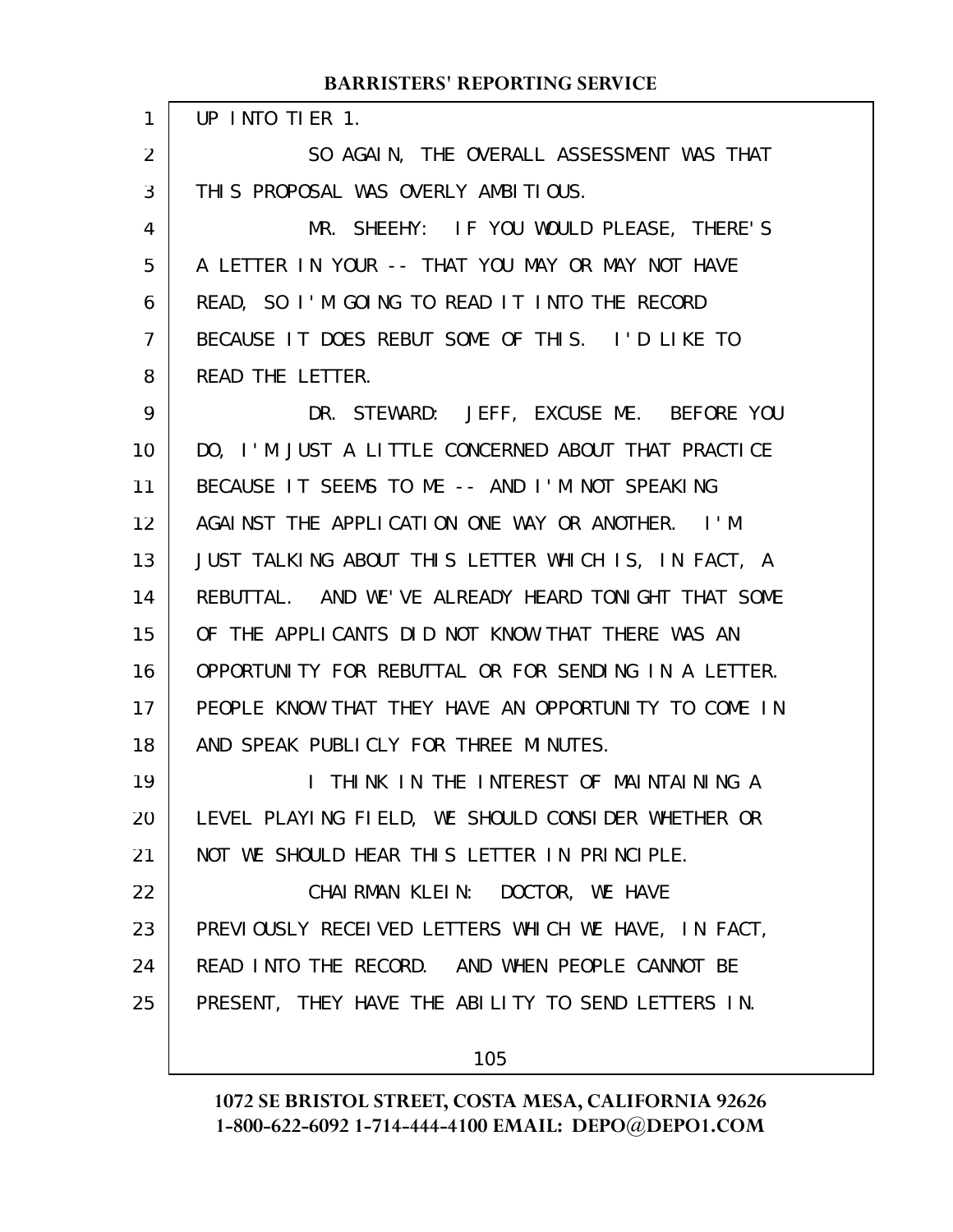| 1  | SO IT IS NOT INCONSISTENT WITH OUR HISTORY TO        |
|----|------------------------------------------------------|
| 2  | RECEIVE LETTERS INTO EVIDENCE FOR THE MEMBERS AND    |
| 3  | FOR THE PUBLIC'S BENEFIT.                            |
| 4  | DR. STEWARD: SO IF THAT IS THE CASE, THEN            |
| 5  | I THINK IT'S VERY IMPORTANT THAT CIRM MAKE THAT      |
| 6  | CLEAR AS AN AVAILABLE PROCEDURE TO APPLICANTS        |
| 7  | BECAUSE WE HAVE ALREADY HEARD THAT THERE IS A        |
| 8  | GENERAL FEELING THAT THAT IS NOT AN OPTION FOR THEM. |
| 9  | CHAIRMAN KLEIN: IT IS NOT A RECOMMENDED              |
| 10 | OPTION. IT IS LEGALLY AVAILABLE TO THE APPLICANTS.   |
| 11 | IT IS -- I THINK WE SHOULD TAKE A MOMENT HERE AND    |
| 12 | MAYBE HAVE DR. TROUNSON ADDRESS THE --               |
| 13 | MR. SHEEHY: I MEAN I THINK -- I MEAN I               |
| 14 | WANT TO BE PERFECTLY CLEAR. WE'RE AN OPEN            |
| 15 | GOVERNMENT RULED AGENCY. THIS IS IN ALL OF OUR       |
| 16 | PACKETS. THIS SHOULD BE READ INTO THE RECORD. AND    |
| 17 | I WAS IN THE PROCESS OF READING IT WHEN I WAS        |
| 18 | STOPPED, AND I THINK I SHOULD BE ABLE TO CONTINUE TO |
| 19 | READ IT.                                             |
| 20 | MR. SERRANO-SEWELL: JUST LET ME ADD TO               |
| 21 | $THAT$ --                                            |
| 22 | MR. SHEEHY: AND ANYBODY CAN COME BEFORE A            |
| 23 | PUBLIC AGENCY AND AVAIL THEMSELVES OF PUBLIC         |
| 24 | COMMENT. AND BECAUSE ALL OF US HAVE IT, YOU KNOW,    |
| 25 | THOSE OF US WHO HAVE READ THIS, YOU KNOW, WE SHOULD  |
|    | 106                                                  |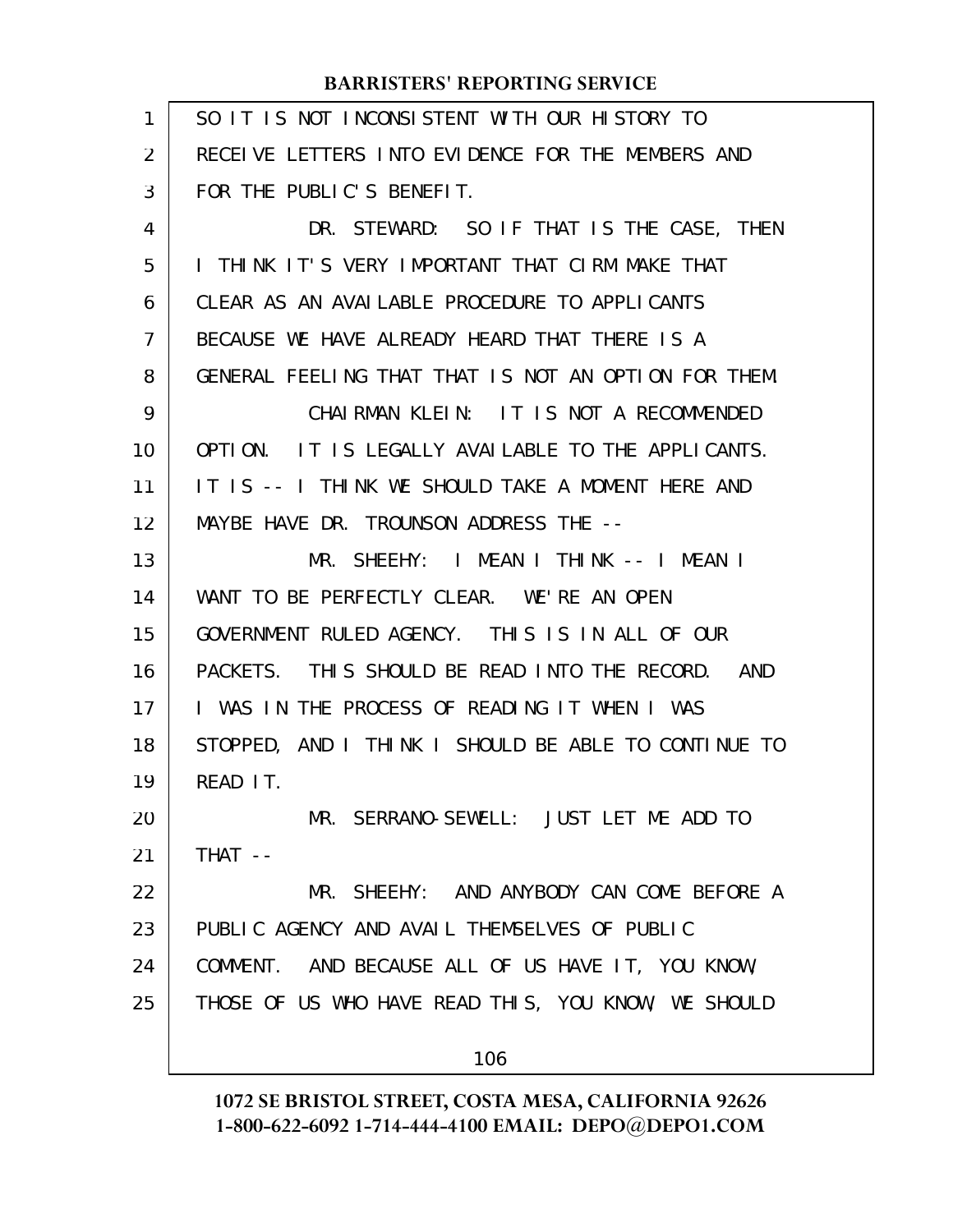| CONSIDER THIS. |  |
|----------------|--|
|----------------|--|

1

CHAIRMAN KLEIN: JEFF, WHY DON'T YOU READ IT INTO THE RECORD, AND THEN I'M GOING TO ASK FOR DR. TROUNSON BECAUSE WHAT I DO WANT FOR THE PUBLIC TO UNDERSTAND AND THE BOARD TO UNDERSTAND, THAT THERE IS A DISCUSSION THAT GOES ON, I THINK, AFTER THE REVIEW WITH SUBMISSION OF COMMENTS FROM THE REVIEW BACK TO THE APPLICANT. AND I WANT TO MAKE SURE THAT THAT PROCESS IS UNDERSTOOD. 2 3 4 5 6 7 8 9

MR. SHEEHY: AND THE OTHER PART IS TOO WE DID HAVE A LENGTHY DISCUSSION AROUND, YOU KNOW, WE DID MAKE IT VERY CLEAR AROUND THE FACILITIES THAT PEOPLE COULD COME AND DO A THREE-MINUTE PRESENTATION. AND WE HAVE RECEIVED LETTERS IN THE PAST ON VARIOUS ISSUES THAT HAVE BEEN DIRECTED TO US. THEY BECOME PART OF THE PUBLIC RECORD. I THINK BECAUSE WE'RE HAVING THIS DISCUSSION ABOUT THIS APPLICATION, WE'RE PUTTING INTO THE RECORD THE CRITICISMS OF THE APPLICATION. THE FACT THAT WE HAVE IN FRONT OF US THE ANSWER TO THOSE CRITICISMS AND WE DON'T PUT THAT INTO THE RECORD, EVEN THOUGH I'VE READ THIS AND THIS MATERIAL INFLUENCED MY DECISION, DOESN'T SEEM LIKE QUITE THE APPROPRIATE PROCESS. CAN I JUST GO AHEAD? 10 11 12 13 14 15 16 17 18 19 20 21 22 23 24 25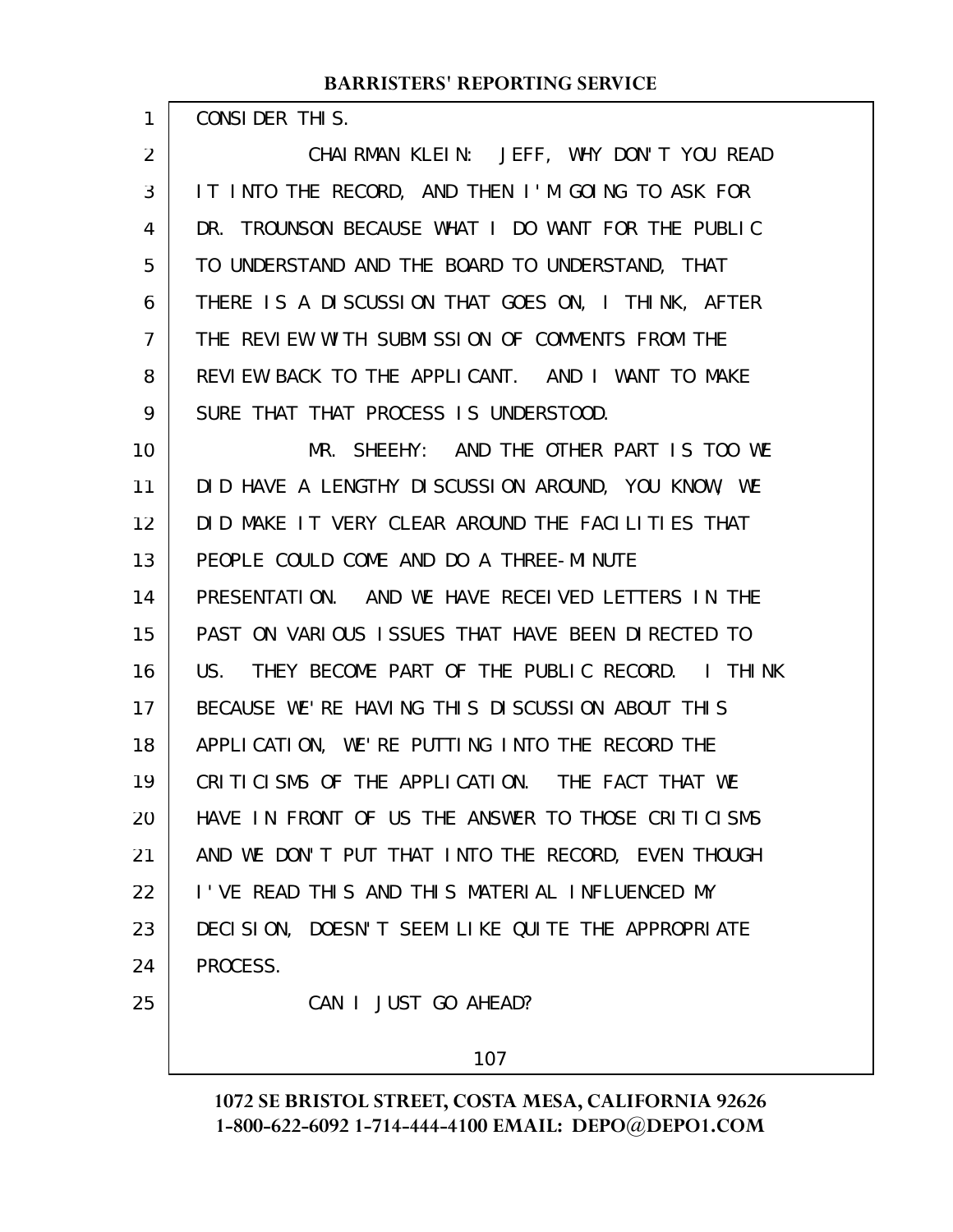| 1  | CHAIRMAN KLEIN: GO AHEAD.                            |
|----|------------------------------------------------------|
| 2  | MR. SHEEHY: IT'S FROM FRED GAGE, THE VI              |
| 3  | AND JOHN ADLER PROFESSOR OF AGE-RELATED AND          |
| 4  | NEURODEGENERATIVE DISEASES AT THE SALK INSTITUTE FOR |
| 5  | BIOLOGICAL STUDIES. I'M NOT GOING TO START WITH THE  |
| 6  | INTRODUCTION. I'LL STAY WITH THE MAIN POINTS.        |
| 7  | THE REVIEW PANEL FELT THAT THESE STUDIES             |
| 8  | WERE UNFOCUSED. WE CHOSE SPECIFICALLY TO FOCUS ON    |
| 9  | THE DERIVATION OF CELL LINES AS REQUESTED IN THE RFA |
| 10 | RATHER THAN A RESEARCH PROGRAM BASED ON A SPECIFIC   |
| 11 | DISEASE. THE REAL HEART OF THIS EFFORT IS TO         |
| 12 | VALIDATE FIBROBLAST IPS DERIVATION TECHNIQUES FOR    |
| 13 | USE IN A WIDE RANGE OF HUMAN DISEASES.               |
| 14 | TWO, NONE OF THE OTHER PROJECTS SELECTED             |
| 15 | FOR FUNDING UNDER THIS RFA ADDRESS ALS, RETT         |
| 16 | SYNDROME, OR HEMOPHILIA. WE HAVE A SHORT TIMEFRAME   |
| 17 | IN SUPPORT OF THIS APPLICATION IN ORDER TO GENERATE  |
| 18 | UNIQUE MODEL HUMAN STEM CELL LINES FOR THESE         |
| 19 | DI SEASES THAT ARE NOT OTHERWISE AVAILABLE.          |
| 20 | IMPORTANTLY, THE REVIEWERS STATE THAT THE            |
| 21 | CONTRIBUTION OF THE ALS WORK IS NOT CLEAR AND THAT   |
| 22 | MOUSE MODELS FOR THIS DISEASE ARE ALREADY AVAILABLE. |
| 23 | WE WOULD LIKE TO ARGUE THAT THE VAST MAJORITY OF     |
| 24 | DRUGS THAT HAVE DEMONSTRATED SIGNIFICANT EFFICACY IN |
| 25 | ALS MURINE MODELS FAIL IN HUMAN CLINICAL TRIALS.     |
|    |                                                      |

108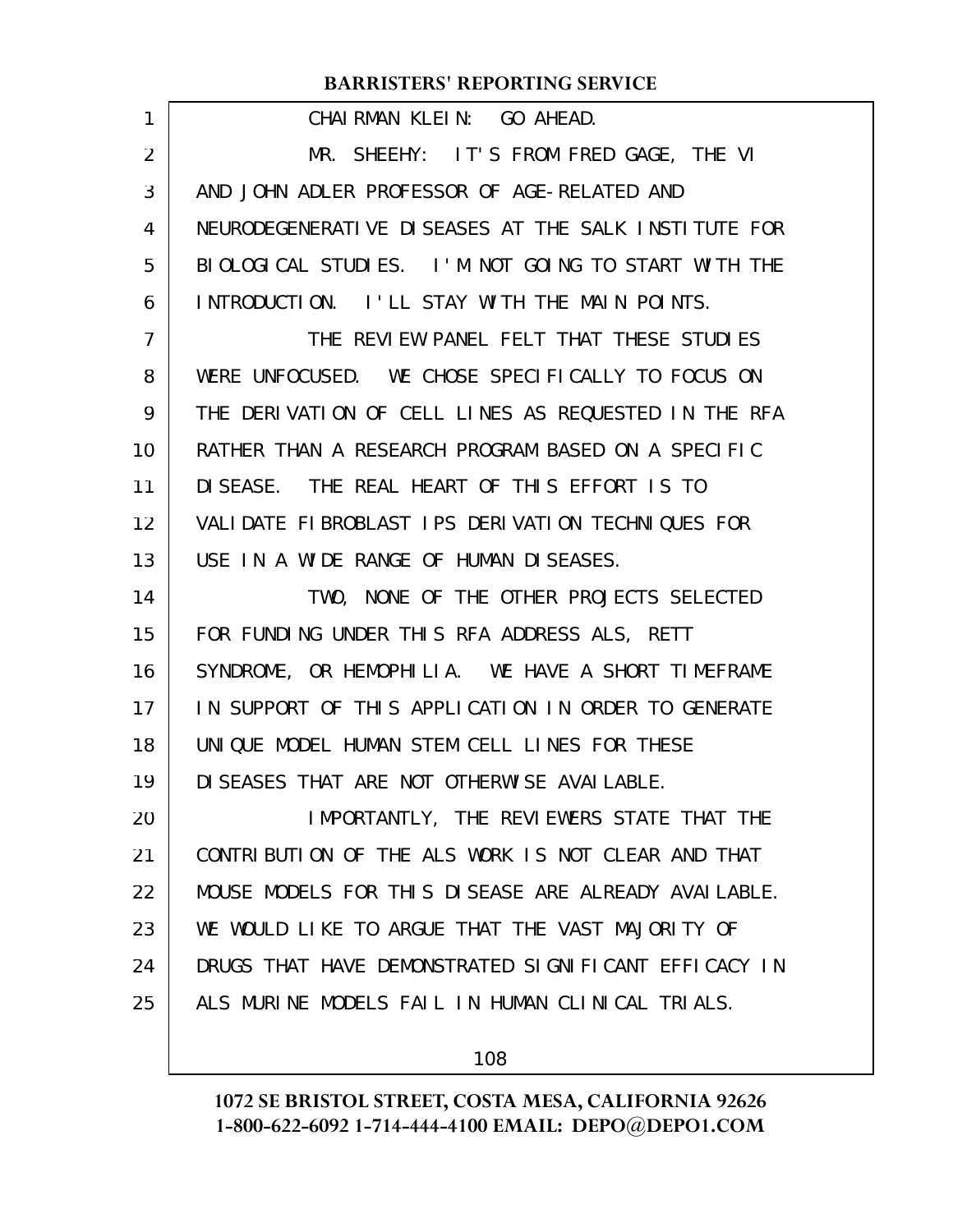| 1              | THE ONLY FDA APPROVED DRUG FOR ALS EXTENDS PATIENT'S |
|----------------|------------------------------------------------------|
| $\overline{2}$ | LIVES FOR NO MORE THAN TWO MONTHS. THEREFORE, THERE  |
| 3              | IS AN URGENT NEED FOR NEW ALS HUMAN SPECIFIC MODELS  |
| 4              | THAT HAVE THE POTENTIAL TO BE TRANSLATED INTO        |
| 5              | CLINICAL TRIALS.                                     |
| 6              | THREE, AS THE REVIEWERS HAVE NOTED,                  |
| 7              | DR. VERMA, MYSELF, AND THE RESEARCH TEAM WORKING ON  |
| 8              | THIS PROJECT ARE LEADERS IN THE FIELD. TOGETHER WE   |
| 9              | HOPE TO CREATE ONE OF THE STRONGEST STEM CELL        |
| 10             | RESEARCH TEAMS IN THE STATE. WE WILL NOT BE ABLE TO  |
| 11             | PERFORM THESE UNIQUE IPS CELL STUDIES WITHOUT SOME   |
| 12             | SUPPORT.                                             |
| 13             | FOUR, THE CRITICISMS OF AIM 3 REGARDING              |
| 14             | OUR EXPERTISE IN BLOOD DISORDERS AND CHOICE OF CELL  |
| 15             | TYPES ARE NOT WARRANTED. DR. VERMA DEVELOPED THE     |
| 16             | FIRST MOUSE MODEL OF HEMOPHILIA, AND PNAS IS THE     |
| 17             | PUBLICATION WHERE IT WAS PUBLISHED, AND HAS          |
| 18             |                                                      |
|                | PIONEERED GENE THERAPY IN CURING BOTH MICE AND DOGS  |
| 19             | OF THE DISEASE. THIS, AGAIN, PUBLISHED IN PNAS IN    |
| 20             | 1999, 2000, AND 2003. GENE THERAPY TRIALS FOR        |
| 21             | HEMOPHILIA USING THE SAME VECTORS ARE CURRENTLY      |
| 22             | UNDER WAY IN HUMANS. THE VERMA LABORATORY HAS ALSO   |
| 23             | DEVELOPED A MOUSE STRAIN THAT IS PERMISSIVE TO HUMAN |
| 24             | HEPATOCYTE TRANSPLANTATION, PNAS 2007. THIS ALLOWS   |
| 25             | IN VIVO TESTING OF HEPATOCYTES DERIVED FROM IPS FOR  |

109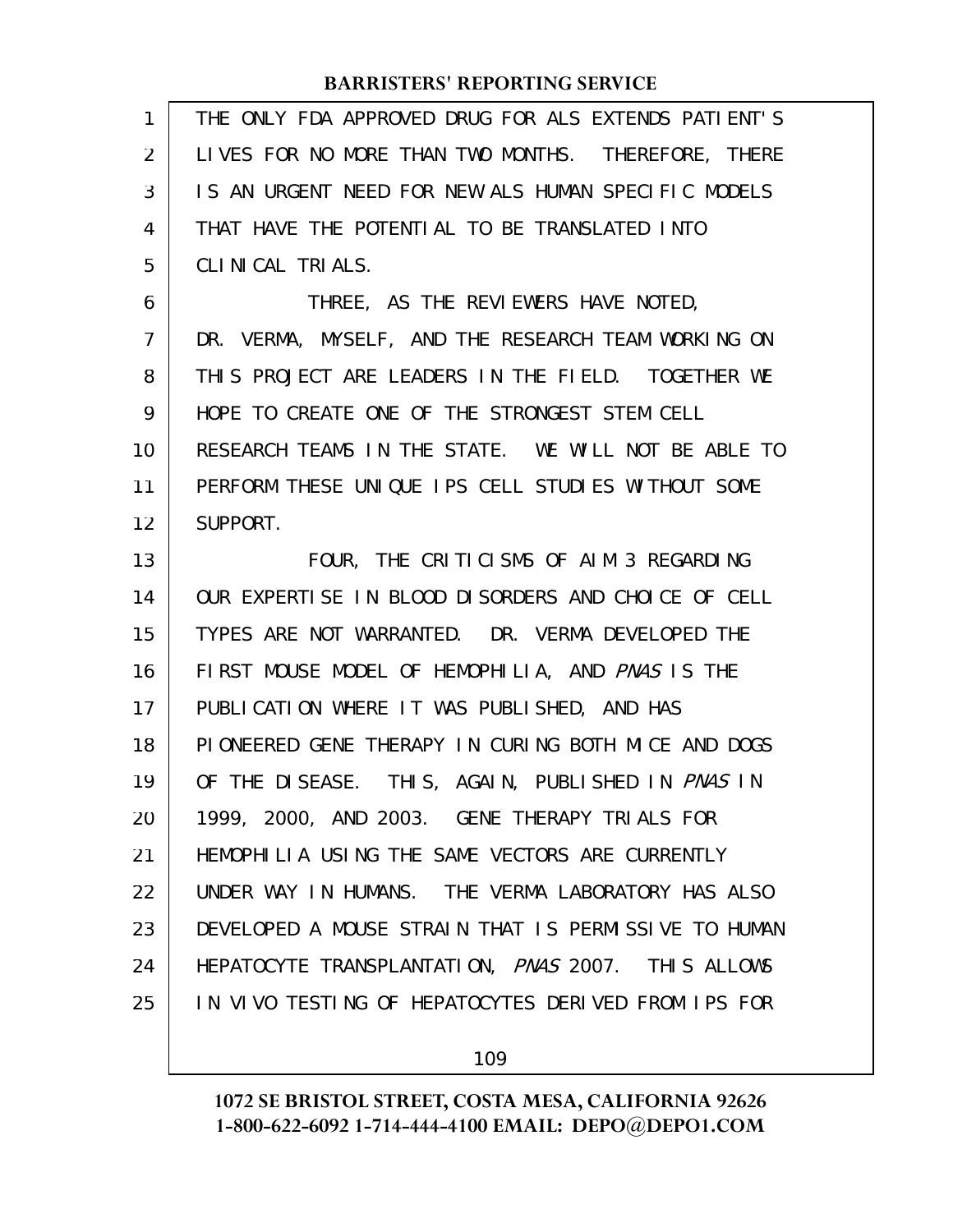| 1              | SECRETION AND FUNCTION OF F 8 AND F 9 IN CONTRAST TO |
|----------------|------------------------------------------------------|
| 2              | THE REVIEWERS CONCERNS WHETHER ENDOTHELIAL CELLS OR  |
| 3              | HEPATOCYTES IN VIVO SECRETE THESE FACTORS IS         |
| 4              | CONTROVERSIAL; HOWEVER, IT IS CLEAR THAT HEPATOCYTES |
| 5              | CAN DO THE JOB ONCE DIRECTED TO DO SO.               |
| 6              | CHAIRMAN KLEIN: OKAY.                                |
| $\overline{7}$ | MR. SHEEHY: AND I WOULD STATE THAT                   |
| 8              | DR. GAGE IS WELL KNOWN AS BEING ONE OF THE LEADERS   |
| 9              | IN THE FIELD.                                        |
| 10             | CHAI RMAN KLEIN: OKAY. THANK YOU.                    |
| 11             | MR. SERRANO-SEWELL: JEFF, I WANTED TO                |
| 12             | QUICKLY SAY SOMETHING BECAUSE I DON'T WANT TO GET ON |
| 13             | A SIDE TRACK HERE, BUT I THOUGHT OS' COMMENT WAS     |
| 14             | VERY IMPORTANT ABOUT THE PROCESS. OKAY. AND JEFF     |
| 15             | GAVE, I THINK, A VERY GOOD EXAMPLE OR BOB.           |
| 16             | WE SPECIFICALLY BUILT IN THE FACILITIES              |
| 17             | PROCESS AN OPPORTUNITY FOR THE APPLICANTS TO GIVE US |
| 18             | FEEDBACK. IT WAS SPECIFICALLY MENTIONED IN THE       |
| 19             | COMPETITIVE BID DOCUMENT. OKAY. WE HAVEN'T DONE      |
| 20             | THAT WITH THESE OTHER GRANTS. I'LL LEAVE NOT FOR     |
| 21             | DI SCUSSION NOW OR AT ANY TIME, BECAUSE THERE'S LOTS |
| 22             | OF DIFFERENT COMPETING INTERESTS, WHETHER WE SHOULD  |
| 23             | DO THAT WITH OUR -- INTEREST, IDEAS, OPINIONS,       |
| 24             | WHETHER WE SHOULD DO THAT WITH THESE SCIENTIFIC      |
| 25             | APPLICATIONS. THERE'S PROBABLY PROS AND CONS ON      |
|                |                                                      |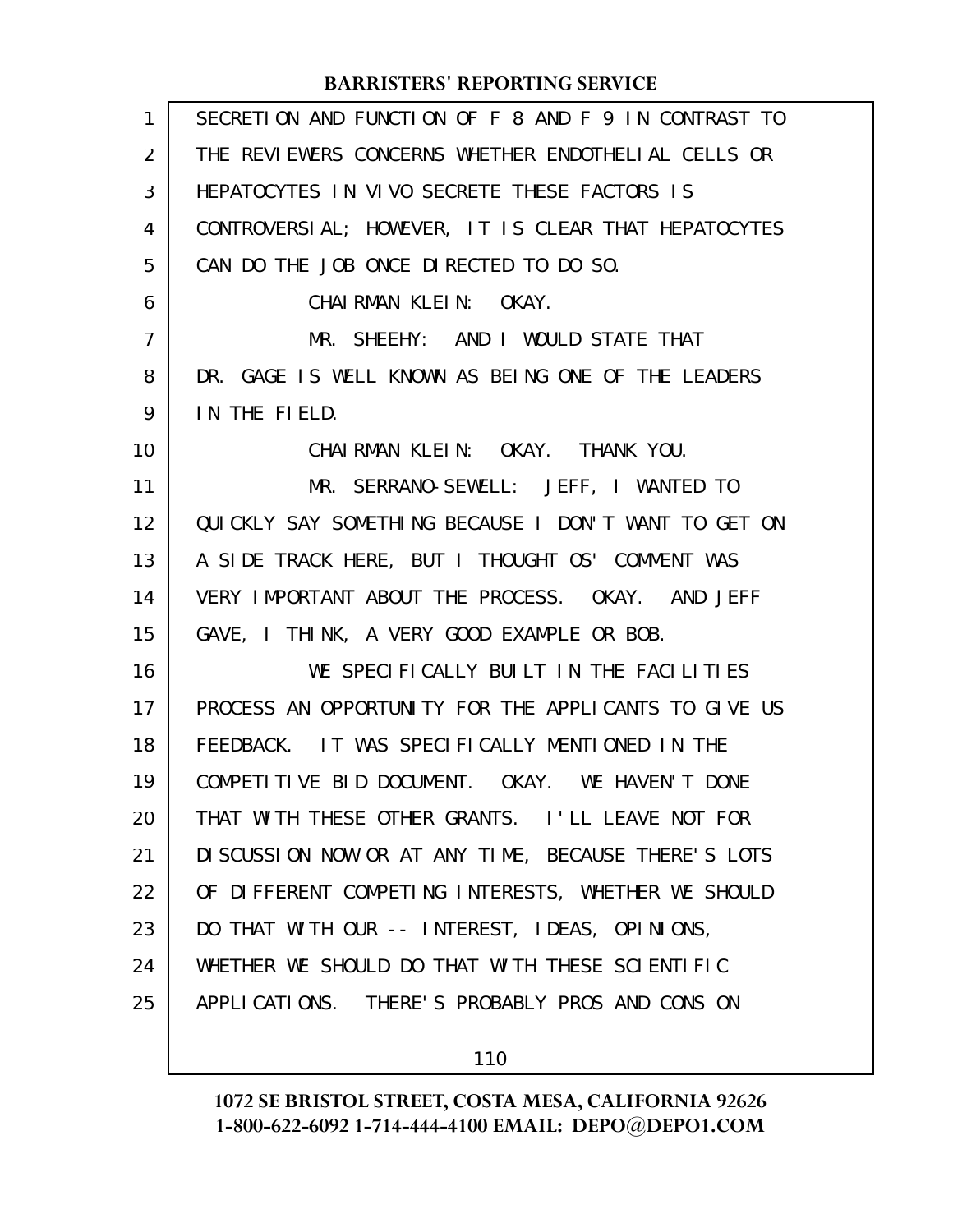| 1  | EACH SIDE.                                           |
|----|------------------------------------------------------|
| 2  | OUR RFA'S ARE SILENT ON THAT ISSUE. SO               |
| 3  | REALLY IT'S UP TO EACH APPLICANT ON THEIR OWN        |
| 4  | INITIATIVE TO WRITE A LETTER, WHICH I THINK THEY'RE  |
| 5  | ENTITLED TO DO, BUT -- SO I'LL JUST SAY THAT.        |
| 6  | AND THEN SECONDLY, MORE BROADLY SPEAKING,            |
| 7  | I THINK EACH MEMBER HAS A RIGHT TO STATE WHATEVER    |
| 8  | THEY PLEASE IN THE RECORD. IF I WANTED TO READ MY    |
| 9  | WIFE'S CHOCOLATE CHIP RECIPE, I CAN.                 |
| 10 | DR. PRICE: THE LAWYERS MAY SAY SOMETHING             |
| 11 | ABOUT IT.                                            |
| 12 | MR. SERRANO-SEWELL: NO. NO. NO. THE                  |
| 13 | LAWYERS -- I'LL SAY IT ANYWAYS. I HAVE A RIGHT TO    |
| 14 | DO THAT. I JUST WANT TO SAY THAT THERE IS THAT       |
| 15 | INHERENT RIGHT WITH COMMISSIONERS TO STATE WHAT THEY |
| 16 | FEEL IS APPROPRIATE ON THE RECORD, AND I THINK THAT  |
| 17 | IS AN IMPORTANT RIGHT, AND ONE THAT I FEEL STRONGLY  |
| 18 | ABOUT.                                               |
| 19 | DR. STEWARD: I JUST WANT TO TAKE -- I                |
| 20 | WON'T TALK FOR MORE THAN 30 SECONDS, BUT IT IS THE   |
| 21 | PROCESS AND IT IS THE FAIRNESS OF THE PROCESS THAT   |
| 22 | I'M TALKING ABOUT HERE. JUST TO MAKE AN              |
| 23 | OBSERVATION, WE HAVE APPROXIMATELY 50. I DON'T KNOW  |
| 24 | HOW LONG IT TOOK JEFF, BUT ROUGHLY FIVE MINUTES. IF  |
| 25 | WE HAVE 50 LETTERS THAT TAKE FIVE MINUTES TO READ,   |
|    |                                                      |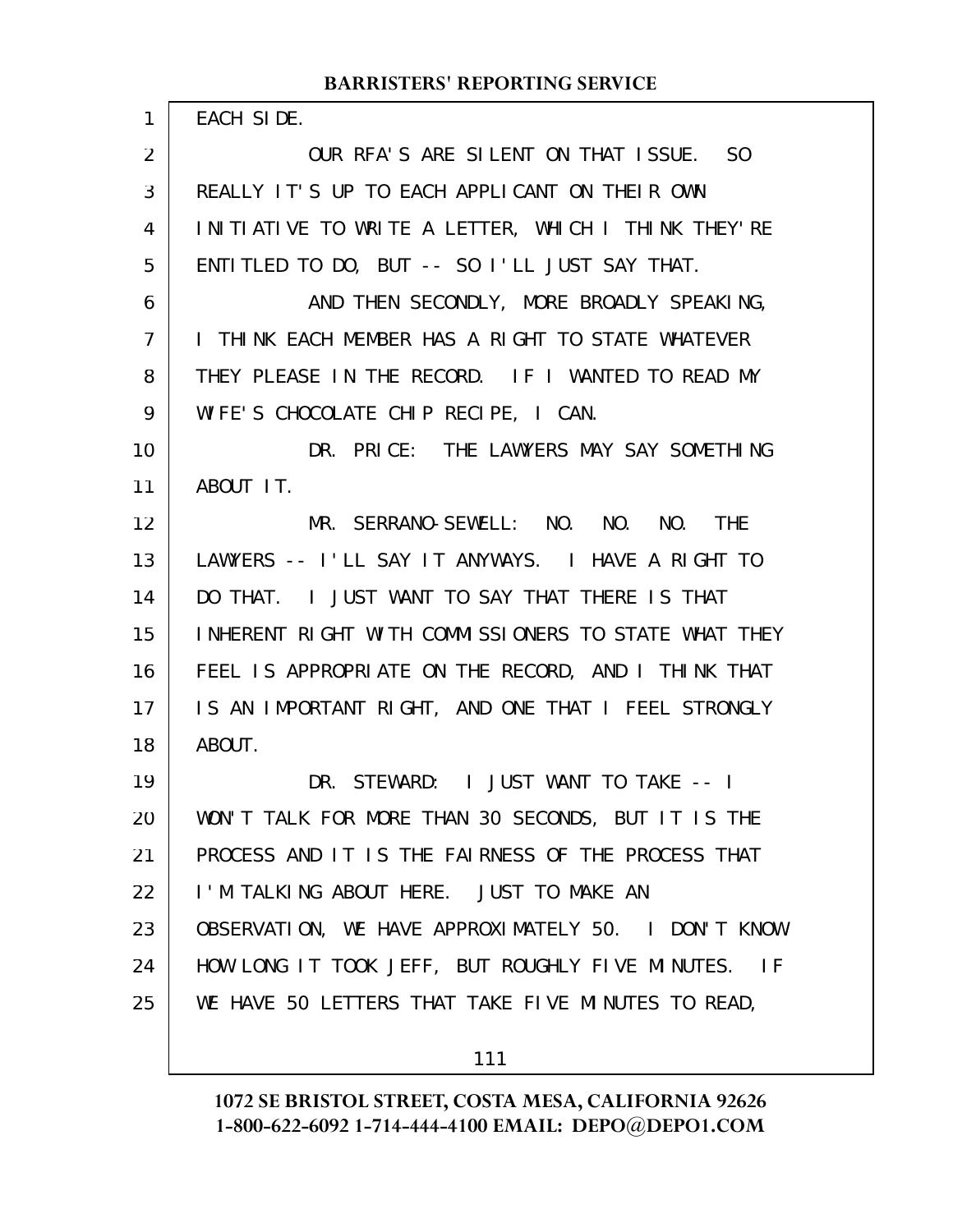| $\mathbf{1}$   | THAT'S GOING TO TAKE A VERY LARGE PROPORTION OF OUR  |
|----------------|------------------------------------------------------|
| $\overline{2}$ | DAY. IF WE'RE GOING TO ALLOW THEM, WE NEED TO MAKE   |
| 3              | IT CLEAR TO THE APPLICANTS THAT IT IS AN OPTION.     |
| 4              | THAT'S ALL I'M SAYING.                               |
| 5              | CHAIRMAN KLEIN: I THINK THE FAIRNESS OF              |
| 6              | THE PROCESS IS VERY IMPORTANT, WHICH IS WHY I WANT   |
| 7              | TO TURN TO DR. TROUNSON. BUT LET US REALIZE THAT     |
| 8              | WE'RE MOST LIKELY, IN A PRACTICAL SENSE, TO GET      |
| 9              | LETTERS AT THE MARGIN WHEN THE POINTS ARE VERY CLOSE |
| 10             | BECAUSE IT'S -- IF IT'S NOT CLOSE IN TERMS OF THE    |
| 11             | SCORE, THEN IT'S GOING TO BE VERY DIFFICULT IN A     |
| 12             | SHORT LETTER TO ADDRESS THE SUBJECT. BUT MAKING      |
| 13             | SURE AND ALWAYS DOUBLE-CHECKING OURSELVES AND        |
| 14             | SELF-CRITIQUING THE PROCESS IS A HEALTHY PROCESS.    |
| 15             | COULD WE GET DR. TROUNSON TO JUST DESCRIBE           |
| 16             | THE PROCESS THAT GOES ON AFTER REVIEW SO THAT WE'RE  |
| 17             | ALL WORKING WITH THE SAME INFORMATION?               |
| 18             | MS. FEIT: MR. KLEIN, I HAVE A COMMENT.               |
| 19             | CHAIRMAN KLEIN: YES. MARCY.                          |
| 20             | MS. FEIT: AFTER DR. TROUNSON.                        |
| 21             | DR. TROUNSON: WELL, I THINK YOU NEED TO              |
| 22             | BE VERY CAREFUL WHAT YOU'RE DOING HERE. THE GOOD     |
| 23             | PART IS THAT YOU NEED TO RECOGNIZE THAT EVERY ONE OF |
| 24             | THE SCIENTISTS HAVE PUT UP THEIR PROJECTS AS AN      |
| 25             | APPLICATION WILL INCREDIBLY BELIEVE IN IT. AND THE   |
|                | 112                                                  |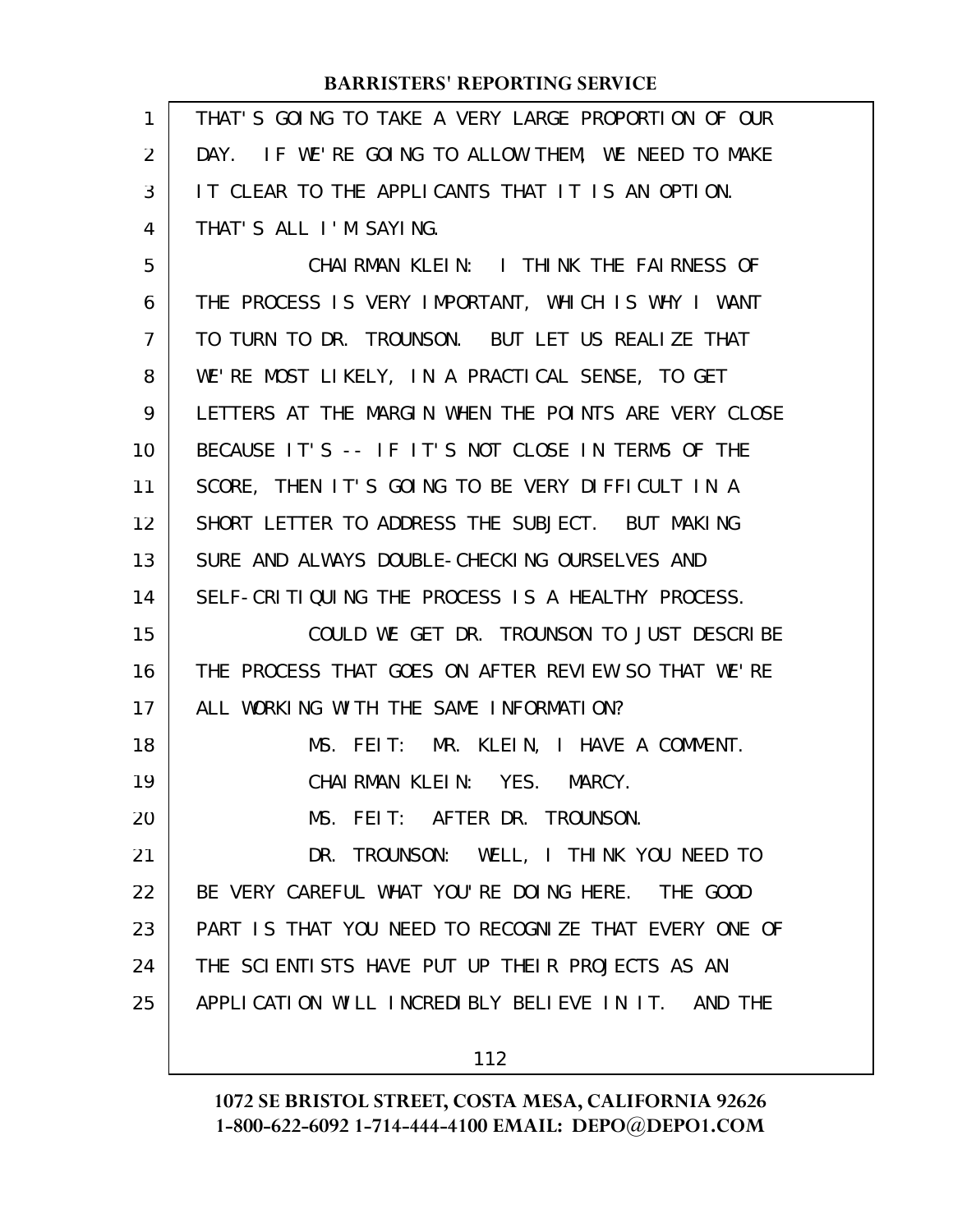| 1  | MORE SENIOR AND MORE ARTICULATE YOU ARE, THEN YOU    |
|----|------------------------------------------------------|
| 2  | WILL ENTER THE DEBATE ABOUT WHETHER THE OTHERS ARE   |
| 3  | RIGHT OR WRONG.                                      |
| 4  | THERE IS A REVIEW PROCESS WHICH WE SEEK TO           |
| 5  | ASK 15 OF THE BEST SCIENTISTS OUTSIDE CALIFORNIA TO  |
| 6  | RANK THESE ACCORDING TO THE INFORMATION THAT THEY    |
| 7  | HAVE. AND THERE MAY BE AT TIMES INCORRECT            |
| 8  | INFORMATION. THAT'S POSSIBLE. EVEN AMONGST THOSE     |
| 9  | 15 SCI ENTI STS, THAT'S POSSI BLE.                   |
| 10 | I THINK, YOU KNOW, I THINK WE DON'T REALLY           |
| 11 | HAVE GROUNDS FOR REVERSING OR CHANGING DECISIONS ON  |
| 12 | AN ARGUED BASIS SCIENTIFICALLY. IT'S MORE ABOUT      |
| 13 | PROGRAMMATIC INTEREST OR PROGRAMMATIC WILL THAT'S    |
| 14 | CHANGEABLE BECAUSE OTHERWISE, QUITE RIGHTLY, AS      |
| 15 | DR. STEWARD HAS POINTED OUT, EVERY ONE OF THOSE      |
| 16 | SCIENTISTS SHOULD BE HERE AND ARGUE THEIR CASE MORE  |
| 17 | OR LESS ARTICULATELY FOR THREE MINUTES OR MORE.      |
| 18 | NOW, YOU KNOW, I THINK YOU'VE GOT TO                 |
| 19 | ACCEPT THAT THE SCIENTISTS THAT DO INDEED HAVE       |
| 20 | ACCEPTED INTO THAT REVIEW PANEL HAVE DONE A          |
| 21 | REASONABLE JOB ON THE WHOLE. BUT THERE WILL BE AT    |
| 22 | TIMES A DISAGREEMENT, AND PARTICULARLY IF YOU ARE    |
| 23 | GRANT ISN'T AWARDED. I MEAN I KNOW BECAUSE I'VE HAD  |
| 24 | GRANTS THAT ARE NOT AWARDED, SO I'VE DISAGREED, FELT |
| 25 | AGGRIEVED AND DISAPPOINTED BECAUSE THAT'S THE WAY    |
|    |                                                      |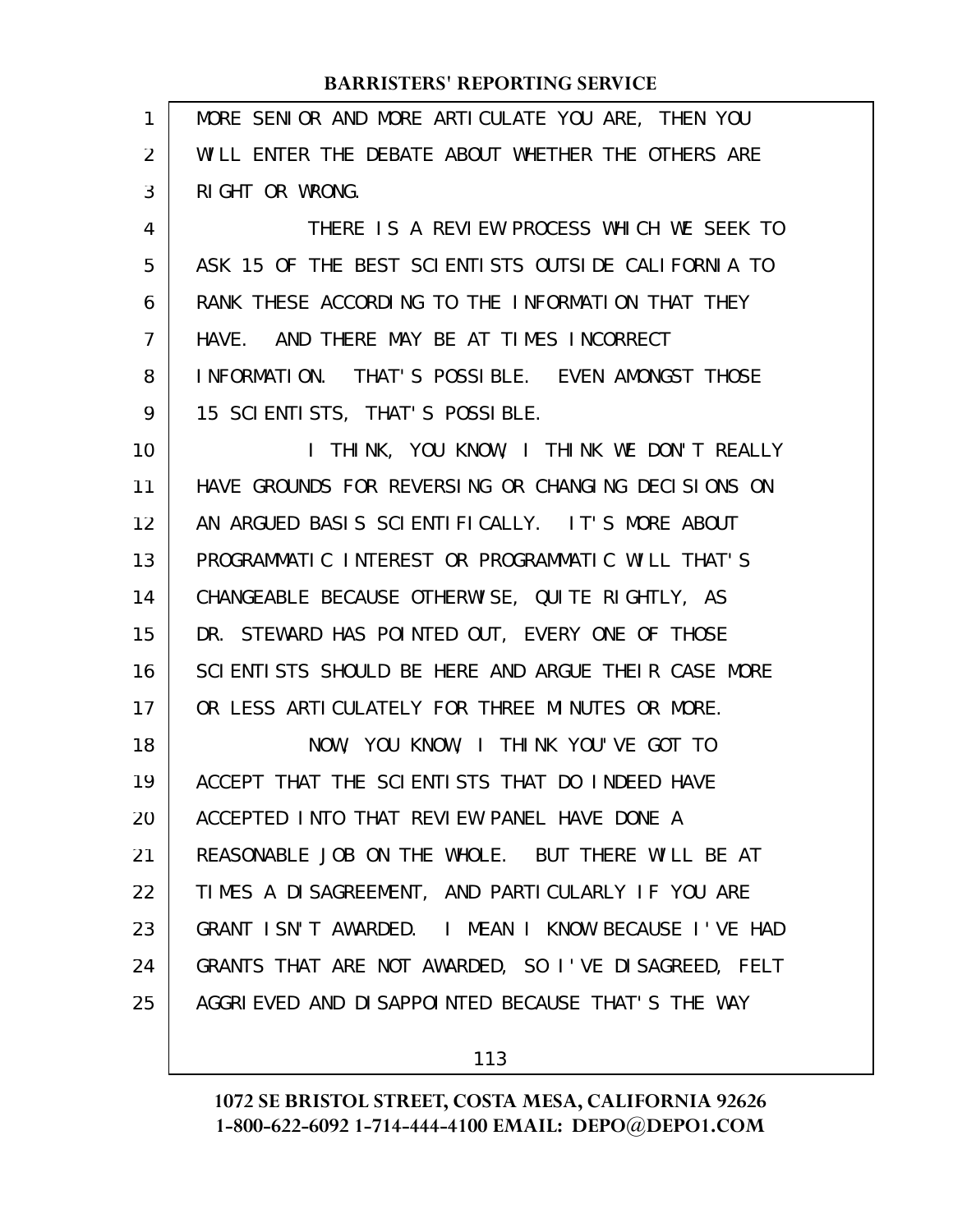SCIENCE IS.

1

AND SO YOU NEED TO SORT OF MAKE SURE THAT THE PERSPECTIVE OF THE SYSTEM YOU'VE CREATED IS NOT ACTUALLY DECAYED BY WHAT WE'RE TRYING TO DO. I'M NOT SPEAKING IN FAVOR OR NOT ABOUT THE STUDIES. I THINK IT IS ALSO VERY IMPORTANT, IF YOU CREATE A CELL LINE, THAT YOU KNOW WHAT THE HECK YOU ARE GOING TO ACTUALLY MEASURE. YOU CAN SET UP ANY NUMBER OF CELL LINES YOU LIKE; AND IF YOU'VE GOT NO WAY OF DETERMINING WHAT YOU ARE GOING TO MEASURE, YOU MIGHT SPEND THE NEXT 15 YEARS IN THAT PHASE. SO THE SCIENTISTS WILL LOOK, WILL LOOK DOWNSTREAM, THEY WILL LOOK TO SEE WHETHER IT HAS AN OBJECTIVE FOR OUR MISSION. YOU KNOW, THAT'S WHAT IT'S ABOUT. AND SO WHAT I'M SAYING, I THINK, TO YOU IS DON'T DECAY THE REVIEW PROCESS TO THE POINT WHERE THAT IT'S NOT PARTICULARLY USEFUL BECAUSE IF YOU DO, WE WON'T HAVE ANY REVIEWERS. AND I THINK YOU'VE DEFEATED WHAT -- A BEAUTIFUL SYSTEM THAT YOU'VE SET UP. BUT I DO BELIEVE THAT AT TIMES WE WILL INDIVIDUALLY AND COLLECTIVELY DISAGREE WITH THE REVIEWERS, AND THERE MAY BE INFORMATION THAT HAPPENS PER CHANCE BETWEEN THE REVIEW AND WHEN WE GET HERE AS WELL. SO THERE ARE ALL OF THOSE TYPES OF 2 3 4 5 6 7 8 9 10 11 12 13 14 15 16 17 18 19 20 21 22 23 24 25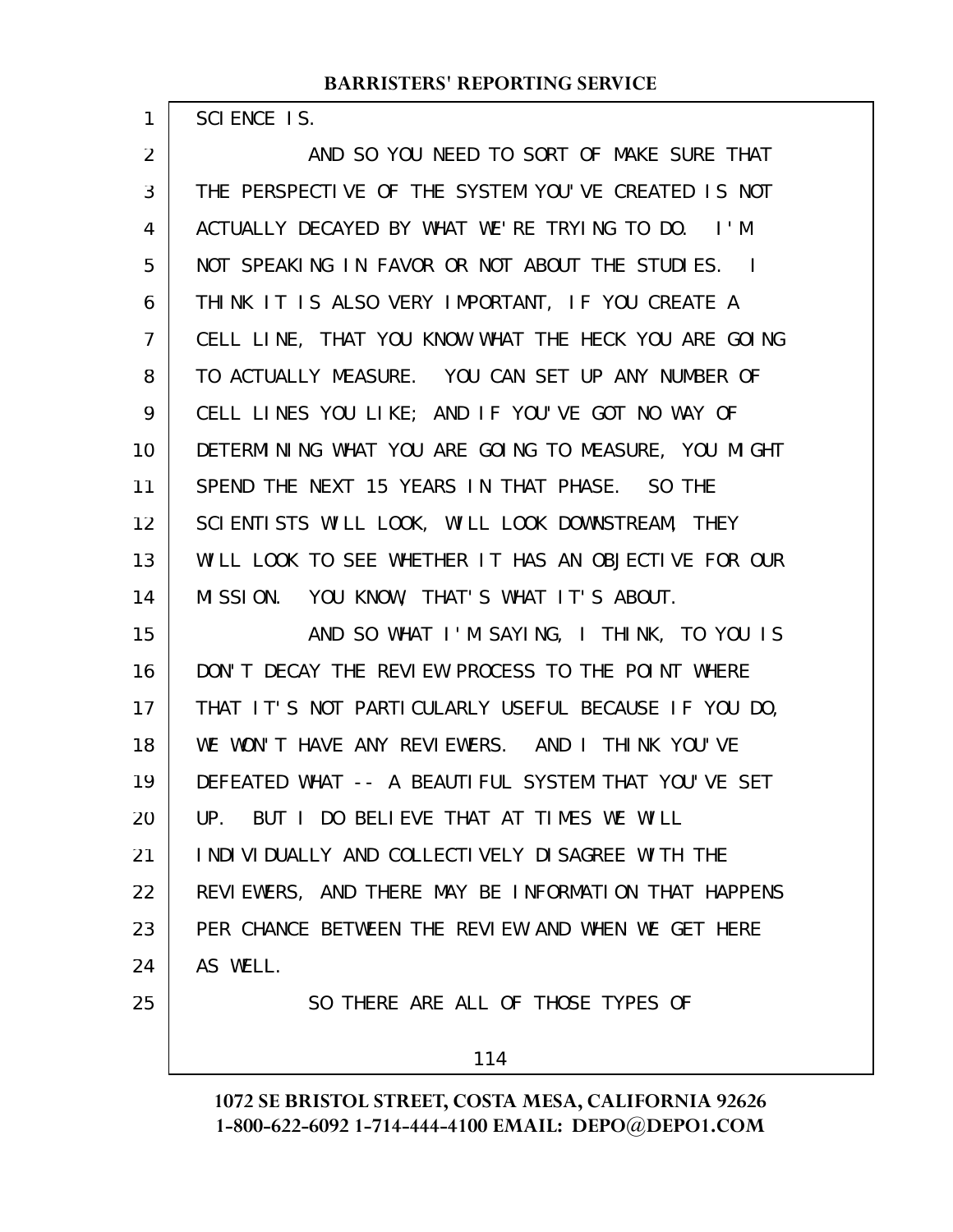| 1  | SITUATIONS. SO I THINK CARE IS NEEDED TO NURTURE     |
|----|------------------------------------------------------|
| 2  | THIS VERY DELICATE PROCESS, AND I WOULD SEEK YOUR,   |
| 3  | YOU KNOW, YOUR THOUGHTFULNESS IN PRESERVING IT.      |
| 4  | CHAIRMAN KLEIN: THANK YOU VERY MUCH. IN              |
| 5  | TERMS OF -- I'M GOING TO GO TO SOME GENERAL          |
| 6  | COMMENTS. I WOULD LIKE TO SAY THAT, WELCOMING THE    |
| 7  | SPIRIT OF WHAT YOU'VE SAID, YOUR LAST COMMENTS ARE   |
| 8  | VERY IMPORTANT CONSTITUTIONALLY AND STATUTORILY      |
| 9  | BECAUSE CERTAINLY WE ARE CHARGED WITH LOOKING AT ALL |
| 10 | OF THE JUDGMENTS THAT COME FROM PEER REVIEW,         |
| 11 | ALTHOUGH WITH GREAT RESPECT FOR THE SCIENTIFIC       |
| 12 | INPUT. IF, AS YOU SAY, THERE'S NEW INFORMATION THAT  |
| 13 | COMES FORTH OR, IN FACT, THERE'S INFORMATION ON THIS |
| 14 | BOARD OR IN THE AUDIENCE, IN THE PUBLIC PROCESS IN   |
| 15 | OUR FINAL DECISIONS, WE HAVE TO TAKE ALL THAT INTO   |
| 16 | ACCOUNT, WHETHER IT'S THE SCIENTIFIC OR THE          |
| 17 | PROGRAMMATIC PART OF THE REVIEW WHILE TRYING TO      |
| 18 | RESPECT THE ESSENCE OF YOUR COMMENTS.                |
| 19 | DR. PIZZO. MARCY, ABSOLUTELY, AND THEN TO            |
| 20 | DR. PIZZO.                                           |
| 21 | MS. FEIT: THANK YOU, DR. TROUNSON,                   |
| 22 | BECAUSE YOU'RE REALLY SPEAKING ON WHAT I WAS ABOUT   |
| 23 | TO SAY. I SAT THROUGH THOSE REVIEWS, AND I'VE BEEN   |
| 24 | SITTING HERE WITH A HOLE IN MY GUT THROUGH THIS      |
| 25 | DI SCUSSION TONIGHT BECAUSE GREAT SCIENTIFIC MINDS   |
|    | 115                                                  |
|    |                                                      |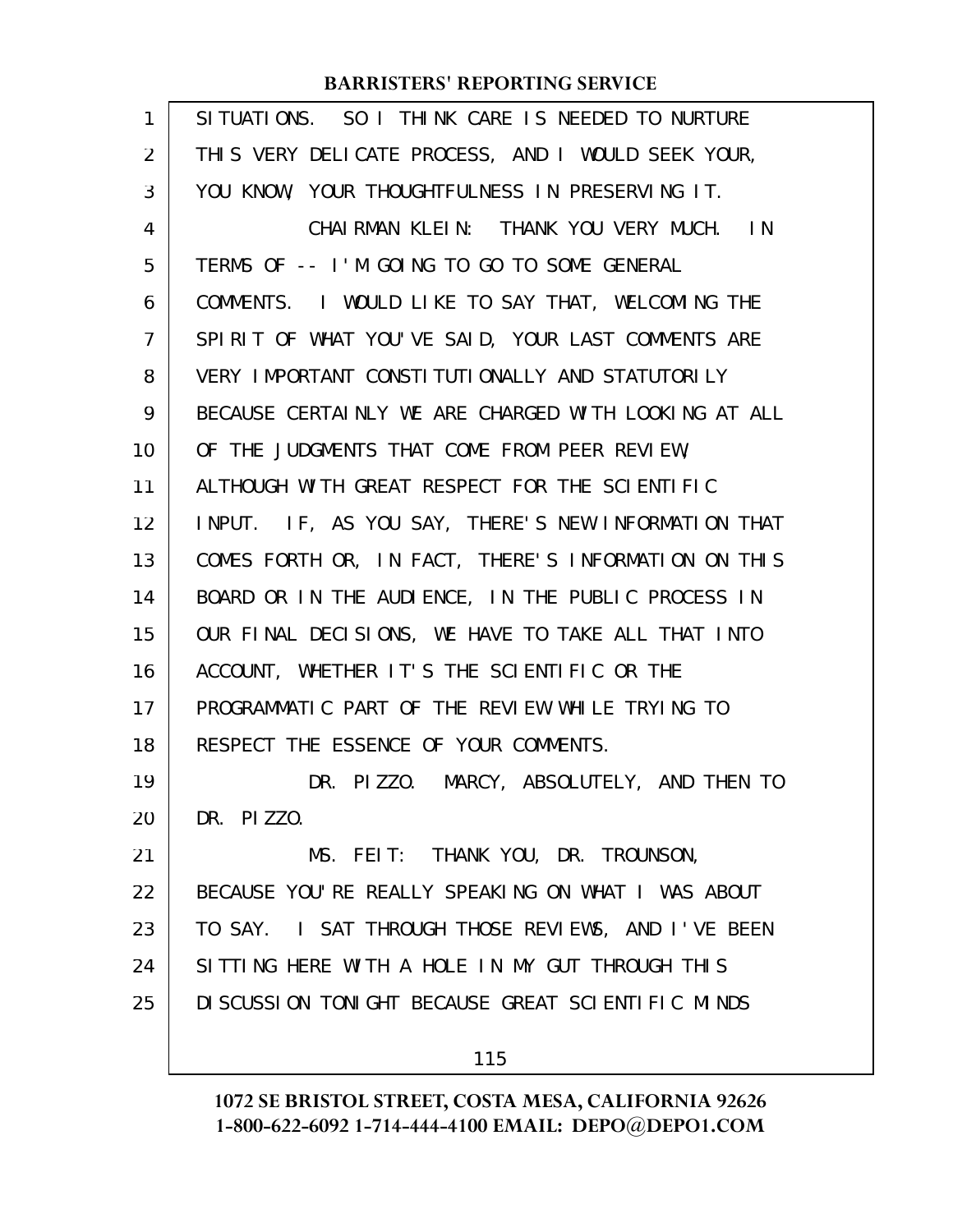| 1              | FROM ALL OVER THE COUNTRY CAME TOGETHER, AND IN      |
|----------------|------------------------------------------------------|
| 2              | THEIR SPECIFIC FIELDS REVIEWED ALL OF THESE RFA'S.   |
| 3              | AND I SAT THROUGH THEM. THEY WERE MINDFUL. THEY      |
| 4              | WERE RESPECTFUL. THEY WERE PROFESSIONAL. AND I       |
| 5              | WOULD HATE TO SEE US START TO REDO THOSE REVIEWS     |
| 6              | HERE BECAUSE THEY WERE GREAT.                        |
| $\overline{7}$ | THEY DID NOT WANT TO FUND THESE TWO RFA'S.           |
| 8              | THEY'VE STATED THAT TO US, AND THEY SAID IF WE FELT  |
| 9              | IT WAS A PROGRAM ISSUE, THAT WE SHOULD MAKE THE      |
| 10             | DECISION BASED ON THAT.                              |
| 11             | AND I REALLY WOULD BE AGAINST ANY                    |
| 12             | EXTENSIVE REBUTTAL PROCESS BECAUSE I THINK IT WOULD  |
| 13             | UNDERMINE THOSE GREAT SCIENTISTS WHO TAKE THE TIME   |
| 14             | OUT FOR SEVERAL DAYS TO COME HERE AND DO THE WORK OF |
| 15             | CI RM.<br>AND I THINK THAT WOULD BE A MISTAKE. SO I  |
| 16             | WOULD SAY WE WOULD LOOK AT THESE TWO PROGRAMS AND    |
| 17             | MAKE A PROGRAM DECISION AND NOT TRY TO REDO THE      |
| 18             | SCIENCE REVIEW.                                      |
| 19             | CHAIRMAN KLEIN: ALL RIGHT. I THINK DR.               |
| 20             | PIZZO AND THEN DR. PRICE.                            |
| 21             | DR. PIZZO: I THINK THANK YOU, MARCY, FOR             |
| 22             | THOSE COMMENTS. I WOULD JUST ADD ONE OTHER PART,     |
| 23             | AND THAT IS I THINK THAT THIS REVIEW, TO ME AT       |
| 24             | LEAST, IS A LITTLE -- IS DIFFERENT THAN SOME OF THE  |
| 25             | OTHERS THAT WE'VE DONE BECAUSE -- AND I THINK THERE  |
|                | 116                                                  |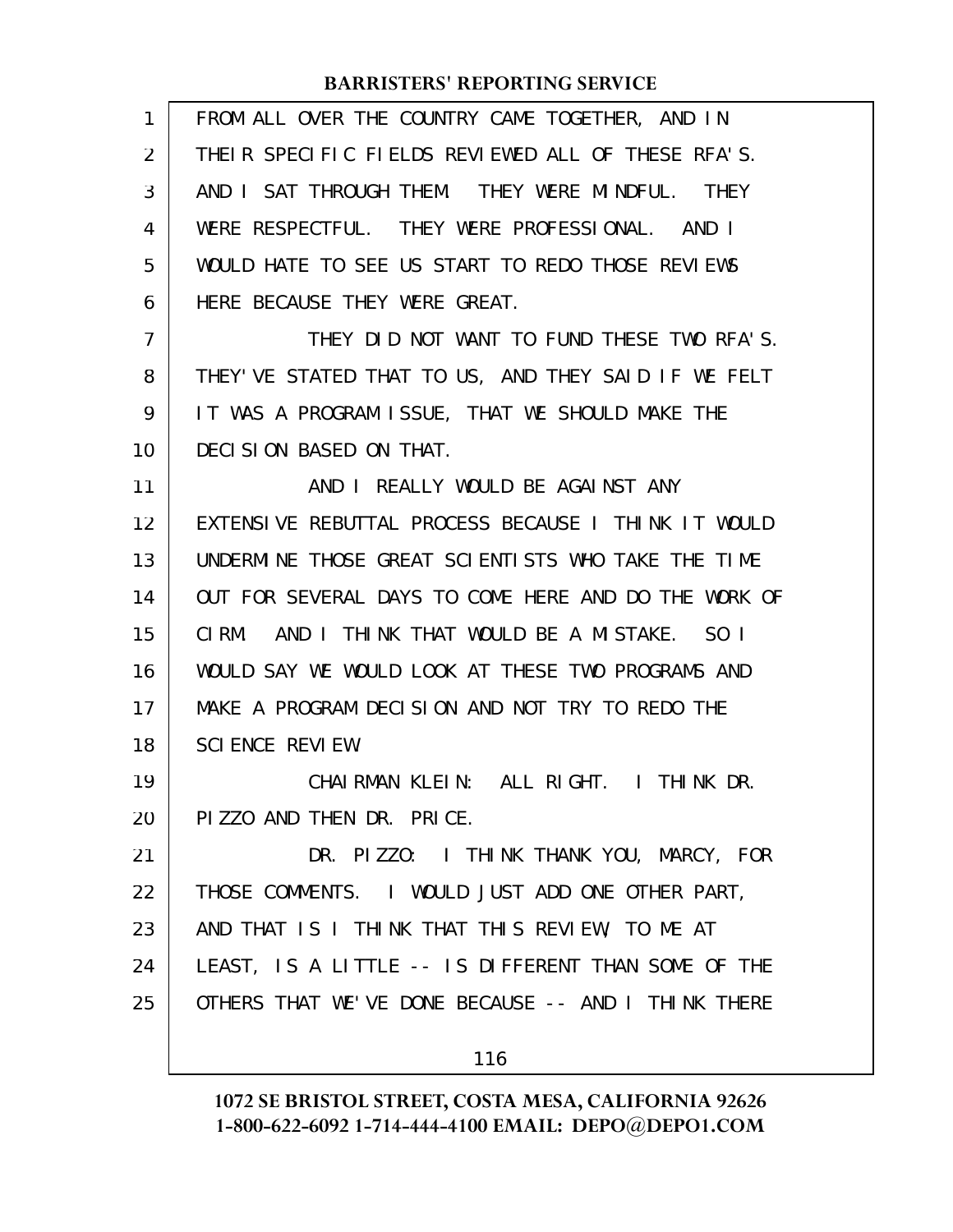PERHAPS MAY HAVE BEEN, I'M TRYING TO PUT MYSELF, NOT HAVING BEEN, AS JEFF AND MARCY WAS, AT THAT MEETING, IN HOW THE SCIENTIFIC ADVISORY GROUP MIGHT HAVE BEEN LOOKING AT THESE GRANTS BECAUSE WHAT WE'RE REALLY TALKING ABOUT HERE IS METHODOLOGICAL -- TECHNICAL STUDIES GENERATING CELL LINES. 1 2 3 4 5 6

AND I THINK THERE'S A STANDARD BEING APPLIED TO THEM ACTUALLY THAT GOES SORT OF ABOVE AND BEYOND THAT. AND I THINK THAT, FROM MY POINT OF VIEW, AT THIS STAGE, AND WE MAY FEEL DIFFERENTLY ABOUT THIS A YEAR OR TWO FROM NOW AS WE LEARN MORE ABOUT THIS, BUT AT THIS STAGE, IF THERE'S A HIGH QUALITY TEAM ABLE TO GENERATE NEW CELL LINES IN NEW DISEASE AREAS, I THINK THAT'S AN ADVANTAGE. I MEAN I DON'T KNOW WHERE THE PAYOFF IS GOING TO COME, BUT I THINK, YOU KNOW, I'D LIKE -- IT'S A LITTLE BIT LIKE THE TRAINING, YOU KNOW, THE TRAINING PIPELINE. I MEAN WE NEED A PIPELINE OF CELL LINES, AND MAYBE, YOU KNOW, ONE OF THESE GROUPS WILL HIT IT. 7 8 9 10 11 12 13 14 15 16 17 18 19

I FEEL FURTHER COMPELLED BECAUSE, LIKE I THINK MOST OF US IN THIS ROOM, WE KNOW BOTH OF THESE INVESTIGATORS, AND THEY ARE, YOU KNOW, FIRST CLASS INVESTIGATORS, SO I THINK THAT RAISES THE LIKELIHOOD THAT NEW CELL LINES IN A NEW AREA BY OUTSTANDING INVESTIGATORS WILL PROVIDE A REAGENT THAT EITHER 20 21 22 23 24 25

117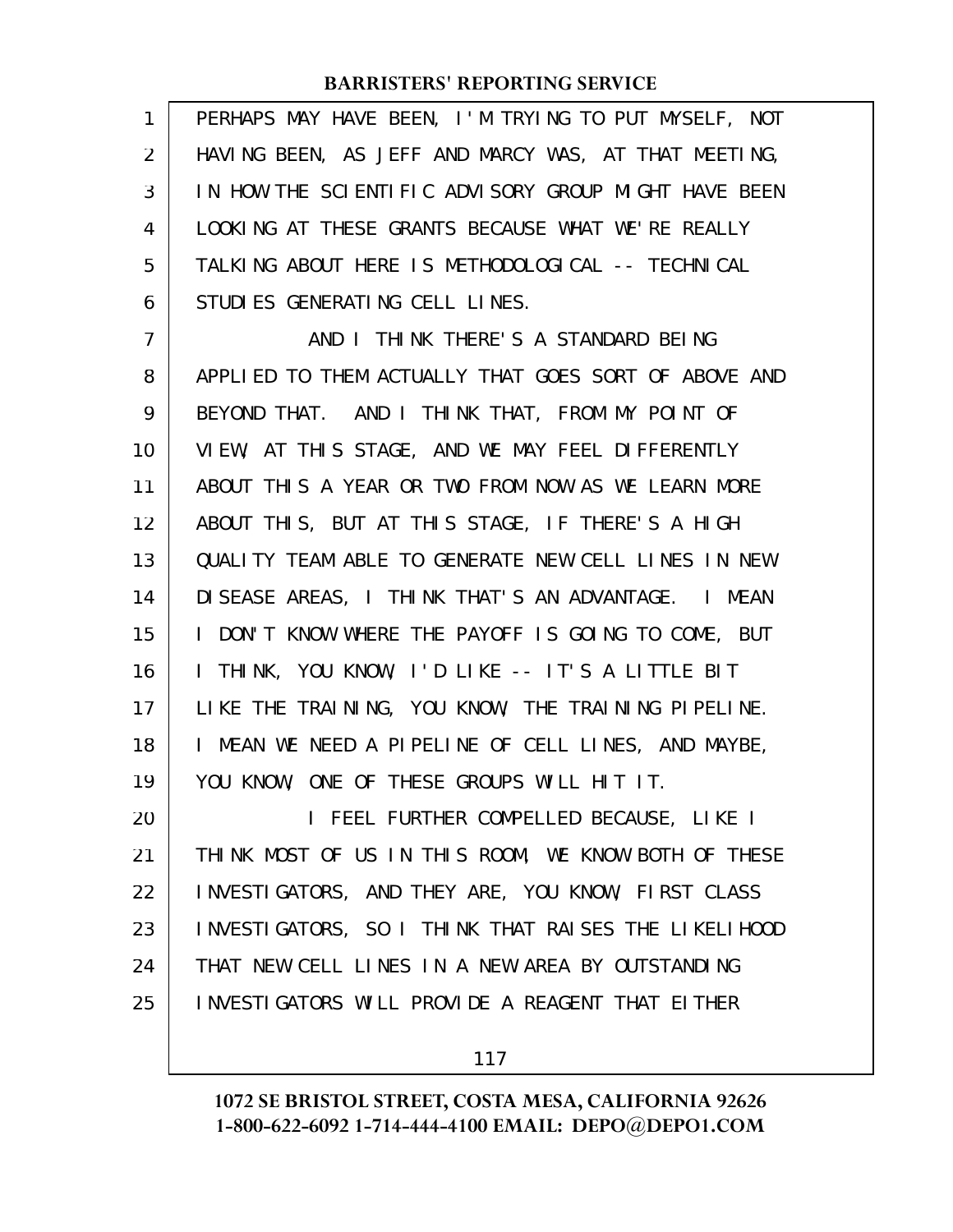#### THEY OR SOMEONE ELSE CAN EMPLOY. CHAIRMAN KLEIN: THANK YOU. AND THEN WE'RE GOING TO GO TO DR. PRICE, THEN TO LEEZA GI BBONS. DR. PRICE: I WANT TO SPEAK IN FAVOR OF MOVING THIS PROPOSAL UP INTO THE FUNDING CATEGORY. AND I DO IT ACTUALLY IN SUPPORT OF THIS RECOMMEN- -- OF THIS REVIEW, NOT AS A CRITIC OR AS REBUTTAL OF IT. AND I WANT TO MAKE THIS POINT IN TWO WAYS. FIRST, I WANT TO LOOK AT THE SCORES. THIS HAD A SCORE OF 69, I BELIEVE. YES. AND THE LAST OF THE, I THINK, OF THE FUNDING CATEGORY, THAT'S A 71. THE 71 -- WELL, 67. BUT LET'S LOOK AT THE 71. THE DIFFERENCE BETWEEN 69 AND 71, I'M SORRY, IS NOT REALLY A DIFFERENCE IN SCORE IN ANY REASONABLE WAY. PROBLEM WITH THESE KINDS OF NUMERICAL SCORES IS THEY GIVE A FALSE SENSE OF CONCRETENESS. AND I WOULD -- IT WOULD BE A NICE EXPERIMENT TO GIVE THESE SAME THINGS TO ANOTHER GROUP OF PEOPLE AND SEE WHAT THEIR SCORES ARE. AND WHILE I SUSPECT THINGS WILL GROUP SIMILARLY, I THINK IT'S VERY UNLIKELY THAT YOU'RE GOING TO GET EXACTLY THE SAME SCORES. AND AS GOOD A CHANCE AS ANY IS THIS WOULD BE THE 71 AND THE OTHER ONE WOULD BE 69. SO I LOOK AT THE DIFFERENCE IN **BARRISTERS' REPORTING SERVICE** 1 2 3 4 5 6 7 8 9 10 11 12 13 14 15 16 17 18 19 20 21 22 23 24 25

118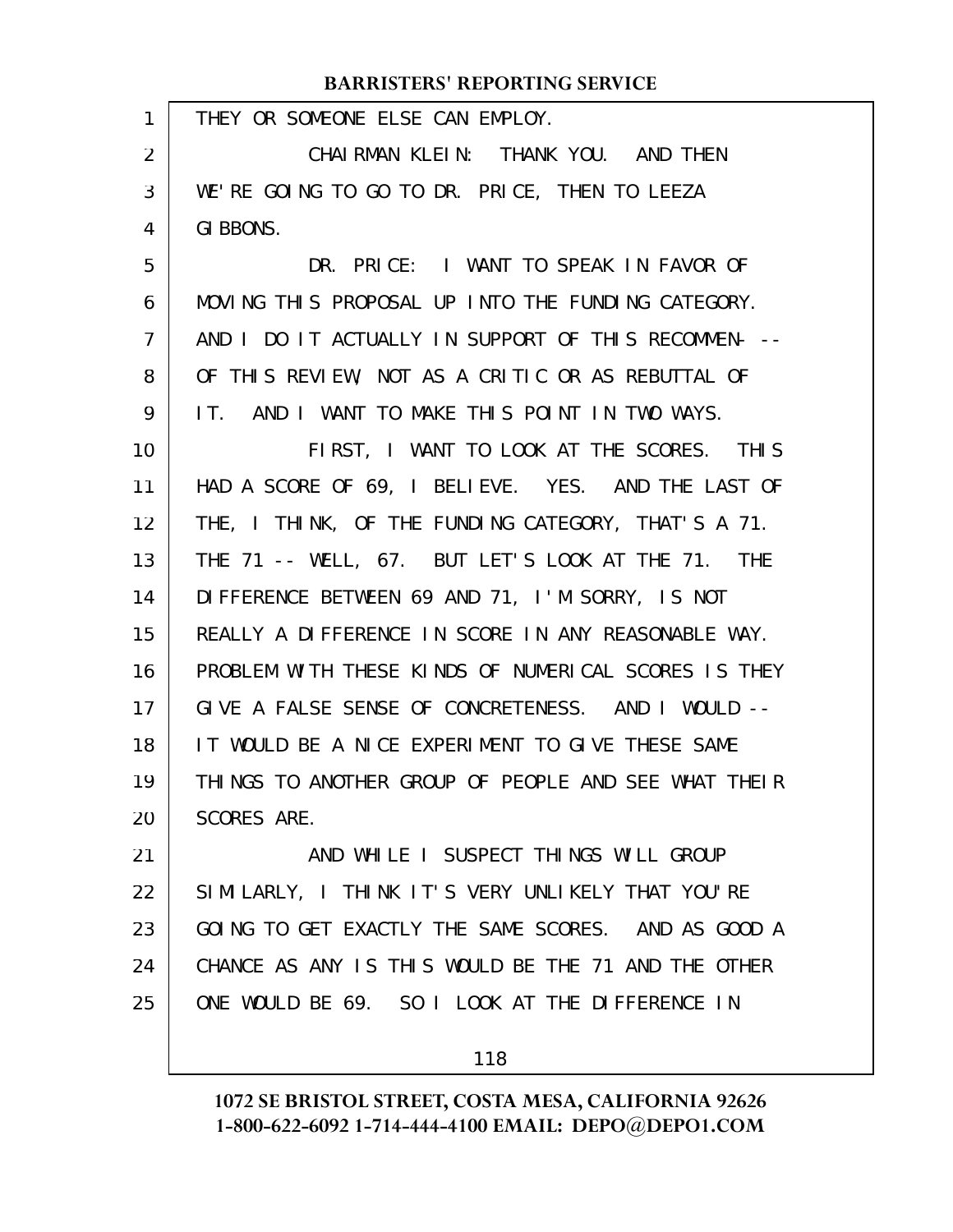THOSE SCORES AS TO SAY THERE'S REALLY NO DIFFERENCE, AT LEAST IN THE NUMERICAL RANK, NO REAL DIFFERENCE IN THE NUMERICAL RANKING. OKAY. THAT'S THE FIRST POINT. 1 2 3 4

MORE IMPORTANTLY, I'D LIKE TO READ TO YOU THE REVIEWERS' COMMENTS OR AT LEAST A SUMMARY OF THE COMMENTS IN OUR BOOKLET. A MAJOR STRENGTH OF THIS PROPOSAL IS THAT THE TWO GROUPS INVOLVED IN THE EXPERIMENTS ARE RECOGNIZED AS LEADERS IN THE FIELD AND HAVE THE EXPERIENCE AND THE TECHNICAL KNOW-HOW TO CARRY OUT THE WORK DESCRIBED. THE PROPOSED METHOD FOR GENERATING IPS CELLS IS NOVEL AND WOULD BE A SIGNIFICANT ADVANCE IN IPS CELL TECHNOLOGY. THE CELL LINE THAT'S TO BE GENERATED THROUGH NEW REPROGRAMMING WOULD BE APPROPRIATELY TESTED FOR THEIR PLURIPOTENCY. EACH PART OF SPECIFIC AIM 1, IF ACCOMPLISHED, WOULD ADVANCE THE FIELD. AS FAR AS I'M CONCERNED, THAT IN ITSELF IS ENOUGH REASON TO FUND THIS IRRESPECTIVE OF WHAT THEY 5 6 7 8 9 10 11 12 13 14 15 16 17 18 19

SAY ABOUT AIMS 2 AND 3. IT SEEMS TO ME THAT IS A RECOMMENDATION FOR FUNDING AND A RECOMMENDATION ABOUT THE QUALITY OF THE SCIENCE. IT DOESN'T SAY THE SCIENCE IS BAD AND UNWORTHY. 20 21 22 23

CHAIRMAN KLEIN: OKAY. LEEZA. MS. GIBBONS: YOU KNOW, I APOLOGIZE 24 25

119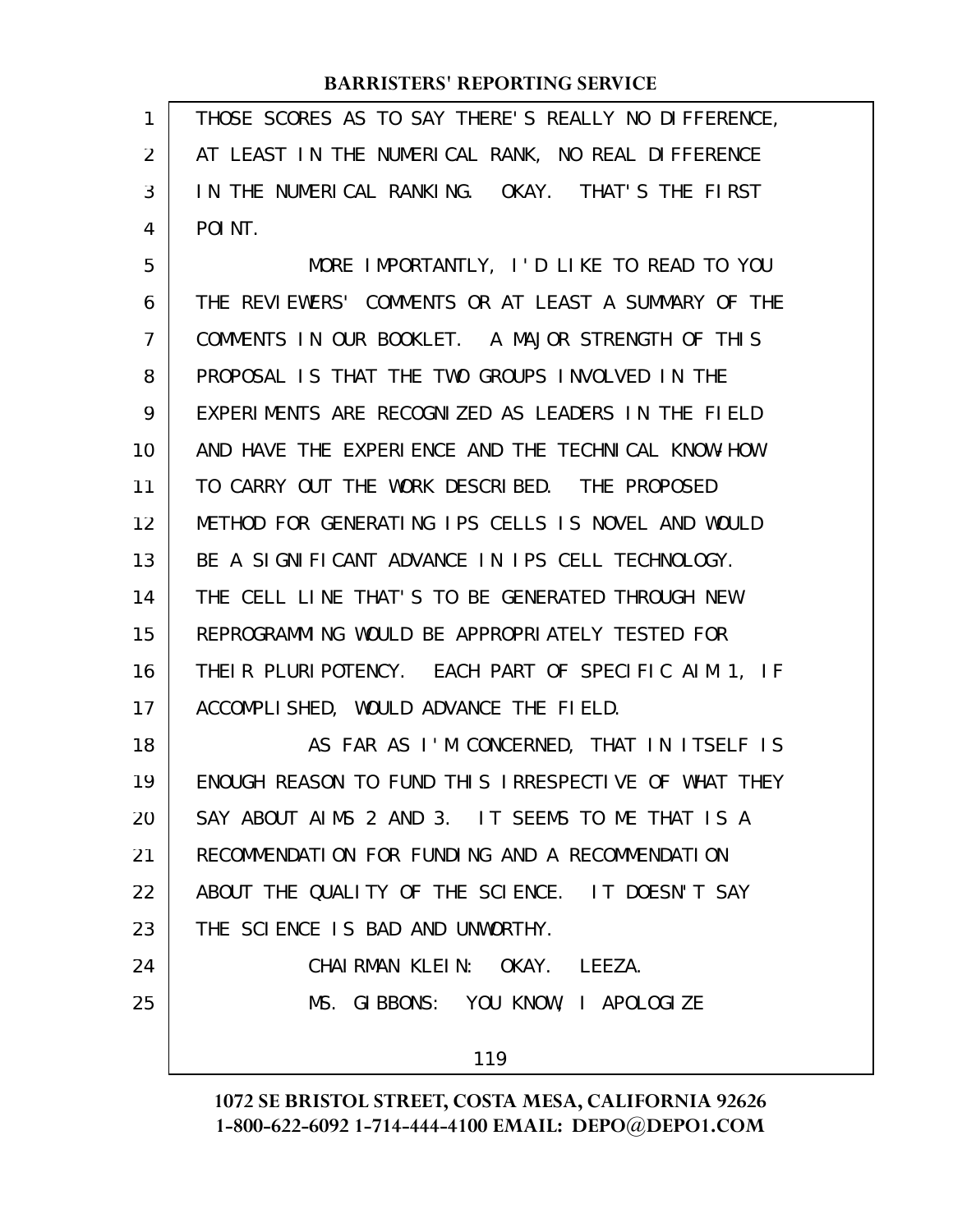| 1              | BECAUSE THIS COMES FROM THE TOPIC OF JEFF READING    |
|----------------|------------------------------------------------------|
| 2              | THE LETTER FROM THE SALK INSTITUTE, AND I PROMISE    |
| 3              | NOT TO BE ON IT BUT A SECOND, BUT I THINK IT IS      |
| 4              | IMPORTANT AT LEAST FOR ME TO UNDERSTAND WHAT'S       |
| 5              | ADMISSIBLE. THIS LETTER WAS ADDRESSED TO EACH OF     |
| 6              | THE ICOC MEMBERS. AND WHILE I UNDERSTAND THAT THERE  |
| $\overline{7}$ | IS A PROCESS BY WHICH LETTER WRITING CAN HAPPEN,     |
| 8              | I SN'T THERE A MORE APPROPRIATE VENUE THAT EACH      |
| 9              | INDIVIDUAL MEMBER BEING SOLICITED WITH REBUTTAL      |
| 10             | INFORMATION, AND ARE WE, IN FACT, REQUIRED NOT TO    |
| 11             | ADDRESS THESE LETTERS? ARE WE -- ARE WE --           |
| 12             | CHAI RMAN KLEIN:<br>NO.                              |
| 13             | MS. GIBBONS: WHAT'S OUR INSTRUCTION? ARE             |
| 14             | WE INSTRUCTED NOT TO READ THEM?                      |
| 15             | CHAIRMAN KLEIN: NO. NO. ANY MEMBER OF                |
| 16             | THE PUBLIC AS WELL AS ANY APPLICANT CAN WRITE TO ANY |
| 17             | MEMBER OF THIS BOARD. AND THE INFORMATION THAT IS    |
| 18             | PRESENTED TO THEM CAN BE CONSIDERED IN A PUBLIC      |
| 19             | <b>HEARING.</b>                                      |
| 20             | MS. GIBBONS: THAT'S IT.                              |
| 21             | CHAIRMAN KLEIN: OKAY. THANK YOU. WE                  |
| 22             | WANT TO GET TO SHERRY WHO HAS NOT SPOKEN AND THEN    |
| 23             | JEFF SHEEHY.                                         |
| 24             | MS. LANSING: I JUST WANT TO WITH ALL DUE             |
| 25             | RESPECT TO BOB, JUST TO SAY THAT I DON'T KNOW WHAT   |
|                | 120                                                  |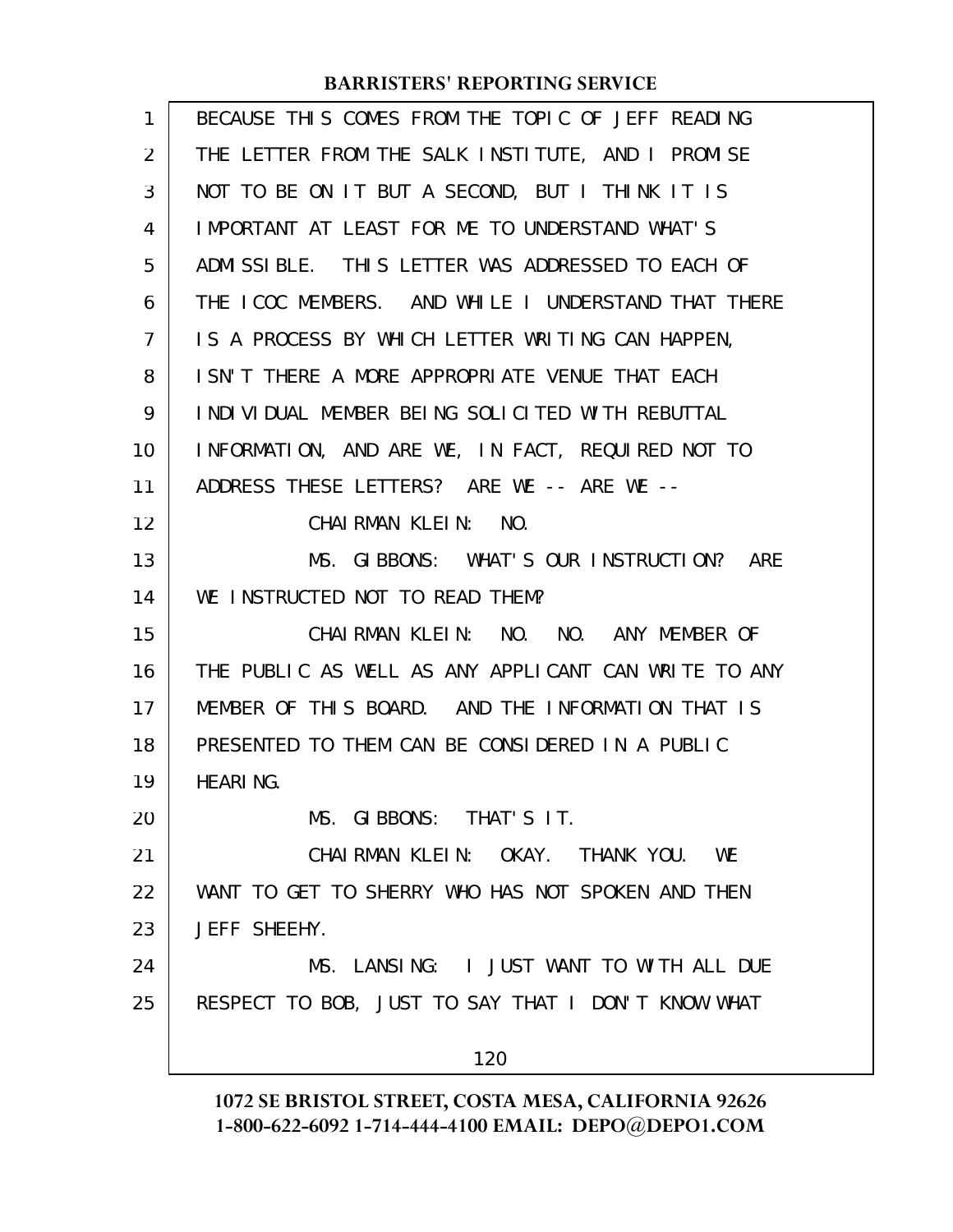| 1              | THE YELLOW ONES ARE. MAYBE THAT'S 69 ALSO. I DON'T   |
|----------------|------------------------------------------------------|
| $\overline{2}$ | I MEAN, YOU KNOW, SO I AGREE WITH YOU, THAT<br>KNOW. |
| 3              | AN EMPIRICAL SCORE WITHIN A RANGE, YOU KNOW, IS      |
| 4              | SOMETHING THAT CAN SHIFT AND THAT THE TWO POINTS     |
| 5              | DOESN'T MEAN ANYTHING. THE THING THAT'S INTERESTING  |
| 6              | TO ME IS I DON'T KNOW WHAT ALL THE YELLOW ONES ARE.  |
| 7              | THEY COULD BE -- THEY COULD BE ONE POINT, THEY COULD |
| 8              | BE THE SAME POINT. SO I GUESS WHAT I WOULD SAY IS I  |
| 9              | URGE US TO REALLY EVALUATE IT BASED ON THE SCIENCE,  |
| 10             | BASED ON WHETHER IT'S UNIQUE, BASED ON, YOU KNOW,    |
| 11             | WHETHER WE BELIEVE THAT IT IS SO GOOD THAT WE'RE     |
| 12             | GOING TO OVERRULE THE TEAM THAT DIDN'T FEEL THAT WAY |
| 13             | ABOUT IT. OR IN ALL FAIRNESS, DIDN'T FEEL THAT       |
| 14             | UNLESS WE FELT PROGRAMMATICALLY IT WAS NECESSARY.    |
| 15             | DR. PRIETO: MR. CHAIRMAN.                            |
| 16             | CHAIRMAN KLEIN: DR. PRIETO AND THEN ASHA.            |
| 17             | DR. PRIETO: YEAH. JUST A BRIEF COMMENT.              |
| 18             | CHAIRMAN KLEIN: DO WE HAVE A -- EXCUSE               |
| 19             | MY MISTAKE. JEFF SHEEHY.<br>ME.                      |
| 20             | MR. SHEEHY: I JUST -- FIRST OF ALL, I                |
| 21             | WANT TO ADDRESS THE POINT OF THE LETTER.<br>I WAS    |
| 22             | MOTIVATED TO READ THAT LETTER. JUST BECAUSE WE GET   |
| 23             | 50 LETTERS DOESN'T MEAN 50 ARE GOING TO BE READ INTO |
| 24             | THE RECORD. I READ IT INTO THE RECORD SPECIFICALLY   |
| 25             | IN TERMS OF THE GOAL OF THE RFA AND THE PROGRAMMATIC |
|                |                                                      |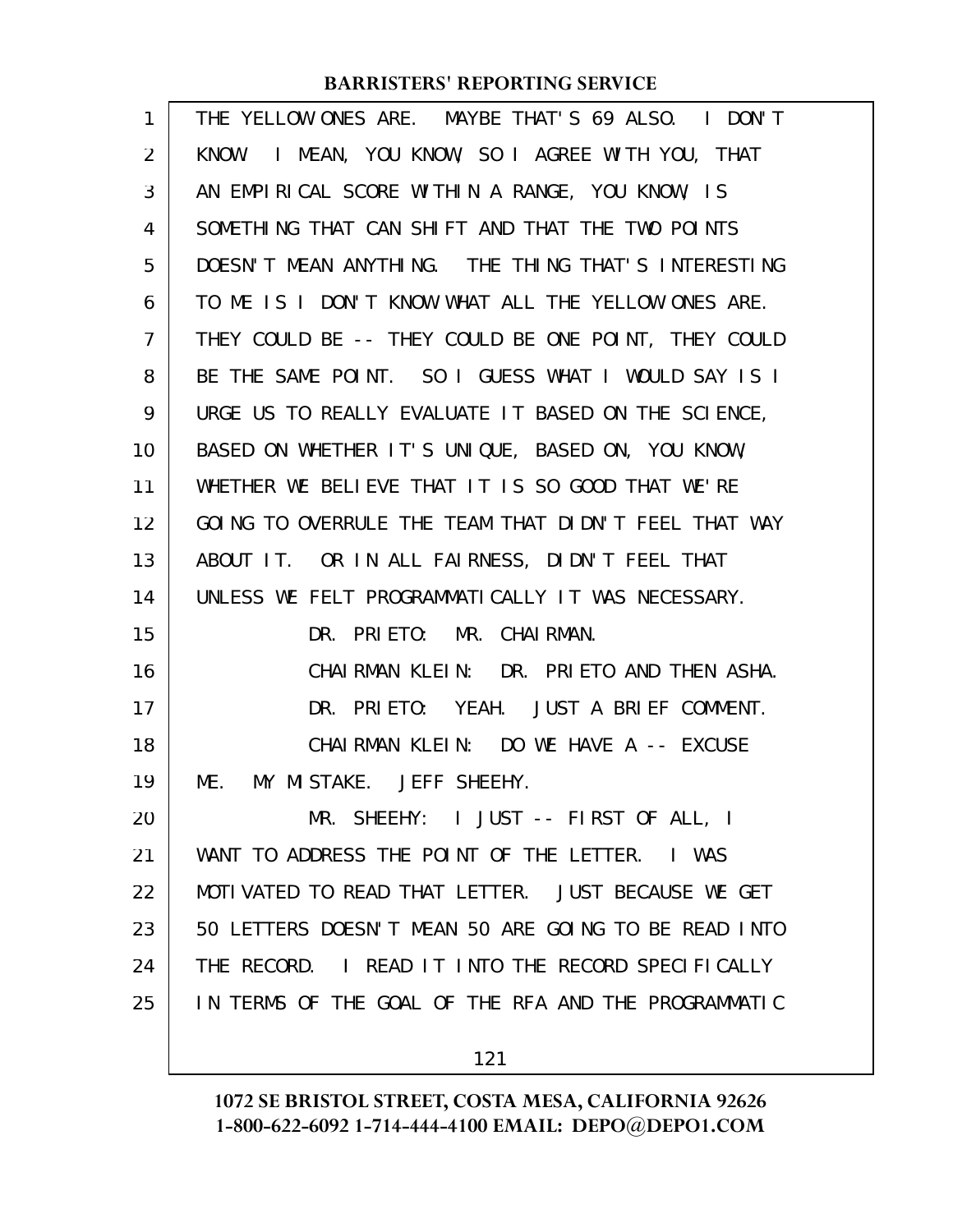| 1              | REASON WHY THIS WAS MADE AVAILABLE TO US AT THE      |
|----------------|------------------------------------------------------|
| 2              | WORKING GROUP -- FROM THE WORKING GROUP, WHICH IS    |
| 3              | STATED IN THE REVIEW. THE MAJOR ADVANCE WILL BE THE  |
| 4              | DEVELOPMENT OF AN IN VITRO SYSTEM OF THE COMPLEX     |
| 5              | DISORDER RETT SYNDROME. THAT IS THE POINT OF THIS    |
| 6              | RFA. THAT'S A PROGRAMMATIC CONSIDERATION FOR US.     |
| $\overline{7}$ | DO WE WANT TO CREATE A STEM CELL LINE FOR            |
| 8              | RETT SYNDROME? THAT'S PROGRAMMATIC. THAT'S -- I      |
| 9              | THAT'S WHY I READ THE LETTER. THAT'S WHY I'M<br>DO.  |
| 10             | FIGHTING FOR THIS. I DON'T HAVE RETT SYNDROME, BUT   |
| 11             | SOMEBODY DOES AND WOULD LIKE TO HAVE A DISEASE       |
| 12             | MODEL. AND I THINK THAT'S WHY WE'RE HERE, AND I      |
| 13             | DON'T THINK THAT'S OVERRULING THE WORKING GROUP.     |
| 14             | THAT'S WHY THEY PUT IT IN FOR PROGRAMMATIC           |
| 15             | CONSIDERATION. YOU MAY FEEL DIFFERENT. YOU MAY NOT   |
| 16             | FEEL LIKE WE NEED A DISEASE -- THAT WE NEED A STEM   |
| 17             | CELL LINE FOR THAT CONDITION. THAT TO ME IS WHAT IT  |
| 18             | ALL BOILS DOWN TO.                                   |
| 19             | THESE PEOPLE ARE PERFECTLY CAPABLE AND               |
| 20             | WILL DEVELOP A STEM CELL LINE BASED ON THIS CRITIQUE |
| 21             | BY THE REVIEWERS FOR RETT SYNDROME. I THINK THOSE    |
| 22             | FOLKS DESERVE TO HAVE A LINE TO STUDY.               |
| 23             | CHAIRMAN KLEIN: THANK YOU VERY MUCH,                 |
| 24             | JEFF. I BELIEVE DR. PRIETO AND THEN ASHA.            |
| 25             | DR. PRIETO: I JUST WANT TO REITERATE MY              |
|                | 122                                                  |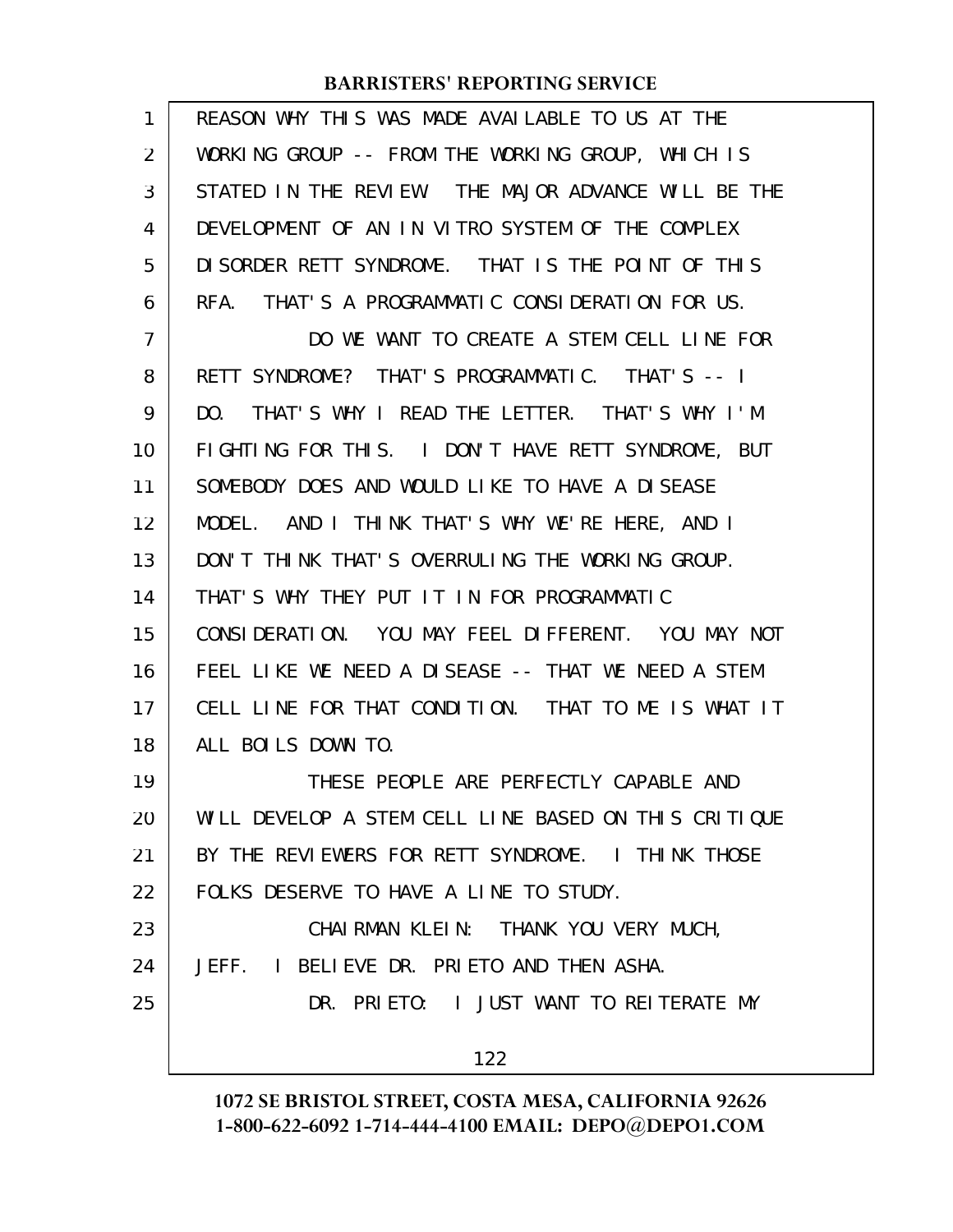| $\mathbf{1}$   | THOUGHTS ARE ALONG THE LINES OF JEFF'S, THAT I THINK |
|----------------|------------------------------------------------------|
| 2              | I DON'T FEEL QUALIFIED TO OVERRULE THE SCIENTIFIC    |
| 3              | REVIEW, BUT I DON'T THINK WE'RE DOING THAT. AND I    |
| 4              | THINK, AS BOB PRICE PUT IT, THESE NUMERICAL SCORES   |
| 5              | REALLY DO GIVE US A FALSE NOTION THAT THERE'S SOME   |
| 6              | RIGID NUMERICAL HIERARCHY THAT I REALLY JUST DON'T   |
| $\overline{7}$ | THINK EXISTS. OUR DECISION IS PROGRAMMATIC. DO WE    |
| 8              | THINK THAT THIS SHOULD BE PART OF OUR PROGRAM? AND   |
| 9              | IF SO, WE SHOULD VOTE FOR IT.                        |
| 10             | CHAIRMAN KLEIN: OKAY. ASHA.                          |
| 11             | DR. NIGH: ALL THE COMMENTS I HAD WERE                |
| 12             | SPECIFICALLY RELATED TO THE SCIENTIFIC REVIEW, BUT   |
| 13             | GIVEN THAT THE DISCUSSION HAS MOVED TOWARDS THE      |
| 14             | PROGRAMMATIC REASONS, I DON'T FEEL NECESSARY TO      |
| 15             | COMMENT.                                             |
| 16             | CHAIRMAN KLEIN: THANK YOU VERY MUCH.                 |
| 17             | YES, DR. POMEROY.                                    |
| 18             | DR. POMEROY: I JUST HOPE THAT EVERYBODY              |
| 19             | UNDERSTANDS THAT A VOTE NOT TO FUND THIS DOESN'T     |
| 20             | MEAN WE DON'T CARE ABOUT THE DISEASES THAT ARE       |
| 21             | COVERED IN THIS PROPOSAL. THERE ARE MANY OF THE      |
| 22             | UNFUNDED ONES THAT ARE ABOUT DISEASES THAT WE CARE   |
| 23             | DEEPLY ABOUT. AND I THINK I CAN SPEAK FOR EVERY      |
| 24             | MEMBER ON THIS PANEL THAT I'VE TALKED TO IS WE WOULD |
| 25             | LOVE TO HAVE AN ANSWER TO RETT SYNDROME. I THINK     |
|                |                                                      |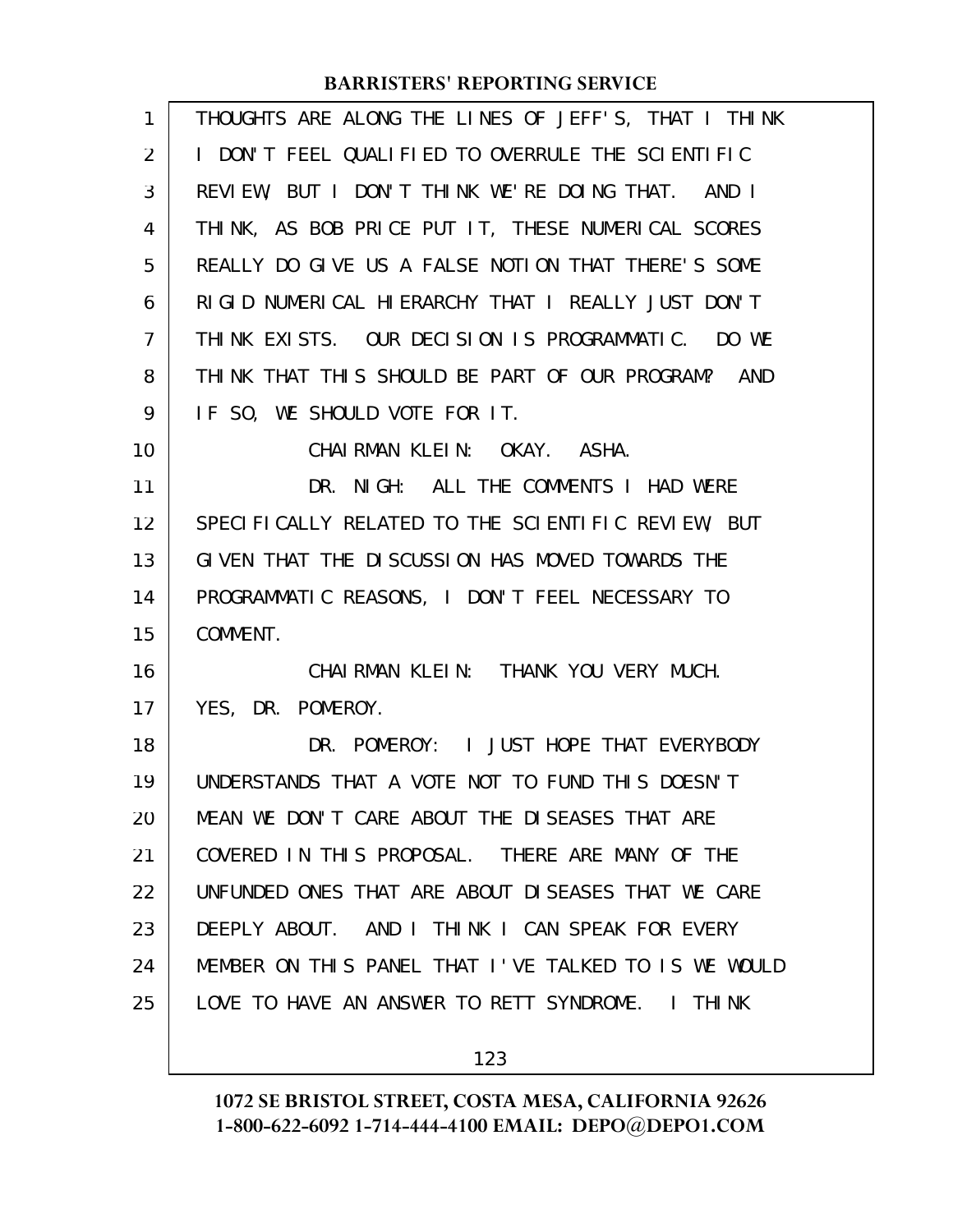|                | <b>BARRISTERS' REPORTING SERVICE</b>                 |
|----------------|------------------------------------------------------|
| $\mathbf{1}$   | THAT WOULD BE A FANTASTIC THING.                     |
| 2              | THAT, I DO BELIEVE, IS A VERY DIFFERENT              |
| 3              | QUESTION THAN WHETHER THIS IS AN APPROPRIATE USE OF  |
| 4              | \$1.7 MILLION.                                       |
| 5              | CHAIRMAN KLEIN: OKAY.                                |
| 6              | DR. DAFOE: I JUST WANT TO COMMENT IN                 |
| $\overline{7}$ | ANTICIPATION OF THE VOTE. AND IT'S SIMPLY THAT MY    |
| 8              | CONCERN IS THAT, DESPITE THE EXPERTISE OF THE        |
| 9              | INVESTIGATORS, OF THE SCIENTISTS, OUR WORKING GROUP  |
| 10             | OF SCIENTISTS SUGGESTED IT NOT BE FUNDED. SO I       |
| 11             | THINK THAT SUGGESTS TO ME THERE IS A BIG FLAW HERE.  |
| 12             | AND ONE THAT RESONATES WITH ME IS THE DIFFUSENESS OF |
| 13             | IT AND THE UNFOCUS BECAUSE I REALIZE THE ISSUE IS A  |
| 14             | GENERIC TECHNIQUE, BUT THE FACT THAT WE'RE TALKING   |
| 15             | ABOUT ALS AND RETT SYNDROME AND THEN HEMATOPOETIC    |
| 16             | CELLS AND THEN HEPATIC CELLS TO ME JUST BEGINS TO    |
| 17             | SOUND JUST AS THEY SAY TOO UNFOCUSED AND DIFFUSE.    |
| 18             | SO THAT'S JUST MY COMMENT.                           |
| 19             | CHAIRMAN KLEIN: ALL RIGHT. THANK YOU                 |
| 20             | VERY MUCH. SHERRY, DID YOU HAVE A COMMENT?           |
| 21             | MS. LANSING: NO.                                     |
| 22             | CHAIRMAN KLEIN: YES. SO WHAT I'D LIKE TO             |
| 23             | DO AT THIS POINT, PUBLIC COMMENT PLEASE IF THERE'S   |
| 24             | PUBLIC COMMENT. THANK YOU, DR. NIGH.                 |
| 25             | MR. SIMPSON: JOHN SIMPSON FROM CONSUMER              |
|                | 124                                                  |
|                |                                                      |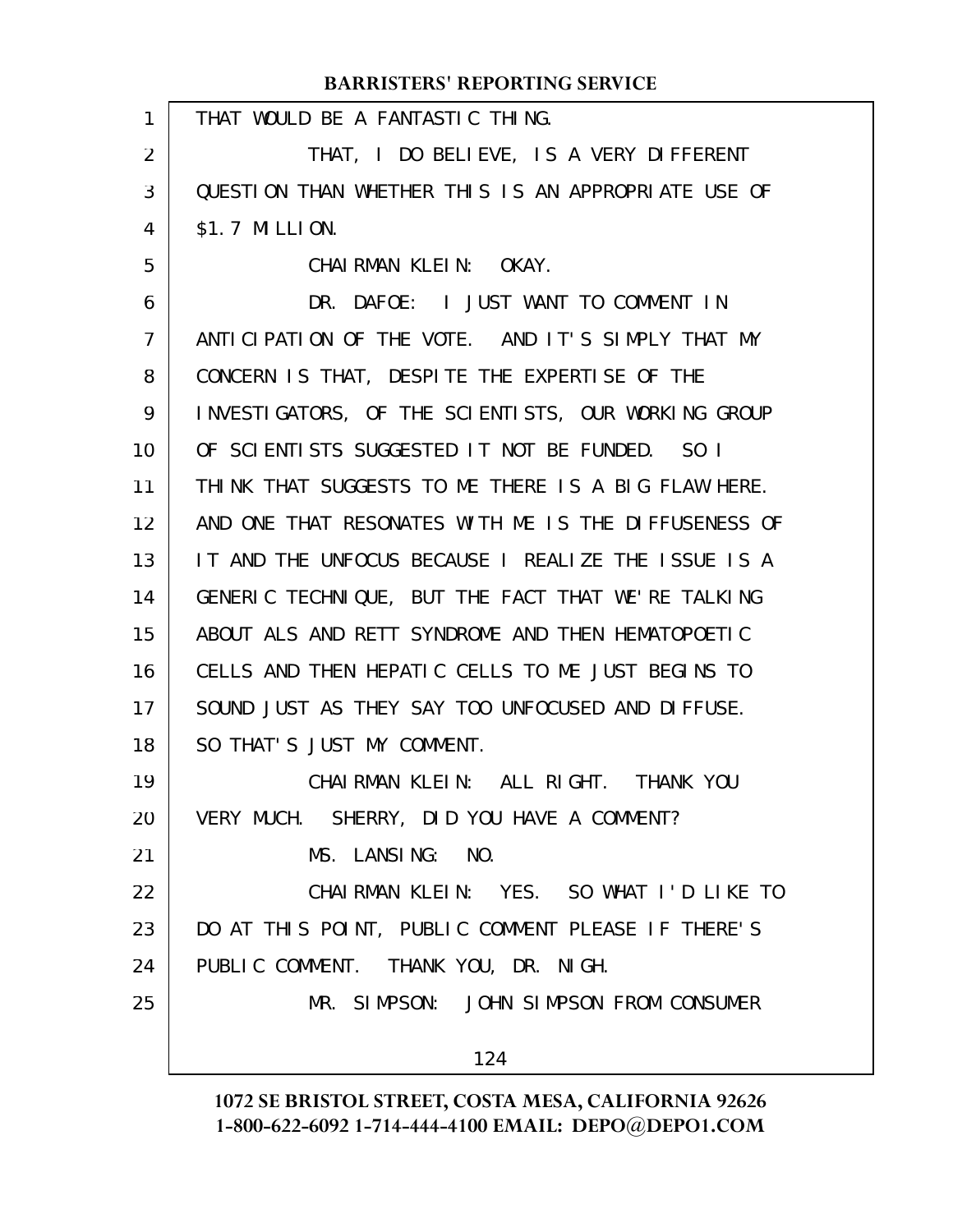| $\mathbf{1}$ | WATCHDOG. THIS GOES TO THE PROCESS. I'D LIKE TO        |
|--------------|--------------------------------------------------------|
| 2            | THANK MEMBER SHEEHY FOR READING THAT LETTER INTO THE   |
| 3            | RECORD, BUT I AM SHOCKED THAT THERE WOULD BE A         |
| 4            | LETTER DISTRIBUTED TO ALL OF YOU THAT YOU ALL HAVE     |
| 5            | IN YOUR PACKET THAT WAS NOT MADE AVAILABLE TO THE      |
| 6            | PUBLIC. AND IT WAS NOT AND SHOULD HAVE BEEN.           |
| 7            | CHAI RMAN KLEIN: THE INTENTION WOULD HAVE              |
| 8            | BEEN TO MAKE IT AVAILABLE. SO WE WILL -- GIVEN --      |
| 9            | WELL, THE STAFF WILL SPECIFICALLY FOCUS ON A           |
| 10           | CHECKLIST TO MAKE SURE THAT IT IS.                     |
| 11           | MR. SIMPSON: AND THIS SORT OF THING CAME               |
| 12           | UP BEFORE, AND THERE WAS A SUGGESTION THAT WHEN YOU    |
| 13           | RECEIVE COMMUNICATIONS, THEY SHOULD ALL BE POSTED IN   |
| 14           | A PLACE IN ADVANCE OF THE MEETING FOR THE PUBLIC TO    |
| 15           | I WOULD SUGGEST THAT LETTERS LIKE THIS SHOULD<br>READ. |
| 16           | GO INTO THAT KIND OF A FILE SO THAT EVERYBODY CAN      |
| 17           | <b>READ THEM.</b>                                      |
| 18           | CHAIRMAN KLEIN: AND CERTAINLY THAT IS THE              |
| 19           | INTENT. THE STAFF HAS BEEN WORKING TILL EIGHT OR       |
| 20           | NINE AT NIGHT. WE JUST HAVE A LACK OF SOME STAFF       |
| 21           | CAPACITY, BUT WE WILL MAKE SURE IT'S A VITAL ITEM ON   |
| 22           | THE CHECKLIST. STAFF WORKED VERY HARD IN TRYING TO     |
| 23           | ACHIEVE THAT GOAL, AND WE'LL JUST WORK HARDER AT IT.   |
| 24           | THANK YOU.                                             |
| 25           | OKAY. I'D LIKE TO CALL THE QUESTION, IF                |
|              | 125                                                    |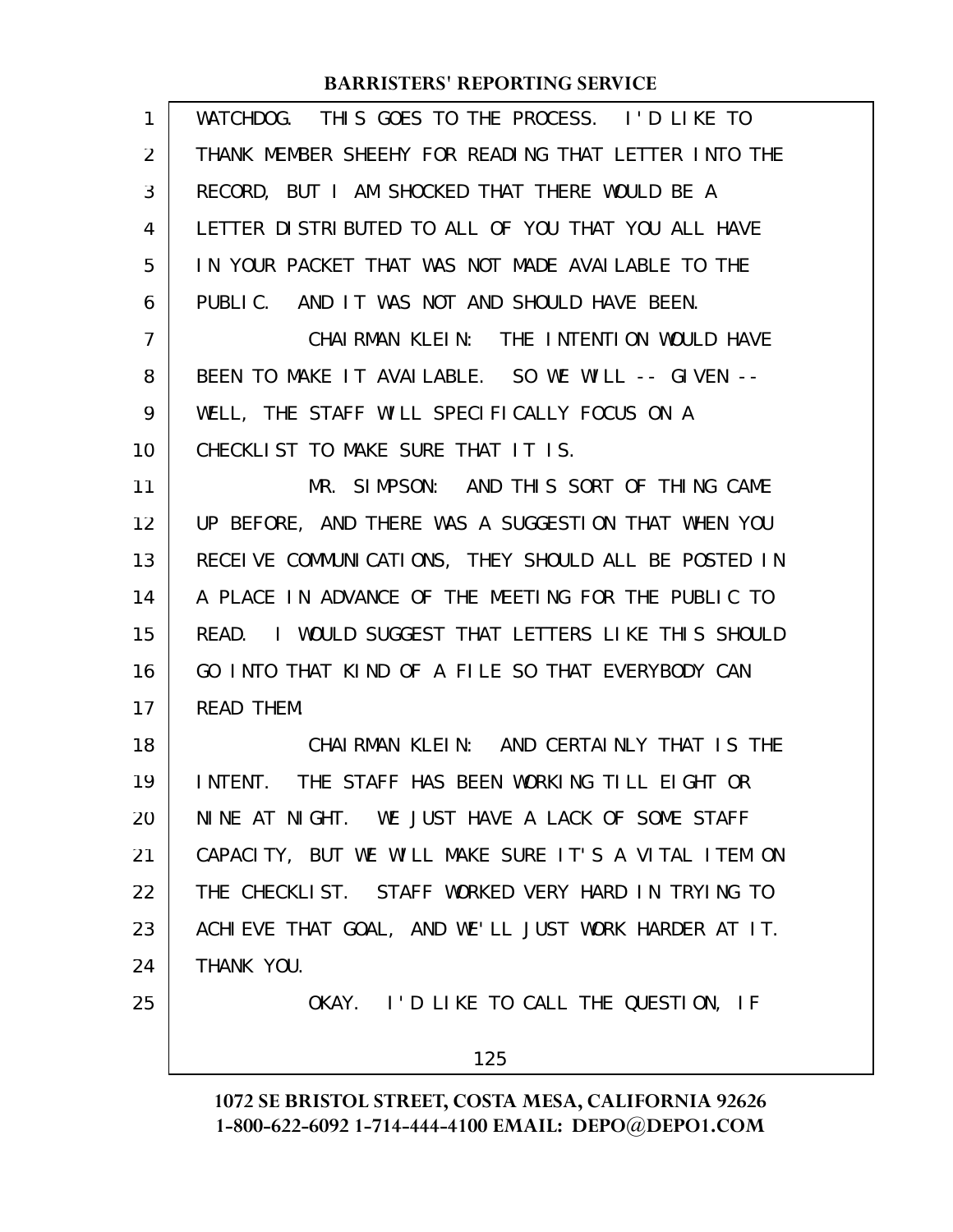| $\mathbf{1}$ | WE COULD PLEASE, WITH A ROLL CALL.               |
|--------------|--------------------------------------------------|
| 2            | MS. KING: JUST TO REMIND EVERYBODY THAT          |
| 3            | DR. BRYANT IS IN CONFLICT WITH THIS APPLICATION. |
| 4            | DONALD DAFOE.                                    |
| 5            | DR. DAFOE: NO.                                   |
| 6            | MS. KING: ROBERT PRICE.                          |
| 7            | DR. PRICE: YES.                                  |
| 8            | MS. KING: DAVID BRENNER.                         |
| 9            | DR. BRENNER: YES.                                |
| 10           | MS. KING: MARCY FEIT.                            |
| 11           | MS. FEIT: NO.                                    |
| 12           | MS. KING: LEEZA GIBBONS.                         |
| 13           | MS. GIBBONS: YES.                                |
| 14           | MS. KING: SAM HAWGOOD.                           |
| 15           | DR. HAWGOOD: NO.                                 |
| 16           | MS. KING: BOB KLEIN.                             |
| 17           | CHAIRMAN KLEIN: IF YOU COULD PASS AND            |
| 18           | COME BACK TO ME.                                 |
| 19           | MS. KING: SHERRY LANSING.                        |
| 20           | MS. LANSING: I'D LIKE TO DO THE SAME, BUT        |
| 21           | I WON'T, SO I'LL SAY NO.                         |
| 22           | MS. KING: LEONARD ROME.                          |
| 23           | DR. ROME: NO.                                    |
| 24           | MS. KING: TED LOVE.                              |
| 25           | DR. LOVE: NO.                                    |
|              | 126                                              |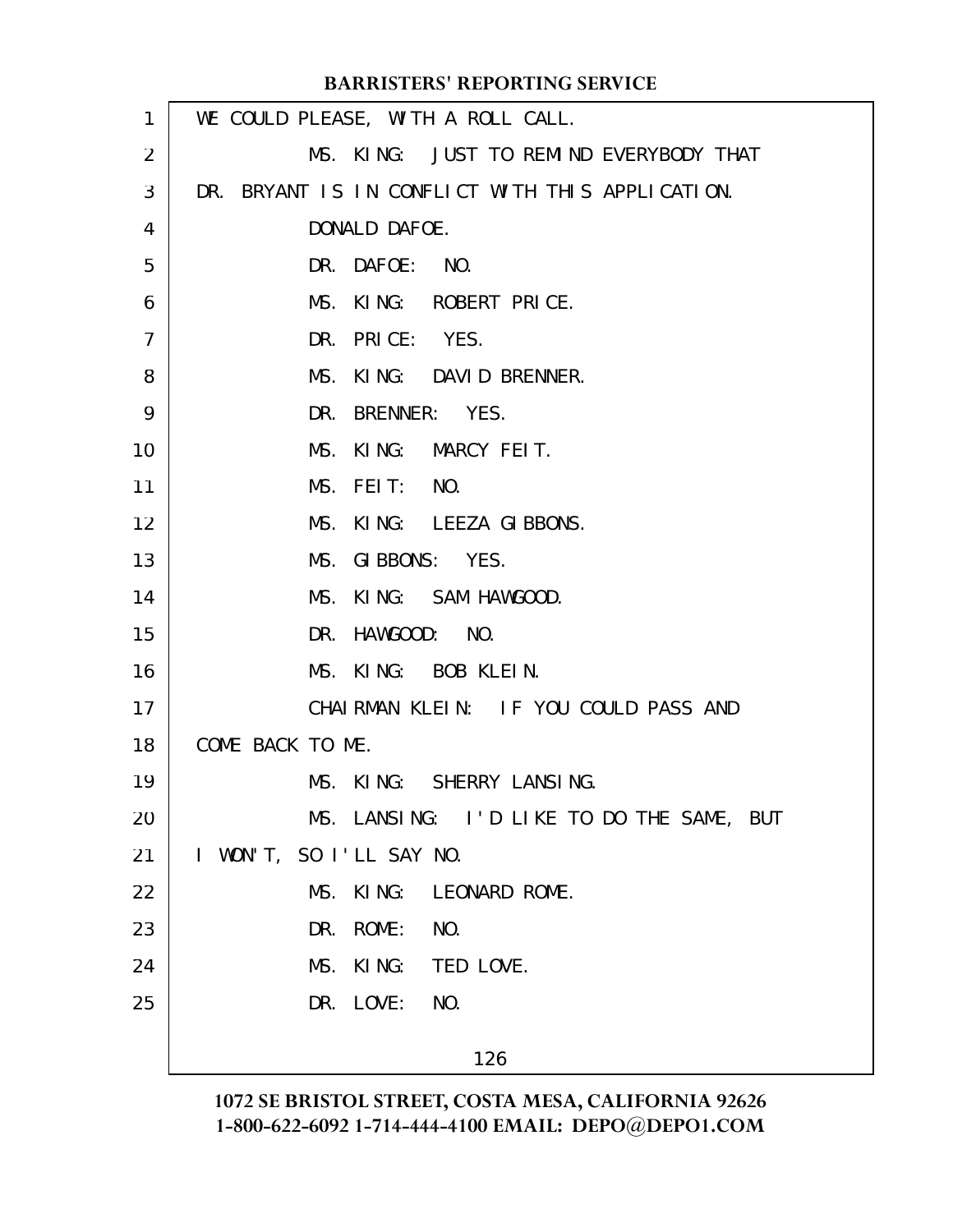| 1              | MS. KING: PHIL PIZZO.                              |
|----------------|----------------------------------------------------|
| $\overline{2}$ | DR. PIZZO: YES.                                    |
|                |                                                    |
| 3              | MS. KING: CLAIRE POMEROY.                          |
| 4              | DR. POMEROY: NO.                                   |
| 5              | MS. KING: FRANCISCO PRIETO.                        |
| 6              | DR. PRIETO: YES.                                   |
| 7              | MS. KING: DUANE ROTH.                              |
| 8              | MR. ROTH: YES.                                     |
| 9              | MS. KING: DAVID SERRANO-SEWELL.                    |
| 10             | MR. SERRANO-SEWELL: YES.                           |
| 11             | MS. KING: JEFF SHEEHY.                             |
| 12             | MR. SHEEHY: YES.                                   |
| 13             | MS. KING: OSWALD STEWARD.                          |
| 14             | DR. STEWARD: ABSTAIN.                              |
| 15             | MS. KING: BOB KLEIN.                               |
| 16             | CHAIRMAN KLEIN: YES.                               |
| 17             | MS. KING: COUNSEL, I'M GOING TO DEFER TO           |
| 18             | YOU.                                               |
| 19             | MR. HARRISON: THE MOTION FAILS.                    |
| 20             | MR. SERRANO-SEWELL: WHAT WAS THE VOTE?             |
| 21             | MR. HARRISON: THE VOTE WAS EIGHT YES, SIX          |
| 22             | NO. A QUORUM IS 17, SO YOU NEED A MAJORITY OF THE  |
| 23             | QUORUM BECAUSE THERE'S AN ABSTENTION AS WELL AND A |
| 24             | CONFLICT.                                          |
| 25             | MR. SERRANO-SEWELL: SO HOW MANY VOTES DO           |
|                |                                                    |
|                | 127                                                |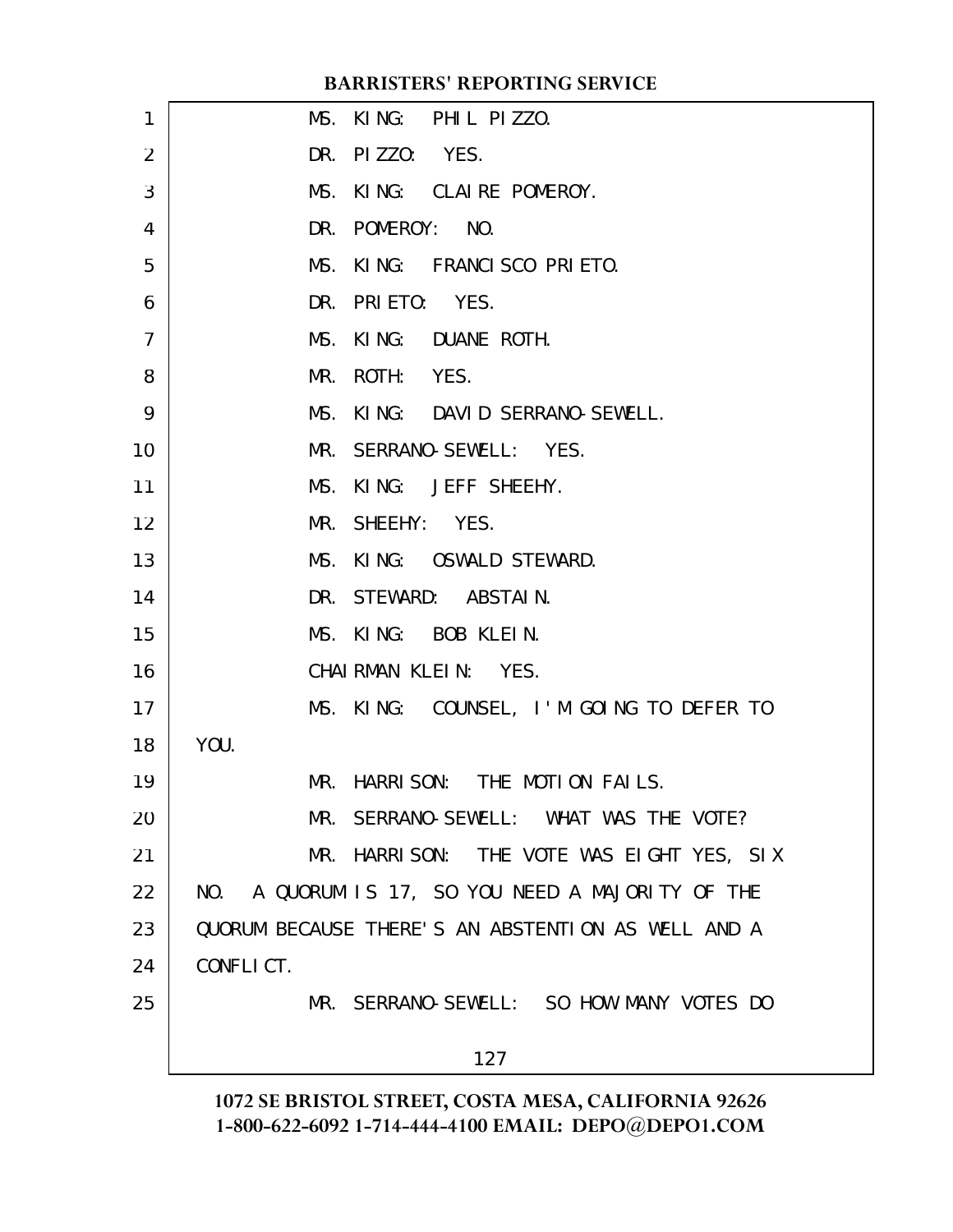|                | <b>BARRISTERS' REPORTING SERVICE</b>                |
|----------------|-----------------------------------------------------|
| $\mathbf{1}$   | YOU NEED FOR A PASSAGE?                             |
| 2              | MR. HARRISON: YOU NEED NINE VOTES FOR               |
| 3              | PASSAGE.                                            |
| 4              | MR. SERRANO-SEWELL: WE HAD ONE                      |
| 5              | ABSTENTION.                                         |
| 6              | MR. HARRISON: CORRECT.                              |
| $\overline{7}$ | CHAIRMAN KLEIN: SO THE QUESTION -- I'LL             |
| 8              | JUST PUT THE QUESTION TO THE PERSON ABSTAINING.     |
| 9              | DR. STEWARD: YOU KNOW, IF HE HADN'T                 |
| 10             | WRITTEN A LETTER, I WOULD HAVE VOTED YES. I HAVE TO |
| 11             | SAY THAT I WAS IN FAVOR OF SUPPORTING THIS.         |
| 12             | CHAIRMAN KLEIN: DR. POMEROY HAS ASKED,              |
| 13             | JAMES, DO WE HAVE THE ABILITY TO HAVE A             |
| 14             | RECONSIDERATION OF THIS MOTION?                     |
| 15             | MR. SERRANO-SEWELL: PEOPLE CAN CHANGE               |
| 16             | THEIR VOTE.                                         |
| 17             | MR. HARRISON: SURE. YES.                            |
| 18             | CHAIRMAN KLEIN: OKAY.                               |
| 19             | (SIMULTANEOUS DI SCUSSION.)                         |
| 20             | MS. LANSING: WE'RE GOING TO REVOTE AGAIN?           |
| 21             | CHAIRMAN KLEIN: WELL, WE'RE GOING TO SEE            |
| 22             | IF A REVOTE WOULD BE WORTHWHILE OR NOT.             |
| 23             | MS. LANSING: THEN I'M GOING TO ABSTAIN.             |
| 24             | DR. PIZZO: WE JUST HEARD THAT IT DIDN'T             |
| 25             | CARRY AND NOW WE WANT TO REVOTE? SO IS THAT -- THAT |
|                | 128                                                 |
|                |                                                     |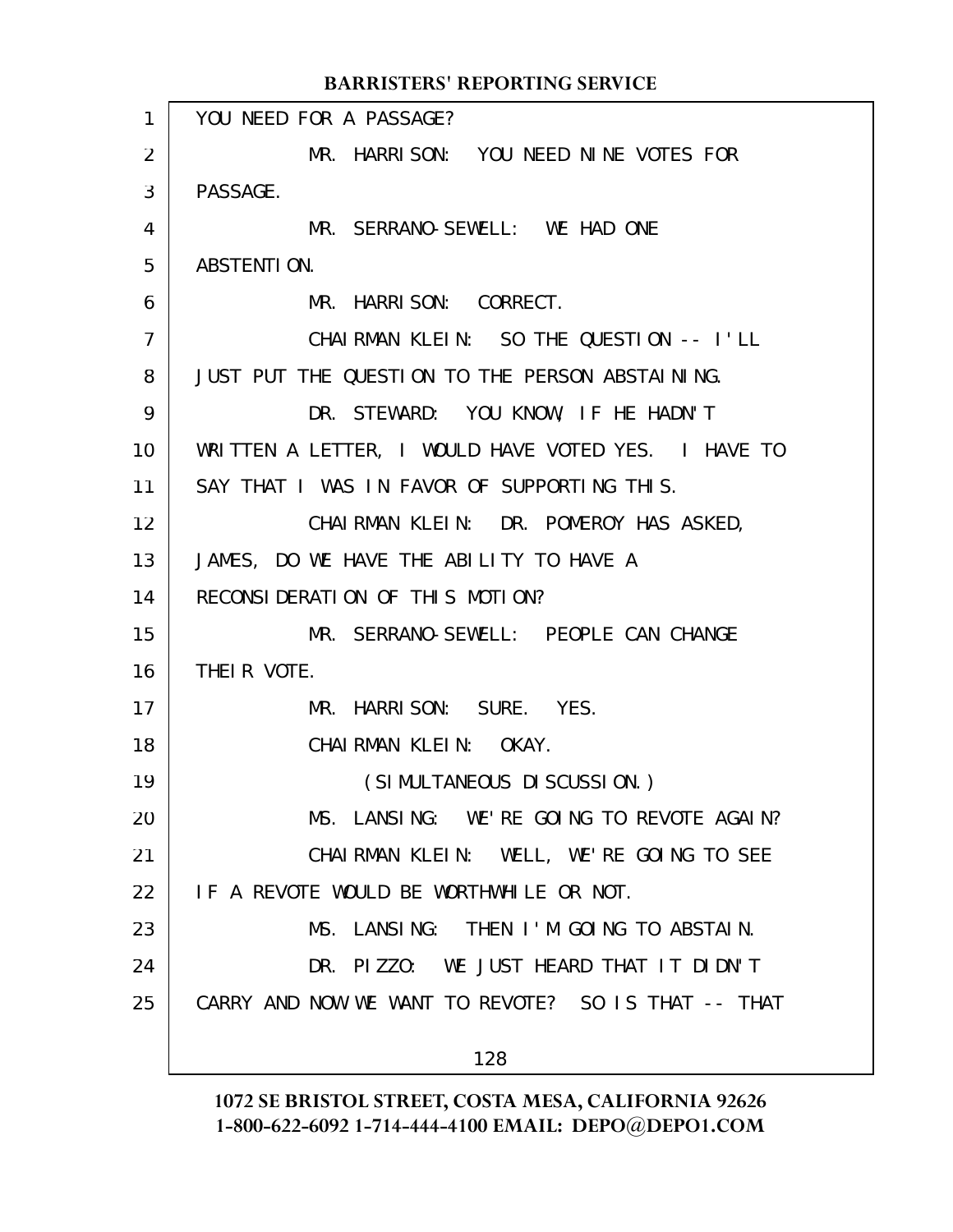| $\mathbf{1}$   | MAKES IT SOUND LIKE, YOU KNOW, YOU'VE GOT SOMETHING |
|----------------|-----------------------------------------------------|
| 2              | THAT YOU WANT TO SEE THE OUTCOME.                   |
| 3              | CHAIRMAN KLEIN: NO. HERE IS THE ISSUE IS            |
| 4              | THAT WE HAVE SOMETHING THAT --                      |
| 5              | DR. PIZZO: I MEAN I VOTED YES FOR THIS,             |
| 6              | BUT THE FACT IS, YOU KNOW, WE DID IT, AND WE'RE     |
| $\overline{7}$ | ASKING TO DO IT AGAIN.                              |
| 8              | CHAIRMAN KLEIN: THE ISSUE HERE, DR.                 |
| 9              | PIZZO, IS THAT WE HAVE A MAJORITY IN FAVOR OF A     |
| 10             | MOTION; BUT ON AN ISSUE OF A TECHNICAL QUORUM, WE   |
| 11             | HAVE AN ISSUE THAT IT HASN'T PASSED BECAUSE WE HAVE |
| 12             | AN ABSTENTION, RIGHT? SO IT IS NOT A SITUATION      |
| 13             | WHERE THERE WAS A MINORITY THAT VOTED YES. SO IN    |
| 14             | THIS FACT PATTERN, I'M TRYING TO ASCERTAIN THIS IS  |
| 15             | NOT A FACT PATTERN THAT PRESENTS ITSELF FREQUENTLY. |
| 16             | DR. PIZZO: THANK GOD.                               |
| 17             | CHAIRMAN KLEIN: YEAH. OKAY. SO THE --               |
| 18             | SO CAN I ASK TO MAKE SURE --                        |
| 19             | MR. HARRISON: YOU WOULD NEED A MOTION TO            |
| 20             | <b>RECONSIDER.</b>                                  |
| 21             | CHAIRMAN KLEIN: I'M JUST ASKING WHETHER             |
| 22             | IT'S WORTHWHILE HAVING A VOTE TO RECONSIDER.        |
| 23             | MR. HARRISON: COULD YOU JUST GIVE US ONE            |
| 24             | SECOND WHILE WE LOOK CLOSELY AT THE VOTES TO MAKE   |
| 25             | SURE THAT THE THREE NOTE TAKERS' NOTES ARE ALL      |
|                | 129                                                 |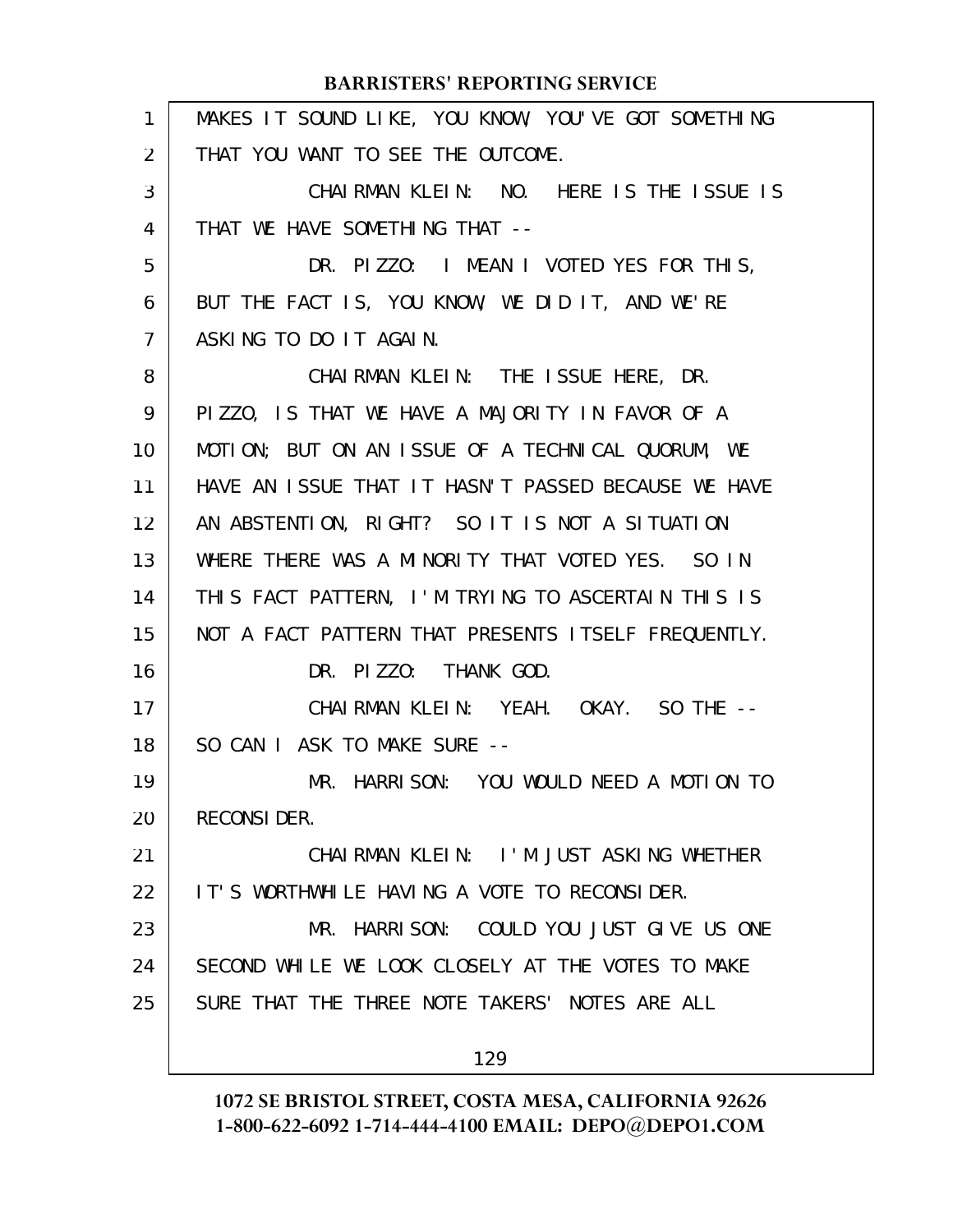|                | <b>BARRISTERS' REPORTING SERVICE</b>                 |
|----------------|------------------------------------------------------|
| 1              | ALI GNED?                                            |
| $\overline{2}$ | DR. PIZZO: DO YOU HAVE ANY CHADS THERE,              |
| 3              | BY THE WAY?                                          |
| 4              | CHAIRMAN KLEIN: THIS WOULD BE A GOOD TIME            |
| 5              | TO -- WHY DON'T WE HAVE A FIVE-MINUTE RECESS.        |
| 6              | (A RECESS WAS TAKEN.)                                |
| $\overline{7}$ | CHAIRMAN KLEIN: OKAY. IF WE COULD                    |
| 8              | RECONVENE HERE, I THINK OUR PROBLEM HAS BEEN SOLVED  |
| 9              | FOR US. AND I'D LIKE TO, FOR THE BENEFIT OF THE      |
| 10             | TRANSCRIBER, INDICATE THAT THE TRANSCRIBER WOULD     |
| 11             | APPRECIATE IT IF EVERYONE AFTER THEY SPEAK WOULD     |
| 12             | TURN THEIR MICS OFF BECAUSE IF WE HAD TOO MANY MICS  |
| 13             | ON, THEN THE NEXT PERSON'S MIC WILL NOT GO ON AND    |
| 14             | SHE CAN'T HERE IT. AND ALSO DON'T MOVE YOUR MIC      |
| 15             | RIGHT UP AGAINST YOU BECAUSE THAT ALSO DISTORTS THE  |
| 16             | SOUND FOR THE PEOPLE IN THE AUDIENCE, INCLUDING THE  |
| 17             | TRANSCRIBER. I GOT IT RIGHT? THANK YOU.              |
| 18             | SO LET US GET A CLARIFICATION. I WANT TO             |
| 19             | BE VERY CAREFUL WITH THIS BECAUSE IN LISTENING TO    |
| 20             | THE VOTE, I WAS CONCERNED WITH THE VOTE. BUT THE     |
| 21             | TIME THEY'VE HAD TO GO BACK THROUGH IT, I'D LIKE TO  |
| 22             | GET A CORRECTED VOTE, AND I'D LIKE TO CONFIRM -- I'D |
| 23             | LIKE THEM TO READ OFF EACH OF THE VOTES SO THAT WE   |
| 24             | CAN CONFIRM THAT WE HAVE THE VOTES CORRECTLY. OKAY.  |
| 25             | GO AHEAD.                                            |
|                |                                                      |

130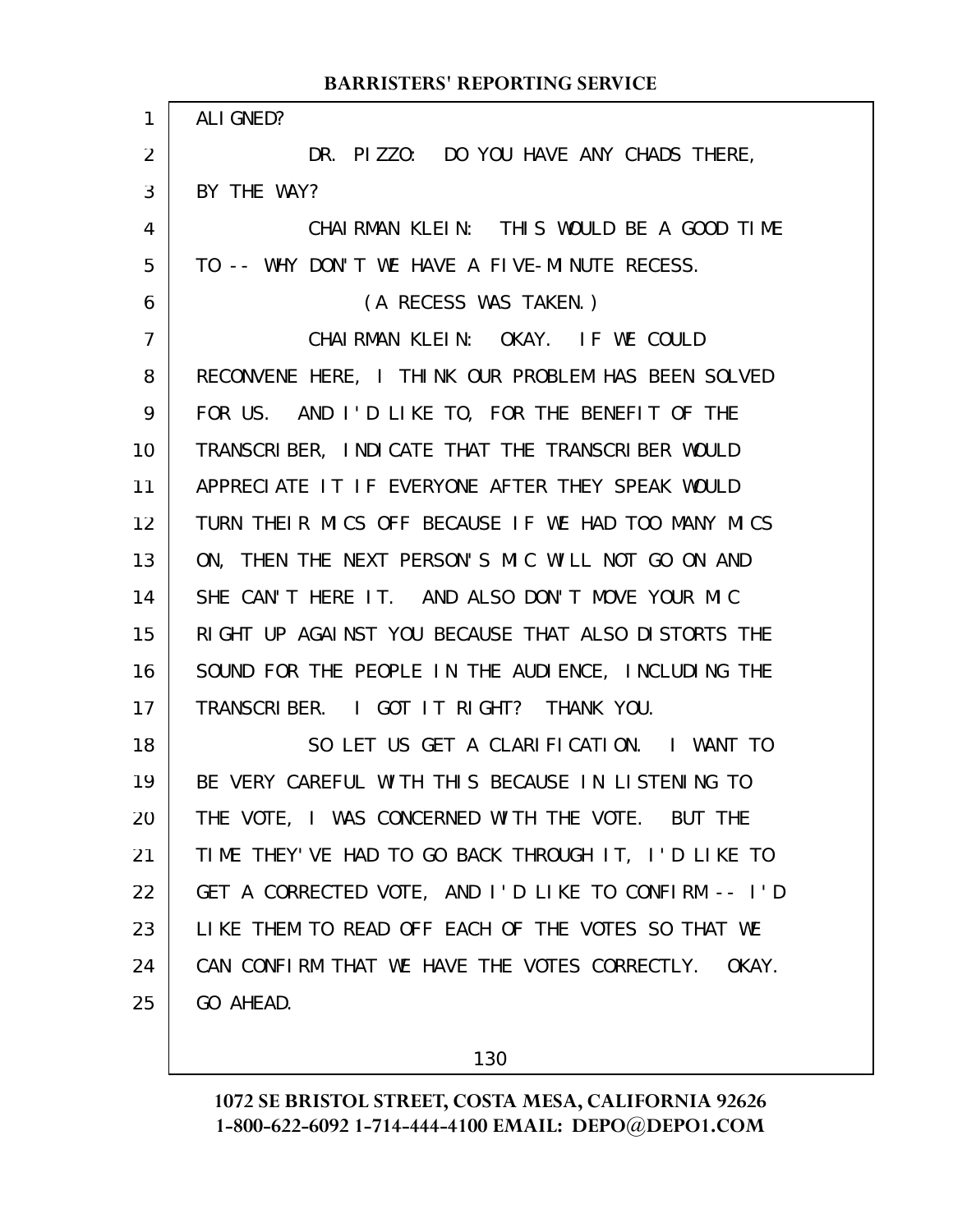| 1              | MR. HARRISON: SO FIRST OF ALL, LET ME                |
|----------------|------------------------------------------------------|
| 2              | APOLOGIZE BECAUSE WE DID HAVE A COMPUTATIONAL ERROR, |
| 3              | WHICH IS WHY WE ASKED FOR THE BRIEF DELAY SO WE      |
| 4              | COULD CROSS VERIFY AND MAKE SURE THAT WE HAD DONE IT |
| 5              | CORRECTLY. SO THE ULTIMATE OUTCOME WAS NINE YES      |
| 6              | VOTES, SIX NO VOTES, AND ONE ABSTENTION. SO BECAUSE  |
| $\overline{7}$ | THE MOTION HAD A MAJORITY OF A QUORUM VOTE YES, IT   |
| 8              | PASSED.                                              |
| 9              | FOR THE RECORD, THE VOTES WERE AS FOLLOWS:           |
| 10             | DAFOE, NO; PRICE, YES; BRENNER, YES; FEIT, NO;       |
| 11             | GIBBONS, YES; HAWGOOD, NO; KLEIN, YES; LANSING, NO;  |
| 12             | ROME, NO; LOVE, NO; PIZZO, YES; POMEROY, NO; PRIETO, |
| 13             | YES; ROTH, YES; SERRANO-SEWELL, YES; SHEEHY, YES;    |
| 14             | STEWARD, ABSTAIN.                                    |
| 15             | CHAIRMAN KLEIN: OKAY. NOW, LET ME ASK A              |
| 16             | MORE BASIC QUESTION. NINE AND SIX IS 15.             |
| 17             | MR. HARRISON: I'M SORRY. THERE WAS ONE               |
| 18             | CONFLICT.                                            |
| 19             | CHAIRMAN KLEIN: OKAY. ALL RIGHT. THANK               |
| 20             | YOU. I JUST WANTED TO MAKE SURE WE'RE TECHNICALLY    |
| 21             | CORRECT.                                             |
| 22             | MR. HARRISON: I'M SORRY. THERE ARE SEVEN             |
| 23             | NOES.                                                |
| 24             | CHAIRMAN KLEIN: OKAY. THAT'S -- SO IF                |
| 25             | THE -- SOMEONE MIGHT HAVE NOTICED THAT I WAS TRYING  |
|                | 131                                                  |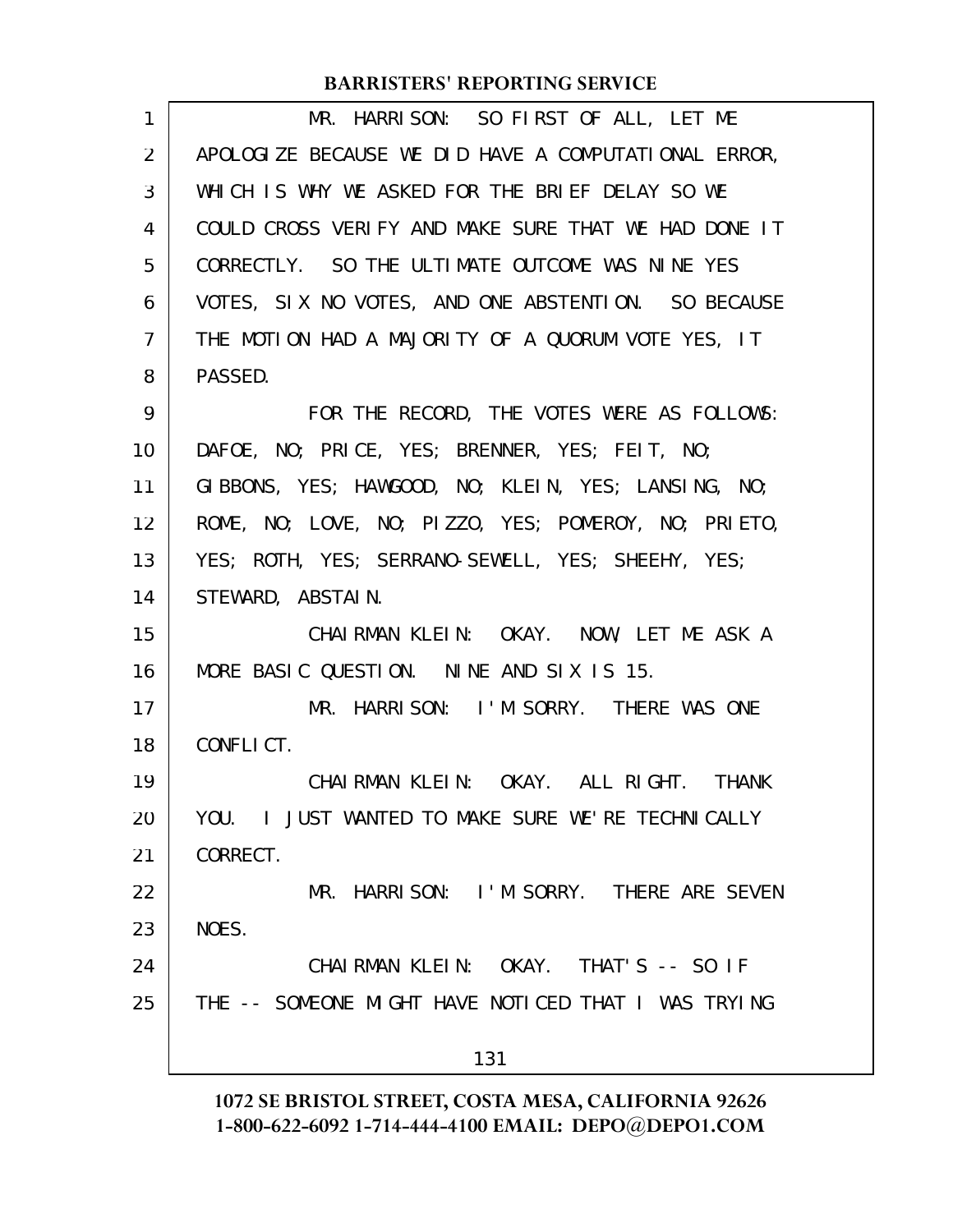| 1              | TO KEEP TRACK WHEN I PASSED, AND I WOULD NOT HAVE    |
|----------------|------------------------------------------------------|
| 2              | VOTED IF IT WOULDN'T HAVE MADE A DIFFERENCE. AND SO  |
| 3              | WHEN I VOTED, I THOUGHT THAT IT DID MAKE A           |
| 4              | DIFFERENCE. BUT IN ANY CASE, WHAT IS IMPORTANT HERE  |
| 5              | IS THAT WE DO HAVE THREE DIFFERENT PEOPLE KEEPING    |
| 6              | THESE RECORDS. AND IMMEDIATELY AFTER A VOTE, WE      |
| $\overline{7}$ | CROSS VALIDATE THEM TO MAKE CERTAIN THAT IF WE'VE    |
| 8              | MADE AN ERROR, WE HAVE A WAY TO CORRECT IT. SO THE   |
| 9              | SYSTEM INCURRED AN ERROR AND CORRECTED ITSELF.       |
| 10             | DR. PIZZO: IT ONLY CORRECTED ITSELF                  |
| 11             | BECAUSE WE HAD AN ABSTENTION. OTHERWISE WE MIGHT     |
| 12             | NOT HAVE KNOWN.                                      |
| 13             | CHAIRMAN KLEIN: WELL, THE --                         |
| 14             | DR. PIZZO: YOU DON'T HAVE TO COMMENT                 |
| 15             | FURTHER, BOB. JUST FOR THE RECORD.                   |
| 16             | CHAIRMAN KLEIN: ALL RIGHT. AT THIS POINT             |
| 17             | I'D ALSO LIKE TO MAKE A POINT THAT -- DR. TROUNSON,  |
| 18             | MY UNDERSTANDING THAT THERE WAS ONE GRANT IN THE NOT |
| 19             | RECOMMENDED CATEGORY THAT, IN FACT, THERE WAS A      |
| 20             | PROBLEM WITH IT THAT IT TECHNICALLY HAS TO BE        |
| 21             | REREVIEWED; IS THAT CORRECT?                         |
| 22             | DR. TROUNSON: THANKS, CHAIR. THERE                   |
| 23             | IS -- THERE'S ONE GRANT THAT I RECOMMENDED,          |
| 24             | FOLLOWING DISCUSSIONS WITH THE CHAIR OF THE WORKING  |
| 25             | GROUP, THAT WE TAKE BACK FOR REEXAMINATION.          |
|                | 132                                                  |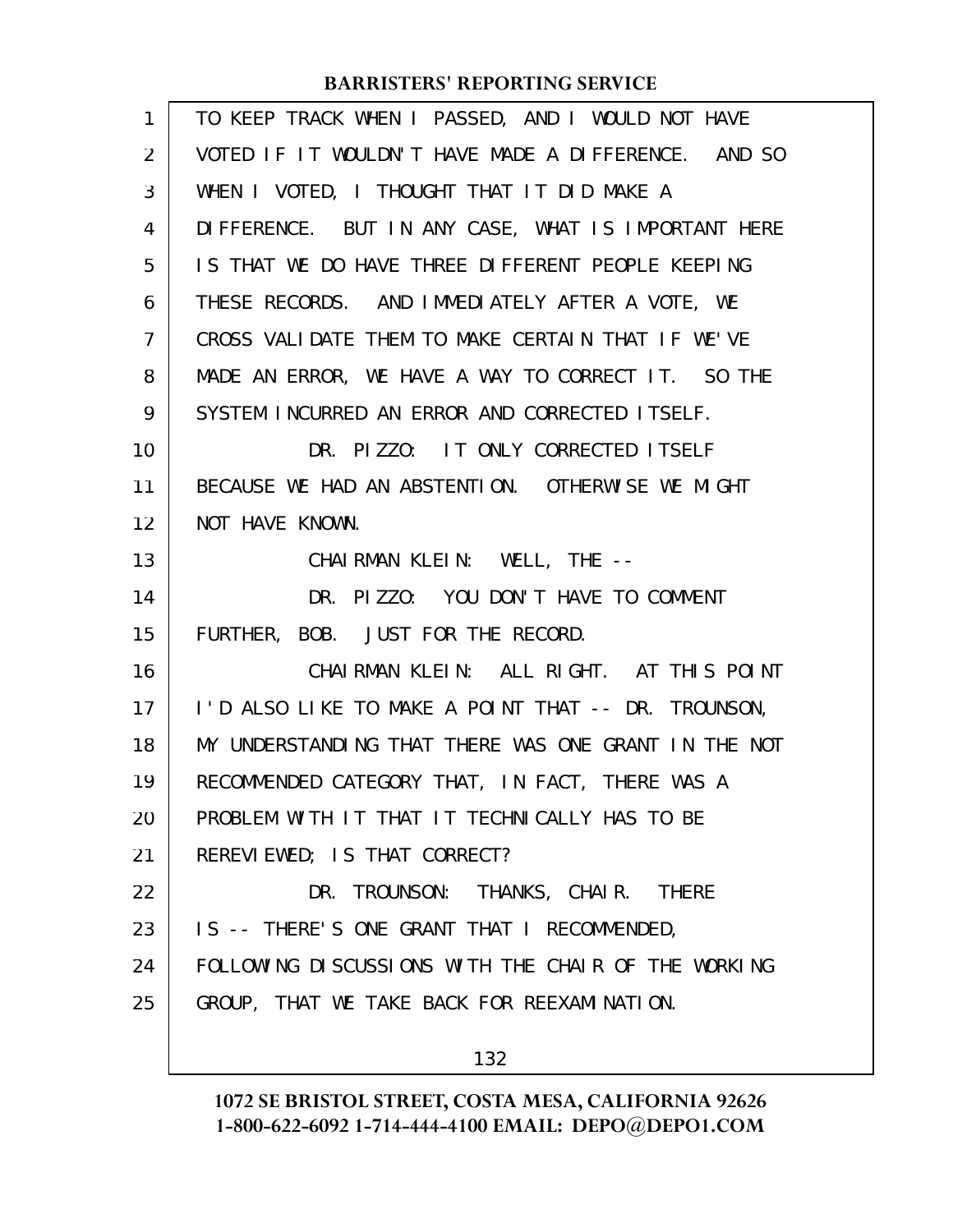CHAIRMAN KLEIN: THAT'S NOT ON THIS LIST. DR. TROUNSON: NO. CHAIRMAN KLEIN: SO IT WILL COME TO US LATER? DR. TROUNSON: YEP. CHAIRMAN KLEIN: OKAY. THANK YOU. AND OF THE GRANTS THAT ARE BEFORE US TODAY, I THINK THAT -- MELISSA KING, HOW MANY MEMBERS DO WE HAVE TOMORROW PRESENT? MS. KING: TWENTY-TWO. CHAIRMAN KLEIN: TWENTY-TWO. SO WE  $ADD$   $--$ MS. KING: EXCUSE ME. TWENTY-ONE. CHAIRMAN KLEIN: TWENTY-ONE. SO I THINK THAT THE GENERAL INTENT WAS TO TRY AND HAVE THE LAST VOTE ON THIS GROUP OF GRANTS TOMORROW MORNING WHEN WE HAVE THE ADDITIONAL MEMBERS. IS THAT A CORRECT STATEMENT? MS. KING: WELL -- MS. LANSING: WHY DON'T WE DO IT NOW? LET'S DO IT NOW. LET'S HAVE A VOTE. CHAIRMAN KLEIN: THAT'S FINE. WE STILL HAVE OUR QUORUM. OKAY. WE STILL HAVE OUR QUORUM BEFORE US. ALL RIGHT. SO, JEFF, YOU WANT TO PROCEED? **BARRISTERS' REPORTING SERVICE** 1 2 3 4 5 6 7 8 9 10 11 12 13 14 15 16 17 18 19 20 21 22 23 24 25

133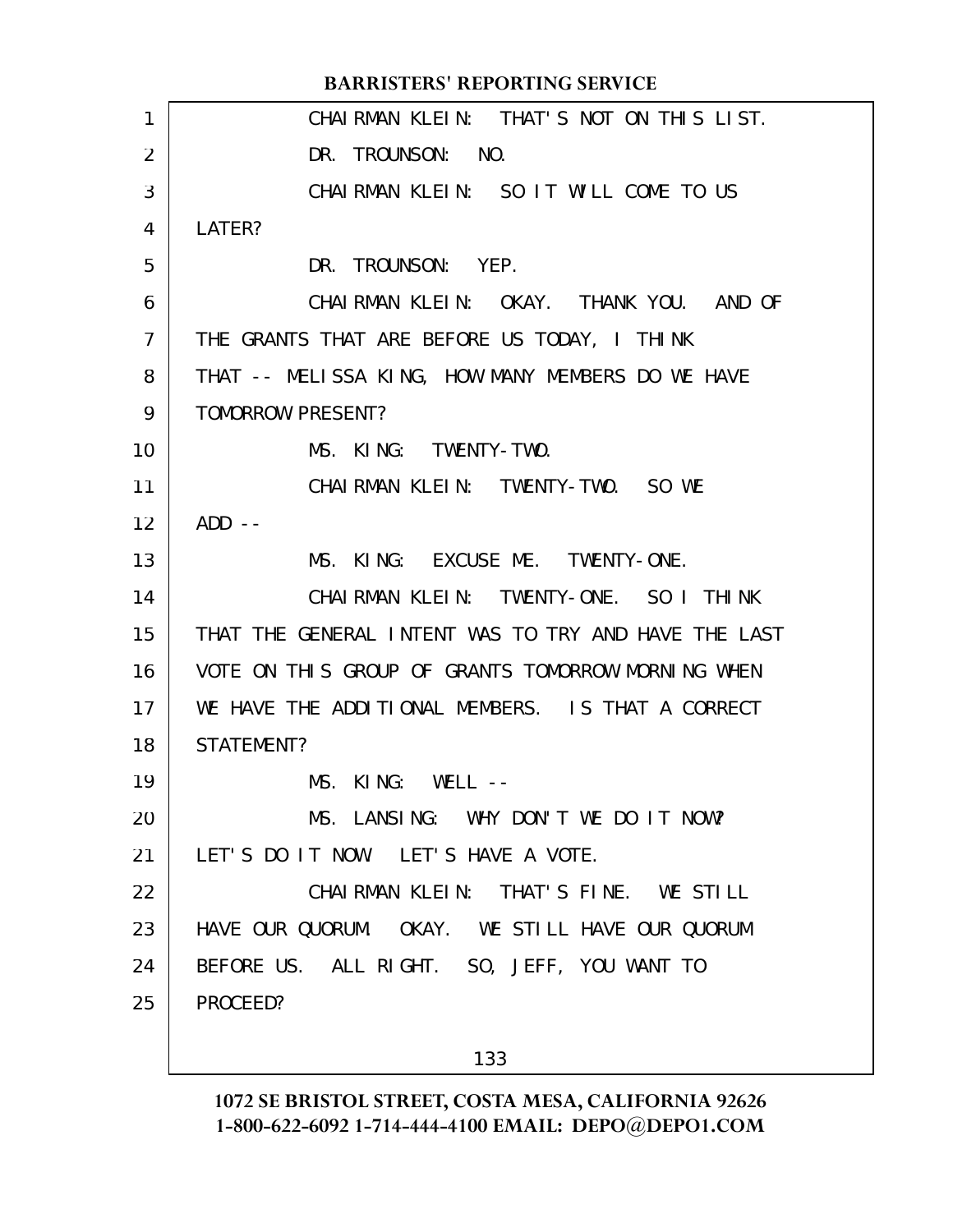| $\mathbf{1}$      | MR. SHEEHY: SO I BELIEVE, JAMES, WHAT'S             |
|-------------------|-----------------------------------------------------|
| $\overline{2}$    | THE APPROPRIATE MOTION AT THIS POINT?               |
| 3                 | MR. HARRISON: THE APPROPRIATE MOTION IS             |
| 4                 | FOR SOMEONE WHO DOESN'T HAVE AN INTEREST IN ANY OF  |
| 5                 | THE APPLICATIONS THAT ARE WITHIN TIER 1 TO MAKE A   |
| 6                 | MOTION TO FUND ALL OF THE APPLICATIONS IN TIER 1.   |
| 7                 | MR. SHEEHY: THE NONCONFLICTED MEMBERS ARE           |
| 8                 | DUANE ROTH, DAVID SERRANO-SEWELL.                   |
| 9                 | MS. KING: TED LOVE, LEEZA GIBBONS.                  |
| 10                | CHAIRMAN KLEIN: SO WOULD ONE OF THE                 |
| 11                | MEMBERS WHO DOES NOT HAVE A CONFLICT WITH ANY       |
| $12 \overline{ }$ | APPLICATIONS LIKE TO MAKE MOTION? DR. LOVE.         |
| 13                | DR. LOVE: I SO MOVE.                                |
| 14                | CHAIRMAN KLEIN: OKAY. SECOND?                       |
| 15                | DR. PRICE: SECOND.                                  |
| 16                | CHAIRMAN KLEIN: YOU CAN'T SECOND.                   |
| 17                | MS. GIBBONS: I SECOND.                              |
| 18                | CHAIRMAN KLEIN: LEEZA IS THE EASIER                 |
| 19                | SECOND. OKAY. NOW, I THINK JEFF WAS CONFUSED THAT   |
| 20                | ONE OF THEM MIGHT HAVE BEEN FROM BERKELEY, BUT IT'S |
| 21                | NOT. OKAY. SO THE MOTION HAS BEEN MADE AND          |
| 22                | SECONDED. IS THERE PUBLIC DISCUSSION? IS THERE      |
| 23                | DISCUSSION FROM THE PUBLIC? SEEING NO PUBLIC        |
| 24                | COMMENT, IS THERE MEMBER DISCUSSION?                |
| 25                | I CAN HAVE A ROLL CALL, AND I WILL REMIND           |
|                   | 134                                                 |
|                   |                                                     |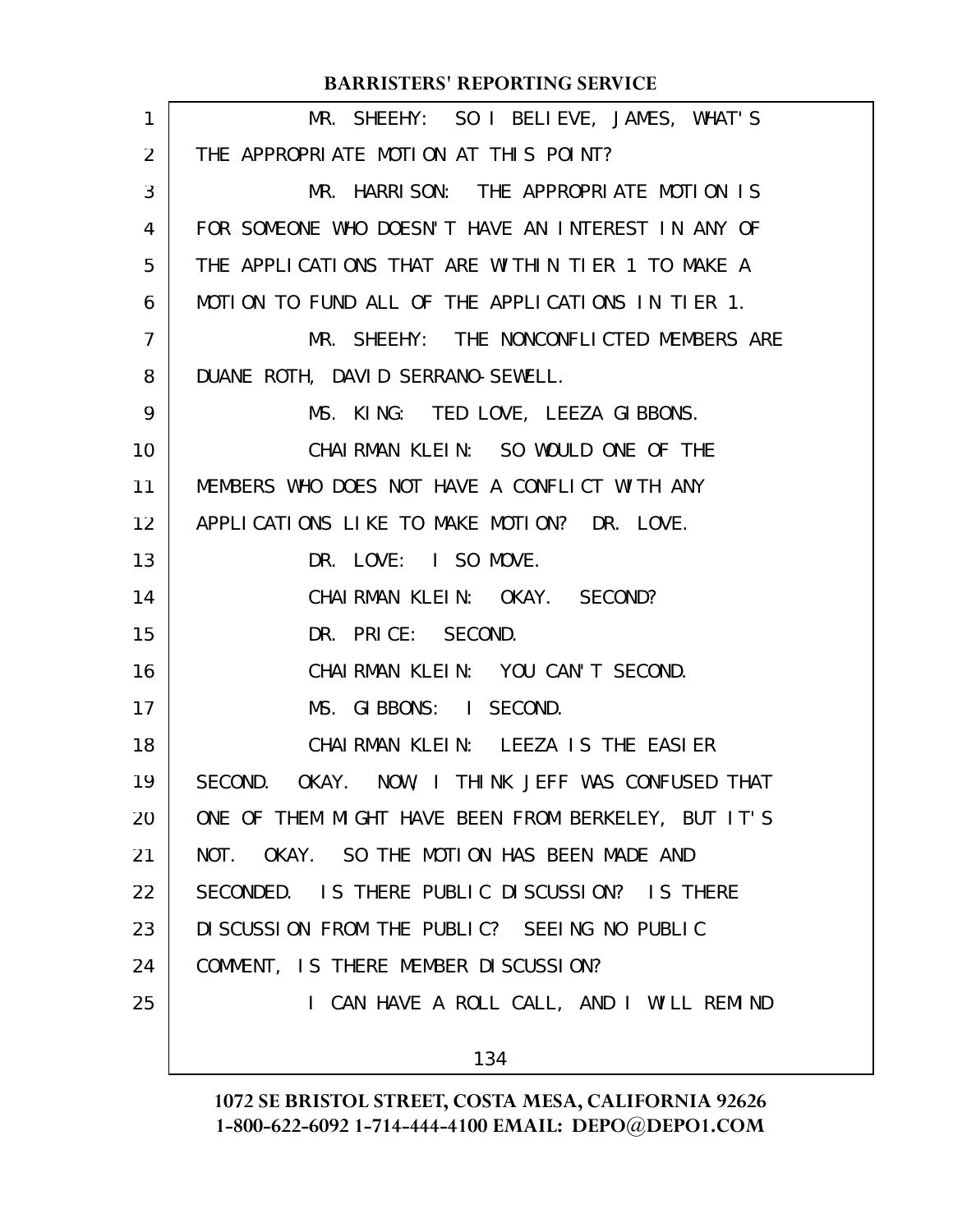|              | <b>BARRISTERS' REPORTING SERVICE</b>              |
|--------------|---------------------------------------------------|
| $\mathbf{1}$ | YOU IF YOU VOTE, VOTE FOR THOSE WITH WHICH YOU DO |
| 2            | NOT HAVE A CONFLICT. JAMES, WOULD YOU LIKE        |
| 3            | ADDITIONAL INSTRUCTION?                           |
| 4            | MR. HARRISON: NO. THAT'S FINE. THAT WAS           |
| 5            | THE REMINDER I WANTED TO MAKE.                    |
| 6            | MS. KING: DONALD DAFOE.                           |
| 7            | CHAIRMAN KLEIN: YOU WOULD VOTE -- IF YOU          |
| 8            | ARE IN FAVOR, YOU WOULD VOTE YES FOR ALL OF THOSE |
| 9            | FOR WHICH I DO NOT HAVE A CONFLICT.               |
| 10           | DR. DAFOE: YES.                                   |
| 11           | MS. KING: YES, EXCEPT FOR THOSE WITH              |
| 12           | WHICH YOU HAVE A CONFLICT.                        |
| 13           | DR. DAFOE: YES.                                   |
| 14           | MS. KING: ROBERT PRICE.                           |
| 15           | DR. PRICE: YES, AND I HAVE NO CONFLICT,           |
| 16           | SO I VOTE FOR ALL OF THEM.                        |
| 17           | MS. KING: DAVID BRENNER.                          |
| 18           | DR. BRENNER: YES, EXCEPT FOR THOSE WITH           |
| 19           | WHICH I HAVE A CONFLICT.                          |
| 20           | MS. KING: SUSAN BRYANT.                           |
| 21           | DR. BRYANT: YES, EXCEPT FOR THOSE THAT I          |
| 22           | HAVE A CONFLICT.                                  |
| 23           | MS. KING: MARCY FEIT.                             |
| 24           | MS. FEIT: YES, EXCEPT FOR THOSE IN WHICH          |
| 25           | I HAVE A CONFLICT.                                |
|              |                                                   |

135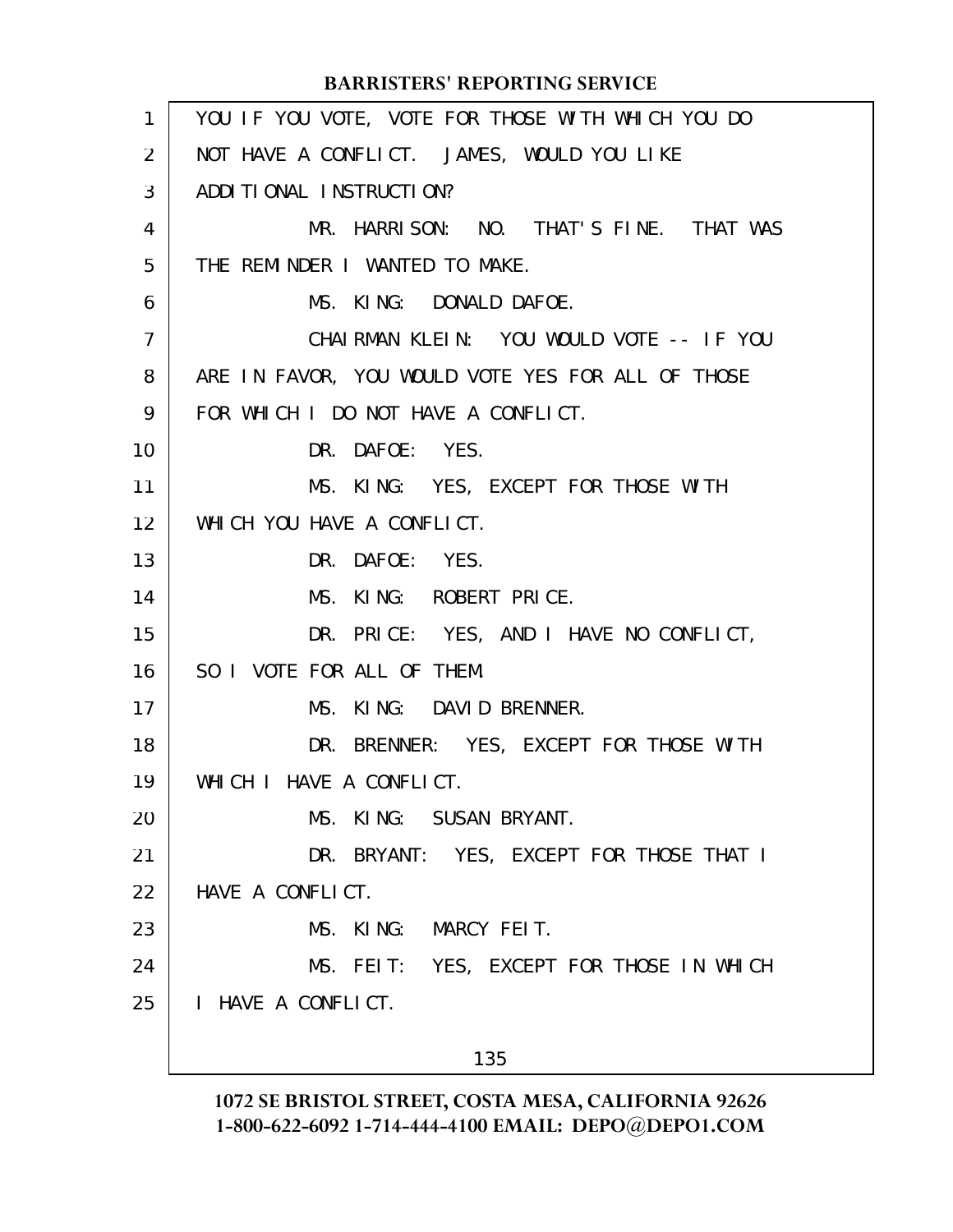| 1              | MS. KING: LEEZA GIBBONS.                  |
|----------------|-------------------------------------------|
| $\overline{2}$ | MS. GIBBONS: YES.                         |
| 3              | MS. KING: SAM HAWGOOD.                    |
| 4              | DR. HAWGOOD: YES, EXCEPT FOR THOSE THAT I |
| 5              | HAVE A CONFLICT.                          |
| 6              | MS. KING: BOB KLEIN.                      |
| 7              | CHAIRMAN KLEIN: YES.                      |
| 8              | MS. KING: SHERRY LANSING.                 |
| 9              | MS. LANSING: YES, EXCEPT FOR THOSE WITH   |
| 10             | WHICH I AM CONFLICTED.                    |
| 11             | MS. KING: LEONARD ROME.                   |
| 12             | DR. ROME: YES, EXCEPT FOR THOSE FOR WHICH |
| 13             | I AM CONFLICTED.                          |
| 14             | MS. KING: TED LOVE.                       |
| 15             | DR. LOVE: YES.                            |
| 16             | MS. KING: PHIL PIZZO.                     |
| 17             | DR. PIZZO: YES, EXCEPT FOR THOSE FOR      |
| 18             | WHICH I HAVE A CONFLICT.                  |
| 19             | MS. KING: CLAIRE POMEROY.                 |
| 20             | DR. POMEROY: YES, EXCEPT FOR THOSE FOR    |
| 21             | WHICH I HAVE A CONFLICT.                  |
| 22             | MS. KING: FRANCISCO PRIETO.               |
| 23             | DR. PRIETO: YES, EXCEPT FOR THOSE FOR     |
| 24             | WHICH I HAVE A CONFLICT.                  |
| 25             | MS. KING: DUANE ROTH.                     |
|                | 136                                       |
|                |                                           |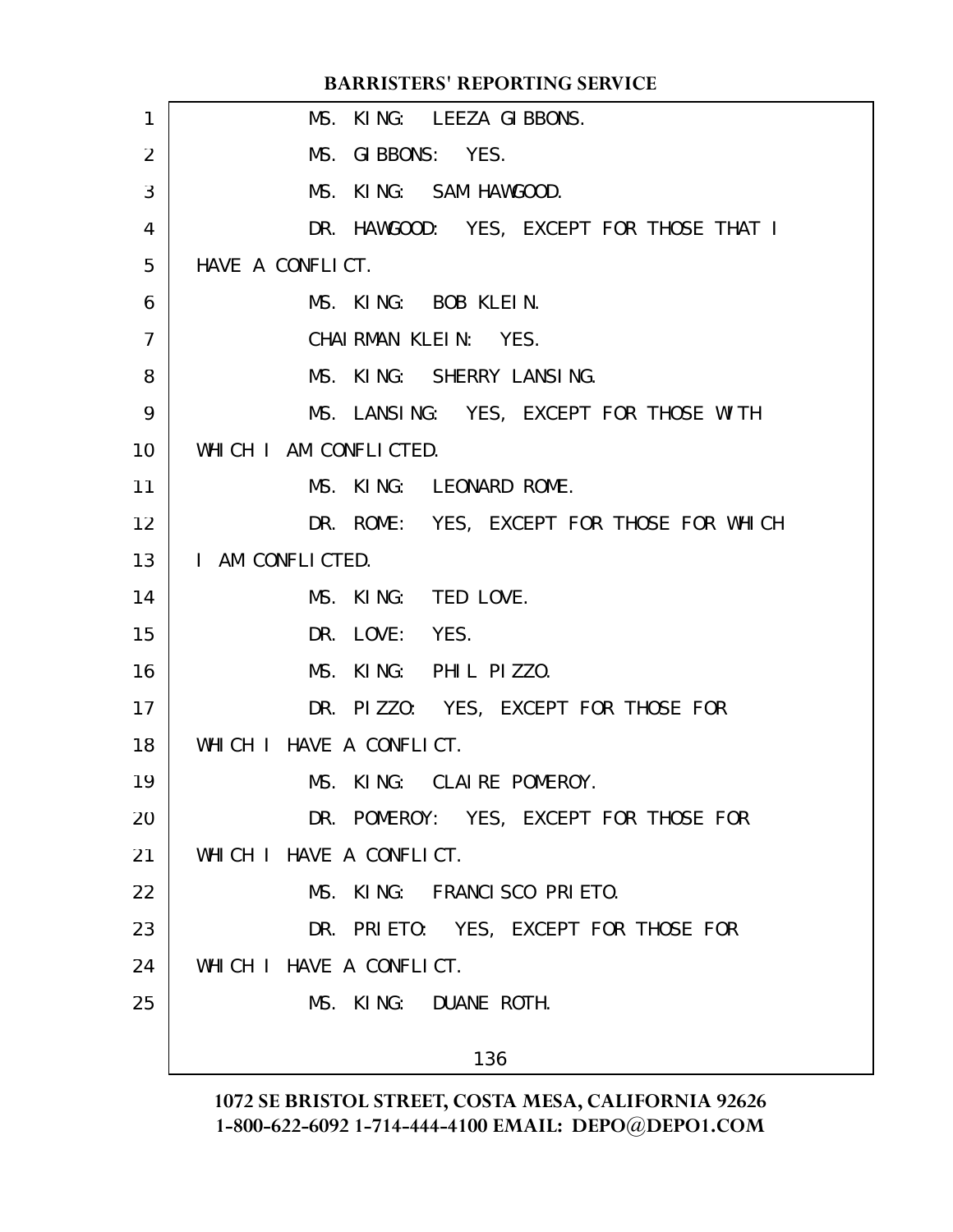|                | <b>BARRISTERS' REPORTING SERVICE</b>                 |
|----------------|------------------------------------------------------|
| 1              | MR. ROTH: YES.                                       |
| 2              | MS. KING: DAVID SERRANO-SEWELL.                      |
| 3              | MR. SERRANO-SEWELL: YES.                             |
| 4              | MS. KING: JEFF SHEEHY.                               |
| 5              | MR. SHEEHY: YES, EXCEPT FOR THOSE WITH               |
| 6              | WHICH I HAVE A CONFLICT.                             |
| $\overline{7}$ | MS. KING: AND OSWALD STEWARD.                        |
| 8              | DR. STEWARD: YES, EXCEPT FOR THOSE WITH              |
| 9              | WHICH I HAVE A CONFLICT.                             |
| 10             | MS. KING: THAT MOTION CARRIES.                       |
| 11             | CHAIRMAN KLEIN: OKAY. THANK YOU VERY                 |
| 12             | MUCH. AND I'D LIKE TO THANK THE SCIENTIFIC TEAM FOR  |
| 13             | THE TREMENDOUS AMOUNT OF WORK IN THIS.               |
| 14             | (APPLAUSE.)                                          |
| 15             | CHAIRMAN KLEIN: WHAT I'D LIKE TO DO --               |
| 16             | MS. PACHTER: MR. CHAIR, THERE NEEDS TO BE            |
| 17             | AN ADDITIONAL MOTION NOT TO FUND THE APPLICATIONS IN |
| 18             | <b>TIER 2.</b>                                       |
| 19             | CHAIRMAN KLEIN: IN TIER 3.                           |
| 20             | MS. PACHTER: WHAT REMAINS IN TIER 3.                 |
| 21             | CHAIRMAN KLEIN: ALL RIGHT. OKAY. SO WHO              |
| 22             | WOULD LIKE TO MAKE THE MOTION NOT TO FUND THOSE IN   |
| 23             | <b>TI ER 3?</b>                                      |
| 24             | DR. LOVE: I'LL DO IT. SO MOVED.                      |
| 25             | CHAIRMAN KLEIN: DR. LOVE AND DR. PRIETO.             |
|                | 137                                                  |
|                |                                                      |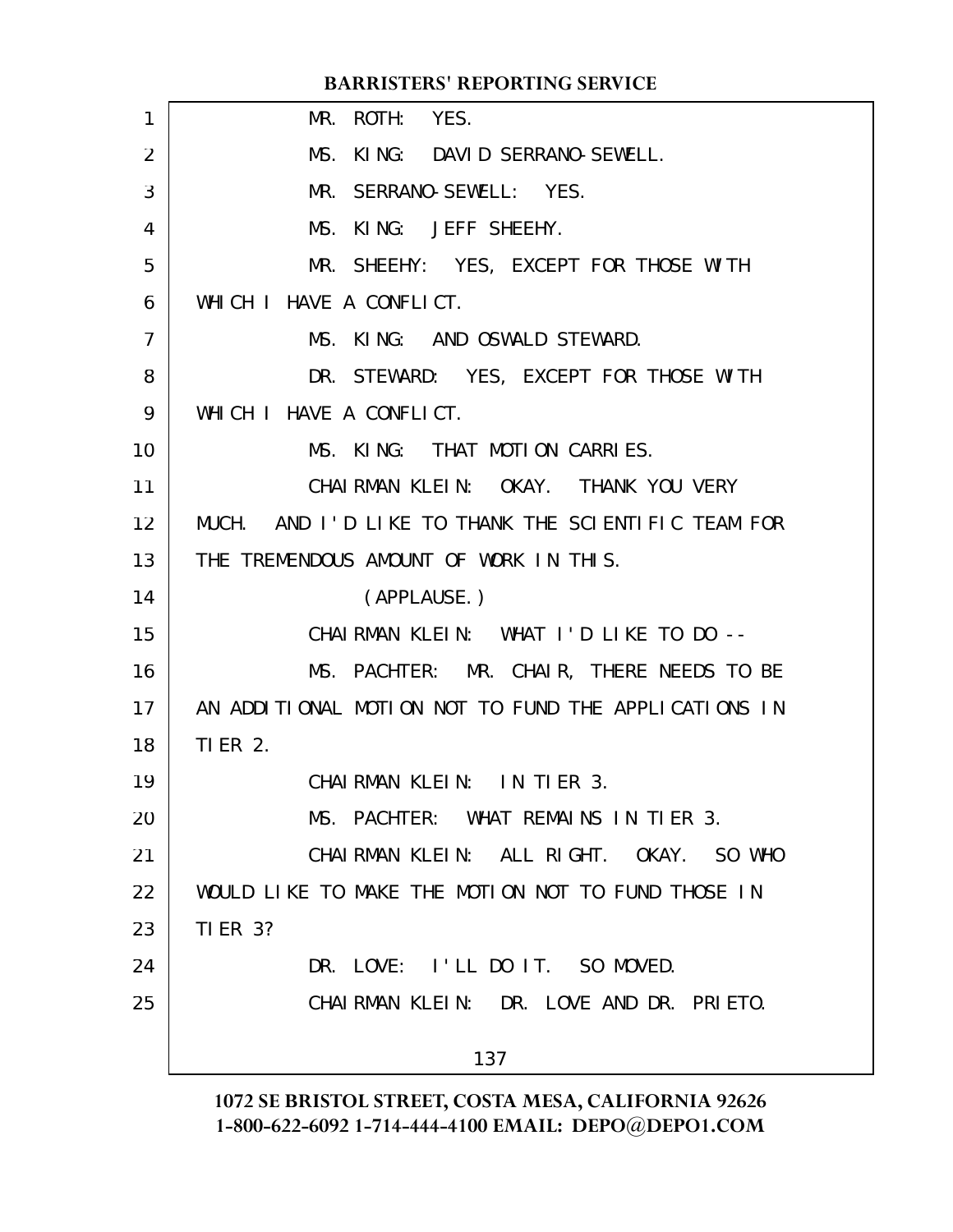| DR. POMEROY: YOU CAN'T.                             |
|-----------------------------------------------------|
|                                                     |
| DR. PRIETO: OH, I CAN'T. I'M SORRY.                 |
| MR. ROTH: SECOND.                                   |
| CHAIRMAN KLEIN: SECOND IS DUANE ROTH.               |
| OKAY. DR. LOVE MADE THE MOTION; DUANE ROTH SECONDED |
| THE MOTION. ADDITIONAL DEBATE? MEMBERS OF THE       |
| PUBLIC? SEEING NONE, ROLL CALL.                     |
| MS. KING: DONALD DAFOE.                             |
| DR. DAFOE: NO, EXCEPT FOR THOSE WITH                |
| WHICH I HAVE A CONFLICT.                            |
| MR. HARRISON: LET ME JUST RESTATE THE               |
| MOTION FOR THE BENEFIT OF THE MEMBERS. THE MOTION   |
| IS NOT TO FUND THE REMAINING APPLICATIONS, THOSE IN |
| TIER 3, SO A YES VOTE WOULD MEAN THEY WOULD NOT BE  |
| FUNDED.                                             |
| DR. POMEROY: SO DO IT AGAIN.                        |
| DR. DAFOE: YES, EXCEPT FOR THOSE ON WHICH           |
| I HAVE -- FOR WHICH I HAVE -- ON WHICH I AM         |
| CONFLICTED.                                         |
| CHAIRMAN KLEIN: I THINK WE HAVE A CLEAR             |
| ENOUGH RECORD OF THAT VOTE.                         |
| MS. KING: ROBERT PRICE.                             |
| DR. PRICE: YES.                                     |
| MS. KING: DAVID BRENNER.                            |
| DR. BRENNER: YES, EXCEPT THOSE I'M IN               |
| 138                                                 |
|                                                     |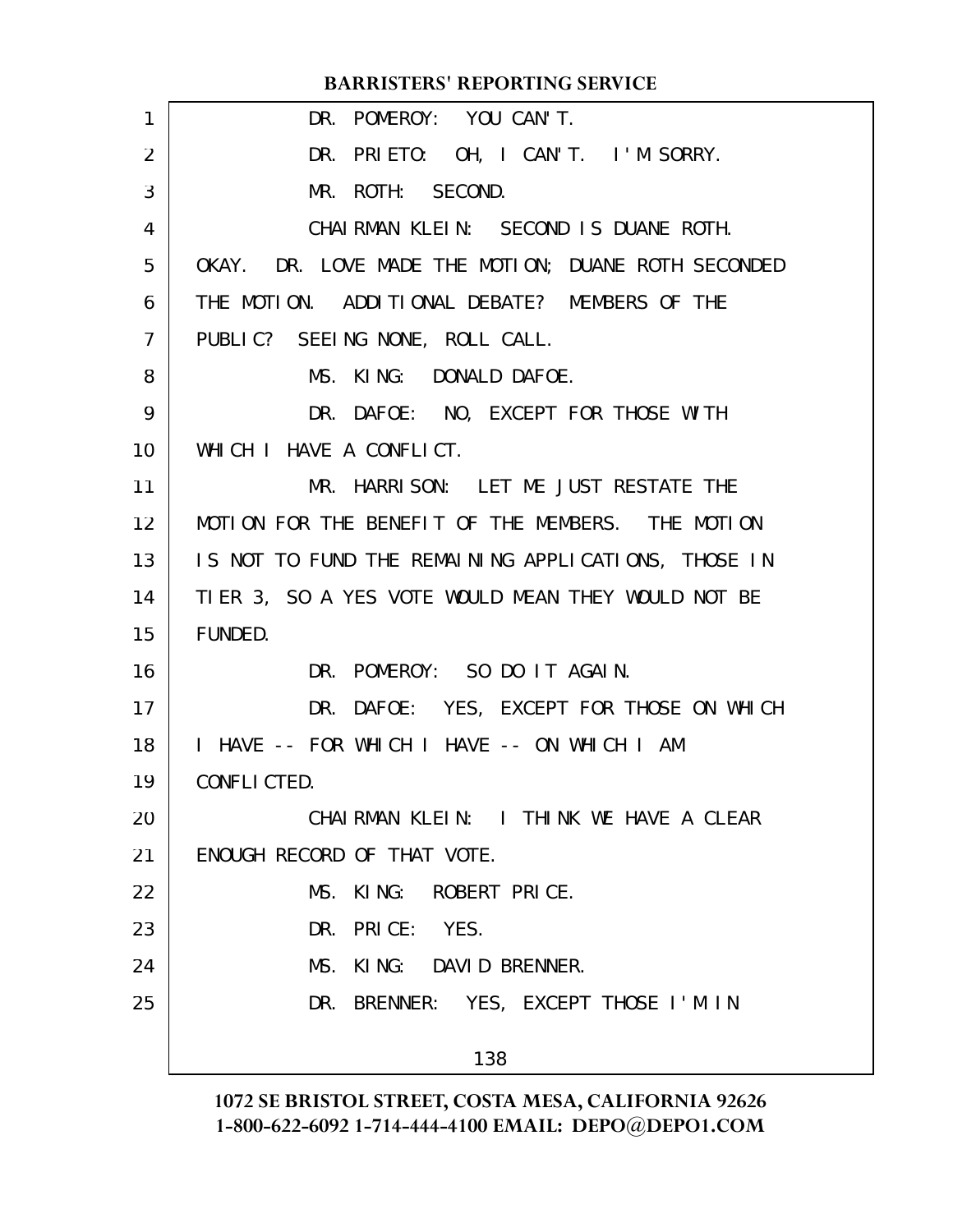|              | <b>BARRISTERS' REPORTING SERVICE</b>      |
|--------------|-------------------------------------------|
| $\mathbf{1}$ | CONFLICT.                                 |
| 2            | MS. KING: SUSAN BRYANT.                   |
| 3            | DR. BRYANT: YES, EXCEPT FOR THOSE WITH    |
| 4            | WHICH I HAVE A CONFLICT.                  |
| 5            | MS. KING: MARCY FEIT.                     |
| 6            | MS. FEIT: YES, EXCEPT FOR MY CONFLICTS.   |
| 7            | MS. KING: LEEZA GIBBONS.                  |
| 8            | MS. GIBBONS: YES.                         |
| 9            | MS. KING: SAM HAWGOOD.                    |
| 10           | DR. HAWGOOD: YES, EXCEPT FOR THOSE FOR    |
| 11           | WHICH I HAVE A CONFLICT.                  |
| 12           | MS. KING: BOB KLEIN.                      |
| 13           | CHAIRMAN KLEIN: YES, EXCEPT FOR THOSE FOR |
| 14           | WHICH I HAVE A CONFLICT.                  |
| 15           | MS. KING: SHERRY LANSING.                 |
| 16           | MS. LANSING: YES, EXCEPT FOR THOSE WITH   |
| 17           | WHICH I HAVE A CONFLICT.                  |
| 18           | MS. KING: LEONARD ROME.                   |
| 19           | DR. ROME: YES, EXCEPT FOR THOSE FOR WHICH |
| 20           | I HAVE A CONFLICT.                        |
| 21           | MS.<br>KI NG:<br>TED LOVE.                |
| 22           | LOVE:<br>YES.<br>DR.                      |
| 23           | MS.<br>KING: PHIL PIZZO.                  |
| 24           | PIZZO: YES.<br>DR.                        |
| 25           | MS. KING: CLAIRE POMEROY.                 |
|              | 139                                       |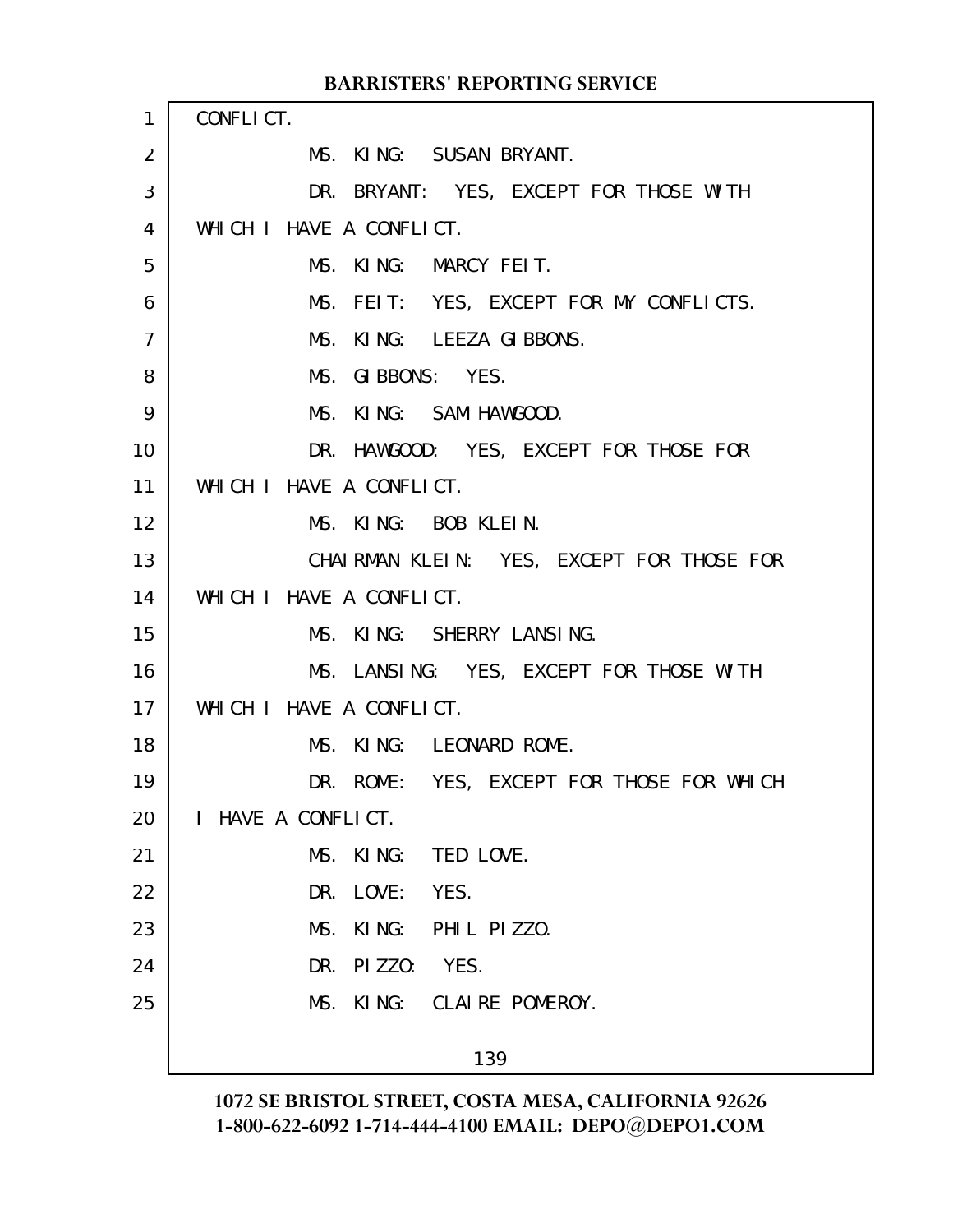|                   | <b>BARRISTERS' REPORTING SERVICE</b>                 |
|-------------------|------------------------------------------------------|
| 1                 | DR. POMEROY: YES, EXCEPT FOR THOSE FOR               |
| 2                 | WHICH I HAVE A CONFLICT.                             |
| 3                 | MS. KING: FRANCISCO PRIETO.                          |
| 4                 | DR. PRIETO: YES, EXCEPT FOR THOSE FOR                |
| 5                 | WHICH I HAVE A CONFLICT.                             |
| 6                 | MS. KING: DUANE ROTH.                                |
| $\overline{7}$    | MR. ROTH: YES.                                       |
| 8                 | MS. KING: DAVID SERRANO-SEWELL.                      |
| 9                 | MR. SERRANO-SEWELL: YES.                             |
| 10                | MS. KING: JEFF SHEEHY.                               |
| 11                | MR. SHEEHY: YES, EXCEPT FOR THOSE WITH               |
| $12 \overline{ }$ | WHICH I HAVE A CONFLICT.                             |
| 13                | MS. KING: AND OSWALD STEWARD.                        |
| 14                | DR. STEWARD: YES, EXCEPT FOR THOSE WITH              |
| 15                | WHICH I HAVE A CONFLICT.                             |
| 16                | MS. KING: ALL RIGHT. AND THAT MOTION                 |
| 17                | <b>CARRIES.</b>                                      |
| 18                | CHAIRMAN KLEIN: ALL RIGHT. BOTH COUNSEL,             |
| 19                | ARE WE PREPARED TO MOVE TO THE NEXT ITEM? OKAY.      |
| 20                | WHAT I WOULD LIKE TO DO IS NOT BREAK UP THE DISEASE  |
| 21                | TEAM DISCUSSION, SO WHAT I'D LIKE TO DO, IF          |
| 22                | POSSIBLE, IS HAVE -- COVER A COUPLE OF ITEMS THAT WE |
| 23                | CAN DO QUICKLY IF THAT'S ACCEPTABLE, DR. TROUNSON?   |
| 24                | DR. TROUNSON: YEAH, SURE.                            |
| 25                | CHAIRMAN KLEIN: SO THE CONSIDERATION OF              |
|                   | 140                                                  |
|                   |                                                      |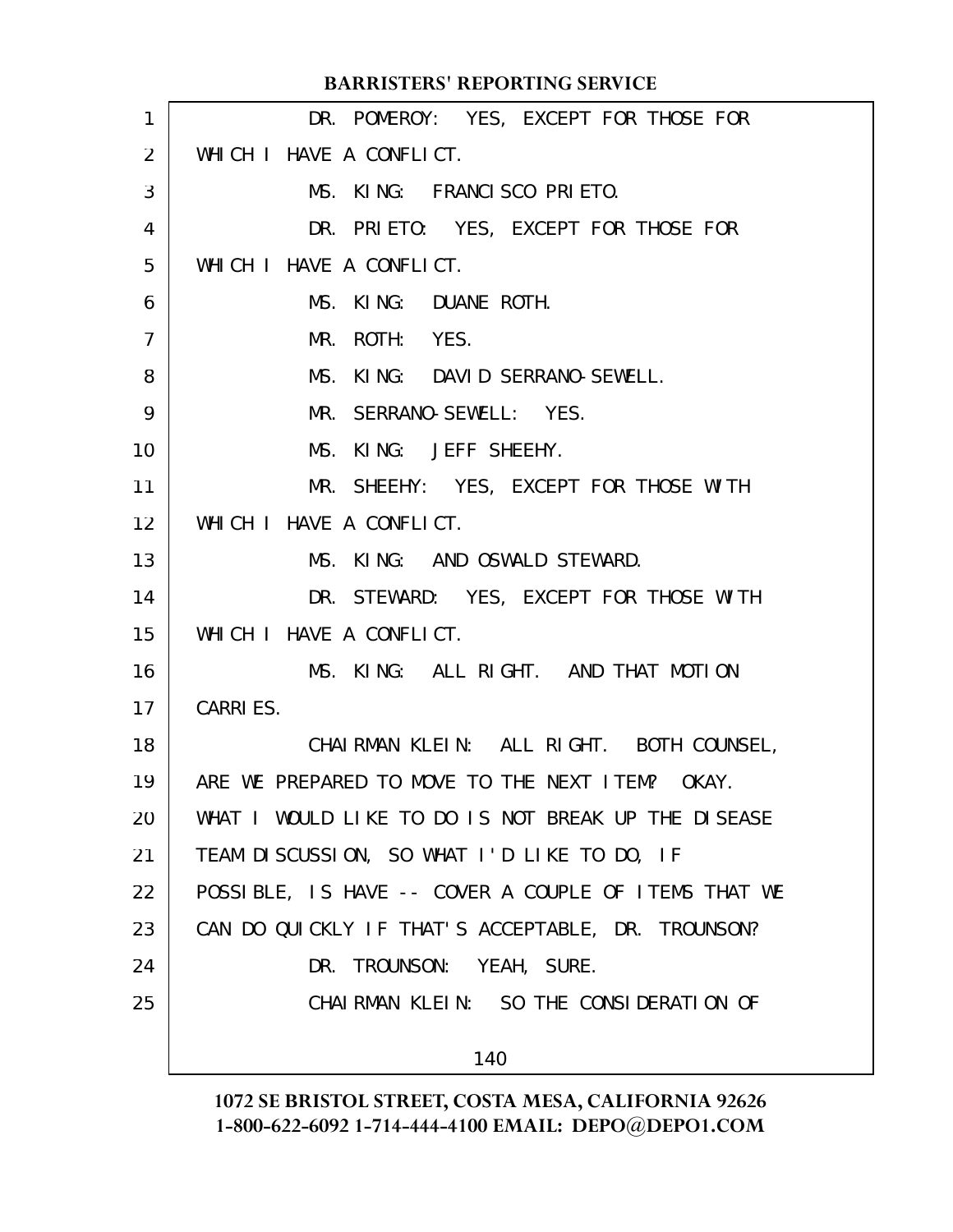THE CONCEPT PLAN FOR TRANSLATION -- THE TRANSLATIONAL RFA. WOULD THAT BE SOMETHING THAT WE COULD DO AT THIS MOMENT? DR. TROUNSON: I'M SURE OUR STAFF WILL BE READY IN A MOMENT. ROSA. DR. PIZZO: VOTES ON ANY OF THE OTHER I TEMS? CHAIRMAN KLEIN: YES. CONCEPT RFA IS. DR. POMEROY: I THINK THE QUESTION IS HOW ARF THEY  $--$ DR. PIZZO: ACTUALLY I DO HAVE SOMETHING I NEED TO GET TO. CHAIRMAN KLEIN: OKAY. WOULD TEN MINUTES BE ALL RIGHT? NO. DR. PRICE: PIZZO HAS A LATE DATE. CHAIRMAN KLEIN: NO. COULD WE -- HOW ABOUT IF WE CONSIDERED THIS ITEM AND THEN ADJOURNED? ALL RIGHT. DR. CANET-AVILES: I'M GOING TO SPEAK FAST. CHAIRMAN KLEIN: THIS IS THE CONSIDERATION OF THE CONCEPT PLAN FOR TRANSLATIONAL RFA. DR. CANET-AVILES: CHAIRMAN KLEIN AND BOARD MEMBERS, STAFF, AND MEMBERS OF THE AUDIENCE, TODAY I WOULD LIKE TO PRESENT A CONCEPT PROPOSAL FOR 141 **BARRISTERS' REPORTING SERVICE** 1 2 3 4 5 6 7 8 9 10 11 12 13 14 15 16 17 18 19 20 21 22 23 24 25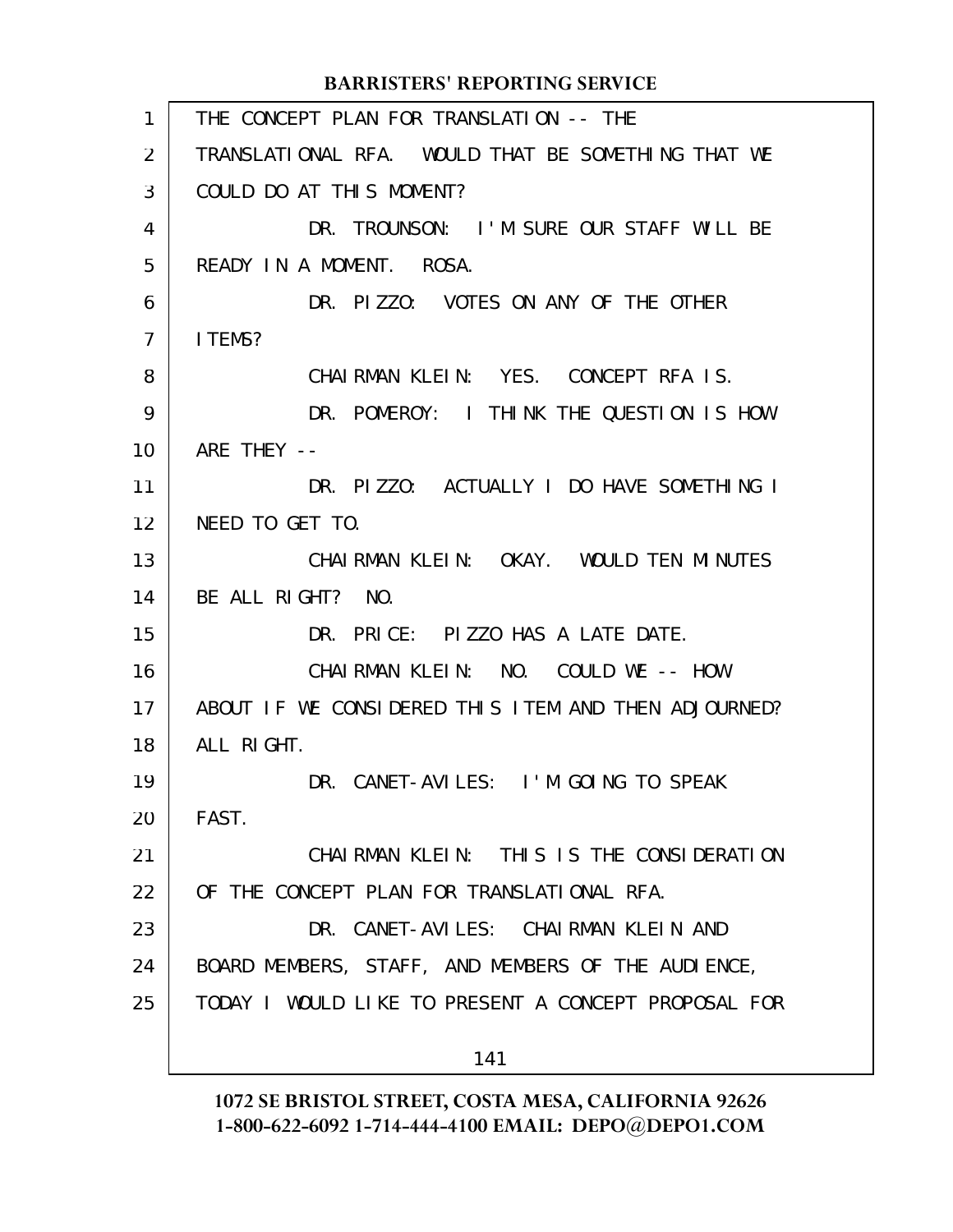| 1  | THE EARLY TRANSLATIONAL RFA AND REQUEST APPROVAL FOR |
|----|------------------------------------------------------|
| 2  | CONCEPT CLEARANCE FOR THE TRANSLATIONAL I GRANT.     |
| 3  | THIS IS AGENDA ITEM NO. 15 IN YOUR BINDERS.          |
| 4  | EARLY TODAY BOARD MEMBERS -- WELL, NO.               |
| 5  | THAT'S GOING TO BE TOMORROW ACTUALLY. SO TOMORROW    |
| 6  | BOARD MEMBERS ARE GOING TO CONSIDER THE              |
| 7  | RECOMMENDATIONS FROM THE GRANTS WORKING GROUP ON     |
| 8  | EXISTING PLANNING APPLICATIONS.                      |
| 9  | ROTH: MR. CHAIRMAN.<br>MR.                           |
| 10 | DR. CANET-AVILES: TRANSLATIONAL I IS PART            |
| 11 | OF THE CIRM PROGRAM THAT BEGAN WITH THE DISEASE TEAM |
| 12 | INITIATIVE TO FUND PROGRAMS THAT WILL HELP BRING THE |
| 13 | STEM CELL-BASED THERAPIES TO THE CLINIC.             |
| 14 | THIS DIAGRAM THAT YOU'VE ALL SEEN MANY               |
| 15 | TIMES REPRESENTS THE PATH THAT THE TYPICAL THERAPY   |
| 16 | WOULD TAKE FROM DISCOVERY TOWARD CLINICAL TESTING    |
| 17 | WITH THE SCOPE OF THE EARLY TRANSLATIONAL, WHAT WE   |
| 18 | CALL ALSO TRANSLATIONAL I RESEARCH. HERE I WOULD     |
| 19 | LIKE TO DRAW THE ATTENTION OF THE BOARD TO THE FACT  |
| 20 | THAT THE KEY OBJECTIVE OF THE TRANSLATIONAL I        |
| 21 | RESEARCH AWARDS WILL BE THE IDENTIFICATION OF A      |
| 22 | DEVELOPMENT CANDIDATE THAT HAS THE NECESSARY         |
| 23 | SUPPORTIVE DATA, INCLUDING ACTIVITY IN RELEVANT IN   |
| 24 | VITRO AND IN VIVO MODELS OF DISEASE, TO BE           |
| 25 | CONSIDERED FOR FURTHER FUNDING UNDER A SEPARATE RFA, |
|    |                                                      |

142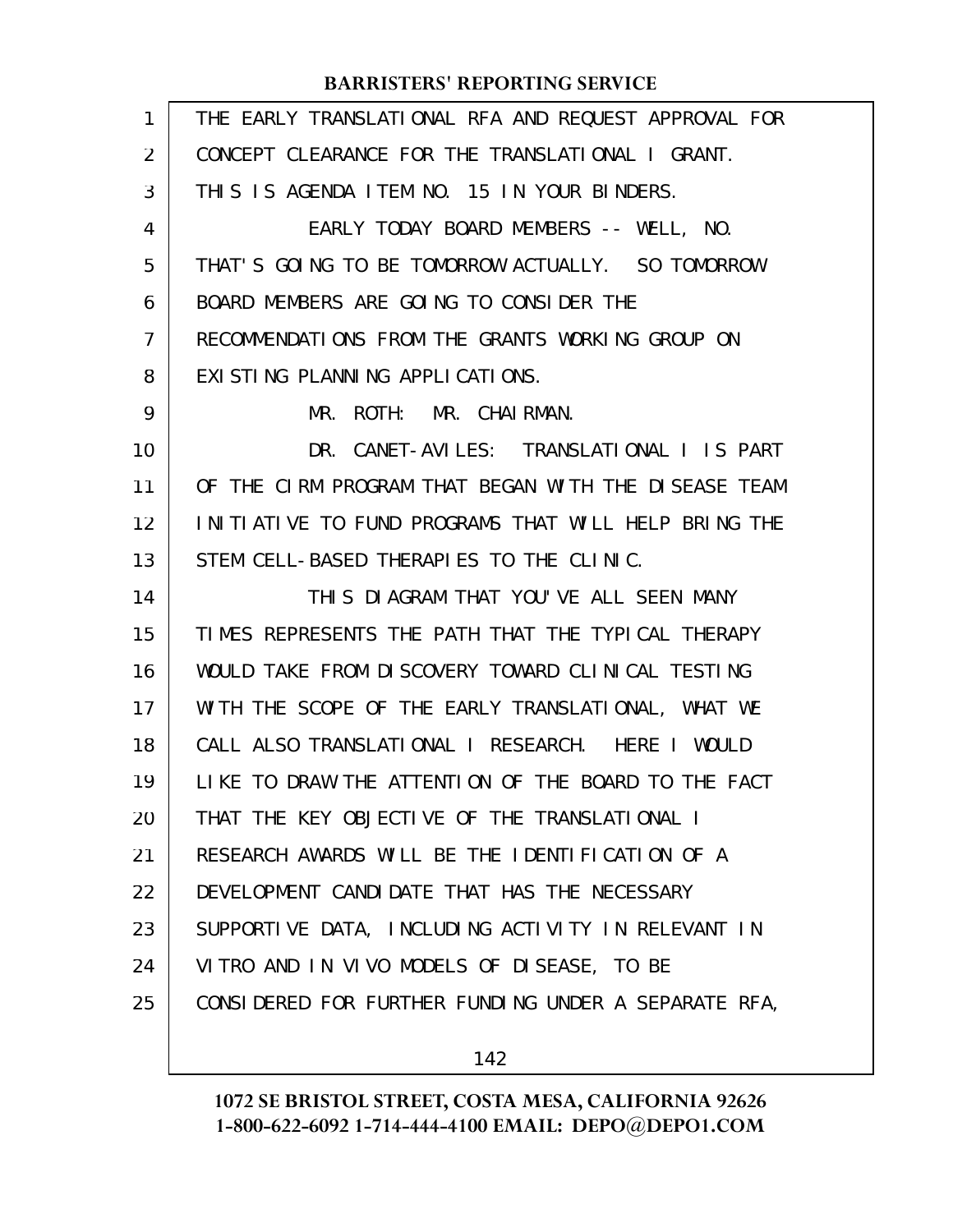| 1              | TRANSLATIONAL II, FOR ACTIVITIES TO ENABLE A         |
|----------------|------------------------------------------------------|
| $\overline{2}$ | REGULATORY FILING FOR CLINICAL TESTING.              |
| 3              | ACTIVITIES GOING FROM A DEVELOPMENT                  |
| 4              | CANDIDATE LEADING TO THE APPROVAL OF AN IND OR       |
| 5              | INVESTIGATIONAL NEW DRUG, WILL BE ALSO COVERED BY    |
| 6              | THE DISEASE TEAM AWARDS, THE SCOPE OF WHICH WILL BE  |
| 7              | FULLY ADDRESSED BY DR. STEFFEN, AND IT HAS ALREADY   |
| 8              | BEEN ADDRESSED.                                      |
| 9              | THE GOAL FOR THIS RFA IS TO PROVIDE                  |
| 10             | FUNDING TO ENSURE THAT PROMISING DISCOVERIES IN STEM |
| 11             | CELL RESEARCH CAN BE TRANSLATED INTO POTENTIAL STEM  |
| 12             | CELL BASED-CURES, THERAPIES, AND DIAGNOSTICS FOR THE |
| 13             | BENEFIT OF PATIENTS.                                 |
| 14             | IN TERMS OF THE SCOPE FOR THIS RFA, THIS             |
| 15             | AWARD WILL SUPPORT TWO TYPES OF EARLY TRANSLATIONAL  |
| 16             | RESEARCH, INCLUDING RESEARCH THAT RESULTS IN A       |
| 17             | DEVELOPMENT CANDIDATE THAT MEETS A MEDICAL NEED.     |
| 18             | THIS RESEARCH WILL BE THEN ELIGIBLE FOR FURTHER      |
| 19             | FUNDING UNDER A SEPARATE RFA, TRANSLATIONAL II, FOR  |
| 20             | ACTIVITIES TO ENABLE A REGULATORY FILING FOR         |
| 21             | CLINICAL TESTING.                                    |
| 22             | A SECOND KEY OBJECTIVE OF THIS RFA WILL BE           |
| 23             | TO FIND SOLUTIONS TO BOTTLENECKS FOR EFFECTIVE       |
| 24             | TRANSLATIONAL THAT, IF OVERCOME, COULD ALLOW THE     |
| 25             | MORE RAPID ADVANCEMENT OF DISCOVERIES IN STEM CELL   |
|                | 143                                                  |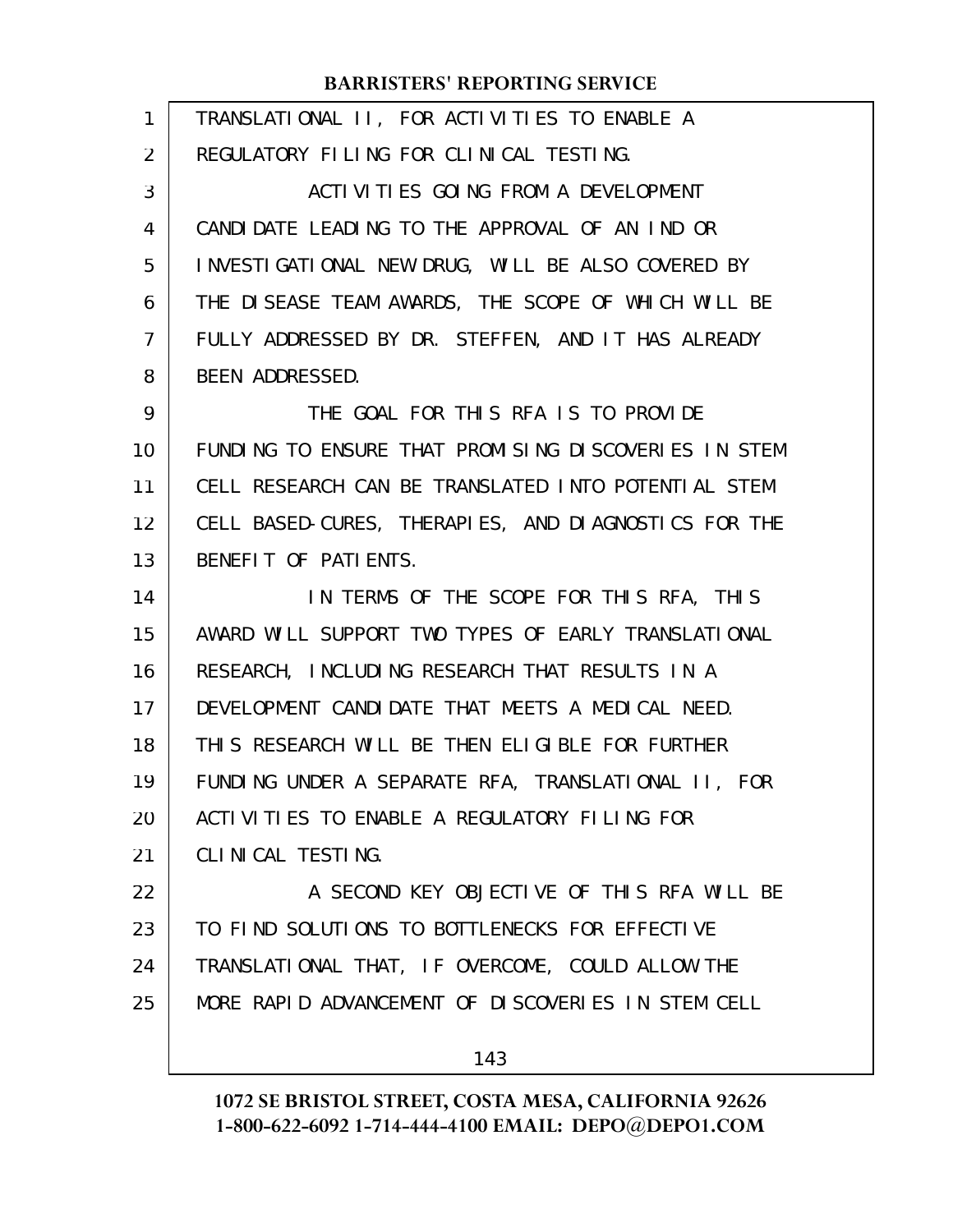| 1  | BIOLOGY TO THE IDENTIFICATION OF BETTER DEVELOPMENT  |
|----|------------------------------------------------------|
| 2  | CANDIDATES FOR CLINICAL TESTING.                     |
| 3  | IN TERMS OF PRINCIPAL INVESTIGATOR                   |
| 4  | ELIGIBILITY, THE CIRM TRANSLATIONAL I RESEARCH       |
| 5  | AWARDS PROGRAM WILL BE OPEN TO PRINCIPAL             |
| 6  | INVESTIGATORS WITH A PH.D., AN M.D., OR AN           |
| 7  | EQUIVALENT DEGREE WHO ARE AUTHORIZED BY THE          |
| 8  | APPLICANT INSTITUTION TO CONDUCT THE RESEARCH, WHICH |
| 9  | MEANS THAT THEY HAVE DOCUMENTED AUTHORITY FROM THE   |
| 10 | APPLICANT INSTITUTION TO STAFF THE PROPOSED PROJECT  |
| 11 | AND ACCESS TO SPACE AND SHARED RESOURCES SUFFICIENT  |
| 12 | TO CARRY OUT THE PROPOSED RESEARCH.                  |
| 13 | GIVEN THE CRITICAL IMPORTANCE AND                    |
| 14 | MAGNITUDE OF THESE AWARDS, CIRM WILL WANT A          |
| 15 | 10-PERCENT MINIMUM EFFORT COMMITMENT BY THE          |
| 16 | PRINCIPAL INVESTIGATOR IN THIS RFA.                  |
| 17 | TRANSLATIONAL RESEARCH IS OFTEN MOST                 |
| 18 | EFFECTIVELY CONDUCTED BY A MULTIDISCIPLINARY TEAM,   |
| 19 | AND CIRM ENCOURAGES PI'S, PRINCIPAL INVESTIGATORS,   |
| 20 | TO FORM SUCH COLLABORATIVE ENDEAVORS, INCLUDING      |
| 21 | COLLABORATION BETWEEN NONPROFIT AND FOR-PROFIT       |
| 22 | I NSTI TUTI ONS.                                     |
| 23 | IN TERMS OF INSTITUTIONAL ELIGIBILITY,               |
| 24 | NONPROFIT AND FOR-PROFIT INSTITUTIONS WILL BE        |
| 25 | ELIGIBLE TO APPLY FOR THESE AWARDS. NONPROFIT        |
|    | 144                                                  |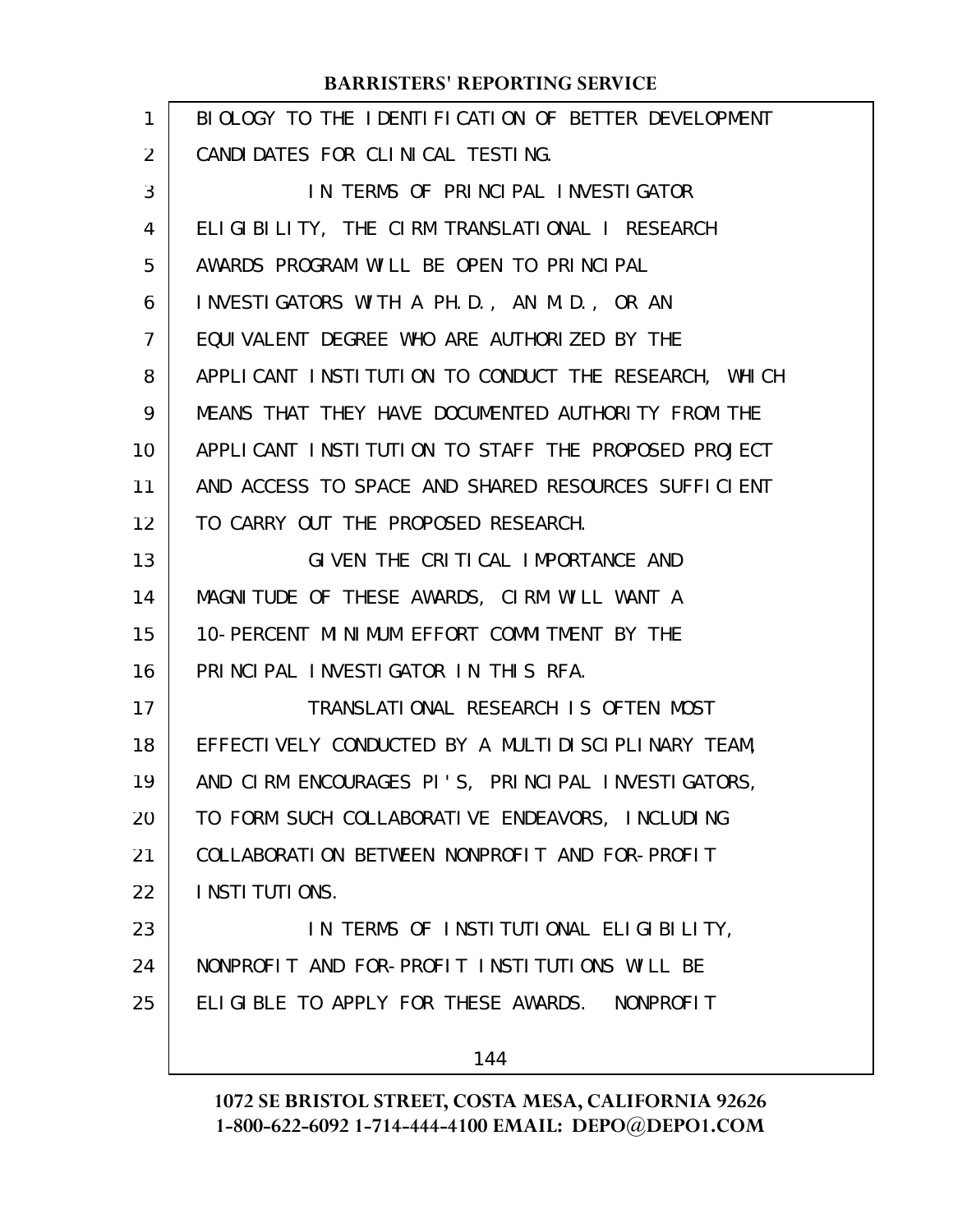| 1  | APPLICANT INSTITUTIONS WITH ACCREDITED MEDICAL       |
|----|------------------------------------------------------|
| 2  | SCHOOLS WILL BE ELIGIBLE TO SUBMIT UP TO THREE       |
| 3  | APPLICATIONS. OTHER NONPROFIT INSTITUTIONS AND       |
| 4  | FOR-PROFIT INSTITUTIONS WITH OVER 500 EMPLOYEES WILL |
| 5  | BE ELIGIBLE TO SUBMIT UP TO TWO APPLICATIONS.        |
| 6  | NONPROFIT AND FOR-PROFIT APPLICANT INSTITUTIONS WITH |
| 7  | FEWER THAN 500 EMPLOYEES MAY SUBMIT ONE APPLICATION. |
| 8  | CIRM PROPOSES TO FUND UP TO TEN THREE-YEAR           |
| 9  | AWARDS WITH JUSTIFIABLE PROJECT COST OF UP TO \$1.2  |
| 10 | MILLION PER YEAR FOR A TOTAL PROGRAM COST OF UP TO   |
| 11 | \$60 MILLION.                                        |
| 12 | CIRM HAS ESTABLISHED THE FOLLOWING                   |
| 13 | PROVISIONAL TIMETABLE FOR THIS RFA WHICH COULD BE    |
| 14 | RELEASED IN AUGUST OF 2008, AND YOU CAN SEE THE      |
| 15 | TI METABLE.                                          |
| 16 | CHAIRMAN KLEIN: AND CAN I ASK WHAT DATE?             |
| 17 | AND THE REASON I'M ASKING IT, WHAT DATE IS OUR       |
| 18 | AUGUST MEETING?                                      |
| 19 | DR. CANET-AVILES: 12 AND 13.                         |
| 20 | CHAIRMAN KLEIN: 12 AND 13TH. AND WHAT                |
| 21 | I'D LIKE TO CALL ATTENTION TO IS THAT IT'S A MINIMUM |
| 22 | EFFORT, AND A COUPLE OF THESE OTHER CRITERIA THERE   |
| 23 | IS A TASK FORCE WORKING. IT'S MADE GREAT PROGRESS.   |
| 24 | IT SHOULD BE CONCLUDING ITS WORK BY THIS TIME, AND   |
| 25 | SO, FOR EXAMPLE, THE MINIMUM EFFORTS COULD BECOME A  |
|    | 145                                                  |

**1072 SE BRISTOL STREET, COSTA MESA, CALIFORNIA 92626**

**1-800-622-6092 1-714-444-4100 EMAIL: DEPO@DEPO1.COM**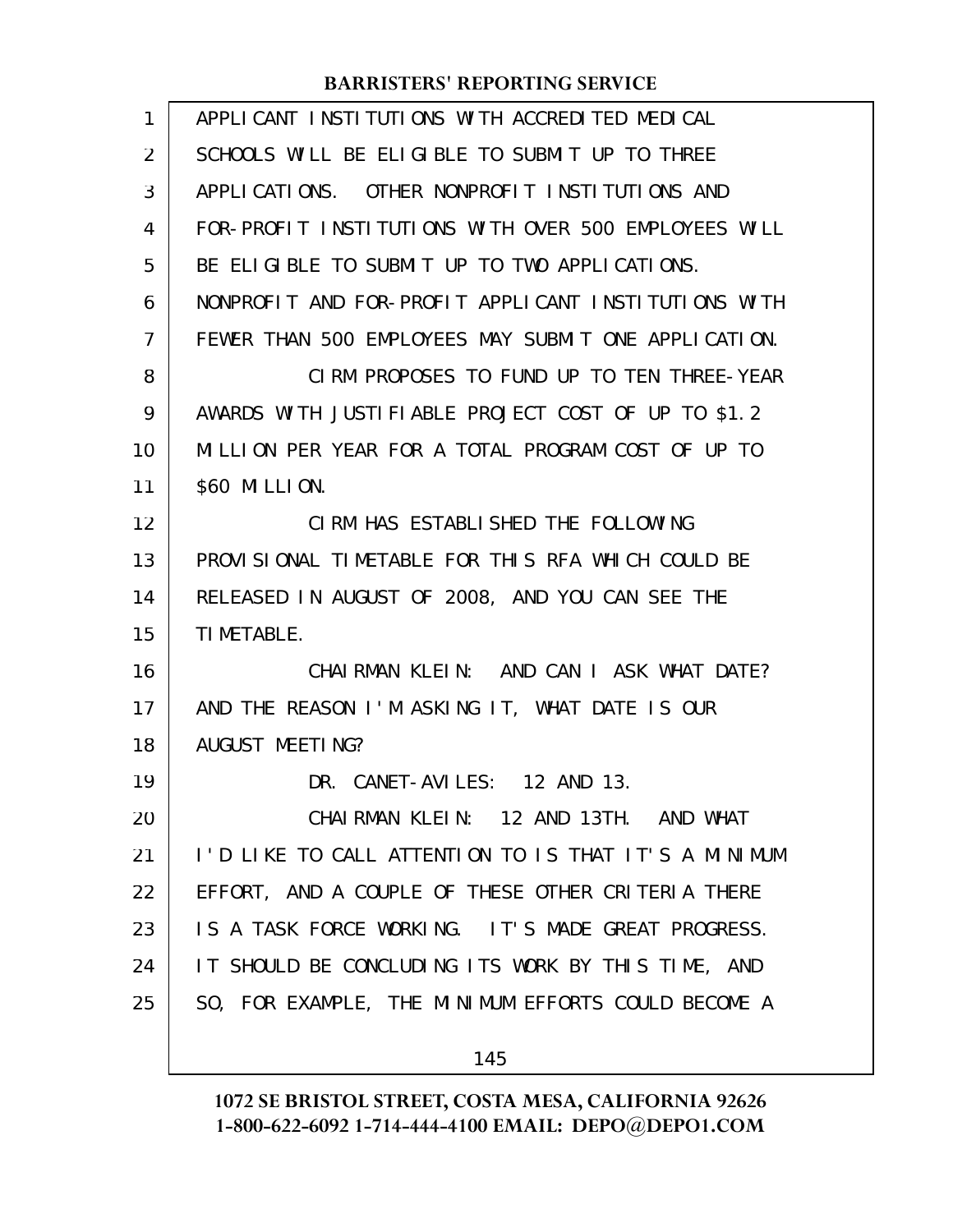| 1              | RECOMMENDED MINIMUM EFFORT WITH THE PRESIDENT HAVING |
|----------------|------------------------------------------------------|
| 2              | THE ABILITY TO MAKE EXCEPTIONS. AND IT'S MY          |
| 3              | UNDERSTANDING, DR. TROUNSON, THAT THE RESULTS OF     |
| 4              | THAT TASK FORCE WORK, AS THEY'RE BROUGHT BACK TO     |
| 5              | THIS BOARD, WOULD BE INCORPORATED IN THE ACTUAL      |
| 6              | ISSUANCE OF THE RFA. IS THAT A CORRECT STATEMENT?    |
| $\overline{7}$ | DR. TROUNSON: YOU KNOW, I THINK THAT'S               |
| 8              | RIGHT. SORRY. I DIDN'T PICK UP THE FIRST PART OF     |
| 9              | YOUR $-$                                             |
| 10             | CHAIRMAN KLEIN: THIS IS GOING TO BE, IT              |
| 11             | APPEARS, TO BE ISSUED RIGHT AFTER THE NEXT BOARD     |
| 12             | MEETING. AND AT THE NEXT BOARD MEETING, IT'S OUR     |
| 13             | INTENT TO HAVE FULFILLED THE TASK FORCE THAT'S       |
| 14             | ADDRESSING THE ISSUE OF MINIMUM EFFORT, FOR EXAMPLE. |
| 15             | DR. TROUNSON: OH, I SEE. YES.                        |
| 16             | CHAIRMAN KLEIN: WE MAY HAVE A RECOMMENDED            |
| 17             | MINIMUM EFFORT.                                      |
| 18             | DR. TROUNSON: YES.                                   |
| 19             | CHAI RMAN KLEIN: AND THE PRESIDENT HAVE              |
| 20             | BUILT TO MAKE EXCEPTIONS SO THAT THOSE REFINEMENTS   |
| 21             | WOULD BE INCLUDED IN THIS RFA.                       |
| 22             | DR. TROUNSON: WE AGREED WITH THE                     |
| 23             | SUBCOMMITTEE TO DISCUSS THAT AT THE NEXT MEETING,    |
| 24             | AND SO I THINK YOU'RE RIGHT ABOUT THE TIMING, YES.   |
| 25             | CHAIRMAN KLEIN: OKAY. THANK YOU.<br>$\mathsf{I}$ . M |
|                | 146                                                  |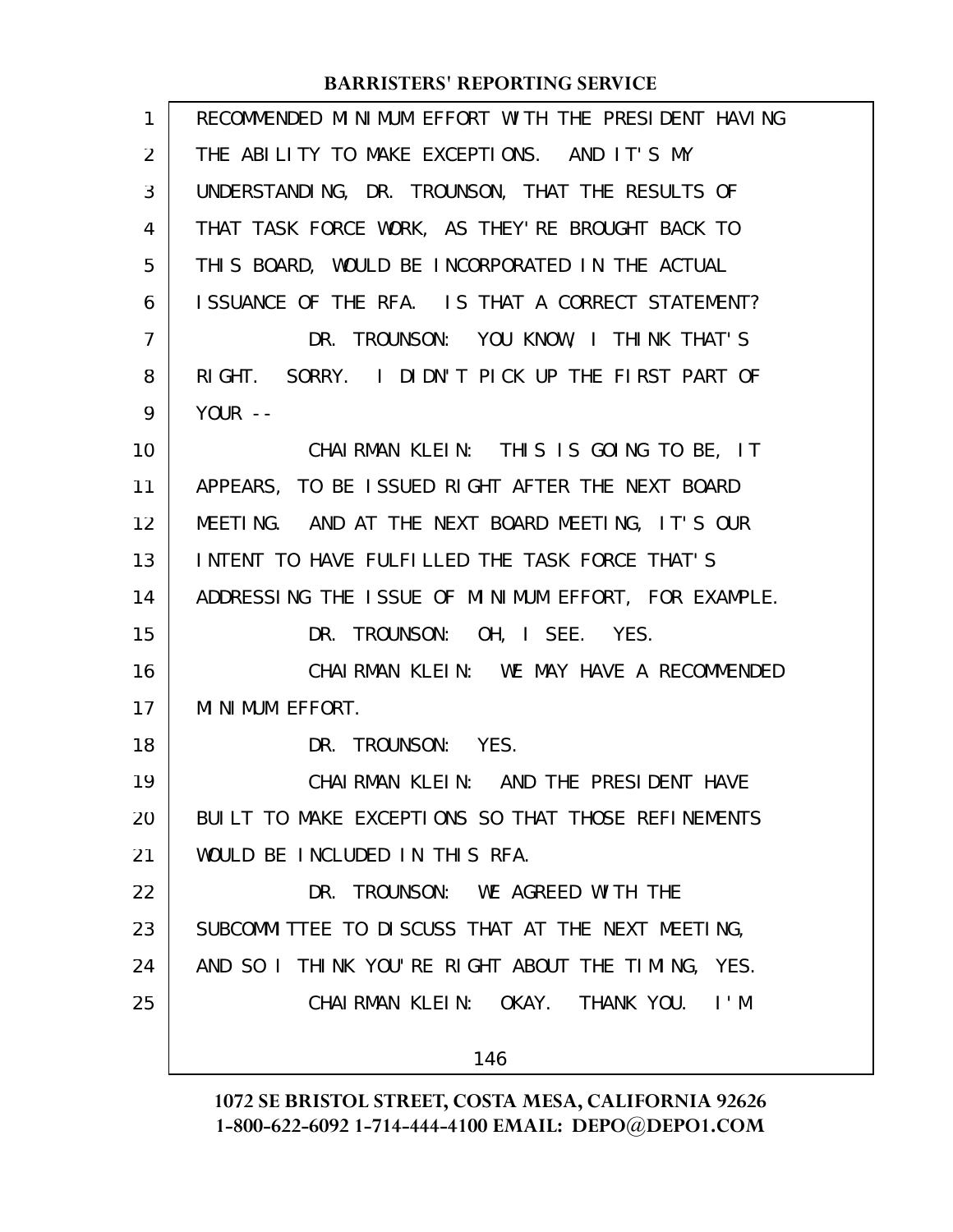SORRY. THANK YOU. DR. CANET-AVILES: SO, THEREFORE, CIRM REQUESTS TO THE BOARD MEMBERS APPROVAL OF THE CONCEPT PLAN FOR THE CIRM TRANSLATIONAL I RFA. CHAIRMAN KLEIN: THANK YOU. DISCUSSION? DR. STEWARD. DR. STEWARD: I DON'T KNOW WHETHER THIS IS MORE APPROPRIATE WHEN THE FULL PROPOSAL COMES FORWARD, BUT MAYBE IT IS BECAUSE I THINK THERE ARE SOME THINGS TO THINK ABOUT, AND CERTAINLY TIME EFFORT IS ONE. THE OTHER ONE THAT I'M A LITTLE CONCERNED ABOUT, THIS SEEMS TO IMPLY THAT THIS WOULD BE A SINGLE PROPOSAL FROM AN INSTITUTION. BY THAT I MEAN THERE WOULD NOT BE AN OPPORTUNITY FOR TWO OR SOMETIMES MORE INSTITUTIONS TO COME TOGETHER COLLABORATIVELY WITH MULTIPLE PI'S. AND I WOULD JUST SAY THAT FOR SOME SMALL FOCI OF DISORDER, IT MIGHT BE HIGHLY ADVANTAGEOUS TO HAVE A MULTICAMPUS REPRESENTATION. CHAIRMAN KLEIN: DR. TROUNSON. DR. TROUNSON: DR. STEWARD, THAT'S PART OF THE DISCUSSIONS WE'RE HAVING WITH THE SUBCOMMITTEE. THAT WILL BE RESOLVED. WE WOULD CONTINUE TO ANTICIPATE THE BUILDING OF TEAMS IN POSSIBLY ALL OUR 147 1 2 3 4 5 6 7 8 9 10 11 12 13 14 15 16 17 18 19 20 21 22 23 24 25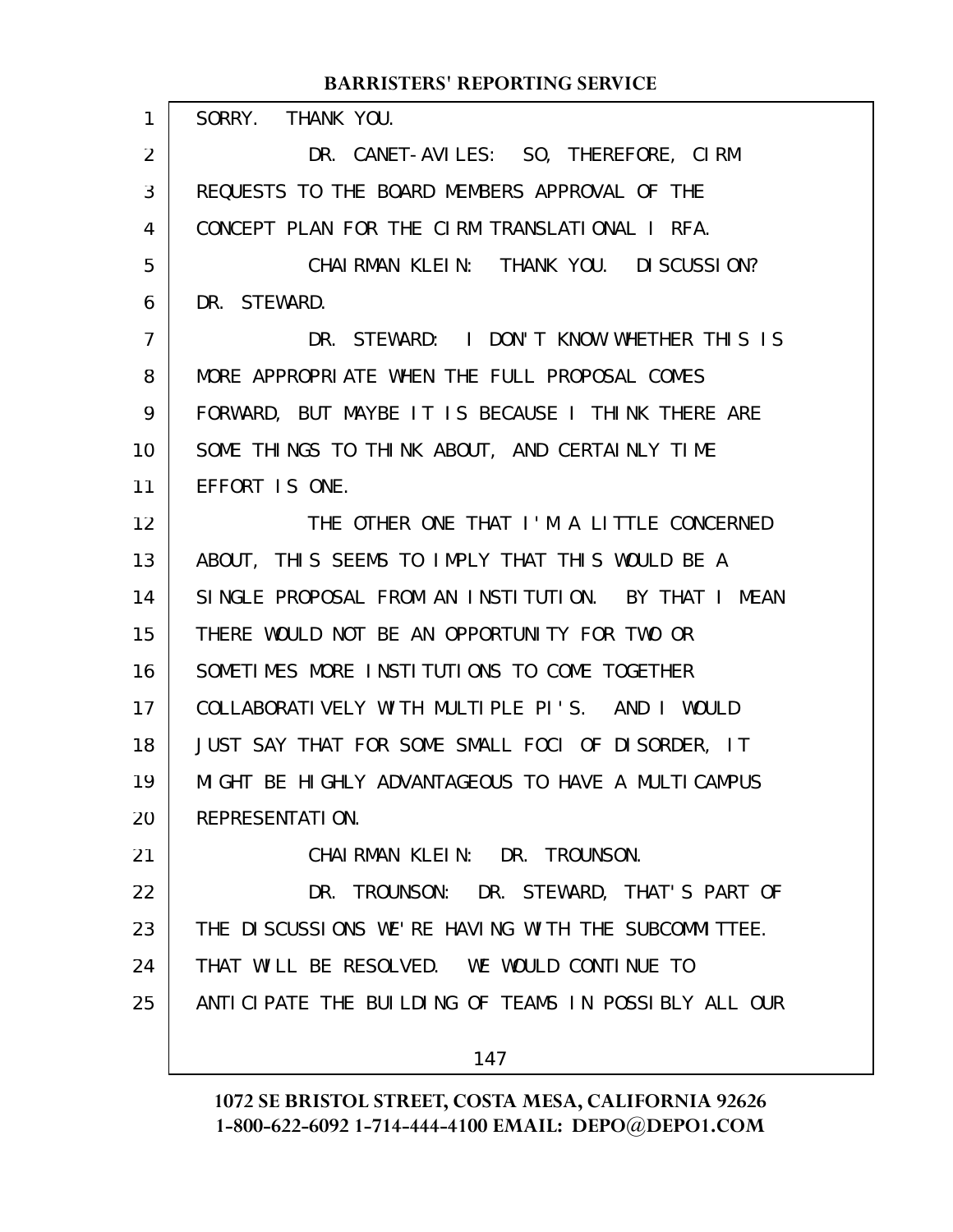| $\mathbf{1}$ | GRANTS UNLESS THERE'S SOME REASON WHY THEY'D BE      |
|--------------|------------------------------------------------------|
| 2            | SPECIFICALLY INSTITUTE ORIENTED; FOR EXAMPLE,        |
| 3            | TRAINEE GRANTS. SO WE HOPE TO COME BACK WITH A SET   |
| 4            | OF RECOMMENDATIONS, AS I SAID, AT THE NEXT BOARD     |
| 5            | MEETING, AND THAT WILL BE BASED ON THE DISCUSSIONS   |
| 6            | WE'RE HAVING WITH THE SUBCOMMITTEE.                  |
| 7            | CHAIRMAN KLEIN: OKAY. THANK YOU. DR.                 |
| 8            | OLSON.                                               |
| 9            | DR. OLSON: BUT I WOULD JUST MAKE THE                 |
| 10           | POINT THAT I DON'T THINK THAT IT WOULD BE -- THERE   |
| 11           | CERTAINLY IS NOTHING INTENDED IN THIS CONCEPT THAT   |
| 12           | WOULD PRECLUDE, YOU KNOW, INSTITUTIONS TO            |
| 13           | COLLABORATE WITH EACH OTHER IN ORDER TO, YOU KNOW,   |
| 14           | PUT FORTH A RESEARCH PROPOSAL. HOWEVER, THERE WILL   |
| 15           | BE A PRINCIPAL INVESTIGATOR.                         |
| 16           | CHAIRMAN KLEIN: JEFF SHEEHY AND THEN                 |
| 17           | DUANE ROTH.                                          |
| 18           | MR. SHEEHY: WELL, SHOULD WE PERHAPS MAYBE            |
| 19           | LEAVE SOME FLEXIBILITY IN THE NUMBERS BECAUSE THAT   |
| 20           | COULD BE A DETRIMENT IF IT COUNTS AGAINST YOUR THREE |
| 21           | OR YOUR TWO OR YOUR ONE. AND I ABSOLUTELY AGREE      |
| 22           | WITH THE NEED TO LIMIT BECAUSE, AS WE CAN SEE,       |
| 23           | PERHAPS WE GAVE ACADEMIC INSTITUTIONS TOO MANY TOOL  |
| 24           | AND TECHNOLOGY APPLICATIONS BECAUSE THEY SURE CAME   |
| 25           | BACK WITH A LOT. AND INDUSTRY WAS NOT THE BIG        |
|              |                                                      |

148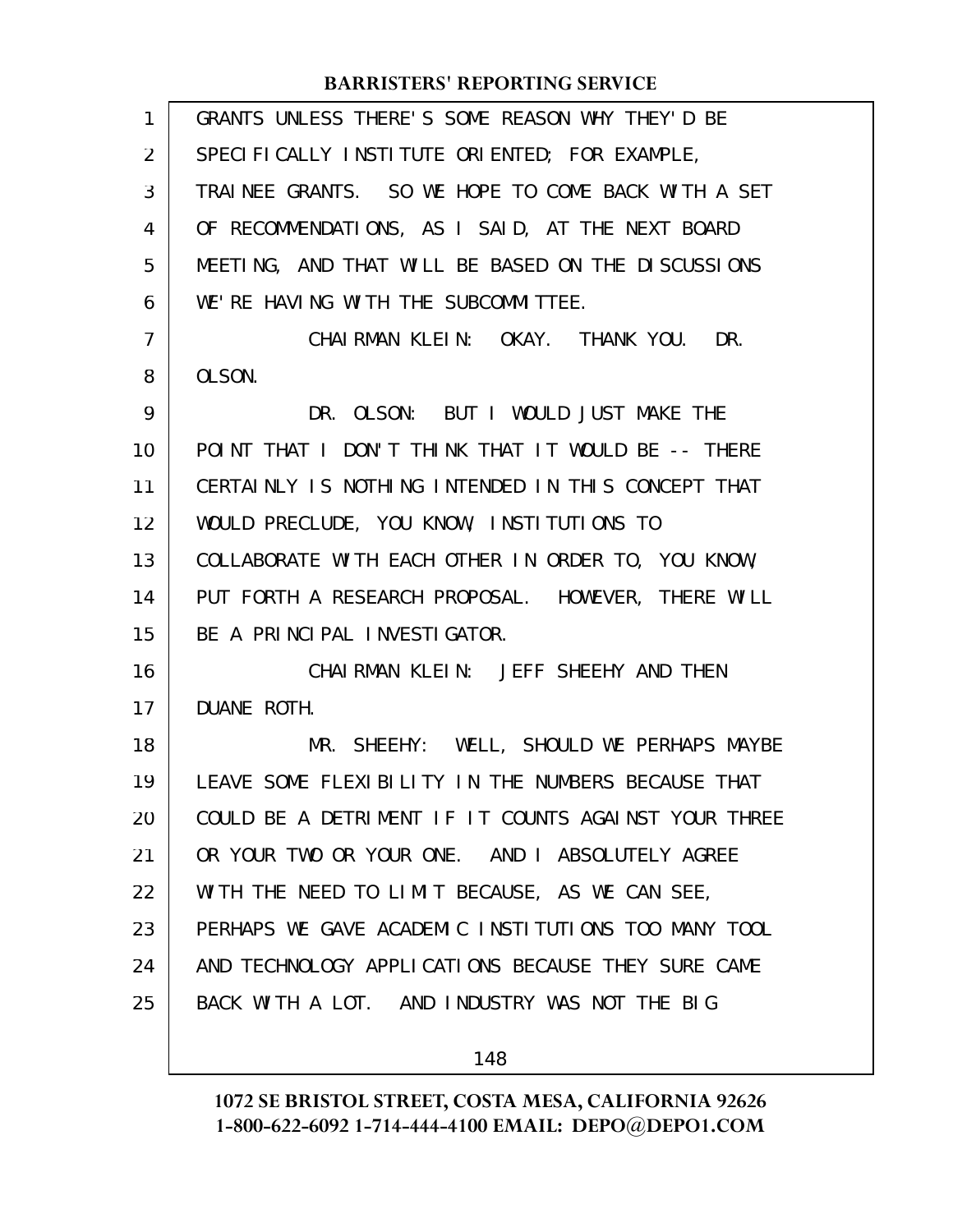| $\mathbf{1}$   | BREAKOUT, IN FACT, THAT WAS ANTICIPATED. IT WAS      |
|----------------|------------------------------------------------------|
| 2              | ACTUALLY THE ACADEMIC RESEARCH INSTITUTIONS THAT     |
| 3              | SUBMITTED THE OVERAGE.                               |
| 4              | BUT IT WOULD BE HELPFUL TO GET THE                   |
| 5              | RATIONALE FOR THE THREE, TWO, ONE AT SOME POINT. I   |
| 6              | DON'T WANT TO KEEP DR. PIZZO, BUT, YOU KNOW, I WOULD |
| $\overline{7}$ | LIKE TO UNDERSTAND HOW WE DERIVED THAT FORMULA.      |
| 8              | CHAIRMAN KLEIN: SO, JEFF, I THINK THAT               |
| 9              | THE GOAL IS THAT AT THE BOARD MEETING ON THE 12TH,   |
| 10             | THERE WILL BE A DISCUSSION OF THIS, OF THESE ITEMS,  |
| 11             | AND THIS APPROVAL WILL BE RECONCILED TO THE          |
| 12             | FINALIZATION OF THOSE ITEMS. THAT'S MY               |
| 13             | UNDERSTANDING. DR. OLSON.                            |
| 14             | DR. OLSON: WELL, I THINK IT'S THE GENERAL            |
| 15             | CONCEPT OF, YOU KNOW, ARE WE -- UNDER WHAT           |
| 16             | CIRCUMSTANCES DO WE SET LIMITS THAT THE TASK FORCE   |
| 17             | IS ADDRESSING, UNDER WHAT CIRCUMSTANCE -- WHAT KIND  |
| 18             | OF PERCENT EFFORT REQUIREMENT SO THAT THE TASK       |
| 19             | FORCE, I BELIEVE, AND DR. PIZZO IS, OF COURSE,       |
| 20             | WELCOME TO CORRECT ME, IS ADDRESSING THE GENERAL     |
| 21             |                                                      |
|                | PRINCIPLES AS OPPOSED TO THE SPECIFICS.              |
| 22             | DR. PIZZO: THAT'S RIGHT. IT IS THE                   |
| 23             | GENERAL PRINCIPLES, JEFF, NOT THE SPECIFICS THAT     |
| 24             | WE'VE DONE. I THINK THOSE SHOULD BE TOPICS FOR       |
| 25             | DI SCUSSION; HOWEVER, OBVIOUSLY AT THE ENTIRE BOARD. |

149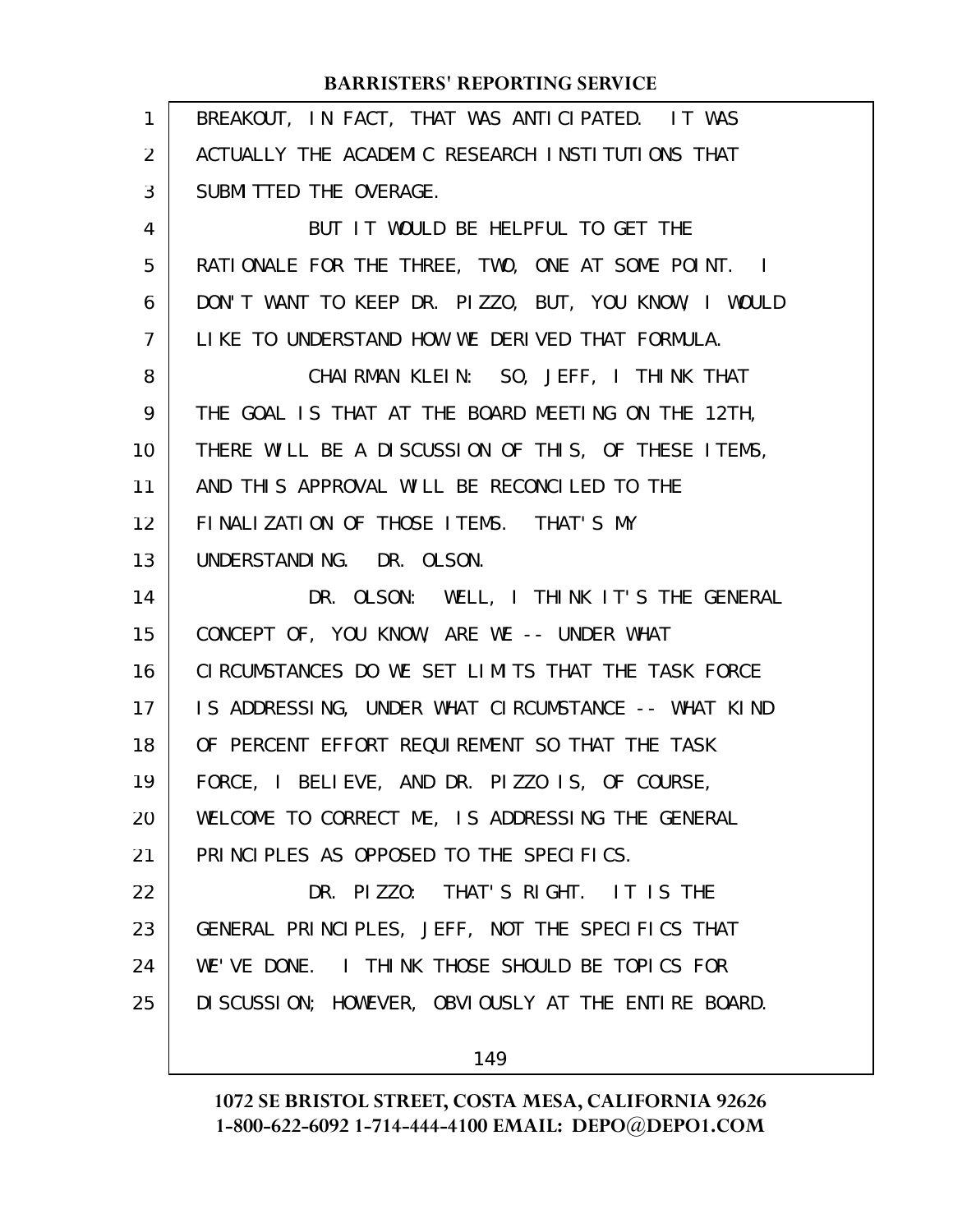| $\mathbf{1}$   | CHAIRMAN KLEIN: BUT, FOR EXAMPLE, IF THE            |
|----------------|-----------------------------------------------------|
| 2              | QUESTION IS APPROPRIATELY BROUGHT UP HERE IS HOW    |
| 3              | EVERYONE, AS A GENERAL PRINCIPLES, RECOGNIZES THE   |
| 4              | NEED TO LIMIT THE NUMBER OF APPLICATIONS TO BE      |
| 5              | APPROPRIATELY DEALT WITH. THE QUESTION THAT WAS     |
| 6              | BROUGHT UP THAT PROBABLY NEEDS TO BE REFINED IS HOW |
| $\overline{7}$ | ARE WE GOING TO COUNT JOINT APPLICATIONS BETWEEN    |
| 8              | INSTITUTIONS AGAINST THE ALLOCATION GIVEN TO        |
| 9              | INSTITUTIONS? THAT COULD BE ADDRESSED IN THE AUGUST |
| 10             | MEETING IS THE INTENT SO THAT EVERYONE HAS A CLEAR  |
| 11             | UNDERSTANDING.                                      |
| 12             | DR. OLSON: WELL, AND AGAIN, I WOULD JUST            |
| 13             | MAKE THE POINT THAT THE SPECIFIC ALLOCATION MAY     |
| 14             | DEPEND ON THE TYPE OF RFA. AND SO I THINK IT'S,     |
| 15             | AGAIN, THE GENERAL PRINCIPLE. AND, YOU KNOW,        |
| 16             | TYPICALLY THIS IS THE PLACE WHERE WE ADDRESS THAT   |
| 17             | KIND OF QUESTION, AT THE CONCEPT APPROVAL.          |
| 18             | CHAIRMAN KLEIN: OKAY. OS STEWARD.                   |
| 19             | DR. STEWARD.                                        |
| 20             | DR. STEWARD: YEAH. JUST YOUR LAST                   |
| 21             | COMMENT WENT SORT OF QUICKLY, AND I JUST WOULD      |
| 22             | ENCOURAGE SOME MAYBE THOUGHT ABOUT THAT, THAT BEING |
| 23             | THAT THERE IS ONLY ONE PI. IF WE'RE GOING TO HAVE   |
| 24             | REAL COLLABORATIVE VENTURES BETWEEN MULTIPLE        |
| 25             | INSTITUTIONS, I THINK THAT THERE MIGHT BE A NEED TO |
|                |                                                     |

150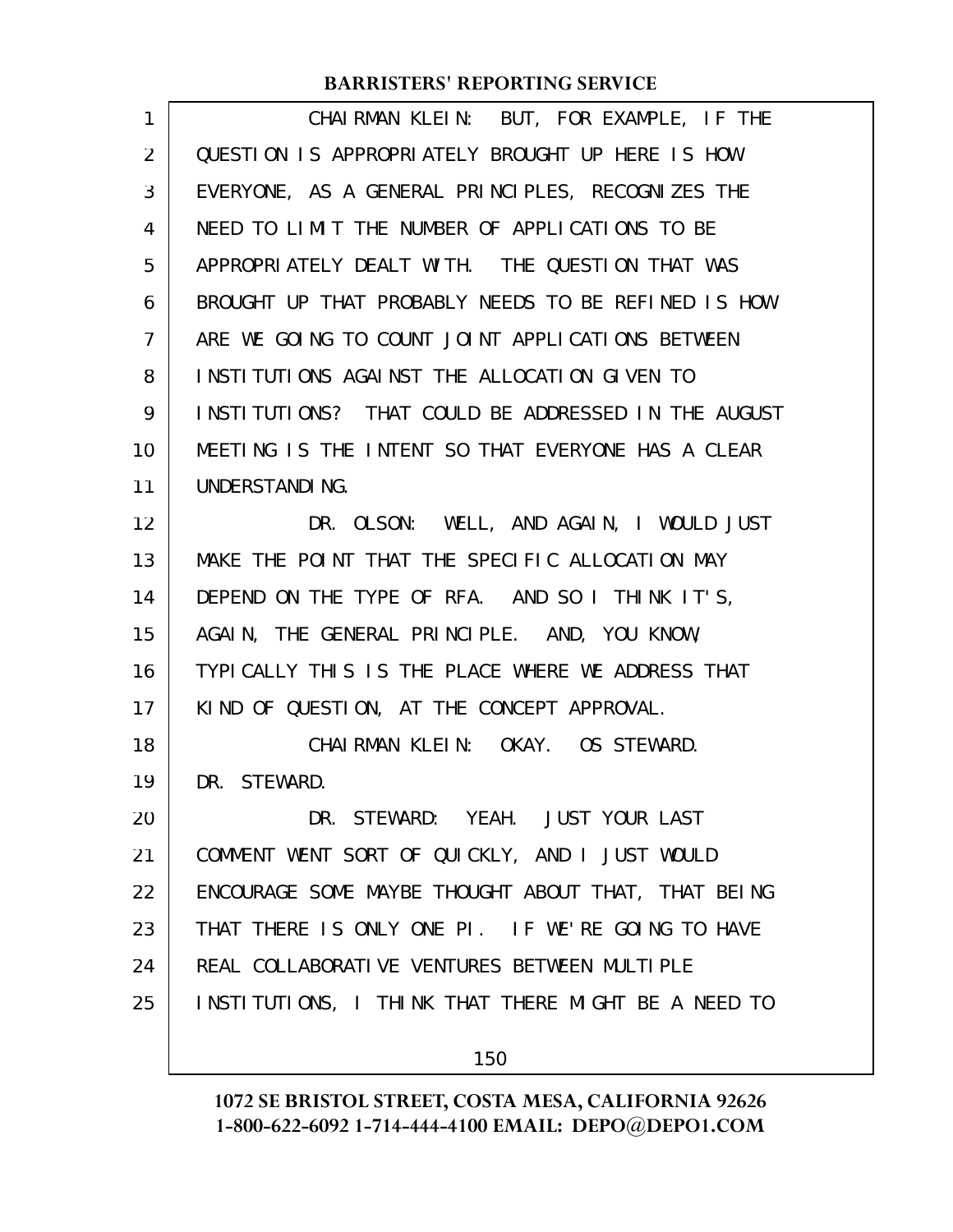| 1  | CONSIDER CO-PI'S ON THESE KINDS OF THINGS.             |
|----|--------------------------------------------------------|
| 2  | DR. OLSON: SORRY. I DID NOT MEAN TO                    |
| 3  | SUGGEST THAT WE WERE AGAINST THE NOTION OF CO-PI'S.    |
| 4  | WE ARE FULLY SUPPORTIVE OF IT. WE DO NOT -- WE ARE     |
| 5  | TRYING TO PUT IN PLACE THE INFRASTRUCTURE THAT WILL    |
| 6  | ALLOW US TO DO THAT. OUR SYSTEM, AS YOU -- I THINK,    |
| 7  | AS DR. TROUNSON HIGHLIGHTED TO YOU, WE ARE             |
| 8  | IMPLEMENTING OUR GRANTS MANAGEMENT SYSTEM, AND THAT    |
| 9  | SYSTEM ALLOWS FOR A SINGLE PRINCIPAL INVESTIGATOR,     |
| 10 | BUT WE CAN ACKNOWLEDGE CO-PI'S AS FAR AS FROM AN       |
| 11 | <b>INSTITUTIONAL BASIS THAT THEY RECEIVE CREDIT AS</b> |
| 12 | BEING, YOU KNOW, HAVING THE SCIENTIFIC AND THE         |
| 13 | LEADERSHIP INPUT INTO THE PROJECT, THAT FROM A         |
| 14 | BRINGING MONEY INTO AN INSTITUTION, ALTHOUGH, AGAIN,   |
| 15 | OUR SYSTEM MAY PRECLUDE US, IT LOOKS LIKE IT WILL      |
| 16 | PRECLUDE US FROM PAYING -- WE WILL ONLY BE ABLE TO     |
| 17 | PAY ONE. WE ARE TRYING TO PUT IN PLACE WAYS THAT       |
| 18 | WILL ENSURE THAT A CO-PI GETS CREDIT FOR BRINGING      |
| 19 | MONEY TO AN INSTITUTION AS WELL.                       |
| 20 | SO THOSE ARE THE THINGS THAT WE NEED TO                |
| 21 | ADDRESS SPECIFICALLY, BUT RECOGNIZING THAT WE ARE      |
| 22 | SUPPORTIVE OF THE CONCEPT OF CO-INVESTIGATORS. IT'S    |
| 23 | THE NOTION OF A LEADER AMONG EQUALS, I THINK, IN A     |
| 24 | LOT OF THESE CASES.                                    |
| 25 | CHAIRMAN KLEIN: THE ISSUE, TO MAKE IT                  |
|    | 151                                                    |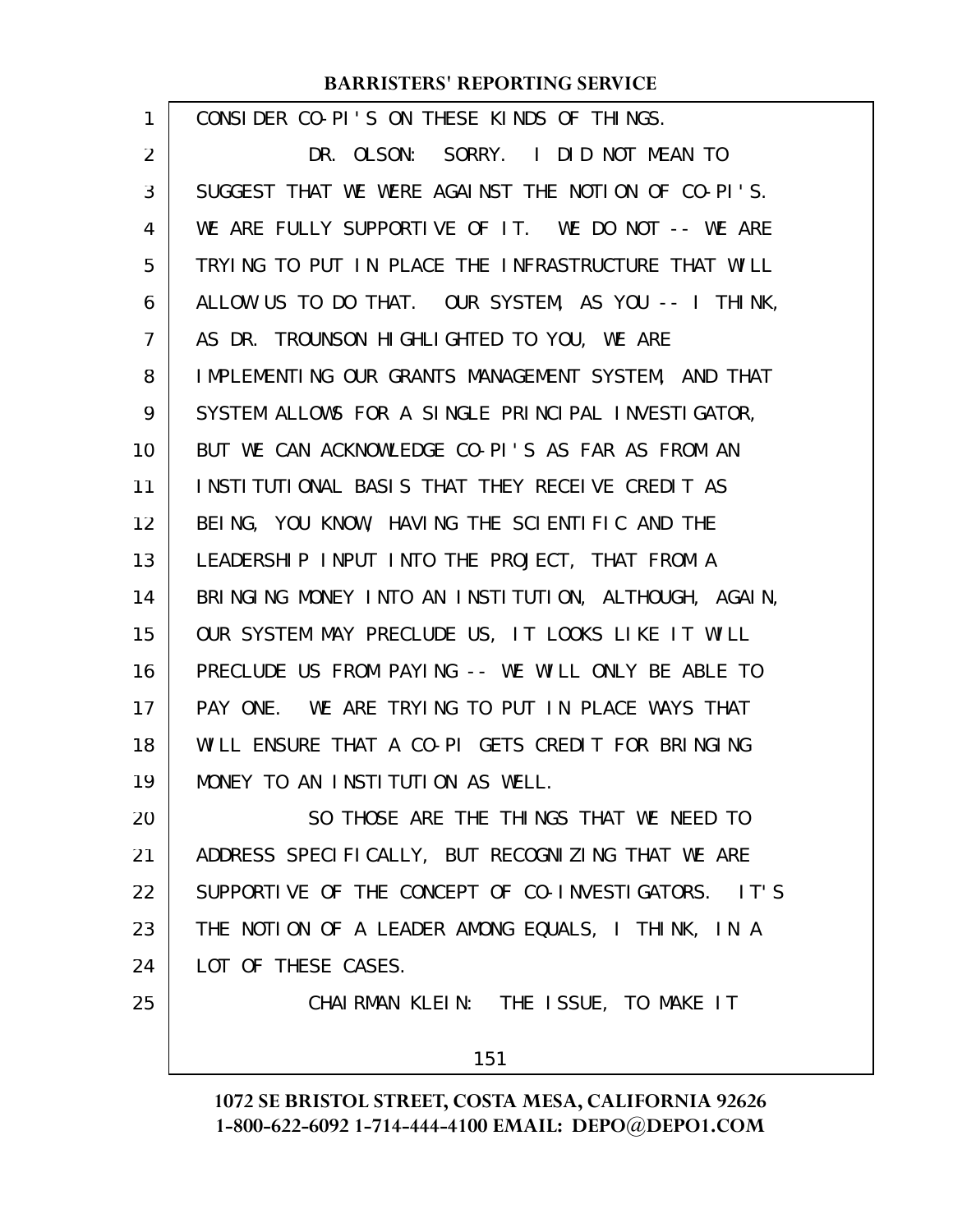| 1              | CLEAR, IS OUR GRANTS MANAGEMENT SYSTEM, FOR          |
|----------------|------------------------------------------------------|
| $\overline{2}$ | FINANCIAL ACCOUNTABILITY, IS SET UP RIGHT NOW TO     |
| 3              | HAVE A LEAD PI FOR FINANCIAL ACCOUNTABILITY SO THAT  |
| 4              | THERE IS INPUT AND RECONCILIATION TO ONE INSTITUTION |
| 5              | ON EACH GRANT. HOW THEY REDISTRIBUTE THOSE FUNDS     |
| 6              | ACCORDING TO THE MANAGEMENT PROGRAM OF A TEAM IS     |
| $\overline{7}$ | BETWEEN INSTITUTIONS, BUT THEY ARE GOING TO TRY AND  |
| 8              | MODIFY THAT SYSTEM LATER. THIS IS WHAT WE CAN WORK   |
| 9              | WITH AT THE MOMENT.                                  |
| 10             | DR. BRYANT.                                          |
| 11             | DR. BRYANT: I WAS JUST WONDERING, SINCE              |
| 12             | THAT WILL CAUSE SOME PROBLEMS, I THINK, AMONGST      |
| 13             | PEOPLE, I MEAN IT'S BETTER IF IT'S NOT THAT WAY.     |
| 14             | NOT ACKNOWLEDGING CO-PI'S HAS BEEN, NOT THIS         |
| 15             | INSTITUTION, BUT IN GENERAL WHEN SYSTEMS DON'T DO    |
| 16             | THAT, IT'S JUST NOT SATISFACTORY. AND IT'S NOT       |
| 17             | APPROPRIATE REALLY.                                  |
| 18             | BUT SO I WAS GOING TO SAY I UNDERSTAND               |
| 19             | YOU'RE WORKING ON IT, BUT IN THE MEANTIME, IF YOU'RE |
| 20             | HAVING MULTI-INSTITUTIONAL AWARDS, WHY DON'T YOU     |
| 21             | REVIEW THE PROPOSAL AS ONE LUMP AND THEN GIVE EACH   |
| 22             | INSTITUTION A SUBAWARD SEPARATELY SO THAT THE PI AT  |
| 23             | EACH -- THE CO-PI AT EACH INSTITUTION THEN WOULD     |
| 24             | BE -- WOULD HAVE THAT. I MEAN IT'S A PAPER WAY OF    |
| 25             | DOING IT, BUT I THINK IT WOULD HELP.                 |
|                |                                                      |

152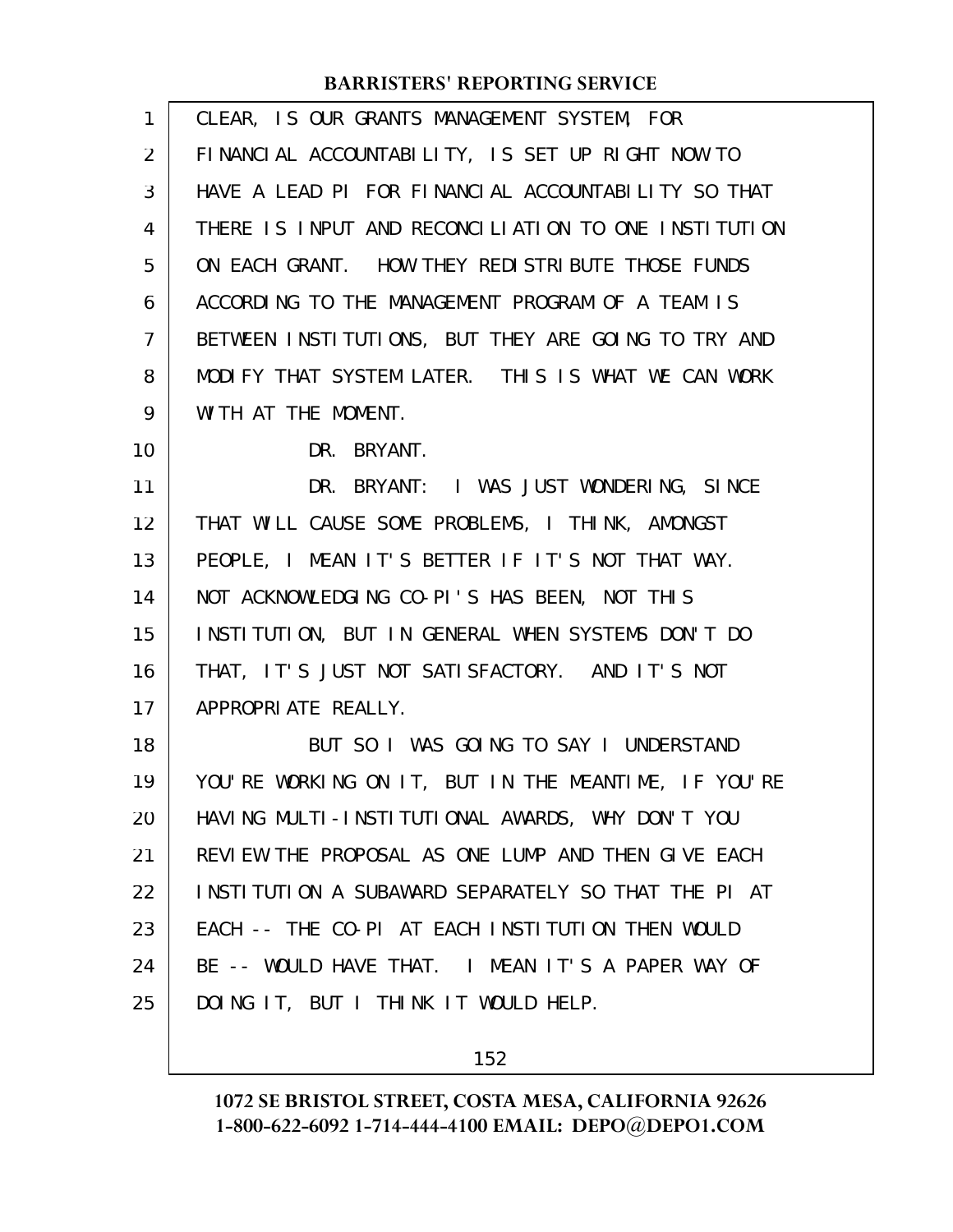| 1  | CHAIRMAN KLEIN: LET'S --                             |
|----|------------------------------------------------------|
| 2  | DR. PIZZO: CAN I JUST --                             |
| 3  | CHAIRMAN KLEIN: LET'S DO THIS. FOR THE               |
| 4  | PURPOSES -- THERE'S A LOT OF GOOD POINTS BEING       |
| 5  | RAISED AND PUT ON THE TABLE HERE. DR. PIZZO HAS A    |
| 6  | SPECIFIC TIME CONSTRAINT HERE. WE ARE GOING TO       |
| 7  | BRING BACK THIS FOR FULL DISCUSSIONS IN THE AUGUST   |
| 8  | BOARD MEETING, INCLUDING INTERIM TASK FORCE          |
| 9  | DISCUSSIONS ON IT. DR. PIZZO.                        |
| 10 | DR. PIZZO: I THINK THE COMMITTEE IS HAPPY            |
| 11 | THAT I HAVE A TIME CONSTRAINT, BUT I WOULD SAY THAT  |
| 12 | WE ARE MOVING INTO A DISCUSSION WHICH IS BEYOND THIS |
| 13 | SPECIFIC PROPOSAL, BUT BEGS A REALLY IMPORTANT SET   |
| 14 | OF ISSUES WITH REGARD TO EFFORT, CO-PI'S, ETC., FOR  |
| 15 | WHICH THERE HAS BEEN AT THE SUBCOMMITTEE LEVEL A LOT |
| 16 | OF DISCUSSION AND WHICH WE SHOULD CONTINUE AT THE    |
| 17 | NEXT MEETING BECAUSE THESE ARE VERY IMPORTANT        |
| 18 | POI NTS.                                             |
| 19 | AND I WILL JUST UNDERSCORE THAT THE                  |
| 20 | SUBCOMMITTEE FAVORS CO-PI'S, AND I THINK THAT THERE  |
| 21 | WILL BE DISCUSSION ABOUT THAT. AND WE CAN'T LET THE  |
| 22 | SYSTEM GET IN THE WAY OF ACHIEVING SOMETHING THAT WE |
| 23 | ALL WANT TO ACCOMPLISH.                              |
| 24 | CHAIRMAN KLEIN: ALL RIGHT. AND TO BE                 |
| 25 | LEGALLY ACUTE, THIS IS A TASK FORCE AS VERSUS A      |
|    | 153                                                  |
|    |                                                      |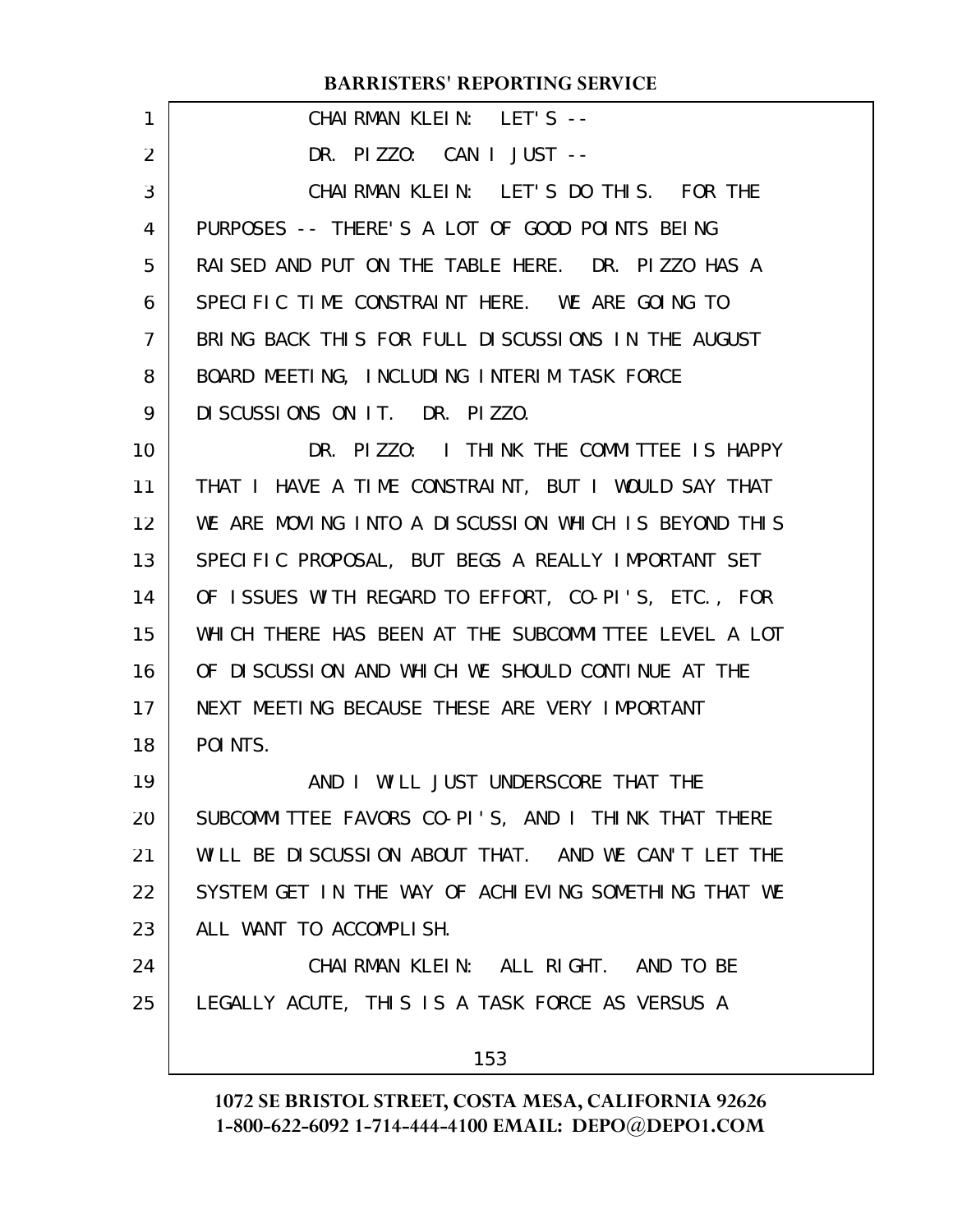# COMMITTEE. I USED THE WRONG TERM. IT IS A TASK FORCE. DR. PIZZO: I USED THE WRONG TERM BECAUSE YOU DID IT. CHAIRMAN KLEIN: I KNOW. I TAKE RESPONSIBILITY FOR THAT MISCREANT ACTIVITY. MR. ROTH: CHAIRMAN KLEIN, I KNOW THE HOUR IS GETTING LATE, AND I REALLY -- THERE'S SOME QUESTIONS IN THE EARLIER SLIDES THAT GET TO WHO'S ELIGIBLE AND HOW YOU SET THAT CRITERIA THAT LOOK PRETTY SPECIFIC TO ME. AND WHEN I VOTE ON THIS, IF WE VOTED TONIGHT, I WOULD CERTAINLY WANT TO MAKE SURE THAT AT THE AUGUST MEETING THINGS CAN CHANGE AND IT DOESN'T COME, HERE IT IS. WE ARE READY TO GO WITH THE RFA. CHAIRMAN KLEIN: THAT'S WHY I CONFIRMED WITH DR. TROUNSON THAT THE WORK OF THE TASK FORCE WOULD, IN FACT, COME TO THIS BOARD AUGUST 12TH, AND THIS WOULD BE RECONCILED TO THAT OUTCOME TO THE **BARRISTERS' REPORTING SERVICE**

1

2

3

4

5

6

7

8

9

10

11

12

13

14

15

16

17

18

19

EXTENT THAT THE PRINCIPLES THAT WERE ADOPTED WERE INCONSISTENT WITH THIS. 20 21

MR. ROTH: WELL, IT'S JUST THE CRITERIA. THIS IS TOO IMPORTANT OF AN AWARD, TRANSLATIONAL. WE'RE STARTING AT \$60 MILLION, AND TO NOT HAVE EVERYBODY HAVE A CHANCE TO FIGURE OUT IF THEY CAN 22 23 24 25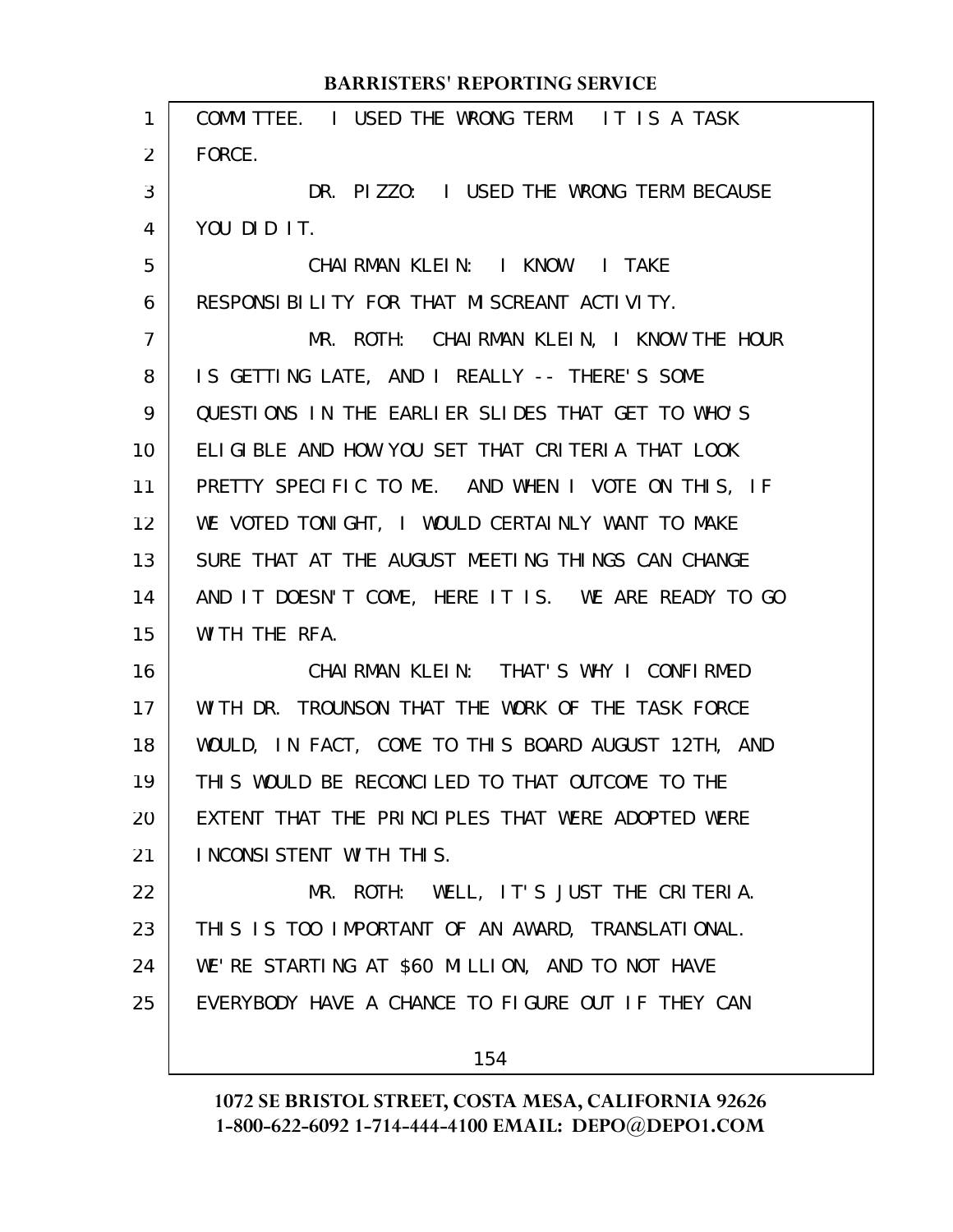| 1  | GET INCLUDED HERE OR NOT, YOU KNOW, I SAW MEDICAL    |
|----|------------------------------------------------------|
| 2  | SCHOOLS, AFFILIATIONS, AND THINGS LIKE THAT.         |
| 3  | CHAIRMAN KLEIN: I WOULD HOPE, TO MOVE                |
| 4  | THIS ALONG -- I WOULD HOPE TO MOVE THIS ALONG, THAT  |
| 5  | WE CAN VOTE TO APPROVE THIS FOR THE CONTENT          |
| 6  | SCIENTI FICALLY AND MEDICAL CONTENT HERE AND THE     |
| 7  | DIRECTION AND AS TO THE -- AS TO THE NUMBER AND HOW  |
| 8  | THEY' RE RECONCLLED TO THESE CRITERIA TO ALLOW THE   |
| 9  | STAFF AND THE TASK FORCE TO CONTINUE TO REFINE THEIR |
| 10 | PRINCIPLES. AND AT THE AUGUST MEETING RECONCILE      |
| 11 | THESE VERY SPECIFIC ITEMS ON THE CONTROL AND THE     |
| 12 | NUMBERS TO THE EXTENT WE HAVE SOMETHING THAT'S       |
| 13 | DI SPARATE FROM THE PRINCIPLE THAT'S FINALLY ARRIVED |
| 14 | AT. DOES THAT MAKE SENSE, DR. TROUNSON? OR WOULD     |
| 15 | YOU LIKE TO TAKE A DIFFERENT APPROACH?               |
| 16 | DR. TROUNSON: NO. I THINK THE PRINCIPLE              |
| 17 | HERE IS THAT THERE WILL BE SOME GENERAL PRINCIPLES   |
| 18 | THAT UNDERLINE WHAT WE'RE TALKING ABOUT. NO. 1, WE   |
| 19 | NEED TO DERIVE THOSE, AND SO THAT HAS BEEN AN        |
| 20 | ONGOING DISCUSSION, AND WE'LL CONTINUE AND WE WILL   |
| 21 | HOPEFULLY HAVE A CONSENSUS VIEW WHEN WE COME TO THE  |
| 22 | NEXT BOARD.                                          |
| 23 | YOU KNOW, THERE'S NO DOUBT ABOUT IT, THAT            |
| 24 | WE'VE GOT TO HAVE SOME LIMITATIONS BUILT IN HERE.    |
| 25 | SOME OF -- THE REASONS FOR SOME OF THESE NUMBERS ARE |
|    | 155                                                  |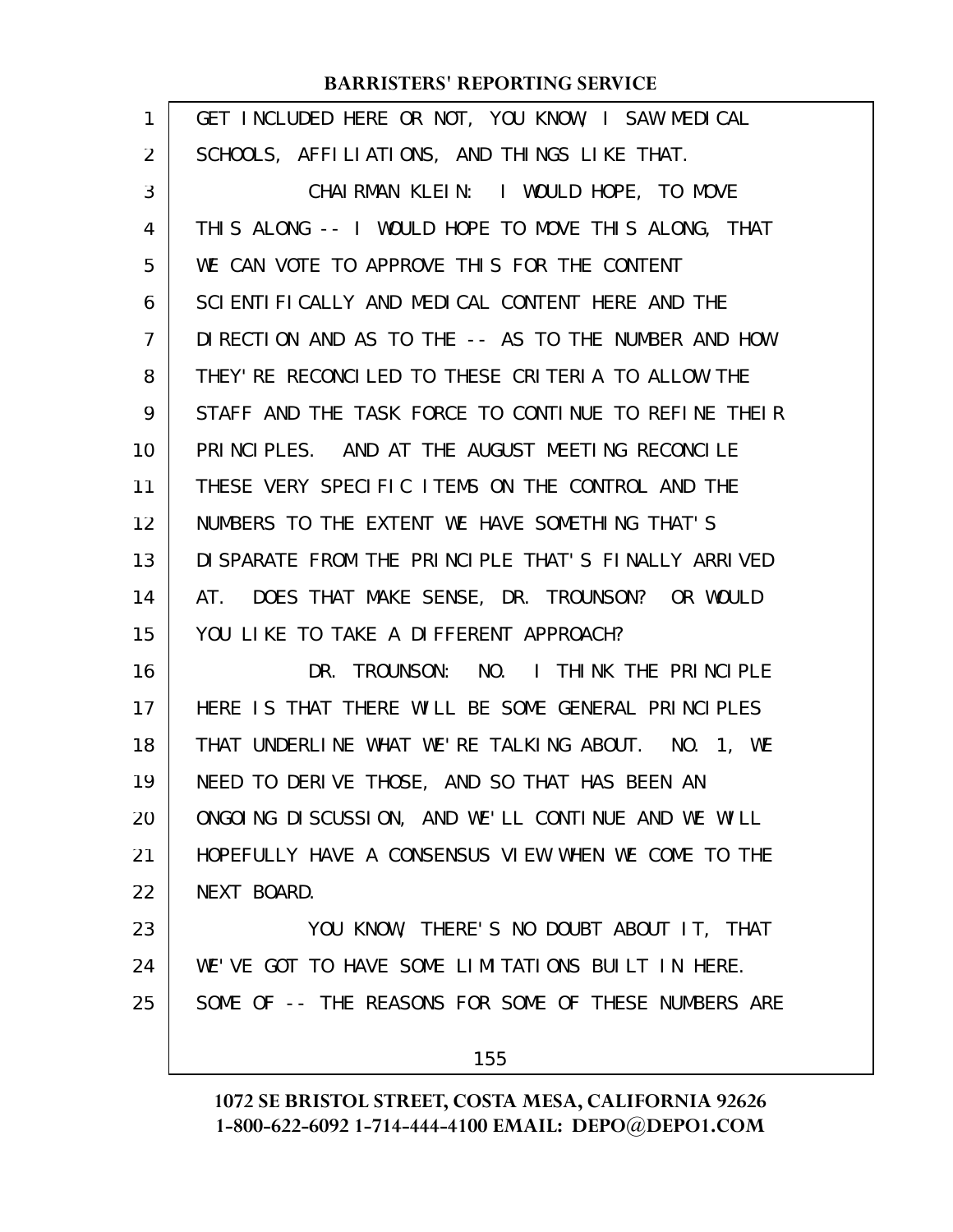| 1  | THAT, YOU KNOW, IF YOU HAVE A SMALL COMPANY OR IF   |
|----|-----------------------------------------------------|
| 2  | YOU HAVE A SMALL RECENTLY SET-UP INSTITUTION, IT'S  |
| 3  | NOT THE SAME AS IF YOU'VE GOT A MAJOR COMPANY OR A  |
| 4  | MAJOR INSTITUTION. AND SO WE'RE TRYING TO REFLECT   |
| 5  | SOME DIFFERENCES. WE'RE TRYING TO SORT OF MAKE SOME |
| 6  | GRADIENT IN HERE BECAUSE, YOU KNOW, THERE NEEDS TO  |
| 7  | BE SOME LIMITS.                                     |
| 8  | BUT WHEN YOU COME TO CO-PI'S, HOW THEY GET          |
| 9  | COUNTED IS CLEARLY IMPORTANT. AT THIS STAGE WE HAVE |
| 10 | A ONE-MILLION-DOLLAR GRANTIUM SYSTEM. I'M NOT ABOUT |
| 11 | TO PULL OUT THE GRANTIUM -- \$1 MILLION OF GRANTIUM |
| 12 | SYSTEM TO COPE WITH CO-PI'S. WE WILL RECONSTRUCT IT |
| 13 | AS WE MOVE, BUT IT WILL TAKE US SOME TIME BECAUSE   |
| 14 | THE SOFTWARE DOESN'T ALLOW US TO HAVE MULTIPLE      |
| 15 | INSTITUTIONS THERE. SO WE'RE ACTUALLY GOING TO GET  |
| 16 | THIS SYSTEM IN FUNCTIONING, AND THEN WE'RE GOING TO |
| 17 | WORK TOWARDS GETTING WHAT WE NEED OUT OF IT.        |
| 18 | SO I THINK YOU HAVE TO ALLOW US IN                  |
| 19 | MANAGEMENT TO DO WHAT WE CAN AND WORK WITHIN THE    |
| 20 | GENERAL PRINCIPLES.                                 |
| 21 | AND THE OTHER THING, OF COURSE, IS THESE            |
| 22 | WILL BE REALLY IMPORTANT GRANTS, VERY MUCH IN THE   |
| 23 | TRANSLATIONAL PIPELINE. WE'LL BE LOOKING FOR REALLY |
| 24 | KEY ENTITIES TO COME IN THERE. THEY WILL NOT BE     |
| 25 | REQUIRED TO HAVE AN IND IN FOUR TO FIVE YEARS AS    |
|    | 156                                                 |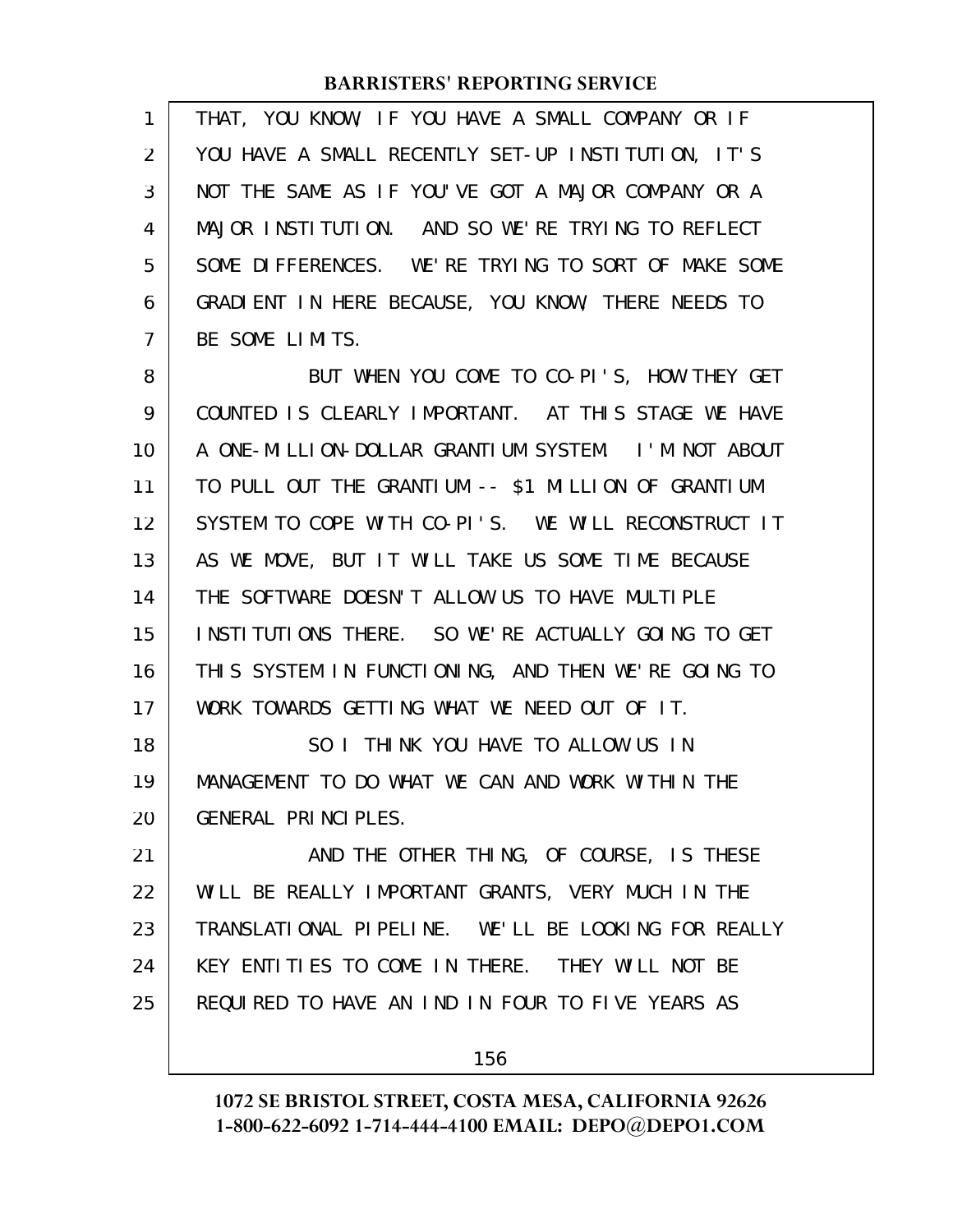| $\mathbf{1}$ | DI SEASE TEAMS ARE, BUT THEY WILL BE BUILDING ON THE |
|--------------|------------------------------------------------------|
| 2            | HOPES OF ALL OF US TO MOVE US TOWARDS THE            |
| 3            | OPPORTUNITY TO GET INTO THAT DISEASE TEAM FRAMEWORK. |
| 4            | AND SO WHAT WE WANT TO DO IS BE ABLE TO              |
| 5            | PICK UP THOSE EARLY ELEMENTS THAT CANNOT GET INTO    |
| 6            | IND IN THAT SHORT TIMEFRAME. AND WE'LL BE LOOKING    |
| 7            | FOR THE VERY BEST APPLICATIONS THAT ARE CONCELVABLE  |
| 8            | THAT DO NOT, YOU KNOW, MEET THOSE CRITERIA. AND SO   |
| 9            | WE'LL BE TOUGH. WE'LL BE HOPEFUL, AND WE'LL          |
| 10           | LOGICALLY WANT PARTNERSHIPS IN THIS AREA.            |
| 11           | SO I THINK UNDER THE TERMS OF THE ICOC'S             |
| 12           | NEEDS HERE, WE'LL CERTAINLY TAKE ON BOARD WHAT THE   |
| 13           | GENERAL PRINCIPLES ARE AND HOPEFULLY APPLY IT IN AN  |
| 14           | APPROPRIATE WAY IN ORDER TO GET THE KIND OF OUTCOMES |
| 15           | THAT WE'RE LOOKING FOR.                              |
| 16           | CHAIRMAN KLEIN: OKAY.                                |
| 17           | DR. OLSON: I WOULD JUST MAKE ONE --                  |
| 18           | CHAIRMAN KLEIN.                                      |
| 19           | CHAIRMAN KLEIN: DR. OLSON.                           |
| 20           | DR. OLSON: IF I COULD MAKE ONE ADDITIONAL            |
| 21           | COMMENT. THE NUMBERS WERE ALSO -- THEY WERE          |
| 22           | ESSENTIALLY MODELED AMONG THE KIND OF -- THE         |
| 23           | INSTITUTIONS WHO HAVE APPLIED TO US SO FAR. AND,     |
| 24           | YOU KNOW, THINKING THAT IF WE'RE TALKING             |
| 25           | TRANSLATIONAL, THAT IF YOU HAVE A MEDICAL SCHOOL,    |
|              |                                                      |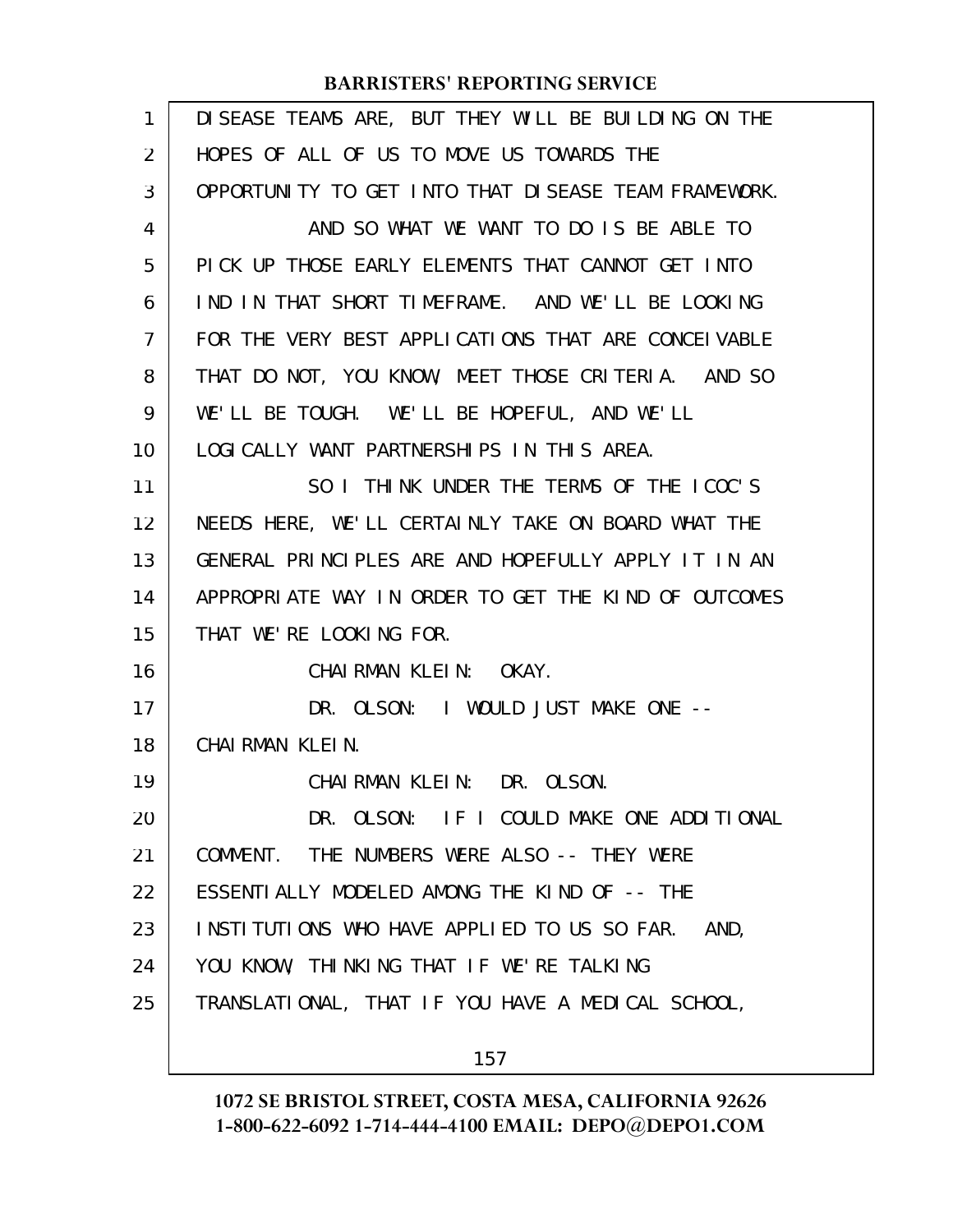| $\mathbf{1}$ | THEN YOU MAY HAVE MORE, YOU KNOW, MORE PEOPLE WHO    |
|--------------|------------------------------------------------------|
| 2            | MIGHT HAVE CERTAIN APPLICANTS. AGAIN, I THINK        |
| 3            | YOU' VE ALREADY HEARD THE DISCUSSION ABOUT THE       |
| 4            | COMPANY SIZE, AND WE RECOGNIZE THAT THERE'S SOME     |
| 5            | VERY GOOD IDEAS IN SMALL COMPANIES, BUT WE'RE        |
| 6            | TALKING ABOUT A \$2-MILLION-A-YEAR AWARD, AND WE'D   |
| 7            | LIKE YOU TO THINK ABOUT IT.                          |
| 8            | ALSO, THESE ARE LIKELY TO BE COMPLEX                 |
| 9            | APPLICATIONS, MORE SO THAN SOME OF OUR OTHER ONES.   |
| 10           | SO, AGAIN, WE ARE TRYING TO THINK ABOUT THE          |
| 11           | REVIEWERS AND THEIR WORKLOAD. WE WOULD RATHER NOT    |
| 12           | GET IN A SITUATION AS WE ARE WITH THE TOOLS AND      |
| 13           | TECHNOLOGIES WHERE SUDDENLY ONE REVIEW BECOMES TWO.  |
| 14           | SO THOSE ARE JUST THINGS, AND THAT'S THE POINT THAT  |
| 15           | I MADE WHEN, YOU KNOW, I REFERRED TO THE PRINCIPLES  |
| 16           | THAT THE TASK FORCE IS ADDRESSING IS THAT, IN        |
| 17           | GENERAL, YOU KNOW, THE NOTION OF WHAT -- I MEAN      |
| 18           | THESE ARE NOT THE KIND OF LIMITATIONS I MIGHT -- WE  |
| 19           | MIGHT RECOMMEND TO THE BOARD FOR A DIFFERENT TYPE OF |
| 20           | RFA. YOU KNOW, THEY MAY VARY WITH THE NATURE OF THE  |
| 21           | RFA.                                                 |
| 22           | I THINK, YOU KNOW, THE TASK FORCE AND                |
| 23           | MANAGEMENT, YOU KNOW, IS TAKING IN GENERAL THE       |
| 24           | OPINION THAT WE MAY HAVE TO HAVE SOME LIMITS IN SOME |
| 25           | CASES, BUT THE NATURE OF THE LIMITS, I FORESEE, IS   |
|              | 158                                                  |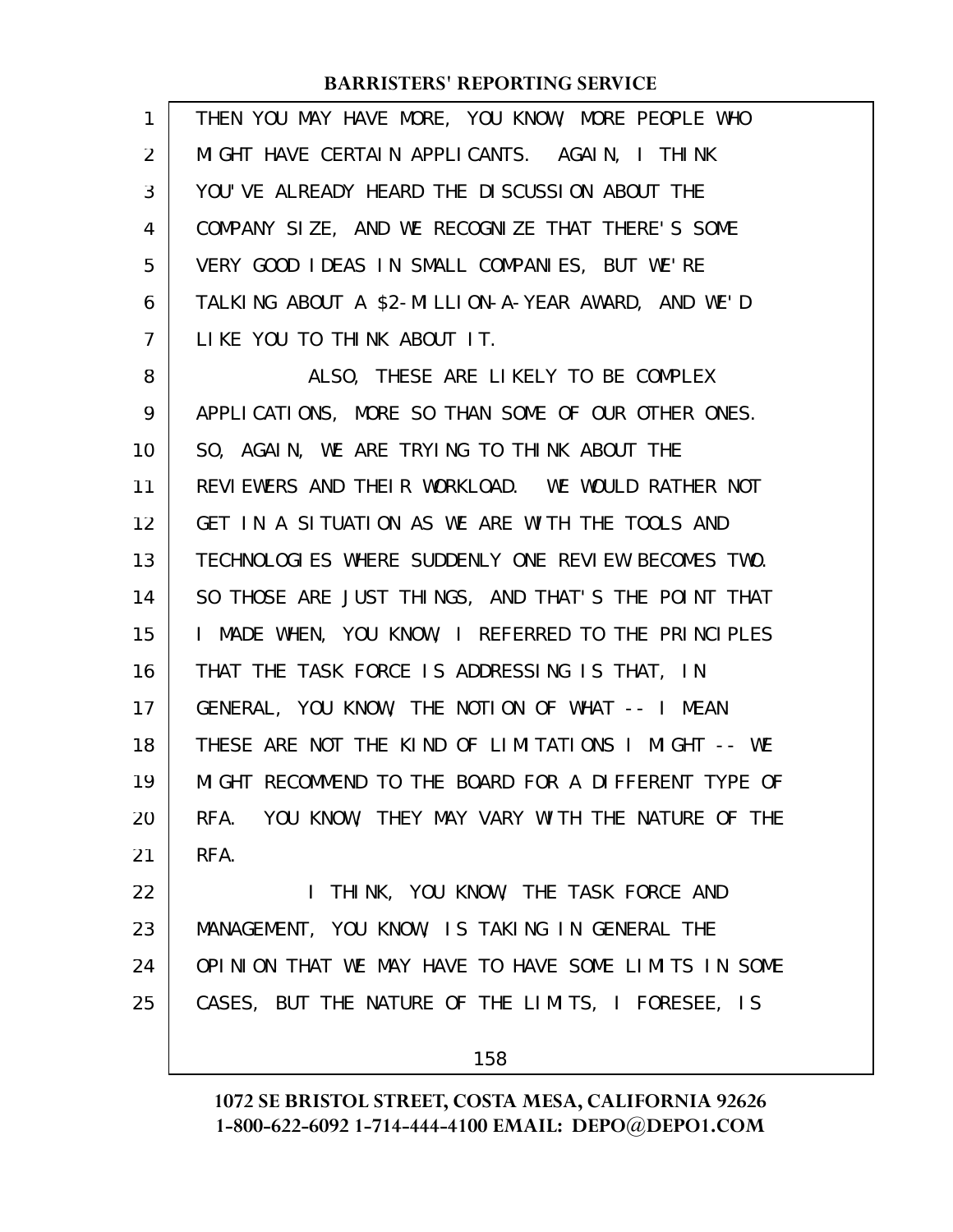| 1              | MORE RFA SPECIFIC THAN NOT. SO THOSE ARE THE          |
|----------------|-------------------------------------------------------|
| 2              | THOUGHTS I WOULD LEAVE THE BOARD WITH.                |
| 3              | CHAIRMAN KLEIN: AND, DR. OLSON, JUST AS A             |
| 4              | POINT FOR CONSIDERATION, UNDER THE FIRST CATEGORY,    |
| 5              | UNDERSTANDING THE CRITERIA, YOU MIGHT CONSIDER THAT   |
| 6              | A QUESTION WOULD ARISE AT THE AUGUST MEETING: WHAT    |
| $\overline{7}$ | DO YOU DO IF YOU HAVE A NONPROFIT INSTITUTION THAT    |
| 8              | APPLIES WITH A RESEARCH HOSPITAL?                     |
| 9              | DR. OLSON: NO. AND AGAIN, THOSE ARE -- I              |
| 10             | THINK THOSE ARE DETAILS WE HAVE TO CONSIDER. AND IF   |
| 11             | THEY HAVE A CO-PI OR A COLLABORATING INSTITUTION, IN  |
| 12             | THE PAST OUR APPROACH HAS BEEN THEY' RE NOT PRECLUDED |
| 13             | FROM HAVING A PI APPLYING AS PI.                      |
| 14             | CHAIRMAN KLEIN: RIGHT. OKAY. THANK YOU.               |
| 15             | SO IT'S BEEN A GOOD DISCUSSION. IS THERE A MOTION     |
| 16             | ON THE TABLE FOR APPROVAL?                            |
| 17             | MS. LANSING: SO MOVED.                                |
| 18             | CHAIRMAN KLEIN: SHERRY LANSING MOVES. IS              |
| 19             | THERE A SECOND?                                       |
| 20             | DR. HAWGOOD: SECOND.                                  |
| 21             | CHAIRMAN KLEIN: SECOND, DR. HAWGOOD. IS               |
| 22             | THERE PUBLIC COMMENT? SEEING NONE, IS THERE ANY       |
| 23             | ADDITIONAL BOARD COMMENT?                             |
| 24             | MR. ROTH: I'M GOING TO MAKE ONE VERY                  |
| 25             | QUICKLY JUST SO I UNDERSTAND THE MOTION. THE MOTION   |
|                | 159                                                   |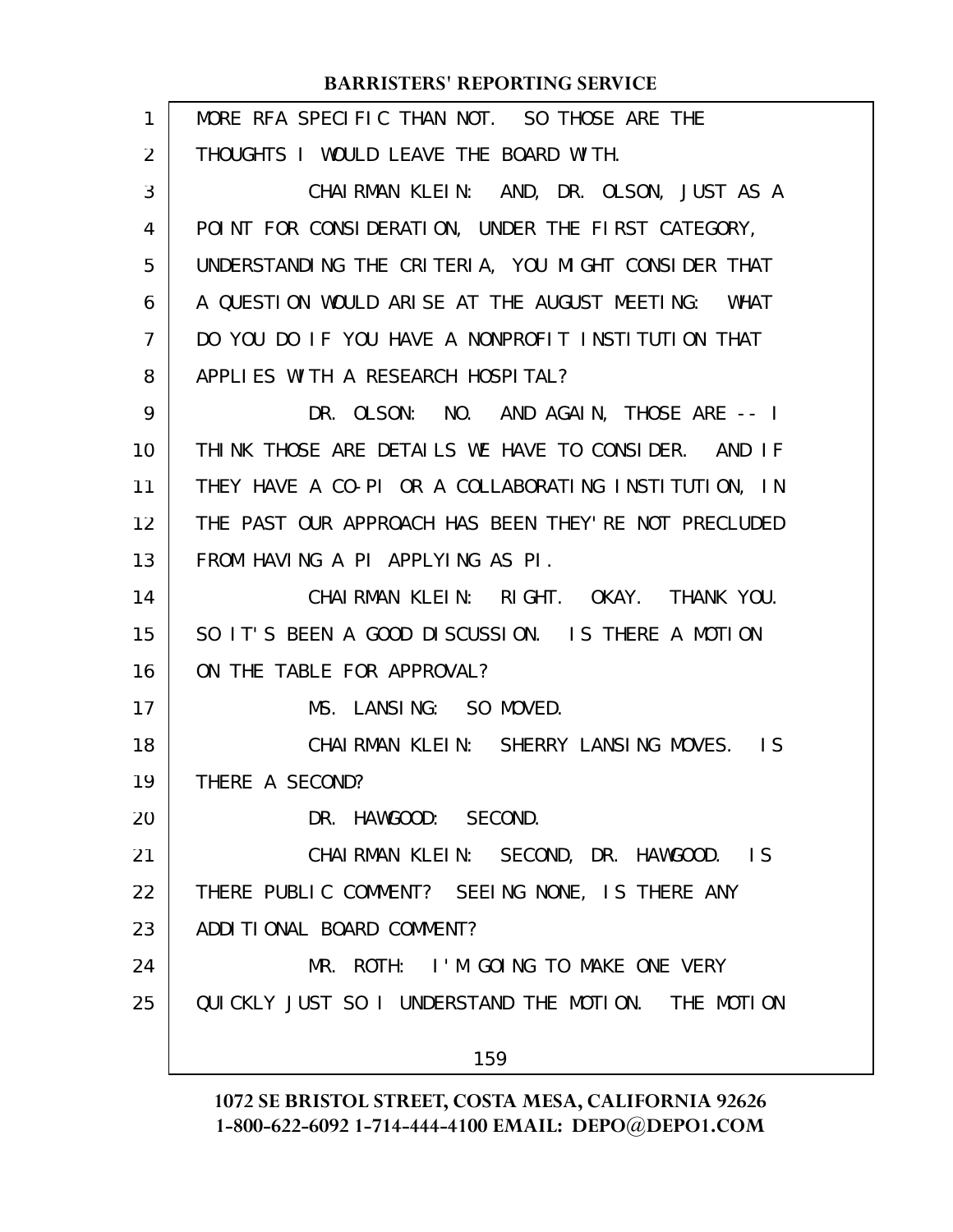#### IS CONCEPT ONLY. MS. LANSING: YES. MR. ROTH: IT'S NOT APPROVING THIS SET OF SLIDES? CHAIRMAN KLEIN: IT IS WITH AN UNDERSTANDING THAT THIS SET OF SLIDES WILL BE RECONCILED TO THE PRINCIPLES THAT ARE ADOPTED AT THE AUGUST MEETING BASED UPON THE TASK FORCE INPUT AND THE DEBATE IN THE AUGUST MEETING OF THIS BOARD. MR. ROTH: OKAY. I JUST WANT TO MAKE SURE THAT WE'RE NOT VOTING ON WHAT'S ON THOSE SLIDES. CHAIRMAN KLEIN: WE ARE VOTING ON WHAT'S ON THESE SLIDES, BUT, IN FACT, WE WILL HAVE A VOTE IN THE AUGUST MEETING ON OUR PRINCIPLES -- MR. SERRANO-SEWELL: THEY CAN'T ISSUE THE RFA, RIGHT? CHAIRMAN KLEIN: THE RFA WILL BE RECONCILED TO THE AUGUST MEETING'S PRINCIPLES BEFORE IT IS ISSUED. DR. POMEROY: BOB. MR. SERRANO-SEWELL: IT'S NOT ISSUED UNTIL AFTER AUGUST. CHAIRMAN KLEIN: THAT'S MY UNDERSTANDING. DR. POMEROY: IT'S NOT ISSUED UNTIL AFTER AUGUST, BUT WE WON'T SEE IT AGAIN. THAT WAS A 160 **BARRISTERS' REPORTING SERVICE** 1 2 3 4 5 6 7 8 9 10 11 12 13 14 15 16 17 18 19 20 21 22 23 24 25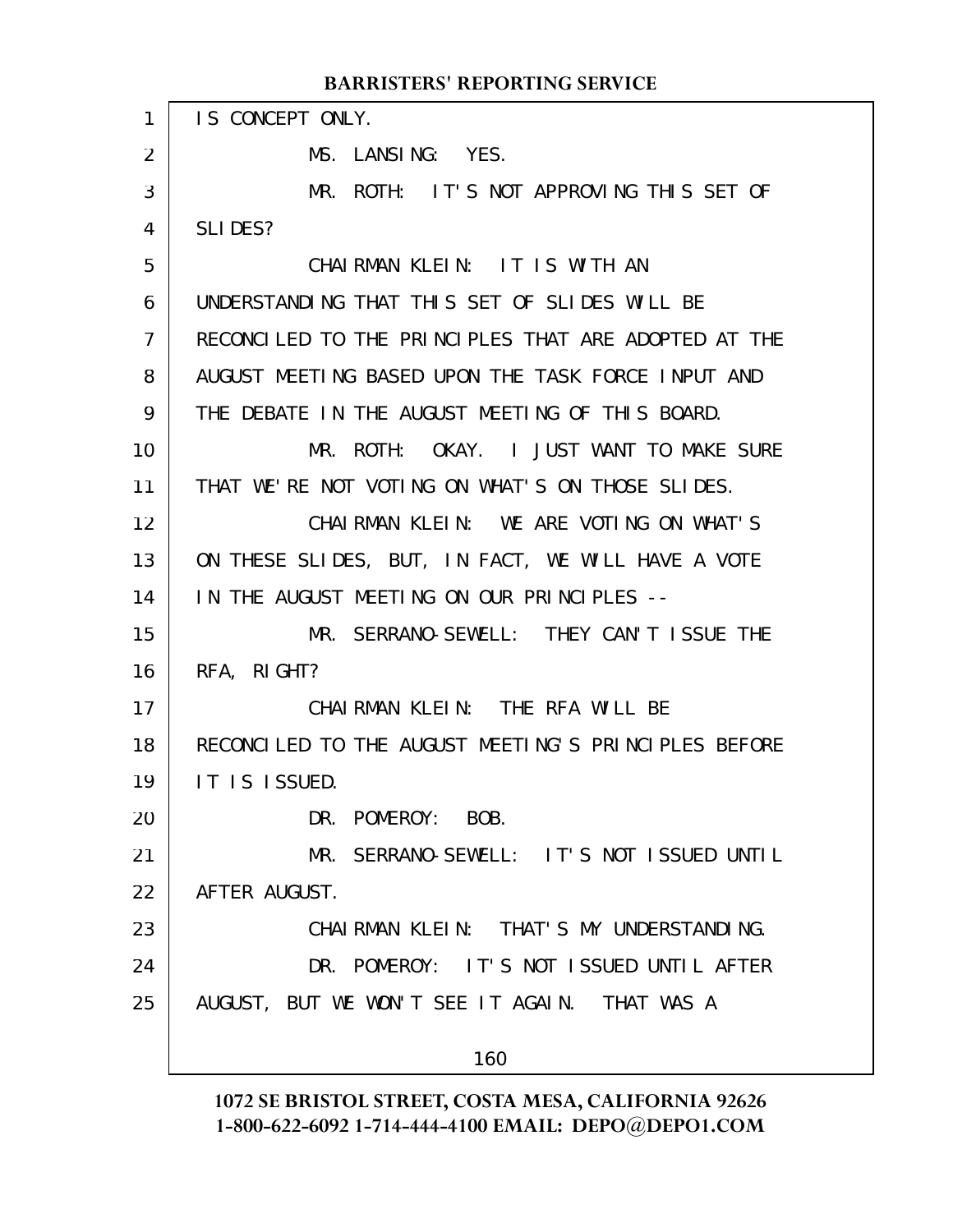QUESTION.

1

CHAIRMAN KLEIN: WE CAN -- LET ME ASK A QUESTION TO HELP HOPEFULLY PROMOTE THIS. DR. TROUNSON, AT THE AUGUST TASK FORCE MEETING, IN ORDER TO PROVIDE A TANGIBLE UNDERSTANDING OF THE PRINCIPLES, IT WOULD BE MY EXPECTATIONS THAT THIS BOARD WOULD LIKE TO BE ABLE TO DISCUSS HOW THOSE PRINCIPLES MIGHT APPLY TO THIS RFA. SO WOULD IT BE APPROPRIATE AT THE AUGUST MEETING TO HAVE THE RECONCILIATION OF THE PRINCIPLES ADDRESSED? DR. TROUNSON: YEAH. I THINK I'D PROBABLY PREFER TO USE THE TASK FORCE TO ENSURE THAT IT'S WITHIN THE PRINCIPLES, BUT I DON'T NECESSARILY WANT TO COME BACK HERE AND DEBATE THE WHOLE THING AGAIN. IF IN CONCEPT IT'S APPROVED, THEN I THINK THE DETAILS OF IT NEED TO BE WITHIN THE FRAMEWORK OF THE GENERAL AGREEMENT. SO I'M NOT SURE THAT -- YOU KNOW, I'M NOT SURE WE WANT TO BRING IT BACK, THE WHOLE CONCEPT DISCUSSION AGAIN. CHAIRMAN KLEIN: I'M FEELING THE SENSE OF COMMITTEE IS THAT THE ISSUE ON THE APPLICATION -- HOW THE APPLICATION NUMBERS ARE APPLIED AND ISSUES LIKE MINIMUM EFFORT, THE ISSUES THAT ARE UNDER CONSIDERATION OF THE TASK FORCE, THOSE ITEMS SPECIFICALLY WOULD BE DISCUSSED IN THE CONTEXT OF 2 3 4 5 6 7 8 9 10 11 12 13 14 15 16 17 18 19 20 21 22 23 24 25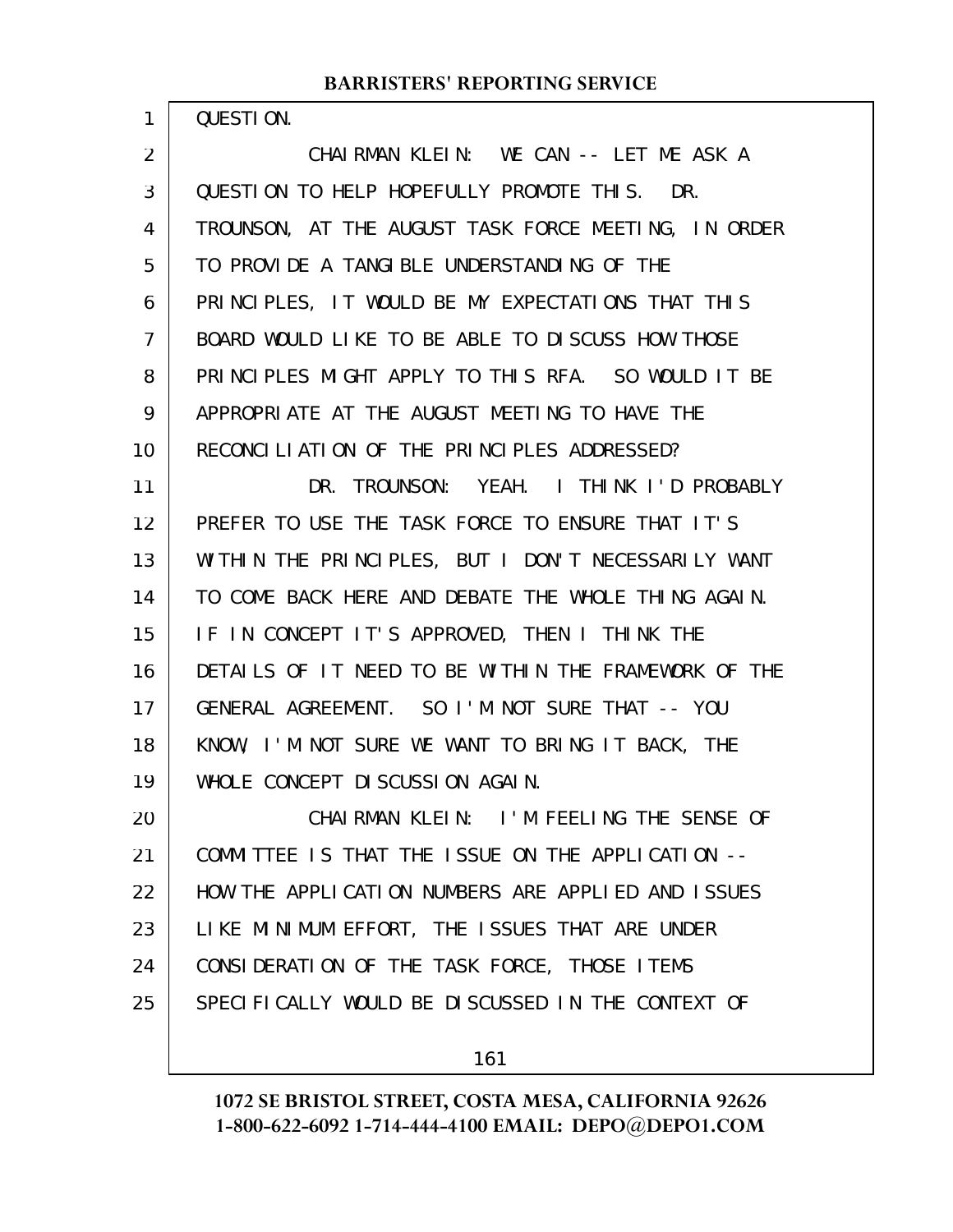#### THE TASK FORCE REPORT. DR. PIZZO: RIGHT. CAN I JUST AFFIRM THIS. I THINK DUANE SAID IT THE WAY I WOULD HAVE SAID IT, WHICH IS WE'RE ASKING FOR A CONCEPTUAL APPROVAL FOR THE TRANSLATIONAL AWARDS WITH AN APPROXIMATE NUMBER BEING TEN THREE-YEAR AWARDS AT THE X, \$1.2 MILLION PER YEAR UP TO \$2 MILLION A YEAR. AND THEN THE DETAILS OF HOW THEY'RE GOING TO BE ALLOCATED TO SPECIFIC INVESTIGATORS OR INSTITUTIONS IS GOING TO BE DELINEATED AS A CONSEQUENCE OF THE DISCUSSION AND THE RECOMMENDATIONS THAT COME FROM THE TASK FORCE. CHAIRMAN KLEIN: OKAY. IS THAT -- THAT IS MY UNDERSTANDING. IS THAT THE MOTION, MAKER OF THE MOTION? MS. LANSING: THAT WAS MY UNDERSTANDING AND THAT WAS THE MOTION. CHAIRMAN KLEIN: AND IS THAT THE UNDERSTANDING OF THE SECOND? DR. HAWGOOD: YES, SIR. DR. POMEROY: WITH THE UNDERSTAND -- THIS IS A QUESTION ABOUT THE MOTION. WITH THE UNDERSTANDING THAT IT WILL NOT BE COMING BACK TO THIS BOARD AGAIN, THAT THAT WILL BE DELEGATED TO STAFF ON THE BASIS OF THE TASK FORCE RECOMMENDATION? **BARRISTERS' REPORTING SERVICE** 1 2 3 4 5 6 7 8 9 10 11 12 13 14 15 16 17 18 19 20 21 22 23 24 25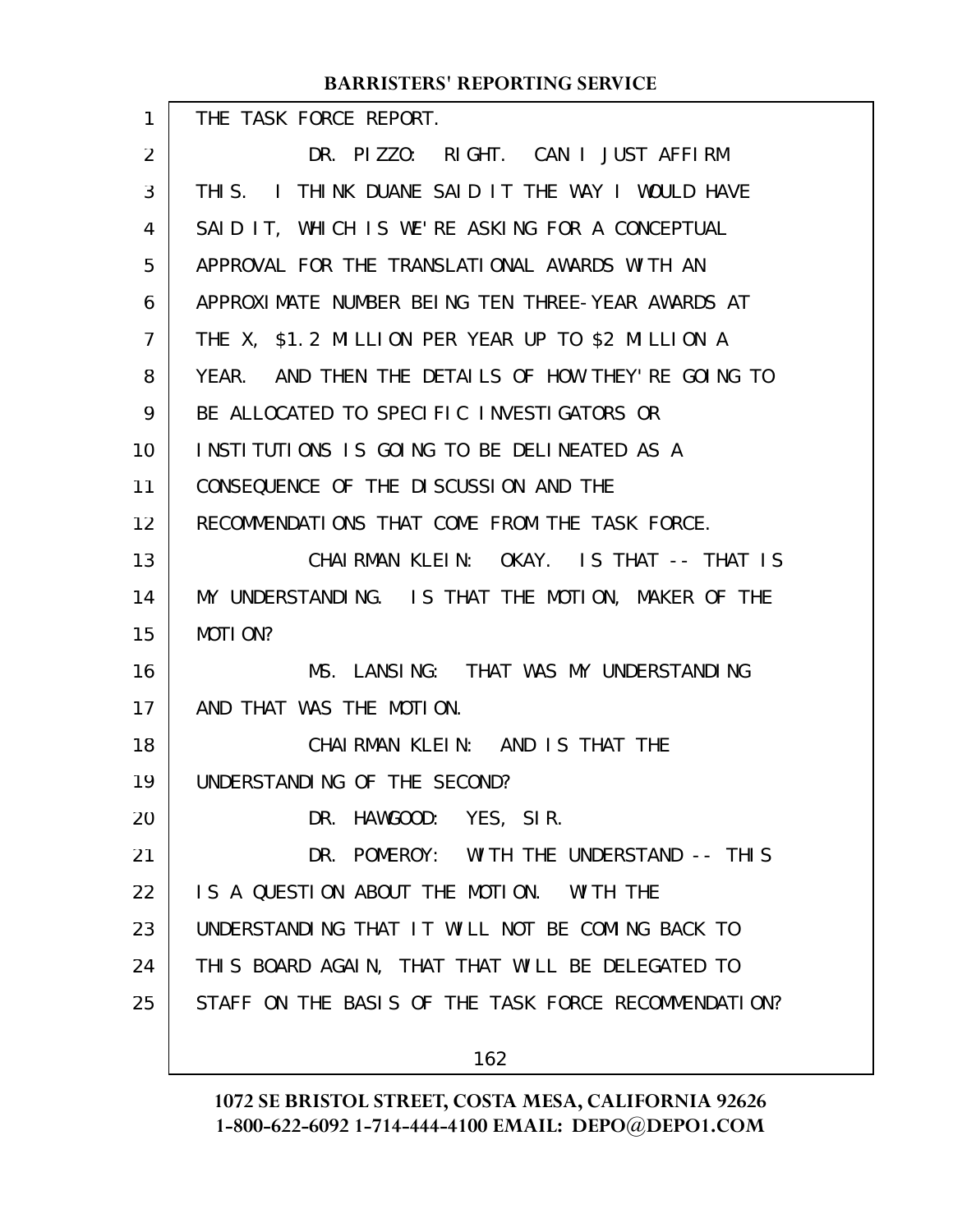|                | <b>BARRISTERS' REPORTING SERVICE</b>                 |
|----------------|------------------------------------------------------|
| 1              | CHAIRMAN KLEIN: BUT RECONCLLED TO                    |
| $\overline{2}$ | THOSE --                                             |
| 3              | DR. PIZZO: THE TASK FORCE RECOMMENDATIONS            |
| 4              | ARE GOING TO COME TO THE ICOC.                       |
| 5              | CHAIRMAN KLEIN: YES.                                 |
| 6              | DR. POMEROY: RIGHT. BUT THIS RFA WILL                |
| $\overline{7}$ | NOT COME BACK HERE?                                  |
| 8              | DR. PIZZO: RIGHT.                                    |
| 9              | MS. LANSING: IT WILL ADHERE TO THE TASK              |
| 10             | FORCE RECOMMENDATIONS AND THE TASK FORCE --          |
| 11             | DR. PIZZO: IT WILL ADHERE TO THE ICOC                |
| 12             | DECISIONS ON THE TASK FORCE RECOMMENDATIONS.         |
| 13             | CHAIRMAN KLEIN: ON THOSE PRINCIPLES.                 |
| 14             | OKAY.                                                |
| 15             | DR. PIZZO: PRINCIPLES, RIGHT.                        |
| 16             | CHAIRMAN KLEIN: SO WE HAVE A                         |
| 17             | DI STI NGUI SHED MEMBER OF THE PUBLIC?               |
| 18             | MR. SIMPSON: I CAN'T HELP BUT ASK THE                |
| 19             | QUESTION. EVERY OTHER TASK FORCE THAT YOU'VE HAD     |
| 20             | HAS DONE EVERYTHING IN PUBLIC. I KNOW OF NO TASK     |
| 21             | FORCE MEETINGS THAT HAVE BEEN DONE PUBLICLY OR       |
| 22             | DI SCUSSIONS OF THE TASK FORCE. DO YOU HAVE -- THIS  |
| 23             | IS THE FIRST WE'VE HEARD OF THE TASK FORCE, I THINK. |
| 24             | CHAIRMAN KLEIN: NO. THIS IS A TASK FORCE             |
| 25             | THAT WAS DESIGNATED AT THE MARCH BOARD MEETING. IT   |
|                | 163                                                  |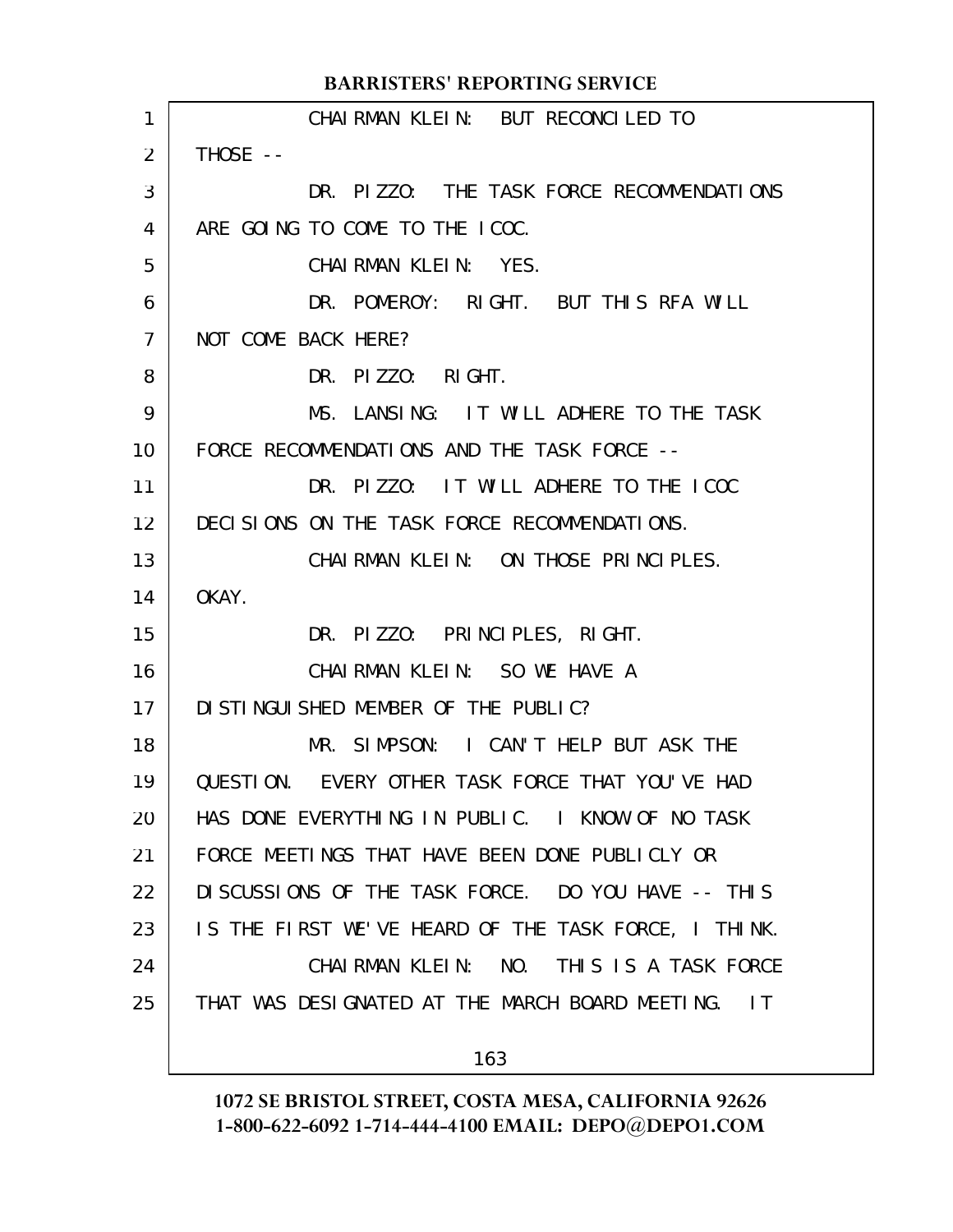| <b>BARRISTERS' REPORTING SERVICE</b> |                                                      |  |
|--------------------------------------|------------------------------------------------------|--|
| $\mathbf{1}$                         | IS A TWO-PERSON TASK FORCE.                          |  |
| 2                                    | MR. SIMPSON: I WOULD HAVE EXPECTED THAT              |  |
| 3                                    | THEY WOULD HAVE FOLLOWED THE USUAL PROCEDURES AS THE |  |
| 4                                    | LOAN TASK FORCE DID.                                 |  |
| 5                                    | CHAIRMAN KLEIN: THERE'S A VERY LIMITED               |  |
| 6                                    | SCOPE, AND THE INTENT WAS TO BRING IT BACK FOR A     |  |
| $\overline{7}$                       | FULL PUBLIC HEARING AS A PART OF THE BOARD MEETING   |  |
| 8                                    | AND A FULL PUBLIC DEBATE ON THEIR REPORT BECAUSE WE  |  |
| 9                                    | DON'T HAVE A LARGE MEMBERSHIP. THIS IS JUST A        |  |
| 10                                   | TWO-PERSON. SO THE WHOLE BOARD NEEDS TO PARTICLPATE  |  |
| 11                                   | WITH THE PUBLIC IN RECEIVING THE REPORT AND DEBATING |  |
| 12                                   | THE REPORT.                                          |  |
| 13                                   | MR. SIMPSON: THANK YOU.                              |  |
| 14                                   | CHAIRMAN KLEIN: YEAH. MORE PROPERLY, IT              |  |
| 15                                   | MAY BE CALLED A STUDY GROUP. OKAY.                   |  |
| 16                                   | DR. PIZZO: A DUET.                                   |  |
| 17                                   | CHAIRMAN KLEIN: THANK YOU. WE HAVE A                 |  |
| 18                                   | MOTION ON THE FLOOR. WE HAVE CALLED THE QUESTION.    |  |
| 19                                   | ALL IN FAVOR. OPPOSED? MOTION PASSES.                |  |
| 20                                   | WE ARE ADJOURNED UNTIL WHAT TIME IN THE              |  |
| 21                                   | <b>MORNING?</b>                                      |  |
| 22                                   | MS. KING: 8:30.                                      |  |
| 23                                   | CHAIRMAN KLEIN: 8:30 IN THE MORNING.                 |  |
| 24                                   | (THE MEETING WAS THEN ADJOURNED AT 10:40             |  |
| 25                                   | P.M. TO RECONVENE AT 8:30 A.M. ON JUNE 27, 2008.)    |  |
|                                      |                                                      |  |
|                                      | 164                                                  |  |